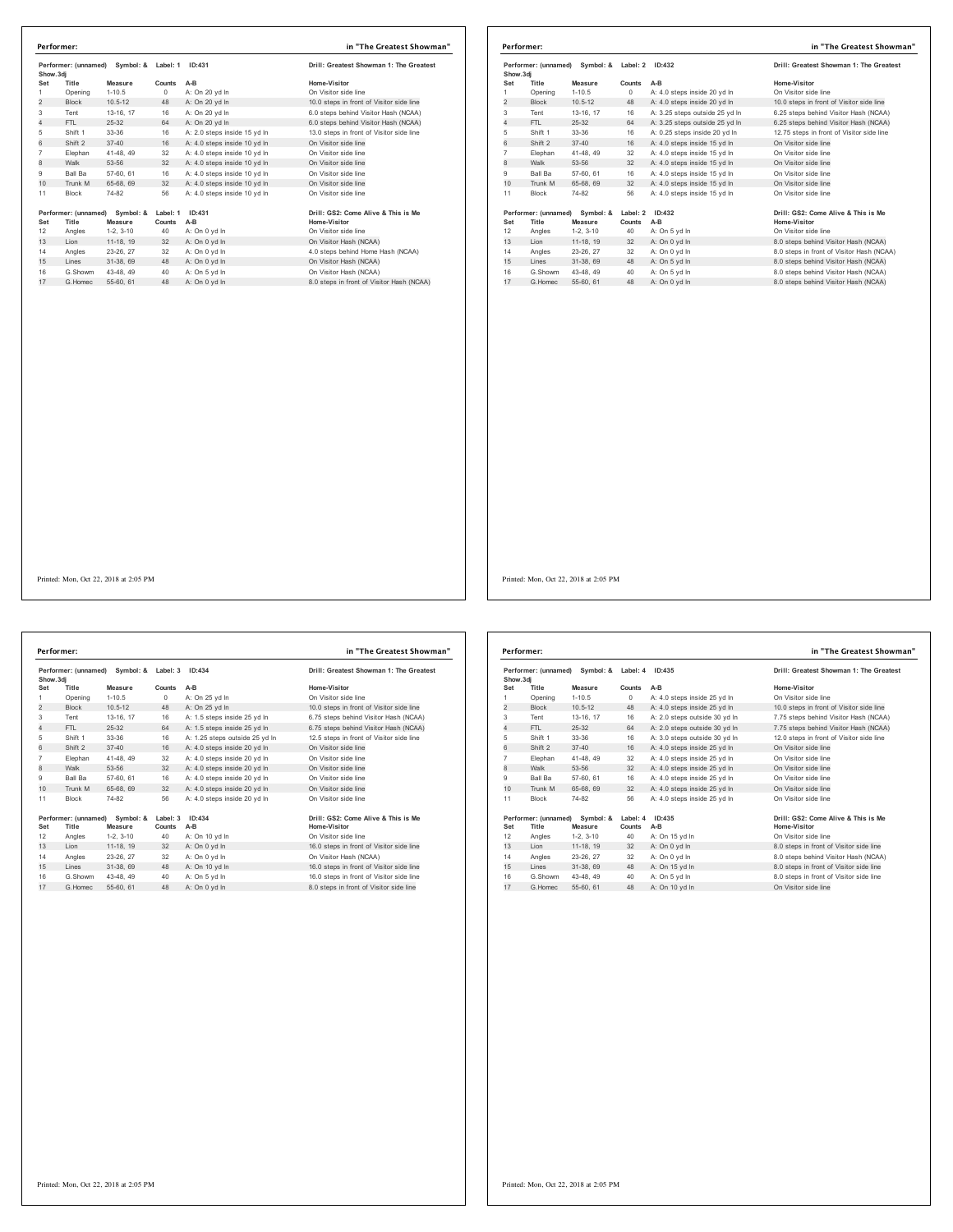|                | Symbol: &<br>Performer: (unnamed)<br>Show.3di |             | Label: 5<br>ID:437 |                               | Drill: Greatest Showman 1: The Greatest  |  |
|----------------|-----------------------------------------------|-------------|--------------------|-------------------------------|------------------------------------------|--|
| Set            | Title                                         | Measure     | Counts             | A-B                           | Home-Visitor                             |  |
| 1              | Opening                                       | $1 - 10.5$  | $^{\circ}$         | A: On 30 vd In                | On Visitor side line                     |  |
| 2              | <b>Block</b>                                  | $10.5 - 12$ | 48                 | A: On 30 yd In                | 10.0 steps in front of Visitor side line |  |
| 3              | Tent                                          | 13-16, 17   | 16                 | A: 2.5 steps inside 30 yd In  | 9.25 steps behind Visitor Hash (NCAA)    |  |
| $\overline{4}$ | FTI.                                          | $25 - 32$   | 64                 | A: 2.5 steps inside 30 vd In  | 9.25 steps behind Visitor Hash (NCAA)    |  |
| 5              | Shift 1                                       | 33-36       | 16                 | A: 3.25 steps inside 25 yd In | 10.5 steps behind Visitor Hash (NCAA)    |  |
| 6              | Shift 2                                       | $37 - 40$   | 16                 | A: 4.0 steps inside 20 yd In  | 12.0 steps behind Visitor Hash (NCAA)    |  |
| $\overline{7}$ | Elephan                                       | 41-48, 49   | 32                 | A: 2.5 steps outside 35 vd In | 11.5 steps behind Visitor Hash (NCAA)    |  |
| 8              | Walk                                          | 53-56       | 32                 | A: 2.5 steps inside 25 yd In  | 11.5 steps behind Visitor Hash (NCAA)    |  |
| 9              | Ball Ba                                       | 57-60, 61   | 16                 | A: 0.5 steps outside 20 vd In | 11.5 steps behind Visitor Hash (NCAA)    |  |
| 10             | Trunk M                                       | 65-68, 69   | 32                 | A: 0.5 steps outside 20 vd In | 11.5 steps behind Visitor Hash (NCAA)    |  |
| 11             | <b>Block</b>                                  | 74-82       | 56                 | A: 4.0 steps inside 20 yd In  | 8.0 steps in front of Visitor side line  |  |
|                | Performer: (unnamed)                          | Symbol: &   | Label: 5           | ID:437                        | Drill: GS2: Come Alive & This is Me      |  |
| Set            | Title                                         | Measure     | Counts             | A-B                           | Home-Visitor                             |  |
| 12             | Angles                                        | $1-2.3-10$  | 40                 | A: 4.0 steps inside 0 yd In   | 8.0 steps in front of Visitor side line  |  |
| 13             | Lion                                          | 11-18, 19   | 32                 | A: On 5 yd In                 | On Visitor Hash (NCAA)                   |  |
| 14             | Angles                                        | 23-26.27    | 32                 | A: On 5 yd In                 | 4.0 steps behind Home Hash (NCAA)        |  |
| 15             | Lines                                         | 31-38.69    | 48                 | A: On 0 yd In                 | 4.0 steps behind Home Hash (NCAA)        |  |
| 16             | G.Showm                                       | 43-48, 49   | 40                 | A: On 10 yd In                | 4.0 steps behind Home Hash (NCAA)        |  |
| 17             | G.Homec                                       | 55-60, 61   | 48                 | A: On 0 yd In                 | 12.0 steps in front of Home Hash (NCAA)  |  |

|                | Performer: (unnamed)<br>Symbol: & Label: 6<br>Show, 3di |             | ID:439        |                               | Drill: Greatest Showman 1: The Greatest   |  |
|----------------|---------------------------------------------------------|-------------|---------------|-------------------------------|-------------------------------------------|--|
| Set            | Title                                                   | Measure     | Counts        | $A-B$                         | Home-Visitor                              |  |
| 1              | Opening                                                 | $1 - 10.5$  | $\circ$       | A: 4.0 steps inside 30 yd In  | On Visitor side line                      |  |
| $\overline{2}$ | <b>Block</b>                                            | $10.5 - 12$ | 48            | A: 4.0 steps inside 30 yd In  | 10.0 steps in front of Visitor side line  |  |
| 3              | Tent                                                    | 13-16, 17   | 16            | A: 1.0 steps outside 35 yd In | 11.0 steps behind Visitor Hash (NCAA)     |  |
| $\overline{4}$ | FTI.                                                    | $25-32$     | 64            | A: 1.0 steps outside 35 yd In | 11.0 steps behind Visitor Hash (NCAA)     |  |
| 5              | Shift 1                                                 | 33-36       | 16            | A: 1.5 steps inside 30 vd In  | 11.5 steps behind Visitor Hash (NCAA)     |  |
| 6              | Shift 2                                                 | $37 - 40$   | 16            | A: 4.0 steps inside 25 yd In  | 12.0 steps behind Visitor Hash (NCAA)     |  |
| $\overline{7}$ | Elephan                                                 | 41-48, 49   | 32            | A: 1.0 steps inside 35 vd In  | 13.0 steps behind Visitor Hash (NCAA)     |  |
| 8              | Walk                                                    | 53-56       | 32            | A: 2.0 steps outside 30 yd In | 13.0 steps behind Visitor Hash (NCAA)     |  |
| 9              | <b>Ball Ba</b>                                          | 57-60, 61   | 16            | A: 3.0 steps inside 20 yd In  | 13.0 steps behind Visitor Hash (NCAA)     |  |
| 10             | Trunk M                                                 | 65-68, 69   | 32            | A: 3.0 steps inside 20 yd In  | 13.0 steps behind Visitor Hash (NCAA)     |  |
| 11             | <b>Block</b>                                            | 74-82       | 56            | A: 4.0 steps inside 25 yd In  | 8.0 steps in front of Visitor side line   |  |
|                | Performer: (unnamed)                                    | Symbol: &   | Label: 6      | ID:439                        | Drill: GS2: Come Alive & This is Me       |  |
| Set            | Title                                                   | Measure     | <b>Counts</b> | $A-B$                         | Home-Visitor                              |  |
| 12             | Angles                                                  | $1-2.3-10$  | 40            | A: 4.0 steps inside 5 yd In   | 8.0 steps in front of Visitor side line   |  |
| 13             | Lion                                                    | 11-18, 19   | 32            | A: On 5 yd In                 | 8.0 steps behind Visitor Hash (NCAA)      |  |
| 14             | Angles                                                  | 23-26, 27   | 32            | A: On 5 yd In                 | 8.0 steps in front of Visitor Hash (NCAA) |  |
| 15             | Lines                                                   | 31-38, 69   | 48            | A: On 5 yd In                 | 8.0 steps in front of Visitor Hash (NCAA) |  |
| 16             | G.Showm                                                 | 43-48, 49   | 40            | A: On 10 yd In                | 8.0 steps in front of Visitor Hash (NCAA) |  |
| 17             | G Homec                                                 | 55-60 61    | 48            | A: On 0 vd In                 | 4.0 steps in front of Home Hash (NCAA)    |  |

Performer: (unnamed) Symbol: & Label: 7 ID:441 Drill: Greatest Showman 1: The Greatest<br>Show.3dj Massure Counts A-B Mome-Visitor Home-Visitor<br>1 Opening 1-10.5 0 A: On 35 yd in On 10 On Visitor side line<br>2 Block 10.5-12 48 A Tent 13-16, 17 16 A: 3.25 steps inside 35 yd ln 13.0 steps behind Visitor Hash (NCAA) 4 FTL 25-32 64 A: 3.25 steps inside 35 yd ln 13.0 steps behind Visitor Hash (NCAA) Shift 1 33-36 16 A: 0.25 steps outside 35 yd ln 12.5 steps behind Visitor Hash (NCAA) 6 Shift 2 37-40 16 A: 4.0 steps inside 30 yd ln 12.0 steps behind Visitor Hash (NCAA) Elephan 41-48, 49 32 A: 3.75 steps outside 40 yd ln 14.5 steps behind Visitor Hash (NCAA) 8 Walk 53-56 32 A: 1.5 steps inside 30 yd ln 14.5 steps behind Visitor Hash (NCAA) Ball Ba 57-60, 61 16 A: 1.75 steps outside 25 yd ln 14.5 steps behind Visitor Hash (NCAA) 10 Trunk M 65-68, 69 32 A: 1.75 steps outside 25 yd ln 14.5 steps behind Visitor Hash (NCAA) 11 Block 74-82 56 A: 4.0 steps inside 30 yd In Performer: (unnamed) Symbol: & Label: 7 ID:441 Drill: GS2: Come Alive & This is Me<br>Set Title Measure Counts A-B<br>12 Angles 1-2, 3-10 40 A: 4.0 steps inside 10 yd In 8.0 steps in front of Visitor side line<br>13 Lion 11-18, 19 Angles 23-26, 27 32 A: On 5 yd ln On Visitor Hash (NCAA) 15 Lines 31-38, 69 48 A: On 10 yd ln On Visitor Hash (NCAA) 16 G.Showm 43-48, 49 40 A: On 10 yd ln On Visitor Hash (NCAA)<br>17 G.Homec 55-60, 61 48 A: On 0 yd ln 4.0 steps behind Home Hash (NCAA) **Performer: in "The Greatest Showman"**

| Home-Visitor                             |
|------------------------------------------|
| On Visitor side line                     |
| 10.0 steps in front of Visitor side line |
| 13.0 steps behind Visitor Hash (NCAA)    |
| 13.0 steps behind Visitor Hash (NCAA)    |
| 12.5 steps behind Visitor Hash (NCAA)    |
| 12.0 steps behind Visitor Hash (NCAA)    |
| 14.5 steps behind Visitor Hash (NCAA)    |
| 14.5 steps behind Visitor Hash (NCAA)    |
| 14.5 steps behind Visitor Hash (NCAA)    |
| 14.5 steps behind Visitor Hash (NCAA)    |
| 8.0 steps in front of Visitor side line  |
|                                          |
| Drill: GS2: Come Alive & This is Me      |
| Home-Visitor                             |
| 8.0 steps in front of Visitor side line  |
| 16.0 steps in front of Visitor side line |
| On Visitor Hash (NCAA)                   |
|                                          |

| Performer: (unnamed)<br>Symbol: &<br>Show.3dj |                               | Label: 8<br>ID:443   |                    | Drill: Greatest Showman 1: The Greatest |                                                     |
|-----------------------------------------------|-------------------------------|----------------------|--------------------|-----------------------------------------|-----------------------------------------------------|
| Set                                           | Title                         | Measure              | Counts             | $A-B$                                   | Home-Visitor                                        |
| 1                                             | Opening                       | $1 - 10.5$           | $\Omega$           | A: 4.0 steps inside 35 vd In            | On Visitor side line                                |
| 2                                             | <b>Block</b>                  | $10.5 - 12$          | 48                 | A: 4.0 steps inside 35 yd In            | 10.0 steps in front of Visitor side line            |
| 3                                             | Tent                          | 13-16, 17            | 16                 | A: 0.75 steps outside 40 yd In          | 15.5 steps behind Visitor Hash (NCAA)               |
| $\overline{4}$                                | FTI.                          | 25-32                | 64                 | A: 0.75 steps outside 40 yd In          | 15.5 steps behind Visitor Hash (NCAA)               |
| 5                                             | Shift 1                       | 33-36                | 16                 | A: 2.25 steps outside 40 yd In          | 13.75 steps behind Visitor Hash (NCAA)              |
| 6                                             | Shift 2                       | $37 - 40$            | 16                 | A: 4.0 steps inside 35 yd In            | 12.0 steps behind Visitor Hash (NCAA)               |
| $\overline{7}$                                | Elephan                       | 41-48, 49            | 32                 | A: 0.25 steps outside 40 yd In          | 16.0 steps behind Visitor Hash (NCAA)               |
| 8                                             | Walk                          | 53-56                | 32                 | A: 3.25 steps outside 35 yd In          | 16.0 steps behind Visitor Hash (NCAA)               |
| 9                                             | Ball Ba                       | 57-60, 61            | 16                 | A: 1.75 steps inside 25 vd In           | 16.0 steps behind Visitor Hash (NCAA)               |
| 10                                            | Trunk M                       | 65-68, 69            | 32                 | A: 1.75 steps inside 25 yd In           | 16.0 steps behind Visitor Hash (NCAA)               |
| 11                                            | <b>Block</b>                  | 74-82                | 56                 | A: 4.0 steps inside 35 vd In            | 8.0 steps in front of Visitor side line             |
| Set                                           | Performer: (unnamed)<br>Title | Symbol: &<br>Measure | Label: 8<br>Counts | ID:443<br>A-B                           | Drill: GS2: Come Alive & This is Me<br>Home-Visitor |
| 12                                            | Angles                        | $1-2.3-10$           | 40                 | A: 4.0 steps inside 15 yd In            | 8.0 steps in front of Visitor side line             |
| 13                                            | Lion                          | 11-18, 19            | 32                 | A: On 5 yd In                           | 8.0 steps in front of Visitor side line             |
| 14                                            | Angles                        | 23-26, 27            | 32                 | A: On 5 vd In                           | 8.0 steps behind Visitor Hash (NCAA)                |
| 15                                            | Lines                         | 31-38, 69            | 48                 | A: On 15 yd In                          | 8.0 steps behind Visitor Hash (NCAA)                |
| 16                                            | G Showm                       | 43-48, 49            | 40                 | A: On 10 vd In                          | 8.0 steps behind Visitor Hash (NCAA)                |
| 17                                            | G. Homec                      | 55-60, 61            | 48                 | A: On 0 yd In                           | On Visitor Hash (NCAA)                              |
|                                               |                               |                      |                    |                                         |                                                     |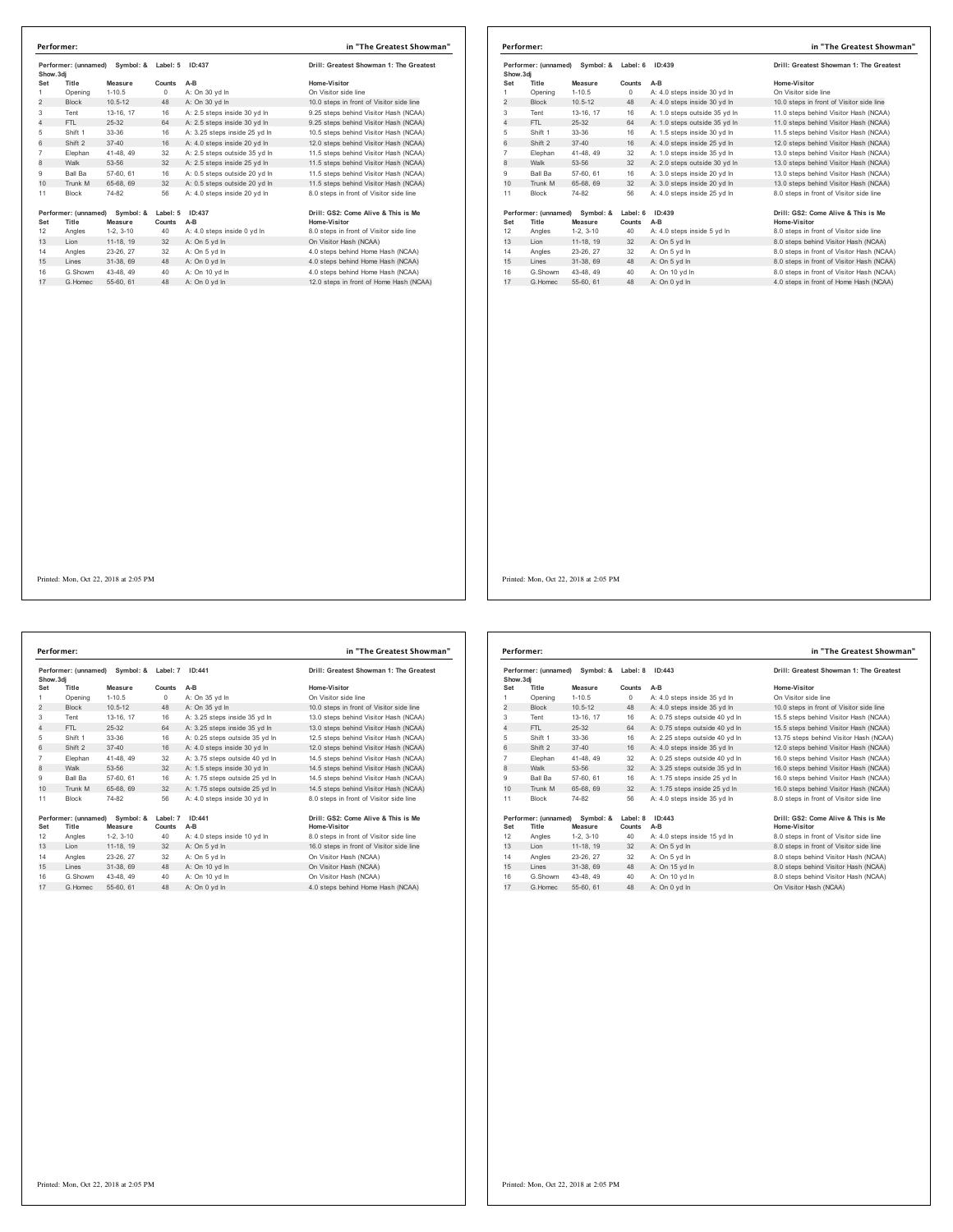|                | Performer: (unnamed)<br>Show.3di |             | Symbol: &<br>ID:445<br>Label: 9 |                                | Drill: Greatest Showman 1: The Greatest   |  |
|----------------|----------------------------------|-------------|---------------------------------|--------------------------------|-------------------------------------------|--|
| Set            | Title                            | Measure     | Counts                          | A-B                            | Home-Visitor                              |  |
| 1              | Opening                          | $1 - 10.5$  | $^{\circ}$                      | A: On 40 yd In                 | On Visitor side line                      |  |
| $\overline{c}$ | <b>Block</b>                     | $10.5 - 12$ | 48                              | A: On 40 vd In                 | 10.0 steps in front of Visitor side line  |  |
| 3              | Tent                             | 13-16, 17   | 16                              | A: 3.25 steps inside 40 yd In  | 13.75 steps in front of Visitor side line |  |
| 4              | FTL                              | $25 - 32$   | 64                              | A: 3.25 steps inside 40 yd In  | 13.75 steps in front of Visitor side line |  |
| 5              | Shift 1                          | 33-36       | 16                              | A: 3.5 steps inside 40 yd In   | 15.0 steps behind Visitor Hash (NCAA)     |  |
| 6              | Shift 2                          | $37 - 40$   | 16                              | A: 4.0 steps inside 40 vd In   | 12.0 steps behind Visitor Hash (NCAA)     |  |
| $\overline{7}$ | Elephan                          | 41-48.49    | 32                              | A: 3.25 steps inside 40 yd In  | 14.5 steps in front of Visitor side line  |  |
| 8              | Walk                             | 53-56       | 32                              | A: 0.25 steps inside 35 yd In  | 14.5 steps in front of Visitor side line  |  |
| 9              | Ball Ba                          | 57-60, 61   | 16                              | A: 2.75 steps outside 30 yd In | 14.5 steps in front of Visitor side line  |  |
| 10             | Trunk M                          | 65-68, 69   | 32                              | A: 2.75 steps outside 30 yd In | 14.5 steps in front of Visitor side line  |  |
| 11             | <b>Block</b>                     | 74-82       | 56                              | A: 4.0 steps inside 40 yd In   | 8.0 steps in front of Visitor side line   |  |
|                | Performer: (unnamed)             | Symbol: &   | Label: 9                        | ID:445                         | Drill: GS2: Come Alive & This is Me       |  |
| Set            | Title                            | Measure     | Counts                          | $A-B$                          | Home-Visitor                              |  |
| 12             | Angles                           | $1-2, 3-10$ | 40                              | A: 4.0 steps inside 20 yd In   | 8.0 steps in front of Visitor side line   |  |
| 13             | Lion                             | 11-18, 19   | 32                              | A: On 10 yd In                 | 8.0 steps in front of Visitor side line   |  |
| 14             | Angles                           | 23-26, 27   | 32                              | A: On 5 vd In                  | 16.0 steps in front of Visitor side line  |  |
| 15             | Lines                            | 31-38, 69   | 48                              | A: On 20 yd In                 | 16.0 steps in front of Visitor side line  |  |
| 16             | G.Showm                          | 43-48, 49   | 40                              | A: On 10 vd In                 | 16.0 steps in front of Visitor side line  |  |
| 17             | G Homec                          | 55-60, 61   | 48                              | A: On 0 vd In                  | 16.0 steps in front of Visitor side line  |  |

| Performer: (unnamed)<br>Symbol: &<br>Show, 3di |                      | Label: 10 ID:447 |         | Drill: Greatest Showman 1: The Greatest |                                           |
|------------------------------------------------|----------------------|------------------|---------|-----------------------------------------|-------------------------------------------|
| Set                                            | Title                | Measure          | Counts  | $A-B$                                   | Home-Visitor                              |
| 1                                              | Opening              | $1 - 10.5$       | $\circ$ | A: 4.0 steps inside 40 yd In            | On Visitor side line                      |
| 2                                              | <b>Block</b>         | $10.5 - 12$      | 48      | A: 4.0 steps inside 40 yd In            | 10.0 steps in front of Visitor side line  |
| 3                                              | Tent                 | 13-16, 17        | 16      | A: 1.25 steps outside 45 yd In          | 10.75 steps in front of Visitor side line |
| $\overline{4}$                                 | FTL                  | 25-32            | 64      | A: 1.25 steps outside 45 vd In          | 10.75 steps in front of Visitor side line |
| 5                                              | Shift 1              | 33-36            | 16      | A: 2.5 steps outside 40 yd In           | 5.5 steps in front of Visitor side line   |
| 6                                              | Shift 2              | $37 - 40$        | 16      | A: 4.0 steps inside 30 yd In            | On Visitor side line                      |
| $\overline{7}$                                 | Elephan              | 41-48, 49        | 32      | A: 4.0 steps inside 30 yd In            | On Visitor side line                      |
| 8                                              | Walk                 | 53-56            | 32      | A: 4.0 steps inside 30 yd In            | On Visitor side line                      |
| 9                                              | <b>Ball Ba</b>       | 57-60, 61        | 16      | A: 4.0 steps inside 30 yd In            | On Visitor side line                      |
| 10                                             | Trunk M              | 65-68, 69        | 32      | A: 4.0 steps inside 30 yd In            | On Visitor side line                      |
| 11                                             | <b>Block</b>         | 74-82            | 56      | A: 4.0 steps inside 30 vd In            | On Visitor side line                      |
|                                                | Performer: (unnamed) | Symbol: &        |         | Label: 10 ID:447                        | Drill: GS2: Come Alive & This is Me       |
| Set                                            | Title                | Measure          | Counts  | A-B                                     | Home-Visitor                              |
| 12                                             | Angles               | $1-2, 3-10$      | 40      | A: On 20 yd In                          | On Visitor side line                      |
| 13                                             | Lion                 | 11-18, 19        | 32      | A: On 0 yd In                           | On Visitor side line                      |
| 14                                             | Angles               | 23-26, 27        | 32      | A: On 0 yd In                           | 16.0 steps in front of Visitor side line  |
| 15                                             | Lines                | 31-38, 69        | 48      | A: On 20 yd In                          | On Visitor side line                      |
| 16                                             | G.Showm              | 43-48, 49        | 40      | A: On 5 yd In                           | On Visitor side line                      |
| 17                                             | G. Homec             | 55-60, 61        | 48      | A: On 15 vd In                          | On Visitor side line                      |

**Performer: (unnamed) Symbol: & Label: 11 ID:449 Drill: Greatest Showman 1: The Greatest Show.3dj Set Title Measure Counts A-B Home-Visitor** Opening 1-10.5 0 A: On 45 yd ln On Visitor side line 2 Block 10.5-12 48 A: On 45 yd ln 10.0 steps in front of Visitor side line Tent 13-16, 17 16 A: 2.25 steps inside 45 yd ln 7.5 steps in front of Visitor side line 4 FTL 25-32 64 A: 2.25 steps inside 45 yd ln 7.5 steps in front of Visitor side line Shift 1 33-36 16 A: 3.0 steps inside 40 yd ln 3.75 steps in front of Visitor side line 6 Shift 2 37-40 16 A: 4.0 steps inside 35 yd ln On Visitor side line Elephan 41-48, 49 32 A: 4.0 steps inside 35 yd ln On Visitor side line 8 Walk 53-56 32 A: 4.0 steps inside 35 yd ln On Visitor side line Ball Ba 57-60, 61 16 A: 4.0 steps inside 35 yd ln On Visitor side line 10 Trunk M 65-68, 69 32 A: 4.0 steps inside 35 yd ln On Visitor side line Block 74-82 56 A: 4.0 steps inside 35 yd ln On Visitor side line **Performer: (unnamed) Symbol: & Label: 11 ID:449 Drill: GS2: Come Alive & This is Me Set Title Measure Counts A-B Home-Visitor** 12 Angles 1-2, 3-10 40 A: On 25 yd ln On Visitor side line 13 Lion 11-18, 19 32 A: On 5 yd ln On Visitor side line 14 Angles 23-26, 27 32 A: On 0 yd ln 16.0 steps in front of Visitor side line<br>15 Lines 31-38, 69 48 A: On 0 yd ln 16.0 steps in front of Visitor side line **Performer: in "The Greatest Showman"**

16 G.Showm 43-48, 49 40 A: On 0 yd In 8.0 steps in front of Visitor side line<br>17 G.Homec 55-60, 61 48 A: On 0 yd In On On Visitor side line

|                | Performer: (unnamed)<br>Symbol: &<br>Show, 3di |             | Label: 12 | ID:451                         | Drill: Greatest Showman 1: The Greatest  |
|----------------|------------------------------------------------|-------------|-----------|--------------------------------|------------------------------------------|
| Set            | Title                                          | Measure     | Counts    | $A-B$                          | Home-Visitor                             |
| 1              | Opening                                        | $1 - 10.5$  | $\Omega$  | A: 4.0 steps inside 45 vd In   | On Visitor side line                     |
| $\overline{c}$ | <b>Block</b>                                   | $10.5 - 12$ | 48        | A: 4.0 steps inside 45 yd In   | 10.0 steps in front of Visitor side line |
| 3              | Tent                                           | 13-16, 17   | 16        | A: 2.75 steps outside 50 yd In | 3.75 steps in front of Visitor side line |
| 4              | FTI.                                           | $25-32$     | 64        | A: 2.75 steps outside 50 yd In | 3.75 steps in front of Visitor side line |
| 5              | Shift 1                                        | 33-36       | 16        | A: 0.5 steps inside 45 yd In   | 2.0 steps in front of Visitor side line  |
| 6              | Shift 2                                        | $37 - 40$   | 16        | A: 4.0 steps inside 40 vd In   | On Visitor side line                     |
| $\overline{7}$ | Elephan                                        | 41-48, 49   | 32        | A: 4.0 steps inside 40 yd In   | On Visitor side line                     |
| 8              | Walk                                           | 53-56       | 32        | A: 4.0 steps inside 40 yd In   | On Visitor side line                     |
| 9              | Ball Ba                                        | 57-60, 61   | 16        | A: 4.0 steps inside 40 vd In   | On Visitor side line                     |
| 10             | Trunk M                                        | 65-68, 69   | 32        | A: 4.0 steps inside 40 yd In   | On Visitor side line                     |
| 11             | <b>Block</b>                                   | 74-82       | 56        | A: 4.0 steps inside 40 yd In   | On Visitor side line                     |
|                | Performer: (unnamed)                           | Symbol: &   | Label: 12 | ID:451                         | Drill: GS2: Come Alive & This is Me      |
| Set            | Title                                          | Measure     | Counts    | A-B                            | <b>Home-Visitor</b>                      |
| 12             | Angles                                         | $1-2.3-10$  | 40        | A: On 30 yd In                 | On Visitor side line                     |
| 13             | Lion                                           | 11-18, 19   | 32        | A: On 10 yd In                 | On Visitor side line                     |
| 14             | Angles                                         | 23-26, 27   | 32        | A: On 0 vd In                  | On Visitor side line                     |
| 15             | Lines                                          | 31-38, 69   | 48        | A: On 10 yd In                 | On Visitor side line                     |
| 16             | G.Showm                                        | 43-48, 49   | 40        | A: On 0 yd In                  | On Visitor side line                     |
| 17             | G. Homec                                       | 55-60, 61   | 48        | A: On 5 vd In                  | On Visitor side line                     |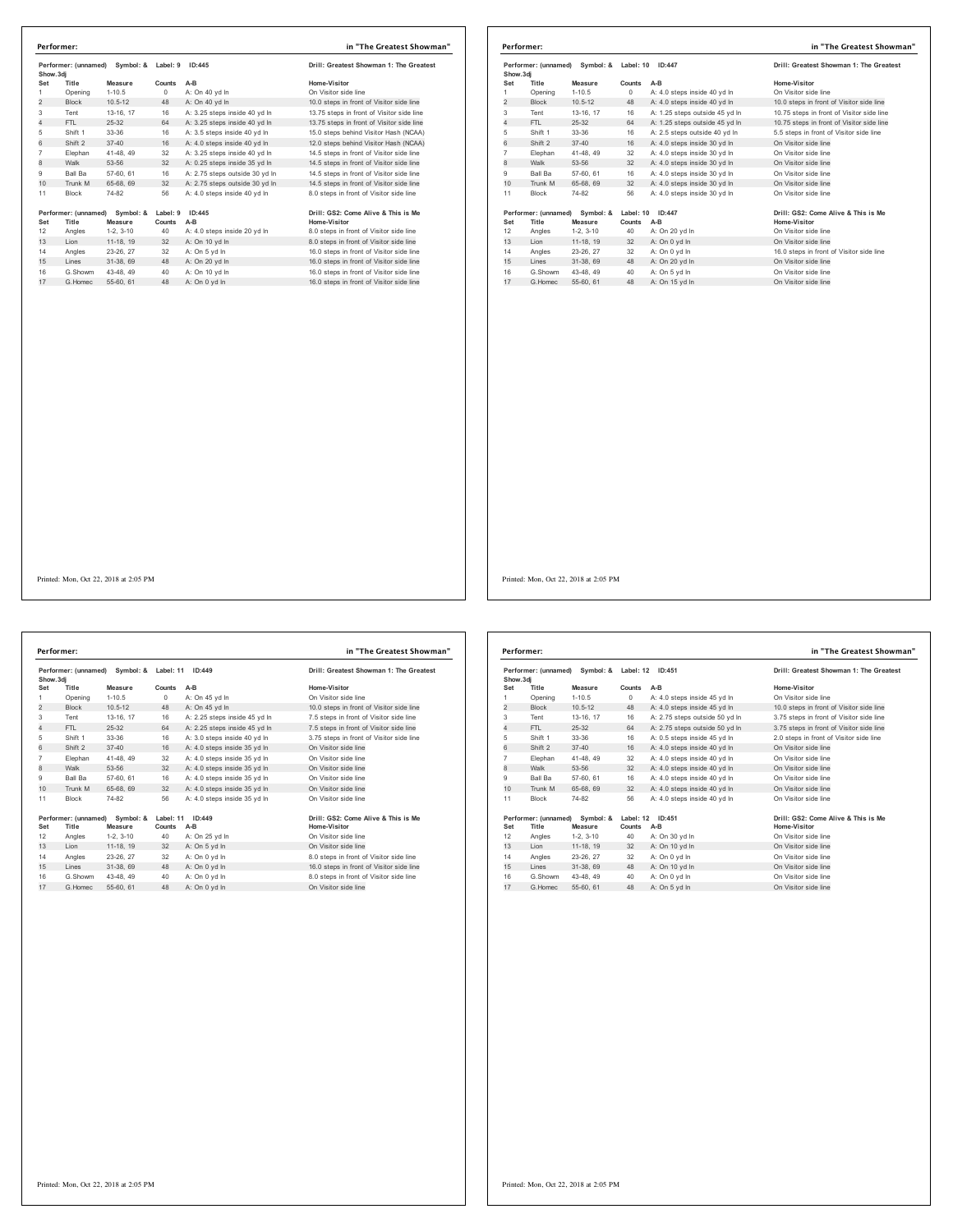|                | Performer: (unnamed)<br>Symbol: &<br>Show.3di |             | Label: 13 | ID:452                        | Drill: Greatest Showman 1: The Greatest  |  |
|----------------|-----------------------------------------------|-------------|-----------|-------------------------------|------------------------------------------|--|
| Set            | Title                                         | Measure     | Counts    | A-B                           | Home-Visitor                             |  |
| 1              | Opening                                       | $1 - 10.5$  | 0         | On 50 yd In                   | On Visitor side line                     |  |
| $\overline{c}$ | <b>Block</b>                                  | $10.5 - 12$ | 48        | On 50 yd In                   | 10.0 steps in front of Visitor side line |  |
| 3              | Tent                                          | 13-16, 17   | 16        | On 50 yd In                   | On Visitor side line                     |  |
| 4              | FTL                                           | $25 - 32$   | 64        | On 50 yd In                   | On Visitor side line                     |  |
| 5              | Shift 1                                       | 33-36       | 16        | A: 2.0 steps outside 50 yd In | On Visitor side line                     |  |
| 6              | Shift 2                                       | $37 - 40$   | 16        | A: 4.0 steps inside 45 yd In  | On Visitor side line                     |  |
| $\overline{7}$ | Elephan                                       | 41-48, 49   | 32        | A: 4.0 steps inside 45 yd In  | On Visitor side line                     |  |
| 8              | Walk                                          | 53-56       | 32        | A: 4.0 steps inside 45 yd In  | On Visitor side line                     |  |
| 9              | Ball Ba                                       | 57-60, 61   | 16        | A: 4.0 steps inside 45 vd In  | On Visitor side line                     |  |
| 10             | Trunk M                                       | 65-68, 69   | 32        | A: 4.0 steps inside 45 vd In  | On Visitor side line                     |  |
| 11             | <b>Block</b>                                  | 74-82       | 56        | A: 4.0 steps inside 45 yd In  | On Visitor side line                     |  |
|                | Performer: (unnamed)                          | Symbol: &   | Label: 13 | ID:452                        | Drill: GS2: Come Alive & This is Me      |  |
| Set            | Title                                         | Measure     | Counts    | A-B                           | Home-Visitor                             |  |
| 12             | Angles                                        | $1-2, 3-10$ | 40        | A: On 35 yd In                | On Visitor side line                     |  |
| 13             | Lion                                          | 11-18, 19   | 32        | A: On 15 yd In                | On Visitor side line                     |  |
| 14             | Angles                                        | 23-26, 27   | 32        | A: On 5 yd In                 | On Visitor side line                     |  |
| 15             | Lines                                         | 31-38, 69   | 48        | A: On 30 yd In                | On Visitor side line                     |  |
| 16             | G.Showm                                       | 43-48, 49   | 40        | A: On 10 yd In                | On Visitor side line                     |  |
| 17             | G Homec                                       | 55-60, 61   | 48        | A: On 25 vd In                | On Visitor side line                     |  |

|                                                       |                      |             |            | ID:429                         | Drill: Greatest Showman 1: The Greatest |  |  |
|-------------------------------------------------------|----------------------|-------------|------------|--------------------------------|-----------------------------------------|--|--|
| Performer: (unnamed) Symbol: & Label: 14<br>Show, 3di |                      |             |            |                                |                                         |  |  |
| Set                                                   | Title                | Measure     | Counts     | $A-B$                          | Home-Visitor                            |  |  |
| 1                                                     | Opening              | $1 - 10.5$  | $^{\circ}$ | A: On 45 yd In                 | 4.0 steps behind Visitor Hash (NCAA)    |  |  |
| $\overline{2}$                                        | <b>Block</b>         | $10.5 - 12$ | 48         | A: On 45 yd In                 | 10.0 steps behind Visitor Hash (NCAA)   |  |  |
| 3                                                     | Tent                 | 13-16, 17   | 16         | A: 4.0 steps inside 45 yd In   | 12.0 steps behind Visitor Hash (NCAA)   |  |  |
| $\overline{4}$                                        | FTL.                 | $25 - 32$   | 64         | A: 4.0 steps inside 45 yd In   | 12.0 steps behind Visitor Hash (NCAA)   |  |  |
| 5                                                     | Shift 1              | 33-36       | 16         | A: 4.0 steps inside 45 yd In   | 12.0 steps behind Visitor Hash (NCAA)   |  |  |
| 6                                                     | Shift 2              | $37 - 40$   | 16         | A: 4.0 steps inside 45 vd In   | 12.0 steps behind Visitor Hash (NCAA)   |  |  |
| $\overline{7}$                                        | Elephan              | 41-48, 49   | 32         | B: 1.25 steps outside 45 yd In | 11.5 steps behind Visitor Hash (NCAA)   |  |  |
| 8                                                     | Walk                 | 53-56       | 32         | A: 1.75 steps outside 50 yd In | 11.5 steps behind Visitor Hash (NCAA)   |  |  |
| 9                                                     | Ball Ba              | 57-60, 61   | 16         | A: 3.25 steps inside 40 yd In  | 11.5 steps behind Visitor Hash (NCAA)   |  |  |
| 10                                                    | Trunk M              | 65-68, 69   | 32         | A: 3.25 steps inside 40 yd In  | 11.5 steps behind Visitor Hash (NCAA)   |  |  |
| 11                                                    | <b>Block</b>         | 74-82       | 56         | A: 4.0 steps inside 45 yd In   | 8.0 steps in front of Visitor side line |  |  |
|                                                       | Performer: (unnamed) | Symbol: &   |            | Label: 14 ID:429               | Drill: GS2: Come Alive & This is Me     |  |  |
| Set                                                   | Title                | Measure     | Counts     | A-B                            | Home-Visitor                            |  |  |
| 12                                                    | Angles               | $1-2.3-10$  | 40         | A: 4.0 steps inside 25 yd In   | 8.0 steps in front of Visitor side line |  |  |
| 13                                                    | Lion                 | 11-18, 19   | 32         | A: On 15 yd In                 | 8.0 steps in front of Visitor side line |  |  |
| 14                                                    | Angles               | 23-26, 27   | 32         | A: On 5 vd In                  | 8.0 steps in front of Visitor side line |  |  |
| 15                                                    | Lines                | 31-38, 69   | 48         | A: On 25 yd In                 | 8.0 steps in front of Visitor side line |  |  |
| 16                                                    | G.Showm              | 43-48, 49   | 40         | A: On 10 yd In                 | 8.0 steps in front of Visitor side line |  |  |
| 17                                                    | G. Homec             | 55-60 61    | 48         | A: On 20 vd In                 | On Visitor side line                    |  |  |

**Performer: (unnamed) Symbol: & Label: 15 ID:428 Drill: Greatest Showman 1: The Greatest Show.3dj Set Title Measure Counts A-B Home-Visitor** Opening 1-10.5 0 On 50 yd ln 4.0 steps behind Visitor Hash (NCAA) 2 Block 10.5-12 48 On 50 yd ln 10.0 steps behind Visitor Hash (NCAA) Tent 13-16, 17 16 On 50 yd ln 16.0 steps in front of Visitor side line 4 FTL 25-32 64 On 50 yd ln<br>
FTL 25-32 64 On 50 yd ln<br>
51.0 steps in front of Visitor side line<br>
16.0 steps in front of Visitor side line<br>
16.0 steps in front of Visitor side line<br>
16.0 steps in front of Visitor Side line<br> Shift 1 33-36 16 B: 2.0 steps outside 50 yd ln 14.0 steps behind Visitor Hash (NCAA) 6 Shift 2 37-40 16 B: 4.0 steps outside 50 yd ln 12.0 steps behind Visitor Hash (NCAA) Elephan 41-48, 49 32 B: 2.75 steps inside 40 yd ln 9.5 steps behind Visitor Hash (NCAA) 8 Walk 53-56 32 B: 2.25 steps outside 50 yd ln 9.5 steps behind Visitor Hash (NCAA) Ball Ba 57-60, 61 16 A: 0.75 steps outside 45 yd ln 9.5 steps behind Visitor Hash (NCAA) 10 Trunk M 65-68, 69 32 A: 0.75 steps outside 45 yd ln 9.5 steps behind Visitor Hash (NCAA) Block 74-82 56 B: 4.0 steps outside 50 yd ln 8.0 steps in front of Visitor side line Performer: (unnamed) Symbol: & Label: 15 ID:428<br>Set Title Measure Counts A-B<br>12 Angles 1-2, 3-10 40 B:4.0 steps outside 35 yd in 8.0 steps in front of Visitor side line 13 Linux Linux Linux Linux Linux Linux Linux Linux Linux Linux Linux Linux Linux Linux Linux Linux Linux Linux<br>13 Angles 1-2, 3-10 40 B: 4.0 steps outside 35 yd ln 8.0 steps in front of Visitor side line<br>13 Lion 11-18, 19 14 Angles 23-26, 27 32 B: On 5 yd ln<br>15 Lines 31-38, 69 48 B: On 25 yd ln 8.0 steps in front of Visitor side line Lines 31-38, 69 48 B: On 25 yd ln 8.0 steps in front of Visitor side line 16 G.Showm 43-48, 49 40 B: On 10 yd ln 8.0 steps in front of Visitor side line<br>17 G.Homec 55-60, 61 48 B: On 20 yd ln Director Son Visitor side line **Performer: in "The Greatest Showman"**

|                | Symbol: &<br>Performer: (unnamed)<br>Show, 3di |             |           | Label: 16<br>ID:430           | Drill: Greatest Showman 1: The Greatest  |
|----------------|------------------------------------------------|-------------|-----------|-------------------------------|------------------------------------------|
| Set            | Title                                          | Measure     | Counts    | $A-B$                         | Home-Visitor                             |
| 1.             | Opening                                        | $1-10.5$    | $\Omega$  | B: On 45 vd In                | 4.0 steps behind Visitor Hash (NCAA)     |
| 2              | <b>Block</b>                                   | $10.5 - 12$ | 48        | B: On 45 yd In                | 10.0 steps behind Visitor Hash (NCAA)    |
| 3              | Tent                                           | 13-16, 17   | 16        | B: 4.0 steps outside 50 yd In | 12.0 steps behind Visitor Hash (NCAA)    |
| 4              | FTI.                                           | 25-32       | 64        | B: 4.0 steps outside 50 yd In | 12.0 steps behind Visitor Hash (NCAA)    |
| 5              | Shift 1                                        | 33-36       | 16        | B: On 45 yd In                | 12.0 steps behind Visitor Hash (NCAA)    |
| 6              | Shift 2                                        | $37 - 40$   | 16        | B: 4.0 steps outside 45 yd In | 12.0 steps behind Visitor Hash (NCAA)    |
| $\overline{7}$ | Elephan                                        | 41-48, 49   | 32        | B: 1.5 steps outside 40 vd In | 8.75 steps behind Visitor Hash (NCAA)    |
| 8              | Walk                                           | 53-56       | 32        | B: 1.5 steps inside 45 yd In  | 8.75 steps behind Visitor Hash (NCAA)    |
| 9              | Ball Ba                                        | 57-60, 61   | 16        | A: 3.5 steps inside 45 vd In  | 8.75 steps behind Visitor Hash (NCAA)    |
| 10             | Trunk M                                        | 65-68, 69   | 32        | A: 3.5 steps inside 45 yd In  | 8.75 steps behind Visitor Hash (NCAA)    |
| 11             | <b>Block</b>                                   | 74-82       | 56        | B: 4.0 steps outside 45 vd In | 8.0 steps in front of Visitor side line  |
|                | Performer: (unnamed)                           | Symbol: &   | Label: 16 | ID:430                        | Drill: GS2: Come Alive & This is Me      |
| Set            | Title                                          | Measure     | Counts    | $A-B$                         | Home-Visitor                             |
| 12             | Angles                                         | $1-2.3-10$  | 40        | B: 4.0 steps outside 30 yd In | 8.0 steps in front of Visitor side line  |
| 13             | Lion                                           | 11-18, 19   | 32        | B: On 10 vd In                | 8.0 steps in front of Visitor side line  |
| 14             | Angles                                         | 23-26, 27   | 32        | B: On 5 vd In                 | 16.0 steps in front of Visitor side line |
| 15             | I ines                                         | 31-38, 69   | 48        | B: On 20 yd In                | 16.0 steps in front of Visitor side line |
| 16             | G Showm                                        | 43-48, 49   | 40        | B: On 10 vd In                | 16.0 steps in front of Visitor side line |
| 17             | G Homec                                        | 55-60, 61   | 48        | B: On 0 vd In                 | 16.0 steps in front of Visitor side line |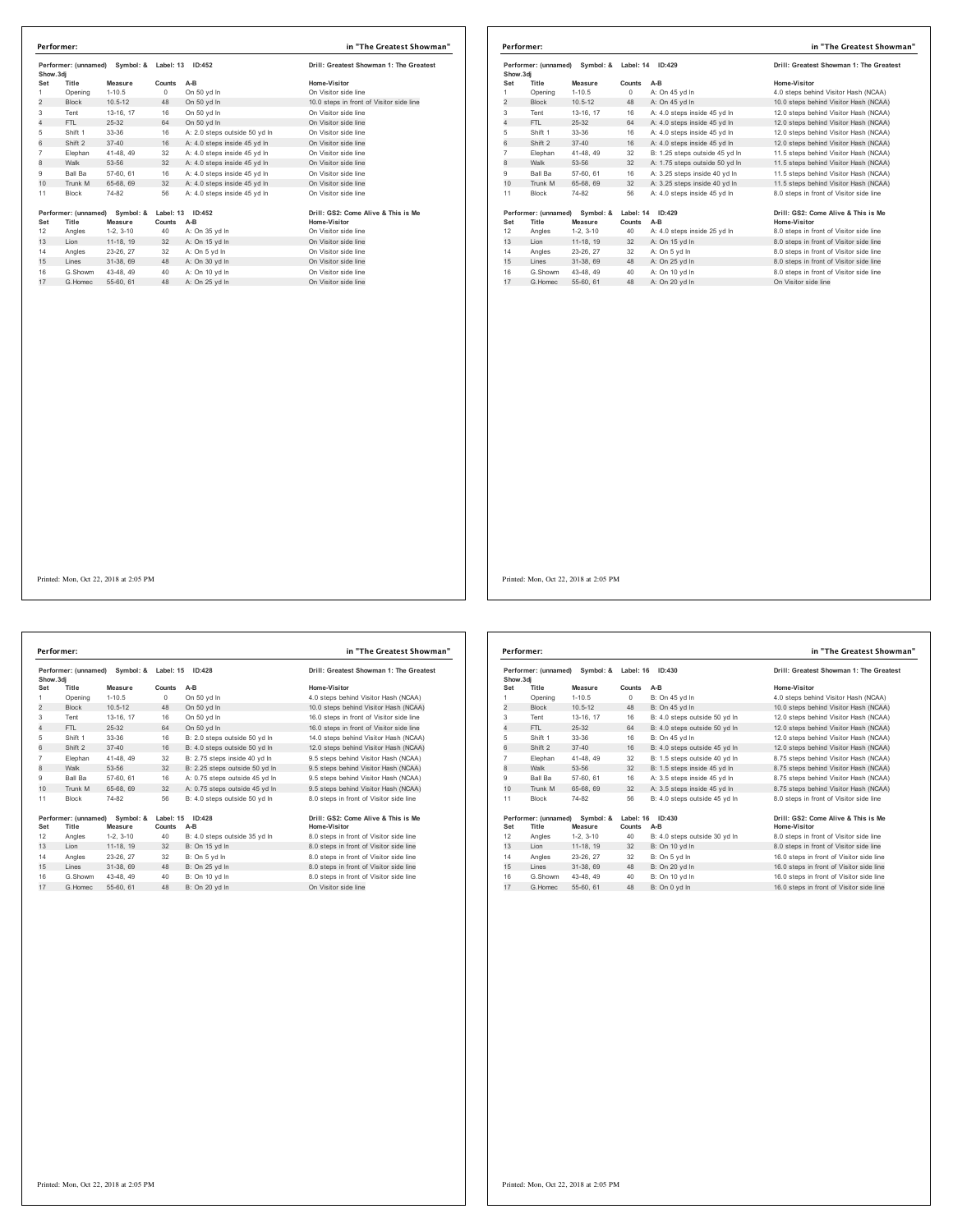| Show.3di       | Performer: (unnamed) | Symbol: &   | Label: 17 | ID:453                         | Drill: Greatest Showman 1: The Greatest  |  |
|----------------|----------------------|-------------|-----------|--------------------------------|------------------------------------------|--|
| Set            | Title                | Measure     | Counts    | $A-B$                          | Home-Visitor                             |  |
| 1              | Opening              | $1 - 10.5$  | 0         | B: 4.0 steps outside 50 yd In  | On Visitor side line                     |  |
| $\overline{c}$ | <b>Block</b>         | $10.5 - 12$ | 48        | B: 4.0 steps outside 50 yd In  | 10.0 steps in front of Visitor side line |  |
| 3              | Tent                 | 13-16, 17   | 16        | B: 2.75 steps outside 50 yd In | 3.75 steps in front of Visitor side line |  |
| $\overline{4}$ | FTI.                 | $25 - 32$   | 64        | B: 2.75 steps outside 50 yd In | 3.75 steps in front of Visitor side line |  |
| 5              | Shift 1              | 33-36       | 16        | B: 3.5 steps outside 50 yd In  | 2.0 steps in front of Visitor side line  |  |
| 6              | Shift 2              | $37 - 40$   | 16        | B: 4.0 steps outside 50 yd In  | On Visitor side line                     |  |
| $\overline{7}$ | Elephan              | 41-48, 49   | 32        | B: 4.0 steps outside 50 yd In  | On Visitor side line                     |  |
| 8              | Walk                 | 53-56       | 32        | B: 4.0 steps outside 50 yd In  | On Visitor side line                     |  |
| 9              | Ball Ba              | 57-60, 61   | 16        | B: 4.0 steps outside 50 vd In  | On Visitor side line                     |  |
| 10             | Trunk M              | 65-68, 69   | 32        | B: 4.0 steps outside 50 yd In  | On Visitor side line                     |  |
| 11             | <b>Block</b>         | 74-82       | 56        | B: 4.0 steps outside 50 yd In  | On Visitor side line                     |  |
|                | Performer: (unnamed) | Symbol: &   | Label: 17 | ID:453                         | Drill: GS2: Come Alive & This is Me      |  |
| Set            | Title                | Measure     | Counts    | A-B                            | Home-Visitor                             |  |
| 12             | Angles               | $1-2, 3-10$ | 40        | B: On 35 yd In                 | On Visitor side line                     |  |
| 13             | Lion                 | 11-18, 19   | 32        | B: On 15 yd In                 | On Visitor side line                     |  |
| 14             | Angles               | 23-26, 27   | 32        | B: On 5 vd In                  | On Visitor side line                     |  |
| 15             | Lines                | 31-38, 69   | 48        | B: On 30 yd In                 | On Visitor side line                     |  |
| 16             | G.Showm              | 43-48, 49   | 40        | B: On 10 yd In                 | On Visitor side line                     |  |
| 17             | G.Homec              | 55-60, 61   | 48        | B: On 25 yd In                 | On Visitor side line                     |  |

| Show, 3di      | Performer: (unnamed) | Symbol: &   | Label: 18 | ID:454                        | Drill: Greatest Showman 1: The Greatest  |
|----------------|----------------------|-------------|-----------|-------------------------------|------------------------------------------|
| Set            | Title                | Measure     | Counts    | $A-B$                         | Home-Visitor                             |
| 1              | Opening              | $1 - 10.5$  | $\circ$   | B: On 45 yd In                | On Visitor side line                     |
| $\overline{2}$ | <b>Block</b>         | $10.5 - 12$ | 48        | B: On 45 yd In                | 10.0 steps in front of Visitor side line |
| 3              | Tent                 | 13-16, 17   | 16        | B: 2.25 steps inside 45 yd In | 7.5 steps in front of Visitor side line  |
| $\overline{4}$ | FTI.                 | 25-32       | 64        | B: 2.25 steps inside 45 vd In | 7.5 steps in front of Visitor side line  |
| 5              | Shift 1              | 33-36       | 16        | B: 1.0 steps outside 45 vd In | 3.75 steps in front of Visitor side line |
| 6              | Shift 2              | $37 - 40$   | 16        | B: 4.0 steps outside 45 yd In | On Visitor side line                     |
| $\overline{7}$ | Elephan              | 41-48, 49   | 32        | B: 4.0 steps outside 45 vd In | On Visitor side line                     |
| 8              | Walk                 | 53-56       | 32        | B: 4.0 steps outside 45 yd In | On Visitor side line                     |
| 9              | Ball Ba              | 57-60, 61   | 16        | B: 4.0 steps outside 45 yd In | On Visitor side line                     |
| 10             | Trunk M              | 65-68, 69   | 32        | B: 4.0 steps outside 45 yd In | On Visitor side line                     |
| 11             | Block                | 74-82       | 56        | B: 4.0 steps outside 45 vd In | On Visitor side line                     |
|                | Performer: (unnamed) | Symbol: &   | Label: 18 | ID:454                        | Drill: GS2: Come Alive & This is Me      |
| Set            | Title                | Measure     | Counts    | $A-B$                         | Home-Visitor                             |
| 12             | Angles               | $1-2.3-10$  | 40        | B: On 30 yd In                | On Visitor side line                     |
| 13             | Lion                 | 11-18. 19   | 32        | B: On 10 yd In                | On Visitor side line                     |
| 14             | Angles               | 23-26, 27   | 32        | B: On 0 yd In                 | On Visitor side line                     |
| 15             | Lines                | 31-38, 69   | 48        | B: On 10 yd In                | On Visitor side line                     |
| 16             | G.Showm              | 43-48, 49   | 40        | B: On 0 vd In                 | On Visitor side line                     |
| 17             | G Homec              | 55-60, 61   | 48        | B: On 5 yd In                 | On Visitor side line                     |

**Performer: (unnamed) Symbol: & Label: 19 ID:455 Drill: Greatest Showman 1: The Greatest Show.3dj Set Title Measure Counts A-B Home-Visitor** Opening 1-10.5 0 B: 4.0 steps outside 45 yd ln On Visitor side line 2 Block 10.5-12 48 B: 4.0 steps outside 45 yd ln 10.0 steps in front of Visitor side line Tent 13-16, 17 16 B: 1.25 steps outside 45 yd ln 10.75 steps in front of Visitor side line 4 FTL 25-32 64 B: 1.25 steps outside 45 yd ln 10.75 steps in front of Visitor side line Shift 1 33-36 16 B: 1.5 steps inside 40 yd ln 5.5 steps in front of Visitor side line 6 Shift 2 37-40 16 B: 4.0 steps outside 40 yd ln On Visitor side line Elephan 41-48, 49 32 B: 4.0 steps outside 40 yd ln On Visitor side line 8 Walk 53-56 32 B: 4.0 steps outside 40 yd ln On Visitor side line Ball Ba 57-60, 61 16 B: 4.0 steps outside 40 yd ln On Visitor side line 10 Trunk M 65-68, 69 32 B: 4.0 steps outside 40 yd ln On Visitor side line Block 74-82 56 B: 4.0 steps outside 40 yd ln On Visitor side line Performer: (unnamed) Symbol: & Label: 19 ID:455<br>Set Title Measure Counts A-B<br>12 Angles 1-2, 3-10 - 10 B:On 25 yd In Home-Visitor idealing 1-2, 3-10<br>13 Lion 11-18, 19 32 B:On 5 yd In On Visitor side line 14 Angles 23-26, 27 32 B: On 0 yd ln 16.0 steps in front of Visitor side line<br>15 Lines 31-38, 69 48 B: On 0 yd ln 16.0 steps in front of Visitor side line **Performer: in "The Greatest Showman"**

16 G.Showm 43-48, 49 40 B: On 0 yd In 8.0 steps in front of Visitor side line<br>17 G.Homec 55-60, 61 48 B: On 0 yd In On Visitor side line

| Performer: (unnamed)<br>Symbol: &<br>Show, 3di |                      | Label: 20<br>ID:456 |           | Drill: Greatest Showman 1: The Greatest |                                           |
|------------------------------------------------|----------------------|---------------------|-----------|-----------------------------------------|-------------------------------------------|
| Set                                            | Title                | Measure             | Counts    | $A-B$                                   | Home-Visitor                              |
| 1                                              | Opening              | $1 - 10.5$          | $\Omega$  | B: On 40 yd In                          | On Visitor side line                      |
| $\overline{c}$                                 | <b>Block</b>         | $10.5 - 12$         | 48        | B: On 40 vd In                          | 10.0 steps in front of Visitor side line  |
| 3                                              | Tent                 | 13-16, 17           | 16        | B: 3.25 steps inside 40 yd In           | 13.75 steps in front of Visitor side line |
| 4                                              | FTI.                 | $25-32$             | 64        | B: 3.25 steps inside 40 yd In           | 13.75 steps in front of Visitor side line |
| 5                                              | Shift 1              | 33-36               | 16        | B: 3.5 steps inside 35 yd In            | 7.0 steps in front of Visitor side line   |
| 6                                              | Shift 2              | $37 - 40$           | 16        | B: 4.0 steps outside 35 yd In           | On Visitor side line                      |
| $\overline{7}$                                 | Elephan              | 41-48, 49           | 32        | B: 4.0 steps outside 35 vd In           | On Visitor side line                      |
| 8                                              | Walk                 | 53-56               | 32        | B: 4.0 steps outside 35 yd In           | On Visitor side line                      |
| 9                                              | Ball Ba              | 57-60, 61           | 16        | B: 4.0 steps outside 35 vd In           | On Visitor side line                      |
| 10                                             | Trunk M              | 65-68, 69           | 32        | B: 4.0 steps outside 35 yd In           | On Visitor side line                      |
| 11                                             | <b>Block</b>         | 74-82               | 56        | B: 4.0 steps outside 35 vd In           | On Visitor side line                      |
|                                                | Performer: (unnamed) | Symbol: &           | Label: 20 | ID:456                                  | Drill: GS2: Come Alive & This is Me       |
| Set                                            | Title                | Measure             | Counts    | A-B                                     | <b>Home-Visitor</b>                       |
| 12                                             | Angles               | $1-2, 3-10$         | 40        | B: On 20 yd In                          | On Visitor side line                      |
| 13                                             | Lion                 | 11-18, 19           | 32        | B: On 0 yd In                           | On Visitor side line                      |
| 14                                             | Angles               | 23-26, 27           | 32        | B: On 0 yd In                           | 16.0 steps in front of Visitor side line  |
| 15                                             | Lines                | 31-38, 69           | 48        | B: On 20 yd In                          | On Visitor side line                      |
| 16                                             | G.Showm              | 43-48.49            | 40        | B: On 5 yd In                           | On Visitor side line                      |
| 17                                             | G. Homec             | 55-60, 61           | 48        | B: On 15 yd In                          | On Visitor side line                      |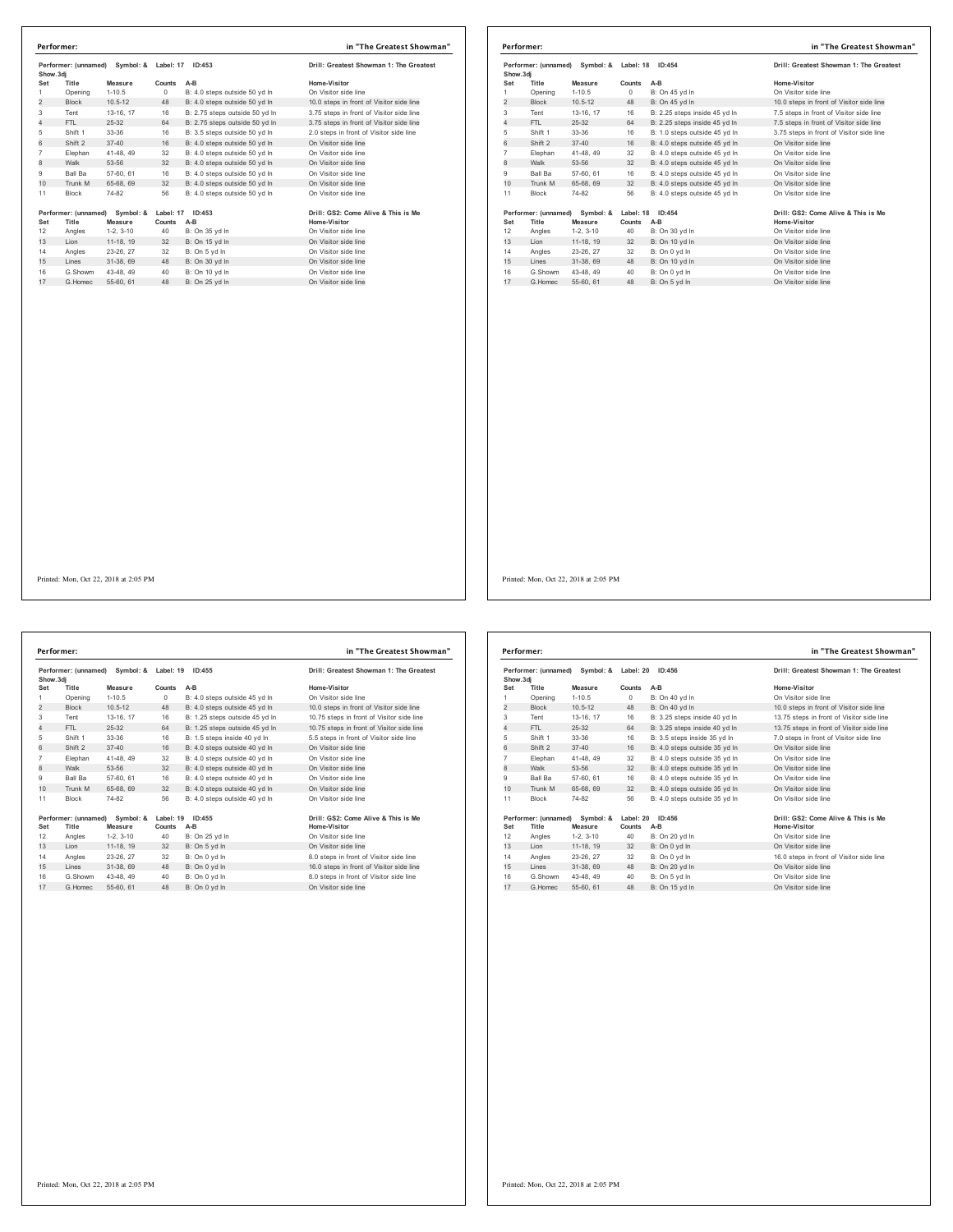| Show.3di       | Performer: (unnamed) | Symbol: &   | Label: 21  | ID:457                         | Drill: Greatest Showman 1: The Greatest  |
|----------------|----------------------|-------------|------------|--------------------------------|------------------------------------------|
| Set            | Title                | Measure     | Counts     | $A-B$                          | Home-Visitor                             |
| 1              | Opening              | $1 - 10.5$  | $^{\circ}$ | B: 4.0 steps outside 40 vd ln  | On Visitor side line                     |
| $\overline{2}$ | <b>Block</b>         | $10.5 - 12$ | 48         | B: 4.0 steps outside 40 vd In  | 10.0 steps in front of Visitor side line |
| 3              | Tent                 | 13-16, 17   | 16         | B: 0.75 steps outside 40 yd In | 15.5 steps behind Visitor Hash (NCAA)    |
| $\overline{4}$ | FTI.                 | 25-32       | 64         | B: 0.75 steps outside 40 yd In | 15.5 steps behind Visitor Hash (NCAA)    |
| 5              | Shift 1              | 33-36       | 16         | B: 2.25 steps outside 35 vd In | 8.25 steps in front of Visitor side line |
| 6              | Shift 2              | $37 - 40$   | 16         | B: 4.0 steps outside 30 yd In  | On Visitor side line                     |
| $\overline{7}$ | Elephan              | 41-48, 49   | 32         | B: 4.0 steps outside 30 vd In  | On Visitor side line                     |
| $\mathbf{a}$   | Walk                 | 53-56       | 32         | B: 4.0 steps outside 30 yd In  | On Visitor side line                     |
| 9              | Ball Ba              | 57-60, 61   | 16         | B: 4.0 steps outside 30 vd In  | On Visitor side line                     |
| 10             | Trunk M              | 65-68, 69   | 32         | B: 4.0 steps outside 30 yd In  | On Visitor side line                     |
| 11             | <b>Block</b>         | 74-82       | 56         | B: 4.0 steps outside 30 yd In  | On Visitor side line                     |
|                | Performer: (unnamed) | Symbol: &   | Label: 21  | ID:457                         | Drill: GS2: Come Alive & This is Me      |
| Set            | Title                | Measure     | Counts     | $A-B$                          | Home-Visitor                             |
| 12             | Angles               | $1-2, 3-10$ | 40         | B: On 15 yd In                 | On Visitor side line                     |
| 13             | Lion                 | 11-18, 19   | 32         | B: On 0 yd In                  | 8.0 steps in front of Visitor side line  |
| 14             | Angles               | 23-26, 27   | 32         | B: On 0 yd In                  | 8.0 steps behind Visitor Hash (NCAA)     |
| 15             | Lines                | 31-38.69    | 48         | B: On 15 yd In                 | 8.0 steps in front of Visitor side line  |
| 16             | G.Showm              | 43-48.49    | 40         | B: On 5 yd In                  | 8.0 steps in front of Visitor side line  |
|                |                      |             |            |                                |                                          |

|                | Performer: (unnamed) | Symbol: &   | Label: 22 | ID:458                         | Drill: Greatest Showman 1: The Greatest  |
|----------------|----------------------|-------------|-----------|--------------------------------|------------------------------------------|
| Show, 3di      |                      |             |           |                                |                                          |
| Set            | Title                | Measure     | Counts    | $A-B$                          | Home-Visitor                             |
| 1              | Opening              | $1 - 10.5$  | $\circ$   | B: On 35 yd In                 | On Visitor side line                     |
| $\overline{2}$ | <b>Block</b>         | $10.5 - 12$ | 48        | B: On 35 yd In                 | 10.0 steps in front of Visitor side line |
| 3              | Tent                 | 13-16. 17   | 16        | B: 3.25 steps inside 35 yd In  | 13.0 steps behind Visitor Hash (NCAA)    |
| 4              | FTI.                 | $25 - 32$   | 64        | B: 3.25 steps inside 35 yd In  | 13.0 steps behind Visitor Hash (NCAA)    |
| 5              | Shift 1              | 33-36       | 16        | B: 0.25 steps outside 30 yd In | 9.5 steps in front of Visitor side line  |
| 6              | Shift 2              | $37 - 40$   | 16        | B: 4.0 steps outside 25 vd In  | On Visitor side line                     |
| $\overline{7}$ | Elephan              | 41-48, 49   | 32        | B: 4.0 steps outside 25 yd In  | On Visitor side line                     |
| 8              | Walk                 | 53-56       | 32        | B: 4.0 steps outside 25 yd In  | On Visitor side line                     |
| 9              | <b>Ball Ba</b>       | 57-60, 61   | 16        | B: 4.0 steps outside 25 vd In  | On Visitor side line                     |
| 10             | Trunk M              | 65-68, 69   | 32        | B: 4.0 steps outside 25 vd In  | On Visitor side line                     |
| 11             | <b>Block</b>         | 74-82       | 56        | B: 4.0 steps outside 25 yd In  | On Visitor side line                     |
|                | Performer: (unnamed) | Symbol: &   | Label: 22 | ID:458                         | Drill: GS2: Come Alive & This is Me      |
| Set            | Title                | Measure     | Counts    | $A-B$                          | Home-Visitor                             |
| 12             | Angles               | $1-2, 3-10$ | 40        | B: On 10 yd In                 | On Visitor side line                     |
| 13             | Lion                 | 11-18, 19   | 32        | B: On 0 yd In                  | 16.0 steps in front of Visitor side line |
| 14             | Angles               | 23-26, 27   | 32        | B: On 0 yd In                  | On Visitor Hash (NCAA)                   |
| 15             | Lines                | 31-38, 69   | 48        | B: On 10 yd In                 | 16.0 steps in front of Visitor side line |
| 16             | G Showm              | 43-48, 49   | 40        | B: On 5 yd In                  | 16.0 steps in front of Visitor side line |
| 17             | G. Homec             | 55-60, 61   | 48        | B: On 0 vd In                  | 8.0 steps in front of Visitor side line  |
|                |                      |             |           |                                |                                          |

**Performer: (unnamed) Symbol: & Label: 23 ID:459 Drill: Greatest Showman 1: The Greatest Show.3dj Set Title Measure Counts A-B Home-Visitor** Opening 1-10.5 0 B: 4.0 steps outside 35 yd ln On Visitor side line 2 Block 10.5-12 48 B: 4.0 steps outside 35 yd ln 10.0 steps in front of Visitor side line Tent 13-16, 17 16 B: 1.0 steps outside 35 yd ln 11.0 steps behind Visitor Hash (NCAA) 4 FTL 25-32 64 B: 1.0 steps outside 35 yd ln 11.0 steps behind Visitor Hash (NCAA) Shift 1 33-36 16 B: 1.5 steps inside 25 yd ln 10.5 steps in front of Visitor side line 6 Shift 2 37-40 16 B: 4.0 steps outside 20 yd ln On Visitor side line Elephan 41-48, 49 32 B: 4.0 steps outside 20 yd ln On Visitor side line 8 Walk 53-56 32 B: 4.0 steps outside 20 yd ln On Visitor side line Ball Ba 57-60, 61 16 B: 4.0 steps outside 20 yd ln On Visitor side line 10 Trunk M 65-68, 69 32 B: 4.0 steps outside 20 yd ln On Visitor side line Block 74-82 56 B: 4.0 steps outside 20 yd ln On Visitor side line 1917 (unnamed) Symbol: & Label: 23 ID:459 (Drill: GS2: Come Alive & This is Me<br>1991 - Microsoft Monasure Counts AB (Dun Mone Visitor Home Visitor Home Visitor Home Visitor 12<br>12 - Angles - 1-2, 3-10 - 20 - 10 - 10 - 10 - 1 14 Angles 23-26, 27 32 B: On 0 yd ln 8.0 steps in front of Visitor Hash (NCAA)<br>15 Lines 31-38, 69 48 B: On 5 yd ln 8.0 steps behind Visitor Hash (NCAA) 15 11 2002, 2002 2002 11 2003 2013 2014 2015 2015 2015 2016 2016 2017 2018 2016 2017 2018 2019 2016 2017 2017<br>16.0 Showm 43-48, 49 40 B: On 5 yd ln 8.0 steps behind Visitor Hash (NCAA)<br>16.1 6.1 6.1 6.5 AM 48 B: On 0 yd ln **Performer: in "The Greatest Showman"**

16 G.Showm 43-48, 49 40 B: On 5 yd ln 8.0 steps behind Visitor Hash (NCAA)<br>17 G.Homec 55-60, 61 48 B: On 0 yd ln 8.0 steps behind Visitor Hash (NCAA)

|                | Performer: (unnamed) Symbol: & Label: 24<br>Show, 3di |             | ID:460    |                               | Drill: Greatest Showman 1: The Greatest   |
|----------------|-------------------------------------------------------|-------------|-----------|-------------------------------|-------------------------------------------|
| Set            | Title                                                 | Measure     | Counts    | $A-B$                         | Home-Visitor                              |
| 1              | Opening                                               | $1 - 10.5$  | $\circ$   | B: On 30 yd In                | On Visitor side line                      |
| 2              | <b>Block</b>                                          | $10.5 - 12$ | 48        | B: On 30 yd In                | 10.0 steps in front of Visitor side line  |
| 3              | Tent                                                  | 13-16, 17   | 16        | B: 2.5 steps inside 30 vd In  | 9.25 steps behind Visitor Hash (NCAA)     |
| 4              | FTL.                                                  | $25 - 32$   | 64        | B: 2.5 steps inside 30 yd In  | 9.25 steps behind Visitor Hash (NCAA)     |
| 5              | Shift 1                                               | 33-36       | 16        | B: 3.25 steps inside 20 yd In | 11.5 steps in front of Visitor side line  |
| 6              | Shift 2                                               | $37 - 40$   | 16        | B: 4.0 steps outside 15 yd In | On Visitor side line                      |
| $\overline{7}$ | Elephan                                               | 41-48, 49   | 32        | B: 4.0 steps outside 15 vd In | On Visitor side line                      |
| 8              | Walk                                                  | 53-56       | 32        | B: 4.0 steps outside 15 yd In | On Visitor side line                      |
| 9              | <b>Ball Ba</b>                                        | 57-60, 61   | 16        | B: 4.0 steps outside 15 vd In | On Visitor side line                      |
| 10             | Trunk M                                               | 65-68, 69   | 32        | B: 4.0 steps outside 15 yd In | On Visitor side line                      |
| 11             | <b>Block</b>                                          | 74-82       | 56        | B: 4.0 steps outside 15 vd In | On Visitor side line                      |
|                | Performer: (unnamed)                                  | Symbol: &   | Label: 24 | ID:460                        | Drill: GS2: Come Alive & This is Me       |
| Set            | Title                                                 | Measure     | Counts    | A-B                           | <b>Home-Visitor</b>                       |
| 12             | Angles                                                | $1-2.3-10$  | 40        | B: On 0 yd In                 | On Visitor side line                      |
| 13             | Lion                                                  | 11-18, 19   | 32        | B: On 0 yd In                 | On Visitor Hash (NCAA)                    |
| 14             | Angles                                                | 23-26, 27   | 32        | B: On 0 vd In                 | 4.0 steps behind Home Hash (NCAA)         |
| 15             | Lines                                                 | 31-38, 69   | 48        | B: On 0 vd In                 | On Visitor Hash (NCAA)                    |
| 16             | G.Showm                                               | 43-48, 49   | 40        | B: On 5 vd In                 | On Visitor Hash (NCAA)                    |
| 17             | G. Homec                                              | 55-60, 61   | 48        | B: On 0 vd In                 | 8.0 steps in front of Visitor Hash (NCAA) |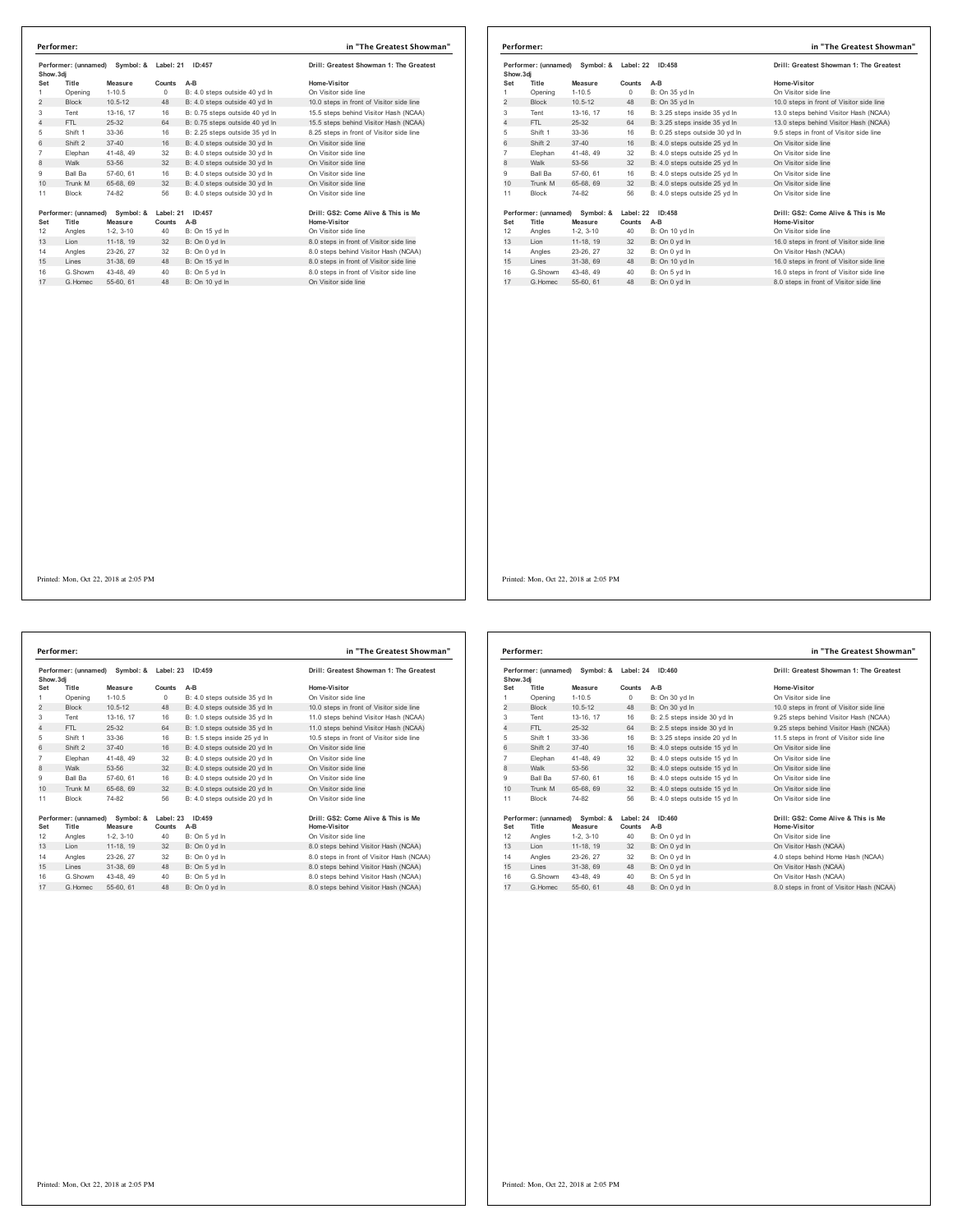| Show.3di       | Performer: (unnamed)           | Symbol: &   | Label: 25 | ID:461                         | Drill: Greatest Showman 1: The Greatest  |
|----------------|--------------------------------|-------------|-----------|--------------------------------|------------------------------------------|
| Set            | Title                          | Measure     | Counts    | $A-B$                          | Home-Visitor                             |
| 1              | Opening                        | $1 - 10.5$  | 0         | B: 4.0 steps outside 30 yd In  | On Visitor side line                     |
| $\overline{2}$ | <b>Block</b>                   | $10.5 - 12$ | 48        | B: 4.0 steps outside 30 yd In  | 10.0 steps in front of Visitor side line |
| 3              | Tent                           | 13-16, 17   | 16        | B: 2.0 steps outside 30 vd In  | 7.75 steps behind Visitor Hash (NCAA)    |
| 4              | FTI.                           | 25-32       | 64        | B: 2.0 steps outside 30 vd In  | 7.75 steps behind Visitor Hash (NCAA)    |
| 5              | Shift 1                        | 33-36       | 16        | B: 3.0 steps outside 35 yd In  | 10.0 steps behind Visitor Hash (NCAA)    |
| 6              | Shift 2                        | $37 - 40$   | 16        | B: 4.0 steps outside 40 vd In  | 12.0 steps behind Visitor Hash (NCAA)    |
| $\overline{7}$ | Elephan                        | 41-48.49    | 32        | B: 2.25 steps inside 35 yd In  | 8.0 steps behind Visitor Hash (NCAA)     |
| 8              | Walk                           | 53-56       | 32        | B: 2.75 steps outside 45 yd In | 8.0 steps behind Visitor Hash (NCAA)     |
| 9              | Ball Ba                        | 57-60, 61   | 16        | A: 0.25 steps outside 50 vd In | 8.0 steps behind Visitor Hash (NCAA)     |
| 10             | Trunk M                        | 65-68, 69   | 32        | A: 0.25 steps outside 50 yd In | 8.0 steps behind Visitor Hash (NCAA)     |
| 11             | <b>Block</b>                   | 74-82       | 56        | B: 4.0 steps outside 40 yd In  | 8.0 steps in front of Visitor side line  |
|                | Performer: (unnamed) Symbol: & |             | Label: 25 | ID:461                         | Drill: GS2: Come Alive & This is Me      |
| Set            | Title                          | Measure     | Counts    | $A-B$                          | Home-Visitor                             |
| 12             | Angles                         | $1-2.3-10$  | 40        | B: 4.0 steps outside 25 yd In  | 8.0 steps in front of Visitor side line  |
| 13             | Lion                           | 11-18, 19   | 32        | B: On 5 yd In                  | 8.0 steps in front of Visitor side line  |
| 14             | Angles                         | 23-26, 27   | 32        | B: On 5 yd In                  | 8.0 steps behind Visitor Hash (NCAA)     |
| 15             | Lines                          | 31-38, 69   | 48        | B: On 15 vd In                 | 8.0 steps behind Visitor Hash (NCAA)     |
| 16             | G.Showm                        | 43-48, 49   | 40        | B: On 10 yd In                 | 8.0 steps behind Visitor Hash (NCAA)     |
| 17             | G Homec                        | 55-60, 61   | 48        | B: On 0 vd In                  | On Visitor Hash (NCAA)                   |

| Show, 3di      |                      | Performer: (unnamed) Symbol: & | Label: 26 | ID:462                         | Drill: Greatest Showman 1: The Greatest  |
|----------------|----------------------|--------------------------------|-----------|--------------------------------|------------------------------------------|
| Set            | Title                | Measure                        | Counts    | $A-B$                          | Home-Visitor                             |
| 1              | Opening              | $1 - 10.5$                     | 0         | B: On 25 yd In                 | On Visitor side line                     |
| 2              | <b>Block</b>         | $10.5 - 12$                    | 48        | B: On 25 yd In                 | 10.0 steps in front of Visitor side line |
| 3              | Tent                 | 13-16, 17                      | 16        | B: 1.5 steps inside 25 yd In   | 6.75 steps behind Visitor Hash (NCAA)    |
| 4              | FTL.                 | $25 - 32$                      | 64        | B: 1.5 steps inside 25 vd In   | 6.75 steps behind Visitor Hash (NCAA)    |
| 5              | Shift 1              | 33-36                          | 16        | B: 1.25 steps outside 30 yd In | 9.5 steps behind Visitor Hash (NCAA)     |
| 6              | Shift 2              | $37 - 40$                      | 16        | B: 4.0 steps outside 35 yd In  | 12.0 steps behind Visitor Hash (NCAA)    |
| $\overline{7}$ | Elephan              | 41-48, 49                      | 32        | B: 2.25 steps outside 35 vd In | 7.75 steps behind Visitor Hash (NCAA)    |
| 8              | Walk                 | 53-56                          | 32        | B: 0.75 steps inside 40 yd In  | 7.75 steps behind Visitor Hash (NCAA)    |
| 9              | Ball Ba              | 57-60, 61                      | 16        | B: 3.75 steps inside 45 vd In  | 7.75 steps behind Visitor Hash (NCAA)    |
| 10             | Trunk M              | 65-68, 69                      | 32        | B: 3.75 steps inside 45 yd In  | 7.75 steps behind Visitor Hash (NCAA)    |
| 11             | <b>Block</b>         | 74-82                          | 56        | B: 4.0 steps outside 35 yd In  | 8.0 steps in front of Visitor side line  |
|                | Performer: (unnamed) | Symbol: &                      | Label: 26 | ID:462                         | Drill: GS2: Come Alive & This is Me      |
| Set            | Title                | Measure                        | Counts    | A-B                            | Home-Visitor                             |
| 12             | Angles               | $1-2.3-10$                     | 40        | B: 4.0 steps outside 20 yd In  | 8.0 steps in front of Visitor side line  |
| 13             | Lion                 | 11-18, 19                      | 32        | B: On 5 yd In                  | 16.0 steps in front of Visitor side line |
| 14             | Angles               | 23-26, 27                      | 32        | B: On 5 vd In                  | On Visitor Hash (NCAA)                   |
| 15             | Lines                | 31-38, 69                      | 48        | B: On 10 yd In                 | On Visitor Hash (NCAA)                   |
| 16             | G.Showm              | 43-48, 49                      | 40        | B: On 10 vd In                 | On Visitor Hash (NCAA)                   |
| 17             | G. Homec             | 55-60, 61                      | 48        | B: On 0 vd In                  | 4.0 steps behind Home Hash (NCAA)        |

Printed: Mon, Oct 22, 2018 at 2:05 PM

**Performer: (unnamed) Symbol: & Label: 27 ID:463 Drill: Greatest Showman 1: The Greatest Show.3dj Set Title Measure Counts A-B Home-Visitor** 1 Opening 1-10.5 0 B: 4.0 steps outside 25 yd ln On Visitor side line 2 Block 10.5-12 48 B: 4.0 steps outside 25 yd ln 10.0 steps in front of Visitor side line<br>2 Block 10.5-12 48 B: 4.0 steps outside 25 yd ln 10.0 steps in front of Visitor side line<br>3 Tent 13-16, 17 16 B: 3.25 steps outside Tent 13-16, 17 16 B: 3.25 steps outside 25 yd ln 6.25 steps behind Visitor Hash (NCAA) 4 FTL 25-32 64 B: 3.25 steps outside 25 yd ln 6.25 steps behind Visitor Hash (NCAA) Shift 1 33-36 16 B: 0.25 steps inside 25 yd ln 9.25 steps behind Visitor Hash (NCAA) 6 Shift 2 37-40 16 B: 4.0 steps outside 30 yd ln 12.0 steps behind Visitor Hash (NCAA) Elephan 41-48, 49 32 B: 1.5 steps inside 30 yd ln 8.5 steps behind Visitor Hash (NCAA) 8 Walk 53-56 32 B: 3.5 steps outside 40 yd ln 8.5 steps behind Visitor Hash (NCAA) Ball Ba 57-60, 61 16 B: 0.5 steps outside 45 yd ln 8.5 steps behind Visitor Hash (NCAA) 10 Trunk M 65-68, 69 32 B: 0.5 steps outside 45 yd ln 8.5 steps behind Visitor Hash (NCAA) Block 74-82 56 B: 4.0 steps outside 30 yd ln 8.0 steps in front of Visitor side line Performer: (unnamed) Symbol: & Label: 27 ID:463<br>Set Title Measure Counts A-B<br>12 Angles 1-2, 3-10 40 B:4.0 steps outside 15 yd home-Visitor 10:1/isitor side line 13 Angles was vou boundary was verified to the B: 4.0 steps outside 15 yd ln<br>13 Lion 11-18, 19 32 B: On 5 yd ln 14 Angles 23-26, 27 32 B: On 5 yd ln 8.0 steps in front of Visitor<br>14 Angles 1-2, 3-10 40 B: 4.0 steps outside 15 yd ln<br>14 Angles 23-26, 27 32 B: On 5 yd ln<br>14 Angles 23-26, 27 32 B: On 5 yd ln<br>16 Angles 23-26, 27 32 B: On Lines 31-38, 69 48 B: On 5 yd ln 8.0 steps in front of Visitor Hash (NCAA) 16 G.Showm 43-48, 49 40 B: On 10 yd ln 8.0 steps in front of Visitor Hash (NCAA)<br>17 G.Homec 55-60, 61 48 B: On 0 yd ln 4.0 steps in front of Home Hash (NCAA) **Performer: in "The Greatest Showman"**

| Performer: (unnamed)<br>Symbol: &<br>Show, 3di |                               | Label: 28<br>ID:464  |                     | Drill: Greatest Showman 1: The Greatest |                                                     |
|------------------------------------------------|-------------------------------|----------------------|---------------------|-----------------------------------------|-----------------------------------------------------|
| Set                                            | Title                         | Measure              | Counts              | $A-B$                                   | Home-Visitor                                        |
| 1                                              | Opening                       | $1-10.5$             | $\Omega$            | B: On 20 yd In                          | On Visitor side line                                |
| 2                                              | <b>Block</b>                  | $10.5 - 12$          | 48                  | B: On 20 yd In                          | 10.0 steps in front of Visitor side line            |
| 3                                              | Tent                          | 13-16, 17            | 16                  | B: On 20 vd In                          | 6.0 steps behind Visitor Hash (NCAA)                |
| 4                                              | FTI.                          | 25-32                | 64                  | B: On 20 vd In                          | 6.0 steps behind Visitor Hash (NCAA)                |
| 5                                              | Shift 1                       | 33-36                | 16                  | B: 2.0 steps inside 20 yd In            | 9.0 steps behind Visitor Hash (NCAA)                |
| 6                                              | Shift 2                       | $37 - 40$            | 16                  | B: 4.0 steps outside 25 yd In           | 12.0 steps behind Visitor Hash (NCAA)               |
| $\overline{7}$                                 | Elephan                       | 41-48, 49            | 32                  | B: 2.5 steps outside 30 vd In           | 10.5 steps behind Visitor Hash (NCAA)               |
| 8                                              | Walk                          | 53-56                | 32                  | B: 0.5 steps inside 35 yd In            | 10.5 steps behind Visitor Hash (NCAA)               |
| 9                                              | Ball Ba                       | 57-60, 61            | 16                  | B: 3.5 steps inside 40 vd In            | 10.5 steps behind Visitor Hash (NCAA)               |
| 10                                             | Trunk M                       | 65-68, 69            | 32                  | B: 3.5 steps inside 40 yd In            | 10.5 steps behind Visitor Hash (NCAA)               |
| 11                                             | <b>Block</b>                  | 74-82                | 56                  | B: 4.0 steps outside 25 vd In           | 8.0 steps in front of Visitor side line             |
| Set                                            | Performer: (unnamed)<br>Title | Symbol: &<br>Measure | Label: 28<br>Counts | ID:464<br>$A-B$                         | Drill: GS2: Come Alive & This is Me<br>Home-Visitor |
| 12                                             | Angles                        | $1-2.3-10$           | 40                  | B: 4.0 steps outside 10 yd In           | 8.0 steps in front of Visitor side line             |
| 13                                             | I ion                         | 11-18, 19            | 32                  | B: On 5 yd In                           | On Visitor Hash (NCAA)                              |
| 14                                             | Angles                        | 23-26, 27            | 32                  | B: On 5 vd In                           | 4.0 steps behind Home Hash (NCAA)                   |
| 15                                             | Lines                         | 31-38, 69            | 48                  | B: On 0 yd In                           | 4.0 steps behind Home Hash (NCAA)                   |
| 16                                             | G Showm                       | 43-48, 49            | 40                  | B: On 10 vd In                          | 4.0 steps behind Home Hash (NCAA)                   |
| 17                                             | G Homec                       | 55-60, 61            | 48                  | B: On 0 yd In                           | 12.0 steps in front of Home Hash (NCAA)             |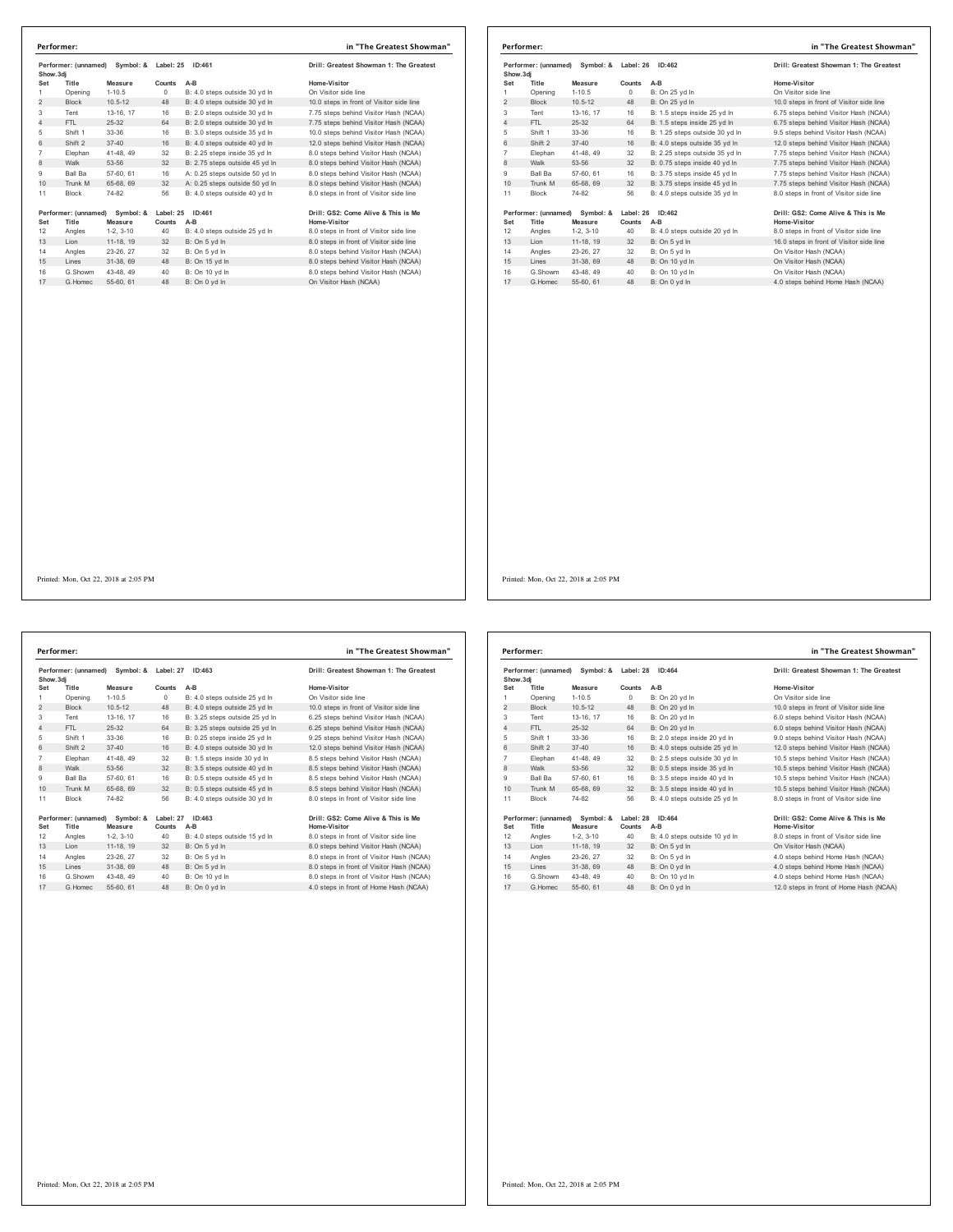| Performer: (unnamed)<br>Symbol: * |                      |             | Label: 1 | ID:396                        | Drill: Greatest Showman 1: The Greatest   |  |
|-----------------------------------|----------------------|-------------|----------|-------------------------------|-------------------------------------------|--|
|                                   | Show.3dj             |             |          |                               |                                           |  |
| Set                               | Title                | Measure     | Counts   | A-B                           | Home-Visitor                              |  |
| 1                                 | Opening              | $1 - 10.5$  | 0        | A: 2.5 steps outside 45 yd In | 4.0 steps in front of Visitor Hash (NCAA) |  |
| $\overline{2}$                    | <b>Block</b>         | $10.5 - 12$ | 48       | A: 2.5 steps outside 45 vd In | 2.0 steps in front of Visitor Hash (NCAA) |  |
| 3                                 | Tent                 | 13-16, 17   | 16       | A: 2.5 steps outside 45 yd In | 6.0 steps behind Visitor Hash (NCAA)      |  |
| 4                                 | FTI.                 | $25 - 32$   | 64       | A: 2.5 steps outside 45 vd In | 6.0 steps behind Visitor Hash (NCAA)      |  |
| 5                                 | Shift 1              | 33-36       | 16       | A: 2.5 steps outside 45 vd In | 6.0 steps behind Visitor Hash (NCAA)      |  |
| 6                                 | Shift 2              | $37 - 40$   | 16       | A: 2.5 steps outside 45 vd In | 6.0 steps behind Visitor Hash (NCAA)      |  |
| $\overline{7}$                    | Elephan              | 41-48, 49   | 32       | B: 2.5 steps inside 40 yd In  | On Visitor Hash (NCAA)                    |  |
| 8                                 | Walk                 | 53-56       | 32       | B: 2.5 steps outside 50 yd In | On Visitor Hash (NCAA)                    |  |
| 9                                 | Ball Ba              | 57-60, 61   | 16       | A: 0.5 steps outside 45 vd In | On Visitor Hash (NCAA)                    |  |
| 10                                | Trunk M              | 65-68, 69   | 32       | A: 0.5 steps outside 45 vd In | On Visitor Hash (NCAA)                    |  |
| 11                                | <b>Block</b>         | 74-82       | 56       | A: 2.5 steps outside 45 yd In | On Visitor Hash (NCAA)                    |  |
|                                   | Performer: (unnamed) | Symbol: *   | Label: 1 | ID:396                        | Drill: GS2: Come Alive & This is Me       |  |
| Set                               | Title                | Measure     | Counts   | $A-B$                         | Home-Visitor                              |  |
| 12                                | Angles               | $1-2.3-10$  | 40       | A: 2.5 steps outside 45 vd In | 8.0 steps behind Home Hash (NCAA)         |  |
| 13                                | Lion                 | 11-18, 19   | 32       | A: 1.5 steps inside 40 yd In  | 3.0 steps in front of Visitor Hash (NCAA) |  |
| 14                                | Angles               | 23-26, 27   | 32       | A: 1.0 steps inside 45 vd In  | On Visitor Hash (NCAA)                    |  |
| 15                                | Lines                | 31-38, 69   | 48       | A: On 45 vd In                | 8.0 steps in front of Visitor side line   |  |
| 16                                | G.Showm              | 43-48, 49   | 40       | A: 1.0 steps inside 45 vd In  | On Visitor side line                      |  |
| 17                                | G Homec              | 55-60, 61   | 48       | B: 4.0 steps outside 50 vd In | 12.0 steps in front of Visitor side line  |  |

|                | Performer: (unnamed) Symbol: *<br>Show, 3di |             | Label: 2 | ID:397                        | Drill: Greatest Showman 1: The Greatest    |  |
|----------------|---------------------------------------------|-------------|----------|-------------------------------|--------------------------------------------|--|
| Set            | Title                                       | Measure     | Counts   | $A-B$                         | Home-Visitor                               |  |
| 1              | Opening                                     | $1 - 10.5$  | $\Omega$ | A: 0.5 steps inside 45 vd In  | 4.0 steps in front of Visitor Hash (NCAA)  |  |
| 2              | <b>Block</b>                                | $10.5 - 12$ | 48       | A: 0.5 steps inside 45 yd In  | 2.0 steps in front of Visitor Hash (NCAA)  |  |
| 3              | Tent                                        | 13-16, 17   | 16       | A: 0.5 steps inside 45 yd In  | 6.0 steps behind Visitor Hash (NCAA)       |  |
| 4              | FTL.                                        | $25-32$     | 64       | A: 0.5 steps inside 45 vd In  | 6.0 steps behind Visitor Hash (NCAA)       |  |
| 5              | Shift 1                                     | 33-36       | 16       | A: 0.5 steps inside 45 yd In  | 6.0 steps behind Visitor Hash (NCAA)       |  |
| 6              | Shift 2                                     | $37 - 40$   | 16       | A: 0.5 steps inside 45 yd In  | 6.0 steps behind Visitor Hash (NCAA)       |  |
| $\overline{7}$ | Elephan                                     | 41-48, 49   | 32       | B: 0.5 steps outside 40 vd In | On Visitor Hash (NCAA)                     |  |
| 8              | Walk                                        | 53-56       | 32       | B: 2.5 steps inside 45 yd In  | On Visitor Hash (NCAA)                     |  |
| 9              | Ball Ba                                     | 57-60, 61   | 16       | A: 2.5 steps inside 45 vd In  | On Visitor Hash (NCAA)                     |  |
| 10             | Trunk M                                     | 65-68, 69   | 32       | A: 2.5 steps inside 45 yd In  | On Visitor Hash (NCAA)                     |  |
| 11             | <b>Block</b>                                | 74-82       | 56       | A: 0.5 steps inside 45 vd In  | On Visitor Hash (NCAA)                     |  |
|                | Performer: (unnamed)                        | Symbol: *   | Label: 2 | ID:397                        | Drill: GS2: Come Alive & This is Me        |  |
| Set            | Title                                       | Measure     | Counts   | A-B                           | <b>Home-Visitor</b>                        |  |
| 12             | Angles                                      | $1-2.3-10$  | 40       | A: 0.5 steps inside 45 vd In  | 8.0 steps behind Home Hash (NCAA)          |  |
| 13             | Lion                                        | 11-18, 19   | 32       | A: 4.0 steps outside 45 yd In | 3.75 steps in front of Visitor Hash (NCAA) |  |
| 14             | Angles                                      | 23-26, 27   | 32       | A: 3.0 steps inside 45 vd In  | On Visitor Hash (NCAA)                     |  |
| 15             | Lines                                       | 31-38, 69   | 48       | A: 2.0 steps inside 45 vd In  | 10.0 steps in front of Visitor side line   |  |
| 16             | G.Showm                                     | 43-48.49    | 40       | A: 3.0 steps inside 45 yd In  | On Visitor side line                       |  |
| 17             | G. Homec                                    | 55-60, 61   | 48       | B: 2.0 steps inside 45 vd In  | 12.0 steps in front of Visitor side line   |  |

**Performer: (unnamed) Symbol: \* Label: 3 ID:398 Drill: Greatest Showman 1: The Greatest Show.3dj Set Title Measure Counts A-B Home-Visitor** 1 Opening 1-10.5 0 A: 3.5 steps inside 45 yd ln 4.0 steps in front of Visitor Hash (NCAA)<br>2 Block 10.5-12 48 A: 3.5 steps inside 45 yd ln 2.0 steps in front of Visitor Hash (NCAA) Tent 13-16, 17 16 A: 3.5 steps inside 45 yd ln 6.0 steps behind Visitor Hash (NCAA) 4 FTL 25-32 64 A: 3.5 steps inside 45 yd ln 6.0 steps behind Visitor Hash (NCAA) Shift 1 33-36 16 A: 3.5 steps inside 45 yd ln 6.0 steps behind Visitor Hash (NCAA) 6 Shift 2 37-40 16 A: 3.5 steps inside 45 yd ln 6.0 steps behind Visitor Hash (NCAA) Elephan 41-48, 49 32 B: 3.5 steps outside 40 yd ln On Visitor Hash (NCAA) 8 Walk 53-56 32 B: 0.5 steps outside 45 yd ln On Visitor Hash (NCAA) Ball Ba 57-60, 61 16 A: 2.5 steps outside 50 yd ln On Visitor Hash (NCAA) 10 Trunk M 65-68, 69 32 A: 2.5 steps outside 50 yd ln On Visitor Hash (NCAA) Block 74-82 56 A: 3.5 steps inside 45 yd ln On Visitor Hash (NCAA) **Performer: (unnamed) Symbol: \* Label: 3 ID:398 Drill: GS2: Come Alive & This is Me Set Title Measure Counts A-B Home-Visitor** 12 Angles 1-2, 3-10 40 A: 3.5 steps inside 45 yd ln 8.0 steps behind Home Hash (NCAA) 13 Lion 11-18, 19 32 A: 1.5 steps outside 45 yd ln 4.75 steps in front of Visitor Hash (NCAA) 14 Angles 23-26, 27 32 A: 3.0 steps outside 50 yd In On Visitor Hash (NCAA)<br>15 Lines 31-38, 69 48 A: 4.0 steps inside 45 yd In 12.0 steps in front of Visitor side line G.Showm 43-48, 49 40 A: 3.0 steps outside 50 yd ln On Visitor side line 17 G.Homec 55-60, 61 48 B: On 45 yd ln 12.0 steps in front of Visitor side line **Performer: in "The Greatest Showman"**

| Show, 3di      | Performer: (unnamed)<br>Symbol: * |                      | Label: 4           | ID:399                        | Drill: Greatest Showman 1: The Greatest             |  |
|----------------|-----------------------------------|----------------------|--------------------|-------------------------------|-----------------------------------------------------|--|
| Set            | Title                             | Measure              | Counts             | $A-B$                         | Home-Visitor                                        |  |
| 1              | Opening                           | $1 - 10.5$           | 0                  | A: 1.5 steps outside 50 yd In | 4.0 steps in front of Visitor Hash (NCAA)           |  |
| $\overline{2}$ | <b>Block</b>                      | $10.5 - 12$          | 48                 | A: 1.5 steps outside 50 yd In | 2.0 steps in front of Visitor Hash (NCAA)           |  |
| 3              | Tent                              | 13-16. 17            | 16                 | A: 1.5 steps outside 50 vd In | 6.0 steps behind Visitor Hash (NCAA)                |  |
| 4              | FTI.                              | 25-32                | 64                 | A: 1.5 steps outside 50 yd In | 6.0 steps behind Visitor Hash (NCAA)                |  |
| 5              | Shift 1                           | 33-36                | 16                 | A: 1.5 steps outside 50 yd In | 6.0 steps behind Visitor Hash (NCAA)                |  |
| 6              | Shift 2                           | $37 - 40$            | 16                 | A: 1.5 steps outside 50 yd In | 6.0 steps behind Visitor Hash (NCAA)                |  |
| $\overline{7}$ | Elephan                           | 41-48, 49            | 32                 | B: 1.5 steps inside 35 yd In  | On Visitor Hash (NCAA)                              |  |
| 8              | Walk                              | 53-56                | 32                 | B: 3.5 steps outside 45 yd In | On Visitor Hash (NCAA)                              |  |
| 9              | <b>Ball Ba</b>                    | 57-60, 61            | 16                 | B: 0.5 steps outside 50 vd In | On Visitor Hash (NCAA)                              |  |
| 10             | Trunk M                           | 65-68, 69            | 32                 | B: 0.5 steps outside 50 yd In | On Visitor Hash (NCAA)                              |  |
| 11             | <b>Block</b>                      | 74-82                | 56                 | A: 1.5 steps outside 50 yd In | On Visitor Hash (NCAA)                              |  |
| Set            | Performer: (unnamed)<br>Title     | Symbol: *<br>Measure | Label: 4<br>Counts | ID:399<br>$A-B$               | Drill: GS2: Come Alive & This is Me<br>Home-Visitor |  |
| 12             | Angles                            | $1-2, 3-10$          | 40                 | A: 1.5 steps outside 50 yd In | 8.0 steps behind Home Hash (NCAA)                   |  |
| 13             | Lion                              | 11-18, 19            | 32                 | A: 1.0 steps inside 45 yd In  | 5.5 steps in front of Visitor Hash (NCAA)           |  |
| 14             | Angles                            | 23-26.27             | 32                 | A: 1.0 steps outside 50 yd In | On Visitor Hash (NCAA)                              |  |
| 15             | Lines                             | 31-38, 69            | 48                 | A: 2.0 steps outside 50 yd In | 14.0 steps in front of Visitor side line            |  |
| 16             | G Showm                           | 43-48.49             | 40                 | A: 1.0 steps outside 50 yd In | On Visitor side line                                |  |
| 17             | G Homec                           | 55-60, 61            | 48                 | B: 2.0 steps outside 45 yd In | 12.0 steps in front of Visitor side line            |  |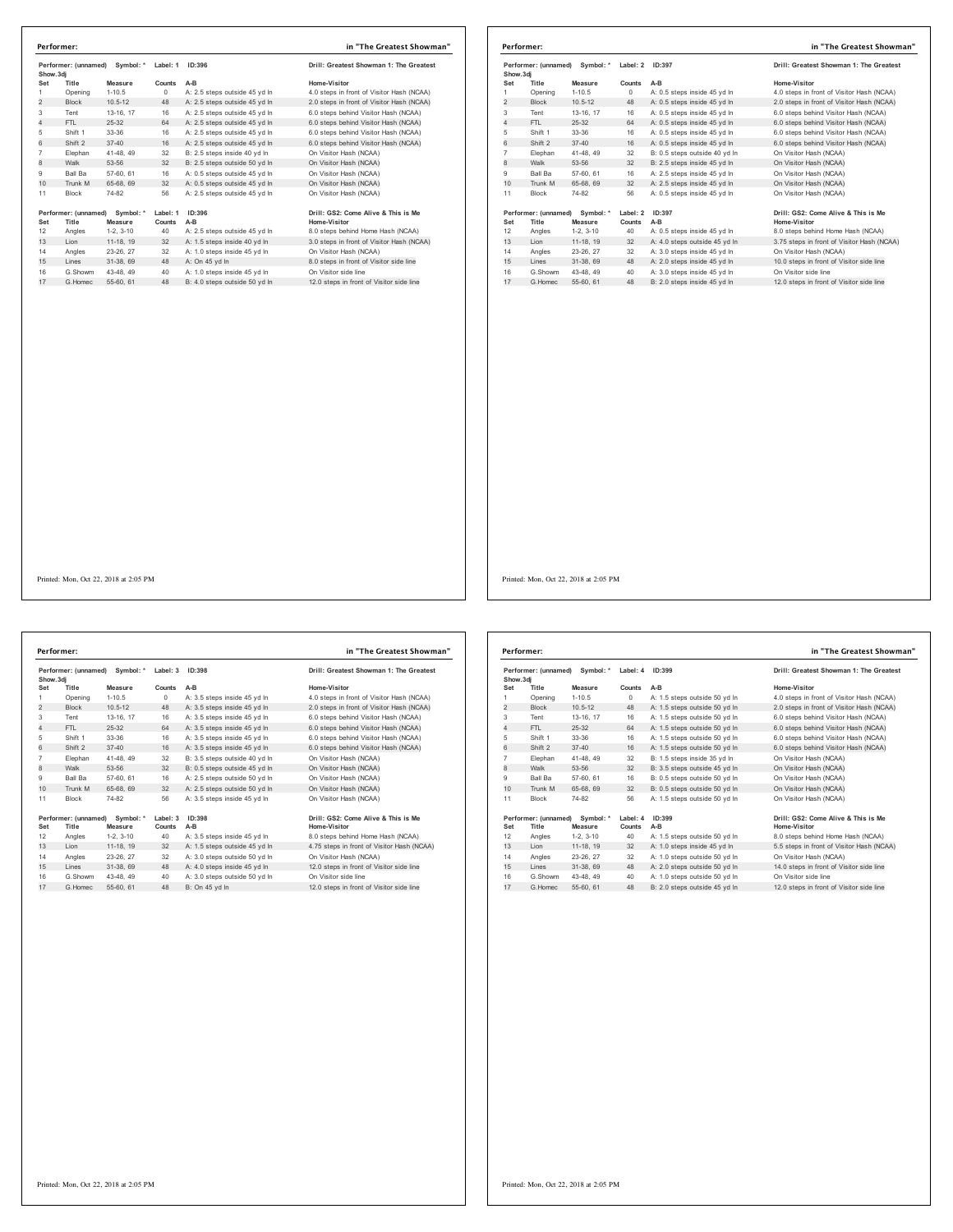|                             | Symbol: *<br>Performer: (unnamed)<br>Show.3di |                        | Label: 5   | ID:400                                                         | Drill: Greatest Showman 1: The Greatest                          |  |
|-----------------------------|-----------------------------------------------|------------------------|------------|----------------------------------------------------------------|------------------------------------------------------------------|--|
| Set                         | Title                                         | Measure                | Counts     | A-B                                                            | Home-Visitor                                                     |  |
| 1                           | Opening                                       | $1 - 10.5$             | $^{\circ}$ | B: 1.5 steps outside 50 vd In                                  | 4.0 steps in front of Visitor Hash (NCAA)                        |  |
| $\overline{2}$              | <b>Block</b>                                  | $10.5 - 12$            | 48         | B: 1.5 steps outside 50 yd In                                  | 2.0 steps in front of Visitor Hash (NCAA)                        |  |
| 3                           | Tent                                          | 13-16, 17              | 16         | B: 1.5 steps outside 50 yd In                                  | 6.0 steps behind Visitor Hash (NCAA)                             |  |
| $\overline{4}$              | FTL                                           | $25 - 32$              | 64         | B: 1.5 steps outside 50 yd In                                  | 6.0 steps behind Visitor Hash (NCAA)                             |  |
| 5                           | Shift 1                                       | 33-36                  | 16         | B: 1.5 steps outside 50 yd In                                  | 6.0 steps behind Visitor Hash (NCAA)                             |  |
| 6                           | Shift 2                                       | $37 - 40$              | 16         | B: 1.5 steps outside 50 yd In                                  | 6.0 steps behind Visitor Hash (NCAA)                             |  |
| $\overline{7}$              | Elephan                                       | 41-48, 49              | 32         | B: 1.5 steps outside 35 yd In                                  | On Visitor Hash (NCAA)                                           |  |
| 8                           | Walk                                          | 53-56                  | 32         | B: 1.5 steps inside 40 yd In                                   | On Visitor Hash (NCAA)                                           |  |
| 9                           | Ball Ba                                       | 57-60, 61              | 16         | B: 3.5 steps outside 50 vd In                                  | On Visitor Hash (NCAA)                                           |  |
| 10 <sup>1</sup>             | Trunk M                                       | 65-68, 69              | 32         | B: 3.5 steps outside 50 vd ln                                  | On Visitor Hash (NCAA)                                           |  |
|                             |                                               |                        |            |                                                                |                                                                  |  |
| 11                          | <b>Block</b>                                  | 74-82                  | 56         | B: 1.5 steps outside 50 yd In                                  | On Visitor Hash (NCAA)                                           |  |
|                             | Performer: (unnamed)                          | Symbol: *              | Label: 5   | ID:400                                                         | Drill: GS2: Come Alive & This is Me                              |  |
|                             | Title                                         | Measure                | Counts     | A-B                                                            | Home-Visitor                                                     |  |
|                             | Angles<br>Lion                                | $1-2.3-10$             | 40<br>32   | B: 1.5 steps outside 50 yd In                                  | 8.0 steps behind Home Hash (NCAA)                                |  |
|                             |                                               | 11-18, 19              |            | B: On 45 yd In                                                 | 8.0 steps in front of Visitor Hash (NCAA)                        |  |
| Set<br>12<br>13<br>14<br>15 | Angles<br>Lines                               | 23-26, 27              | 32<br>48   | B: 1.0 steps outside 50 vd In                                  | On Visitor Hash (NCAA)                                           |  |
| 16                          | G.Showm                                       | 31-38, 69<br>43-48, 49 | 40         | B: 2.0 steps outside 50 yd In<br>B: 1.0 steps outside 50 yd In | 14.0 steps in front of Visitor side line<br>On Visitor side line |  |

|                | Performer: (unnamed)<br>Symbol: *<br>Show, 3di |                      | Label: 6           | ID:401                         | Drill: Greatest Showman 1: The Greatest                    |  |
|----------------|------------------------------------------------|----------------------|--------------------|--------------------------------|------------------------------------------------------------|--|
| Set            | Title                                          | Measure              | Counts             | $A-B$                          | Home-Visitor                                               |  |
| 1              | Opening                                        | $1 - 10.5$           | $\circ$            | B: 3.5 steps inside 45 vd In   | 4.0 steps in front of Visitor Hash (NCAA)                  |  |
| $\overline{2}$ | <b>Block</b>                                   | $10.5 - 12$          | 48                 | B: 3.5 steps inside 45 yd In   | 2.0 steps in front of Visitor Hash (NCAA)                  |  |
| 3              | Tent                                           | 13-16, 17            | 16                 | B: 3.5 steps inside 45 yd In   | 6.0 steps behind Visitor Hash (NCAA)                       |  |
| 4              | FTL                                            | $25 - 32$            | 64                 | B: 3.5 steps inside 45 vd In   | 6.0 steps behind Visitor Hash (NCAA)                       |  |
| 5              | Shift 1                                        | 33-36                | 16                 | B: 3.5 steps inside 45 yd In   | 6.0 steps behind Visitor Hash (NCAA)                       |  |
| 6              | Shift 2                                        | $37 - 40$            | 16                 | B: 3.5 steps inside 45 vd ln   | 6.0 steps behind Visitor Hash (NCAA)                       |  |
| $\overline{7}$ | Elephan                                        | 41-48, 49            | 32                 | B: 3.5 steps inside 30 vd In   | On Visitor Hash (NCAA)                                     |  |
| 8              | Walk                                           | 53-56                | 32                 | B: 1.5 steps outside 40 yd In  | On Visitor Hash (NCAA)                                     |  |
| 9              | <b>Ball Ba</b>                                 | 57-60, 61            | 16                 | B: 1.5 steps inside 45 vd In   | On Visitor Hash (NCAA)                                     |  |
| 10             | Trunk M                                        | 65-68, 69            | 32                 | B: 1.5 steps inside 45 yd In   | On Visitor Hash (NCAA)                                     |  |
| 11             | <b>Block</b>                                   | 74-82                | 56                 | B: 3.5 steps inside 45 yd In   | On Visitor Hash (NCAA)                                     |  |
| Set            | Performer: (unnamed)<br>Title                  | Symbol: *<br>Measure | Label: 6<br>Counts | ID:401<br>A-B                  | Drill: GS2: Come Alive & This is Me<br><b>Home-Visitor</b> |  |
| 12             | Angles                                         | $1-2, 3-10$          | 40                 | B: 3.5 steps inside 45 yd In   | 8.0 steps behind Home Hash (NCAA)                          |  |
| 13             | Lion                                           | 11-18, 19            | 32                 | B: 1.25 steps outside 45 yd In | 4.75 steps in front of Visitor Hash (NCAA)                 |  |
| 14             | Angles                                         | 23-26, 27            | 32                 | B: 3.0 steps outside 50 vd In  | On Visitor Hash (NCAA)                                     |  |
| 15             | Lines                                          | 31-38, 69            | 48                 | B: 4.0 steps outside 50 vd In  | 12.0 steps in front of Visitor side line                   |  |
| 16             | G.Showm                                        | 43-48, 49            | 40                 | B: 3.0 steps outside 50 vd In  | On Visitor side line                                       |  |
| 17             | G Homec                                        | 55-60, 61            | 48                 | B: 2.0 steps inside 40 yd In   | 12.0 steps in front of Visitor side line                   |  |

Printed: Mon, Oct 22, 2018 at 2:05 PM

**Performer: (unnamed) Symbol: \* Label: 7 ID:402 Drill: Greatest Showman 1: The Greatest Show.3dj Set Title Measure Counts A-B Home-Visitor** 1 Opening 1-10.5 0 B: 0.5 steps inside 45 yd ln 4.0 steps in front of Visitor Hash (NCAA)<br>2 Block 10.5-12 48 B: 0.5 steps inside 45 yd ln 2.0 steps in front of Visitor Hash (NCAA) Tent 13-16, 17 16 B: 0.5 steps inside 45 yd ln 6.0 steps behind Visitor Hash (NCAA) 4 FTL 25-32 64 B: 0.5 steps inside 45 yd ln 6.0 steps behind Visitor Hash (NCAA) Shift 1 33-36 16 B: 0.5 steps inside 45 yd ln 6.0 steps behind Visitor Hash (NCAA) 6 Shift 2 37-40 16 B: 0.5 steps inside 45 yd ln 6.0 steps behind Visitor Hash (NCAA) Elephan 41-48, 49 32 B: 0.5 steps inside 30 yd ln On Visitor Hash (NCAA) 8 Walk 53-56 32 B: 3.5 steps inside 35 yd ln On Visitor Hash (NCAA) Ball Ba 57-60, 61 16 B: 1.5 steps outside 45 yd ln On Visitor Hash (NCAA) 10 Trunk M 65-68, 69 32 B: 1.5 steps outside 45 yd ln On Visitor Hash (NCAA) Block 74-82 56 B: 0.5 steps inside 45 yd ln On Visitor Hash (NCAA) **Performer: (unnamed) Symbol: \* Label: 7 ID:402 Drill: GS2: Come Alive & This is Me Set Title Measure Counts A-B Home-Visitor** Angles 1-2, 3-10 40 B: 0.5 steps inside 45 yd In 8.0 steps behind Home Hash (NCAA)<br>13 Lion 11-18, 19 32 B: 3.75 steps outside 45 yd In 3.75 steps in front of Visitor Hash (NCAA)<br>14 Angles 23-26, 27 32 B: 3.0 steps inside 4 G.Showm 43-48, 49 40 B: 3.0 steps inside 45 yd ln On Visitor side line 17 G.Homec 55-60, 61 48 B: On 40 yd ln 12.0 steps in front of Visitor side line **Performer: in "The Greatest Showman"**

|                | Performer: (unnamed)<br>Symbol: *<br>Show, 3di |                      | Label: 8           | ID: 403                       | Drill: Greatest Showman 1: The Greatest             |  |
|----------------|------------------------------------------------|----------------------|--------------------|-------------------------------|-----------------------------------------------------|--|
| Set            | Title                                          | Measure              | <b>Counts</b>      | $A-B$                         | Home-Visitor                                        |  |
| 1              | Opening                                        | $1 - 10.5$           | 0                  | B: 2.5 steps outside 45 yd In | 4.0 steps in front of Visitor Hash (NCAA)           |  |
| 2              | <b>Block</b>                                   | $10.5 - 12$          | 48                 | B: 2.5 steps outside 45 yd In | 2.0 steps in front of Visitor Hash (NCAA)           |  |
| 3              | Tent                                           | 13-16, 17            | 16                 | B: 2.5 steps outside 45 vd In | 6.0 steps behind Visitor Hash (NCAA)                |  |
| 4              | FTI.                                           | 25-32                | 64                 | B: 2.5 steps outside 45 vd In | 6.0 steps behind Visitor Hash (NCAA)                |  |
| 5              | Shift 1                                        | 33-36                | 16                 | B: 2.5 steps outside 45 yd In | 6.0 steps behind Visitor Hash (NCAA)                |  |
| 6              | Shift 2                                        | $37 - 40$            | 16                 | B: 2.5 steps outside 45 vd In | 6.0 steps behind Visitor Hash (NCAA)                |  |
| $\overline{7}$ | Elephan                                        | 41-48, 49            | 32                 | B: 2.5 steps outside 30 yd In | On Visitor Hash (NCAA)                              |  |
| 8              | Walk                                           | 53-56                | 32                 | B: 0.5 steps inside 35 yd In  | On Visitor Hash (NCAA)                              |  |
| 9              | <b>Ball Ba</b>                                 | 57-60, 61            | 16                 | B: 3.5 steps inside 40 vd In  | On Visitor Hash (NCAA)                              |  |
| 10             | Trunk M                                        | 65-68, 69            | 32                 | B: 3.5 steps inside 40 yd In  | On Visitor Hash (NCAA)                              |  |
| 11             | <b>Block</b>                                   | 74-82                | 56                 | B: 2.5 steps outside 45 vd In | On Visitor Hash (NCAA)                              |  |
| Set            | Performer: (unnamed)<br>Title                  | Symbol: *<br>Measure | Label: 8<br>Counts | ID: 403<br>$A-B$              | Drill: GS2: Come Alive & This is Me<br>Home-Visitor |  |
| 12             | Angles                                         | $1-2.3-10$           | 40                 | B: 2.5 steps outside 45 yd In | 8.0 steps behind Home Hash (NCAA)                   |  |
| 13             | Lion                                           | 11-18, 19            | 32                 | B: 1.75 steps inside 40 yd In | 3.0 steps in front of Visitor Hash (NCAA)           |  |
| 14             | Angles                                         | 23-26.27             | 32                 | B: 1.0 steps inside 45 vd In  | On Visitor Hash (NCAA)                              |  |
| 15             | Lines                                          | 31-38, 69            | 48                 | B: On 45 yd In                | 8.0 steps in front of Visitor side line             |  |
| 16             | G.Showm                                        | 43-48.49             | 40                 | B: 1.0 steps inside 45 yd In  | On Visitor side line                                |  |
| 17             | G.Homec                                        | 55-60, 61            | 48                 | B: 2.0 steps outside 40 yd In | 12.0 steps in front of Visitor side line            |  |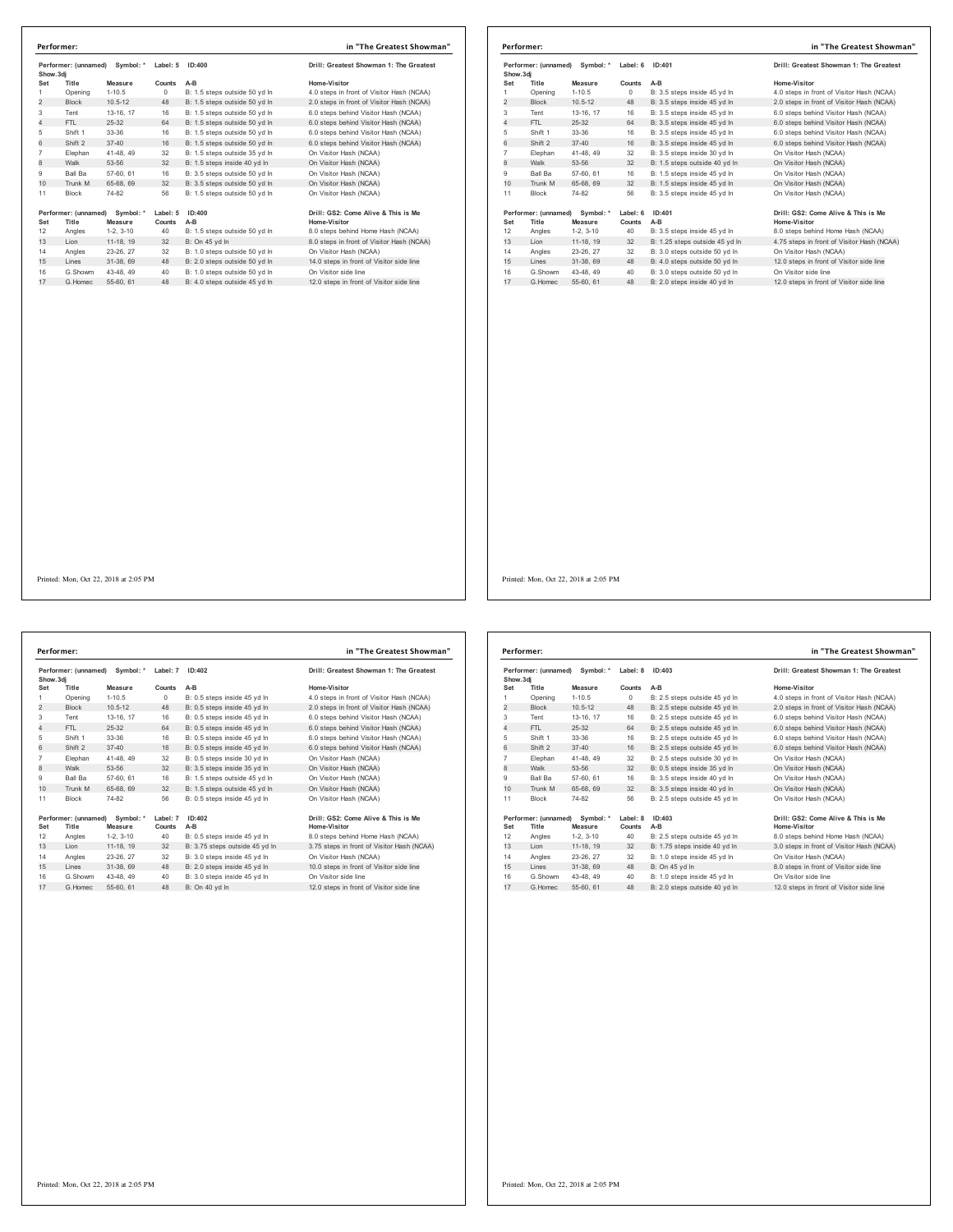|                | Symbol: A<br>Performer: (unnamed)<br>Show.3di |             | Label: 1   | ID:227                         | Drill: Greatest Showman 1: The Greatest   |
|----------------|-----------------------------------------------|-------------|------------|--------------------------------|-------------------------------------------|
| Set            | Title                                         | Measure     | Counts     | $A-B$                          | Home-Visitor                              |
| 1              | Opening                                       | $1 - 10.5$  | $^{\circ}$ | A: 2.0 steps inside 30 vd In   | 8.0 steps in front of Home Hash (NCAA)    |
| 2              | <b>Block</b>                                  | $10.5 - 12$ | 48         | A: 4.0 steps inside 35 yd In   | 8.0 steps in front of Home Hash (NCAA)    |
| 3              | Tent                                          | 13-16, 17   | 16         | A: 4.0 steps inside 35 vd In   | On Home Hash (NCAA)                       |
| $\overline{4}$ | FTL                                           | $25 - 32$   | 64         | A: On 30 vd In                 | 4.0 steps in front of Home Hash (NCAA)    |
| 5              | Shift 1                                       | 33-36       | 16         | A: On 30 vd In                 | 8.0 steps in front of Visitor Hash (NCAA) |
| 6              | Shift 2                                       | $37 - 40$   | 16         | A: On 30 vd In                 | 8.0 steps in front of Visitor Hash (NCAA) |
| $\overline{7}$ | Elephan                                       | 41-48, 49   | 32         | A: 2.75 steps inside 35 vd In  | 8.5 steps behind Visitor Hash (NCAA)      |
| 8              | Walk                                          | 53-56       | 32         | A: 0.25 steps outside 30 yd In | 8.5 steps behind Visitor Hash (NCAA)      |
| 9              | Ball Ba                                       | 57-60, 61   | 16         | A: 3.25 steps outside 25 vd In | 8.5 steps behind Visitor Hash (NCAA)      |
| 10             | Trunk M                                       | 65-68, 69   | 32         | A: 3.25 steps outside 25 yd In | 8.5 steps behind Visitor Hash (NCAA)      |
| 11             | <b>Block</b>                                  | 74-82       | 56         | A: On 35 vd In                 | 4.0 steps behind Visitor Hash (NCAA)      |
|                | Performer: (unnamed)                          | Symbol: A   | Label: 1   | ID:227                         | Drill: GS2: Come Alive & This is Me       |
| Set            | Title                                         | Measure     | Counts     | A-B                            | Home-Visitor                              |
| 12             | Angles                                        | $1-2.3-10$  | 40         | A: 4.0 steps inside 25 yd In   | 8.0 steps behind Home Hash (NCAA)         |
| 13             | Lion                                          | 11-18, 19   | 32         | A: 0.5 steps outside 35 yd In  | 1.5 steps behind Visitor Hash (NCAA)      |
| 14             | Angles                                        | 23-26.27    | 32         | A: 2.0 steps inside 25 yd In   | On Visitor Hash (NCAA)                    |
| 15             | Lines                                         | 31-38.69    | 48         | A: 2.0 steps inside 20 yd In   | 2.0 steps in front of Visitor Hash (NCAA) |
| 16             | G Showm                                       | 43-48.49    | 40         | A: 4.0 steps inside 15 yd In   | 8.0 steps in front of Visitor Hash (NCAA) |
| 17             | G.Homec                                       | 55-60, 61   | 48         | A: 4.0 steps inside 15 yd In   | 8.0 steps in front of Visitor Hash (NCAA) |
|                |                                               |             |            |                                |                                           |

|                | Performer:                                     |                      |                    |                                | in "The Greatest Showman"                           |
|----------------|------------------------------------------------|----------------------|--------------------|--------------------------------|-----------------------------------------------------|
|                | Performer: (unnamed)<br>Symbol: A<br>Show, 3di |                      | Label: 2           | ID:228                         | Drill: Greatest Showman 1: The Greatest             |
| Set            | Title                                          | Measure              | Counts             | $A-B$                          | Home-Visitor                                        |
| 1              | Opening                                        | $1 - 10.5$           | $\circ$            | A: 2.0 steps outside 35 yd In  | 8.0 steps in front of Home Hash (NCAA)              |
| $\overline{2}$ | <b>Block</b>                                   | $10.5 - 12$          | 48                 | A: On 40 vd In                 | 8.0 steps in front of Home Hash (NCAA)              |
| 3              | Tent                                           | 13-16, 17            | 16                 | A: On 40 yd In                 | On Home Hash (NCAA)                                 |
| 4              | FTI.                                           | 25-32                | 64                 | A: 4.0 steps inside 25 yd In   | 4.0 steps in front of Home Hash (NCAA)              |
| 5              | Shift 1                                        | 33-36                | 16                 | A: 4.0 steps inside 25 yd In   | 8.0 steps in front of Visitor Hash (NCAA)           |
| 6              | Shift 2                                        | $37 - 40$            | 16                 | A: 4.0 steps inside 25 vd In   | 8.0 steps in front of Visitor Hash (NCAA)           |
| $\overline{7}$ | Elephan                                        | 41-48, 49            | 32                 | A: 2.0 steps inside 35 yd In   | 7.0 steps behind Visitor Hash (NCAA)                |
| 8              | Walk                                           | 53-56                | 32                 | A: 1.0 steps outside 30 yd In  | 7.0 steps behind Visitor Hash (NCAA)                |
| 9              | <b>Ball Ba</b>                                 | 57-60, 61            | 16                 | A: 4.0 steps inside 20 yd In   | 7.0 steps behind Visitor Hash (NCAA)                |
| 10             | Trunk M                                        | 65-68, 69            | 32                 | A: 4.0 steps inside 20 yd In   | 7.0 steps behind Visitor Hash (NCAA)                |
| 11             | <b>Block</b>                                   | 74-82                | 56                 | A: 4.0 steps inside 30 yd In   | 4.0 steps behind Visitor Hash (NCAA)                |
| Set            | Performer: (unnamed)<br>Title                  | Symbol: A<br>Measure | Label: 2<br>Counts | ID:228<br>$A-B$                | Drill: GS2: Come Alive & This is Me<br>Home-Visitor |
| 12             | Angles                                         | $1-2.3-10$           | 40                 | A: On 25 yd In                 | 8.0 steps behind Home Hash (NCAA)                   |
| 13             | Lion                                           | 11-18, 19            | 32                 | A: 2.75 steps outside 25 yd In | 2.0 steps behind Visitor Hash (NCAA)                |
| 14             | Angles                                         | 23-26, 27            | 32                 | A: 2.0 steps outside 20 yd In  | 6.0 steps in front of Visitor Hash (NCAA)           |
| 15             | Lines                                          | 31-38, 69            | 48                 | A: 3.5 steps inside 20 yd In   | 8.0 steps in front of Home Hash (NCAA)              |
| 16             | G.Showm                                        | 43-48, 49            | 40                 | A: On 25 yd In                 | 16.0 steps behind Home side line                    |
| 17             | G Homec                                        | 55-60 61             | 48                 | A: 2.0 steps outside 20 vd In  | 11.0 steps in front of Home Hash (NCAA)             |

Performer: (unnamed) Symbol: A Label: 3 ID:229 **Drill: Greatest Showman 1: The Greatest Show.3dj Set Title Measure Counts A-B Home-Visitor** 1 Opening 1-10.5 0 A: 2.0 steps inside 35 yd In 8.0 steps in front of Home Hash (NCAA)<br>2 Block 10.5-12 48 A: 4.0 steps inside 40 yd In 8.0 steps in front of Home Hash (NCAA) 2 Block 10.5-12 48 A: 4.0 steps inside 40 yd ln 8.0 steps in front of Home Hash (NCAA)<br>Tent 13-16 17 16 A: 4.0 steps inside 40 yd ln 8.0 steps in front of Home Hash (NCAA) 13-16, 17 16 A: 4.0 steps inside 40 yd ln<br>
32 5-32 64 A: On 25 yd ln 4.0 A: On 25 yd ln 4.0 steps in front of Home Hash (NCAA)<br>19 Amin 1 33-36 16 A: On 25 yd ln 4.0 steps in front of Visitor Hash (NCAA)<br>19 A: On 25 yd ln 4.0 steps in front of Visitor Hash (NCAA) 5 Shift 1 33-36 16 A: On 25 yd ln 8.0 steps in front of Visitor Hash (NCAA) 6 Shift 2 37-40 16 A: On 25 yd ln 8.0 steps in front of Visitor Hash (NCAA) 7 Elephan 41-48, 49 32 A: 0.25 steps inside 35 yd ln 7.0 steps behind Visitor Hash (NCAA) 9 Ball Ba 57-60, 61 16 A: 2.25 steps inside 20 yd ln 7.0 steps behind Visitor Hash (NCAA)  $10$  Trunk M 65-68, 69 and 7.0 steps inside 20 yd ln 11 Block 74-82 56 A: 4.0 steps inside 25 yd ln 4.0 steps behind Visitor Hash (NCAA) **Performer: (unnamed) Symbol: A Label: 3 ID:229 Drill: GS2: Come Alive & This is Me Set Title Measure Counts** A-B<br>12 Angles 1-2, 3-10 40 A: On 20 yd In 12 Angles 1-2, 3-10 40 A: On 20 yd ln 8.0 steps behind Home Hash (NCAA)  $18$  A:  $3.0$  steps inside 20 yd ln 14 Angles 23-26, 27 32 A: 2.0 steps inside 15 yd ln 2.0 steps in front of Visitor Hash (NCAA)<br>15 Lines 31-38, 69 48 A: 1.5 steps outside 20 yd ln 8.0 steps in front of Home Hash (NCAA) 15 The steps manual is your.<br>48 A: 1.5 steps outside 20 yd ln 16 G.Showm 43-48, 49 40 A: 4.0 steps inside 20 yd ln 16.0 steps behind Home side line 17 G.Homec 55-60, 61 48 A: 4.0 steps inside 15 yd ln 14.0 steps in front of Home Hash (NCAA) **Performer: in "The Greatest Showman"**

8 Yis steps behind Visitor Hash (NCAA)

**Performer: (unnamed) Symbol: A Label: 4 ID:230 Drill: Greatest Showman 1: The Greatest Show.3dj Set Title Measure Counts A-B Home-Visitor** 1 Opening 1-10.5 0 A: 2.0 steps outside 40 yd ln 8.0 steps in front of Home Hash (NCAA)<br>2 Block 10.5-12 48 A: On 45 yd ln 8.0 steps in front of Home Hash (NCAA) 2 Block 10.5-12 48 A: On 45 yd ln 8.0 steps in front of Home Hash (NCAA)<br>1991 13-16, 17 16 A: On 45 yd ln 9.1 On Home Hash (NCAA) 3 Tent 13-16, 17 16 A: On 45 yd ln On Home Hash (NCAA) 4 FTL 25-32 64 A: On 25 yd ln<br>
5 FTL 25-32 64 A: On 25 yd ln<br>
5 hift 2 37-40 16 A: On 25 yd ln 5 Shift 1 33-36 16 A: On 25 yd ln 4.0 steps in front of Visitor Hash (NCAA)<br>6 Shift 2 37-40 16 A: On 25 yd ln 4.0 steps in front of Visitor Hash (NCAA) 7 Elephan 41-48, 49 32 A: 0.75 steps outside 35 yd ln 8.5 steps behind Visitor Hash (NCAA) 8.5 steps behind Visitor Hash (NCAA) 9 Ball Ba 57-60, 61 16 A: 1.25 steps inside 20 yd ln 8.5 steps behind Visitor Hash (NCAA)<br>10 Trunk M 65-68, 69 32 A: 1.25 steps inside 20 yd ln 8.5 steps behind Visitor Hash (NCAA) 10 Trunk M 65-68, 69 32 A: 1.25 steps inside 20 yd ln 11 Block 74-82 56 A: On 25 yd ln 4.0 steps behind Visitor Hash (NCAA) **Performer: (unnamed) Symbol: A Label: 4 ID:230 Drill: GS2: Come Alive & This is Me Set Title Measure Counts A-B**<br>12 Angles 1-2, 3-10 40 A: 4.0 steps inside 15 yd In 12 Angles 1-2, 3-10 40 A: 4.0 steps inside 15 yd ln 18.0 steps behind Home Hash (NCAA)<br>13 Lion 11-18, 19 32 A: 1.25 steps inside 20 yd ln 6.0 steps behind Visitor Hash (NCAA) 13 A: 1.25 steps inside 20 yd ln 14 Angles 23-26, 27 32 A: On 15 yd In On Visitor Hash (NCAA)<br>15 Lines 31-38, 69 48 A: 4.0 steps inside 15 yd In 8.0 steps in front of Hom 15 Lines 31-4 Hines 31-4 Home Hash (NCAA)<br>15.0 steps in front of Home Hash (NCAA)<br>14.0 steps in front of Home Hash (NCAA) 16 G.Showm 43-48, 49 40 A: 2.0 steps inside 20 yd ln 16.0 steps behind Home side line 17 G.Homec 55-60, 61 48 A: 2.0 steps inside 15 yd ln 14.0 steps in front of Home Hash (NCAA) **Performer: in "The Greatest Showman"**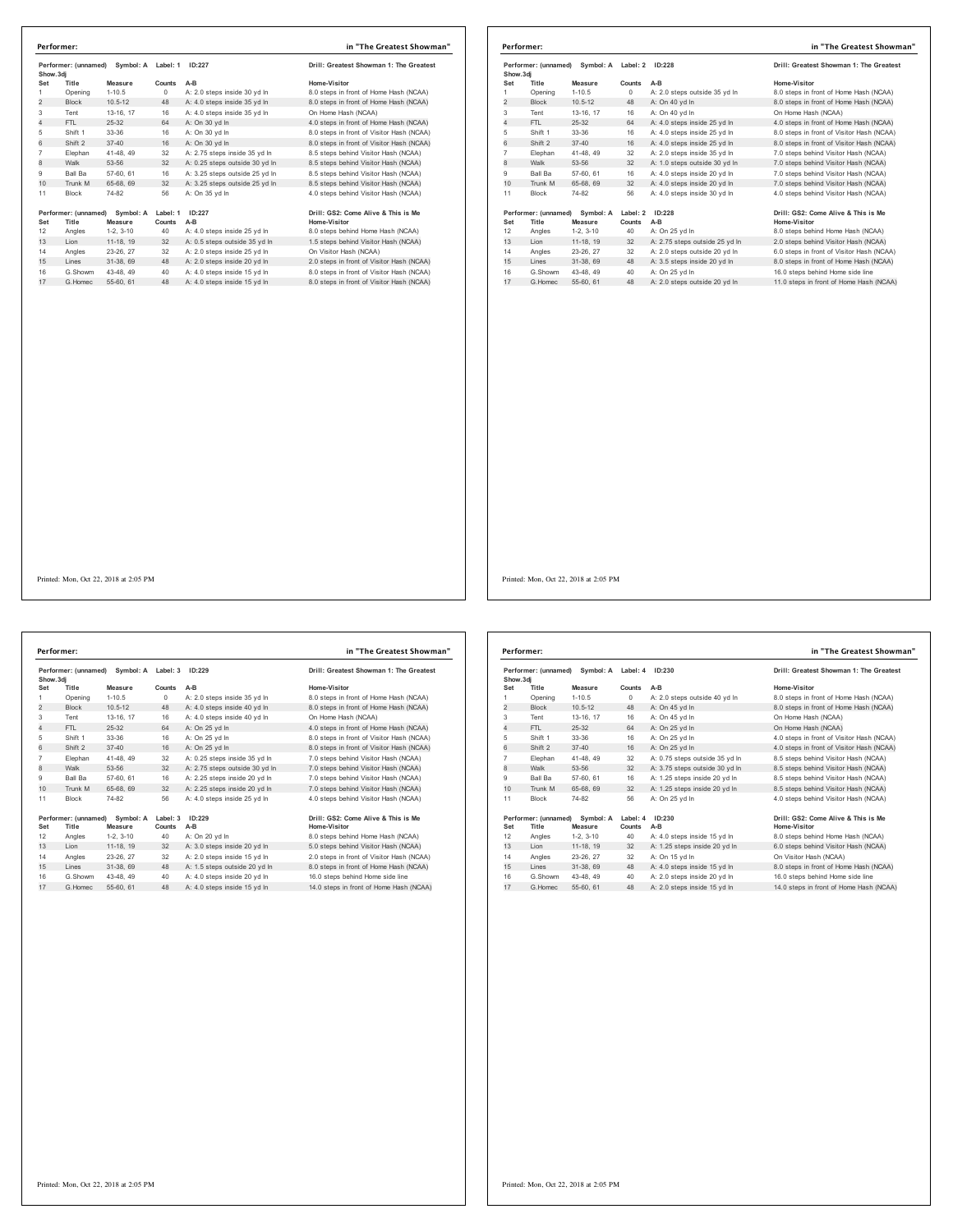| Performer: (unnamed)<br>Show.3di |                               | Symbol: A            | Label: 5           | ID:231                        | Drill: Greatest Showman 1: The Greatest             |
|----------------------------------|-------------------------------|----------------------|--------------------|-------------------------------|-----------------------------------------------------|
| Set                              | Title                         | Measure              | Counts             | $A-B$                         | Home-Visitor                                        |
| 1                                | Opening                       | $1 - 10.5$           | $\Omega$           | A: 2.0 steps inside 40 vd In  | 8.0 steps in front of Home Hash (NCAA)              |
| $\overline{2}$                   | <b>Block</b>                  | $10.5 - 12$          | 48                 | A: 4.0 steps inside 45 vd In  | 8.0 steps in front of Home Hash (NCAA)              |
| 3                                | Tent                          | 13-16, 17            | 16                 | A: 4.0 steps inside 45 yd In  | On Home Hash (NCAA)                                 |
| 4                                | FTI.                          | 25-32                | 64                 | A: 4.0 steps inside 25 vd In  | On Home Hash (NCAA)                                 |
| 5                                | Shift 1                       | 33-36                | 16                 | A: 4.0 steps inside 25 yd In  | 4.0 steps in front of Visitor Hash (NCAA)           |
| 6                                | Shift 2                       | $37 - 40$            | 16                 | A: 4.0 steps inside 25 vd In  | 4.0 steps in front of Visitor Hash (NCAA)           |
| $\overline{7}$                   | Elephan                       | 41-48, 49            | 32                 | A: On 35 yd In                | 10.0 steps behind Visitor Hash (NCAA)               |
| 8                                | Walk                          | 53-56                | 32                 | A: 3.0 steps outside 30 yd In | 10.0 steps behind Visitor Hash (NCAA)               |
| 9                                | Ball Ba                       | 57-60, 61            | 16                 | A: 2.0 steps inside 20 vd In  | 10.0 steps behind Visitor Hash (NCAA)               |
| 10 <sup>1</sup>                  | Trunk M                       | 65-68, 69            | 32                 | A: 2.0 steps inside 20 yd In  | 10.0 steps behind Visitor Hash (NCAA)               |
| 11                               | <b>Block</b>                  | 74-82                | 56                 | A: On 25 yd In                | 8.0 steps behind Visitor Hash (NCAA)                |
| Set                              | Performer: (unnamed)<br>Title | Symbol: A<br>Measure | Label: 5<br>Counts | ID:231<br>$A-B$               | Drill: GS2: Come Alive & This is Me<br>Home-Visitor |
| 12                               | Angles                        | $1-2.3-10$           | 40                 | A: 4.0 steps inside 25 yd In  | 8.0 steps in front of Visitor Hash (NCAA)           |
| 13                               | Lion                          | 11-18, 19            | 32                 | A: 2.0 steps outside 30 yd In | 6.0 steps behind Visitor Hash (NCAA)                |
| 14                               | Angles                        | 23-26, 27            | 32                 | A: On 25 vd In                | 12.0 steps behind Visitor Hash (NCAA)               |
| 15                               | Lines                         | 31-38, 69            | 48                 | A: 4.0 steps inside 25 yd In  | 4.0 steps in front of Visitor Hash (NCAA)           |
|                                  | G.Showm                       | 43-48, 49            | 40                 | A: 4.0 steps inside 20 yd In  | 4.0 steps in front of Visitor Hash (NCAA)           |
| 16                               |                               | 55-60, 61            | 48                 | A: 4.0 steps inside 20 yd In  | 4.0 steps in front of Visitor Hash (NCAA)           |

|     | Performer:                                  |             |          |                                | in "The Greatest Showman"                 |
|-----|---------------------------------------------|-------------|----------|--------------------------------|-------------------------------------------|
|     | Performer: (unnamed) Symbol: A<br>Show, 3di |             | Label: 6 | ID:232                         | Drill: Greatest Showman 1: The Greatest   |
| Set | Title                                       | Measure     | Counts   | $A-B$                          | Home-Visitor                              |
| 1   | Opening                                     | $1 - 10.5$  | $\Omega$ | B: 2.0 steps outside 45 yd In  | 8.0 steps in front of Home Hash (NCAA)    |
| 2   | <b>Block</b>                                | $10.5 - 12$ | 48       | On 50 yd In                    | 8.0 steps in front of Home Hash (NCAA)    |
| 3   | Tent                                        | 13-16, 17   | 16       | On 50 yd In                    | On Home Hash (NCAA)                       |
| 4   | FTL.                                        | 25-32       | 64       | A: On 30 vd In                 | On Home Hash (NCAA)                       |
| 5   | Shift 1                                     | 33-36       | 16       | A: On 30 yd In                 | 4.0 steps in front of Visitor Hash (NCAA) |
| 6   | Shift 2                                     | $37 - 40$   | 16       | A: On 30 vd In                 | 4.0 steps in front of Visitor Hash (NCAA) |
| 7   | Elephan                                     | 41-48.49    | 32       | A: 1.75 steps inside 35 yd In  | 10.0 steps behind Visitor Hash (NCAA)     |
| 8   | Walk                                        | 53-56       | 32       | A: 1.25 steps outside 30 yd In | 10.0 steps behind Visitor Hash (NCAA)     |
| 9   | Ball Ba                                     | 57-60, 61   | 16       | A: 3.75 steps inside 20 vd In  | 10.0 steps behind Visitor Hash (NCAA)     |
| 10  | Trunk M                                     | 65-68, 69   | 32       | A: 3.75 steps inside 20 yd In  | 10.0 steps behind Visitor Hash (NCAA)     |
| 11  | <b>Block</b>                                | 74-82       | 56       | A: On 30 vd In                 | 4.0 steps behind Visitor Hash (NCAA)      |
|     | Performer: (unnamed) Symbol: A              |             | Label: 6 | ID:232                         | Drill: GS2: Come Alive & This is Me       |
| Set | Title                                       | Measure     | Counts   | A-B                            | <b>Home-Visitor</b>                       |
| 12  | Angles                                      | $1-2.3-10$  | 40       | A: 4.0 steps inside 20 vd In   | 8.0 steps behind Home Hash (NCAA)         |
| 13  | Lion                                        | 11-18, 19   | 32       | A: 3.25 steps outside 25 yd In | 3.75 steps behind Visitor Hash (NCAA)     |
| 14  | Angles                                      | 23-26, 27   | 32       | A: 4.0 steps inside 15 yd In   | 4.0 steps in front of Visitor Hash (NCAA) |
| 15  | Lines                                       | 31-38, 69   | 48       | A: 1.0 steps inside 20 yd In   | 8.0 steps in front of Home Hash (NCAA)    |
| 16  | G.Showm                                     | 43-48.49    | 40       | A: 2.0 steps outside 25 yd In  | 16.0 steps behind Home side line          |
| 17  | G Homec                                     | 55-60, 61   | 48       | A: 2.0 steps outside 20 vd In  | 8.0 steps in front of Home Hash (NCAA)    |

Printed: Mon, Oct 22, 2018 at 2:05 PM

Performer: (unnamed) Symbol: A Label: 7 ID:206 **Drill: Greatest Showman 1: The Greatest Pertorment, Measure Show.3dj**<br>**Set Title Measure**<br> **Chaning 1-10.5 Sounts A-B Home-Visitor**<br>
0 A: 2.0 steps inside 30 yd In 4.0 steps in front of Home Hash (NCAA) Opening 1-10.5 0 A: 2.0 steps inside 30 yd ln 4.0 steps in front of Home Hash (NCAA) 2 Block 10.5-12 48 A: 4.0 steps inside 35 yd ln 4.0 steps in front of Home Hash (NCAA) Tent 13-16, 17 16 A: 4.0 steps inside 35 yd ln 4.0 steps behind Home Hash (NCAA) 4 FTL 25-32 64 A: On 45 yd ln On Home Hash (NCAA) Shift 1 33-36 16 A: On 45 yd ln On Home Hash (NCAA) 6 Shift 2 37-40 16 A: On 45 yd ln On Home Hash (NCAA) Elephan 41-48, 49 32 A: 1.0 steps outside 45 yd ln 7.0 steps behind Home Hash (NCAA) 8 Walk 53-56 32 A: 3.5 steps outside 40 yd ln 6.75 steps behind Home Hash (NCAA) Ball Ba 57-60, 61 16 A: 2.25 steps inside 30 yd ln 6.25 steps behind Home Hash (NCAA) 10 Trunk M 65-68, 69 32 A: 2.25 steps inside 30 yd ln 6.25 steps behind Home Hash (NCAA) Block 74-82 56 A: 4.0 steps inside 35 yd ln 8.0 steps behind Home Hash (NCAA) **Performer: (unnamed) Symbol: A Label: 7 ID:206** Drill: GS2: Come Alive & This is Me<br> **Performe Waster Counts A-B**<br>
12 Angles 1-2, 3-10 40 A: On 30 yd In a R. Desteps in front of Home Hash (NCAA)<br>
13 Lion 11-18, 19 32 A: 2 Set Title Measure Counts A-B<br>12 Angles 1-2, 3-10 A: On 30 ydin - 8.0 steps in font of Home Hash (NCAA)<br>13 Lion - 11-18, 19 32 A: 2.25 steps outside 35 ydin - 3.0 steps behind Home Hash (NCAA) Angles 23-26, 27 32 A: 2.0 steps outside 35 yd ln 2.0 steps behind Home Hash (NCAA) 15 Lines 31-38, 69 48 A: 2.75 steps outside 35 yd ln On Home Hash (NCAA) 16 G.Showm 43-48, 49 40 A: 2.0 steps inside 20 yd In 8.0 steps behind Home Hash (NCAA)<br>17 G.Homec 55-60, 61 48 A: 2.0 steps inside 20 yd In 8.0 steps behind Home Hash (NCAA) **Performer: in "The Greatest Showman"**

| Show, 3di      | Performer: (unnamed)          | Symbol: A Label: 8   |                    | ID:207                        | Drill: Greatest Showman 1: The Greatest             |
|----------------|-------------------------------|----------------------|--------------------|-------------------------------|-----------------------------------------------------|
| Set            | Title                         | Measure              | Counts             | $A-B$                         | Home-Visitor                                        |
| 1              | Opening                       | $1-10.5$             | $\Omega$           | A: 2.0 steps outside 35 yd In | 4.0 steps in front of Home Hash (NCAA)              |
| $\overline{2}$ | <b>Block</b>                  | $10.5 - 12$          | 48                 | A: On 40 vd In                | 4.0 steps in front of Home Hash (NCAA)              |
| 3              | Tent                          | 13-16, 17            | 16                 | A: On 40 vd In                | 4.0 steps behind Home Hash (NCAA)                   |
| 4              | FTI.                          | 25-32                | 64                 | A: 4.0 steps inside 40 vd In  | On Home Hash (NCAA)                                 |
| 5              | Shift 1                       | 33-36                | 16                 | A: 4.0 steps inside 40 yd In  | On Home Hash (NCAA)                                 |
| 6              | Shift 2                       | $37 - 40$            | 16                 | A: 4.0 steps inside 40 vd In  | On Home Hash (NCAA)                                 |
| $\overline{7}$ | Elephan                       | 41-48, 49            | 32                 | A: 2.5 steps outside 45 vd In | 8.25 steps behind Home Hash (NCAA)                  |
| 8              | Walk                          | 53-56                | 32                 | A: 2.75 steps inside 35 yd In | 8.0 steps behind Home Hash (NCAA)                   |
| 9              | <b>Ball Ba</b>                | 57-60, 61            | 16                 | A: 0.25 steps inside 30 vd In | 7.5 steps behind Home Hash (NCAA)                   |
| 10             | Trunk M                       | 65-68, 69            | 32                 | A: 0.25 steps inside 30 yd In | 7.5 steps behind Home Hash (NCAA)                   |
| 11             | <b>Block</b>                  | 74-82                | 56                 | A: On 35 vd In                | 8.0 steps behind Home Hash (NCAA)                   |
| Set            | Performer: (unnamed)<br>Title | Symbol: A<br>Measure | Label: 8<br>Counts | ID:207<br>$A-B$               | Drill: GS2: Come Alive & This is Me<br>Home-Visitor |
| 12             | Angles                        | $1-2.3-10$           | 40                 | A: 4.0 steps inside 25 yd In  | 8.0 steps in front of Home Hash (NCAA)              |
| 13             | I ion                         | 11-18, 19            | 32                 | A: 2.0 steps outside 35 yd In | 5.0 steps behind Home Hash (NCAA)                   |
| 14             | Angles                        | 23-26, 27            | 32                 | A: 4.0 steps inside 30 vd In  | 4.0 steps behind Home Hash (NCAA)                   |
| 15             | Lines                         | 31-38, 69            | 48                 | A: 2.75 steps inside 30 yd In | On Home Hash (NCAA)                                 |
| 16             | G Showm                       | 43-48, 49            | 40                 | A: On 20 vd In                | 8.0 steps behind Home Hash (NCAA)                   |
| 17             | G Homec                       | 55-60, 61            | 48                 | A: On 20 yd In                | 8.0 steps behind Home Hash (NCAA)                   |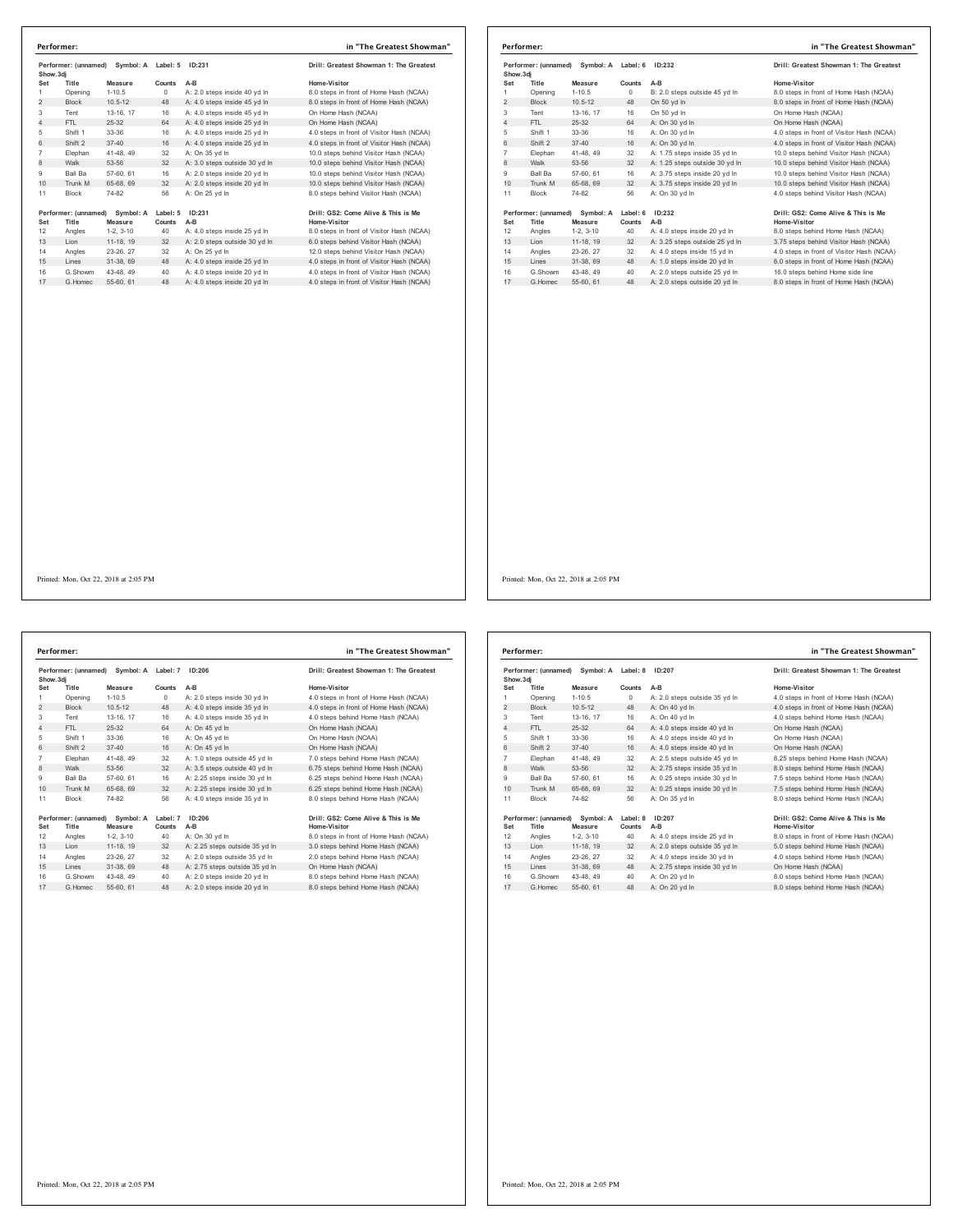| Performer<br>Show, 3di |  |
|------------------------|--|
|                        |  |
| Set                    |  |
| 1                      |  |
| $\overline{2}$         |  |
| 3                      |  |
| $\overline{4}$         |  |
| 5                      |  |
| 6                      |  |
| $\overline{7}$         |  |
| 8                      |  |
| 9                      |  |
| 10                     |  |
| 11                     |  |
| Performer<br>Set       |  |
| 12                     |  |
| 13                     |  |
| 14                     |  |
| 15                     |  |
| 16                     |  |
| 17                     |  |
|                        |  |
|                        |  |
|                        |  |
|                        |  |
|                        |  |
|                        |  |

|                | Performer:                                     |             |                     |                                | in "The Greatest Showman"                  |
|----------------|------------------------------------------------|-------------|---------------------|--------------------------------|--------------------------------------------|
|                | Performer: (unnamed)<br>Symbol: A<br>Show, 3di |             | ID:209<br>Label: 10 |                                | Drill: Greatest Showman 1: The Greatest    |
| Set            | Title                                          | Measure     | Counts              | $A-B$                          | Home-Visitor                               |
|                | Opening                                        | $1 - 10.5$  | $\Omega$            | A: 2.0 steps outside 40 yd In  | 4.0 steps in front of Home Hash (NCAA)     |
| $\overline{2}$ | <b>Block</b>                                   | $10.5 - 12$ | 48                  | A: On 45 yd In                 | 4.0 steps in front of Home Hash (NCAA)     |
| 3              | Tent                                           | 13-16, 17   | 16                  | A: On 45 yd In                 | 4.0 steps behind Home Hash (NCAA)          |
| $\overline{4}$ | FTL.                                           | 25-32       | 64                  | A: 4.0 steps inside 35 yd In   | On Home Hash (NCAA)                        |
| 5              | Shift 1                                        | 33-36       | 16                  | A: 4.0 steps inside 35 yd In   | 4.0 steps in front of Visitor Hash (NCAA)  |
| 6              | Shift 2                                        | $37 - 40$   | 16                  | A: 4.0 steps inside 35 yd In   | 4.0 steps in front of Visitor Hash (NCAA)  |
| $\overline{7}$ | Elephan                                        | 41-48, 49   | 32                  | A: 0.75 steps outside 45 vd In | 3.5 steps in front of Visitor Hash (NCAA)  |
| 8              | Walk                                           | 53-56       | 32                  | A: 3.75 steps outside 40 yd In | 3.5 steps in front of Visitor Hash (NCAA)  |
| 9              | <b>Ball Ba</b>                                 | 57-60, 61   | 16                  | A: 1.5 steps inside 30 yd In   | 3.5 steps in front of Visitor Hash (NCAA)  |
| 10             | Trunk M                                        | 65-68, 69   | 32                  | A: 1.5 steps inside 30 yd In   | 3.5 steps in front of Visitor Hash (NCAA)  |
| 11             | <b>Block</b>                                   | 74-82       | 56                  | A: 4.0 steps inside 45 vd In   | 4.0 steps behind Visitor Hash (NCAA)       |
|                | Performer: (unnamed)                           | Symbol: A   | Label: 10           | ID:209                         | Drill: GS2: Come Alive & This is Me        |
| Set            | Title                                          | Measure     | Counts              | $A-B$                          | Home-Visitor                               |
| 12             | Angles                                         | $1-2.3-10$  | 40                  | A: 4.0 steps inside 45 vd In   | 8.0 steps in front of Visitor Hash (NCAA)  |
| 13             | Lion                                           | 11-18, 19   | 32                  | A: 1.0 steps outside 40 yd In  | 5.0 steps behind Visitor Hash (NCAA)       |
| 14             | Angles                                         | 23-26, 27   | 32                  | A: 4.0 steps inside 30 vd In   | On Visitor Hash (NCAA)                     |
| 15             | Lines                                          | 31-38, 69   | 48                  | A: 2.0 steps outside 30 yd In  | 6.0 steps in front of Visitor Hash (NCAA)  |
| 16             | G.Showm                                        | 43-48.49    | 40                  | A: 4.0 steps inside 20 yd In   | 6.75 steps in front of Visitor Hash (NCAA) |
| 17             | G. Homec                                       | 55-60 61    | 48                  | A: 4.0 steps inside 20 yd In   | 6.75 steps in front of Visitor Hash (NCAA) |

**Performer: (unnamed) Symbol: A Label: 11 ID:210 Drill: Greatest Showman 1: The Greatest Show.3dj Set Title Measure Counts A-B Home-Visitor** Opening 1-10.5 0 A: 2.0 steps inside 40 yd ln 4.0 steps in front of Home Hash (NCAA) 2 Block 10.5-12 48 A: 4.0 steps inside 45 yd ln 4.0 steps in front of Home Hash (NCAA) Tent 13-16, 17 16 A: 4.0 steps inside 45 yd ln 4.0 steps behind Home Hash (NCAA) 4 FTL 25-32 64 A: On 35 yd ln On Home Hash (NCAA) Shift 1 33-36 16 A: On 35 yd ln 4.0 steps in front of Visitor Hash (NCAA) 6 Shift 2 37-40 16 A: On 35 yd ln 4.0 steps in front of Visitor Hash (NCAA) Elephan 41-48, 49 32 A: 3.0 steps outside 45 yd ln 0.25 steps in front of Visitor Hash (NCAA) 8 Walk 53-56 32 A: 2.0 steps inside 35 yd ln 0.25 steps in front of Visitor Hash (NCAA) 9 Ball Ba 57-60, 61 16 A: 1.0 steps outside 30 yd ln 0.25 steps in front of Visitor Hash (NCAA) 10 Trunk M 65-68, 69 32 A: 1.0 steps outside 30 yd in 0.<br>10 Trunk M 65-68, 69 32 A: 1.0 steps outside 30 yd in 0. 11 Block 74-82 56 A: 4.0 steps inside 40 yd In 1967 (come Alive & This americ (and and Symbol: A Label: 11 ID:210<br>
1967 (Symbol: A Label: 11 ID:210<br>
1968 17:2, 3-10<br>
1968 12, 3-10<br>
1968 12, 3-10<br>
1968 23-26, 275 steps inside 40 yd In 13.75 steps behind Visitor Hash (NC G.Showm 43-48, 49 40 A: 4.0 steps inside 20 yd ln 9.25 steps in front of Visitor Hash (NCAA) 17 G.Homec 55-60, 61 48 A: 4.0 steps inside 20 yd ln 9.25 steps in front of Visitor Hash (NCAA) **Performer: in "The Greatest Showman"**

| Drill: Greatest Showman 1: The Greatest    |
|--------------------------------------------|
| lome-Visitor                               |
| 4.0 steps in front of Home Hash (NCAA)     |
| 4.0 steps in front of Home Hash (NCAA)     |
| 4.0 steps behind Home Hash (NCAA)          |
| On Home Hash (NCAA)                        |
| 4.0 steps in front of Visitor Hash (NCAA)  |
| 4.0 steps in front of Visitor Hash (NCAA)  |
| 0.25 steps in front of Visitor Hash (NCAA) |
| 0.25 steps in front of Visitor Hash (NCAA) |
| 0.25 steps in front of Visitor Hash (NCAA) |
| 0.25 steps in front of Visitor Hash (NCAA) |
| 1.0 steps behind Visitor Hash (NCAA)       |
|                                            |

| Home-Visitor<br>Set<br>Title<br>Measure<br>Counts<br>$A-B$<br>$1 - 10.5$<br>1<br>Opening<br>$\Omega$<br>B: 2.0 steps outside 45 yd In<br>$\overline{2}$<br><b>Block</b><br>$10.5 - 12$<br>48<br>On 50 vd In<br>3<br>13-16, 17<br>On 50 vd In<br>Tent<br>16<br>$\overline{4}$<br>FTI.<br>25-32<br>64<br>A: 4.0 steps inside 30 yd In<br>On Home Hash (NCAA)<br>5<br>Shift 1<br>33-36<br>16<br>A: 4.0 steps inside 30 yd In<br>6<br>Shift 2<br>$37 - 40$<br>A: 4.0 steps inside 30 yd In<br>16<br>$\overline{7}$<br>32<br>Elephan<br>41-48, 49<br>A: 3.5 steps inside 40 vd In<br>8<br>Walk<br>53-56<br>32<br>A: 0.5 steps inside 35 yd In<br>9<br><b>Ball Ba</b><br>57-60, 61<br>16<br>A: 2.5 steps outside 30 vd In<br>10<br>Trunk M<br>32<br>A: 2.5 steps outside 30 yd In<br>65-68, 69<br>11<br>74-82<br>56<br>A: On 40 vd In<br><b>Block</b><br>Performer: (unnamed)<br>Symbol: A<br>Label: 12 ID:211<br>Home-Visitor<br>Set<br>Title<br>Counts<br>$A-B$<br>Measure<br>12<br>$1-2, 3-10$<br>40<br>Angles<br>A: 4.0 steps inside 30 yd In<br>8.0 steps behind Home Hash (NCAA)<br>11-18. 19<br>32<br>Lion<br>A: 2.25 steps inside 35 yd In<br>32<br>Angles<br>23-26.27<br>A: 2.0 steps outside 30 yd In<br>On Visitor Hash (NCAA)<br>48<br>A: 2.0 steps outside 25 yd In<br>Lines<br>31-38, 69<br>G Showm<br>43-48.49<br>40<br>A: 2.0 steps outside 20 yd In | Performer: (unnamed)<br>Symbol: A<br>Show, 3di |  |           | Label: 12 ID:211 | Drill: Greatest Showman 1: The Greatest |                                           |
|----------------------------------------------------------------------------------------------------------------------------------------------------------------------------------------------------------------------------------------------------------------------------------------------------------------------------------------------------------------------------------------------------------------------------------------------------------------------------------------------------------------------------------------------------------------------------------------------------------------------------------------------------------------------------------------------------------------------------------------------------------------------------------------------------------------------------------------------------------------------------------------------------------------------------------------------------------------------------------------------------------------------------------------------------------------------------------------------------------------------------------------------------------------------------------------------------------------------------------------------------------------------------------------------------------------------------------------------------------------|------------------------------------------------|--|-----------|------------------|-----------------------------------------|-------------------------------------------|
|                                                                                                                                                                                                                                                                                                                                                                                                                                                                                                                                                                                                                                                                                                                                                                                                                                                                                                                                                                                                                                                                                                                                                                                                                                                                                                                                                                |                                                |  |           |                  |                                         |                                           |
|                                                                                                                                                                                                                                                                                                                                                                                                                                                                                                                                                                                                                                                                                                                                                                                                                                                                                                                                                                                                                                                                                                                                                                                                                                                                                                                                                                |                                                |  |           |                  |                                         | 4.0 steps in front of Home Hash (NCAA)    |
|                                                                                                                                                                                                                                                                                                                                                                                                                                                                                                                                                                                                                                                                                                                                                                                                                                                                                                                                                                                                                                                                                                                                                                                                                                                                                                                                                                |                                                |  |           |                  |                                         | 4.0 steps in front of Home Hash (NCAA)    |
|                                                                                                                                                                                                                                                                                                                                                                                                                                                                                                                                                                                                                                                                                                                                                                                                                                                                                                                                                                                                                                                                                                                                                                                                                                                                                                                                                                |                                                |  |           |                  |                                         | 4.0 steps behind Home Hash (NCAA)         |
|                                                                                                                                                                                                                                                                                                                                                                                                                                                                                                                                                                                                                                                                                                                                                                                                                                                                                                                                                                                                                                                                                                                                                                                                                                                                                                                                                                |                                                |  |           |                  |                                         |                                           |
|                                                                                                                                                                                                                                                                                                                                                                                                                                                                                                                                                                                                                                                                                                                                                                                                                                                                                                                                                                                                                                                                                                                                                                                                                                                                                                                                                                |                                                |  |           |                  |                                         | 4.0 steps in front of Visitor Hash (NCAA) |
|                                                                                                                                                                                                                                                                                                                                                                                                                                                                                                                                                                                                                                                                                                                                                                                                                                                                                                                                                                                                                                                                                                                                                                                                                                                                                                                                                                |                                                |  |           |                  |                                         | 4.0 steps in front of Visitor Hash (NCAA) |
|                                                                                                                                                                                                                                                                                                                                                                                                                                                                                                                                                                                                                                                                                                                                                                                                                                                                                                                                                                                                                                                                                                                                                                                                                                                                                                                                                                |                                                |  |           |                  |                                         | 1.0 steps behind Visitor Hash (NCAA)      |
|                                                                                                                                                                                                                                                                                                                                                                                                                                                                                                                                                                                                                                                                                                                                                                                                                                                                                                                                                                                                                                                                                                                                                                                                                                                                                                                                                                |                                                |  |           |                  |                                         | 1.0 steps behind Visitor Hash (NCAA)      |
|                                                                                                                                                                                                                                                                                                                                                                                                                                                                                                                                                                                                                                                                                                                                                                                                                                                                                                                                                                                                                                                                                                                                                                                                                                                                                                                                                                |                                                |  |           |                  |                                         | 1.0 steps behind Visitor Hash (NCAA)      |
|                                                                                                                                                                                                                                                                                                                                                                                                                                                                                                                                                                                                                                                                                                                                                                                                                                                                                                                                                                                                                                                                                                                                                                                                                                                                                                                                                                |                                                |  |           |                  |                                         | 1.0 steps behind Visitor Hash (NCAA)      |
|                                                                                                                                                                                                                                                                                                                                                                                                                                                                                                                                                                                                                                                                                                                                                                                                                                                                                                                                                                                                                                                                                                                                                                                                                                                                                                                                                                |                                                |  |           |                  |                                         | 4.0 steps behind Visitor Hash (NCAA)      |
| 13<br>14<br>15<br>16                                                                                                                                                                                                                                                                                                                                                                                                                                                                                                                                                                                                                                                                                                                                                                                                                                                                                                                                                                                                                                                                                                                                                                                                                                                                                                                                           |                                                |  |           |                  |                                         | Drill: GS2: Come Alive & This is Me       |
|                                                                                                                                                                                                                                                                                                                                                                                                                                                                                                                                                                                                                                                                                                                                                                                                                                                                                                                                                                                                                                                                                                                                                                                                                                                                                                                                                                |                                                |  |           |                  |                                         |                                           |
|                                                                                                                                                                                                                                                                                                                                                                                                                                                                                                                                                                                                                                                                                                                                                                                                                                                                                                                                                                                                                                                                                                                                                                                                                                                                                                                                                                |                                                |  |           |                  |                                         | 3.25 steps behind Visitor Hash (NCAA)     |
|                                                                                                                                                                                                                                                                                                                                                                                                                                                                                                                                                                                                                                                                                                                                                                                                                                                                                                                                                                                                                                                                                                                                                                                                                                                                                                                                                                |                                                |  |           |                  |                                         |                                           |
|                                                                                                                                                                                                                                                                                                                                                                                                                                                                                                                                                                                                                                                                                                                                                                                                                                                                                                                                                                                                                                                                                                                                                                                                                                                                                                                                                                |                                                |  |           |                  |                                         | 6.0 steps in front of Visitor Hash (NCAA) |
|                                                                                                                                                                                                                                                                                                                                                                                                                                                                                                                                                                                                                                                                                                                                                                                                                                                                                                                                                                                                                                                                                                                                                                                                                                                                                                                                                                |                                                |  |           |                  |                                         | 8.0 steps behind Home Hash (NCAA)         |
| 17<br>G Homec                                                                                                                                                                                                                                                                                                                                                                                                                                                                                                                                                                                                                                                                                                                                                                                                                                                                                                                                                                                                                                                                                                                                                                                                                                                                                                                                                  |                                                |  | 55-60, 61 | 48               | A: 2.0 steps outside 20 yd In           | 8.0 steps behind Home Hash (NCAA)         |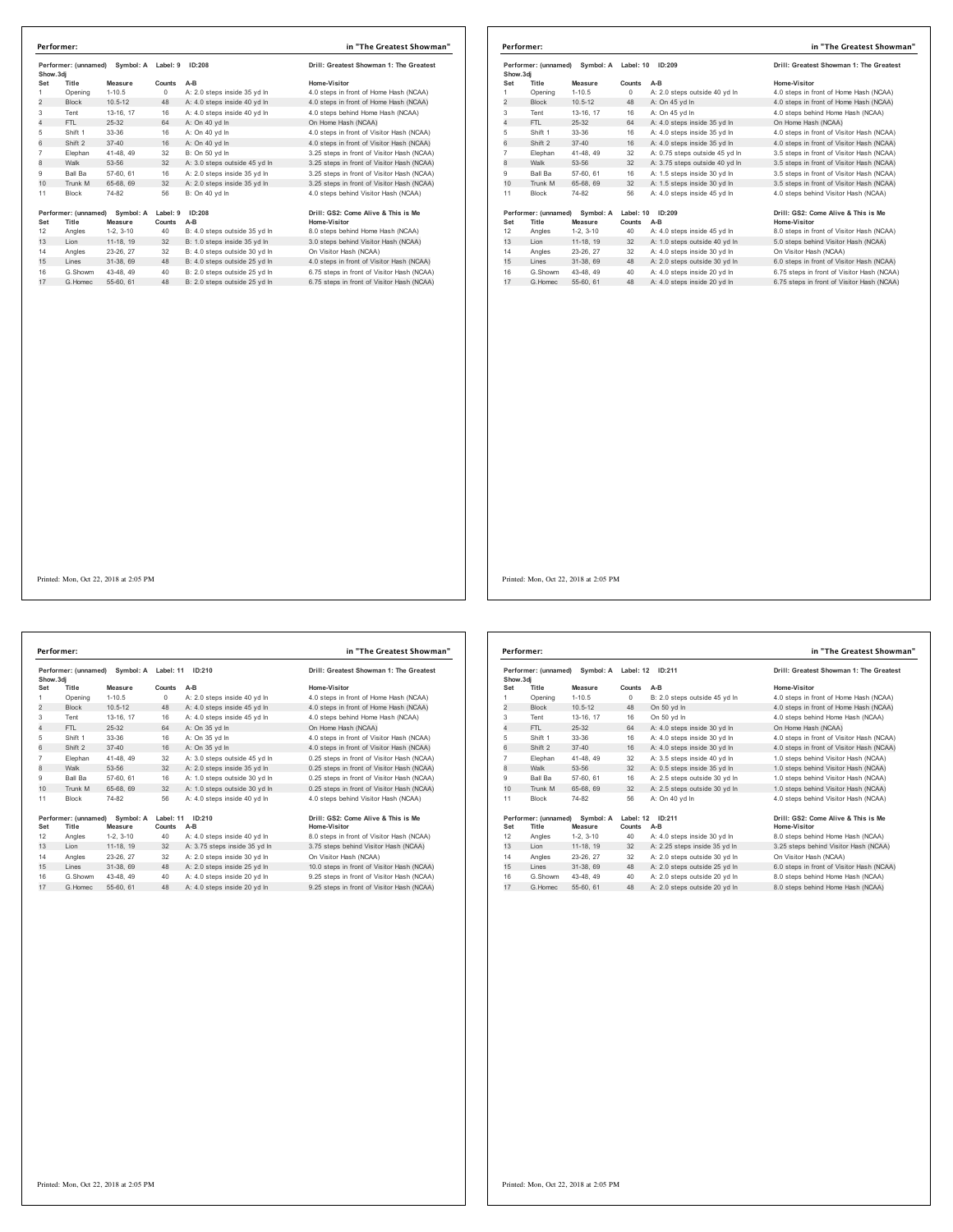| Show.3di       | Performer: (unnamed)          | Symbol: A Label: 13  |          | ID:233                         | Drill: Greatest Showman 1: The Greatest             |  |
|----------------|-------------------------------|----------------------|----------|--------------------------------|-----------------------------------------------------|--|
| Set            | Title                         | Measure              | Counts   | $A-B$                          | Home-Visitor                                        |  |
| 1              | Opening                       | $1-10.5$             | $\Omega$ | B: 2.0 steps inside 40 yd In   | 8.0 steps in front of Home Hash (NCAA)              |  |
| $\overline{2}$ | <b>Block</b>                  | $10.5 - 12$          | 48       | B: 4.0 steps outside 50 yd In  | 8.0 steps in front of Home Hash (NCAA)              |  |
| 3              | Tent                          | 13-16, 17            | 16       | B: 4.0 steps outside 50 vd ln  | On Home Hash (NCAA)                                 |  |
| $\overline{4}$ | FTI.                          | 25-32                | 64       | B: 4.0 steps outside 30 yd In  | On Home Hash (NCAA)                                 |  |
| 5              | Shift 1                       | 33-36                | 16       | B: 4.0 steps outside 30 yd In  | 4.0 steps in front of Visitor Hash (NCAA)           |  |
| 6              | Shift 2                       | $37 - 40$            | 16       | B: 4.0 steps outside 30 yd In  | 4.0 steps in front of Visitor Hash (NCAA)           |  |
| $\overline{7}$ | Elephan                       | 41-48, 49            | 32       | B: 3.0 steps outside 15 vd In  | 2.25 steps behind Visitor Hash (NCAA)               |  |
| 8              | Walk                          | 53-56                | 32       | B: On 20 yd In                 | 2.25 steps behind Visitor Hash (NCAA)               |  |
| 9              | Ball Ba                       | 57-60, 61            | 16       | B: 3.0 steps inside 25 yd In   | 2.25 steps behind Visitor Hash (NCAA)               |  |
| 10             | Trunk M                       | 65-68, 69            | 32       | B: 3.0 steps inside 25 yd In   | 2.25 steps behind Visitor Hash (NCAA)               |  |
| 11             | <b>Block</b>                  | 74-82                | 56       | B: On 35 vd In                 | 4.0 steps behind Visitor Hash (NCAA)                |  |
| Set            | Performer: (unnamed)<br>Title | Symbol: A<br>Measure | Counts   | Label: 13 ID:233<br>$A-B$      | Drill: GS2: Come Alive & This is Me<br>Home-Visitor |  |
| 12             | Angles                        | $1-2.3-10$           | 40       | B: 4.0 steps outside 30 vd In  | 8.0 steps behind Home Hash (NCAA)                   |  |
| 13             | Lion                          | 11-18, 19            | 32       | B: 1.25 steps outside 35 yd In | 1.0 steps behind Visitor Hash (NCAA)                |  |
| 14             | Angles                        | 23-26, 27            | 32       | B: On 25 yd In                 | On Visitor Hash (NCAA)                              |  |
| 15             | Lines                         | 31-38, 69            | 48       | B: 1.0 steps inside 20 yd In   | On Home Hash (NCAA)                                 |  |
| 16             | G.Showm                       | 43-48, 49            | 40       | B: 4.0 steps outside 20 yd In  | 8.0 steps in front of Visitor Hash (NCAA)           |  |
| 17             | G. Homec                      | 55-60, 61            | 48       | B: 4.0 steps outside 20 yd In  | 8.0 steps in front of Visitor Hash (NCAA)           |  |

|           | Performer:           |             |           |                                | in "The Greatest Showman"                 |
|-----------|----------------------|-------------|-----------|--------------------------------|-------------------------------------------|
| Show, 3di | Performer: (unnamed) | Symbol: A   | Label: 14 | ID: 234                        | Drill: Greatest Showman 1: The Greatest   |
| Set       | Title                | Measure     | Counts    | $A-B$                          | Home-Visitor                              |
|           | Opening              | $1 - 10.5$  | $\Omega$  | B: 2.0 steps outside 40 vd In  | 8.0 steps in front of Home Hash (NCAA)    |
| 2         | <b>Block</b>         | $10.5 - 12$ | 48        | B: On 45 yd In                 | 8.0 steps in front of Home Hash (NCAA)    |
| 3         | Tent                 | 13-16, 17   | 16        | B: On 45 yd In                 | On Home Hash (NCAA)                       |
| 4         | FTL.                 | 25-32       | 64        | B: On 25 vd In                 | On Home Hash (NCAA)                       |
| 5         | Shift 1              | 33-36       | 16        | B: On 25 yd In                 | 4.0 steps in front of Visitor Hash (NCAA) |
| 6         | Shift 2              | $37 - 40$   | 16        | B: On 25 vd In                 | 4.0 steps in front of Visitor Hash (NCAA) |
| 7         | Elephan              | 41-48, 49   | 32        | B: 3.0 steps outside 15 yd In  | 4.25 steps behind Visitor Hash (NCAA)     |
| 8         | Walk                 | 53-56       | 32        | B: On 20 yd In                 | 4.25 steps behind Visitor Hash (NCAA)     |
| 9         | <b>Ball Ba</b>       | 57-60, 61   | 16        | B: 3.0 steps inside 25 vd In   | 4.25 steps behind Visitor Hash (NCAA)     |
| 10        | Trunk M              | 65-68, 69   | 32        | B: 3.0 steps inside 25 yd In   | 4.25 steps behind Visitor Hash (NCAA)     |
| 11        | <b>Block</b>         | 74-82       | 56        | B: 4.0 steps outside 35 vd In  | 4.0 steps behind Visitor Hash (NCAA)      |
|           | Performer: (unnamed) | Symbol: A   | Label: 14 | ID: 234                        | Drill: GS2: Come Alive & This is Me       |
| Set       | Title                | Measure     | Counts    | A-B                            | <b>Home-Visitor</b>                       |
| 12        | Angles               | $1-2.3-10$  | 40        | B: On 25 yd In                 | 8.0 steps behind Home Hash (NCAA)         |
| 13        | Lion                 | 11-18, 19   | 32        | B: 2.75 steps outside 25 yd In | 2.0 steps behind Visitor Hash (NCAA)      |
| 14        | Angles               | 23-26, 27   | 32        | B: 2.0 steps outside 20 vd In  | 6.0 steps in front of Visitor Hash (NCAA) |
| 15        | Lines                | 31-38, 69   | 48        | B: 3.5 steps inside 20 yd In   | 8.0 steps in front of Home Hash (NCAA)    |
| 16        | G.Showm              | 43-48, 49   | 40        | B: 0.5 steps inside 25 yd In   | 11.25 steps in front of Home Hash (NCAA)  |
| 17        | G Homec              | 55-60, 61   | 48        | B: 2.0 steps outside 20 yd In  | 8.0 steps in front of Home Hash (NCAA)    |

Performer: (unnamed) Symbol: A Label: 15 ID:235 **Drill: Greatest Showman 1: The Greatest Show.3dj Set Title Measure Counts A-B Home-Visitor** 1-10.5 0 B: 2.0 steps inside 35 yd ln 8.0 steps in front of Home Hash (NCAA)<br>10.5-12 48 B: 4.0 steps outside 45 yd ln 8.0 steps in front of Home Hash (NCAA) 2 Block 10.5-12 48 B: 4.0 steps outside 45 yd ln 8.0 steps in front of Home Hash (NCAA)<br>2 Block 10.5-12 48 B: 4.0 steps outside 45 yd ln 8.0 steps in front of Home Hash (NCAA) 3 Tent 13-16, 17 16 B: 4.0 steps outside 45 yd ln<br>
13-32 64 B: On 25 yd ln 4 FTL 25-32 64 B: On 25 yd ln 4.0 steps in front of Home Hash (NCAA)<br>19 11 11 33-36 16 B: On 25 yd ln 4.0 steps in front of Visitor Hash (NCAA)<br>19 11 12 17-40 16 B: On 25 yd ln 4.0 steps in front of Visitor Hash (NCAA) 5 Shift 1 33-36 16 B: On 25 yd ln 8.0 steps in front of Visitor Hash (NCAA) 6 Shift 2 37-40 16 B: On 25 yd ln 8.0 steps in front of Visitor Hash (NCAA) 7 Elephan 41-48, 49 32 B: 3.0 steps outside 15 yd ln 8.25 steps behind Home Hash (NCAA) 9 Ball Ba 57-60, 61 16 B: 3.0 steps inside 25 yd ln 8.25 steps behind Home Hash (NCAA)<br>10 Trunk M 65-68, 69 32 B: 3.0 steps inside 25 yd ln 8.25 steps behind Home Hash (NCAA) 10 Trunk M 65-68, 69 September 45-68, 69 September 45-68, 69 September 45, 69 September 46.25 September 46. 11 Block 74-82 56 B: 4.0 steps outside 30 yd ln 4.0 steps in front of Visitor Hash (NCAA) **Performer: (unnamed) Symbol: A Label: 15 ID:235 Drill: GS2: Come Alive & This is Me Set Title Measure Counts A-B Home-Visitor** 12 Angles 1-2, 3-10 40 B: On 20 yd ln On Home Hash (NCAA) 14 11-18, 19 32 B: 3.0 steps outside 25 yd ln 9.25 steps in front of Visitor Hash (NCAA) 14 Angles 23-26, 27 32 B: 2.0 steps inside 25 yd ln 2.0 steps behind Home Hash (NCAA) 16 G.Showm 43-48, 49 40 B: 2.0 steps outside 35 yd ln 10.75 steps in front of Home Hash (NCAA)<br>17 G.Homec 55-60, 61 48 B: 2.0 steps outside 35 yd ln 8.0 steps in front of Home Hash (NCAA) **Performer: in "The Greatest Showman"**

8.25 steps behind Home Hash (NCAA)

# 15 Steps in front of Home Hash (NCAA)

Performer: (unnamed) Symbol: A Label: 16 ID:236 **Drill: Greatest Showman 1: The Greatest Show.3dj Set Title Measure Counts A-B Home-Visitor** 1 Opening 1-10.5 0 B: 2.0 steps outside 35 yd ln 8.0 steps in front of Home Hash (NCAA)<br>2 Block 10.5-12 48 B: On 40 yd ln 8.0 steps in front of Home Hash (NCAA) 2 Block 10.5-12 48 B: On 40 yd ln 8.0 steps in front of Home Hash (NCAA)<br>
2 Block 13.16, 17 18 B: On 40 yd ln 8.0 steps Hash (NCAA) 3 Tent 13-16, 17 16 B: On 40 yd ln<br>4 FTL 25-32 64 B: 4.0 steps outside 30 yd ln 4.0 Am 25-32 64 B: 4.0 steps outside 30 yd ln<br>4.0 steps in front of Home Hash (NCAA)<br>5hift 2 37-40 16 B: 4.0 steps outside 30 yd ln 4.0 steps in front of Visitor Hash (NCAA) 5 Shift 1 33-36 16 B: 4.0 steps outside 30 yd ln 8.0 steps in front of Visitor Hash (NCAA) 6 Shift 2 37-40 16 B: 4.0 steps outside 30 yd ln 8.0 steps in front of Visitor Hash (NCAA) 7 Elephan 41-48, 49 32 B: 3.0 steps outside 15 yd ln 9.75 steps in front of Visitor Hash (NCAA) 9.75 steps in front of Visitor Hash (NCAA) 9 Ball Ba 57-60, 61 16 B: 3.0 steps inside 25 yd ln 9.75 steps in front of Visitor Hash (NCAA)<br>10 Trunk M 65-68, 69 32 B: 3.0 steps inside 25 yd ln 9.75 steps in front of Visitor Hash (NCAA) 10 Trunk Martin Martin M 65-68, 69 and 9.75 steps inside 25 yd ln 11 Block 74-82 56 B: On 25 yd ln 4.0 steps in front of Visitor Hash (NCAA) **Performer: (unnamed) Symbol: A Label: 16 ID:236 Drill: GS2: Come Alive & This is Me Set Title Measure Counts A-B Home-Visitor** 12 Angles 1-2, 3-10 40 B: 4.0 steps outside 20 yd ln On Home Hash (NCAA) 13 Lion 11-18, 19 32 B: 4.0 steps inside 20 yd ln 7.75 steps in front of Visitor Hash (NCAA) 14 Angles 23-26, 27 32 B: On 25 yd ln 4.0 steps behind Home Hash (NCAA)<br>15 Lines 31-38, 69 48 B: 0.25 steps inside 30 yd ln 8.0 steps in front of Home Hash (NC/ 15 Lines 31-38, 69 48 B: 0.25 steps inside 30 yd ln 8.0 steps in front of Home Hash (NCAA) 16 G.Showm 43-48, 49 40 B: 4.0 steps outside 35 yd In 8.0 steps in front of Home Hash (NCAA)<br>17 G.Homec 55-60, 61 48 B: 2.0 steps inside 25 yd In 8.0 steps in front of Home Hash (NCAA) **Performer: in "The Greatest Showman"**

Printed: Mon, Oct 22, 2018 at 2:05 PM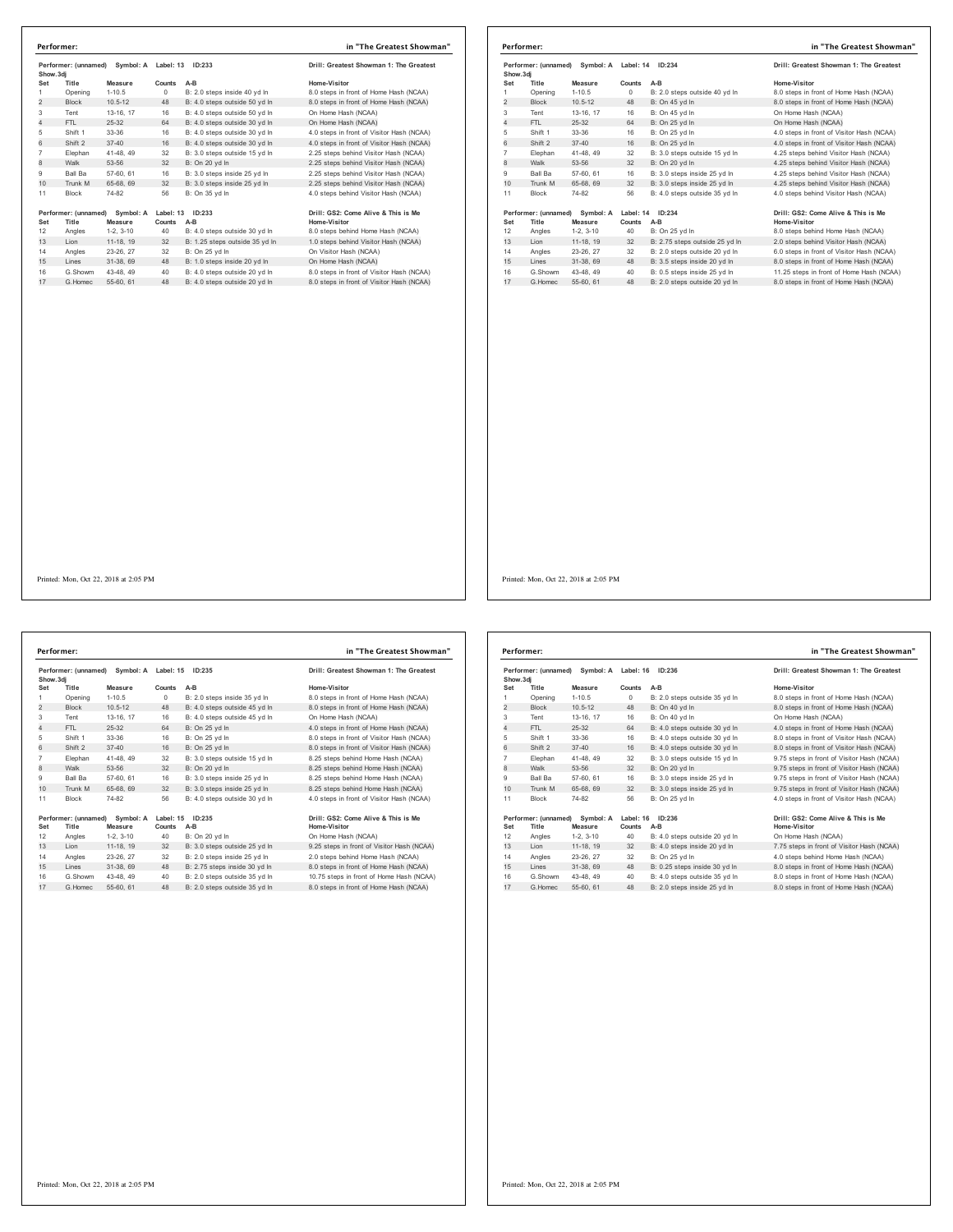| Performer: (unnamed)<br>Symbol: A<br>Show.3di |                               | Label: 17            | ID:237              | Drill: Greatest Showman 1: The Greatest |                                                     |
|-----------------------------------------------|-------------------------------|----------------------|---------------------|-----------------------------------------|-----------------------------------------------------|
| Set                                           | Title                         | Measure              | Counts              | $A-B$                                   | Home-Visitor                                        |
| 1                                             | Opening                       | $1 - 10.5$           | $\Omega$            | B: 2.0 steps inside 30 yd In            | 8.0 steps in front of Home Hash (NCAA)              |
| $\overline{2}$                                | <b>Block</b>                  | $10.5 - 12$          | 48                  | B: 4.0 steps outside 40 vd In           | 8.0 steps in front of Home Hash (NCAA)              |
| 3                                             | Tent                          | 13-16, 17            | 16                  | B: 4.0 steps outside 40 yd In           | On Home Hash (NCAA)                                 |
| 4                                             | FTL                           | $25 - 32$            | 64                  | B: On 30 vd In                          | 4.0 steps in front of Home Hash (NCAA)              |
| 5                                             | Shift 1                       | 33-36                | 16                  | B: On 30 yd In                          | 8.0 steps in front of Visitor Hash (NCAA)           |
| 6                                             | Shift 2                       | $37 - 40$            | 16                  | B: On 30 vd In                          | 8.0 steps in front of Visitor Hash (NCAA)           |
| $\overline{7}$                                | Elephan                       | 41-48, 49            | 32                  | B: 3.0 steps outside 15 yd In           | 7.75 steps in front of Visitor Hash (NCAA)          |
| 8                                             | Walk                          | 53-56                | 32                  | B: On 20 vd In                          | 7.75 steps in front of Visitor Hash (NCAA)          |
| 9                                             | Ball Ba                       | 57-60, 61            | 16                  | B: 3.0 steps inside 25 yd In            | 7.75 steps in front of Visitor Hash (NCAA)          |
| 10                                            | Trunk M                       | 65-68, 69            | 32                  | B: 3.0 steps inside 25 vd In            | 7.75 steps in front of Visitor Hash (NCAA)          |
| 11                                            | <b>Block</b>                  | 74-82                | 56                  | B: On 30 yd In                          | 4.0 steps in front of Visitor Hash (NCAA)           |
| Set                                           | Performer: (unnamed)<br>Title | Symbol: A<br>Measure | Label: 17<br>Counts | ID:237<br>A-B                           | Drill: GS2: Come Alive & This is Me<br>Home-Visitor |
| 12                                            | Angles                        | $1-2.3-10$           | 40                  | B: 4.0 steps outside 25 yd In           | On Home Hash (NCAA)                                 |
| 13                                            | Lion                          | 11-18, 19            | 32                  | B: 2.0 steps outside 25 yd In           | 9.0 steps behind Home Hash (NCAA)                   |
| 14                                            | Angles                        | 23-26, 27            | 32                  | B: 4.0 steps outside 30 vd In           | On Home Hash (NCAA)                                 |
| 15                                            | Lines                         | 31-38, 69            | 48                  | B: 2.75 steps outside 35 yd In          | 8.0 steps in front of Home Hash (NCAA)              |
|                                               | G.Showm                       | 43-48, 49            | 40                  | B: On 35 yd In                          | 13.25 steps in front of Home Hash (NCAA)            |
| 16                                            |                               | 55-60, 61            | 48                  | B: 2.0 steps outside 35 yd In           | 11.0 steps in front of Home Hash (NCAA)             |

| Performer: |                               |                            |                     |                                | in "The Greatest Showman"                           |
|------------|-------------------------------|----------------------------|---------------------|--------------------------------|-----------------------------------------------------|
| Show, 3di  | Performer: (unnamed)          | Symbol: A Label: 18 ID:238 |                     |                                | Drill: Greatest Showman 1: The Greatest             |
| Set        | Title                         | Measure                    | Counts              | $A-B$                          | Home-Visitor                                        |
|            | Opening                       | $1 - 10.5$                 | $\circ$             | B: 2.0 steps outside 30 yd In  | 8.0 steps in front of Home Hash (NCAA)              |
| 2          | <b>Block</b>                  | $10.5 - 12$                | 48                  | B: On 35 yd In                 | 8.0 steps in front of Home Hash (NCAA)              |
| 3          | Tent                          | 13-16, 17                  | 16                  | B: On 35 yd In                 | On Home Hash (NCAA)                                 |
| 4          | FTI.                          | 25-32                      | 64                  | B: 4.0 steps outside 35 yd In  | 4.0 steps in front of Home Hash (NCAA)              |
| 5          | Shift 1                       | 33-36                      | 16                  | B: 4.0 steps outside 35 vd In  | 8.0 steps in front of Visitor Hash (NCAA)           |
| 6          | Shift 2                       | $37 - 40$                  | 16                  | B: 4.0 steps outside 35 yd In  | 8.0 steps in front of Visitor Hash (NCAA)           |
| 7          | Elephan                       | 41-48, 49                  | 32                  | B: 3.0 steps outside 15 yd In  | 5.75 steps in front of Visitor Hash (NCAA)          |
| 8          | Walk                          | 53-56                      | 32                  | B: On 20 yd In                 | 5.75 steps in front of Visitor Hash (NCAA)          |
| 9          | <b>Ball Ba</b>                | 57-60, 61                  | 16                  | B: 3.0 steps inside 25 vd In   | 5.75 steps in front of Visitor Hash (NCAA)          |
| 10         | Trunk M                       | 65-68, 69                  | 32                  | B: 3.0 steps inside 25 yd In   | 5.75 steps in front of Visitor Hash (NCAA)          |
| 11         | Block                         | 74-82                      | 56                  | B: On 25 yd In                 | On Visitor Hash (NCAA)                              |
| Set        | Performer: (unnamed)<br>Title | Symbol: A<br>Measure       | Label: 18<br>Counts | ID:238<br>$A-B$                | Drill: GS2: Come Alive & This is Me<br>Home-Visitor |
| 12         | Angles                        | $1-2, 3-10$                | 40                  | B: 4.0 steps outside 20 yd In  | 4.0 steps behind Home Hash (NCAA)                   |
| 13         | Lion                          | 11-18, 19                  | 32                  | B: 3.25 steps outside 25 yd In | On Visitor Hash (NCAA)                              |
| 14         | Angles                        | 23-26, 27                  | 32                  | B: On 20 vd In                 | 8.0 steps in front of Visitor Hash (NCAA)           |
| 15         | Lines                         | 31-38, 69                  | 48                  | B: 2.0 steps outside 25 yd In  | 8.0 steps in front of Home Hash (NCAA)              |
| 16         | G.Showm                       | 43-48, 49                  | 40                  | B: 2.0 steps inside 25 vd In   | 8.0 steps in front of Home Hash (NCAA)              |
| 17         | G Homec                       | 55-60, 61                  | 48                  | B: 2.0 steps inside 20 yd In   | 8.0 steps in front of Home Hash (NCAA)              |

Printed: Mon, Oct 22, 2018 at 2:05 PM

**Performer: (unnamed) Symbol: A Label: 19 ID:212 Drill: Greatest Showman 1: The Greatest Pertorment, Measure Show.3dj**<br>**Set Title Measure**<br> **Chaning 1-10.5 Setarch Counts A-B**<br>**Counts A-B B**: 2.0 steps inside 40 yd In **A-B 4.0** steps in front of Home Hash (NCAA) 1 Opening 1-10.5 0 B: 2.0 steps inside 40 yd In 4.0 steps in front of Home Hash (NCAA)<br>2 Block 10.5-12 48 B: 4.0 steps outside 50 yd In 4.0 steps in front of Home Hash (NCAA) 3 Tent 13-16, 17 16 B: 4.0 steps outside 50 yd in 4.0 steps behind Home Hash (NCAA)<br>4 FTL 25-32 64 B: On 30 yd ln 4.0 steps behind Home Hash (NCAA) FTL 25-32 64 B: On 30 yd ln 4.0 steps between the main (NCAA)<br>FTL 25-32 64 B: On 30 yd ln On Home Hash (NCAA)<br>Shift 33-36 16 B: On 30 yd ln 4.0 steps in front of Visitor Hash (NCAA)<br>Shift 2 37-40 16 B: On 30 yd ln 4.0 step Shift 1 33-36 16 B: On 30 yd ln 4.0 steps in front of Visitor Hash (NCAA) 6 Shift 2 37-40 16 B: On 30 yd ln 4.0 steps in front of Visitor Hash (NCAA) Elephan 41-48, 49 32 B: 3.25 steps outside 15 yd ln 0.25 steps behind Visitor Hash (NCAA) 8 Walk 53-56 32 B: 0.25 steps outside 20 yd ln 0.25 steps behind Visitor Hash (NCAA) Ball Ba 57-60, 61 16 B: 2.75 steps inside 25 yd ln 0.25 steps behind Visitor Hash (NCAA) 10 Trunk M 65-68, 69 32 B: 2.75 steps inside 25 yd ln 0.25 steps behind Visitor Hash (NCAA) Block 74-82 56 B: 4.0 steps outside 40 yd ln 4.0 steps behind Visitor Hash (NCAA) **Performer: (unnamed) Symbol: A Label: 19 ID:212 Drill: GS2: Come Alive & This is Me Set Title Measure Counts A-B Home-Visitor** Angles 1-2, 3-10 40 B: On 30 yd ln 8.0 steps behind Home Hash (NCAA) 13 Lion 11-18, 19 32 B: 0.25 steps outside 35 yd ln 2.25 steps behind Visitor Hash (NCAA) Angles 23-26, 27 32 B: 2.0 steps inside 25 yd ln On Visitor Hash (NCAA) 15 Lines 31-38, 69 48 B: 2.0 steps inside 20 yd ln 2.0 steps in front of Visitor Hash (NCAA) 16 G.Showm 43-48, 49 40 B: On 15 yd In 4.0 steps behind Visitor Hash (NCAA)<br>17 G.Homec 55-60, 61 48 B: On 15 yd In 4.0 steps behind Visitor Hash (NCAA) **Performer: in "The Greatest Showman"**

|                | Performer:                    |                      |           |                                | in "The Greatest Showman"                           |
|----------------|-------------------------------|----------------------|-----------|--------------------------------|-----------------------------------------------------|
| Show, 3di      | Performer: (unnamed)          | Symbol: A            | Label: 20 | ID: 213                        | Drill: Greatest Showman 1: The Greatest             |
| Set            | Title                         | Measure              | Counts    | $A-B$                          | Home-Visitor                                        |
| 1              | Opening                       | $1 - 10.5$           | $\Omega$  | B: 2.0 steps outside 40 yd In  | 4.0 steps in front of Home Hash (NCAA)              |
| 2              | <b>Block</b>                  | $10.5 - 12$          | 48        | B: On 45 yd In                 | 4.0 steps in front of Home Hash (NCAA)              |
| 3              | Tent                          | 13-16, 17            | 16        | B: On 45 vd In                 | 4.0 steps behind Home Hash (NCAA)                   |
| 4              | FTL                           | $25 - 32$            | 64        | B: 4.0 steps outside 35 yd In  | On Home Hash (NCAA)                                 |
| 5              | Shift 1                       | 33-36                | 16        | B: 4.0 steps outside 35 yd In  | 4.0 steps in front of Visitor Hash (NCAA)           |
| 6              | Shift 2                       | $37 - 40$            | 16        | B: 4.0 steps outside 35 yd In  | 4.0 steps in front of Visitor Hash (NCAA)           |
| $\overline{7}$ | Elephan                       | 41-48, 49            | 32        | B: 3.25 steps outside 15 yd In | 1.75 steps in front of Visitor Hash (NCAA)          |
| 8              | Walk                          | 53-56                | 32        | B: 0.25 steps outside 20 vd In | 1.75 steps in front of Visitor Hash (NCAA)          |
| 9              | <b>Ball Ba</b>                | 57-60, 61            | 16        | B: 2.75 steps inside 25 vd In  | 1.75 steps in front of Visitor Hash (NCAA)          |
| 10             | Trunk M                       | 65-68, 69            | 32        | B: 2.75 steps inside 25 yd In  | 1.75 steps in front of Visitor Hash (NCAA)          |
| 11             | <b>Block</b>                  | 74-82                | 56        | B: On 30 vd In                 | On Visitor Hash (NCAA)                              |
| Set            | Performer: (unnamed)<br>Title | Symbol: A<br>Measure | Counts    | Label: 20 ID:213<br>$A-B$      | Drill: GS2: Come Alive & This is Me<br>Home-Visitor |
| 12             | Angles                        | $1-2.3-10$           | 40        | B: 4.0 steps outside 25 vd In  | 4.0 steps behind Home Hash (NCAA)                   |
| 13             | Lion                          | 11-18, 19            | 32        | B: 3.5 steps inside 20 yd In   | 3.75 steps in front of Visitor Hash (NCAA)          |
| 14             | Angles                        | 23-26, 27            | 32        | B: 4.0 steps outside 25 vd In  | 8.0 steps behind Home Hash (NCAA)                   |
| 15             | Lines                         | 31-38, 69            | 48        | B: 3.25 steps inside 25 yd In  | 8.0 steps in front of Home Hash (NCAA)              |
| 16             | G.Showm                       | 43-48, 49            | 40        | B: 2.0 steps inside 25 vd In   | 12.0 steps in front of Home Hash (NCAA)             |
| 17             | G. Homec                      | 55-60, 61            | 48        | B: 2.0 steps inside 20 yd In   | 16.0 steps in front of Home Hash (NCAA)             |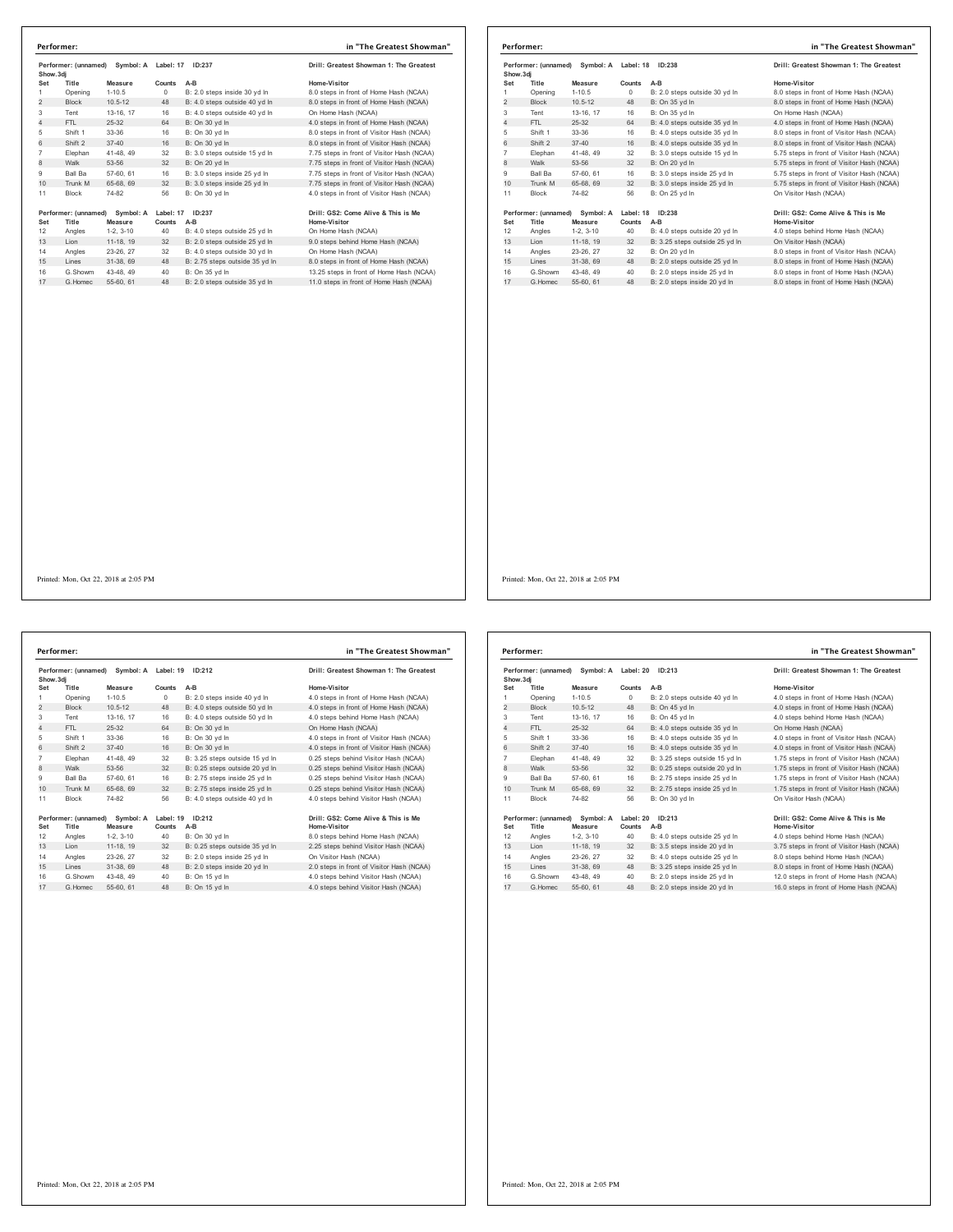| Show.3dj<br>Set<br>Title<br>$\mathbf{1}$<br>Opening |             |        | Performer: (unnamed) Symbol: A Label: 21 ID:214 | Drill: Greatest Showman 1: The Greatest    | Show.3dj       | Performer: (unnamed) | Symbol: A Label: 22 |           |   |
|-----------------------------------------------------|-------------|--------|-------------------------------------------------|--------------------------------------------|----------------|----------------------|---------------------|-----------|---|
|                                                     | Measure     | Counts | A-B                                             | Home-Visitor                               | Set            | Title                | Measure             | Counts A  |   |
|                                                     | $1 - 10.5$  | 0      | B: 2.0 steps inside 35 vd In                    | 4.0 steps in front of Home Hash (NCAA)     | $\mathbf{1}$   | Opening              | $1 - 10.5$          | 0         | R |
| $\overline{2}$<br>Block                             | $10.5 - 12$ | 48     | B: 4.0 steps outside 45 yd In                   | 4.0 steps in front of Home Hash (NCAA)     | $\overline{2}$ | Block                | $10.5 - 12$         | 48        | B |
| 3<br>Tent                                           | 13-16, 17   | 16     | B: 4.0 steps outside 45 yd In                   | 4.0 steps behind Home Hash (NCAA)          | 3              | Tent                 | 13-16, 17           | 16        | в |
| $\overline{4}$<br>FTL                               | 25-32       | 64     | B: On 35 yd In                                  | On Home Hash (NCAA)                        | $\overline{4}$ | FTL.                 | 25-32               | 64        | B |
| 5<br>Shift 1                                        | 33-36       | 16     | B: On 35 yd In                                  | 4.0 steps in front of Visitor Hash (NCAA)  | 5              | Shift 1              | 33-36               | 16        | B |
| 6<br>Shift 2                                        | $37 - 40$   | 16     | B: On 35 yd In                                  | 4.0 steps in front of Visitor Hash (NCAA)  | 6              | Shift 2              | $37 - 40$           | 16        | B |
| $\overline{7}$<br>Elephan                           | 41-48, 49   | 32     | B: 3.25 steps outside 15 vd In                  | 3.75 steps in front of Visitor Hash (NCAA) | $\overline{7}$ | Elephan              | 41-48, 49           | 32        | В |
| 8<br>Walk                                           | 53-56       | 32     | B: 0.25 steps outside 20 yd In                  | 3.75 steps in front of Visitor Hash (NCAA) | $\mathbf{8}$   | Walk                 | 53-56               | 32        | B |
| 9<br>Ball Ba                                        | 57-60, 61   | 16     | B: 3.0 steps inside 25 yd In                    | 3.75 steps in front of Visitor Hash (NCAA) | 9              | Ball Ba              | 57-60, 61           | 16        | B |
| 10<br>Trunk M                                       | 65-68, 69   | 32     | B: 3.0 steps inside 25 yd In                    | 3.75 steps in front of Visitor Hash (NCAA) | 10             | Trunk M              | 65-68, 69           | 32        | B |
| 11<br>Block                                         | 74-82       | 56     | B: 4.0 steps outside 30 yd In                   | On Visitor Hash (NCAA)                     | 11             | Block                | 74-82               | 56        | B |
| Performer: (unnamed)                                | Symbol: A   |        | Label: 21 ID:214                                | Drill: GS2: Come Alive & This is Me        |                | Performer: (unnamed) | Symbol: A           | Label: 22 |   |
| Title<br>Set                                        | Measure     | Counts | A-B                                             | Home-Visitor                               | Set            | Title                | Measure             | Counts A  |   |
| 12<br>Angles                                        | $1-2, 3-10$ | 40     | B: On 20 yd In                                  | 4.0 steps behind Home Hash (NCAA)          | 12             | Angles               | $1-2, 3-10$         | 40        | Β |
| 13<br>Lion                                          | 11-18, 19   | 32     | B: 3.75 steps outside 25 yd In                  | 2.0 steps in front of Visitor Hash (NCAA)  | 13             | Lion                 | 11-18, 19           | 32        | B |
| 14<br>Angles                                        | 23-26, 27   | 32     | B: 2.0 steps inside 20 yd In                    | 10.0 steps in front of Visitor Hash (NCAA) | 14             | Angles               | 23-26, 27           | 32        | B |
| 15<br>Lines                                         | 31-38, 69   | 48     | B: 0.75 steps inside 25 yd In                   | 8.0 steps in front of Home Hash (NCAA)     | 15             | Lines                | 31-38, 69           | 48        | B |
|                                                     |             |        |                                                 |                                            |                |                      |                     |           | В |
| G.Homec                                             | 55-60, 61   | 48     | B: 2.0 steps inside 20 yd In                    | 12.0 steps in front of Home Hash (NCAA)    | 17             | G. Homec             | 55-60, 61           | 48        | B |
| 16<br>G.Showm<br>17                                 | 43-48, 49   | 40     | B: 2.0 steps inside 25 yd In                    | 10.0 steps in front of Home Hash (NCAA)    | 16             | G.Showm              | 43-48, 49           | 40        |   |

|           | Performer:           |                                |           |                                | in "The Greatest Showman"                  |
|-----------|----------------------|--------------------------------|-----------|--------------------------------|--------------------------------------------|
| Show, 3di | Performer: (unnamed) | Symbol: A                      | Label: 22 | ID:215                         | Drill: Greatest Showman 1: The Greatest    |
| Set       | Title                | Measure                        | Counts    | $A-B$                          | Home-Visitor                               |
| 1.        | Opening              | $1 - 10.5$                     | $\Omega$  | B: 2.0 steps outside 35 vd In  | 4.0 steps in front of Home Hash (NCAA)     |
| 2         | <b>Block</b>         | $10.5 - 12$                    | 48        | B: On 40 yd In                 | 4.0 steps in front of Home Hash (NCAA)     |
| 3         | Tent                 | 13-16, 17                      | 16        | B: On 40 vd In                 | 4.0 steps behind Home Hash (NCAA)          |
| 4         | FTI.                 | 25-32                          | 64        | B: 4.0 steps outside 40 vd In  | On Home Hash (NCAA)                        |
| 5         | Shift 1              | 33-36                          | 16        | B: 4.0 steps outside 40 yd In  | 4.0 steps in front of Visitor Hash (NCAA)  |
| 6         | Shift 2              | $37 - 40$                      | 16        | B: 4.0 steps outside 40 yd In  | 4.0 steps in front of Visitor Hash (NCAA)  |
| 7         | Elephan              | 41-48, 49                      | 32        | B: 3.5 steps inside 15 yd In   | 10.0 steps in front of Visitor Hash (NCAA) |
| 8         | Walk                 | 53-56                          | 32        | B: 1.5 steps outside 25 yd In  | 10.0 steps in front of Visitor Hash (NCAA) |
| 9         | <b>Ball Ba</b>       | 57-60, 61                      | 16        | B: 1.5 steps inside 30 vd In   | 10.0 steps in front of Visitor Hash (NCAA) |
| 10        | Trunk M              | 65-68, 69                      | 32        | B: 1.5 steps inside 30 yd In   | 10.0 steps in front of Visitor Hash (NCAA) |
| 11        | <b>Block</b>         | 74-82                          | 56        | B: 4.0 steps outside 35 vd In  | On Visitor Hash (NCAA)                     |
|           |                      | Performer: (unnamed) Symbol: A | Label: 22 | ID:215                         | Drill: GS2: Come Alive & This is Me        |
| Set       | Title                | Measure                        | Counts    | A-B                            | <b>Home-Visitor</b>                        |
| 12        | Angles               | $1-2.3-10$                     | 40        | B: On 25 yd In                 | 4.0 steps behind Home Hash (NCAA)          |
| 13        | Lion                 | 11-18, 19                      | 32        | B: 3.25 steps inside 20 yd In  | 5.75 steps in front of Visitor Hash (NCAA) |
| 14        | Angles               | 23-26, 27                      | 32        | B: 2.0 steps outside 25 vd In  | 6.0 steps behind Home Hash (NCAA)          |
| 15        | Lines                | 31-38, 69                      | 48        | B: 2.25 steps outside 30 yd In | 8.0 steps in front of Home Hash (NCAA)     |
| 16        | G.Showm              | 43-48, 49                      | 40        | B: 2.0 steps inside 30 yd In   | 10.75 steps in front of Home Hash (NCAA)   |
| 17        | G Homec              | 55-60, 61                      | 48        | B: 0.5 steps inside 25 vd In   | 10.25 steps in front of Home Hash (NCAA)   |

Performer: (unnamed) Symbol: A Label: 23 ID:216<br>
Show.3dj<br>
Show.3dj<br>
1.0.5 Counts AB Mone Visitor Counts AB<br>
1.0.6-12 0 B: 2.0 steps inside 30 yd in 4.0 steps in front of Home Hash (NCAA)<br>
1.0.5 0 B: 4.0 steps outside 40 Shift 1 33-36 16 B: On 40 yd ln 4.0 steps in front of Visitor Hash (NCAA) 6 Shift 2 37-40 16 B: On 40 yd ln 4.0 steps in front of Visitor Hash (NCAA) Elephan 41-48, 49 32 B: 3.75 steps inside 15 yd ln 8.25 steps behind Home Hash (NCAA) 8 Walk 53-56 32 B: 1.25 steps outside 25 yd ln 8.0 steps behind Home Hash (NCAA) 9 Ball Ba 57-60, 61 16 B: 1.75 steps inside 30 yd ln 7.75 steps behind Home Hash (NCAA) 10 Barbar 10 3.1.15 steps inside 30 yd in<br>10 Trunk M 65-68, 69 32 B: 1.75 steps inside 30 yd ln 7. 11 Block 74-82 56 B: 4.0 steps outside 35 yd ln 4. Performer: (unnamed) Symbol: A Label: 23 ID:216<br>
Set Title Measure Counts A-B<br>
12 Angles 1-2, 3-10 40 B: On 25 yd in Home Visitor<br>
13 Lion 11-18, 19 32 B: 2.0 steps outside 25 yd in 7.0 steps behind Home Hash (NCAA)<br>
14 An G.Showm 43-48, 49 40 B: On 35 yd ln 16.0 steps behind Home side line 17 G.Homec 55-60, 61 48 B: 2.0 steps outside 35 yd ln 14.0 steps in front of Home Hash (NCAA) **Performer: in "The Greatest Showman"**

| <b>Irill: Greatest Showman 1: The Greatest</b> |
|------------------------------------------------|
| lome-Visitor                                   |
| .0 steps in front of Home Hash (NCAA)          |
| .0 steps in front of Home Hash (NCAA)          |
| .0 steps behind Home Hash (NCAA)               |
| In Home Hash (NCAA)                            |
| .0 steps in front of Visitor Hash (NCAA)       |
| .0 steps in front of Visitor Hash (NCAA)       |
| .25 steps behind Home Hash (NCAA)              |
| .0 steps behind Home Hash (NCAA)               |
| .75 steps behind Home Hash (NCAA)              |
| .75 steps behind Home Hash (NCAA)              |
| .0 steps in front of Visitor Hash (NCAA)       |
|                                                |
|                                                |

| Performer: (unnamed)<br>Symbol: B<br>Show, 3di |                               |                      | ID:243<br>Label: 1 |                                | Drill: Greatest Showman 1: The Greatest             |  |
|------------------------------------------------|-------------------------------|----------------------|--------------------|--------------------------------|-----------------------------------------------------|--|
| Set                                            | Title                         | Measure              | Counts             | $A-B$                          | Home-Visitor                                        |  |
| 1                                              | Opening                       | $1 - 10.5$           | $\circ$            | A: 2.0 steps outside 20 yd In  | 12.0 steps in front of Home Hash (NCAA)             |  |
| $\overline{2}$                                 | <b>Block</b>                  | $10.5 - 12$          | 48                 | A: On 25 yd In                 | 12.0 steps in front of Home Hash (NCAA)             |  |
| 3                                              | Tent                          | 13-16, 17            | 16                 | A: On 25 vd In                 | 4.0 steps in front of Home Hash (NCAA)              |  |
| $\overline{4}$                                 | FTL                           | $25 - 32$            | 64                 | A: On 45 yd In                 | 4.0 steps in front of Home Hash (NCAA)              |  |
| 5                                              | Shift 1                       | 33-36                | 16                 | A: On 45 yd In                 | 4.0 steps in front of Home Hash (NCAA)              |  |
| 6                                              | Shift 2                       | $37 - 40$            | 16                 | A: On 45 vd In                 | 4.0 steps in front of Home Hash (NCAA)              |  |
| $\overline{7}$                                 | Elephan                       | 41-48, 49            | 32                 | A: 0.75 steps inside 45 yd In  | 6.0 steps behind Home Hash (NCAA)                   |  |
| 8                                              | Walk                          | 53-56                | 32                 | A: 2.0 steps outside 40 yd In  | 5.5 steps behind Home Hash (NCAA)                   |  |
| 9                                              | <b>Ball Ba</b>                | 57-60, 61            | 16                 | A: 4.0 steps inside 30 vd In   | 4.75 steps behind Home Hash (NCAA)                  |  |
| 10                                             | Trunk M                       | 65-68, 69            | 32                 | A: 4.0 steps inside 30 yd In   | 4.75 steps behind Home Hash (NCAA)                  |  |
| 11                                             | <b>Block</b>                  | 74-82                | 56                 | A: On 40 vd In                 | 8.0 steps behind Home Hash (NCAA)                   |  |
| Set                                            | Performer: (unnamed)<br>Title | Symbol: B<br>Measure | Label: 1<br>Counts | ID:243<br>$A-B$                | Drill: GS2: Come Alive & This is Me<br>Home-Visitor |  |
| 12                                             |                               | $1-2.3-10$           | 40                 | A: 4.0 steps inside 30 yd In   | 8.0 steps in front of Home Hash (NCAA)              |  |
| 13                                             | Angles<br>Lion                | 11-18. 19            | 32                 | A: 1.5 steps outside 35 yd In  | 1.0 steps behind Home Hash (NCAA)                   |  |
|                                                |                               |                      |                    |                                |                                                     |  |
| 14<br>15                                       | Angles                        | 23-26, 27            | 32                 | A: 4.0 steps inside 35 vd In   | 8.0 steps behind Home Hash (NCAA)                   |  |
|                                                | Lines                         | 31-38, 69            | 48                 | A: 3.25 steps outside 40 yd In | On Home Hash (NCAA)                                 |  |
| 16                                             | G Showm                       | 43-48, 49            | 40                 | A: 4.0 steps inside 25 vd In   | 4.0 steps in front of Visitor Hash (NCAA)           |  |
| 17                                             | G. Homec                      | 55-60, 61            | 48                 | A: 4.0 steps inside 25 vd In   | 4.0 steps in front of Visitor Hash (NCAA)           |  |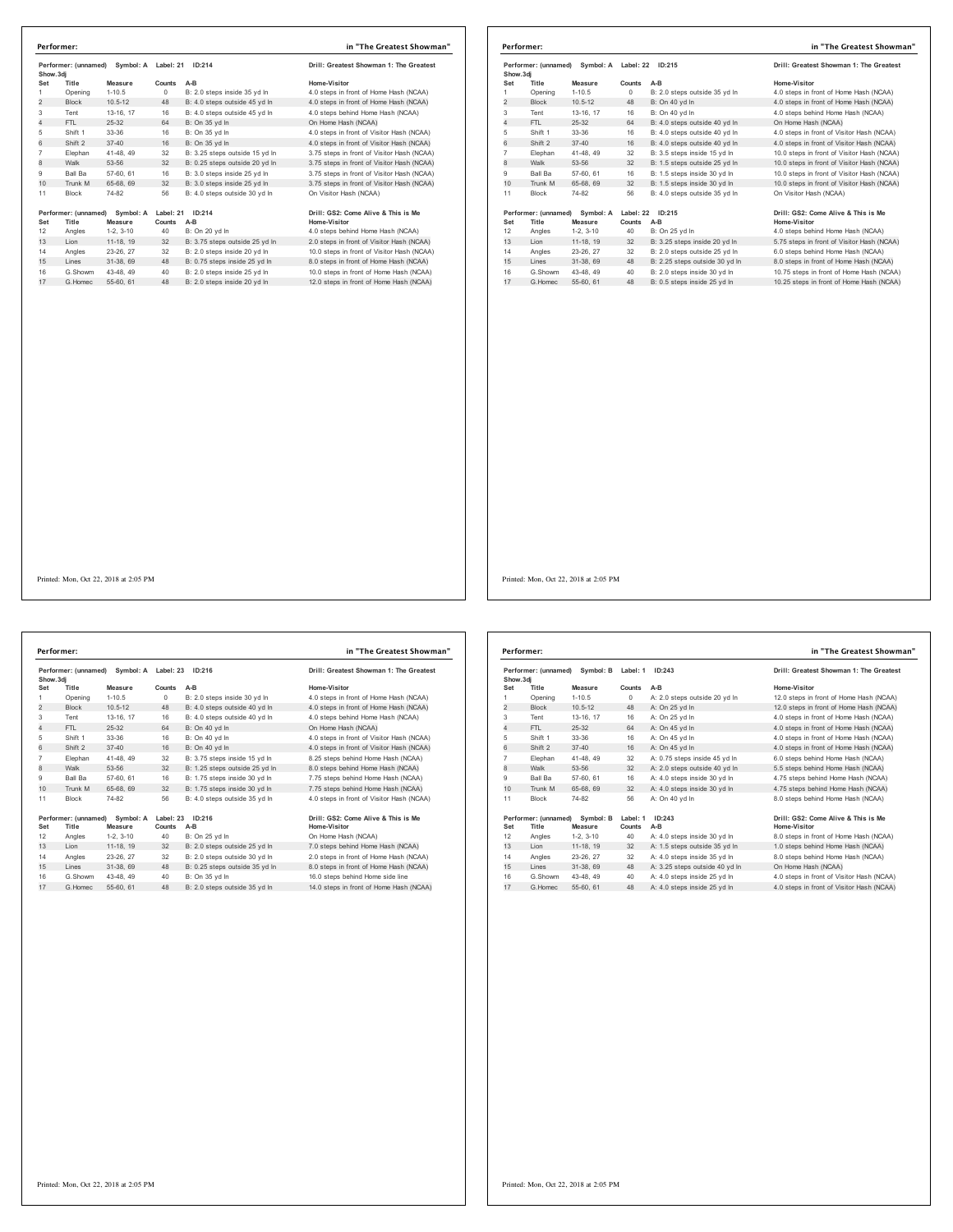| Symbol: B<br>Performer: (unnamed)<br>Show.3di |                      | Label: 2<br>ID:244 |          | Drill: Greatest Showman 1: The Greatest |                                           |
|-----------------------------------------------|----------------------|--------------------|----------|-----------------------------------------|-------------------------------------------|
| Set                                           | Title                | Measure            | Counts   | $A-B$                                   | Home-Visitor                              |
| 1                                             | Opening              | $1-10.5$           | 0        | A: 2.0 steps inside 20 vd In            | 12.0 steps in front of Home Hash (NCAA)   |
| $\overline{2}$                                | <b>Block</b>         | $10.5 - 12$        | 48       | A: 4.0 steps inside 25 yd In            | 12.0 steps in front of Home Hash (NCAA)   |
| 3                                             | Tent                 | 13-16, 17          | 16       | A: 4.0 steps inside 25 yd In            | 4.0 steps in front of Home Hash (NCAA)    |
| $\overline{4}$                                | FTI.                 | 25-32              | 64       | A: 4.0 steps inside 45 yd In            | 4.0 steps in front of Home Hash (NCAA)    |
| 5                                             | Shift 1              | 33-36              | 16       | A: 4.0 steps inside 45 yd In            | 4.0 steps in front of Home Hash (NCAA)    |
| 6                                             | Shift 2              | $37 - 40$          | 16       | A: 4.0 steps inside 45 vd In            | 4.0 steps in front of Home Hash (NCAA)    |
| $\overline{7}$                                | Elephan              | 41-48, 49          | 32       | A: 2.0 steps inside 45 yd In            | 4.5 steps behind Home Hash (NCAA)         |
| 8                                             | Walk                 | 53-56              | 32       | A: 0.5 steps outside 40 yd In           | 4.0 steps behind Home Hash (NCAA)         |
| 9                                             | Ball Ba              | 57-60, 61          | 16       | A: 3.0 steps outside 35 vd In           | 2.75 steps behind Home Hash (NCAA)        |
| 10                                            | Trunk M              | 65-68, 69          | 32       | A: 3.0 steps outside 35 yd In           | 2.75 steps behind Home Hash (NCAA)        |
| 11                                            | <b>Block</b>         | 74-82              | 56       | A: On 40 vd In                          | 4.0 steps behind Home Hash (NCAA)         |
|                                               | Performer: (unnamed) | Symbol: B          | Label: 2 | ID:244                                  | Drill: GS2: Come Alive & This is Me       |
| Set                                           | Title                | Measure            | Counts   | $A-B$                                   | Home-Visitor                              |
| 12                                            | Angles               | $1-2.3-10$         | 40       | A: 4.0 steps inside 30 yd In            | 12.0 steps in front of Home Hash (NCAA)   |
| 13                                            | I ion                | 11-18. 19          | 32       | A: 3.75 steps inside 35 yd In           | 2.5 steps in front of Home Hash (NCAA)    |
| 14                                            | Angles               | 23-26.27           | 32       | A: 2.0 steps inside 40 yd In            | 2.0 steps behind Home Hash (NCAA)         |
| 15                                            | Lines                | 31-38.69           | 48       | A: 3.5 steps outside 45 yd In           | On Home Hash (NCAA)                       |
| 16                                            | G Showm              | 43-48.49           | 40       | A: 2.0 steps inside 30 yd In            | 4.0 steps in front of Visitor Hash (NCAA) |
| 17                                            | G Homec              | 55-60, 61          | 48       | A: 2.0 steps inside 30 yd In            | 4.0 steps in front of Visitor Hash (NCAA) |

|                                                | Performer:           |             |          |                                         | in "The Greatest Showman"                  |
|------------------------------------------------|----------------------|-------------|----------|-----------------------------------------|--------------------------------------------|
| Performer: (unnamed)<br>Symbol: B<br>Show, 3di |                      | Label: 3    | ID:245   | Drill: Greatest Showman 1: The Greatest |                                            |
| Set                                            | Title                | Measure     | Counts   | $A-B$                                   | Home-Visitor                               |
|                                                | Opening              | $1 - 10.5$  | $\Omega$ | A: 2.0 steps outside 25 vd In           | 12.0 steps in front of Home Hash (NCAA)    |
| 2                                              | <b>Block</b>         | $10.5 - 12$ | 48       | A: On 30 yd In                          | 12.0 steps in front of Home Hash (NCAA)    |
| 3                                              | Tent                 | 13-16, 17   | 16       | A: On 30 yd In                          | 4.0 steps in front of Home Hash (NCAA)     |
| 4                                              | FTI.                 | 25-32       | 64       | On 50 vd In                             | 4.0 steps in front of Home Hash (NCAA)     |
| 5                                              | Shift 1              | 33-36       | 16       | On 50 yd In                             | 4.0 steps in front of Home Hash (NCAA)     |
| 6                                              | Shift 2              | $37 - 40$   | 16       | On 50 vd In                             | 4.0 steps in front of Home Hash (NCAA)     |
| $\overline{7}$                                 | Elephan              | 41-48, 49   | 32       | B: 3.75 steps inside 45 yd In           | 8.5 steps in front of Home Hash (NCAA)     |
| 8                                              | Walk                 | 53-56       | 32       | A: 0.25 steps outside 45 yd In          | 9.0 steps in front of Home Hash (NCAA)     |
| 9                                              | <b>Ball Ba</b>       | 57-60, 61   | 16       | A: 4.0 steps inside 40 vd In            | 10.25 steps in front of Home Hash (NCAA)   |
| 10                                             | Trunk M              | 65-68, 69   | 32       | A: 4.0 steps inside 40 yd In            | 10.25 steps in front of Home Hash (NCAA)   |
| 11                                             | <b>Block</b>         | 74-82       | 56       | B: 4.0 steps outside 40 vd In           | 4.0 steps in front of Home Hash (NCAA)     |
|                                                | Performer: (unnamed) | Symbol: B   | Label: 3 | ID:245                                  | Drill: GS2: Come Alive & This is Me        |
| Set                                            | Title                | Measure     | Counts   | A-B                                     | <b>Home-Visitor</b>                        |
| 12                                             | Angles               | $1-2.3-10$  | 40       | B: On 30 vd In                          | 12.0 steps behind Home side line           |
| 13                                             | Lion                 | 11-18, 19   | 32       | B: 4.0 steps inside 45 yd In            | 12.0 steps in front of Home Hash (NCAA)    |
| 14                                             | Angles               | 23-26, 27   | 32       | B: 2.0 steps outside 45 vd In           | 14.0 steps in front of Home Hash (NCAA)    |
| 15                                             | Lines                | 31-38, 69   | 48       | B: 1.0 steps outside 45 yd In           | 8.0 steps in front of Home Hash (NCAA)     |
| 16                                             | G.Showm              | 43-48.49    | 40       | A: 2.0 steps outside 50 yd In           | 6.75 steps in front of Visitor Hash (NCAA) |
| 17                                             | G Homec              | 55-60, 61   | 48       | A: 2.0 steps outside 50 yd In           | 6.75 steps in front of Visitor Hash (NCAA) |

**Performer: (unnamed) Symbol: B Label: 4 ID:246 Drill: Greatest Showman 1: The Greatest Show.3dj Set Title Measure Counts A-B Home-Visitor** Opening 1-10.5 0 A: 2.0 steps inside 25 yd ln 12.0 steps in front of Home Hash (NCAA) 2 Block 10.5-12 48 A: 4.0 steps inside 30 yd ln 12.0 steps in front of Home Hash (NCAA) Tent 13-16, 17 16 A: 4.0 steps inside 30 yd ln 4.0 steps in front of Home Hash (NCAA) 4 FTL 25-32 64 On 50 yd ln 8.0 steps in front of Home Hash (NCAA) Shift 1 33-36 16 On 50 yd ln 8.0 steps in front of Home Hash (NCAA) 6 Shift 2 37-40 16 On 50 yd ln 8.0 steps in front of Home Hash (NCAA) 7 Elephan 41-48, 49 32 B: 3.75 steps inside 45 yd In 13.5 steps behind Home side line<br>8 Walk 53-56 32 A: 2.5 steps inside 40 yd In 14.0 steps behind Home side line<br>9 Ball Ba 57-60, 61 16 A: 2.5 steps inside 45 yd In 12.5 s 10 Trunk M 65-68, 69 32 A: 2.5 steps inside 45 yd in 12.5 steps inside 45 yd ln 12.5 11 Block 74-82 56 B: On 35 yd ln 8.0 Performer: (unnamed) Symbol: B Label: 4 ID:246<br>Set Title Measure Counts A-B<br>12 Angles 1-2, 3-10 40 B: 4.0 steps outside 30 yd In 8.0 steps behind Home side line<br>12 Angles 1-2, 3-10 40 B: 4.0 steps inside 40 yd In 14.5 step 115 Lines 31-38, 69 48 B: 2.0 steps inside 40 yd ln<br>16 G. Showm 43-48, 49 40 B: 2.0 steps inside 40 yd ln<br>16 G. Showm 43-48, 49 40 B: 2.0 steps outside 40 yd ln<br>17 G. Homec 55-60, 61 48 B: On 35 yd ln 10.0 steps in front o G.Showm 43-48, 49 40 B: 2.0 steps outside 40 yd ln 8.0 steps in front of Home Hash (NCAA) 17 G.Homec 55-60, 61 48 B: On 35 yd ln 10.0 steps in front of Home Hash (NCAA) **Performer: in "The Greatest Showman"**

| ill: Greatest Showman 1: The Greatest |
|---------------------------------------|
| me-Visitor                            |
| 0 steps in front of Home Hash (NCAA)  |
| 0 steps in front of Home Hash (NCAA)  |
| steps in front of Home Hash (NCAA)    |
| steps in front of Home Hash (NCAA)    |
| steps in front of Home Hash (NCAA)    |
| steps in front of Home Hash (NCAA)    |
| 5 steps behind Home side line         |
| 0 steps behind Home side line         |
| 5 steps behind Home side line         |
| 5 steps behind Home side line         |
| steps in front of Home Hash (NCAA)    |

| Symbol: B<br>Performer: (unnamed)<br>Show, 3di |                      |             | Label: 5<br>ID:222 |                               | Drill: Greatest Showman 1: The Greatest |
|------------------------------------------------|----------------------|-------------|--------------------|-------------------------------|-----------------------------------------|
| Set                                            | Title                | Measure     | Counts             | $A-B$                         | Home-Visitor                            |
| 1                                              | Opening              | $1 - 10.5$  | $\circ$            | A: 2.0 steps outside 20 yd In | 8.0 steps in front of Home Hash (NCAA)  |
| 2                                              | <b>Block</b>         | $10.5 - 12$ | 48                 | A: On 25 yd In                | 8.0 steps in front of Home Hash (NCAA)  |
| 3                                              | Tent                 | 13-16, 17   | 16                 | A: On 25 vd In                | On Home Hash (NCAA)                     |
| $\overline{4}$                                 | FTL                  | $25 - 32$   | 64                 | A: 4.0 steps inside 40 vd ln  | 4.0 steps in front of Home Hash (NCAA)  |
| 5                                              | Shift 1              | 33-36       | 16                 | A: 4.0 steps inside 40 yd In  | 4.0 steps in front of Home Hash (NCAA)  |
| 6                                              | Shift 2              | $37 - 40$   | 16                 | A: 4.0 steps inside 40 vd ln  | 4.0 steps in front of Home Hash (NCAA)  |
| $\overline{7}$                                 | Elephan              | 41-48, 49   | 32                 | A: 3.25 steps inside 45 vd In | 3.0 steps behind Home Hash (NCAA)       |
| 8                                              | Walk                 | 53-56       | 32                 | A: 0.25 steps inside 40 yd In | 2.0 steps behind Home Hash (NCAA)       |
| 9                                              | <b>Ball Ba</b>       | 57-60, 61   | 16                 | A: 1.5 steps outside 35 yd In | 1.0 steps behind Home Hash (NCAA)       |
| 10                                             | Trunk M              | 65-68, 69   | 32                 | A: 1.5 steps outside 35 yd In | 1.0 steps behind Home Hash (NCAA)       |
| 11                                             | <b>Block</b>         | 74-82       | 56                 | A: On 45 vd In                | 4.0 steps in front of Home Hash (NCAA)  |
|                                                | Performer: (unnamed) | Symbol: B   | Label: 5           | ID:222                        | Drill: GS2: Come Alive & This is Me     |
| Set                                            | Title                | Measure     | Counts             | $A-B$                         | Home-Visitor                            |
| 12                                             | Angles               | $1-2.3-10$  | 40                 | A: On 45 vd In                | 12.0 steps behind Home side line        |
| 13                                             | Lion                 | 11-18, 19   | 32                 | A: 1.25 steps inside 45 yd In | 9.75 steps behind Home side line        |
| 14                                             | Angles               | 23-26.27    | 32                 | A: On 40 vd In                | 12.0 steps behind Home side line        |
| 15                                             | Lines                | 31-38, 69   | 48                 | A: 3.5 steps outside 45 yd In | 16.0 steps behind Home side line        |
| 16                                             | G.Showm              | 43-48.49    | 40                 | A: 2.0 steps outside 50 vd In | 16.0 steps behind Home side line        |
| 17                                             | G Homec              | 55-60, 61   | 48                 | A: 2.0 steps outside 45 yd In | 14.0 steps in front of Home Hash (NCAA) |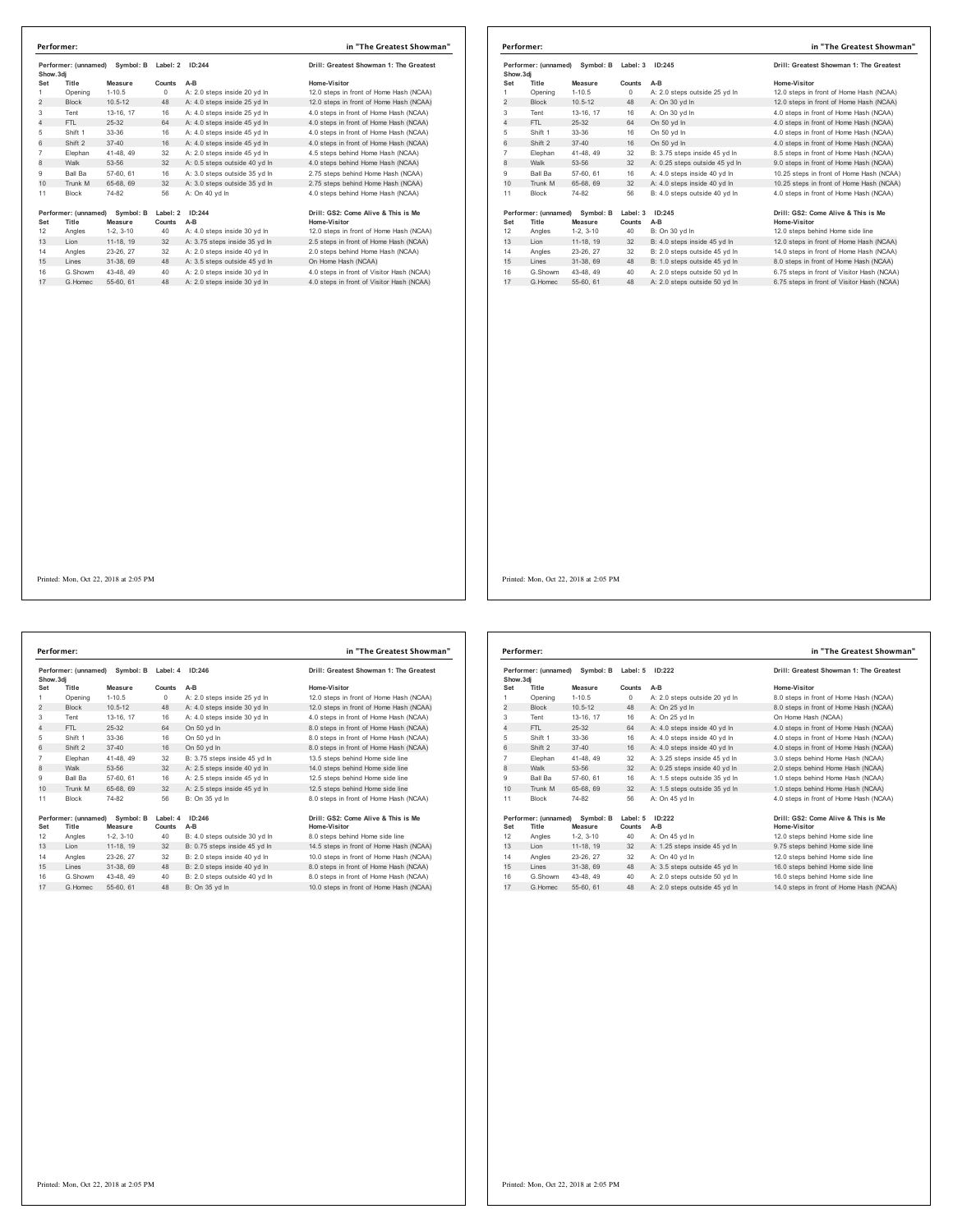| Performer: (unnamed)<br>Symbol: B<br>Show.3di |                               |                      | Label: 6           | ID:223                         | Drill: Greatest Showman 1: The Greatest             |
|-----------------------------------------------|-------------------------------|----------------------|--------------------|--------------------------------|-----------------------------------------------------|
| Set                                           | Title                         | Measure              | Counts             | $A-B$                          | Home-Visitor                                        |
| 1                                             | Opening                       | $1 - 10.5$           | $\Omega$           | A: 2.0 steps inside 20 vd In   | 8.0 steps in front of Home Hash (NCAA)              |
| $\overline{2}$                                | <b>Block</b>                  | $10.5 - 12$          | 48                 | A: 4.0 steps inside 25 yd In   | 8.0 steps in front of Home Hash (NCAA)              |
| 3                                             | Tent                          | 13-16, 17            | 16                 | A: 4.0 steps inside 25 yd In   | On Home Hash (NCAA)                                 |
| 4                                             | FTI.                          | 25-32                | 64                 | A: On 40 vd In                 | 4.0 steps in front of Home Hash (NCAA)              |
| 5                                             | Shift 1                       | $33-36$              | 16                 | A: On 40 yd In                 | 8.0 steps in front of Visitor Hash (NCAA)           |
| 6                                             | Shift 2                       | $37 - 40$            | 16                 | A: On 40 vd In                 | 8.0 steps in front of Visitor Hash (NCAA)           |
| $\overline{7}$                                | Elephan                       | 41-48, 49            | 32                 | A: 1.25 steps inside 45 yd In  | 7.0 steps in front of Visitor Hash (NCAA)           |
| 8                                             | Walk                          | 53-56                | 32                 | A: 1.75 steps outside 40 yd In | 7.0 steps in front of Visitor Hash (NCAA)           |
| 9                                             | Ball Ba                       | 57-60, 61            | 16                 | A: 3.25 steps inside 30 vd In  | 7.0 steps in front of Visitor Hash (NCAA)           |
| 10 <sup>1</sup>                               | Trunk M                       | 65-68, 69            | 32                 | A: 3.25 steps inside 30 yd In  | 7.0 steps in front of Visitor Hash (NCAA)           |
| 11                                            | <b>Block</b>                  | 74-82                | 56                 | A: On 35 vd In                 | 8.0 steps in front of Visitor Hash (NCAA)           |
| Set                                           | Performer: (unnamed)<br>Title | Symbol: B<br>Measure | Label: 6<br>Counts | ID:223<br>A-B                  | Drill: GS2: Come Alive & This is Me<br>Home-Visitor |
| 12                                            | Angles                        | $1-2.3-10$           | 40                 | A: 4.0 steps inside 25 yd In   | 4.0 steps in front of Home Hash (NCAA)              |
| 13                                            | Lion                          | 11-18, 19            | 32                 | A: 3.0 steps inside 30 yd In   | 9.75 steps in front of Visitor Hash (NCAA)          |
| 14                                            | Angles                        | 23-26.27             | 32                 | A: 2.0 steps outside 30 yd In  | 10.0 steps in front of Visitor Hash (NCAA)          |
| 15                                            | I ines                        | 31-38.69             | 48                 | A: 3.25 steps inside 25 yd In  | On Home Hash (NCAA)                                 |
| 16                                            | G.Showm                       | 43-48.49             | 40                 | A: On 30 vd In                 | 12.0 steps in front of Home Hash (NCAA)             |
| 17                                            | G. Homec                      | 55-60, 61            | 48                 | A: 2.0 steps inside 25 yd In   | 14.0 steps in front of Home Hash (NCAA)             |

|                | in "The Greatest Showman"<br>Performer: |                      |                    |                               |                                                            |  |  |  |
|----------------|-----------------------------------------|----------------------|--------------------|-------------------------------|------------------------------------------------------------|--|--|--|
| Show, 3di      | Performer: (unnamed)                    | Symbol: B            | Label: 7           | ID:260                        | Drill: Greatest Showman 1: The Greatest                    |  |  |  |
| Set            | Title                                   | Measure              | Counts             | $A-B$                         | Home-Visitor                                               |  |  |  |
|                | Opening                                 | $1 - 10.5$           | 0                  | B: 2.0 steps inside 25 vd In  | 12.0 steps in front of Home Hash (NCAA)                    |  |  |  |
| 2              | <b>Block</b>                            | $10.5 - 12$          | 48                 | B: 4.0 steps outside 35 yd In | 12.0 steps in front of Home Hash (NCAA)                    |  |  |  |
| 3              | Tent                                    | 13-16. 17            | 16                 | B: 4.0 steps outside 35 yd In | 4.0 steps in front of Home Hash (NCAA)                     |  |  |  |
| 4              | FTL                                     | $25-32$              | 64                 | B: On 45 vd In                | 8.0 steps in front of Home Hash (NCAA)                     |  |  |  |
| 5              | Shift 1                                 | 33-36                | 16                 | B: On 45 vd In                | 8.0 steps in front of Home Hash (NCAA)                     |  |  |  |
| 6              | Shift 2                                 | $37 - 40$            | 16                 | B: On 45 vd In                | 8.0 steps in front of Home Hash (NCAA)                     |  |  |  |
| $\overline{7}$ | Elephan                                 | 41-48, 49            | 32                 | B: 3.75 steps inside 45 yd In | 15.5 steps behind Home side line                           |  |  |  |
| 8              | Walk                                    | 53-56                | 32                 | A: 4.0 steps inside 40 yd In  | 15.75 steps behind Home side line                          |  |  |  |
| 9              | <b>Ball Ba</b>                          | 57-60, 61            | 16                 | A: 1.75 steps inside 45 vd In | 14.75 steps behind Home side line                          |  |  |  |
| 10             | Trunk M                                 | 65-68, 69            | 32                 | A: 1.75 steps inside 45 yd In | 14.75 steps behind Home side line                          |  |  |  |
| 11             | Block                                   | 74-82                | 56                 | B: 4.0 steps outside 40 yd In | 8.0 steps in front of Home Hash (NCAA)                     |  |  |  |
| Set            | Performer: (unnamed)<br>Title           | Symbol: B<br>Measure | Label: 7<br>Counts | ID:260<br>$A-B$               | Drill: GS2: Come Alive & This is Me<br><b>Home-Visitor</b> |  |  |  |
| 12             | Angles                                  | $1-2, 3-10$          | 40                 | B: On 30 yd In                | 8.0 steps behind Home side line                            |  |  |  |
| 13             | Lion                                    | 11-18, 19            | 32                 | B: 2.5 steps inside 45 yd In  | 13.25 steps in front of Home Hash (NCAA)                   |  |  |  |
| 14             | Angles                                  | 23-26, 27            | 32                 | B: 4.0 steps outside 45 vd In | 12.0 steps in front of Home Hash (NCAA)                    |  |  |  |
| 15             | Lines                                   | 31-38, 69            | 48                 | B: 3.5 steps outside 45 vd In | 8.0 steps in front of Home Hash (NCAA)                     |  |  |  |
| 16             | G.Showm                                 | 43-48.49             | 40                 | B: On 40 vd In                | 10.5 steps in front of Home Hash (NCAA)                    |  |  |  |
| 17             | G Homec                                 | 55-60, 61            | 48                 | B: 2.0 steps outside 40 vd In | 8.0 steps in front of Home Hash (NCAA)                     |  |  |  |

Printed: Mon, Oct 22, 2018 at 2:05 PM

| Performer: (unnamed)<br>Symbol: B<br>Show.3di |                               |                      | Label: 8           | ID:261                         | Drill: Greatest Showman 1: The Greatest             |
|-----------------------------------------------|-------------------------------|----------------------|--------------------|--------------------------------|-----------------------------------------------------|
| Set                                           | Title                         | Measure              | Counts             | $A-B$                          | Home-Visitor                                        |
| 1                                             | Opening                       | $1 - 10.5$           | $\Omega$           | B: 2.0 steps outside 25 yd In  | 12.0 steps in front of Home Hash (NCAA)             |
| $\overline{2}$                                | <b>Block</b>                  | $10.5 - 12$          | 48                 | B: On 30 vd In                 | 12.0 steps in front of Home Hash (NCAA)             |
| 3                                             | Tent                          | 13-16, 17            | 16                 | B: On 30 vd In                 | 4.0 steps in front of Home Hash (NCAA)              |
| 4                                             | FTI.                          | 25-32                | 64                 | B: 4.0 steps outside 50 yd In  | 8.0 steps in front of Home Hash (NCAA)              |
| 5                                             | Shift 1                       | 33-36                | 16                 | B: 4.0 steps outside 50 vd In  | 8.0 steps in front of Home Hash (NCAA)              |
| 6                                             | Shift 2                       | $37 - 40$            | 16                 | B: 4.0 steps outside 50 vd In  | 8.0 steps in front of Home Hash (NCAA)              |
| $\overline{7}$                                | Elephan                       | 41-48.49             | 32                 | B: 3.75 steps inside 45 vd In  | 14.5 steps in front of Home Hash (NCAA)             |
| 8                                             | Walk                          | 53-56                | 32                 | A: 2.75 steps outside 45 yd In | 14.75 steps in front of Home Hash (NCAA)            |
| 9                                             | Ball Ba                       | 57-60, 61            | 16                 | A: 0.25 steps inside 45 yd In  | 15.5 steps in front of Home Hash (NCAA)             |
| 10                                            | Trunk M                       | 65-68, 69            | 32                 | A: 0.25 steps inside 45 yd In  | 15.5 steps in front of Home Hash (NCAA)             |
| 11                                            | <b>Block</b>                  | 74-82                | 56                 | B: On 40 vd In                 | 8.0 steps in front of Home Hash (NCAA)              |
| Set                                           | Performer: (unnamed)<br>Title | Symbol: B<br>Measure | Label: 8<br>Counts | ID:261<br>A-B                  | Drill: GS2: Come Alive & This is Me<br>Home-Visitor |
| 12                                            | Angles                        | $1-2.3-10$           | 40                 | B: 4.0 steps outside 35 vd In  | 8.0 steps behind Home side line                     |
| 13                                            | Lion                          | 11-18, 19            | 32                 | B: 2.5 steps outside 50 yd In  | 10.5 steps in front of Home Hash (NCAA)             |
| 14                                            | Angles                        | 23-26, 27            | 32                 | B: On 45 yd In                 | 16.0 steps behind Home side line                    |
| 15                                            | Lines                         | 31-38.69             | 48                 | B: 1.5 steps inside 45 yd In   | 8.0 steps in front of Home Hash (NCAA)              |
| 16                                            | G Showm                       | 43-48, 49            | 40                 | A: 4.0 steps inside 45 vd In   | 6.75 steps in front of Visitor Hash (NCAA)          |
| 17                                            | G Homec                       | 55-60, 61            | 48                 | A: 4.0 steps inside 45 vd In   | 6.75 steps in front of Visitor Hash (NCAA)          |

| in "The Greatest Snowman       |  |
|--------------------------------|--|
|                                |  |
| patest Showman 1: The Greatest |  |

### **Performer: (unnamed) Symbol: B Label: 8 ID:261 Drill: GS2: Come Alive & This is Me**

|                | Performer: (unnamed)<br>Symbol: B<br>Show, 3di |                      | Label: 9<br>ID:262 | Drill: Greatest Showman 1: The Greatest |                                                     |
|----------------|------------------------------------------------|----------------------|--------------------|-----------------------------------------|-----------------------------------------------------|
| Set            | Title                                          | Measure              | Counts             | $A-B$                                   | Home-Visitor                                        |
| 1              | Opening                                        | $1 - 10.5$           | $^{\circ}$         | B: 2.0 steps inside 20 yd In            | 12.0 steps in front of Home Hash (NCAA)             |
| 2              | <b>Block</b>                                   | $10.5 - 12$          | 48                 | B: 4.0 steps outside 30 yd In           | 12.0 steps in front of Home Hash (NCAA)             |
| 3              | Tent                                           | 13-16, 17            | 16                 | B: 4.0 steps outside 30 yd In           | 4.0 steps in front of Home Hash (NCAA)              |
| 4              | FTI.                                           | 25-32                | 64                 | B: 4.0 steps outside 50 yd In           | 4.0 steps in front of Home Hash (NCAA)              |
| 5              | Shift 1                                        | 33-36                | 16                 | B: 4.0 steps outside 50 yd In           | 4.0 steps in front of Home Hash (NCAA)              |
| 6              | Shift 2                                        | $37 - 40$            | 16                 | B: 4.0 steps outside 50 yd In           | 4.0 steps in front of Home Hash (NCAA)              |
| $\overline{7}$ | Elephan                                        | 41-48, 49            | 32                 | B: 3.75 steps inside 45 vd In           | 10.5 steps in front of Home Hash (NCAA)             |
| 8              | Walk                                           | 53-56                | 32                 | A: 1.0 steps outside 45 yd In           | 11.0 steps in front of Home Hash (NCAA)             |
| 9              | <b>Ball Ba</b>                                 | 57-60, 61            | 16                 | A: 2.5 steps outside 45 vd In           | 12.0 steps in front of Home Hash (NCAA)             |
| 10             | Trunk M                                        | 65-68, 69            | 32                 | A: 2.5 steps outside 45 yd In           | 12.0 steps in front of Home Hash (NCAA)             |
| 11             | <b>Block</b>                                   | 74-82                | 56                 | B: On 35 vd In                          | 4.0 steps in front of Home Hash (NCAA)              |
| Set            | Performer: (unnamed)<br>Title                  | Symbol: B<br>Measure | Label: 9<br>Counts | ID:262<br>$A-B$                         | Drill: GS2: Come Alive & This is Me<br>Home-Visitor |
| 12             | Angles                                         | $1-2.3-10$           | 40                 | B: 4.0 steps outside 30 yd In           | 12.0 steps behind Home side line                    |
| 13             | Lion                                           | 11-18. 19            | 32                 | B: 1.25 steps outside 45 yd In          | 15.5 steps in front of Home Hash (NCAA)             |
| 14             | Angles                                         | 23-26.27             | 32                 | B: On 40 vd In                          | 8.0 steps in front of Home Hash (NCAA)              |
| 15             | Lines                                          | 31-38, 69            | 48                 | B: 0.75 steps outside 40 yd In          | 8.0 steps in front of Home Hash (NCAA)              |
| 16             | G.Showm                                        | 43-48.49             | 40                 | B: 2.0 steps outside 40 vd In           | 10.0 steps in front of Home Hash (NCAA)             |
| 17             | G. Homec                                       | 55-60, 61            | 48                 | B: 2.0 steps inside 35 vd In            | 12.0 steps in front of Home Hash (NCAA)             |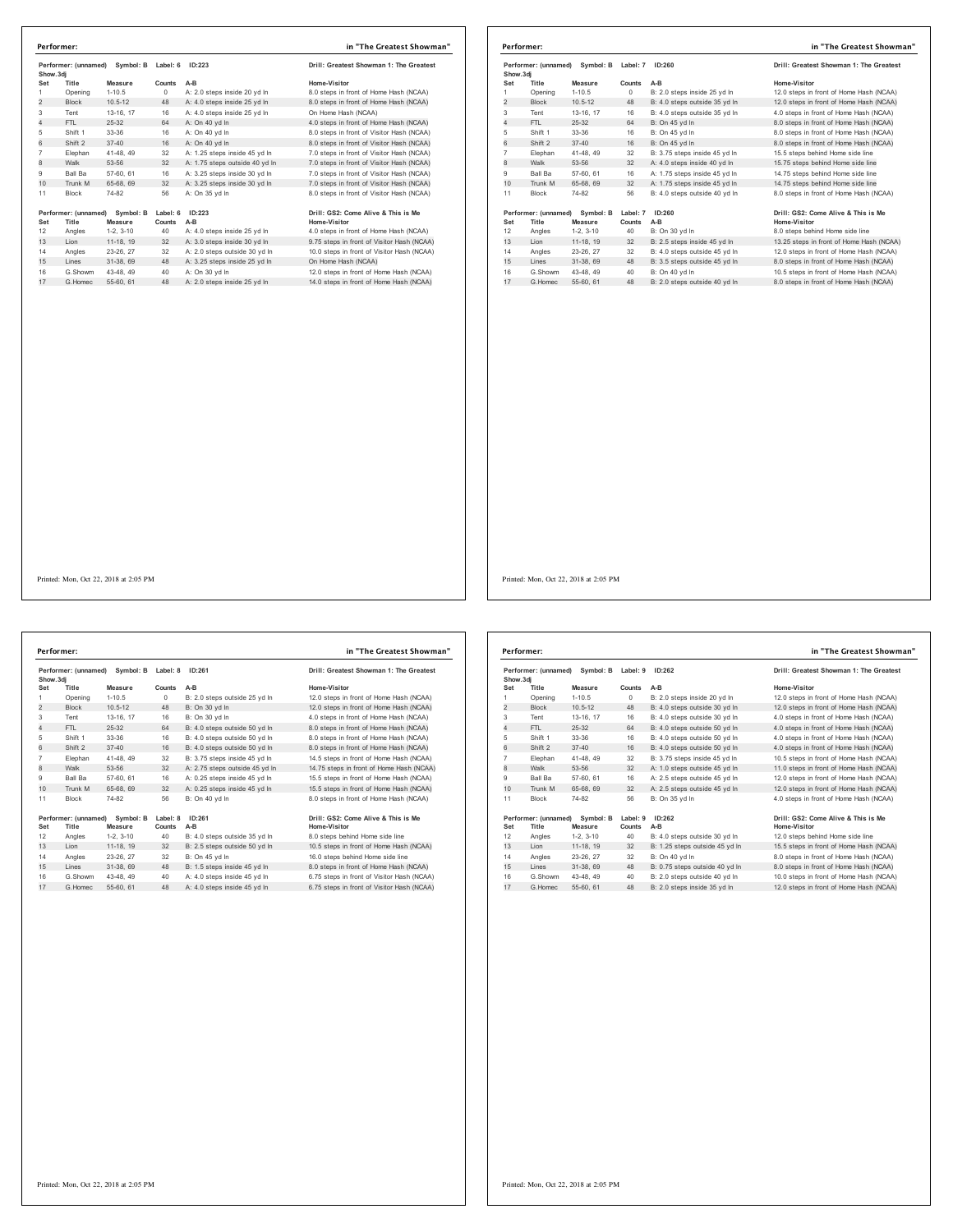| Performer: (unnamed)<br>Symbol: B<br>Show.3dj |                      | Label: 10<br>ID:263   |                  | Drill: Greatest Showman 1: The Greatest                         |                                                                     |
|-----------------------------------------------|----------------------|-----------------------|------------------|-----------------------------------------------------------------|---------------------------------------------------------------------|
| Set                                           | Title                | Measure               | Counts           | A-B                                                             | Home-Visitor                                                        |
| 1                                             | Opening              | $1 - 10.5$            | 0                | B: 2.0 steps outside 20 yd In                                   | 12.0 steps in front of Home Hash (NCAA)                             |
| $\overline{2}$                                | <b>Block</b>         | $10.5 - 12$           | 48               | B: On 25 yd In                                                  | 12.0 steps in front of Home Hash (NCAA)                             |
| 3                                             | Tent                 | 13-16, 17             | 16               | B: On 25 yd In                                                  | 4.0 steps in front of Home Hash (NCAA)                              |
| 4                                             | FTI.                 | $25 - 32$             | 64               | B: On 45 vd In                                                  | 4.0 steps in front of Home Hash (NCAA)                              |
| 5                                             | Shift 1              | 33-36                 | 16               | B: On 45 yd In                                                  | 4.0 steps in front of Home Hash (NCAA)                              |
| 6                                             | Shift 2              | $37 - 40$             | 16               | B: On 45 yd In                                                  | 4.0 steps in front of Home Hash (NCAA)                              |
| $\overline{7}$                                | Elephan              | 41-48, 49             | 32               | B: 3.75 steps inside 45 vd In                                   | 12.5 steps in front of Home Hash (NCAA)                             |
| 8                                             | Walk                 | 53-56                 | 32               | A: 1.75 steps outside 45 yd In                                  | 13.0 steps in front of Home Hash (NCAA)                             |
| 9                                             | Ball Ba              | 57-60, 61             | 16               | A: 1.0 steps outside 45 yd In                                   | 13.75 steps in front of Home Hash (NCAA)                            |
| 10                                            | Trunk M              | 65-68, 69             | 32               | A: 1.0 steps outside 45 yd In                                   | 13.75 steps in front of Home Hash (NCAA)                            |
| 11                                            | Block                | 74-82                 | 56               | B: 4.0 steps outside 45 yd In                                   | 8.0 steps in front of Home Hash (NCAA)                              |
|                                               |                      |                       |                  |                                                                 |                                                                     |
|                                               | Performer: (unnamed) | Symbol: B             | Label: 10 ID:263 |                                                                 | Drill: GS2: Come Alive & This is Me                                 |
| Set                                           | Title                | Measure               | Counts           | A-B                                                             | Home-Visitor                                                        |
| 12                                            | Angles               | $1-2, 3-10$           | 40               | B: 4.0 steps outside 45 yd In                                   | 8.0 steps behind Home side line                                     |
| 13                                            | Lion                 | 11-18, 19             | 32               | B: 3.0 steps inside 40 yd In                                    | 2.5 steps behind Home side line                                     |
| 14                                            | Angles               | 23-26, 27             | 32               | B: 2.0 steps outside 35 vd In                                   | 4.0 steps behind Home side line                                     |
| 15<br>16                                      | Lines<br>G.Showm     | 31-38.69<br>43-48, 49 | 48<br>40         | B: 0.75 steps outside 40 yd In<br>B: 2.0 steps outside 40 yd In | 8.0 steps behind Home side line<br>10.0 steps behind Home side line |

|                | Performer:                                     |             |           |                                | in "The Greatest Showman"                  |
|----------------|------------------------------------------------|-------------|-----------|--------------------------------|--------------------------------------------|
|                | Performer: (unnamed)<br>Symbol: B<br>Show, 3di |             | Label: 11 | ID:241                         | Drill: Greatest Showman 1: The Greatest    |
| Set            | Title                                          | Measure     | Counts    | $A-B$                          | Home-Visitor                               |
| 1              | Opening                                        | $1 - 10.5$  | $\Omega$  | B: 2.0 steps inside 20 yd In   | 8.0 steps in front of Home Hash (NCAA)     |
| 2              | <b>Block</b>                                   | $10.5 - 12$ | 48        | B: 4.0 steps outside 30 yd In  | 8.0 steps in front of Home Hash (NCAA)     |
| 3              | Tent                                           | 13-16, 17   | 16        | B: 4.0 steps outside 30 yd In  | On Home Hash (NCAA)                        |
| 4              | FTL.                                           | $25-32$     | 64        | B: On 40 vd In                 | 4.0 steps in front of Home Hash (NCAA)     |
| 5              | Shift 1                                        | 33-36       | 16        | B: On 40 yd In                 | 8.0 steps in front of Visitor Hash (NCAA)  |
| 6              | Shift 2                                        | $37 - 40$   | 16        | B: On 40 vd In                 | 8.0 steps in front of Visitor Hash (NCAA)  |
| $\overline{7}$ | Elephan                                        | 41-48, 49   | 32        | B: 1.75 steps outside 40 yd In | 2.25 steps behind Home Hash (NCAA)         |
| 8              | Walk                                           | 53-56       | 32        | B: 0.5 steps inside 45 yd In   | 2.0 steps behind Home Hash (NCAA)          |
| 9              | <b>Ball Ba</b>                                 | 57-60, 61   | 16        | A: 3.5 steps outside 50 yd In  | 2.25 steps behind Home Hash (NCAA)         |
| 10             | Trunk M                                        | 65-68, 69   | 32        | A: 3.5 steps outside 50 yd In  | 2.25 steps behind Home Hash (NCAA)         |
| 11             | <b>Block</b>                                   | 74-82       | 56        | B: 4.0 steps outside 35 vd In  | On Home Hash (NCAA)                        |
|                | Performer: (unnamed)                           | Symbol: B   | Label: 11 | ID:241                         | Drill: GS2: Come Alive & This is Me        |
| Set            | Title                                          | Measure     | Counts    | A-B                            | <b>Home-Visitor</b>                        |
| 12             | Angles                                         | $1-2.3-10$  | 40        | B: On 25 yd In                 | 16.0 steps behind Home side line           |
| 13             | Lion                                           | 11-18, 19   | 32        | B: 0.75 steps inside 40 yd In  | 14.25 steps in front of Home Hash (NCAA)   |
| 14             | Angles                                         | 23-26, 27   | 32        | B: 2.0 steps inside 35 vd In   | 2.0 steps in front of Home Hash (NCAA)     |
| 15             | Lines                                          | 31-38, 69   | 48        | B: 2.25 steps inside 35 vd In  | On Home Hash (NCAA)                        |
| 16             | G.Showm                                        | 43-48, 49   | 40        | On 50 yd In                    | 9.25 steps in front of Visitor Hash (NCAA) |
| 17             | G. Homec                                       | 55-60, 61   | 48        | On 50 vd In                    | 9.25 steps in front of Visitor Hash (NCAA) |

**Performer: (unnamed) Symbol: B Label: 12 ID:242 Drill: Greatest Showman 1: The Greatest Show.3dj Set Title Measure Counts A-B Home-Visitor** 1 Opening 1-10.5 0 B: 2.0 steps outside 20 yd ln 8.0 steps in front of Home Hash (NCAA) 2 Block 10.5-12 48 B: On 25 yd ln 8.0 steps in front of Home Hash (NCAA)<br>2 Block 10.5-12 48 B: On 25 yd ln 8.0 steps in front of Home Hash (NCAA)<br>3 Tent 13-16, 17 16 B: On 25 yd ln<br>4 FTL 25-32 64 B: 4.0 steps outside 45 yd Tent 13-16, 17 16 B: On 25 yd ln On Home Hash (NCAA) 4 FTL 25-32 64 B: 4.0 steps outside 45 yd ln 4.0 steps in front of Home Hash (NCAA) Shift 1 33-36 16 B: 4.0 steps outside 45 yd ln 4.0 steps in front of Home Hash (NCAA) 6 Shift 2 37-40 16 B: 4.0 steps outside 45 yd ln 4.0 steps in front of Home Hash (NCAA) Elephan 41-48, 49 32 B: 2.25 steps inside 40 yd ln 2.5 steps behind Home Hash (NCAA) 8 Walk 53-56 32 B: 3.5 steps outside 50 yd ln 2.5 steps behind Home Hash (NCAA) Ball Ba 57-60, 61 16 A: 0.25 steps outside 45 yd ln 2.5 steps behind Home Hash (NCAA) 10 Trunk M 65-68, 69 32 A: 0.25 steps outside 45 yd ln 2.5 steps behind Home Hash (NCAA) Block 74-82 56 B: 4.0 steps outside 40 yd ln On Home Hash (NCAA) 19erformer: (unnamed) Symbol: B Label: 12 ID:242<br>19er – Title Measure Counts A-B<br>12 Angles 1-2, 3-10 40 B: On 30 yd in the Holme-Visitor<br>12 Angles 1-2, 3-10 40 B: On 30 yd in the 15.0 steps behind Home side line<br>14 Angles 15 Lines 21-20, 21 U2 D. VITHS 19 B: 4.0 steps outside 50 yd ln<br>15 Lines 31-38, 69 48 B: 4.0 steps outside 50 yd ln<br>1.25 steps in front of Visitor Hash (NCAA)<br>1.25 steps in front of Visitor Hash (NCAA)<br>1.25 steps in front G.Showm 43-48, 49 40 A: On 45 yd ln 1.25 steps in front of Visitor Hash (NCAA) 17 G.Homec 55-60, 61 48 A: On 45 yd ln 1.25 steps in front of Visitor Hash (NCAA) **Performer: in "The Greatest Showman"**

| Performer: (unnamed)<br>Symbol: C<br>Show.3dj |                      |             | Label: 1 | ID:111                         | Drill: Greatest Showman 1: The Greatest   |
|-----------------------------------------------|----------------------|-------------|----------|--------------------------------|-------------------------------------------|
| Set                                           | Title                | Measure     | Counts   | $A-B$                          | Home-Visitor                              |
| 1                                             | Opening              | $1 - 10.5$  | $\circ$  | A: On 10 vd In                 | 4.0 steps behind Home side line           |
| $\overline{2}$                                | <b>Block</b>         | $10.5 - 12$ | 48       | A: On 10 yd In                 | 4.0 steps behind Home side line           |
| 3                                             | Tent                 | 13-16. 17   | 16       | A: On 20 vd In                 | 4.0 steps behind Home side line           |
| $\overline{4}$                                | FTI.                 | $25 - 32$   | 64       | A: On 20 yd In                 | 4.0 steps behind Home side line           |
| 5                                             | Shift 1              | 33-36       | 16       | A: On 20 vd In                 | 14.0 steps behind Home side line          |
| 6                                             | Shift 2              | $37 - 40$   | 16       | A: On 20 vd In                 | 8.0 steps in front of Home Hash (NCAA)    |
| $\overline{7}$                                | Elephan              | 41-48, 49   | 32       | A: 3.75 steps inside 25 yd In  | 9.0 steps in front of Visitor Hash (NCAA) |
| 8                                             | Walk                 | 53-56       | 32       | A: 0.75 steps inside 20 yd In  | 9.0 steps in front of Visitor Hash (NCAA) |
| 9                                             | Ball Ba              | 57-60, 61   | 16       | A: 2.25 steps outside 15 yd In | 9.0 steps in front of Visitor Hash (NCAA) |
| 10                                            | Trunk M              | 65-68, 69   | 32       | A: 2.0 steps outside 15 yd In  | 5.75 steps behind Home Hash (NCAA)        |
| 11                                            | Block                | 74-82       | 56       | A: 4.0 steps inside 25 yd In   | 4.0 steps behind Home Hash (NCAA)         |
|                                               | Performer: (unnamed) | Symbol: C   | Label: 1 | ID:111                         | Drill: GS2: Come Alive & This is Me       |
| Set                                           | Title                | Measure     | Counts   | A-B                            | Home-Visitor                              |
| 12                                            | Angles               | $1-2, 3-10$ | 40       | A: On 20 yd In                 | 12.0 steps in front of Home Hash (NCAA)   |
| 13                                            | Lion                 | 11-18, 19   | 32       | A: 0.25 steps inside 30 yd In  | 5.25 steps in front of Home Hash (NCAA)   |
| 14                                            | Angles               | 23-26.27    | 32       | A: On 25 vd In                 | 8.0 steps in front of Home Hash (NCAA)    |
| 15                                            | Lines                | 31-38, 69   | 48       | A: 2.25 steps outside 30 yd In | 16.0 steps behind Home side line          |
| 16                                            | G Showm              | 43-48.49    | 40       | A: On 35 vd In                 | 16.0 steps behind Home side line          |
| 17                                            | G. Homec             | 55-60, 61   | 48       | A: 2.0 steps inside 30 yd In   | 14.0 steps in front of Home Hash (NCAA)   |
|                                               |                      |             |          |                                |                                           |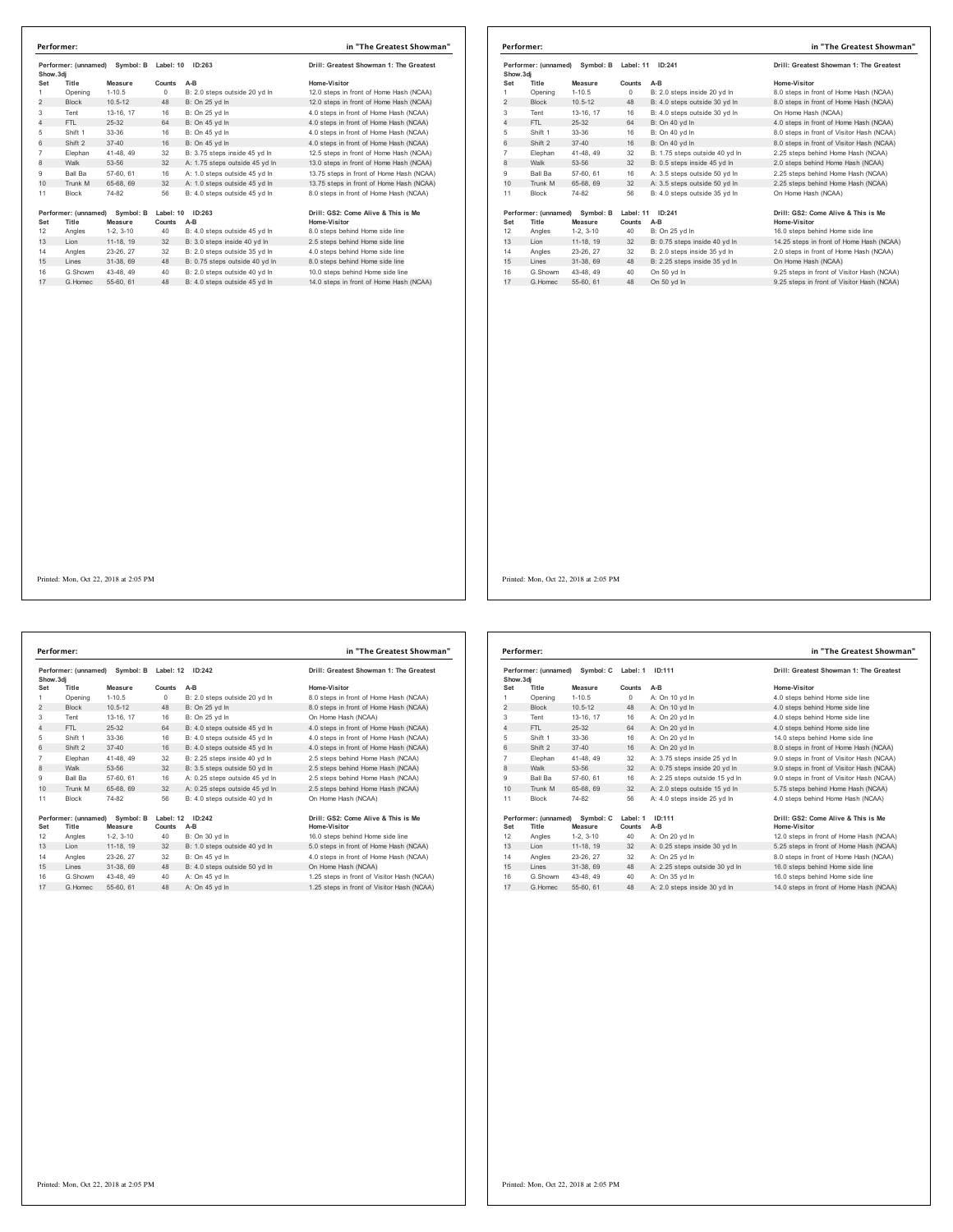| Performer: (unnamed)<br>Symbol: C<br>Show.3di |                               |                      | Label: 2           | ID:110                         | Drill: Greatest Showman 1: The Greatest             |  |
|-----------------------------------------------|-------------------------------|----------------------|--------------------|--------------------------------|-----------------------------------------------------|--|
| Set                                           | Title                         | Measure              | Counts             | $A-B$                          | Home-Visitor                                        |  |
| 1                                             | Opening                       | $1 - 10.5$           | $^{\circ}$         | A: On 10 yd In                 | 8.0 steps behind Home side line                     |  |
| $\overline{2}$                                | <b>Block</b>                  | $10.5 - 12$          | 48                 | A: On 10 vd In                 | 8.0 steps behind Home side line                     |  |
| 3                                             | Tent                          | 13-16, 17            | 16                 | A: On 20 yd In                 | 8.0 steps behind Home side line                     |  |
| 4                                             | FTI.                          | 25-32                | 64                 | A: On 20 vd In                 | 8.0 steps behind Home side line                     |  |
| 5                                             | Shift 1                       | $33-36$              | 16                 | A: On 20 vd In                 | 14.0 steps in front of Home Hash (NCAA)             |  |
| 6                                             | Shift 2                       | $37 - 40$            | 16                 | A: On 20 vd In                 | 4.0 steps in front of Home Hash (NCAA)              |  |
| $\overline{7}$                                | Elephan                       | 41-48, 49            | 32                 | A: 3.25 steps inside 25 vd In  | 7.0 steps in front of Visitor Hash (NCAA)           |  |
| 8                                             | Walk                          | 53-56                | 32                 | A: 0.25 steps inside 20 yd In  | 7.0 steps in front of Visitor Hash (NCAA)           |  |
| 9                                             | Ball Ba                       | 57-60, 61            | 16                 | A: 2.75 steps outside 15 yd In | 7.0 steps in front of Visitor Hash (NCAA)           |  |
| 10                                            | Trunk M                       | 65-68, 69            | 32                 | A: 2.25 steps outside 15 yd In | 8.0 steps behind Home Hash (NCAA)                   |  |
| 11                                            | <b>Block</b>                  | 74-82                | 56                 | A: On 25 vd In                 | 4.0 steps behind Home Hash (NCAA)                   |  |
| Set                                           | Performer: (unnamed)<br>Title | Symbol: C<br>Measure | Label: 2<br>Counts | 1D:110<br>$A-B$                | Drill: GS2: Come Alive & This is Me<br>Home-Visitor |  |
| 12                                            | Angles                        | $1-2.3-10$           | 40                 | A: 4.0 steps inside 15 yd In   | 12.0 steps in front of Home Hash (NCAA)             |  |
| 13                                            | Lion                          | 11-18, 19            | 32                 | A: 1.25 steps outside 30 yd In | 4.25 steps in front of Home Hash (NCAA)             |  |
| 14                                            | Angles                        | 23-26, 27            | 32                 | A: 2.0 steps outside 25 yd In  | 6.0 steps in front of Home Hash (NCAA)              |  |
| 15                                            | I ines                        | 31-38, 69            | 48                 | A: 3.25 steps inside 25 yd In  | 16.0 steps behind Home side line                    |  |
| 16                                            | G Showm                       | 43-48, 49            | 40                 | A: On 35 yd In                 | 14.0 steps behind Home side line                    |  |
| 17                                            | G Homec                       | 55-60, 61            | 48                 | A: 2.0 steps outside 30 yd In  | 11.0 steps in front of Home Hash (NCAA)             |  |

| Performer:                                     |                               |                      |                    | in "The Greatest Showman"               |                                                     |
|------------------------------------------------|-------------------------------|----------------------|--------------------|-----------------------------------------|-----------------------------------------------------|
| Performer: (unnamed)<br>Symbol: C<br>Show, 3di |                               | Label: 3             | ID:109             | Drill: Greatest Showman 1: The Greatest |                                                     |
| Set                                            | Title                         | Measure              | Counts             | $A-B$                                   | Home-Visitor                                        |
| 1                                              | Opening                       | $1 - 10.5$           | 0                  | A: On 10 vd In                          | 12.0 steps behind Home side line                    |
| $\overline{2}$                                 | <b>Block</b>                  | $10.5 - 12$          | 48                 | A: On 10 vd In                          | 12.0 steps behind Home side line                    |
| 3                                              | Tent                          | 13-16, 17            | 16                 | A: On 20 yd In                          | 12.0 steps behind Home side line                    |
| 4                                              | FTI.                          | 25-32                | 64                 | A: On 20 vd In                          | 12.0 steps behind Home side line                    |
| 5                                              | Shift 1                       | 33-36                | 16                 | A: On 20 vd In                          | 10.0 steps in front of Home Hash (NCAA)             |
| 6                                              | Shift 2                       | $37 - 40$            | 16                 | A: On 20 vd In                          | On Home Hash (NCAA)                                 |
| $\overline{7}$                                 | Elephan                       | 41-48, 49            | 32                 | A: 3.25 steps inside 25 vd In           | 4.75 steps in front of Visitor Hash (NCAA)          |
| 8                                              | Walk                          | 53-56                | 32                 | A: 0.25 steps inside 20 yd In           | 4.75 steps in front of Visitor Hash (NCAA)          |
| 9                                              | <b>Ball Ba</b>                | 57-60, 61            | 16                 | A: 2.75 steps outside 15 vd In          | 4.75 steps in front of Visitor Hash (NCAA)          |
| 10                                             | Trunk M                       | 65-68, 69            | 32                 | A: 2.5 steps outside 15 yd In           | 9.75 steps in front of Visitor Hash (NCAA)          |
| 11                                             | <b>Block</b>                  | 74-82                | 56                 | A: 4.0 steps inside 25 yd In            | 8.0 steps behind Home Hash (NCAA)                   |
| Set                                            | Performer: (unnamed)<br>Title | Symbol: C<br>Measure | Label: 3<br>Counts | ID:109<br>$A-B$                         | Drill: GS2: Come Alive & This is Me<br>Home-Visitor |
| 12                                             | Angles                        | $1-2, 3-10$          | 40                 | A: On 20 yd In                          | 8.0 steps in front of Home Hash (NCAA)              |
| 13                                             | Lion                          | 11-18, 19            | 32                 | A: 1.5 steps inside 25 yd In            | 1.25 steps in front of Home Hash (NCAA)             |
| 14                                             | Angles                        | 23-26, 27            | 32                 | A: On 20 yd In                          | On Home Hash (NCAA)                                 |
| 15                                             | Lines                         | 31-38, 69            | 48                 | A: 3.5 steps inside 20 yd In            | 16.0 steps behind Home side line                    |
| 16                                             | G.Showm                       | 43-48.49             | 40                 | A: 2.0 steps inside 30 vd In            | 16.0 steps behind Home side line                    |
| 17                                             | G Homec                       | 55-60, 61            | 48                 | A: 2.0 steps outside 30 vd In           | 12.0 steps behind Home side line                    |
|                                                |                               |                      |                    |                                         |                                                     |

**Performer: (unnamed) Symbol: C Label: 4 ID:108 Drill: Greatest Showman 1: The Greatest Show.3dj Set Title Measure Counts A-B Home-Visitor** 1 Opening 1-10.5 0 A: On 10 yd ln 16.0 steps behind Home side line 2 Block 10.5-12 48 A: On 10 yd ln 16.0 steps behind Home side line Tent 13-16, 17 16 A: On 20 yd ln 16.0 steps behind Home side line 4 FTL 25-32 64 A: On 20 yd ln 16.0 steps behind Home side line Shift 1 33-36 16 A: On 20 yd ln 6.0 steps in front of Home Hash (NCAA) 6 Shift 2 37-40 16 A: On 20 yd ln 4.0 steps behind Home Hash (NCAA) Elephan 41-48, 49 32 A: 3.5 steps inside 25 yd In 2.75 steps in front of Visitor Hash (NCAA)<br>8 Walk 53-56 32 A: 0.5 steps inside 20 yd In 2.75 steps in front of Visitor Hash (NCAA)<br>9 Ball Ba 57-60, 61 16 A: 2.5 steps outsi 11 Block 74-82 56 A: On 25 yd In 19erformer: (umamned) Symbol: Cabeliel 10:108 - Drill: GS2: Come Alive & This is Me<br>19er - The Measure Counts A-B<br>12 Angles 1-2, 3-10 - 40 A: 4.0 steps outside 15 yd In 8.0 steps in front of Home Hash (NCAA)<br>13 Lion 11:16, 14 Angles 23-26, 27 32 A: 2.0 steps outside 20 yd ln 2.0 steps behind Home Hash (NC)<br>15 Lines 31-38, 69 48 A: 1.0 steps inside 20 yd ln 16.0 steps behind Home side line G.Showm 43-48, 49 40 A: 2.0 steps outside 25 yd ln 8.0 steps behind Home side line 17 G.Homec 55-60, 61 48 A: 2.0 steps outside 15 yd ln 12.0 steps behind Home side line **Performer: in "The Greatest Showman"**

| Drill: Greatest Showman 1: The Greates     |
|--------------------------------------------|
| Home-Visitor                               |
| 16.0 steps behind Home side line           |
| 16.0 steps behind Home side line           |
| 16.0 steps behind Home side line           |
| 16.0 steps behind Home side line           |
| 6.0 steps in front of Home Hash (NCAA)     |
| 4.0 steps behind Home Hash (NCAA)          |
| 2.75 steps in front of Visitor Hash (NCAA  |
| 2.75 steps in front of Visitor Hash (NCAA) |
| 2.75 steps in front of Visitor Hash (NCAA  |
| 7.5 steps in front of Visitor Hash (NCAA)  |
| 8.0 steps behind Home Hash (NCAA)          |
|                                            |
| Drill: GS2: Come Alive & This is Me        |

|                | Performer: (unnamed)<br>Symbol: C<br>Show, 3di |                      | Label: 5<br>ID:107 |                               | Drill: Greatest Showman 1: The Greatest             |
|----------------|------------------------------------------------|----------------------|--------------------|-------------------------------|-----------------------------------------------------|
| Set            | Title                                          | Measure              | Counts             | A-B                           | Home-Visitor                                        |
| 1              | Opening                                        | $1 - 10.5$           | 0                  | A: On 10 yd In                | 12.0 steps in front of Home Hash (NCAA)             |
| 2              | <b>Block</b>                                   | $10.5 - 12$          | 48                 | A: On 10 yd In                | 12.0 steps in front of Home Hash (NCAA)             |
| 3              | Tent                                           | 13-16, 17            | 16                 | A: On 20 vd In                | 12.0 steps in front of Home Hash (NCAA)             |
| 4              | FTL.                                           | $25 - 32$            | 64                 | A: On 20 vd In                | 12.0 steps in front of Home Hash (NCAA)             |
| 5              | Shift 1                                        | 33-36                | 16                 | A: On 20 yd In                | 2.0 steps in front of Home Hash (NCAA)              |
| 6              | Shift 2                                        | $37 - 40$            | 16                 | A: On 20 vd In                | 8.0 steps behind Home Hash (NCAA)                   |
| $\overline{7}$ | Elephan                                        | 41-48, 49            | 32                 | A: 4.0 steps outside 30 vd In | 0.75 steps in front of Visitor Hash (NCAA)          |
| 8              | Walk                                           | 53-56                | 32                 | A: 1.0 steps inside 20 yd In  | 0.75 steps in front of Visitor Hash (NCAA)          |
| 9              | Ball Ba                                        | 57-60, 61            | 16                 | A: 2.0 steps outside 15 vd In | 0.75 steps in front of Visitor Hash (NCAA)          |
| 10             | Trunk M                                        | 65-68, 69            | 32                 | A: 2.5 steps outside 15 yd In | 5.25 steps in front of Visitor Hash (NCAA)          |
| 11             | <b>Block</b>                                   | 74-82                | 56                 | A: 4.0 steps inside 25 vd In  | 8.0 steps in front of Visitor Hash (NCAA)           |
| Set            | Performer: (unnamed)<br>Title                  | Symbol: C<br>Measure | Label: 5<br>Counts | ID:107<br>A-B                 | Drill: GS2: Come Alive & This is Me<br>Home-Visitor |
| 12             | Angles                                         | $1-2.3-10$           | 40                 | A: On 20 yd In                | 4.0 steps in front of Home Hash (NCAA)              |
| 13             | Lion                                           | 11-18, 19            | 32                 | A: 4.0 steps inside 20 yd In  | 3.75 steps behind Home Hash (NCAA)                  |
| 14             | Angles                                         | 23-26, 27            | 32                 | A: 2.0 steps inside 30 vd In  | 6.0 steps in front of Home Hash (NCAA)              |
| 15             | Lines                                          | 31-38, 69            | 48                 | A: 2.75 steps inside 30 yd In | 16.0 steps behind Home side line                    |
| 16             | G Showm                                        | 43-48, 49            | 40                 | A: 2.0 steps outside 40 vd In | 16.0 steps behind Home side line                    |
| 17             | G. Homec                                       | 55-60, 61            | 48                 | A: 2.0 steps outside 35 vd In | 11.0 steps in front of Home Hash (NCAA)             |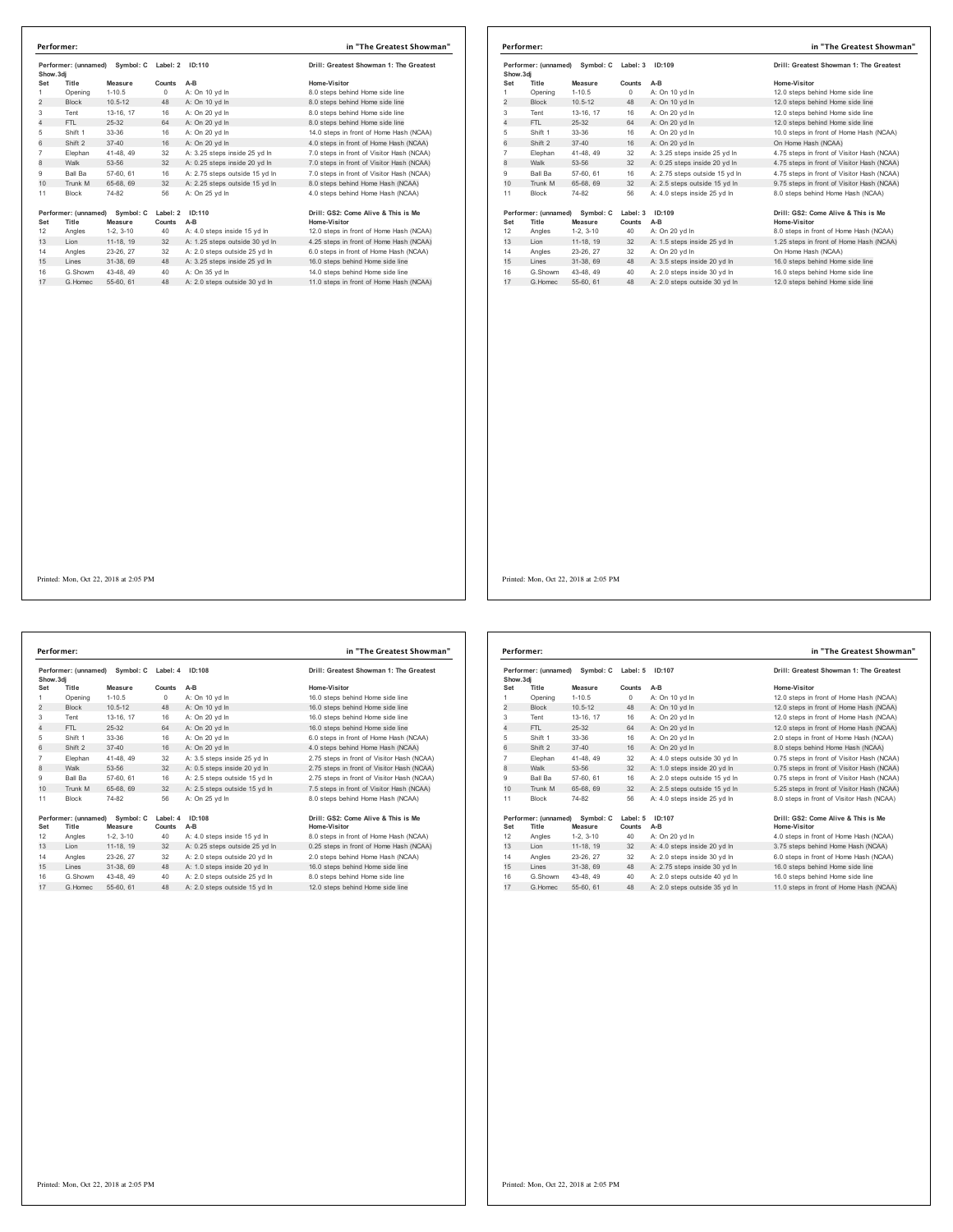|                | Performer: (unnamed)<br>Symbol: C<br>Show.3di         |             |                    | ID:106                        | Drill: Greatest Showman 1: The Greatest             |
|----------------|-------------------------------------------------------|-------------|--------------------|-------------------------------|-----------------------------------------------------|
| Set            | Title                                                 | Measure     | Counts             | $A-B$                         | Home-Visitor                                        |
| 1              | Opening                                               | $1 - 10.5$  | $\Omega$           | A: On 10 vd In                | 8.0 steps in front of Home Hash (NCAA)              |
| $\overline{2}$ | <b>Block</b>                                          | $10.5 - 12$ | 48                 | A: On 10 yd In                | 8.0 steps in front of Home Hash (NCAA)              |
| 3              | Tent                                                  | 13-16, 17   | 16                 | A: On 20 yd In                | 8.0 steps in front of Home Hash (NCAA)              |
| 4              | FTI.                                                  | 25-32       | 64                 | A: On 20 vd In                | 8.0 steps in front of Home Hash (NCAA)              |
| 5              | Shift 1                                               | $33-36$     | 16                 | A: On 20 vd In                | 2.0 steps behind Home Hash (NCAA)                   |
| 6              | Shift 2                                               | $37 - 40$   | 16                 | A: On 20 yd In                | 8.0 steps in front of Visitor Hash (NCAA)           |
| $\overline{7}$ | Elephan                                               | 41-48, 49   | 32                 | A: 3.5 steps outside 30 yd In | 1.25 steps behind Visitor Hash (NCAA)               |
| 8              | Walk                                                  | 53-56       | 32                 | A: 1.5 steps inside 20 yd In  | 1.25 steps behind Visitor Hash (NCAA)               |
| 9              | Ball Ba                                               | 57-60, 61   | 16                 | A: 1.5 steps outside 15 vd In | 1.25 steps behind Visitor Hash (NCAA)               |
| 10             | Trunk M                                               | 65-68, 69   | 32                 | A: 2.5 steps outside 15 yd In | 3.0 steps in front of Visitor Hash (NCAA)           |
| 11             | <b>Block</b>                                          | 74-82       | 56                 | A: On 25 yd In                | 8.0 steps in front of Visitor Hash (NCAA)           |
| Set            | Performer: (unnamed)<br>Symbol: C<br>Title<br>Measure |             | Label: 6<br>Counts | ID:106<br>$A-B$               | Drill: GS2: Come Alive & This is Me<br>Home-Visitor |
| 12             | Angles                                                | $1-2.3-10$  | 40                 | A: 4.0 steps inside 15 yd In  | 4.0 steps in front of Home Hash (NCAA)              |
| 13             | Lion                                                  | 11-18, 19   | 32                 | A: 3.0 steps outside 25 yd In | 5.5 steps behind Home Hash (NCAA)                   |
| 14             | Angles                                                | 23-26, 27   | 32                 | A: On 30 vd In                | 4.0 steps in front of Home Hash (NCAA)              |
| 15             | Lines                                                 | 31-38.69    | 48                 | A: 2.25 steps inside 35 yd In | 8.0 steps in front of Home Hash (NCAA)              |
| 16             | G.Showm                                               | 43-48.49    | 40                 | A: 2.0 steps inside 40 yd In  | 8.0 steps in front of Home Hash (NCAA)              |
| 17             | G. Homec                                              | 55-60, 61   | 48                 | A: 2.0 steps inside 35 yd In  | 8.0 steps in front of Home Hash (NCAA)              |

|                | Symbol: C<br>Performer: (unnamed)<br>Show, 3di |                         | Label: 7 | ID:105                         | Drill: Greatest Showman 1: The Greatest    |
|----------------|------------------------------------------------|-------------------------|----------|--------------------------------|--------------------------------------------|
| Set            | Title                                          | Measure                 | Counts   | $A-B$                          | Home-Visitor                               |
| 1              | Opening                                        | $1 - 10.5$              | $\Omega$ | A: On 10 vd In                 | 4.0 steps in front of Home Hash (NCAA)     |
| $\overline{2}$ | <b>Block</b>                                   | $10.5 - 12$             | 48       | A: On 10 vd In                 | 4.0 steps in front of Home Hash (NCAA)     |
| 3              | Tent                                           | 13-16, 17               | 16       | A: On 20 yd In                 | 4.0 steps in front of Home Hash (NCAA)     |
| $\overline{4}$ | FTL                                            | 25-32                   | 64       | A: On 20 vd In                 | 4.0 steps in front of Home Hash (NCAA)     |
| 5              | Shift 1                                        | 33-36                   | 16       | A: On 20 vd In                 | 6.0 steps behind Home Hash (NCAA)          |
| 6              | Shift 2                                        | $37 - 40$               | 16       | A: On 20 vd In                 | 4.0 steps in front of Visitor Hash (NCAA)  |
| $\overline{7}$ | Elephan                                        | 41-48, 49               | 32       | A: 2.75 steps outside 30 vd In | 3.25 steps behind Visitor Hash (NCAA)      |
| 8              | Walk                                           | 53-56                   | 32       | A: 2.25 steps inside 20 yd In  | 3.25 steps behind Visitor Hash (NCAA)      |
| 9              | <b>Ball Ba</b>                                 | 57-60, 61               | 16       | A: 0.75 steps outside 15 yd In | 3.25 steps behind Visitor Hash (NCAA)      |
| 10             | Trunk M                                        | 65-68, 69               | 32       | A: 1.75 steps outside 15 yd In | 0.75 steps in front of Visitor Hash (NCAA) |
| 11             | Block                                          | 74-82                   | 56       | A: On 40 vd In                 | On Visitor Hash (NCAA)                     |
|                | Performer: (unnamed)                           | Symbol: C               | Label: 7 | ID:105                         | Drill: GS2: Come Alive & This is Me        |
| Set            | Title                                          | Measure                 | Counts   | $A-B$                          | Home-Visitor                               |
| 12<br>13       | Angles<br>Lion                                 | $1-2.3-10$<br>11-18, 19 | 40<br>32 | A: 4.0 steps inside 30 yd In   | 4.0 steps behind Home Hash (NCAA)          |
|                |                                                |                         |          | A: 1.75 steps outside 35 yd In | 0.5 steps behind Visitor Hash (NCAA)       |
| 14             | Angles                                         | 23-26, 27               | 32       | A: On 25 vd In                 | On Visitor Hash (NCAA)                     |
| 15             | Lines                                          | 31-38, 69               | 48       | A: 1.0 steps inside 20 yd In   | On Home Hash (NCAA)                        |
| 16             | G.Showm                                        | 43-48, 49               | 40       | A: 4.0 steps inside 20 yd In   | 8.0 steps in front of Home Hash (NCAA)     |
| 17             | G. Homec                                       | 55-60, 61               | 48       | A: 2.0 steps outside 15 yd In  | 8.0 steps in front of Home Hash (NCAA)     |

Performer: (unnamed) Symbol: C Label: 8 ID:104 Drill: Greatest Showman 1: The Greatest<br>Show.3dj **Set Title Measure Counts A-B Home-Visitor** 1 Opening 1-10.5 0 A: On 10 yd ln On Home Hash (NCAA) 2 Block 10.5-12 48 A: On 10 yd ln On Home Hash (NCAA) Tent 13-16, 17 16 A: On 20 yd ln On Home Hash (NCAA) 4 FTL 25-32 64 A: On 20 yd ln On Home Hash (NCAA) 5 Shift 1 33-36 16 A: On 20 yd ln 10.0 steps in front of Visitor Hash (NCAA)<br>6 Shift 2 37-40 16 A: On 20 yd ln On Visitor Hash (NCAA) Elephan 41-48, 49 32 A: 1.75 steps outside 30 yd ln 5.0 steps behind Visitor Hash (NCAA) 8 Walk 53-56 32 A: 3.25 steps inside 20 yd ln 5.0 steps behind Visitor Hash (NCAA) Ball Ba 57-60, 61 16 A: 0.25 steps inside 15 yd ln 5.0 steps behind Visitor Hash (NCAA) 10 Trunk M 65-68, 69 32 A: 1.5 steps outside 15 yd ln 1.5 steps behind Visitor Hash (NCAA) Block 74-82 56 A: 4.0 steps inside 35 yd ln On Visitor Hash (NCAA) **Performer:** (unnamed) Symbol: C Label: 8 1D:104<br> **Set Title Measure Counts A-B**<br>
12 Angles 1-2, 3-10 40 A: On 30 yd In  $\frac{1}{100}$ <br>
13 Lion 11-18, 19 32 A: 3.0 steps outside 35 yd In 0.75 steps in front of Visitor Hash (N 16 G.Showm 43-48, 49 40 A: 2.0 steps inside 20 yd In 10.75 steps in front of Home Hash (NCAA)<br>17 G.Homec 55-60, 61 48 A: 2.0 steps outside 15 yd In 11.0 steps in front of Home Hash (NCAA) **Performer: in "The Greatest Showman"** Printed: Mon, Oct 22, 2018 at 2:05 PM

|                                                | Performer:                    |                      | in "The Greatest Showman" |                                |                                                     |
|------------------------------------------------|-------------------------------|----------------------|---------------------------|--------------------------------|-----------------------------------------------------|
| Performer: (unnamed)<br>Symbol: C<br>Show, 3di |                               |                      | Label: 9                  | ID:103                         | Drill: Greatest Showman 1: The Greatest             |
| Set                                            | Title                         | Measure              | Counts                    | $A-B$                          | Home-Visitor                                        |
| 1                                              | Opening                       | $1 - 10.5$           | 0                         | A: On 10 vd In                 | 4.0 steps behind Home Hash (NCAA)                   |
| $\overline{2}$                                 | <b>Block</b>                  | $10.5 - 12$          | 48                        | A: On 10 yd In                 | 4.0 steps behind Home Hash (NCAA)                   |
| 3                                              | Tent                          | 13-16. 17            | 16                        | A: On 20 vd In                 | 4.0 steps behind Home Hash (NCAA)                   |
| 4                                              | FTI.                          | 25-32                | 64                        | A: On 20 vd In                 | 4.0 steps behind Home Hash (NCAA)                   |
| 5                                              | Shift 1                       | 33-36                | 16                        | A: On 20 yd In                 | 6.0 steps in front of Visitor Hash (NCAA)           |
| 6                                              | Shift 2                       | $37 - 40$            | 16                        | A: On 20 vd In                 | 4.0 steps behind Visitor Hash (NCAA)                |
| $\overline{7}$                                 | Elephan                       | 41-48, 49            | 32                        | A: 0.75 steps outside 30 vd In | 6.75 steps behind Visitor Hash (NCAA)               |
| 8                                              | Walk                          | 53-56                | 32                        | A: 3.75 steps outside 25 yd In | 6.75 steps behind Visitor Hash (NCAA)               |
| 9                                              | <b>Ball Ba</b>                | 57-60, 61            | 16                        | A: 1.25 steps inside 15 vd In  | 6.75 steps behind Visitor Hash (NCAA)               |
| 10                                             | Trunk M                       | 65-68, 69            | 32                        | A: 0.5 steps outside 15 yd In  | 3.5 steps behind Visitor Hash (NCAA)                |
| 11                                             | <b>Block</b>                  | 74-82                | 56                        | A: On 35 vd In                 | On Visitor Hash (NCAA)                              |
| Set                                            | Performer: (unnamed)<br>Title | Symbol: C<br>Measure | Label: 9<br>Counts        | ID:103<br>$A-B$                | Drill: GS2: Come Alive & This is Me<br>Home-Visitor |
| 12                                             | Angles                        | $1-2.3-10$           | 40                        | A: 4.0 steps inside 25 yd In   | 4.0 steps behind Home Hash (NCAA)                   |
| 13                                             | I ion                         | 11-18. 19            | 32                        | A: 4.0 steps inside 30 yd In   | 2.0 steps in front of Visitor Hash (NCAA)           |
| 14                                             | Angles                        | 23-26, 27            | 32                        | A: 4.0 steps inside 20 yd In   | On Visitor Hash (NCAA)                              |
| 15                                             | Lines                         | 31-38, 69            | 48                        | A: 4.0 steps inside 15 yd In   | On Home Hash (NCAA)                                 |
| 16                                             | G Showm                       | 43-48.49             | 40                        | A: 2.0 steps inside 20 yd In   | 13.25 steps in front of Home Hash (NCAA)            |
| 17                                             | G. Homec                      | 55-60, 61            | 48                        | A: On 15 yd In                 | 14.0 steps in front of Home Hash (NCAA)             |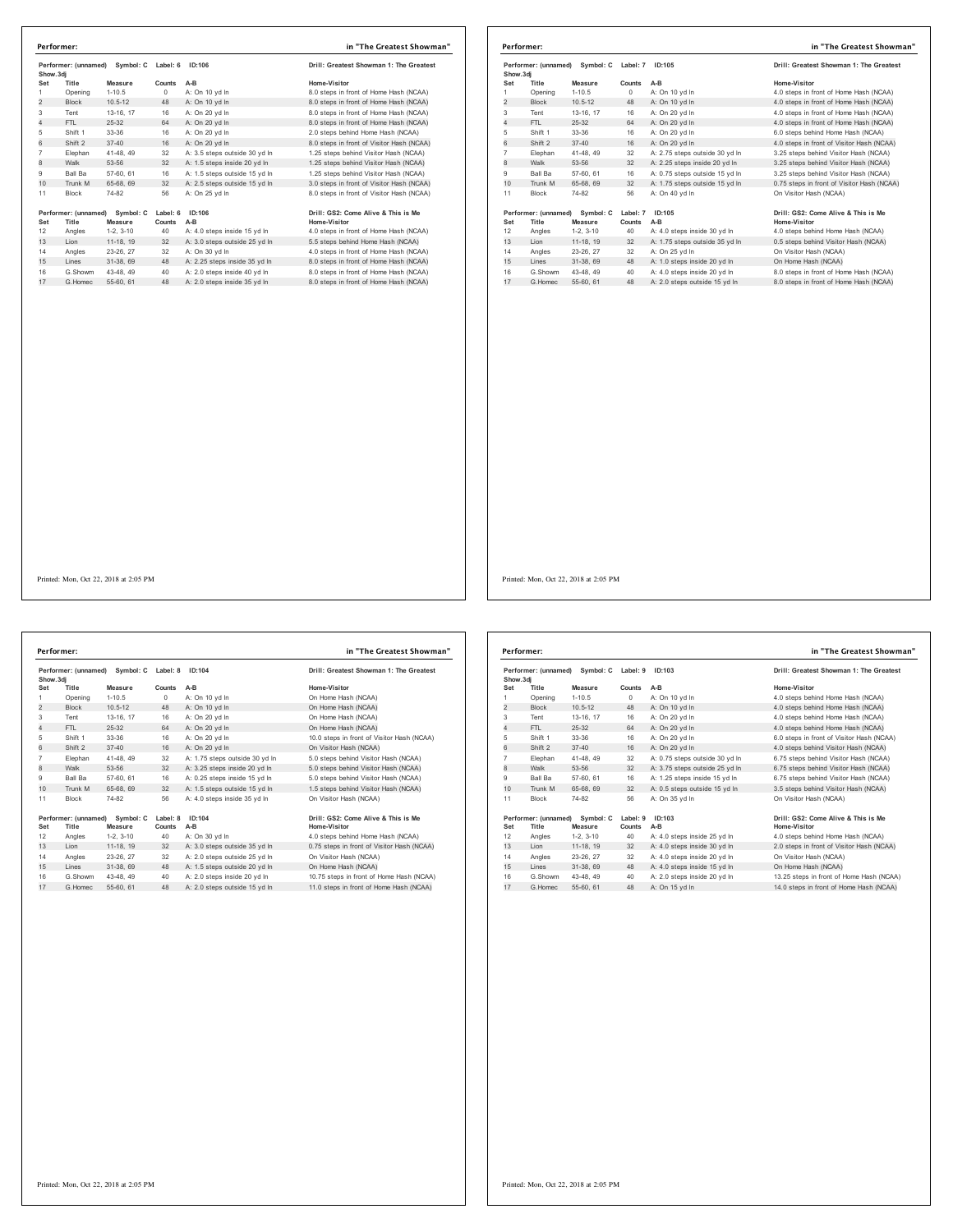| Show.3dj       | Performer: (unnamed) | Symbol: C   | Label: 10  | ID:102                         | Drill: Greatest Showman 1: The Greatest    |
|----------------|----------------------|-------------|------------|--------------------------------|--------------------------------------------|
| Set            | Title                | Measure     | Counts     | A-B                            | Home-Visitor                               |
| 1              | Opening              | $1 - 10.5$  | $^{\circ}$ | A: On 10 yd In                 | 8.0 steps behind Home Hash (NCAA)          |
| $\overline{2}$ | <b>Block</b>         | $10.5 - 12$ | 48         | A: On 10 yd In                 | 8.0 steps behind Home Hash (NCAA)          |
| 3              | Tent                 | 13-16, 17   | 16         | A: On 20 yd In                 | 8.0 steps behind Home Hash (NCAA)          |
| 4              | FTI.                 | $25 - 32$   | 64         | A: On 20 vd In                 | 8.0 steps behind Home Hash (NCAA)          |
| 5              | Shift 1              | 33-36       | 16         | A: On 20 vd In                 | 2.0 steps in front of Visitor Hash (NCAA)  |
| 6              | Shift 2              | $37 - 40$   | 16         | A: On 20 vd In                 | 8.0 steps behind Visitor Hash (NCAA)       |
| $\overline{7}$ | Elephan              | 41-48.49    | 32         | A: 0.5 steps inside 30 yd In   | 8.5 steps behind Visitor Hash (NCAA)       |
| 8              | Walk                 | 53-56       | 32         | A: 2.5 steps outside 25 yd In  | 8.5 steps behind Visitor Hash (NCAA)       |
| 9              | Ball Ba              | 57-60, 61   | 16         | A: 2.5 steps inside 15 yd In   | 8.5 steps behind Visitor Hash (NCAA)       |
| 10             | Trunk M              | 65-68, 69   | 32         | A: 0.5 steps inside 15 yd In   | 5.5 steps behind Visitor Hash (NCAA)       |
| 11             | <b>Block</b>         | 74-82       | 56         | A: 4.0 steps inside 30 yd In   | On Visitor Hash (NCAA)                     |
|                | Performer: (unnamed) | Symbol: C   | Label: 10  | ID:102                         | Drill: GS2: Come Alive & This is Me        |
| Set            | Title                | Measure     | Counts     | A-B                            | Home-Visitor                               |
| 12             | Angles               | $1-2.3-10$  | 40         | A: On 25 yd In                 | 4.0 steps behind Home Hash (NCAA)          |
| 13             | Lion                 | 11-18, 19   | 32         | A: 3.25 steps inside 20 yd In  | 5.75 steps in front of Visitor Hash (NCAA) |
| 14             | Angles               | 23-26, 27   | 32         | A: 2.0 steps outside 25 vd In  | 6.0 steps behind Home Hash (NCAA)          |
| 15             | Lines                | 31-38.69    | 48         | A: 2.25 steps outside 30 yd In | 8.0 steps in front of Home Hash (NCAA)     |
| 16             | G.Showm              | 43-48, 49   | 40         | A: On 35 vd In                 | 12.0 steps in front of Home Hash (NCAA)    |
| 17             | G Homec              | 55-60, 61   | 48         | A: 4.0 steps inside 30 yd In   | 10.0 steps in front of Home Hash (NCAA)    |

|                |                      | Performer: (unnamed) Symbol: C | Label: 11 | ID:101                        | Drill: Greatest Showman 1: The Greatest    |
|----------------|----------------------|--------------------------------|-----------|-------------------------------|--------------------------------------------|
| Show, 3di      |                      |                                |           |                               |                                            |
| Set            | Title                | Measure                        | Counts    | $A-B$                         | Home-Visitor                               |
|                | Opening              | $1 - 10.5$                     | 0         | A: On 10 yd In                | 8.0 steps in front of Visitor Hash (NCAA)  |
| $\overline{2}$ | <b>Block</b>         | $10.5 - 12$                    | 48        | A: On 10 yd In                | 8.0 steps in front of Visitor Hash (NCAA)  |
| 3              | Tent                 | 13-16, 17                      | 16        | A: On 20 yd In                | 8.0 steps in front of Visitor Hash (NCAA)  |
| $\overline{4}$ | FTL.                 | 25-32                          | 64        | A: On 20 vd In                | 8.0 steps in front of Visitor Hash (NCAA)  |
| 5              | Shift 1              | 33-36                          | 16        | A: On 20 yd In                | 2.0 steps behind Visitor Hash (NCAA)       |
| 6              | Shift 2              | $37 - 40$                      | 16        | A: On 20 vd In                | 12.0 steps behind Visitor Hash (NCAA)      |
| $\overline{7}$ | Elephan              | 41-48, 49                      | 32        | A: 1.5 steps inside 30 yd In  | 10.25 steps behind Visitor Hash (NCAA)     |
| 8              | Walk                 | 53-56                          | 32        | A: 1.5 steps outside 25 yd In | 10.25 steps behind Visitor Hash (NCAA)     |
| 9              | <b>Ball Ba</b>       | 57-60, 61                      | 16        | A: 3.5 steps inside 15 vd In  | 10.25 steps behind Visitor Hash (NCAA)     |
| 10             | Trunk M              | 65-68, 69                      | 32        | A: 1.75 steps inside 15 yd In | 7.5 steps behind Visitor Hash (NCAA)       |
| 11             | <b>Block</b>         | 74-82                          | 56        | A: On 30 yd In                | On Visitor Hash (NCAA)                     |
|                | Performer: (unnamed) | Symbol: C                      | Label: 11 | ID:101                        | Drill: GS2: Come Alive & This is Me        |
| Set            | Title                | Measure                        | Counts    | $A-B$                         | Home-Visitor                               |
| 12             | Angles               | $1-2.3-10$                     | 40        | A: 4.0 steps inside 20 vd In  | 4.0 steps behind Home Hash (NCAA)          |
| 13             | Lion                 | 11-18, 19                      | 32        | A: 3.5 steps inside 20 yd In  | 3.75 steps in front of Visitor Hash (NCAA) |
| 14             | Angles               | 23-26, 27                      | 32        | A: 4.0 steps inside 20 vd In  | 8.0 steps behind Home Hash (NCAA)          |
| 15             | Lines                | 31-38, 69                      | 48        | A: 3.25 steps inside 25 vd In | 8.0 steps in front of Home Hash (NCAA)     |
| 16             | G.Showm              | 43-48, 49                      | 40        | A: On 30 vd In                | 14.0 steps in front of Home Hash (NCAA)    |
| 17             | G. Homec             | 55-60, 61                      | 48        | A: 2.0 steps inside 25 vd In  | 16.0 steps in front of Home Hash (NCAA)    |

**Performer: (unnamed) Symbol: C Label: 12 ID:100 Drill: Greatest Showman 1: The Greatest Show.3dj Set Title Measure Counts A-B Home-Visitor** Opening 1-10.5 0 A: On 10 yd ln 4.0 steps in front of Visitor Hash (NCAA) 2 Block 10.5-12 48 A: On 10 yd ln 4.0 steps in front of Visitor Hash (NCAA) 3 Tent 13-16, 17 16 A: On 20 yd ln<br>3 Tent 13-16, 17 16 A: On 20 yd ln<br>4 4.0 steps in front of Visitor Hash (NCAA)<br>4.0 steps in front of Visitor Hash (NCAA) 4 FTL 25-32 64 A: On 20 yd ln<br>
4 A: On 20 yd ln<br>
4 Go steps in front of Visitor Hash (NCAA)<br>
5 Shift 2 37-40 16 A: On 20 yd ln<br>
5 Shift 2 37-40 16 A: On 20 yd ln<br>
16.0 steps in front of Visitor side line Shift 1 33-36 16 A: On 20 yd ln 6.0 steps behind Visitor Hash (NCAA) 6 Shift 2 37-40 16 A: On 20 yd ln 16.0 steps in front of Visitor side line Elephan 41-48, 49 32 A: 2.5 steps inside 30 yd ln 12.0 steps behind Visitor Hash (NCAA) 8 Walk 53-56 32 A: 0.5 steps outside 25 yd ln 12.0 steps behind Visitor Hash (NCAA) Ball Ba 57-60, 61 16 A: 3.5 steps outside 20 yd ln 12.0 steps behind Visitor Hash (NCAA) 10 Trunk M 65-68, 69 32 A: 3.0 steps inside 15 yd ln 9.5 steps behind Visitor Hash (NCAA) Block 74-82 56 A: 4.0 steps inside 25 yd ln On Visitor Hash (NCAA) **Performer: (unnamed) Symbol: C Label: 12 ID:100 Drill: GS2: Come Alive & This is Me Set Title Measure Counts A-B Home-Visitor** 12 Angles 1-2, 3-10 40 A: On 20 yd ln 4.0 steps behind Home Hash (NCAA) 13 Lion 11-18, 19 32 A: 3.75 steps outside 25 yd ln 2.0 steps in front of Visitor Hash (NCAA) Angles 23-26, 27 32 A: 2.0 steps inside 20 yd ln 10.0 steps in front of Visitor Hash (NCAA) 15 Lines 31-38, 69 48 A: 0.75 steps inside 25 yd ln 8.0 steps in front of Home Hash (NCAA) G.Showm 43-48, 49 40 A: On 30 yd ln 16.0 steps behind Home side line 17 G.Homec 55-60, 61 48 A: On 25 yd ln 14.0 steps behind Home side line **Performer: in "The Greatest Showman"**

|                                               | Performer:                    |                      |                     |                                | in "The Greatest Showman"                           |  |  |
|-----------------------------------------------|-------------------------------|----------------------|---------------------|--------------------------------|-----------------------------------------------------|--|--|
| Performer: (unnamed)<br>Symbol: C<br>Show.3dj |                               |                      | Label: 13           | ID:99                          | Drill: Greatest Showman 1: The Greatest             |  |  |
| Set                                           | Title                         | Measure              | Counts              | $A-B$                          | Home-Visitor                                        |  |  |
| 1                                             | Opening                       | $1-10.5$             | $\Omega$            | A: On 30 yd In                 | 7.0 steps in front of Visitor side line             |  |  |
| $\overline{2}$                                | <b>Block</b>                  | $10.5 - 12$          | 48                  | A: 1.0 steps outside 25 yd In  | 16.0 steps in front of Visitor side line            |  |  |
| 3                                             | Tent                          | 13-16, 17            | 16                  | A: On 20 vd In                 | On Visitor Hash (NCAA)                              |  |  |
| 4                                             | FTI.                          | 25-32                | 64                  | A: On 20 yd In                 | On Visitor Hash (NCAA)                              |  |  |
| 5                                             | Shift 1                       | 33-36                | 16                  | A: On 20 yd In                 | 10.0 steps behind Visitor Hash (NCAA)               |  |  |
| 6                                             | Shift 2                       | $37 - 40$            | 16                  | A: On 20 vd In                 | 12.0 steps in front of Visitor side line            |  |  |
| $\overline{7}$                                | Elephan                       | 41-48, 49            | 32                  | A: 3.75 steps inside 30 vd In  | 13.75 steps behind Visitor Hash (NCAA)              |  |  |
| 8                                             | Walk                          | 53-56                | 32                  | A: 0.75 steps inside 25 yd In  | 13.75 steps behind Visitor Hash (NCAA)              |  |  |
| 9                                             | Ball Ba                       | 57-60, 61            | 16                  | A: 2.25 steps outside 20 vd In | 13.75 steps behind Visitor Hash (NCAA)              |  |  |
| 10                                            | Trunk M                       | 65-68, 69            | 32                  | A: 3.75 steps outside 20 yd In | 11.5 steps behind Visitor Hash (NCAA)               |  |  |
| 11                                            | <b>Block</b>                  | 74-82                | 56                  | A: On 25 vd In                 | On Visitor Hash (NCAA)                              |  |  |
| Set                                           | Performer: (unnamed)<br>Title | Symbol: C<br>Measure | Label: 13<br>Counts | ID:99<br>$A-B$                 | Drill: GS2: Come Alive & This is Me<br>Home-Visitor |  |  |
| 12                                            | Angles                        | $1-2.3-10$           | 40                  | A: 4.0 steps inside 15 yd In   | 4.0 steps behind Home Hash (NCAA)                   |  |  |
| 13                                            | Lion                          | 11-18, 19            | 32                  | A: 3.25 steps outside 25 yd In | On Visitor Hash (NCAA)                              |  |  |
| 14                                            | Angles                        | 23-26.27             | 32                  | A: On 20 vd In                 | 8.0 steps in front of Visitor Hash (NCAA)           |  |  |
| 15                                            | I ines                        | 31-38, 69            | 48                  | A: 2.0 steps outside 25 yd In  | 8.0 steps in front of Home Hash (NCAA)              |  |  |
| 16                                            | G Showm                       | 43-48.49             | 40                  | A: On 30 vd In                 | 14.0 steps behind Home side line                    |  |  |
| 17                                            | G Homec                       | 55-60, 61            | 48                  | A: 2.0 steps inside 20 yd In   | 14.0 steps in front of Home Hash (NCAA)             |  |  |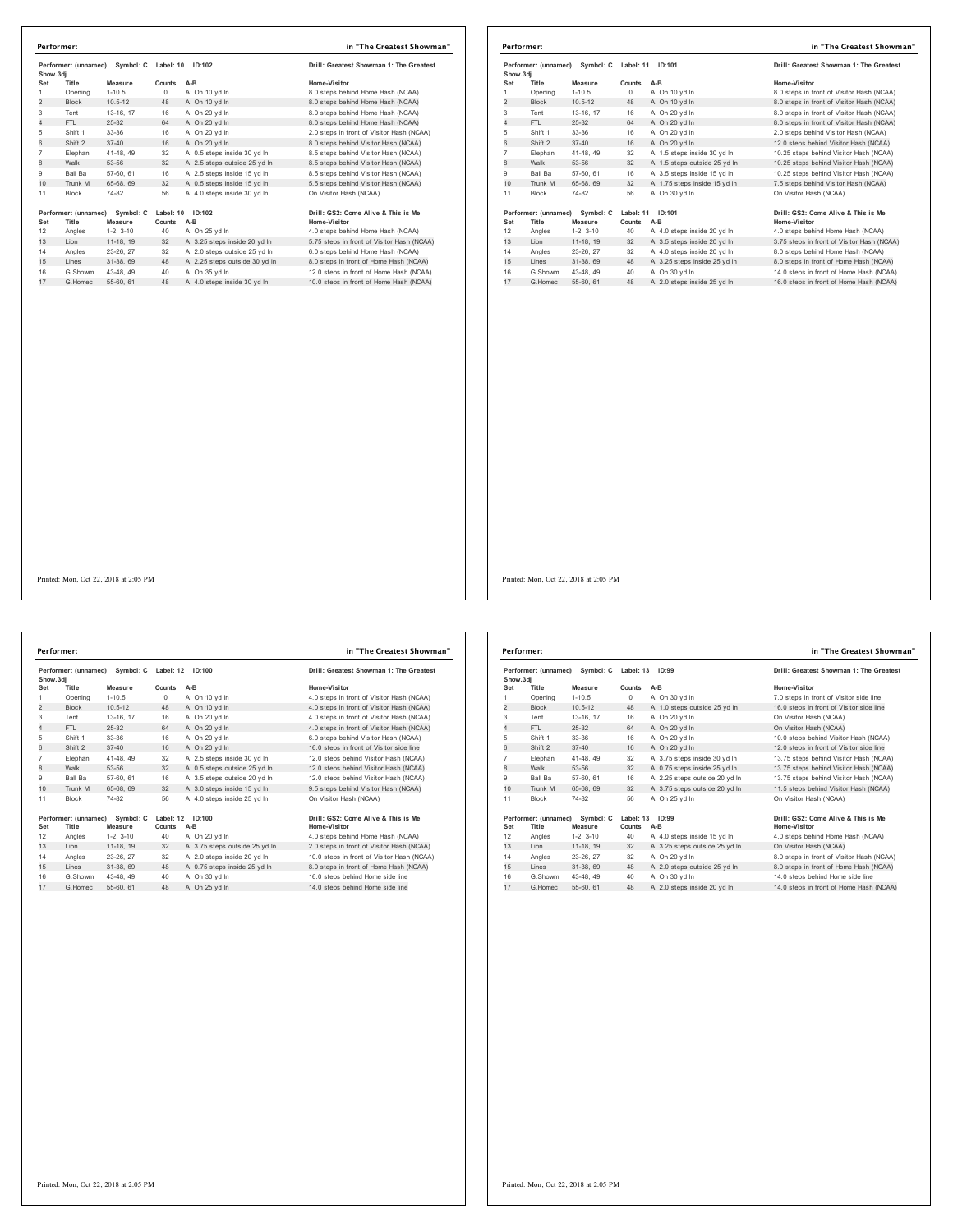|                | Performer: (unnamed)<br>Symbol: C<br>Show.3di |             | Label: 14<br>ID:348 |                                | Drill: Greatest Showman 1: The Greatest   |
|----------------|-----------------------------------------------|-------------|---------------------|--------------------------------|-------------------------------------------|
| Set            | Title                                         | Measure     | Counts              | $A-B$                          | Home-Visitor                              |
| 1              | Opening                                       | $1 - 10.5$  | 0                   | A: On 30 vd In                 | 9.0 steps in front of Visitor side line   |
| $\overline{2}$ | <b>Block</b>                                  | $10.5 - 12$ | 48                  | A: 1.0 steps inside 25 vd In   | 16.0 steps in front of Visitor side line  |
| 3              | Tent                                          | 13-16, 17   | 16                  | A: 2.75 steps inside 20 yd In  | On Visitor Hash (NCAA)                    |
| 4              | FTI.                                          | 25-32       | 64                  | A: 2.75 steps inside 20 yd In  | On Visitor Hash (NCAA)                    |
| 5              | Shift 1                                       | 33-36       | 16                  | A: 2.75 steps outside 25 yd In | 10.0 steps behind Visitor Hash (NCAA)     |
| 6              | Shift 2                                       | $37 - 40$   | 16                  | A: On 25 vd In                 | 12.0 steps in front of Visitor side line  |
| $\overline{7}$ | Elephan                                       | 41-48.49    | 32                  | A: 2.75 steps outside 35 vd In | 15.0 steps behind Visitor Hash (NCAA)     |
| 8              | Walk                                          | 53-56       | 32                  | A: 2.25 steps inside 25 yd In  | 15.0 steps behind Visitor Hash (NCAA)     |
| 9              | Ball Ba                                       | 57-60, 61   | 16                  | A: 0.75 steps outside 20 vd In | 15.0 steps behind Visitor Hash (NCAA)     |
| 10             | Trunk M                                       | 65-68, 69   | 32                  | A: 2.5 steps outside 20 yd In  | 13.25 steps behind Visitor Hash (NCAA)    |
| 11             | <b>Block</b>                                  | 74-82       | 56                  | A: On 25 yd In                 | 12.0 steps behind Visitor Hash (NCAA)     |
|                | Performer: (unnamed)                          | Symbol: C   | Label: 14           | ID:348                         | Drill: GS2: Come Alive & This is Me       |
| Set            | Title                                         | Measure     | Counts              | $A-B$                          | Home-Visitor                              |
| 12             | Angles                                        | $1-2.3-10$  | 40                  | A: 4.0 steps inside 25 yd In   | On Visitor Hash (NCAA)                    |
| 13             | I ion                                         | 11-18, 19   | 32                  | A: 4.0 steps inside 15 yd In   | 8.0 steps behind Visitor Hash (NCAA)      |
| 14             | Angles                                        | 23-26, 27   | 32                  | A: 4.0 steps inside 15 yd In   | 16.0 steps in front of Visitor side line  |
| 15             | I ines                                        | 31-38.69    | 48                  | A: 2.0 steps inside 25 yd In   | 2.0 steps in front of Visitor Hash (NCAA) |
| 16             | G.Showm                                       | 43-48, 49   | 40                  | A: 2.0 steps outside 20 yd In  | 4.0 steps in front of Visitor Hash (NCAA) |
| 17             | G Homec                                       | 55-60, 61   | 48                  | A: 2.0 steps outside 20 yd In  | 4.0 steps in front of Visitor Hash (NCAA) |

|                | Performer:                                     |                                |           |                                | in "The Greatest Showman"                 |
|----------------|------------------------------------------------|--------------------------------|-----------|--------------------------------|-------------------------------------------|
|                | Performer: (unnamed)<br>Symbol: C<br>Show, 3di |                                | Label: 15 | ID:349                         | Drill: Greatest Showman 1: The Greatest   |
| Set            | Title                                          | Measure                        | Counts    | $A-B$                          | Home-Visitor                              |
| 1              | Opening                                        | $1 - 10.5$                     | $\Omega$  | A: On 30 yd In                 | 11.0 steps in front of Visitor side line  |
| $\overline{2}$ | <b>Block</b>                                   | $10.5 - 12$                    | 48        | A: 3.0 steps inside 25 yd In   | 16.0 steps in front of Visitor side line  |
| 3              | Tent                                           | 13-16, 17                      | 16        | A: 2.5 steps outside 25 yd In  | 0.25 steps behind Visitor Hash (NCAA)     |
| 4              | FTL.                                           | $25-32$                        | 64        | A: 2.5 steps outside 25 vd In  | 0.25 steps behind Visitor Hash (NCAA)     |
| 5              | Shift 1                                        | 33-36                          | 16        | A: 0.25 steps outside 25 yd In | 10.25 steps behind Visitor Hash (NCAA)    |
| 6              | Shift 2                                        | $37 - 40$                      | 16        | A: 2.0 steps inside 25 yd In   | 12.0 steps in front of Visitor side line  |
| $\overline{7}$ | Elephan                                        | 41-48, 49                      | 32        | A: 1.25 steps outside 35 vd In | 15.5 steps in front of Visitor side line  |
| 8              | Walk                                           | 53-56                          | 32        | A: 3.75 steps inside 25 yd In  | 15.5 steps in front of Visitor side line  |
| 9              | <b>Ball Ba</b>                                 | 57-60, 61                      | 16        | A: 0.75 steps inside 20 yd In  | 15.5 steps in front of Visitor side line  |
| 10             | Trunk M                                        | 65-68, 69                      | 32        | A: 1.0 steps outside 20 yd In  | 15.0 steps behind Visitor Hash (NCAA)     |
| 11             | <b>Block</b>                                   | 74-82                          | 56        | A: On 25 vd In                 | 16.0 steps in front of Visitor side line  |
|                |                                                | Performer: (unnamed) Symbol: C | Label: 15 | ID:349                         | Drill: GS2: Come Alive & This is Me       |
| Set            | Title                                          | Measure                        | Counts    | A-B                            | <b>Home-Visitor</b>                       |
| 12             | Angles                                         | $1-2.3-10$                     | 40        | A: 4.0 steps inside 25 yd In   | 8.0 steps behind Visitor Hash (NCAA)      |
| 13             | Lion                                           | 11-18, 19                      | 32        | A: 1.5 steps outside 20 yd In  | 9.75 steps behind Visitor Hash (NCAA)     |
| 14             | Angles                                         | 23-26, 27                      | 32        | A: 4.0 steps inside 15 vd In   | 12.0 steps in front of Visitor side line  |
| 15             | Lines                                          | 31-38, 69                      | 48        | A: On 25 vd In                 | On Visitor Hash (NCAA)                    |
| 16             | G.Showm                                        | 43-48, 49                      | 40        | A: 4.0 steps inside 15 yd In   | 4.0 steps in front of Visitor Hash (NCAA) |
| 17             | G Homec                                        | 55-60, 61                      | 48        | A: 4.0 steps inside 15 yd In   | 4.0 steps in front of Visitor Hash (NCAA) |

Printed: Mon, Oct 22, 2018 at 2:05 PM

|                | Performer: (unnamed)           | Symbol: C   | Label: 16           | ID:350                        | Drill: Greatest Showman 1: The Greatest   |
|----------------|--------------------------------|-------------|---------------------|-------------------------------|-------------------------------------------|
|                | Show.3di                       |             |                     |                               |                                           |
| Set            | Title                          | Measure     | Counts              | $A-B$                         | Home-Visitor                              |
| 1              | Opening                        | $1 - 10.5$  | 0                   | A: On 30 yd In                | 13.0 steps in front of Visitor side line  |
| $\overline{2}$ | <b>Block</b>                   | $10.5 - 12$ | 48                  | A: 3.0 steps outside 30 vd In | 16.0 steps in front of Visitor side line  |
| 3              | Tent                           | 13-16, 17   | 16                  | A: On 25 yd In                | 0.5 steps behind Visitor Hash (NCAA)      |
| $\overline{4}$ | FTI.                           | 25-32       | 64                  | A: On 25 yd In                | 0.5 steps behind Visitor Hash (NCAA)      |
| 5              | Shift 1                        | 33-36       | 16                  | A: 2.0 steps inside 25 yd In  | 10.25 steps behind Visitor Hash (NCAA)    |
| 6              | Shift 2                        | $37 - 40$   | 16                  | A: 4.0 steps inside 25 vd In  | 12.0 steps in front of Visitor side line  |
| $\overline{7}$ | Elephan                        | 41-48, 49   | 32                  | A: 0.5 steps inside 35 yd In  | 14.25 steps in front of Visitor side line |
| 8              | Walk                           | 53-56       | 32                  | A: 2.5 steps outside 30 yd In | 14.25 steps in front of Visitor side line |
| 9              | Ball Ba                        | 57-60, 61   | 16                  | A: 2.5 steps inside 20 vd In  | 14.25 steps in front of Visitor side line |
| 10             | Trunk M                        | 65-68, 69   | 32                  | A: 0.75 steps inside 20 yd In | 15.5 steps in front of Visitor side line  |
| 11             | <b>Block</b>                   | 74-82       | 56                  | A: 4.0 steps inside 25 vd In  | 12.0 steps behind Visitor Hash (NCAA)     |
|                | Performer: (unnamed) Symbol: C |             | ID:350<br>Label: 16 |                               | Drill: GS2: Come Alive & This is Me       |
| Set            | Title                          | Measure     | Counts              | $A-B$                         | Home-Visitor                              |
| 12             | Angles                         | $1-2.3-10$  | 40                  | A: 1.0 steps outside 30 vd In | 1.75 steps behind Visitor Hash (NCAA)     |
| 13             | Lion                           | 11-18, 19   | 32                  | A: 0.75 steps inside 20 yd In | 11.75 steps behind Visitor Hash (NCAA)    |
| 14             | Angles                         | 23-26, 27   | 32                  | A: 4.0 steps inside 15 yd In  | 8.0 steps in front of Visitor side line   |
| 15             | Lines                          | 31-38.69    | 48                  | A: 2.0 steps outside 25 yd In | 2.0 steps behind Visitor Hash (NCAA)      |
| 16             | G.Showm                        | 43-48.49    | 40                  | A: 4.0 steps inside 15 vd In  | On Visitor Hash (NCAA)                    |
| 17             | G.Homec                        | 55-60, 61   | 48                  | A: 4.0 steps inside 15 yd In  | On Visitor Hash (NCAA)                    |

| rill: Greatest Showman 1: The Greate:    |
|------------------------------------------|
| ome-Visitor                              |
| 3.0 steps in front of Visitor side line  |
| 6.0 steps in front of Visitor side line  |
| 5 steps behind Visitor Hash (NCAA)       |
| 5 steps behind Visitor Hash (NCAA)       |
| 0.25 steps behind Visitor Hash (NCAA)    |
| 2.0 steps in front of Visitor side line  |
| 4.25 steps in front of Visitor side line |
| 4.25 steps in front of Visitor side line |
| 4.25 steps in front of Visitor side line |
| 5.5 steps in front of Visitor side line  |
| 2.0 steps behind Visitor Hash (NCAA)     |
|                                          |

### .<br>**Performer: 19 ID:**<br>International: Ne

|                | Performer: (unnamed)<br>Show, 3di |                                | Symbol: C<br>Label: 17<br>ID:351 |                                | Drill: Greatest Showman 1: The Greatest   |
|----------------|-----------------------------------|--------------------------------|----------------------------------|--------------------------------|-------------------------------------------|
| Set            | Title                             | Measure                        | Counts                           | $A-B$                          | Home-Visitor                              |
| 1              | Opening                           | $1 - 10.5$                     | $\circ$                          | A: On 30 yd In                 | 15.0 steps in front of Visitor side line  |
| 2              | <b>Block</b>                      | $10.5 - 12$                    | 48                               | A: 1.0 steps outside 30 yd In  | 16.0 steps in front of Visitor side line  |
| 3              | Tent                              | 13-16, 17                      | 16                               | A: 2.75 steps inside 25 vd In  | 1.0 steps behind Visitor Hash (NCAA)      |
| 4              | FTI.                              | $25 - 32$                      | 64                               | A: 2.75 steps inside 25 yd In  | 1.0 steps behind Visitor Hash (NCAA)      |
| 5              | Shift 1                           | 33-36                          | 16                               | A: 3.75 steps outside 30 yd In | 10.5 steps behind Visitor Hash (NCAA)     |
| 6              | Shift 2                           | $37 - 40$                      | 16                               | A: 2.0 steps outside 30 yd In  | 12.0 steps in front of Visitor side line  |
| $\overline{7}$ | Elephan                           | 41-48, 49                      | 32                               | A: 2.25 steps inside 35 vd In  | 13.0 steps in front of Visitor side line  |
| 8              | Walk                              | 53-56                          | 32                               | A: 0.75 steps outside 30 yd In | 13.0 steps in front of Visitor side line  |
| 9              | Ball Ba                           | 57-60, 61                      | 16                               | A: 3.75 steps outside 25 yd In | 13.0 steps in front of Visitor side line  |
| 10             | Trunk M                           | 65-68, 69                      | 32                               | A: 2.5 steps inside 20 yd In   | 14.0 steps in front of Visitor side line  |
| 11             | Block                             | 74-82                          | 56                               | A: 4.0 steps inside 25 yd In   | 16.0 steps in front of Visitor side line  |
|                |                                   | Performer: (unnamed) Symbol: C | Label: 17                        | ID:351                         | Drill: GS2: Come Alive & This is Me       |
| Set            | Title                             | Measure                        | Counts                           | $A-B$                          | <b>Home-Visitor</b>                       |
| 12             | Angles                            | $1-2.3-10$                     | 40                               | A: 1.0 steps outside 30 yd In  | 9.75 steps behind Visitor Hash (NCAA)     |
| 13             | Lion                              | 11-18, 19                      | 32                               | A: 3.25 steps inside 20 yd In  | 13.5 steps behind Visitor Hash (NCAA)     |
| 14             | Angles                            | 23-26, 27                      | 32                               | A: 4.0 steps inside 20 vd In   | 16.0 steps in front of Visitor side line  |
| 15             | Lines                             | 31-38, 69                      | 48                               | A: 2.0 steps outside 30 vd In  | 2.0 steps behind Visitor Hash (NCAA)      |
| 16             | G.Showm                           | 43-48, 49                      | 40                               | A: On 20 yd In                 | 4.0 steps in front of Visitor Hash (NCAA) |
| 17             | G Homec                           | 55-60, 61                      | 48                               | A: On 20 vd In                 | 4.0 steps in front of Visitor Hash (NCAA) |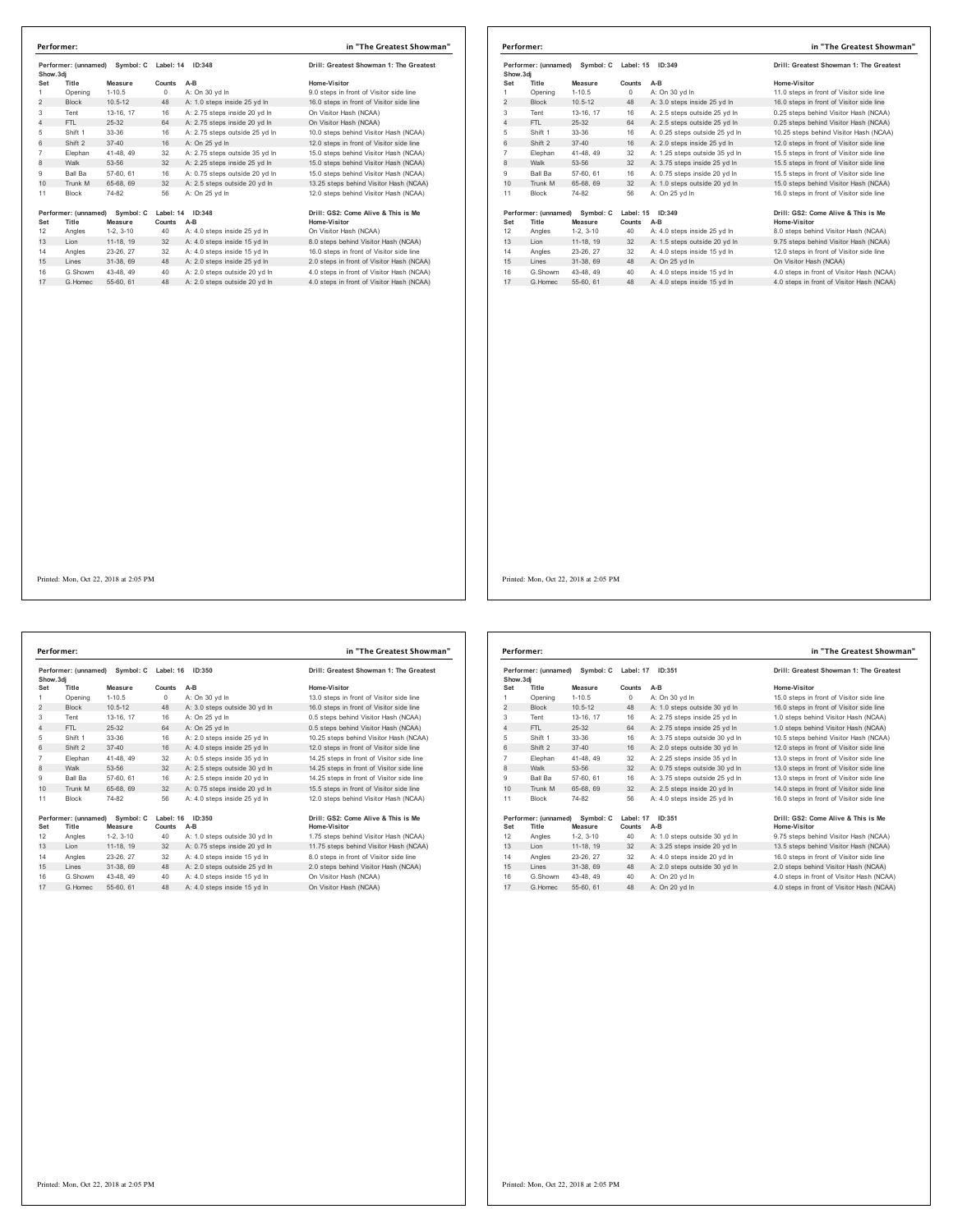| Show.3di       | Performer: (unnamed)          | Symbol: C            | Label: 18           | ID:224                         | Drill: Greatest Showman 1: The Greatest             |
|----------------|-------------------------------|----------------------|---------------------|--------------------------------|-----------------------------------------------------|
| Set            | Title                         | Measure              | Counts              | $A-B$                          | Home-Visitor                                        |
| 1              | Opening                       | $1-10.5$             | $\Omega$            | A: 2.0 steps outside 25 yd In  | 8.0 steps in front of Home Hash (NCAA)              |
| $\overline{2}$ | <b>Block</b>                  | $10.5 - 12$          | 48                  | A: On 30 vd In                 | 8.0 steps in front of Home Hash (NCAA)              |
| 3              | Tent                          | 13-16, 17            | 16                  | A: On 30 vd In                 | On Home Hash (NCAA)                                 |
| 4              | FTI.                          | 25-32                | 64                  | A: 4.0 steps inside 35 yd In   | 4.0 steps in front of Home Hash (NCAA)              |
| 5              | Shift 1                       | $33 - 36$            | 16                  | A: 4.0 steps inside 35 yd In   | 8.0 steps in front of Visitor Hash (NCAA)           |
| 6              | Shift 2                       | $37 - 40$            | 16                  | A: 4.0 steps inside 35 yd In   | 8.0 steps in front of Visitor Hash (NCAA)           |
| $\overline{7}$ | Elephan                       | 41-48.49             | 32                  | A: 0.25 steps inside 45 vd In  | 5.25 steps in front of Visitor Hash (NCAA)          |
| 8              | Walk                          | 53-56                | 32                  | A: 2.75 steps outside 40 yd In | 5.25 steps in front of Visitor Hash (NCAA)          |
| 9              | Ball Ba                       | 57-60, 61            | 16                  | A: 2.25 steps inside 30 vd In  | 5.25 steps in front of Visitor Hash (NCAA)          |
| 10             | Trunk M                       | 65-68, 69            | 32                  | A: 2.25 steps inside 30 yd In  | 5.25 steps in front of Visitor Hash (NCAA)          |
| 11             | <b>Block</b>                  | 74-82                | 56                  | On 50 vd In                    | 4.0 steps behind Visitor Hash (NCAA)                |
| Set            | Performer: (unnamed)<br>Title | Symbol: C<br>Measure | Label: 18<br>Counts | ID:224<br>$A-B$                | Drill: GS2: Come Alive & This is Me<br>Home-Visitor |
| 12             | Angles                        | $1-2.3-10$           | 40                  | On 50 vd In                    | 8.0 steps in front of Visitor Hash (NCAA)           |
| 13             | Lion                          | 11-18. 19            | 32                  | B: 1.0 steps outside 40 yd In  | 5.0 steps behind Visitor Hash (NCAA)                |
| 14             | Angles                        | 23-26.27             | 32                  | B: 4.0 steps outside 35 vd In  | On Visitor Hash (NCAA)                              |
| 15             | Lines                         | 31-38.69             | 48                  | B: 2.0 steps outside 30 vd In  | 6.0 steps in front of Visitor Hash (NCAA)           |
| 16             | G Showm                       | 43-48, 49            | 40                  | B: 1.25 steps inside 35 yd In  | 8.0 steps behind Home Hash (NCAA)                   |
| 17             | G. Homec                      | 55-60, 61            | 48                  | B: 1.25 steps inside 35 vd In  | 8.0 steps behind Home Hash (NCAA)                   |

|                | Performer:           |             |           |                                | in "The Greatest Showman"                  |
|----------------|----------------------|-------------|-----------|--------------------------------|--------------------------------------------|
| Show, 3di      | Performer: (unnamed) | Symbol: C   | Label: 19 | ID:201                         | Drill: Greatest Showman 1: The Greatest    |
| Set            | Title                | Measure     | Counts    | $A-B$                          | Home-Visitor                               |
| 1              | Opening              | $1 - 10.5$  | $\circ$   | A: 2.0 steps outside 20 yd In  | 4.0 steps in front of Home Hash (NCAA)     |
| 2              | <b>Block</b>         | $10.5 - 12$ | 48        | A: On 25 yd In                 | 4.0 steps in front of Home Hash (NCAA)     |
| 3              | Tent                 | 13-16. 17   | 16        | A: On 25 yd In                 | 4.0 steps behind Home Hash (NCAA)          |
| 4              | FTL.                 | $25 - 32$   | 64        | A: On 45 vd In                 | 4.0 steps behind Home Hash (NCAA)          |
| 5              | Shift 1              | 33-36       | 16        | A: On 45 vd In                 | 4.0 steps behind Home Hash (NCAA)          |
| 6              | Shift 2              | $37 - 40$   | 16        | A: On 45 vd In                 | 4.0 steps behind Home Hash (NCAA)          |
| $\overline{7}$ | Elephan              | 41-48.49    | 32        | A: 1.5 steps outside 50 yd In  | 7.0 steps in front of Visitor Hash (NCAA)  |
| 8              | Walk                 | 53-56       | 32        | A: 3.5 steps inside 40 yd In   | 7.0 steps in front of Visitor Hash (NCAA)  |
| 9              | <b>Ball Ba</b>       | 57-60, 61   | 16        | A: 0.5 steps inside 35 vd In   | 7.0 steps in front of Visitor Hash (NCAA)  |
| 10             | Trunk M              | 65-68, 69   | 32        | A: 0.5 steps inside 35 yd In   | 7.0 steps in front of Visitor Hash (NCAA)  |
| 11             | <b>Block</b>         | 74-82       | 56        | B: On 45 vd In                 | 4.0 steps behind Visitor Hash (NCAA)       |
|                | Performer: (unnamed) | Symbol: C   | Label: 19 | ID:201                         | Drill: GS2: Come Alive & This is Me        |
| Set            | Title                | Measure     | Counts    | $A-B$                          | Home-Visitor                               |
| 12             | Angles               | $1-2.3-10$  | 40        | B: On 45 vd In                 | 8.0 steps in front of Visitor Hash (NCAA)  |
| 13             | Lion                 | 11-18, 19   | 32        | B: 4.0 steps inside 35 yd In   | 4.25 steps behind Visitor Hash (NCAA)      |
| 14             | Angles               | 23-26, 27   | 32        | B: 2.0 steps inside 30 vd In   | On Visitor Hash (NCAA)                     |
| 15             | Lines                | 31-38, 69   | 48        | B: 2.0 steps inside 25 yd In   | 10.0 steps in front of Visitor Hash (NCAA) |
| 16             | G.Showm              | 43-48, 49   | 40        | B: 1.25 steps outside 35 yd In | 8.0 steps behind Home Hash (NCAA)          |
| 17             | G Homec              | 55-60, 61   | 48        | B: 1.25 steps outside 35 vd In | 8.0 steps behind Home Hash (NCAA)          |

Printed: Mon, Oct 22, 2018 at 2:05 PM

Performer: (unnamed) Symbol: C Label: 20 ID:202<br>
Show.3d] Drill: Greatest Showman 1: The Greatest<br>
Show.3d] O A: 20 steps inside 20 yd In 4.0 steps in front of Home Hash (NCAA)<br>
1 Opening 1-10.5 0 A: 2.0 steps inside 25 y Shift 1 33-36 16 A: 4.0 steps inside 45 yd ln 4.0 steps behind Home Hash (NCAA) 6 Shift 2 37-40 16 A: 4.0 steps inside 45 yd ln 4.0 steps behind Home Hash (NCAA) Elephan 41-48, 49 32 A: 0.75 steps outside 50 yd ln 5.25 steps in front of Visitor Hash (NCAA) 8 Walk 53-56 32 A: 3.75 steps outside 45 yd ln 5.25 steps in front of Visitor Hash (NCAA) Ball Ba 57-60, 61 16 A: 1.5 steps inside 35 yd ln 5.25 steps in front of Visitor Hash (NCAA) 10 Trunk M 65-68, 69 32 A: 1.5 steps inside 35 yd ln 5.25 steps in front of Visitor Hash (NCAA) 11 Block  $74-82$  56 B: 4.0 steps outside 45 yd ln Performer: (unnamed) Symbol: C Label: 20 ID:202<br>Set Title Measure Counts A-B<br>12 Angles 1-2, 3-10 40 B: 4.0 steps outside 45 yd in 8.0 steps in front of Visitor Hash (NCAA)<br>12 Angles 1-2, 3-10 40 B: 4.0 steps in 3.0 steps i 14 Angles 23-26, 27 32 B: 2.0 steps outside 30 yd ln<br>15 Lines 31-38, 69 48 B: 2.0 steps outside 25 yd ln 6 G.Showm 43-48, 49 40 B: 2.0 steps outside 25 yd ln 9.25 steps in front of Visitor Hash (NCAA) 17 G.Homec 55-60, 61 48 B: 2.0 steps outside 25 yd ln 9.25 steps in front of Visitor Hash (NCAA) **Performer: in "The Greatest Showman"**

| Drill: Greatest Showman 1: The Greatest    |
|--------------------------------------------|
| Home-Visitor                               |
| 4.0 steps in front of Home Hash (NCAA)     |
| 4.0 steps in front of Home Hash (NCAA)     |
| 4.0 steps behind Home Hash (NCAA)          |
| 4.0 steps behind Home Hash (NCAA)          |
| 4.0 steps behind Home Hash (NCAA)          |
| 4.0 steps behind Home Hash (NCAA)          |
| 5.25 steps in front of Visitor Hash (NCAA) |
| 5.25 steps in front of Visitor Hash (NCAA) |
| 5.25 steps in front of Visitor Hash (NCAA) |
| 5.25 steps in front of Visitor Hash (NCAA) |
| 4.0 steps behind Visitor Hash (NCAA)       |
| Drill: GS2: Come Alive & This is Me        |
| Home-Visitor                               |
| 8 0 stens in front of Visitor Hash (NCAA)  |

| lome-Visitor                               |
|--------------------------------------------|
| 3.0 steps in front of Visitor Hash (NCAA)  |
| 3.75 steps behind Visitor Hash (NCAA)      |
| On Visitor Hash (NCAA)                     |
| 6.0 steps in front of Visitor Hash (NCAA)  |
| 0.25 steps in front of Visitor Hash (NCAA) |
|                                            |

| Performer: (unnamed)<br>Symbol: C<br>Show, 3di |                               | Label: 21<br>ID: 203 |                     | Drill: Greatest Showman 1: The Greatest |                                                     |
|------------------------------------------------|-------------------------------|----------------------|---------------------|-----------------------------------------|-----------------------------------------------------|
| Set                                            | Title                         | Measure              | Counts              | $A-B$                                   | Home-Visitor                                        |
| 1                                              | Opening                       | $1-10.5$             | $\Omega$            | A: 2.0 steps outside 25 yd In           | 4.0 steps in front of Home Hash (NCAA)              |
| $\overline{2}$                                 | <b>Block</b>                  | $10.5 - 12$          | 48                  | A: On 30 yd In                          | 4.0 steps in front of Home Hash (NCAA)              |
| 3                                              | Tent                          | 13-16. 17            | 16                  | A: On 30 vd In                          | 4.0 steps behind Home Hash (NCAA)                   |
| 4                                              | FTI.                          | 25-32                | 64                  | On 50 yd In                             | 4.0 steps behind Home Hash (NCAA)                   |
| 5                                              | Shift 1                       | $33-36$              | 16                  | On 50 yd In                             | 4.0 steps behind Home Hash (NCAA)                   |
| 6                                              | Shift 2                       | $37 - 40$            | 16                  | On 50 vd In                             | 4.0 steps behind Home Hash (NCAA)                   |
| $\overline{7}$                                 | Elephan                       | 41-48, 49            | 32                  | B: 3.75 steps inside 45 vd In           | 1.25 steps behind Home Hash (NCAA)                  |
| 8                                              | Walk                          | 53-56                | 32                  | A: 1.25 steps inside 45 yd In           | 1.25 steps behind Home Hash (NCAA)                  |
| 9                                              | <b>Ball Ba</b>                | 57-60, 61            | 16                  | A: 2.25 steps outside 40 vd In          | 0.25 steps in front of Home Hash (NCAA)             |
| 10                                             | Trunk M                       | 65-68, 69            | 32                  | A: 2.25 steps outside 40 yd In          | 0.25 steps in front of Home Hash (NCAA)             |
| 11                                             | <b>Block</b>                  | 74-82                | 56                  | A: On 45 vd In                          | On Home Hash (NCAA)                                 |
| Set                                            | Performer: (unnamed)<br>Title | Symbol: C<br>Measure | Label: 21<br>Counts | ID: 203<br>A-B                          | Drill: GS2: Come Alive & This is Me<br>Home-Visitor |
| 12                                             | Angles                        | $1-2.3-10$           | 40                  | A: On 45 yd In                          | 16.0 steps behind Home side line                    |
| 13                                             | Lion                          | 11-18, 19            | 32                  | A: 0.25 steps outside 45 yd In          | 11.0 steps behind Home side line                    |
| 14                                             | Angles                        | 23-26.27             | 32                  | A: 2.0 steps outside 40 vd In           | 14.0 steps behind Home side line                    |
| 15                                             | Lines                         | 31-38, 69            | 48                  | A: 2.0 steps inside 40 yd In            | 16.0 steps behind Home side line                    |
| 16                                             | G.Showm                       | 43-48, 49            | 40                  | A: 2.0 steps outside 50 yd In           | 13.25 steps behind Home side line                   |
| 17                                             | G. Homec                      | 55-60, 61            | 48                  | A: On 45 vd In                          | 14.0 steps behind Home side line                    |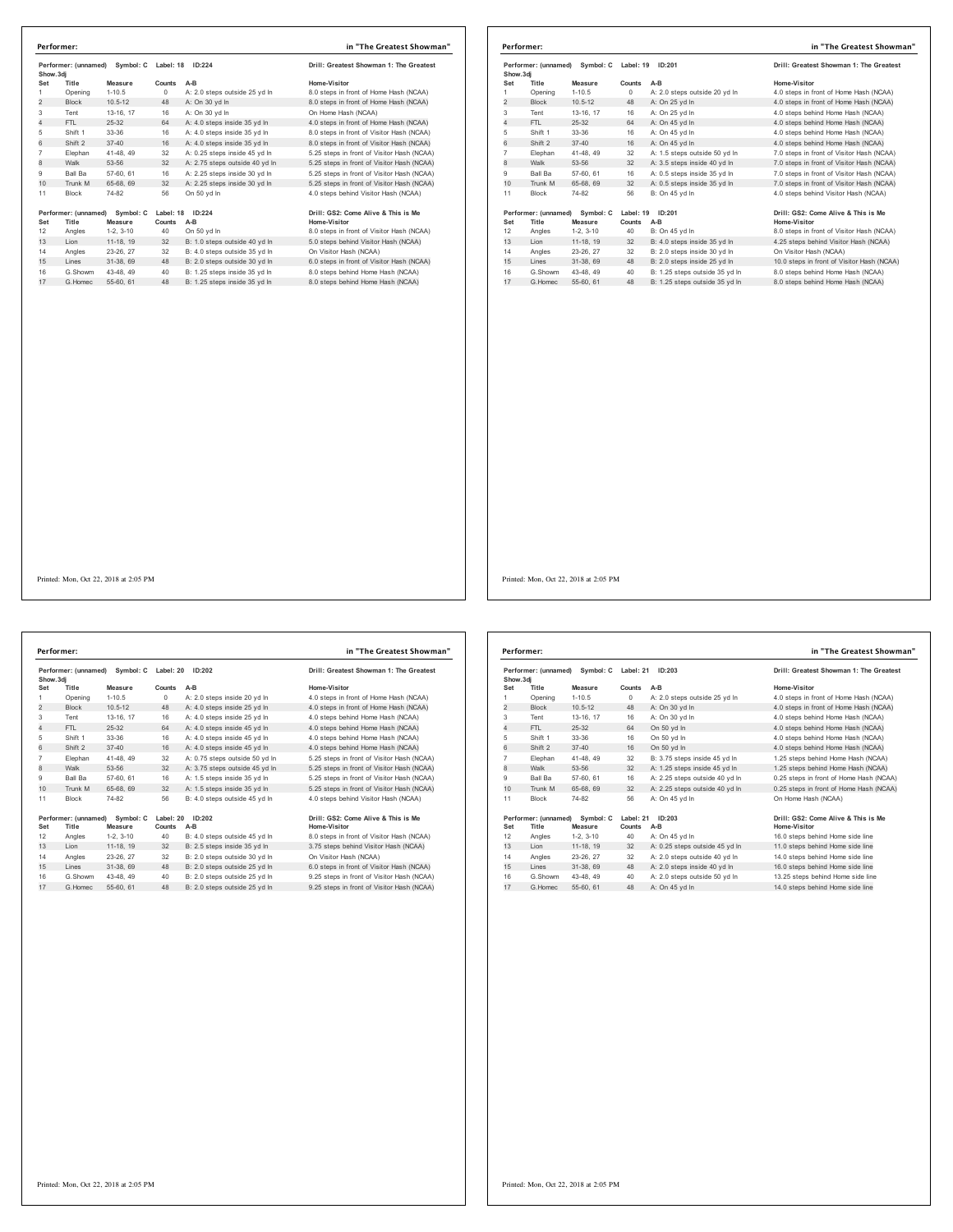| Performer: (unnamed)<br>Show.3di |                      | Symbol: C<br>Label: 22 |           | ID:180                        | Drill: Greatest Showman 1: The Greatest    |
|----------------------------------|----------------------|------------------------|-----------|-------------------------------|--------------------------------------------|
| Set                              | Title                | Measure                | Counts    | $A-B$                         | Home-Visitor                               |
| 1                                | Opening              | $1 - 10.5$             | 0         | A: 2.0 steps outside 20 yd In | On Home Hash (NCAA)                        |
| 2                                | <b>Block</b>         | $10.5 - 12$            | 48        | A: On 25 yd In                | On Home Hash (NCAA)                        |
| 3                                | Tent                 | 13-16, 17              | 16        | A: On 25 yd In                | 8.0 steps behind Home Hash (NCAA)          |
| 4                                | FTL                  | $25 - 32$              | 64        | A: 4.0 steps inside 40 yd In  | 4.0 steps behind Home Hash (NCAA)          |
| 5                                | Shift 1              | 33-36                  | 16        | A: 4.0 steps inside 40 vd In  | 4.0 steps behind Home Hash (NCAA)          |
| 6                                | Shift 2              | $37 - 40$              | 16        | A: 4.0 steps inside 40 vd In  | 4.0 steps behind Home Hash (NCAA)          |
| $\overline{7}$                   | Elephan              | 41-48.49               | 32        | A: 2.5 steps outside 50 vd In | 8.75 steps in front of Visitor Hash (NCAA) |
| 8                                | Walk                 | 53-56                  | 32        | A: 2.5 steps inside 40 yd In  | 8.75 steps in front of Visitor Hash (NCAA) |
| 9                                | Ball Ba              | 57-60, 61              | 16        | A: 0.5 steps outside 35 vd In | 8.75 steps in front of Visitor Hash (NCAA) |
| 10                               | Trunk M              | 65-68, 69              | 32        | A: 0.5 steps outside 35 vd In | 8.75 steps in front of Visitor Hash (NCAA) |
| 11                               | <b>Block</b>         | 74-82                  | 56        | B: 4.0 steps outside 50 vd In | 4.0 steps behind Visitor Hash (NCAA)       |
|                                  | Performer: (unnamed) | Symbol: C              | Label: 22 | ID:180                        | Drill: GS2: Come Alive & This is Me        |
| Set                              | Title                | Measure                | Counts    | $A-B$                         | Home-Visitor                               |
| 12                               | Angles               | $1-2, 3-10$            | 40        | B: 4.0 steps outside 50 yd In | 8.0 steps in front of Visitor Hash (NCAA)  |
| 13                               | Lion                 | 11-18, 19              | 32        | B: 2.5 steps outside 40 yd In | 4.75 steps behind Visitor Hash (NCAA)      |
| 14                               | Angles               | 23-26, 27              | 32        | B: On 30 vd In                | On Visitor Hash (NCAA)                     |
| 15                               | Lines                | 31-38, 69              | 48        | B: On 25 yd In                | 8.0 steps in front of Visitor Hash (NCAA)  |
| 16                               | G.Showm              | 43-48, 49              | 40        | B: 4.0 steps outside 35 vd In | 8.0 steps behind Home Hash (NCAA)          |
| 17                               | G Homec              | 55-60 61               | 48        | B: 4.0 steps outside 35 vd In | 8.0 steps behind Home Hash (NCAA)          |

|                                                | Performer:           |             |           |                                         | in "The Greatest Showman"               |
|------------------------------------------------|----------------------|-------------|-----------|-----------------------------------------|-----------------------------------------|
| Performer: (unnamed)<br>Symbol: C<br>Show, 3di |                      | Label: 23   | ID:200    | Drill: Greatest Showman 1: The Greatest |                                         |
| Set                                            | Title                | Measure     | Counts    | $A-B$                                   | Home-Visitor                            |
|                                                | Opening              | $1 - 10.5$  | $\Omega$  | B: 2.0 steps outside 20 yd In           | On Home Hash (NCAA)                     |
| 2                                              | <b>Block</b>         | $10.5 - 12$ | 48        | B: On 25 yd In                          | On Home Hash (NCAA)                     |
| 3                                              | Tent                 | 13-16, 17   | 16        | B: On 25 yd In                          | 8.0 steps behind Home Hash (NCAA)       |
| 4                                              | FTL.                 | 25-32       | 64        | B: 4.0 steps outside 45 yd In           | 4.0 steps behind Home Hash (NCAA)       |
| 5                                              | Shift 1              | 33-36       | 16        | B: 4.0 steps outside 45 yd In           | 4.0 steps behind Home Hash (NCAA)       |
| 6                                              | Shift 2              | $37 - 40$   | 16        | B: 4.0 steps outside 45 yd In           | 4.0 steps behind Home Hash (NCAA)       |
| 7                                              | Elephan              | 41-48, 49   | 32        | B: 1.75 steps outside 45 yd In          | 2.5 steps behind Home Hash (NCAA)       |
| 8                                              | Walk                 | 53-56       | 32        | A: 0.75 steps outside 50 yd In          | 2.5 steps behind Home Hash (NCAA)       |
| 9                                              | <b>Ball Ba</b>       | 57-60, 61   | 16        | A: 3.25 steps inside 40 vd In           | 2.5 steps behind Home Hash (NCAA)       |
| 10                                             | Trunk M              | 65-68, 69   | 32        | A: 3.25 steps inside 40 yd In           | 2.5 steps behind Home Hash (NCAA)       |
| 11                                             | Block                | 74-82       | 56        | B: 4.0 steps outside 45 vd In           | On Home Hash (NCAA)                     |
|                                                | Performer: (unnamed) | Symbol: C   | Label: 23 | ID:200                                  | Drill: GS2: Come Alive & This is Me     |
| Set                                            | Title                | Measure     | Counts    | $A-B$                                   | <b>Home-Visitor</b>                     |
| 12                                             | Angles               | $1-2, 3-10$ | 40        | B: 4.0 steps outside 45 yd In           | 16.0 steps behind Home side line        |
| 13                                             | Lion                 | 11-18, 19   | 32        | B: 3.0 steps outside 45 yd In           | 14.0 steps behind Home side line        |
| 14                                             | Angles               | 23-26, 27   | 32        | B: 2.0 steps inside 35 vd In            | 14.0 steps in front of Home Hash (NCAA) |
| 15                                             | Lines                | 31-38, 69   | 48        | B: 3.25 steps outside 40 yd In          | 16.0 steps behind Home side line        |
| 16                                             | G.Showm              | 43-48, 49   | 40        | B: 2.0 steps outside 40 vd In           | 14.0 steps behind Home side line        |
| 17                                             | G Homec              | 55-60, 61   | 48        | B: 2.0 steps outside 40 yd In           | 12.0 steps behind Home side line        |

**Performer: (unnamed) Symbol: C Label: 24 ID:219 Drill: Greatest Showman 1: The Greatest Show.3dj Set Title Measure Counts A-B Home-Visitor** 1 Opening 1-10.5 0 B: 2.0 steps outside 25 yd ln 4.0 steps in front of Home Hash (NCAA) 2 Block 10.5-12 o b. 2.∪ steps outstue 2.0 yd in + 0. st<br>2 Block 10.5-12 48 B: On 30 yd ln 4.0 st<br>3 Tent 13-16 17 16 B: On 30 vd ln 4 0 st Tent 13-16, 17 16 B: On 30 yd ln 4.0 steps behind Home Hash (NCAA) 4 FTL 25-32 64 B: 4.0 steps outside 50 yd ln On Home Hash (NCAA) Shift 1 33-36 16 B: 4.0 steps outside 50 yd ln On Home Hash (NCAA) 6 Shift 2 37-40 16 B: 4.0 steps outside 50 yd ln On Home Hash (NCAA) Elephan 41-48, 49 32 B: 4.0 steps inside 45 yd ln 2.5 steps in front of Home Hash (NCAA) 8 Walk 53-56 32 A: 0.5 steps inside 45 yd ln 2.75 steps in front of Home Hash (NCAA) Ball Ba 57-60, 61 16 A: On 40 yd ln 4.5 steps in front of Home Hash (NCAA) 10 Trunk M 65-68, 69 32 A: On 40 yd ln 4.5 steps in front of Home Hash (NCAA) Block 74-82 56 B: 4.0 steps outside 50 yd ln On Home Hash (NCAA) Performer: (unnamed) Symbol: C Label: 24 ID:219 Drill: GS2: Come Alive & This is Me<br>Set Title Measure Counts A-B<br>12 Angles 1-2, 3-10 40 B: 4.0 steps outside 50 yd In 16.0 steps behind Home side line<br>13 Lion 11-18, 19 32 B: Angles 23-26, 27 32 B: 2.0 steps inside 40 yd ln 10.0 steps behind Home side line 15 Lines 31-38, 69 48 B: 1.0 steps outside 45 yd ln 16.0 steps behind Home side line G.Showm 43-48, 49 40 B: 4.0 steps outside 45 yd ln 10.5 steps in front of Home Hash (NCAA) 17 G.Homec 55-60, 61 48 B: 2.0 steps outside 45 yd ln 10.0 steps in front of Home Hash (NCAA) **Performer: in "The Greatest Showman"**

| <b>Greatest Showman 1: The Greatest</b> |
|-----------------------------------------|
| a-Visitor                               |
| teps in front of Home Hash (NCAA)       |
| teps in front of Home Hash (NCAA)       |
| teps behind Home Hash (NCAA)            |
| ome Hash (NCAA)                         |
| ome Hash (NCAA)                         |
| ome Hash (NCAA)                         |
|                                         |

| Performer: (unnamed)<br>Show, 3di |                               | Symbol: C Label: 25<br>ID:220 |        |                               | Drill: Greatest Showman 1: The Greatest             |
|-----------------------------------|-------------------------------|-------------------------------|--------|-------------------------------|-----------------------------------------------------|
| Set                               | Title                         | Measure                       | Counts | $A-B$                         | Home-Visitor                                        |
| 1                                 | Opening                       | $1 - 10.5$                    | 0      | B: 2.0 steps inside 20 yd In  | 4.0 steps in front of Home Hash (NCAA)              |
| 2                                 | <b>Block</b>                  | $10.5 - 12$                   | 48     | B: 4.0 steps outside 30 yd In | 4.0 steps in front of Home Hash (NCAA)              |
| 3                                 | Tent                          | 13-16. 17                     | 16     | B: 4.0 steps outside 30 vd In | 4.0 steps behind Home Hash (NCAA)                   |
| 4                                 | FTL                           | $25-32$                       | 64     | B: 4.0 steps outside 50 vd In | 4.0 steps behind Home Hash (NCAA)                   |
| 5                                 | Shift 1                       | 33-36                         | 16     | B: 4.0 steps outside 50 vd In | 4.0 steps behind Home Hash (NCAA)                   |
| 6                                 | Shift 2                       | $37 - 40$                     | 16     | B: 4.0 steps outside 50 vd In | 4.0 steps behind Home Hash (NCAA)                   |
| $\overline{7}$                    | Elephan                       | 41-48, 49                     | 32     | B: 2.0 steps inside 45 vd In  | 2.25 steps behind Home Hash (NCAA)                  |
| 8                                 | Walk                          | 53-56                         | 32     | A: 3.0 steps inside 45 yd In  | 2.25 steps behind Home Hash (NCAA)                  |
| 9                                 | Ball Ba                       | 57-60, 61                     | 16     | A: 1.5 steps outside 40 vd In | 1.75 steps behind Home Hash (NCAA)                  |
| 10                                | Trunk M                       | 65-68, 69                     | 32     | A: 1.5 steps outside 40 vd In | 1.75 steps behind Home Hash (NCAA)                  |
| 11                                | <b>Block</b>                  | 74-82                         | 56     | On 50 vd In                   | On Home Hash (NCAA)                                 |
| Set                               | Performer: (unnamed)<br>Title | Symbol: C<br>Measure          | Counts | Label: 25 ID:220<br>$A-B$     | Drill: GS2: Come Alive & This is Me<br>Home-Visitor |
| 12                                | Angles                        | $1-2.3-10$                    | 40     | On 50 yd In                   | 16.0 steps behind Home side line                    |
| 13                                | Lion                          | 11-18, 19                     | 32     | A: 1.0 steps outside 50 yd In | 8.0 steps behind Home side line                     |
| 14                                | Angles                        | 23-26, 27                     | 32     | A: 2.0 steps outside 45 vd In | 6.0 steps behind Home side line                     |
| 15                                | Lines                         | 31-38, 69                     | 48     | A: 4.0 steps inside 45 yd In  | 16.0 steps behind Home side line                    |
| 16                                | G.Showm                       | 43-48, 49                     | 40     | B: 2.0 steps outside 50 vd In | 8.0 steps in front of Home Hash (NCAA)              |
| 17                                | G Homec                       | 55-60, 61                     | 48     | A: 4.0 steps inside 45 vd In  | 8.0 steps in front of Home Hash (NCAA)              |

### Printed: Mon, Oct 22, 2018 at 2:05 PM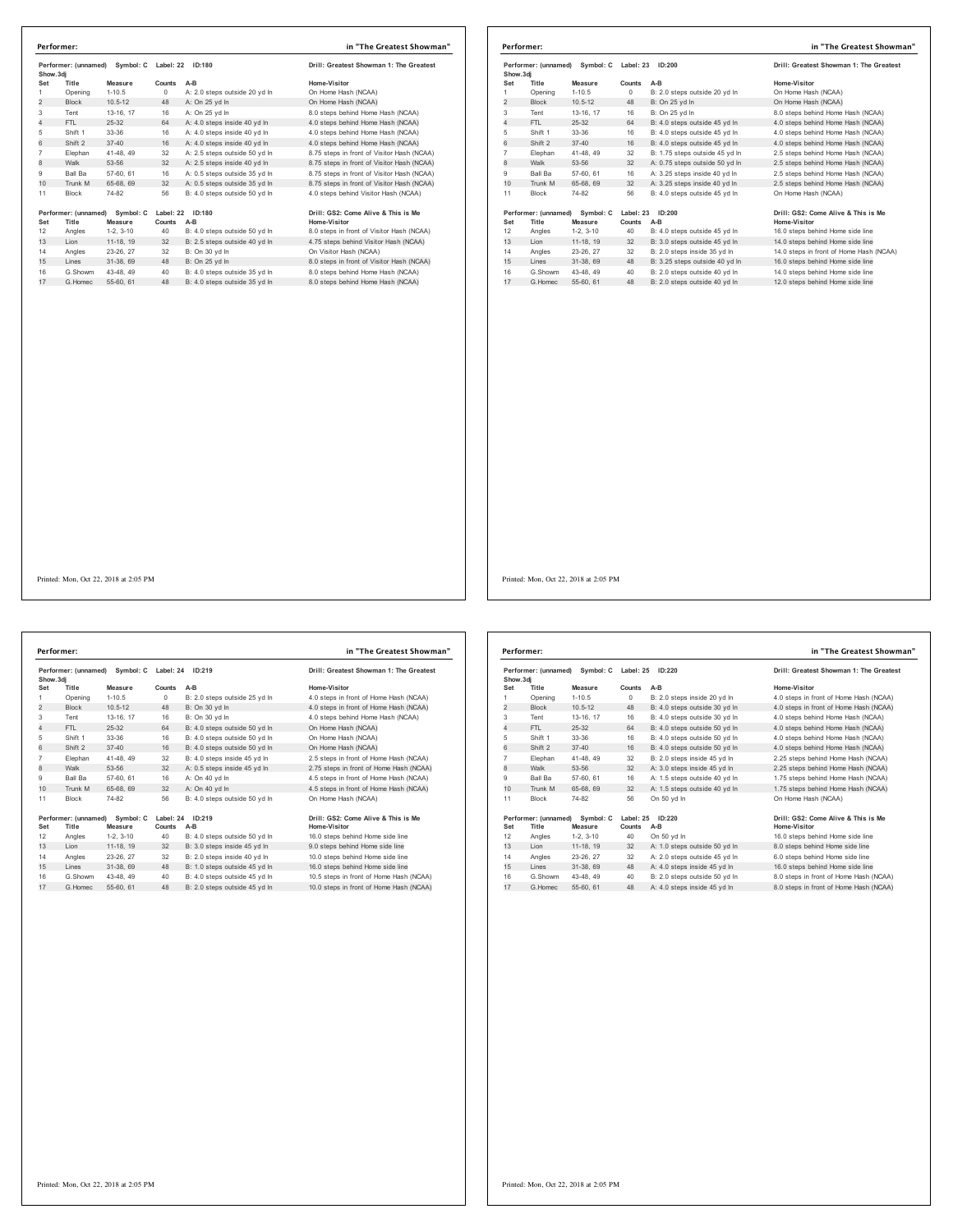| Show.3di       | Performer: (unnamed)          | Symbol: C            | Label: 26 | ID:221                         | Drill: Greatest Showman 1: The Greatest             |
|----------------|-------------------------------|----------------------|-----------|--------------------------------|-----------------------------------------------------|
| Set            | Title                         | Measure              | Counts    | $A-B$                          | Home-Visitor                                        |
| 1              | Opening                       | $1 - 10.5$           | 0         | B: 2.0 steps outside 20 yd In  | 4.0 steps in front of Home Hash (NCAA)              |
| $\overline{2}$ | <b>Block</b>                  | $10.5 - 12$          | 48        | B: On 25 yd In                 | 4.0 steps in front of Home Hash (NCAA)              |
| 3              | Tent                          | 13-16, 17            | 16        | B: On 25 yd In                 | 4.0 steps behind Home Hash (NCAA)                   |
| 4              | FTI.                          | 25-32                | 64        | B: On 45 vd In                 | 4.0 steps behind Home Hash (NCAA)                   |
| 5              | Shift 1                       | 33-36                | 16        | B: On 45 vd In                 | 4.0 steps behind Home Hash (NCAA)                   |
| 6              | Shift 2                       | $37 - 40$            | 16        | B: On 45 vd In                 | 4.0 steps behind Home Hash (NCAA)                   |
| $\overline{7}$ | Elephan                       | 41-48.49             | 32        | B: 0.25 steps inside 45 yd In  | 2.25 steps behind Home Hash (NCAA)                  |
| 8              | Walk                          | 53-56                | 32        | A: 2.75 steps outside 50 yd In | 2.25 steps behind Home Hash (NCAA)                  |
| 9              | Ball Ba                       | 57-60, 61            | 16        | A: 0.75 steps inside 40 vd In  | 2.25 steps behind Home Hash (NCAA)                  |
| 10             | Trunk M                       | 65-68, 69            | 32        | A: 0.75 steps inside 40 yd In  | 2.25 steps behind Home Hash (NCAA)                  |
| 11             | <b>Block</b>                  | 74-82                | 56        | B: On 45 yd In                 | On Home Hash (NCAA)                                 |
| Set            | Performer: (unnamed)<br>Title | Symbol: C<br>Measure | Counts    | Label: 26 ID:221<br>$A-B$      | Drill: GS2: Come Alive & This is Me<br>Home-Visitor |
| 12             | Angles                        | $1-2.3-10$           | 40        | B: On 45 vd In                 | 16.0 steps behind Home side line                    |
| 13             | Lion                          | 11-18, 19            | 32        | B: 0.25 steps outside 45 yd In | 11.0 steps behind Home side line                    |
| 14             | Angles                        | 23-26.27             | 32        | B: 2.0 steps outside 40 vd In  | 14.0 steps behind Home side line                    |
| 15             | Lines                         | 31-38, 69            | 48        | B: 2.0 steps inside 40 yd In   | 16.0 steps behind Home side line                    |
| 16             | G.Showm                       | 43-48, 49            | 40        | B: 2.0 steps inside 40 yd In   | 16.0 steps in front of Home Hash (NCAA)             |
| 17             | G Homec                       | 55-60, 61            | 48        | B: 2.0 steps outside 40 vd In  | 14.0 steps in front of Home Hash (NCAA)             |

| Performer: (unnamed) Symbol: C<br>Show, 3di |                               | Label: 27            | ID:152              | Drill: Greatest Showman 1: The Greatest |                                                     |
|---------------------------------------------|-------------------------------|----------------------|---------------------|-----------------------------------------|-----------------------------------------------------|
| Set                                         | Title                         | Measure              | Counts              | $A-B$                                   | Home-Visitor                                        |
|                                             | Opening                       | $1 - 10.5$           | $\circ$             | B: On 10 yd In                          | 4.0 steps behind Home side line                     |
| $\overline{2}$                              | <b>Block</b>                  | $10.5 - 12$          | 48                  | B: On 10 yd In                          | 4.0 steps behind Home side line                     |
| 3                                           | Tent                          | 13-16, 17            | 16                  | B: On 20 yd In                          | 4.0 steps behind Home side line                     |
| 4                                           | FTL.                          | $25-32$              | 64                  | B: On 20 vd In                          | 4.0 steps behind Home side line                     |
| 5                                           | Shift 1                       | 33-36                | 16                  | B: On 20 yd In                          | 14.0 steps behind Home side line                    |
| 6                                           | Shift 2                       | $37 - 40$            | 16                  | B: On 20 vd In                          | 8.0 steps in front of Home Hash (NCAA)              |
| 7                                           | Elephan                       | 41-48, 49            | 32                  | B: 1.0 steps outside 10 yd In           | 3.75 steps in front of Home Hash (NCAA)             |
| 8                                           | Walk                          | 53-56                | 32                  | B: 2.0 steps inside 15 yd In            | 3.75 steps in front of Home Hash (NCAA)             |
| 9                                           | <b>Ball Ba</b>                | 57-60, 61            | 16                  | B: 3.0 steps outside 25 vd In           | 3.75 steps in front of Home Hash (NCAA)             |
| 10                                          | Trunk M                       | 65-68, 69            | 32                  | B: 3.0 steps outside 25 yd In           | 3.75 steps in front of Home Hash (NCAA)             |
| 11                                          | Block                         | 74-82                | 56                  | B: On 25 yd In                          | 4.0 steps behind Home Hash (NCAA)                   |
| Set                                         | Performer: (unnamed)<br>Title | Symbol: C<br>Measure | Label: 27<br>Counts | ID:152<br>$A-B$                         | Drill: GS2: Come Alive & This is Me<br>Home-Visitor |
| 12                                          | Angles                        | $1-2.3-10$           | 40                  | B: 4.0 steps outside 20 yd In           | 12.0 steps in front of Home Hash (NCAA)             |
| 13                                          | Lion                          | 11-18, 19            | 32                  | B: 1.25 steps outside 30 yd In          | 4.25 steps in front of Home Hash (NCAA)             |
| 14                                          | Angles                        | 23-26, 27            | 32                  | B: 2.0 steps outside 25 vd In           | 6.0 steps in front of Home Hash (NCAA)              |
| 15                                          | Lines                         | 31-38, 69            | 48                  | B: 3.25 steps inside 25 vd In           | 16.0 steps behind Home side line                    |
| 16                                          | G.Showm                       | 43-48, 49            | 40                  | B: 2.0 steps inside 25 vd In            | 14.0 steps behind Home side line                    |
| 17                                          | G. Homec                      | 55-60, 61            | 48                  | B: 3.5 steps inside 20 yd In            | 14.5 steps behind Home side line                    |

**Performer: (unnamed) Symbol: C Label: 28 ID:151 Drill: Greatest Showman 1: The Greatest Show.3dj Set Title Measure Counts A-B Home-Visitor** 1 Opening 1-10.5 0 B: On 10 yd ln 8.0 steps behind Home side line 2 Block 10.5-12 48 B: On 10 yd ln 8.0 steps behind Home side line Tent 13-16, 17 16 B: On 20 yd ln 8.0 steps behind Home side line 4 FTL 25-32 64 B: On 20 yd ln 8.0 steps behind Home side line 5 Shift 1 33-36 16 B: On 20 yd ln 14.0 steps in front of Home Hash (NCAA)<br>6 Shift 2 37-40 16 B: On 20 yd ln 4.0 steps in front of Home Hash (NCAA) Elephan 41-48, 49 32 B: 1.0 steps inside 10 yd ln 3.5 steps in front of Home Hash (NCAA) 8 Walk 53-56 32 B: 4.0 steps inside 15 yd ln 3.5 steps in front of Home Hash (NCAA) 9 Ball Ba 57-60, 61 16 B: 1.0 steps outside 25 yd ln 3.5 steps in front of Home Hash (NCAA) 10  $\frac{3}{10}$  ball ball 31-50, 01  $\frac{10}{10}$  b. 1.0 steps outside 25 yd ln 11 Block 74-82 56 B: On 25 yd In **Performer: (unnamed) Symbol: C Label: 28 ID:151 Drill: GS2: Come Alive & This is Me Set Title Measure Counts A-B Home-Visitor** 12 Angles 1-2, 3-10 40 B: 4.0 steps outside 20 yd ln 8.0 steps in front of Home Hash (NCAA) 13 Lion 11-18, 19 32 B: 0.25 steps outside 25 yd ln 0.25 steps in front of Home Hash (NCAA) Angles 23-26, 27 32 B: 2.0 steps outside 20 yd ln 2.0 steps behind Home Hash (NCAA) 15 Lines 31-38, 69 48 B: 1.0 steps inside 20 yd ln 16.0 steps behind Home side line 16 G.Showm 43-48, 49 40 B: 2.0 steps inside 20 yd In 14.75 steps in front of Home Hash (NCAA)<br>17 G.Homec 55-60, 61 48 B: 3.25 steps inside 15 yd In 14.0 steps in front of Home Hash (NCAA) **Performer: in "The Greatest Showman"**

| Home-Visitor                            |
|-----------------------------------------|
| 8.0 steps behind Home side line         |
| 8.0 steps behind Home side line         |
| 8.0 steps behind Home side line         |
| 8.0 steps behind Home side line         |
| 14.0 steps in front of Home Hash (NCAA) |
| 4.0 steps in front of Home Hash (NCAA)  |
| 3.5 steps in front of Home Hash (NCAA)  |
| 3.5 steps in front of Home Hash (NCAA)  |
| 3.5 steps in front of Home Hash (NCAA)  |
| 3.5 steps in front of Home Hash (NCAA)  |
| 8.0 steps behind Home Hash (NCAA)       |
|                                         |
| Drill: GS2: Come Alive & This is Me     |
| Home-Visitor                            |
|                                         |

| Show, 3di      | Performer: (unnamed) | Symbol: C   | Label: 29 | ID:150                         | Drill: Greatest Showman 1: The Greatest |
|----------------|----------------------|-------------|-----------|--------------------------------|-----------------------------------------|
| Set            | Title                | Measure     | Counts    | $A-B$                          | Home-Visitor                            |
| 1              | Opening              | $1 - 10.5$  | 0         | B: On 10 yd In                 | 12.0 steps behind Home side line        |
| 2              | <b>Block</b>         | $10.5 - 12$ | 48        | B: On 10 yd In                 | 12.0 steps behind Home side line        |
| 3              | Tent                 | 13-16. 17   | 16        | B: On 20 yd In                 | 12.0 steps behind Home side line        |
| 4              | FTI.                 | $25 - 32$   | 64        | B: On 20 vd In                 | 12.0 steps behind Home side line        |
| 5              | Shift 1              | 33-36       | 16        | B: On 20 yd In                 | 10.0 steps in front of Home Hash (NCAA) |
| 6              | Shift 2              | $37 - 40$   | 16        | B: On 20 vd In                 | On Home Hash (NCAA)                     |
| $\overline{7}$ | Elephan              | 41-48.49    | 32        | B: 2.75 steps inside 10 yd In  | 3.0 steps in front of Home Hash (NCAA)  |
| 8              | Walk                 | 53-56       | 32        | B: 2.25 steps outside 20 yd In | 3.0 steps in front of Home Hash (NCAA)  |
| 9              | Ball Ba              | 57-60, 61   | 16        | B: 0.75 steps inside 25 vd In  | 3.0 steps in front of Home Hash (NCAA)  |
| 10             | Trunk M              | 65-68, 69   | 32        | B: 0.75 steps inside 25 yd In  | 3.0 steps in front of Home Hash (NCAA)  |
| 11             | <b>Block</b>         | 74-82       | 56        | B: 4.0 steps outside 30 yd In  | 4.0 steps behind Home Hash (NCAA)       |
|                | Performer: (unnamed) | Symbol: C   | Label: 29 | ID:150                         | Drill: GS2: Come Alive & This is Me     |
| Set            | Title                | Measure     | Counts    | A-B                            | <b>Home-Visitor</b>                     |
| 12             | Angles               | $1-2, 3-10$ | 40        | B: On 20 yd In                 | 12.0 steps in front of Home Hash (NCAA) |
| 13             | Lion                 | 11-18, 19   | 32        | B: 0.25 steps inside 30 yd In  | 5.25 steps in front of Home Hash (NCAA) |
| 14             | Angles               | 23-26.27    | 32        | B: On 25 vd In                 | 8.0 steps in front of Home Hash (NCAA)  |
| 15             | Lines                | 31-38, 69   | 48        | B: 2.25 steps outside 30 yd In | 16.0 steps behind Home side line        |
| 16             | G.Showm              | 43-48.49    | 40        | B: On 30 vd In                 | 16.0 steps behind Home side line        |
| 17             | G Homec              | 55-60, 61   | 48        | B: 2.0 steps inside 25 vd In   | 12.0 steps in front of Home Hash (NCAA) |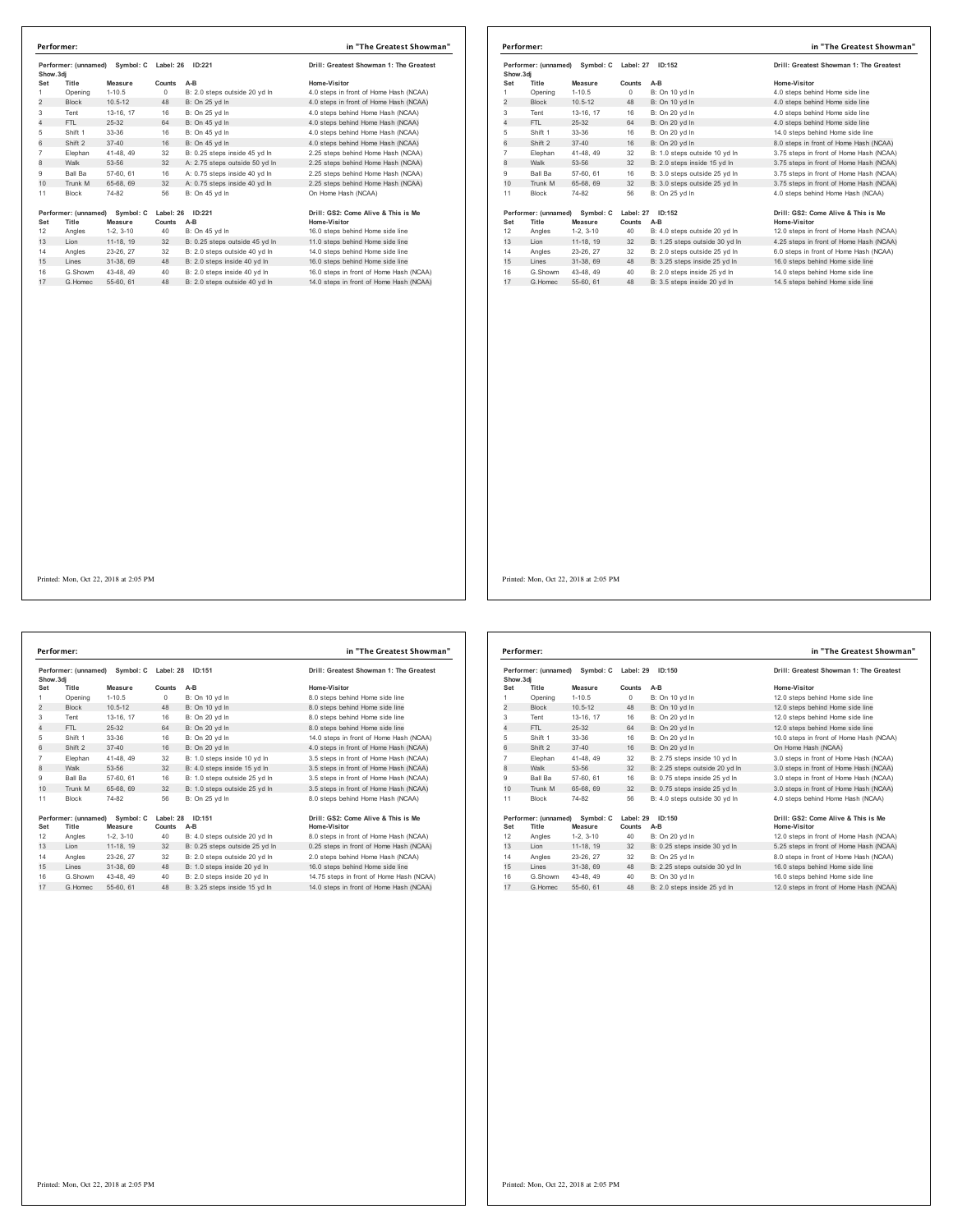| Show.3di       | Performer: (unnamed) | Symbol: C   | Label: 30  | ID:149                         | Drill: Greatest Showman 1: The Greatest |
|----------------|----------------------|-------------|------------|--------------------------------|-----------------------------------------|
| Set            | Title                | Measure     | Counts     | A-B                            | Home-Visitor                            |
| 1              | Opening              | $1 - 10.5$  | $^{\circ}$ | B: On 10 yd In                 | 16.0 steps behind Home side line        |
| $\overline{c}$ | <b>Block</b>         | $10.5 - 12$ | 48         | B: On 10 yd In                 | 16.0 steps behind Home side line        |
| 3              | Tent                 | 13-16, 17   | 16         | B: On 20 yd In                 | 16.0 steps behind Home side line        |
| 4              | FTL                  | $25 - 32$   | 64         | B: On 20 yd In                 | 16.0 steps behind Home side line        |
| 5              | Shift 1              | 33-36       | 16         | B: On 20 vd In                 | 6.0 steps in front of Home Hash (NCAA)  |
| 6              | Shift 2              | $37 - 40$   | 16         | B: On 20 vd In                 | 4.0 steps behind Home Hash (NCAA)       |
| $\overline{7}$ | Elephan              | 41-48.49    | 32         | B: 3.75 steps outside 15 yd In | 1.5 steps in front of Home Hash (NCAA)  |
| 8              | Walk                 | 53-56       | 32         | B: 0.75 steps outside 20 yd In | 1.5 steps in front of Home Hash (NCAA)  |
| 9              | Ball Ba              | 57-60, 61   | 16         | B: 2.25 steps inside 25 vd In  | 1.5 steps in front of Home Hash (NCAA)  |
| 10             | Trunk M              | 65-68, 69   | 32         | B: 2.25 steps inside 25 vd In  | 1.5 steps in front of Home Hash (NCAA)  |
| 11             | <b>Block</b>         | 74-82       | 56         | B: 4.0 steps outside 30 vd In  | 8.0 steps behind Home Hash (NCAA)       |
|                | Performer: (unnamed) | Symbol: C   | Label: 30  | ID:149                         | Drill: GS2: Come Alive & This is Me     |
| Set            | Title                | Measure     | Counts     | A-B                            | Home-Visitor                            |
| 12             | Angles               | $1-2, 3-10$ | 40         | B: On 20 yd In                 | 8.0 steps in front of Home Hash (NCAA)  |
| 13             | Lion                 | 11-18, 19   | 32         | B: 1.5 steps inside 25 yd In   | 1.25 steps in front of Home Hash (NCAA) |
| 14             | Angles               | 23-26, 27   | 32         | B: On 20 vd In                 | On Home Hash (NCAA)                     |
| 15             | Lines                | 31-38, 69   | 48         | B: 3.5 steps inside 20 yd In   | 16.0 steps behind Home side line        |
| 16             | G.Showm              | 43-48, 49   | 40         | B: 1.25 steps outside 25 vd In | 14.5 steps in front of Home Hash (NCAA) |
| 17             | G Homec              | 55-60, 61   | 48         | B: 2.0 steps outside 20 vd In  | 11.0 steps in front of Home Hash (NCAA) |

| Performer: (unnamed)<br>Symbol: C<br>Show, 3di |                                                       |             | Label: 31           | ID:148                        | Drill: Greatest Showman 1: The Greatest             |
|------------------------------------------------|-------------------------------------------------------|-------------|---------------------|-------------------------------|-----------------------------------------------------|
| Set                                            | Title                                                 | Measure     | Counts              | $A-B$                         | Home-Visitor                                        |
| 1                                              | Opening                                               | $1 - 10.5$  | 0                   | B: On 10 yd In                | 12.0 steps in front of Home Hash (NCAA)             |
| $\overline{2}$                                 | <b>Block</b>                                          | $10.5 - 12$ | 48                  | <b>B:</b> On 10 yd In         | 12.0 steps in front of Home Hash (NCAA)             |
| 3                                              | Tent                                                  | 13-16, 17   | 16                  | B: On 20 yd In                | 12.0 steps in front of Home Hash (NCAA)             |
| 4                                              | FTL.                                                  | $25-32$     | 64                  | B: On 20 vd In                | 12.0 steps in front of Home Hash (NCAA)             |
| 5                                              | Shift 1                                               | 33-36       | 16                  | B: On 20 yd In                | 2.0 steps in front of Home Hash (NCAA)              |
| 6                                              | Shift 2                                               | $37 - 40$   | 16                  | B: On 20 vd In                | 8.0 steps behind Home Hash (NCAA)                   |
| $\overline{7}$                                 | Elephan                                               | 41-48, 49   | 32                  | B: 3.0 steps outside 15 vd In | 0.25 steps behind Home Hash (NCAA)                  |
| 8                                              | Walk                                                  | 53-56       | 32                  | B: On 20 yd In                | 0.25 steps behind Home Hash (NCAA)                  |
| 9                                              | <b>Ball Ba</b>                                        | 57-60, 61   | 16                  | B: 3.0 steps inside 25 vd In  | 0.25 steps behind Home Hash (NCAA)                  |
| 10                                             | Trunk M                                               | 65-68, 69   | 32                  | B: 3.0 steps inside 25 yd In  | 0.25 steps behind Home Hash (NCAA)                  |
| 11                                             | <b>Block</b>                                          | 74-82       | 56                  | B: On 30 yd In                | 8.0 steps behind Home Hash (NCAA)                   |
| Set                                            | Performer: (unnamed)<br>Symbol: C<br>Title<br>Measure |             | Label: 31<br>Counts | ID:148<br>A-B                 | Drill: GS2: Come Alive & This is Me<br>Home-Visitor |
| 12                                             | Angles                                                | $1-2.3-10$  | 40                  | B: 4.0 steps outside 25 yd In | 8.0 steps in front of Home Hash (NCAA)              |
| 13                                             | Lion                                                  | 11-18, 19   | 32                  | B: 3.25 steps inside 25 yd In | 2.25 steps in front of Home Hash (NCAA)             |
| 14                                             | Angles                                                | 23-26, 27   | 32                  | B: 2.0 steps inside 20 yd In  | 2.0 steps in front of Home Hash (NCAA)              |
| 15                                             | Lines                                                 | 31-38, 69   | 48                  | B: 2.0 steps outside 25 yd In | 16.0 steps behind Home side line                    |
| 16                                             | G.Showm                                               | 43-48, 49   | 40                  | B: 2.0 steps inside 25 vd In  | 14.0 steps in front of Home Hash (NCAA)             |
| 17                                             | G. Homec                                              | 55-60, 61   | 48                  | B: 2.0 steps inside 20 yd In  | 12.0 steps behind Home side line                    |

Performer: (unnamed) Symbol: C Label: 32 ID:147 Drill: Greatest Showman 1: The Greatest<br>Show.3dj Massure Counts A-B Home-Visitor Home-Visitor<br>1 Opening 1-10.5 0 B: On 10 yd in 8.0 steps in front of Home-Hash (NCAA)<br>2 Block Tent 13-16, 17 16 B: On 20 yd ln 8.0 steps in front of Home Hash (NCAA) 4 FTL 25-32 64 B: On 20 yd ln 8.0 steps in front of Home Hash (NCAA) Shift 1 33-36 16 B: On 20 yd ln 2.0 steps behind Home Hash (NCAA) 6 Shift 2 37-40 16 B: On 20 yd ln 8.0 steps in front of Visitor Hash (NCAA) Elephan 41-48, 49 32 B: 3.0 steps outside 15 yd ln 2.25 steps behind Home Hash (NCAA) 8 Walk 53-56 32 B: On 20 yd ln 2.25 steps behind Home Hash (NCAA) 9 Ball Ba 57-60, 61 16 B: 3.0 steps inside 25 yd ln 2.25 steps behind Home Hash (NCAA) 10 Ball Ball 37-66, 61 16 B: 3.0 steps inside 25 yd in<br>10 Trunk M 65-68, 69 32 B: 3.0 steps inside 25 yd ln 11 Block 74-82 56 B: 4.0 steps outside 30 yd In Performer: (unnamed) Symbol: C Label: 32 D:147<br>
Set Title Measure Counts A-B<br>
12 Angles 1-2, 3-10 40 B: On 20 yd in the 4.0 steps in front of Home Hash (NCAA)<br>
13 Lion 11-18, 19 32 B: 4.0 steps inside 20 yd in 3.75 steps b G.Showm 43-48, 49 40 B: On 35 yd ln 13.25 steps behind Home side line 17 G.Homec 55-60, 61 48 B: 2.0 steps outside 35 yd ln 15.0 steps behind Home side line **Performer: in "The Greatest Showman"**

| Drill: Greatest Showman 1: The Greatest   |
|-------------------------------------------|
| Home-Visitor                              |
| 8.0 steps in front of Home Hash (NCAA)    |
| 8.0 steps in front of Home Hash (NCAA)    |
| 8.0 steps in front of Home Hash (NCAA)    |
| 8.0 steps in front of Home Hash (NCAA)    |
| 2.0 steps behind Home Hash (NCAA)         |
| 8.0 steps in front of Visitor Hash (NCAA) |
| 2.25 steps behind Home Hash (NCAA)        |
| 2.25 steps behind Home Hash (NCAA)        |
| 2.25 steps behind Home Hash (NCAA)        |
| 2.25 steps behind Home Hash (NCAA)        |
| 8.0 steps in front of Visitor Hash (NCAA) |
| Drill: GS2: Come Alive & This is Me       |

|                | Performer:           |                                          |              |                                        | in "The Greatest Showman"                              |
|----------------|----------------------|------------------------------------------|--------------|----------------------------------------|--------------------------------------------------------|
| Show, 3di      |                      | Performer: (unnamed) Symbol: C Label: 33 |              | ID:146                                 | Drill: Greatest Showman 1: The Greatest                |
| Set            | Title                | Measure                                  | Counts       | $A-B$                                  | Home-Visitor                                           |
| 1              | Opening              | $1 - 10.5$                               | $\Omega$     | B: On 10 yd In                         | 4.0 steps in front of Home Hash (NCAA)                 |
| $\mathfrak{p}$ | <b>Block</b>         | $10.5 - 12$                              | 48           | B: On 10 yd In                         | 4.0 steps in front of Home Hash (NCAA)                 |
| 3              | Tent                 | 13-16, 17                                | 16           | B: On 20 vd In                         | 4.0 steps in front of Home Hash (NCAA)                 |
| $\overline{4}$ | FTI.                 | 25-32                                    | 64           | B: On 20 vd In                         | 4.0 steps in front of Home Hash (NCAA)                 |
| 5              | Shift 1              | 33-36                                    | 16           | B: On 20 vd In                         | 6.0 steps behind Home Hash (NCAA)                      |
| 6              | Shift 2              | $37 - 40$                                | 16           | B: On 20 vd In                         | 4.0 steps in front of Visitor Hash (NCAA)              |
| $\overline{7}$ | Elephan              | 41-48, 49                                | 32           | B: 3.0 steps outside 15 yd In          | 4.25 steps behind Home Hash (NCAA)                     |
| 8              | Walk                 | 53-56                                    | 32           | B: On 20 yd In                         | 4.25 steps behind Home Hash (NCAA)                     |
| 9              | Ball Ba              | 57-60, 61                                | 16           | B: 3.0 steps inside 25 vd In           | 4.25 steps behind Home Hash (NCAA)                     |
| 10             | Trunk M              | 65-68, 69                                | 32           | B: 3.0 steps inside 25 yd In           | 4.25 steps behind Home Hash (NCAA)                     |
| 11             | <b>Block</b>         | 74-82                                    | 56           | B: On 25 vd In                         | 8.0 steps in front of Visitor Hash (NCAA)              |
|                | Performer: (unnamed) | Symbol: C                                | Label: 33    | ID:146                                 | Drill: GS2: Come Alive & This is Me                    |
| Set<br>12      | Title                | Measure<br>$1-2.3-10$                    | Counts<br>40 | $A-B$<br>B: 4.0 steps outside 20 vd In | Home-Visitor<br>4.0 steps in front of Home Hash (NCAA) |
| 13             | Angles<br>I ion      | 11-18. 19                                | 32           |                                        |                                                        |
|                |                      |                                          |              | B: 3.0 steps outside 25 yd In          | 5.5 steps behind Home Hash (NCAA)                      |
| 14             | Angles               | 23-26, 27                                | 32           | B: On 30 vd In                         | 4.0 steps in front of Home Hash (NCAA)                 |
| 15             | I ines               | 31-38, 69                                | 48           | B: 0.25 steps inside 30 yd In          | 16.0 steps behind Home side line                       |
| 16             | G Showm              | 43-48.49                                 | 40           | B: On 30 vd In                         | 13.25 steps in front of Home Hash (NCAA)               |
| 17             | G. Homec             | 55-60, 61                                | 48           | B: 1.25 steps outside 25 yd In         | 12.75 steps in front of Home Hash (NCAA)               |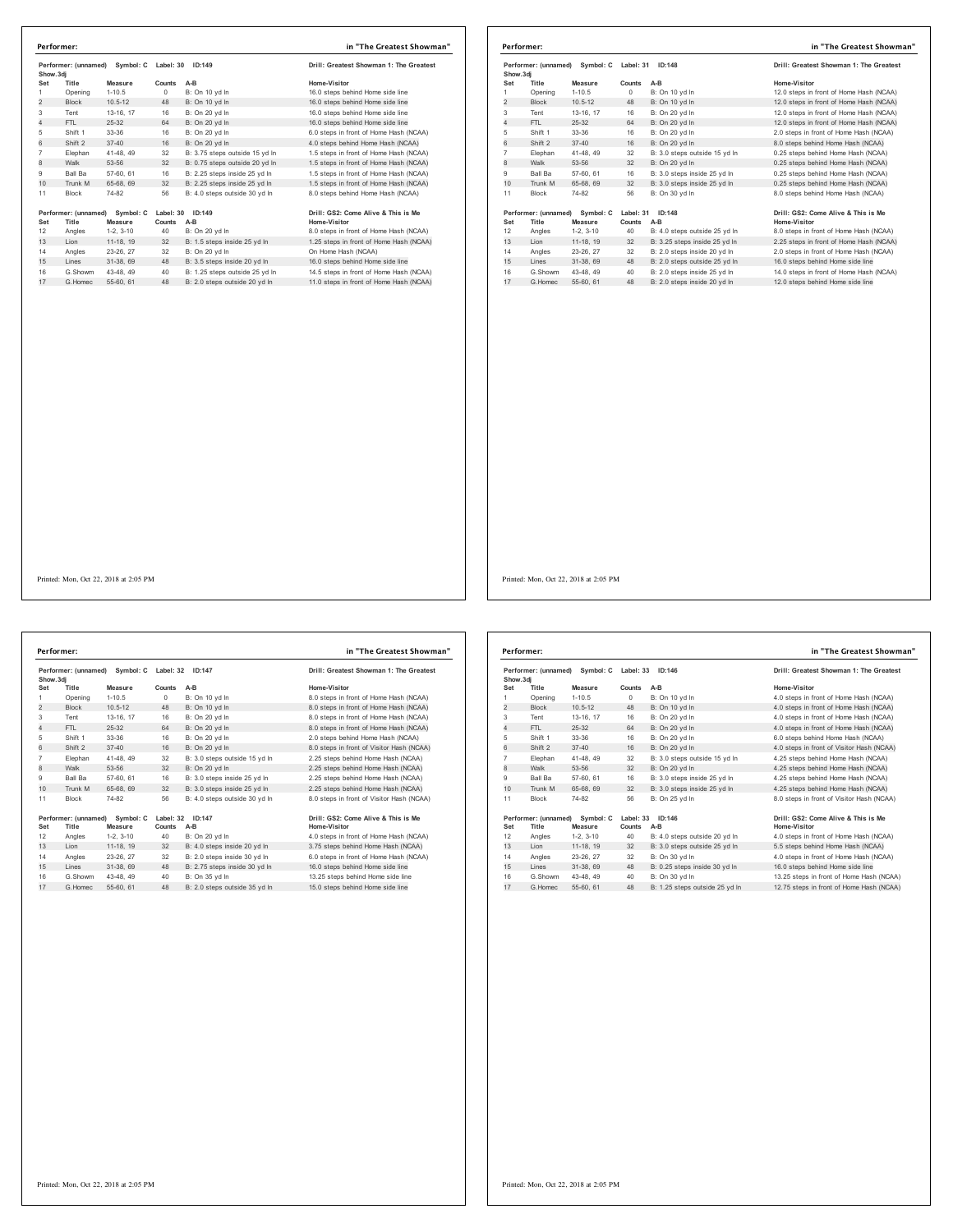| Show.3di       | Performer: (unnamed)          | Symbol: C            | Label: 34           | ID:145                        | Drill: Greatest Showman 1: The Greatest             |
|----------------|-------------------------------|----------------------|---------------------|-------------------------------|-----------------------------------------------------|
| Set            | Title                         | Measure              | Counts              | $A-B$                         | Home-Visitor                                        |
| 1              | Opening                       | $1 - 10.5$           | 0                   | B: On 10 vd In                | On Home Hash (NCAA)                                 |
| $\overline{2}$ | <b>Block</b>                  | $10.5 - 12$          | 48                  | B: On 10 vd In                | On Home Hash (NCAA)                                 |
| 3              | Tent                          | 13-16, 17            | 16                  | B: On 20 yd In                | On Home Hash (NCAA)                                 |
| 4              | FTI.                          | 25-32                | 64                  | B: On 20 vd In                | On Home Hash (NCAA)                                 |
| 5              | Shift 1                       | 33-36                | 16                  | B: On 20 vd In                | 10.0 steps in front of Visitor Hash (NCAA)          |
| 6              | Shift 2                       | $37 - 40$            | 16                  | B: On 20 vd In                | On Visitor Hash (NCAA)                              |
| $\overline{7}$ | Elephan                       | 41-48, 49            | 32                  | B: 3.0 steps outside 15 yd In | 6.25 steps behind Home Hash (NCAA)                  |
| 8              | Walk                          | 53-56                | 32                  | B: On 20 yd In                | 6.25 steps behind Home Hash (NCAA)                  |
| 9              | Ball Ba                       | 57-60, 61            | 16                  | B: 3.0 steps inside 25 yd In  | 6.25 steps behind Home Hash (NCAA)                  |
| 10             | Trunk M                       | 65-68, 69            | 32                  | B: 3.0 steps inside 25 yd In  | 6.25 steps behind Home Hash (NCAA)                  |
| 11             | <b>Block</b>                  | 74-82                | 56                  | B: On 30 vd In                | 8.0 steps in front of Visitor Hash (NCAA)           |
| Set            | Performer: (unnamed)<br>Title | Symbol: C<br>Measure | Label: 34<br>Counts | ID:145<br>A-B                 | Drill: GS2: Come Alive & This is Me<br>Home-Visitor |
| 12             | Angles                        | $1-2, 3-10$          | 40                  | B: 4.0 steps outside 25 yd In | 4.0 steps in front of Home Hash (NCAA)              |
| 13             | Lion                          | 11-18, 19            | 32                  | B: 3.5 steps outside 25 yd In | 2.0 steps behind Home Hash (NCAA)                   |
| 14             | Angles                        | 23-26, 27            | 32                  | B: 2.0 steps inside 15 vd In  | 6.0 steps behind Home Hash (NCAA)                   |
| 15             | Lines                         | 31-38.69             | 48                  | B: 4.0 steps outside 20 yd In | 16.0 steps behind Home side line                    |
| 16             | G.Showm                       | 43-48.49             | 40                  | B: 2.0 steps inside 20 yd In  | 12.5 steps behind Home side line                    |
| 17             | G Homec                       | 55-60, 61            | 48                  | B: 2.0 steps outside 15 vd In | 14.0 steps in front of Home Hash (NCAA)             |

|                                             | Performer:                    |                      |           |                                | in "The Greatest Showman"                           |
|---------------------------------------------|-------------------------------|----------------------|-----------|--------------------------------|-----------------------------------------------------|
| Performer: (unnamed) Symbol: C<br>Show, 3di |                               |                      | Label: 35 | ID: 144                        | Drill: Greatest Showman 1: The Greatest             |
| Set                                         | Title                         | Measure              | Counts    | $A-B$                          | Home-Visitor                                        |
| 1                                           | Opening                       | $1 - 10.5$           | $\circ$   | B: On 10 yd In                 | 4.0 steps behind Home Hash (NCAA)                   |
| $\overline{2}$                              | <b>Block</b>                  | $10.5 - 12$          | 48        | B: On 10 yd In                 | 4.0 steps behind Home Hash (NCAA)                   |
| 3                                           | Tent                          | 13-16, 17            | 16        | B: On 20 yd In                 | 4.0 steps behind Home Hash (NCAA)                   |
| 4                                           | FTL.                          | $25-32$              | 64        | B: On 20 vd In                 | 4.0 steps behind Home Hash (NCAA)                   |
| 5                                           | Shift 1                       | 33-36                | 16        | B: On 20 yd In                 | 6.0 steps in front of Visitor Hash (NCAA)           |
| 6                                           | Shift 2                       | $37 - 40$            | 16        | B: On 20 vd In                 | 4.0 steps behind Visitor Hash (NCAA)                |
| 7                                           | Elephan                       | 41-48, 49            | 32        | B: 2.5 steps outside 15 yd In  | 6.25 steps behind Visitor Hash (NCAA)               |
| 8                                           | Walk                          | 53-56                | 32        | B: 0.5 steps inside 20 yd In   | 6.25 steps behind Visitor Hash (NCAA)               |
| 9                                           | <b>Ball Ba</b>                | 57-60, 61            | 16        | B: 3.5 steps inside 25 vd In   | 6.25 steps behind Visitor Hash (NCAA)               |
| 10                                          | Trunk M                       | 65-68, 69            | 32        | B: 3.5 steps inside 25 yd In   | 6.25 steps behind Visitor Hash (NCAA)               |
| 11                                          | Block                         | 74-82                | 56        | B: On 30 vd In                 | 4.0 steps behind Visitor Hash (NCAA)                |
| Set                                         | Performer: (unnamed)<br>Title | Symbol: C<br>Measure | Counts    | Label: 35 ID:144<br>$A-B$      | Drill: GS2: Come Alive & This is Me<br>Home-Visitor |
| 12                                          | Angles                        | $1-2.3-10$           | 40        | B: 4.0 steps outside 25 vd In  | 8.0 steps behind Home Hash (NCAA)                   |
| 13                                          | Lion                          | 11-18, 19            | 32        | B: 3.25 steps outside 25 yd In | 3.75 steps behind Visitor Hash (NCAA)               |
| 14                                          | Angles                        | 23-26, 27            | 32        | B: 4.0 steps outside 20 yd In  | 4.0 steps in front of Visitor Hash (NCAA)           |
| 15                                          | Lines                         | 31-38, 69            | 48        | B: 1.0 steps inside 20 yd In   | 8.0 steps in front of Home Hash (NCAA)              |
| 16                                          | G.Showm                       | 43-48, 49            | 40        | B: 2.0 steps inside 20 yd In   | 8.0 steps in front of Home Hash (NCAA)              |
| 17                                          | G. Homec                      | 55-60, 61            | 48        | B: 3.25 steps inside 15 yd In  | 8.0 steps in front of Home Hash (NCAA)              |

**Performer: (unnamed) Symbol: C Label: 36 ID:143 Drill: Greatest Showman 1: The Greatest Show.3dj Set Title Measure Counts A-B Home-Visitor** 1 Opening 1-10.5 0 B: On 10 yd ln 8.0 steps behind Home Hash (NCAA)<br>2 Block 10.5-12 48 B: On 10 yd ln 8.0 steps behind Home Hash (NCAA) Tent 13-16, 17 16 B: On 20 yd ln 8.0 steps behind Home Hash (NCAA) 4 FTL 25-32 64 B: On 20 yd ln 8.0 steps behind Home Hash (NCAA) Shift 1 33-36 16 B: On 20 yd ln 2.0 steps in front of Visitor Hash (NCAA) 6 Shift 2 37-40 16 B: On 20 yd ln 8.0 steps behind Visitor Hash (NCAA) 7 Elephan 41-48, 49 32 B: 1.5 steps outside 15 yd In 8. 0 steps behind Visitor Hash (NCAA)<br>8 Walk 53-56 32 B: 1.5 steps inside 20 yd In 8. 0 steps behind Visitor Hash (NCAA)<br>9 Ball Ba 57-60, 61 16 10 Trunk M 65-68, 69 32 B: 3.5 steps outside 30 yd ln 8.0 steps behind Visitor Hash (NCAA) Block 74-82 56 B: 4.0 steps outside 30 yd ln 4.0 steps behind Visitor Hash (NCAA) 1997 (Same Alive & Thill: Gacher Stephen Mercedes 1997 (111: Same Alive & This is Mone Alive & This is Mone A<br>12 Angles 1-2, 3-10 40 B: On 20 yd In B. Olisteys behind Home Hash (NCAA)<br>12 Angles 1-1-8, 19 32 B: 3.0 steps in 14 Angles 20-20, 21 02 B. 2.0 steps inside 10 yd in 2.0 steps in front of Visitor hash (NCAA)<br>15 Lines 31-38, 69 48 B: 1.5 steps outside 20 yd in 8.0 steps in front of Home Hash (NCAA) G.Showm 43-48, 49 40 B: 2.0 steps inside 20 yd ln 10.25 steps in front of Home Hash (NCAA) 17 G.Homec 55-60, 61 48 B: 0.75 steps inside 15 yd ln 8.0 steps in front of Home Hash (NCAA) **Performer: in "The Greatest Showman"**

| Show, 3di      | Performer: (unnamed) | Symbol: C   | Label: 37 | ID:142                        | Drill: Greatest Showman 1: The Greatest   |
|----------------|----------------------|-------------|-----------|-------------------------------|-------------------------------------------|
| Set            | Title                | Measure     | Counts    | $A-B$                         | Home-Visitor                              |
| 1              | Opening              | $1 - 10.5$  | $\Omega$  | B: On 10 yd In                | 8.0 steps in front of Visitor Hash (NCAA) |
| $\overline{2}$ | <b>Block</b>         | $10.5 - 12$ | 48        | B: On 10 yd In                | 8.0 steps in front of Visitor Hash (NCAA) |
| 3              | Tent                 | 13-16, 17   | 16        | B: On 20 vd In                | 8.0 steps in front of Visitor Hash (NCAA) |
| 4              | FTI.                 | $25 - 32$   | 64        | B: On 20 vd In                | 8.0 steps in front of Visitor Hash (NCAA) |
| 5              | Shift 1              | 33-36       | 16        | B: On 20 yd In                | 2.0 steps behind Visitor Hash (NCAA)      |
| 6              | Shift 2              | $37 - 40$   | 16        | B: On 20 yd In                | 12.0 steps behind Visitor Hash (NCAA)     |
| $\overline{7}$ | Elephan              | 41-48, 49   | 32        | B: On 15 yd In                | 9.0 steps behind Visitor Hash (NCAA)      |
| 8              | Walk                 | 53-56       | 32        | B: 3.0 steps inside 20 yd In  | 9.0 steps behind Visitor Hash (NCAA)      |
| 9              | <b>Ball Ba</b>       | 57-60, 61   | 16        | B: 2.0 steps outside 30 vd In | 9.0 steps behind Visitor Hash (NCAA)      |
| 10             | Trunk M              | 65-68, 69   | 32        | B: 2.0 steps outside 30 yd In | 9.0 steps behind Visitor Hash (NCAA)      |
| 11             | <b>Block</b>         | 74-82       | 56        | B: On 25 yd In                | 4.0 steps behind Visitor Hash (NCAA)      |
|                | Performer: (unnamed) | Symbol: C   | Label: 37 | ID:142                        | Drill: GS2: Come Alive & This is Me       |
| Set            | Title                | Measure     | Counts    | $A-B$                         | Home-Visitor                              |
| 12             | Angles               | $1-2.3-10$  | 40        | B: 4.0 steps outside 20 yd In | 8.0 steps behind Home Hash (NCAA)         |
| 13             | I ion                | 11-18, 19   | 32        | B: 1.25 steps inside 20 yd In | 6.0 steps behind Visitor Hash (NCAA)      |
| 14             | Angles               | 23-26, 27   | 32        | B: On 15 vd In                | On Visitor Hash (NCAA)                    |
| 15             | Lines                | 31-38, 69   | 48        | B: 4.0 steps outside 20 yd In | 8.0 steps in front of Home Hash (NCAA)    |
| 16             | G Showm              | 43-48, 49   | 40        | B: 2.0 steps inside 20 vd In  | 12.5 steps in front of Home Hash (NCAA)   |
| 17             | G. Homec             | 55-60, 61   | 48        | B: 2.0 steps outside 15 yd In | 8.0 steps in front of Home Hash (NCAA)    |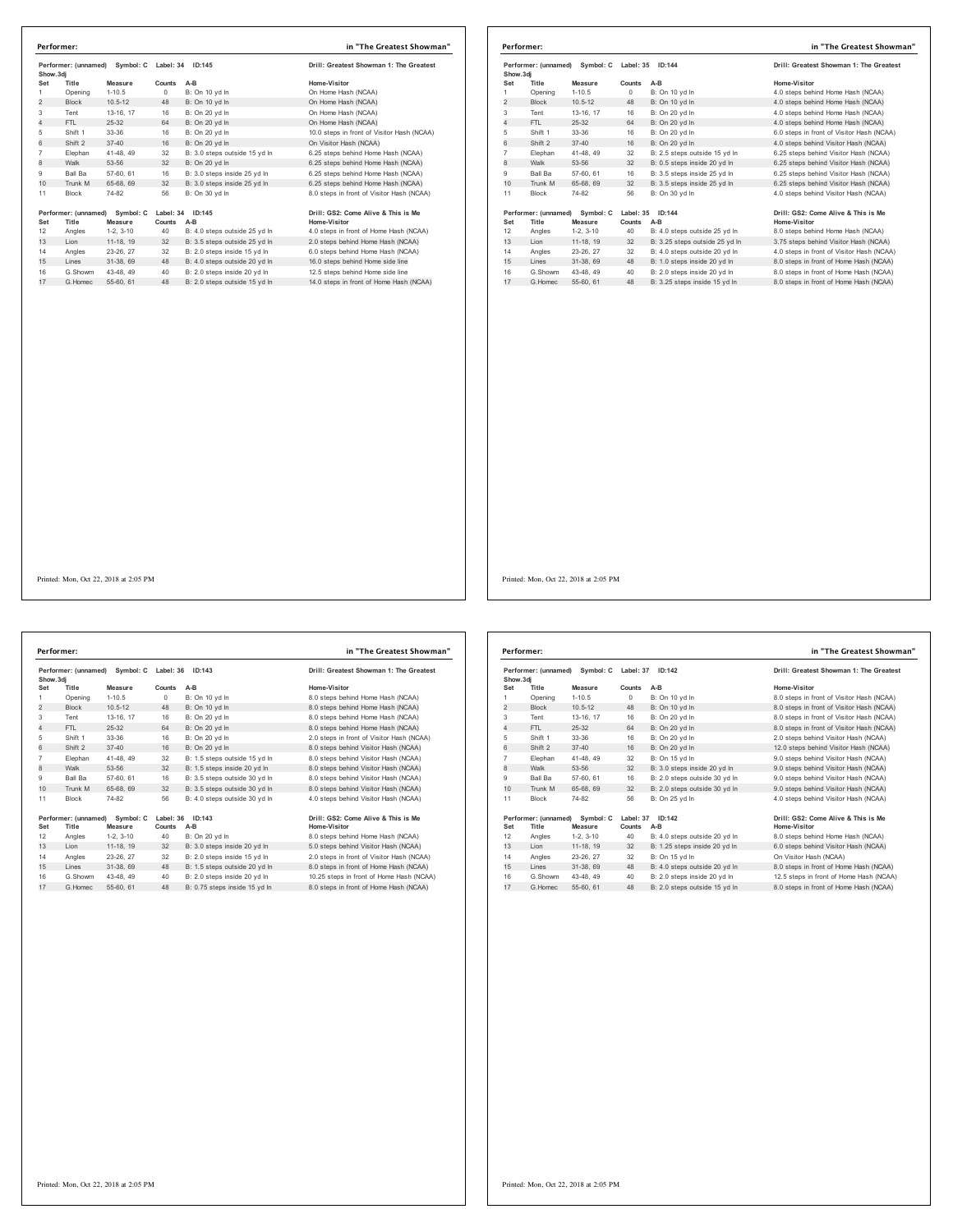| Show.3dj       | Performer: (unnamed) | Symbol: C   | Label: 38 | ID:141                         | Drill: Greatest Showman 1: The Greatest   |
|----------------|----------------------|-------------|-----------|--------------------------------|-------------------------------------------|
| Set            | Title                | Measure     | Counts    | A-B                            | Home-Visitor                              |
| 1              | Opening              | $1 - 10.5$  | 0         | B: On 10 yd In                 | 4.0 steps in front of Visitor Hash (NCAA) |
| $\overline{2}$ | <b>Block</b>         | $10.5 - 12$ | 48        | B: On 10 yd In                 | 4.0 steps in front of Visitor Hash (NCAA) |
| 3              | Tent                 | 13-16, 17   | 16        | B: On 20 yd In                 | 4.0 steps in front of Visitor Hash (NCAA) |
| $\overline{4}$ | FTL                  | $25 - 32$   | 64        | B: On 20 yd In                 | 4.0 steps in front of Visitor Hash (NCAA) |
| 5              | Shift 1              | 33-36       | 16        | B: On 20 yd In                 | 6.0 steps behind Visitor Hash (NCAA)      |
| 6              | Shift 2              | $37 - 40$   | 16        | B: On 20 vd In                 | 16.0 steps in front of Visitor side line  |
| $\overline{7}$ | Elephan              | 41-48, 49   | 32        | B: 2.0 steps inside 15 vd In   | 9.5 steps behind Visitor Hash (NCAA)      |
| 8              | Walk                 | 53-56       | 32        | B: 3.0 steps outside 25 yd In  | 9.5 steps behind Visitor Hash (NCAA)      |
| 9              | Ball Ba              | 57-60, 61   | 16        | B: On 30 vd In                 | 9.5 steps behind Visitor Hash (NCAA)      |
| 10             | Trunk M              | 65-68, 69   | 32        | B: On 30 yd In                 | 9.5 steps behind Visitor Hash (NCAA)      |
| 11             | <b>Block</b>         | 74-82       | 56        | B: On 25 yd In                 | 8.0 steps behind Visitor Hash (NCAA)      |
|                |                      | Symbol: C   |           | Label: 38 ID:141               | Drill: GS2: Come Alive & This is Me       |
|                | Performer: (unnamed) |             |           |                                |                                           |
| Set            | Title                | Measure     | Counts    | A-B                            | Home-Visitor                              |
| 12             | Angles               | $1-2, 3-10$ | 40        | B: 4.0 steps outside 30 yd In  | 8.0 steps in front of Visitor Hash (NCAA) |
| 13             | Lion                 | 11-18, 19   | 32        | B: 2.0 steps outside 30 yd In  | 6.0 steps behind Visitor Hash (NCAA)      |
| 14             | Angles               | 23-26, 27   | 32        | B: On 25 yd In                 | 12.0 steps behind Visitor Hash (NCAA)     |
| 15             | Lines                | 31-38, 69   | 48        | B: 4.0 steps outside 30 yd In  | 4.0 steps in front of Visitor Hash (NCAA) |
| 16             | G.Showm              | 43-48, 49   | 40        | B: 1.25 steps outside 35 yd In | 4.0 steps in front of Visitor Hash (NCAA) |

| Performer: (unnamed) Symbol: C<br>Show, 3di |                                | Label: 39   | ID:140    | Drill: Greatest Showman 1: The Greatest |                                           |
|---------------------------------------------|--------------------------------|-------------|-----------|-----------------------------------------|-------------------------------------------|
|                                             |                                |             |           |                                         |                                           |
| Set                                         | Title                          | Measure     | Counts    | $A-B$                                   | Home-Visitor                              |
| 1                                           | Opening                        | $1 - 10.5$  | $\Omega$  | B: On 30 yd In                          | 9.0 steps behind Visitor Hash (NCAA)      |
| $\overline{2}$                              | <b>Block</b>                   | $10.5 - 12$ | 48        | B: 3.0 steps outside 25 yd In           | 16.0 steps in front of Visitor side line  |
| 3                                           | Tent                           | 13-16, 17   | 16        | B: On 20 yd In                          | On Visitor Hash (NCAA)                    |
| $\overline{4}$                              | FTI.                           | $25-32$     | 64        | B: On 20 vd In                          | On Visitor Hash (NCAA)                    |
| 5                                           | Shift 1                        | 33-36       | 16        | B: On 20 yd In                          | 10.0 steps behind Visitor Hash (NCAA)     |
| 6                                           | Shift 2                        | $37 - 40$   | 16        | B: On 20 vd In                          | 12.0 steps in front of Visitor side line  |
| 7                                           | Elephan                        | 41-48, 49   | 32        | B: 4.0 steps outside 20 yd In           | 9.75 steps behind Visitor Hash (NCAA)     |
| 8                                           | Walk                           | 53-56       | 32        | B: 1.0 steps outside 25 yd In           | 9.75 steps behind Visitor Hash (NCAA)     |
| 9                                           | Ball Ba                        | 57-60, 61   | 16        | B: 2.0 steps inside 30 vd In            | 9.75 steps behind Visitor Hash (NCAA)     |
| 10                                          | Trunk M                        | 65-68, 69   | 32        | B: 2.0 steps inside 30 yd In            | 9.75 steps behind Visitor Hash (NCAA)     |
| 11                                          | <b>Block</b>                   | 74-82       | 56        | B: On 25 vd In                          | 12.0 steps behind Visitor Hash (NCAA)     |
|                                             | Performer: (unnamed) Symbol: C |             | Label: 39 | ID:140                                  | Drill: GS2: Come Alive & This is Me       |
| Set                                         | Title                          | Measure     | Counts    | A-B                                     | <b>Home-Visitor</b>                       |
| 12                                          | Angles                         | $1-2, 3-10$ | 40        | B: 4.0 steps outside 30 yd In           | On Visitor Hash (NCAA)                    |
| 13                                          | Lion                           | 11-18, 19   | 32        | B: 4.0 steps outside 20 yd In           | 8.0 steps behind Visitor Hash (NCAA)      |
| 14                                          | Angles                         | 23-26, 27   | 32        | B: 4.0 steps outside 20 vd In           | 16.0 steps in front of Visitor side line  |
| 15                                          | Lines                          | 31-38, 69   | 48        | B: 2.0 steps inside 25 yd In            | 2.0 steps in front of Visitor Hash (NCAA) |
| 16                                          | G.Showm                        | 43-48, 49   | 40        | B: 4.0 steps outside 35 vd In           | 4.0 steps in front of Visitor Hash (NCAA) |
| 17                                          | G. Homec                       | 55-60, 61   | 48        | B: 4.0 steps outside 35 vd In           | 4.0 steps in front of Visitor Hash (NCAA) |

| Show.3di       | Performer: (unnamed) | Symbol: C   | Label: 40  | ID:369                         | Drill: Greatest Showman 1: The Greatest  |
|----------------|----------------------|-------------|------------|--------------------------------|------------------------------------------|
| Set            | Title                | Measure     | Counts     | $A-B$                          | Home-Visitor                             |
| 1              | Opening              | $1 - 10.5$  | $^{\circ}$ | B: On 30 vd In                 | 11.0 steps behind Visitor Hash (NCAA)    |
| $\overline{2}$ | <b>Block</b>         | $10.5 - 12$ | 48         | B: 1.0 steps outside 25 yd In  | 16.0 steps in front of Visitor side line |
| 3              | Tent                 | 13-16, 17   | 16         | B: 2.75 steps inside 20 vd In  | On Visitor Hash (NCAA)                   |
| $\overline{4}$ | FTL                  | $25 - 32$   | 64         | B: 2.75 steps inside 20 yd In  | On Visitor Hash (NCAA)                   |
| 5              | Shift 1              | 33-36       | 16         | B: 2.75 steps outside 25 yd In | 10.0 steps behind Visitor Hash (NCAA)    |
| 6              | Shift 2              | $37 - 40$   | 16         | B: On 25 vd In                 | 12.0 steps in front of Visitor side line |
| $\overline{7}$ | Elephan              | 41-48.49    | 32         | B: 1.75 steps outside 20 yd In | 9.5 steps behind Visitor Hash (NCAA)     |
| 8              | Walk                 | 53-56       | 32         | B: 1.25 steps inside 25 yd In  | 9.5 steps behind Visitor Hash (NCAA)     |
| 9              | Ball Ba              | 57-60, 61   | 16         | B: 3.75 steps outside 35 yd In | 9.5 steps behind Visitor Hash (NCAA)     |
| 10             | Trunk M              | 65-68, 69   | 32         | B: 3.75 steps outside 35 yd In | 9.5 steps behind Visitor Hash (NCAA)     |
| 11             | <b>Block</b>         | 74-82       | 56         | B: On 25 vd In                 | 16.0 steps in front of Visitor side line |
|                | Performer: (unnamed) | Symbol: C   | Label: 40  | ID:369                         | Drill: GS2: Come Alive & This is Me      |
| Set            | Title                | Measure     | Counts     | $A-B$                          | Home-Visitor                             |
| 12             | Angles               | $1-2.3-10$  | 40         | B: 4.0 steps outside 30 yd In  | 8.0 steps behind Visitor Hash (NCAA)     |
| 13             | Lion                 | 11-18, 19   | 32         | B: 3.25 steps inside 20 yd In  | 13.5 steps behind Visitor Hash (NCAA)    |
| 14             | Angles               | 23-26, 27   | 32         | B: 4.0 steps outside 25 vd In  | 16.0 steps in front of Visitor side line |
| 15             | I ines               | 31-38, 69   | 48         | B: 2.0 steps outside 30 yd In  | 2.0 steps behind Visitor Hash (NCAA)     |
| 16             | G Showm              | 43-48, 49   | 40         | B: 4.0 steps outside 35 vd In  | 4.0 steps behind Visitor Hash (NCAA)     |
| 17             | G Homec              | 55-60, 61   | 48         | B: 4.0 steps outside 35 yd In  | 4.0 steps behind Visitor Hash (NCAA)     |

| Show, 3di      | Performer: (unnamed)          | Symbol: C            | Label: 41           | ID:370                         | Drill: Greatest Showman 1: The Greatest             |
|----------------|-------------------------------|----------------------|---------------------|--------------------------------|-----------------------------------------------------|
| Set            | Title                         | Measure              | Counts              | $A-B$                          | Home-Visitor                                        |
| 1              | Opening                       | $1 - 10.5$           | $\Omega$            | B: On 30 yd In                 | 13.0 steps behind Visitor Hash (NCAA)               |
| $\overline{2}$ | <b>Block</b>                  | $10.5 - 12$          | 48                  | B: 1.0 steps inside 25 yd In   | 16.0 steps in front of Visitor side line            |
| 3              | Tent                          | 13-16. 17            | 16                  | B: 2.5 steps outside 25 yd In  | 0.25 steps behind Visitor Hash (NCAA)               |
| $\overline{4}$ | FTI.                          | 25-32                | 64                  | B: 2.5 steps outside 25 vd In  | 0.25 steps behind Visitor Hash (NCAA)               |
| 5              | Shift 1                       | 33-36                | 16                  | B: 0.25 steps outside 25 yd In | 10.25 steps behind Visitor Hash (NCAA)              |
| 6              | Shift 2                       | $37 - 40$            | 16                  | B: 2.0 steps inside 25 yd In   | 12.0 steps in front of Visitor side line            |
| $\overline{7}$ | Elephan                       | 41-48.49             | 32                  | B: 0.25 steps outside 20 vd In | 10.75 steps behind Visitor Hash (NCAA)              |
| 8              | Walk                          | 53-56                | 32                  | B: 2.75 steps inside 25 yd In  | 10.75 steps behind Visitor Hash (NCAA)              |
| 9              | Ball Ba                       | 57-60, 61            | 16                  | B: 2.25 steps outside 35 vd In | 10.75 steps behind Visitor Hash (NCAA)              |
| 10             | Trunk M                       | 65-68, 69            | 32                  | B: 2.25 steps outside 35 yd In | 10.75 steps behind Visitor Hash (NCAA)              |
| 11             | <b>Block</b>                  | 74-82                | 56                  | B: 4.0 steps outside 30 vd In  | 12.0 steps behind Visitor Hash (NCAA)               |
| Set            | Performer: (unnamed)<br>Title | Symbol: C<br>Measure | Label: 41<br>Counts | ID:370<br>A-B                  | Drill: GS2: Come Alive & This is Me<br>Home-Visitor |
| 12             | Angles                        | $1-2.3-10$           | 40                  | B: 1.0 steps outside 30 vd In  | 1.75 steps behind Visitor Hash (NCAA)               |
| 13             | Lion                          | 11-18, 19            | 32                  | B: 1.5 steps outside 20 yd In  | 9.75 steps behind Visitor Hash (NCAA)               |
| 14             | Angles                        | 23-26, 27            | 32                  | B: 4.0 steps outside 20 vd In  | 12.0 steps in front of Visitor side line            |
| 15             | Lines                         | 31-38, 69            | 48                  | B: On 25 yd In                 | On Visitor Hash (NCAA)                              |
| 16             | G Showm                       | 43-48.49             | 40                  | B: On 25 yd In                 | 4.0 steps in front of Visitor Hash (NCAA)           |
| 17             | G. Homec                      | 55-60, 61            | 48                  | B: On 25 vd In                 | 4.0 steps in front of Visitor Hash (NCAA)           |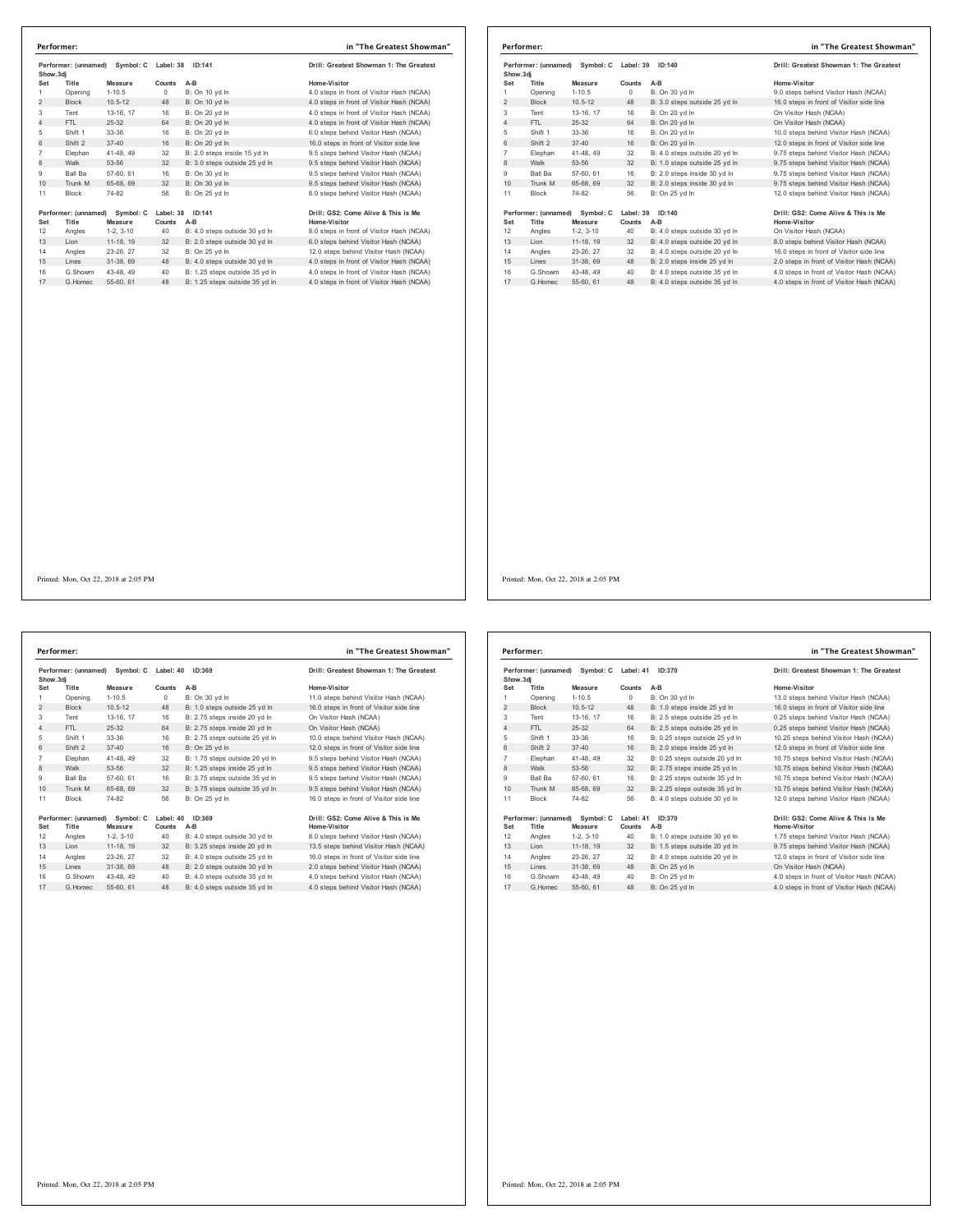| Show.3di        | Performer: (unnamed)          | Symbol: C            |                     | Label: 42 ID:371              | Drill: Greatest Showman 1: The Greatest             |
|-----------------|-------------------------------|----------------------|---------------------|-------------------------------|-----------------------------------------------------|
| Set             | Title                         | Measure              | Counts              | $A-B$                         | Home-Visitor                                        |
| 1               | Opening                       | $1-10.5$             | $\Omega$            | B: On 30 vd In                | 15.0 steps behind Visitor Hash (NCAA)               |
| $\overline{2}$  | <b>Block</b>                  | $10.5 - 12$          | 48                  | B: 3.0 steps inside 25 yd In  | 16.0 steps in front of Visitor side line            |
| 3               | Tent                          | 13-16, 17            | 16                  | B: On 25 vd In                | 0.5 steps behind Visitor Hash (NCAA)                |
| $\overline{4}$  | FTI.                          | 25-32                | 64                  | B: On 25 vd In                | 0.5 steps behind Visitor Hash (NCAA)                |
| 5               | Shift 1                       | 33-36                | 16                  | B: 2.0 steps inside 25 yd In  | 10.25 steps behind Visitor Hash (NCAA)              |
| 6               | Shift 2                       | $37 - 40$            | 16                  | B: 4.0 steps outside 30 vd In | 12.0 steps in front of Visitor side line            |
| $\overline{7}$  | Elephan                       | 41-48, 49            | 32                  | B: 1.5 steps inside 20 vd In  | 11.75 steps behind Visitor Hash (NCAA)              |
| 8               | Walk                          | 53-56                | 32                  | B: 3.5 steps outside 30 yd In | 11.75 steps behind Visitor Hash (NCAA)              |
| 9               | Ball Ba                       | 57-60, 61            | 16                  | B: 0.5 steps outside 35 vd In | 11.75 steps behind Visitor Hash (NCAA)              |
| 10 <sup>1</sup> | Trunk M                       | 65-68, 69            | 32                  | B: 0.5 steps outside 35 vd In | 11.75 steps behind Visitor Hash (NCAA)              |
| 11              | <b>Block</b>                  | 74-82                | 56                  | B: 4.0 steps outside 30 vd In | 16.0 steps in front of Visitor side line            |
| Set             | Performer: (unnamed)<br>Title | Symbol: C<br>Measure | Label: 42<br>Counts | ID:371<br>A-B                 | Drill: GS2: Come Alive & This is Me<br>Home-Visitor |
| 12              | Angles                        | $1-2.3-10$           | 40                  | B: 1.0 steps outside 30 yd In | 9.75 steps behind Visitor Hash (NCAA)               |
| 13              | Lion                          | 11-18, 19            | 32                  | B: On 25 yd In                | 14.75 steps in front of Visitor side line           |
| 14              | Angles                        | 23-26.27             | 32                  | B: 4.0 steps outside 25 yd In | 8.0 steps in front of Visitor side line             |
| 15              | Lines                         | 31-38, 69            | 48                  | B: 2.0 steps inside 25 yd In  | 6.0 steps behind Visitor Hash (NCAA)                |
| 16              | G.Showm                       | 43-48, 49            | 40                  | B: 4.0 steps outside 20 vd In | 4.0 steps behind Visitor Hash (NCAA)                |
| 17              | G Homec                       | 55-60, 61            | 48                  | B: 4.0 steps outside 20 vd In | 4.0 steps behind Visitor Hash (NCAA)                |

|                | Performer: (unnamed) Symbol: F |             | Label: 1 | ID:352                         | Drill: Greatest Showman 1: The Greatest   |
|----------------|--------------------------------|-------------|----------|--------------------------------|-------------------------------------------|
| Show, 3di      |                                |             |          |                                |                                           |
| Set            | Title                          | Measure     | Counts   | $A-B$                          | Home-Visitor                              |
|                | Opening                        | $1 - 10.5$  | $\circ$  | A: On 30 yd In                 | 15.0 steps behind Visitor Hash (NCAA)     |
| $\overline{2}$ | <b>Block</b>                   | $10.5 - 12$ | 48       | A: 1.0 steps inside 30 yd In   | 16.0 steps in front of Visitor side line  |
| 3              | Tent                           | 13-16, 17   | 16       | A: 2.5 steps outside 30 yd In  | 1.75 steps behind Visitor Hash (NCAA)     |
| $\overline{4}$ | FTI.                           | $25-32$     | 64       | A: 2.5 steps outside 30 yd In  | 1.75 steps behind Visitor Hash (NCAA)     |
| 5              | Shift 1                        | 33-36       | 16       | A: 1.25 steps outside 30 vd In | 10.75 steps behind Visitor Hash (NCAA)    |
| 6              | Shift 2                        | $37 - 40$   | 16       | A: On 30 vd In                 | 12.0 steps in front of Visitor side line  |
| $\overline{7}$ | Elephan                        | 41-48, 49   | 32       | A: 4.0 steps outside 40 vd In  | 12.25 steps in front of Visitor side line |
| 8              | Walk                           | 53-56       | 32       | A: 1.0 steps inside 30 yd In   | 12.25 steps in front of Visitor side line |
| 9              | Ball Ba                        | 57-60, 61   | 16       | A: 2.0 steps outside 25 vd In  | 12.25 steps in front of Visitor side line |
| 10             | Trunk M                        | 65-68, 69   | 32       | A: 3.5 steps outside 25 yd In  | 13.0 steps in front of Visitor side line  |
| 11             | Block                          | 74-82       | 56       | A: On 30 yd In                 | 12.0 steps behind Visitor Hash (NCAA)     |
|                | Performer: (unnamed) Symbol: F |             | Label: 1 | ID:352                         | Drill: GS2: Come Alive & This is Me       |
| Set            | Title                          | Measure     | Counts   | $A-B$                          | Home-Visitor                              |
| 12             | Angles                         | $1-2.3-10$  | 40       | A: 2.75 steps inside 30 yd In  | 3.25 steps behind Visitor Hash (NCAA)     |
| 13             | Lion                           | 11-18, 19   | 32       | A: 2.25 steps outside 25 yd In | 15.5 steps behind Visitor Hash (NCAA)     |
| 14             | Angles                         | 23-26, 27   | 32       | A: 4.0 steps inside 20 vd In   | 12.0 steps in front of Visitor side line  |
| 15             | Lines                          | 31-38, 69   | 48       | A: 4.0 steps inside 25 vd In   | 4.0 steps behind Visitor Hash (NCAA)      |
| 16             | G.Showm                        | 43-48, 49   | 40       | A: 1.25 steps outside 20 yd In | 4.0 steps behind Visitor Hash (NCAA)      |
| 17             | G. Homec                       | 55-60, 61   | 48       | A: 1.25 steps outside 20 yd In | 4.0 steps behind Visitor Hash (NCAA)      |

**Performer: (unnamed) Symbol: F Label: 2 ID:353 Drill: Greatest Showman 1: The Greatest Show.3dj Set Title Measure Counts A-B Home-Visitor** 1 Opening 1-10.5 0 A: On 30 yd In 13.0 steps behind Visitor Hash (NCAA)<br>2 Block 10.5-12 48 A: 3.0 steps inside 30 yd In 16.0 steps in front of Visitor side line Tent 13-16, 17 16 A: On 30 yd ln 2.25 steps behind Visitor Hash (NCAA) 4 FTL 25-32 64 A: On 30 yd ln 2.25 steps behind Visitor Hash (NCAA) Shift 1 33-36 16 A: 1.0 steps inside 30 yd ln 11.25 steps behind Visitor Hash (NCAA) 6 Shift 2 37-40 16 A: 2.0 steps inside 30 yd ln 12.0 steps in front of Visitor side line Elephan 41-48, 49 32 A: 2.0 steps outside 40 yd ln 11.75 steps in front of Visitor side line 8 Walk 53-56 32 A: 3.0 steps inside 30 yd ln 11.75 steps in front of Visitor side line Ball Ba 57-60, 61 16 A: On 25 yd ln 11.75 steps in front of Visitor side line 10 Trunk M 65-68, 69 32 A: 1.5 steps outside 25 yd ln 12.0 steps in front of Visitor side line Block 74-82 56 A: On 30 yd ln 16.0 steps in front of Visitor side line **Performer: (unnamed) Symbol: F Label: 2 ID:353** Drill: GS2: Come Alive & This is Me<br>19 Mane-Wistorner Counts A-B<br>12 Angles 1-2, 3-10 40 A: 2.75 steps inside 30 yd In 11.25 steps behind Visitor Hash (NCAA) **Setter Counts A-B**<br> **Setter Counts A-B**<br>
1-2, 3-10 40 A: 2.75 steps inside 30 yd In Angles 1-2, 3-10 40 A: 2.75 steps inside 30 yd ln 11.25 steps behind Visitor Hash (NCAA) 13 Lion 11-18, 19 32 A: On 25 yd ln 14.75 steps in front of Visitor side line 14 Angles 23-26, 27 32 A: 4.0 steps inside 20 yd In 8.0 steps in front of Visitor side line<br>15 Lines 31-38, 69 48 A: 2.0 steps inside 25 yd In 6.0 steps behind Visitor Hash (NCAA) G.Showm 43-48, 49 40 A: 4.0 steps inside 15 yd ln 4.0 steps behind Visitor Hash (NCAA) 17 G.Homec 55-60, 61 48 A: 4.0 steps inside 15 yd ln 4.0 steps behind Visitor Hash (NCAA) **Performer: in "The Greatest Showman"**

| Show, 3di      | Performer: (unnamed) | Symbol: F   | Label: 3 | ID:354                         | Drill: Greatest Showman 1: The Greatest   |  |
|----------------|----------------------|-------------|----------|--------------------------------|-------------------------------------------|--|
| Set            | Title                | Measure     | Counts   | $A-B$                          | Home-Visitor                              |  |
| 1              | Opening              | $1 - 10.5$  | $\Omega$ | A: On 30 yd In                 | 11.0 steps behind Visitor Hash (NCAA)     |  |
| 2              | <b>Block</b>         | $10.5 - 12$ | 48       | A: 3.0 steps outside 35 yd In  | 16.0 steps in front of Visitor side line  |  |
| 3              | Tent                 | 13-16, 17   | 16       | A: 2.5 steps inside 30 vd In   | 3.25 steps behind Visitor Hash (NCAA)     |  |
| 4              | FTL                  | $25-32$     | 64       | A: 2.5 steps inside 30 vd In   | 3.25 steps behind Visitor Hash (NCAA)     |  |
| 5              | Shift 1              | 33-36       | 16       | A: 3.25 steps inside 30 vd In  | 11.5 steps behind Visitor Hash (NCAA)     |  |
| 6              | Shift 2              | $37 - 40$   | 16       | A: 4.0 steps inside 30 yd In   | 12.0 steps in front of Visitor side line  |  |
| $\overline{7}$ | Elephan              | 41-48, 49   | 32       | A: 0.25 steps inside 40 vd In  | 11.5 steps in front of Visitor side line  |  |
| 8              | Walk                 | 53-56       | 32       | A: 3.0 steps outside 35 yd In  | 11.5 steps in front of Visitor side line  |  |
| 9              | Ball Ba              | 57-60, 61   | 16       | A: 2.25 steps inside 25 vd In  | 11.5 steps in front of Visitor side line  |  |
| 10             | Trunk M              | 65-68, 69   | 32       | A: 0.75 steps inside 25 yd In  | 11.75 steps in front of Visitor side line |  |
| 11             | <b>Block</b>         | 74-82       | 56       | A: 4.0 steps inside 30 vd In   | 12.0 steps behind Visitor Hash (NCAA)     |  |
|                | Performer: (unnamed) | Symbol: F   | Label: 3 | ID:354                         | Drill: GS2: Come Alive & This is Me       |  |
| Set            | Title                | Measure     | Counts   | $A-B$                          | <b>Home-Visitor</b>                       |  |
| 12             | Angles               | $1-2.3-10$  | 40       | A: 1.75 steps outside 35 yd In | 5.0 steps behind Visitor Hash (NCAA)      |  |
| 13             | Lion                 | 11-18, 19   | 32       | A: 2.5 steps inside 25 yd In   | 13.0 steps in front of Visitor side line  |  |
| 14             | Angles               | 23-26, 27   | 32       | A: 4.0 steps inside 25 vd In   | 16.0 steps in front of Visitor side line  |  |
| 15             | Lines                | 31-38, 69   | 48       | A: 2.0 steps inside 30 yd In   | 6.0 steps behind Visitor Hash (NCAA)      |  |
| 16             | G.Showm              | 43-48, 49   | 40       | A: 2.0 steps inside 20 vd In   | 4.0 steps in front of Visitor Hash (NCAA) |  |
| 17             | G Homec              | 55-60, 61   | 48       | A: 2.0 steps inside 20 yd In   | 4.0 steps in front of Visitor Hash (NCAA) |  |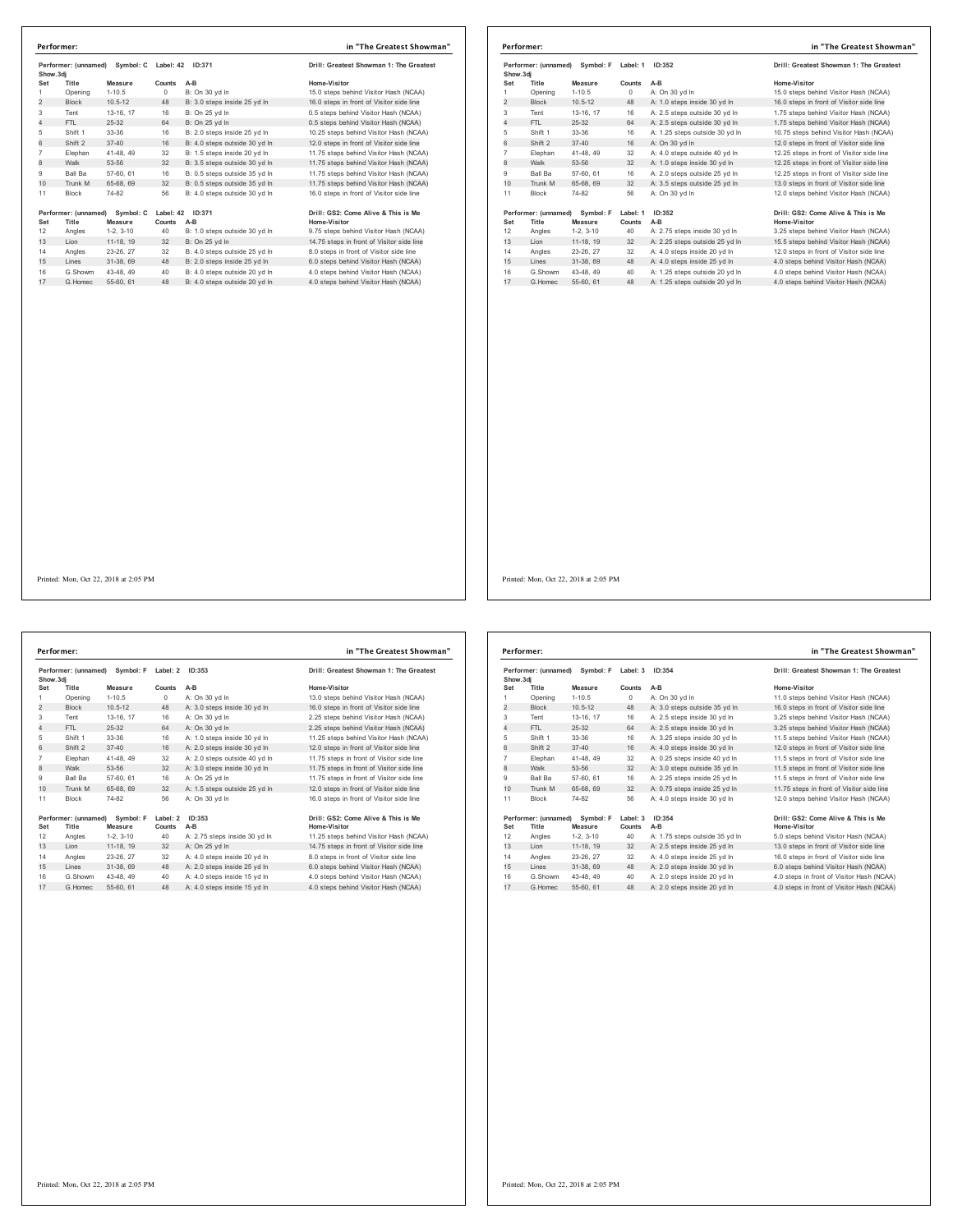|                | Symbol: F<br>Performer: (unnamed)<br>Show.3di |             | Label: 4<br>ID:355 |                                | Drill: Greatest Showman 1: The Greatest   |  |
|----------------|-----------------------------------------------|-------------|--------------------|--------------------------------|-------------------------------------------|--|
| Set            | Title                                         | Measure     | Counts             | A-B                            | Home-Visitor                              |  |
| 1              | Opening                                       | $1 - 10.5$  | $^{\circ}$         | A: On 30 yd In                 | 9.0 steps behind Visitor Hash (NCAA)      |  |
| 2              | <b>Block</b>                                  | $10.5 - 12$ | 48                 | A: 1.0 steps outside 35 yd In  | 16.0 steps in front of Visitor side line  |  |
| 3              | Tent                                          | 13-16, 17   | 16                 | A: 2.75 steps outside 35 yd In | 4.0 steps behind Visitor Hash (NCAA)      |  |
| $\overline{4}$ | FTI.                                          | $25 - 32$   | 64                 | A: 2.75 steps outside 35 yd In | 4.0 steps behind Visitor Hash (NCAA)      |  |
| 5              | Shift 1                                       | 33-36       | 16                 | A: 2.5 steps outside 35 yd In  | 12.0 steps behind Visitor Hash (NCAA)     |  |
| 6              | Shift 2                                       | $37 - 40$   | 16                 | A: 2.0 steps outside 35 vd In  | 12.0 steps in front of Visitor side line  |  |
| $\overline{7}$ | Elephan                                       | 41-48, 49   | 32                 | A: 2.25 steps inside 40 vd In  | 11.5 steps in front of Visitor side line  |  |
| 8              | Walk                                          | 53-56       | 32                 | A: 0.75 steps outside 35 yd In | 11.5 steps in front of Visitor side line  |  |
| 9              | Ball Ba                                       | 57-60, 61   | 16                 | A: 3.75 steps outside 30 yd In | 11.5 steps in front of Visitor side line  |  |
| 10             | Trunk M                                       | 65-68, 69   | 32                 | A: 3.25 steps inside 25 vd In  | 11.5 steps in front of Visitor side line  |  |
| 11             | <b>Block</b>                                  | 74-82       | 56                 | A: 4.0 steps inside 30 yd In   | 16.0 steps in front of Visitor side line  |  |
|                | Performer: (unnamed)                          | Symbol: F   | Label: 4           | ID:355                         | Drill: GS2: Come Alive & This is Me       |  |
| Set            | Title                                         | Measure     | Counts             | A-B                            | Home-Visitor                              |  |
| 12             | Angles                                        | $1-2.3-10$  | 40                 | A: 1.75 steps outside 35 yd In | 13.0 steps behind Visitor Hash (NCAA)     |  |
| 13             | Lion                                          | 11-18, 19   | 32                 | A: 3.0 steps outside 30 yd In  | 11.25 steps in front of Visitor side line |  |
| 14             | Angles                                        | 23-26, 27   | 32                 | A: 4.0 steps inside 25 vd In   | 12.0 steps in front of Visitor side line  |  |
| 15             | Lines                                         | 31-38, 69   | 48                 | A: On 30 vd In                 | 8.0 steps behind Visitor Hash (NCAA)      |  |
| 16             | G.Showm                                       | 43-48, 49   | 40                 | A: 4.0 steps inside 20 vd In   | 4.0 steps behind Visitor Hash (NCAA)      |  |
| 17             | G Homec                                       | 55-60 61    | 48                 | A: 4.0 steps inside 20 yd In   | 4.0 steps behind Visitor Hash (NCAA)      |  |

| Performer: (unnamed) Symbol: F |                                | Label: 5    | ID:356   | Drill: Greatest Showman 1: The Greatest |                                          |
|--------------------------------|--------------------------------|-------------|----------|-----------------------------------------|------------------------------------------|
| Show, 3di                      |                                |             |          |                                         |                                          |
| Set                            | Title                          | Measure     | Counts   | $A-B$                                   | Home-Visitor                             |
| 1                              | Opening                        | $1 - 10.5$  | $\circ$  | A: On 40 yd In                          | 9.0 steps behind Visitor Hash (NCAA)     |
| $\overline{2}$                 | <b>Block</b>                   | $10.5 - 12$ | 48       | A: 1.0 steps inside 35 yd In            | 16.0 steps in front of Visitor side line |
| 3                              | Tent                           | 13-16, 17   | 16       | A: 0.25 steps outside 35 yd In          | 5.25 steps behind Visitor Hash (NCAA)    |
| $\overline{4}$                 | FTL.                           | $25 - 32$   | 64       | A: 0.25 steps outside 35 yd In          | 5.25 steps behind Visitor Hash (NCAA)    |
| 5                              | Shift 1                        | 33-36       | 16       | A: 0.25 steps outside 35 yd In          | 12.5 steps behind Visitor Hash (NCAA)    |
| 6                              | Shift 2                        | $37 - 40$   | 16       | A: On 35 vd In                          | 12.0 steps in front of Visitor side line |
| 7                              | Elephan                        | 41-48, 49   | 32       | A: 3.75 steps outside 45 yd In          | 11.5 steps in front of Visitor side line |
| 8                              | Walk                           | 53-56       | 32       | A: 1.25 steps inside 35 yd In           | 11.5 steps in front of Visitor side line |
| 9                              | Ball Ba                        | 57-60, 61   | 16       | A: 1.75 steps outside 30 yd In          | 11.5 steps in front of Visitor side line |
| 10                             | Trunk M                        | 65-68, 69   | 32       | A: 2.5 steps outside 30 yd In           | 11.5 steps in front of Visitor side line |
| 11                             | <b>Block</b>                   | 74-82       | 56       | A: On 35 yd In                          | 12.0 steps behind Visitor Hash (NCAA)    |
|                                | Performer: (unnamed) Symbol: F |             | Label: 5 | ID:356                                  | Drill: GS2: Come Alive & This is Me      |
| Set                            | Title                          | Measure     | Counts   | $A-B$                                   | Home-Visitor                             |
| 12                             | Angles                         | $1-2.3-10$  | 40       | A: 2.0 steps inside 35 vd In            | 6.5 steps behind Visitor Hash (NCAA)     |
| 13                             | Lion                           | 11-18, 19   | 32       | A: 0.5 steps outside 30 yd In           | 9.25 steps in front of Visitor side line |
| 14                             | Angles                         | 23-26, 27   | 32       | A: 4.0 steps inside 25 vd In            | 8.0 steps in front of Visitor side line  |
| 15                             | Lines                          | 31-38, 69   | 48       | A: 2.0 steps outside 30 vd In           | 10.0 steps behind Visitor Hash (NCAA)    |
| 16                             | G.Showm                        | 43-48, 49   | 40       | A: 1.25 steps inside 20 vd In           | 4.0 steps behind Visitor Hash (NCAA)     |
| 17                             | G. Homec                       | 55-60 61    | 48       | A: 1.25 steps inside 20 yd In           | 4.0 steps behind Visitor Hash (NCAA)     |

Performer: (unnamed) Symbol: F Label: 6 ID:357 **Drill: Greatest Showman 1: The Greatest**<br>Show.3dj Set Title Measure Counts A-B (Mone-Visitor Home Visitor Hash (NCAA)<br>2 Block 10.5-12 0 A: On-40 yd in 11.0 steps he hind Visitor Hash (NCAA)<br>2 Block 10.5-12 48 A: 3.0 steps inside 35 yd in 16.0 steps in front of Visitor Sid 5 Shift 1 33-36 16 A: 2.0 steps inside 35 yd ln<br>16 Rhift 2 37-40 16 A: 2.0 steps inside 35 yd ln 7 Elephan 41-48, 49 32 A: 1.75 steps outside 45 yd in 11.75 steps in front of Visitor side line<br>8 Walk 53-56 32 A: 3.25 steps inside 35 yd in 11.75 steps in front of Visitor side line<br>9 Ball Ba 57-60, 61 16 A: 0.25 steps i 10  $\frac{3}{10}$  Trunk M 65-68, 69 32 A: 0.25 steps in side 30 yd ln 11 Block 74-82 56 A: On 35 yd In **Performer:** (unnamed) Symbol: **F** Label: 6 1D:357<br> **Set Title Measure Counts A-B**<br>
12 Angles 1-2, 3-10 40 A: 2.0 steps inside 35 yd In the Visitor Ham (NCAA)<br>
13 Lion 11-18, 19 32 A: 2.0 steps inside 30 yd In 7.5 steps in G.Showm 43-48, 49 40 A: 2.0 steps inside 30 yd ln On Visitor Hash (NCAA) 17 G.Homec 55-60, 61 48 A: 2.0 steps inside 30 yd ln On Visitor Hash (NCAA) **Performer: in "The Greatest Showman"**

| Home-Visitor                              |
|-------------------------------------------|
| 11.0 steps behind Visitor Hash (NCAA)     |
| 16.0 steps in front of Visitor side line  |
| 6.25 steps behind Visitor Hash (NCAA)     |
| 6.25 steps behind Visitor Hash (NCAA)     |
| 13.25 steps behind Visitor Hash (NCAA)    |
| 12.0 steps in front of Visitor side line  |
| 11.75 steps in front of Visitor side line |
| 11.75 steps in front of Visitor side line |
| 11.75 steps in front of Visitor side line |
| 11.75 steps in front of Visitor side line |
| 16.0 steps in front of Visitor side line  |
|                                           |
| l: GS2: Come Alive & This is Me           |
|                                           |

| Performer: (unnamed)<br>Symbol: F<br>Show, 3di |                               | Label: 7             | ID:358             | Drill: Greatest Showman 1: The Greatest |                                                     |
|------------------------------------------------|-------------------------------|----------------------|--------------------|-----------------------------------------|-----------------------------------------------------|
| Set                                            | Title                         | Measure              | Counts             | $A-B$                                   | Home-Visitor                                        |
| 1                                              | Opening                       | $1 - 10.5$           | $\circ$            | A: On 40 yd In                          | 13.0 steps behind Visitor Hash (NCAA)               |
| $\overline{2}$                                 | <b>Block</b>                  | $10.5 - 12$          | 48                 | A: 3.0 steps outside 40 yd In           | 16.0 steps in front of Visitor side line            |
| 3                                              | Tent                          | 13-16, 17            | 16                 | A: 3.5 steps outside 40 vd In           | 7.75 steps behind Visitor Hash (NCAA)               |
| 4                                              | FTL                           | 25-32                | 64                 | A: 3.5 steps outside 40 yd In           | 7.75 steps behind Visitor Hash (NCAA)               |
| 5                                              | Shift 1                       | 33-36                | 16                 | A: 3.75 steps outside 40 yd In          | 13.75 steps behind Visitor Hash (NCAA)              |
| 6                                              | Shift 2                       | $37 - 40$            | 16                 | A: 4.0 steps inside 35 yd In            | 12.0 steps in front of Visitor side line            |
| $\overline{7}$                                 | Elephan                       | 41-48, 49            | 32                 | A: 0.25 steps inside 45 yd In           | 12.5 steps in front of Visitor side line            |
| 8                                              | Walk                          | 53-56                | 32                 | A: 2.75 steps outside 40 yd In          | 12.5 steps in front of Visitor side line            |
| 9                                              | <b>Ball Ba</b>                | 57-60, 61            | 16                 | A: 2.25 steps inside 30 vd In           | 12.5 steps in front of Visitor side line            |
| 10                                             | Trunk M                       | 65-68, 69            | 32                 | A: 2.0 steps inside 30 yd In            | 12.25 steps in front of Visitor side line           |
| 11                                             | <b>Block</b>                  | 74-82                | 56                 | A: 4.0 steps inside 35 vd In            | 12.0 steps behind Visitor Hash (NCAA)               |
| Set                                            | Performer: (unnamed)<br>Title | Symbol: F<br>Measure | Label: 7<br>Counts | ID:358<br>$A-B$                         | Drill: GS2: Come Alive & This is Me<br>Home-Visitor |
| 12                                             | Angles                        | $1-2.3-10$           | 40                 | A: 2.25 steps outside 40 yd In          | 8.0 steps behind Visitor Hash (NCAA)                |
| 13                                             | Lion                          | 11-18, 19            | 32                 | A: 3.75 steps outside 35 yd In          | 5.75 steps in front of Visitor side line            |
| 14                                             | Angles                        | 23-26, 27            | 32                 | A: 4.0 steps inside 30 vd In            | 12.0 steps in front of Visitor side line            |
| 15                                             | Lines                         | 31-38, 69            | 48                 | A: 4.0 steps inside 30 yd In            | 12.0 steps behind Visitor Hash (NCAA)               |
| 16                                             | G Showm                       | 43-48, 49            | 40                 | A: 2.0 steps inside 30 yd In            | 4.0 steps behind Visitor Hash (NCAA)                |
| 17                                             | G. Homec                      | 55-60, 61            | 48                 | A: 2.0 steps inside 30 yd In            | 4.0 steps behind Visitor Hash (NCAA)                |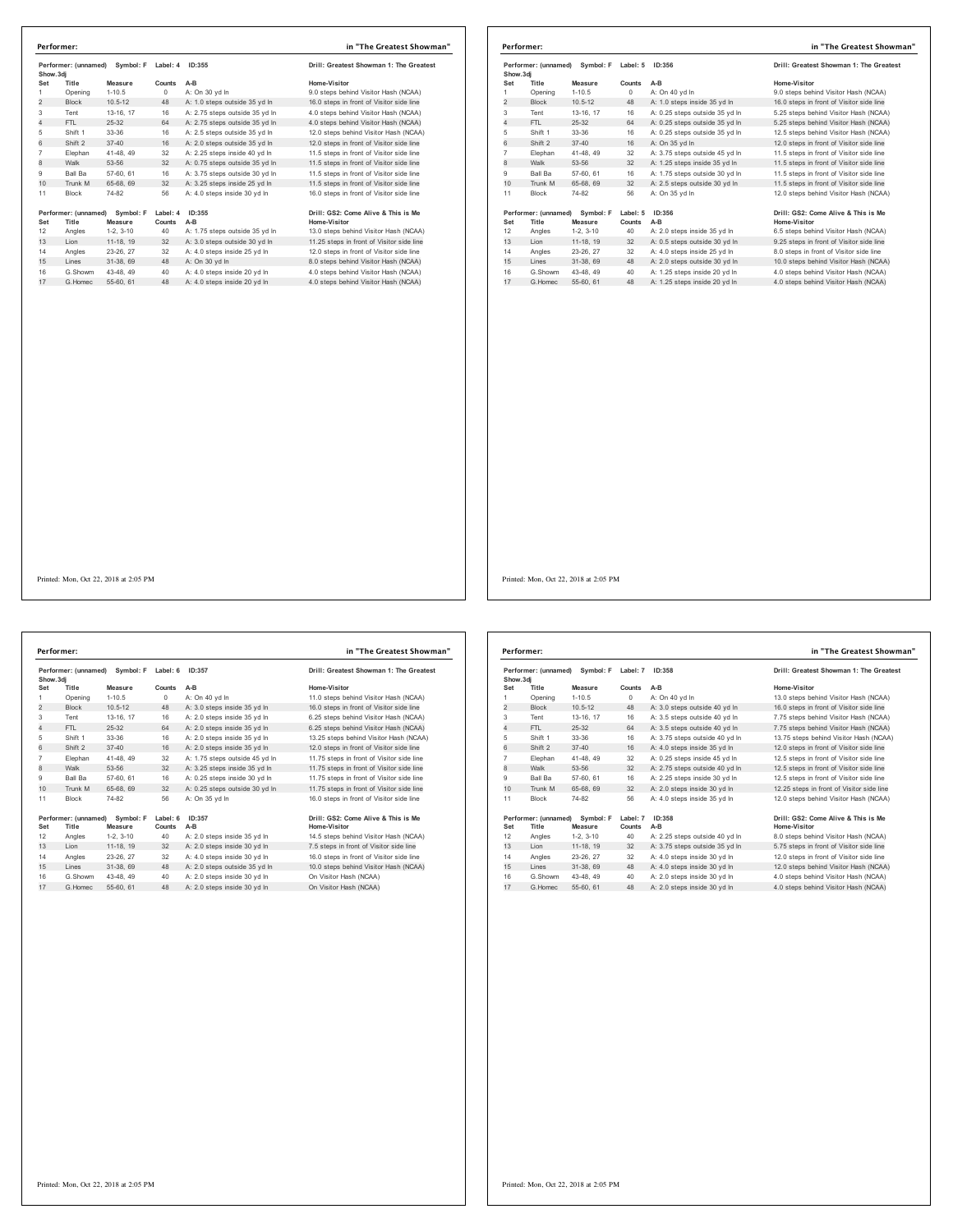|                | Performer: (unnamed)<br>Symbol: F<br>Show.3dj |                      | Label: 8<br>ID:359 | Drill: Greatest Showman 1: The Greatest |                                                     |
|----------------|-----------------------------------------------|----------------------|--------------------|-----------------------------------------|-----------------------------------------------------|
| Set            | Title                                         | Measure              | Counts             | $A-B$                                   | Home-Visitor                                        |
| 1              | Opening                                       | $1 - 10.5$           | $^{\circ}$         | A: On 40 vd In                          | 15.0 steps behind Visitor Hash (NCAA)               |
| $\overline{2}$ | <b>Block</b>                                  | $10.5 - 12$          | 48                 | A: 1.0 steps outside 40 yd In           | 16.0 steps in front of Visitor side line            |
| 3              | Tent                                          | 13-16, 17            | 16                 | A: 1.25 steps outside 40 yd In          | 9.0 steps behind Visitor Hash (NCAA)                |
| 4              | FTI.                                          | 25-32                | 64                 | A: 1.25 steps outside 40 yd In          | 9.0 steps behind Visitor Hash (NCAA)                |
| 5              | Shift 1                                       | $33-36$              | 16                 | A: 1.5 steps outside 40 yd In           | 14.5 steps behind Visitor Hash (NCAA)               |
| 6              | Shift 2                                       | $37 - 40$            | 16                 | A: 2.0 steps outside 40 vd In           | 12.0 steps in front of Visitor side line            |
| $\overline{7}$ | Elephan                                       | 41-48, 49            | 32                 | A: 2.25 steps inside 45 vd In           | 13.0 steps in front of Visitor side line            |
| 8              | Walk                                          | 53-56                | 32                 | A: 0.75 steps outside 40 yd In          | 13.0 steps in front of Visitor side line            |
| 9              | Ball Ba                                       | 57-60, 61            | 16                 | A: 3.75 steps outside 35 vd In          | 13.0 steps in front of Visitor side line            |
| 10             | Trunk M                                       | 65-68, 69            | 32                 | A: 4.0 steps outside 35 yd In           | 13.0 steps in front of Visitor side line            |
| 11             | <b>Block</b>                                  | 74-82                | 56                 | A: 4.0 steps inside 35 yd In            | 16.0 steps in front of Visitor side line            |
| Set            | Performer: (unnamed)<br>Title                 | Symbol: F<br>Measure | Label: 8<br>Counts | ID:359<br>$A-B$                         | Drill: GS2: Come Alive & This is Me<br>Home-Visitor |
| 12             | Angles                                        | $1-2.3-10$           | 40                 | A: 2.25 steps outside 40 yd In          | 16.0 steps in front of Visitor side line            |
| 13             | Lion                                          | 11-18, 19            | 32                 | A: 1.0 steps outside 35 yd In           | 4.0 steps in front of Visitor side line             |
| 14             | Angles                                        | 23-26, 27            | 32                 | A: 4.0 steps inside 30 vd In            | 8.0 steps in front of Visitor side line             |
| 15             | Lines                                         | 31-38, 69            | 48                 | A: 2.0 steps inside 30 yd In            | 14.0 steps behind Visitor Hash (NCAA)               |
| 16             | G.Showm                                       | 43-48, 49            | 40                 | A: On 30 yd In                          | 4.0 steps behind Visitor Hash (NCAA)                |
| 17             | G Homec                                       | 55-60, 61            | 48                 | A: On 30 yd In                          | 4.0 steps behind Visitor Hash (NCAA)                |

|                | Performer:                                  |             |                    |                                | in "The Greatest Showman"                 |  |
|----------------|---------------------------------------------|-------------|--------------------|--------------------------------|-------------------------------------------|--|
|                | Performer: (unnamed) Symbol: F<br>Show, 3di |             | ID:360<br>Label: 9 |                                | Drill: Greatest Showman 1: The Greatest   |  |
| Set            | Title                                       | Measure     | Counts             | $A-B$                          | Home-Visitor                              |  |
| 1              | Opening                                     | $1 - 10.5$  | $\Omega$           | A: On 40 yd In                 | 15.0 steps in front of Visitor side line  |  |
| 2              | <b>Block</b>                                | $10.5 - 12$ | 48                 | A: 1.0 steps inside 40 yd In   | 16.0 steps in front of Visitor side line  |  |
| 3              | Tent                                        | 13-16, 17   | 16                 | A: 1.0 steps inside 40 yd In   | 10.5 steps behind Visitor Hash (NCAA)     |  |
| $\overline{4}$ | FTL.                                        | $25-32$     | 64                 | A: 1.0 steps inside 40 vd In   | 10.5 steps behind Visitor Hash (NCAA)     |  |
| 5              | Shift 1                                     | 33-36       | 16                 | A: 0.5 steps inside 40 vd In   | 15.25 steps behind Visitor Hash (NCAA)    |  |
| 6              | Shift 2                                     | $37 - 40$   | 16                 | A: On 40 vd In                 | 12.0 steps in front of Visitor side line  |  |
| $\overline{7}$ | Elephan                                     | 41-48, 49   | 32                 | A: 3.75 steps outside 50 vd In | 14.0 steps in front of Visitor side line  |  |
| 8              | Walk                                        | 53-56       | 32                 | A: 1.25 steps inside 40 yd In  | 14.0 steps in front of Visitor side line  |  |
| 9              | <b>Ball Ba</b>                              | 57-60, 61   | 16                 | A: 1.75 steps outside 35 vd In | 14.0 steps in front of Visitor side line  |  |
| 10             | Trunk M                                     | 65-68, 69   | 32                 | A: 1.75 steps outside 35 yd In | 14.0 steps in front of Visitor side line  |  |
| 11             | Block                                       | 74-82       | 56                 | A: On 40 vd In                 | 12.0 steps behind Visitor Hash (NCAA)     |  |
|                | Performer: (unnamed) Symbol: F              |             | Label: 9           | ID:360                         | Drill: GS2: Come Alive & This is Me       |  |
| Set            | Title                                       | Measure     | Counts             | A-B                            | Home-Visitor                              |  |
| 12             | Angles                                      | $1-2.3-10$  | 40                 | A: 1.25 steps inside 40 vd In  | 9.75 steps behind Visitor Hash (NCAA)     |  |
| 13             | Lion                                        | 11-18, 19   | 32                 | A: 1.5 steps inside 35 yd In   | 2.5 steps in front of Visitor side line   |  |
| 14             | Angles                                      | 23-26, 27   | 32                 | A: 4.0 steps inside 35 vd In   | 16.0 steps in front of Visitor side line  |  |
| 15             | Lines                                       | 31-38, 69   | 48                 | A: 2.0 steps inside 35 yd In   | 14.0 steps behind Visitor Hash (NCAA)     |  |
| 16             | G.Showm                                     | 43-48, 49   | 40                 | A: 2.75 steps inside 35 yd In  | 4.0 steps in front of Visitor Hash (NCAA) |  |
| 17             | G Homec                                     | 55-60, 61   | 48                 | A: 2.75 steps inside 35 yd In  | 4.0 steps in front of Visitor Hash (NCAA) |  |

|                | Performer: (unnamed) | Symbol: F   | Label: 10 | ID:361                        | Drill: Greatest Showman 1: The Greatest   |
|----------------|----------------------|-------------|-----------|-------------------------------|-------------------------------------------|
| Show.3di       |                      |             |           |                               |                                           |
| Set            | Title                | Measure     | Counts    | $A-B$                         | Home-Visitor                              |
| 1              | Opening              | $1 - 10.5$  | $\Omega$  | A: On 40 yd In                | 13.0 steps in front of Visitor side line  |
| $\overline{2}$ | <b>Block</b>         | $10.5 - 12$ | 48        | A: 3.0 steps inside 40 yd In  | 16.0 steps in front of Visitor side line  |
| 3              | Tent                 | 13-16, 17   | 16        | A: 3.25 steps inside 40 vd In | 12.25 steps behind Visitor Hash (NCAA)    |
| 4              | FTI.                 | 25-32       | 64        | A: 3.25 steps inside 40 yd In | 12.25 steps behind Visitor Hash (NCAA)    |
| 5              | Shift 1              | $33-36$     | 16        | A: 2.5 steps inside 40 yd In  | 16.0 steps in front of Visitor side line  |
| 6              | Shift 2              | $37 - 40$   | 16        | A: 2.0 steps inside 40 vd In  | 12.0 steps in front of Visitor side line  |
| $\overline{7}$ | Elephan              | 41-48.49    | 32        | A: 2.5 steps outside 50 vd In | 14.0 steps in front of Visitor side line  |
| 8              | Walk                 | 53-56       | 32        | A: 2.5 steps inside 40 yd In  | 14.0 steps in front of Visitor side line  |
| 9              | Ball Ba              | 57-60, 61   | 16        | A: 0.5 steps outside 35 vd In | 14.0 steps in front of Visitor side line  |
| 10             | Trunk M              | 65-68, 69   | 32        | A: 0.5 steps outside 35 yd In | 14.0 steps in front of Visitor side line  |
| 11             | <b>Block</b>         | 74-82       | 56        | A: On 40 vd In                | 16.0 steps in front of Visitor side line  |
|                | Performer: (unnamed) | Symbol: F   | Label: 10 | ID:361                        | Drill: GS2: Come Alive & This is Me       |
| Set            | Title                | Measure     | Counts    | A-B                           | Home-Visitor                              |
| 12             | Angles               | $1-2.3-10$  | 40        | A: 1.25 steps inside 40 yd In | 14.25 steps in front of Visitor side line |
| 13             | Lion                 | 11-18, 19   | 32        | A: 4.0 steps outside 40 yd In | 1.0 steps in front of Visitor side line   |
| 14             | Angles               | 23-26, 27   | 32        | A: 4.0 steps inside 35 vd In  | 12.0 steps in front of Visitor side line  |
| 15             | Lines                | 31-38.69    | 48        | A: On 35 yd In                | 16.0 steps in front of Visitor side line  |
| 16             | G Showm              | 43-48, 49   | 40        | A: On 35 vd In                | 4.0 steps in front of Visitor Hash (NCAA) |
| 17             | G.Homec              | 55-60, 61   | 48        | A: On 35 yd In                | 4.0 steps in front of Visitor Hash (NCAA) |

| Performer: (unnamed)<br>Show, 3di |                               | Symbol: F            | Label: 11<br>ID:362 |                                | Drill: Greatest Showman 1: The Greatest             |
|-----------------------------------|-------------------------------|----------------------|---------------------|--------------------------------|-----------------------------------------------------|
| Set                               | Title                         | Measure              | Counts              | $A-B$                          | Home-Visitor                                        |
| 1                                 | Opening                       | $1 - 10.5$           | 0                   | A: On 40 vd In                 | 11.0 steps in front of Visitor side line            |
| $\overline{2}$                    | <b>Block</b>                  | $10.5 - 12$          | 48                  | A: 3.0 steps outside 45 yd In  | 16.0 steps in front of Visitor side line            |
| 3                                 | Tent                          | 13-16, 17            | 16                  | A: 2.75 steps outside 45 yd In | 13.75 steps behind Visitor Hash (NCAA)              |
| 4                                 | FTL                           | $25 - 32$            | 64                  | A: 2.75 steps outside 45 yd In | 13.75 steps behind Visitor Hash (NCAA)              |
| 5                                 | Shift 1                       | 33-36                | 16                  | A: 3.25 steps outside 45 yd In | 15.0 steps in front of Visitor side line            |
| 6                                 | Shift 2                       | $37 - 40$            | 16                  | A: 4.0 steps inside 40 vd ln   | 12.0 steps in front of Visitor side line            |
| $\overline{7}$                    | Elephan                       | 41-48, 49            | 32                  | A: 0.75 steps outside 50 vd In | 14.75 steps in front of Visitor side line           |
| 8                                 | Walk                          | 53-56                | 32                  | A: 3.75 steps outside 45 yd In | 14.75 steps in front of Visitor side line           |
| 9                                 | <b>Ball Ba</b>                | 57-60, 61            | 16                  | A: 1.25 steps inside 35 vd In  | 14.75 steps in front of Visitor side line           |
| 10                                | Trunk M                       | 65-68, 69            | 32                  | A: 1.25 steps inside 35 yd In  | 14.75 steps in front of Visitor side line           |
| 11                                | <b>Block</b>                  | 74-82                | 56                  | A: 4.0 steps inside 40 vd In   | 12.0 steps behind Visitor Hash (NCAA)               |
| Set                               | Performer: (unnamed)<br>Title | Symbol: F<br>Measure | Label: 11<br>Counts | ID:362<br>$A-B$                | Drill: GS2: Come Alive & This is Me<br>Home-Visitor |
| 12                                | Angles                        | $1-2.3-10$           | 40                  | A: 3.0 steps outside 45 vd In  | 11.25 steps behind Visitor Hash (NCAA)              |
| 13                                | Lion                          | 11-18, 19            | 32                  | A: 1.25 steps outside 40 yd In | 0.25 steps behind Visitor side line                 |
| 14                                | Angles                        | 23-26.27             | 32                  | A: 4.0 steps inside 35 vd In   | 8.0 steps in front of Visitor side line             |
| 15                                | Lines                         | 31-38, 69            | 48                  | A: 2.0 steps outside 35 yd In  | 14.0 steps in front of Visitor side line            |
| 16                                | G Showm                       | 43-48.49             | 40                  | A: On 35 vd In                 | 4.0 steps behind Visitor Hash (NCAA)                |
| 17                                | G Homec                       | 55-60, 61            | 48                  | A: On 35 vd In                 | 4.0 steps behind Visitor Hash (NCAA)                |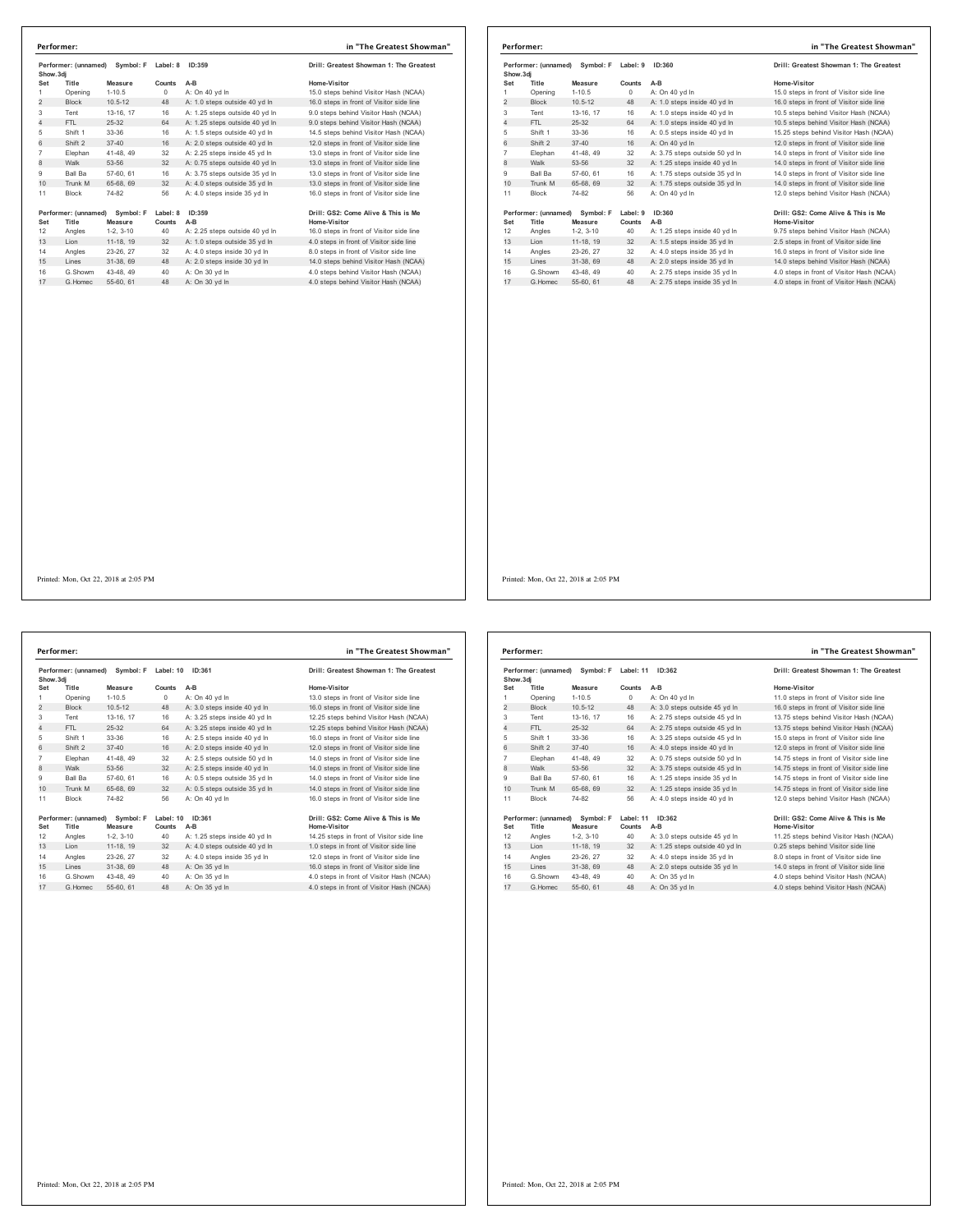| Performer: (unnamed)<br>Show.3di |                      | Symbol: F   | Label: 12 | ID:363                         | Drill: Greatest Showman 1: The Greatest   |
|----------------------------------|----------------------|-------------|-----------|--------------------------------|-------------------------------------------|
| Set                              | Title                | Measure     | Counts    | $A-B$                          | Home-Visitor                              |
| 1                                | Opening              | $1 - 10.5$  | 0         | A: On 40 yd In                 | 9.0 steps in front of Visitor side line   |
| $\overline{2}$                   | <b>Block</b>         | $10.5 - 12$ | 48        | A: 1.0 steps outside 45 yd In  | 16.0 steps in front of Visitor side line  |
| 3                                | Tent                 | 13-16, 17   | 16        | A: 0.75 steps outside 45 yd In | 15.75 steps behind Visitor Hash (NCAA)    |
| $\overline{4}$                   | FTI.                 | $25 - 32$   | 64        | A: 0.75 steps outside 45 yd In | 15.75 steps behind Visitor Hash (NCAA)    |
| 5                                | Shift 1              | 33-36       | 16        | A: 1.25 steps outside 45 yd In | 14.25 steps in front of Visitor side line |
| 6                                | Shift 2              | $37 - 40$   | 16        | A: 2.0 steps outside 45 vd In  | 12.0 steps in front of Visitor side line  |
| $\overline{7}$                   | Elephan              | 41-48, 49   | 32        | B: 1.25 steps outside 50 vd In | 15.25 steps in front of Visitor side line |
| 8                                | Walk                 | 53-56       | 32        | A: 1.75 steps outside 45 yd In | 15.25 steps in front of Visitor side line |
| 9                                | Ball Ba              | 57-60, 61   | 16        | A: 3.25 steps inside 35 vd In  | 15.25 steps in front of Visitor side line |
| 10                               | Trunk M              | 65-68, 69   | 32        | A: 3.25 steps inside 35 vd In  | 15.25 steps in front of Visitor side line |
| 11                               | <b>Block</b>         | 74-82       | 56        | A: 4.0 steps inside 40 yd In   | 16.0 steps in front of Visitor side line  |
|                                  | Performer: (unnamed) | Symbol: F   | Label: 12 | ID:363                         | Drill: GS2: Come Alive & This is Me       |
| Set                              | Title                | Measure     | Counts    | A-B                            | Home-Visitor                              |
| 12                               | Angles               | $1-2.3-10$  | 40        | A: 3.0 steps outside 45 yd In  | 12.75 steps in front of Visitor side line |
| 13                               | Lion                 | 11-18, 19   | 32        | A: 1.75 steps inside 40 yd In  | 0.25 steps behind Visitor side line       |
| 14                               | Angles               | 23-26, 27   | 32        | A: 4.0 steps inside 40 vd In   | 8.0 steps in front of Visitor side line   |
| 15                               | Lines                | 31-38, 69   | 48        | A: 2.0 steps inside 35 yd In   | 10.0 steps in front of Visitor side line  |
| 16                               | G.Showm              | 43-48, 49   | 40        | A: 2.75 steps inside 35 vd In  | 4.0 steps behind Visitor Hash (NCAA)      |
| 17                               | G Homec              | 55-60 61    | 48        | A: 2.75 steps inside 35 yd In  | 4.0 steps behind Visitor Hash (NCAA)      |

|                                                | Performer:   |                                |           |                                | in "The Greatest Showman"                 |  |
|------------------------------------------------|--------------|--------------------------------|-----------|--------------------------------|-------------------------------------------|--|
| Performer: (unnamed)<br>Symbol: F<br>Show, 3di |              |                                | Label: 13 | ID:364                         | Drill: Greatest Showman 1: The Greatest   |  |
| Set                                            | Title        | Measure                        | Counts    | $A-B$                          | Home-Visitor                              |  |
| 1                                              | Opening      | $1 - 10.5$                     | $\Omega$  | On 50 yd In                    | 9.0 steps in front of Visitor side line   |  |
| $\overline{c}$                                 | <b>Block</b> | $10.5 - 12$                    | 48        | A: 1.0 steps inside 45 yd In   | 16.0 steps in front of Visitor side line  |  |
| 3                                              | Tent         | 13-16, 17                      | 16        | A: 1.25 steps inside 45 yd In  | 14.5 steps in front of Visitor side line  |  |
| $\overline{4}$                                 | FTI.         | 25-32                          | 64        | A: 1.25 steps inside 45 vd In  | 14.5 steps in front of Visitor side line  |  |
| 5                                              | Shift 1      | 33-36                          | 16        | A: 0.5 steps inside 45 yd In   | 13.25 steps in front of Visitor side line |  |
| 6                                              | Shift 2      | $37 - 40$                      | 16        | A: On 45 vd In                 | 12.0 steps in front of Visitor side line  |  |
| $\overline{7}$                                 | Elephan      | 41-48, 49                      | 32        | B: 3.25 steps outside 50 yd In | 16.0 steps in front of Visitor side line  |  |
| 8                                              | Walk         | 53-56                          | 32        | A: 0.25 steps inside 45 yd In  | 16.0 steps in front of Visitor side line  |  |
| 9                                              | Ball Ba      | 57-60, 61                      | 16        | A: 2.75 steps outside 40 vd In | 16.0 steps in front of Visitor side line  |  |
| 10                                             | Trunk M      | 65-68, 69                      | 32        | A: 2.75 steps outside 40 yd In | 16.0 steps in front of Visitor side line  |  |
| 11                                             | <b>Block</b> | 74-82                          | 56        | A: On 45 vd In                 | 12.0 steps behind Visitor Hash (NCAA)     |  |
|                                                |              | Performer: (unnamed) Symbol: F |           | Label: 13 ID:364               | Drill: GS2: Come Alive & This is Me       |  |
| Set                                            | Title        | Measure                        | Counts    | A-B                            | <b>Home-Visitor</b>                       |  |
| 12                                             | Angles       | $1-2.3-10$                     | 40        | A: 0.75 steps inside 45 yd In  | 12.75 steps behind Visitor Hash (NCAA)    |  |
| 13                                             | Lion         | 11-18, 19                      | 32        | A: 3.5 steps inside 40 yd In   | 2.25 steps in front of Visitor side line  |  |
| 14                                             | Angles       | 23-26, 27                      | 32        | A: 4.0 steps inside 40 yd In   | 12.0 steps in front of Visitor side line  |  |
| 15                                             | Lines        | 31-38, 69                      | 48        | A: 4.0 steps inside 35 yd In   | 12.0 steps in front of Visitor side line  |  |
| 16                                             | G.Showm      | 43-48.49                       | 40        | A: On 35 yd In                 | On Visitor Hash (NCAA)                    |  |
| 17                                             | G Homec      | 55-60 61                       | 48        | A: On 35 vd In                 | On Visitor Hash (NCAA)                    |  |

**Performer: (unnamed) Symbol: F Label: 14 ID:365 Drill: Greatest Showman 1: The Greatest Show.3dj Set Title Measure Counts A-B Home-Visitor** 1 Opening 1-10.5 0 On 50 yd In<br>2 Block 10.5-12 48 A: 3.0 steps inside 45 yd In 16.0 steps in front of Visitor side line Tent 13-16, 17 16 A: 3.0 steps inside 45 yd ln 12.5 steps in front of Visitor side line 4 FTL 25-32 64 A: 3.0 steps inside 45 yd ln 12.5 steps in front of Visitor side line Shift 1 33-36 16 A: 2.5 steps inside 45 yd ln 12.25 steps in front of Visitor side line 6 Shift 2 37-40 16 A: 2.0 steps inside 45 yd ln 12.0 steps in front of Visitor side line Elephan 41-48, 49 32 B: 3.0 steps inside 45 yd ln 15.75 steps behind Visitor Hash (NCAA) 8 Walk 53-56 32 A: 2.0 steps inside 45 yd ln 15.75 steps behind Visitor Hash (NCAA) Ball Ba 57-60, 61 16 A: 1.0 steps outside 40 yd ln 15.75 steps behind Visitor Hash (NCAA) 10 Trunk M 65-68, 69 32 A: 1.0 steps outside 40 yd ln 15.75 steps behind Visitor Hash (NCAA) 11 Block 74-82 56 A: On 45 yd In Performer: (unnamed) Symbol: F Label: 14 ID:365<br>Set Title Measure Counts A-B<br>12 Angles 1-2, 3-10 40 A:0.75 steps inside 45 yd In 11.25 steps in front of Visitor side line<br>13 Lion 11-18, 19 32 A: 2.25 steps outside 45 yd In Angles 23-26, 27 32 A: 4.0 steps inside 40 yd ln 16.0 steps in front of Visitor side line 15 Lines 31-38, 69 48 A: 2.0 steps outside 40 yd ln 14.0 steps in front of Visitor side line G.Showm 43-48, 49 40 A: 2.75 steps outside 40 yd ln 4.0 steps in front of Visitor Hash (NCAA) 17 G.Homec 55-60, 61 48 A: 2.75 steps outside 40 yd ln 4.0 steps in front of Visitor Hash (NCAA) **Performer: in "The Greatest Showman"**

| Drill: Greatest Showman 1: The Greates    |
|-------------------------------------------|
| Home-Visitor                              |
| 11.0 steps in front of Visitor side line  |
| 16.0 steps in front of Visitor side line  |
| 12.5 steps in front of Visitor side line  |
| 12.5 steps in front of Visitor side line  |
| 12.25 steps in front of Visitor side line |
| 12.0 steps in front of Visitor side line  |
| 15.75 steps behind Visitor Hash (NCAA)    |
| 15.75 steps behind Visitor Hash (NCAA)    |
| 15.75 steps behind Visitor Hash (NCAA)    |
| 15.75 steps behind Visitor Hash (NCAA)    |
| 16.0 steps in front of Visitor side line  |

| Home-Visitor                              |
|-------------------------------------------|
| 11.25 steps in front of Visitor side line |
| 4.25 steps in front of Visitor side line  |
| 16.0 steps in front of Visitor side line  |
| 14.0 steps in front of Visitor side line  |
| 4.0 steps in front of Visitor Hash (NCAA) |
| 4.0 otons in front of Visitor Hoob (NCAA) |

| Performer: (unnamed)<br>Symbol: F<br>Show, 3di |                      | Label: 15<br>ID:366 |           | Drill: Greatest Showman 1: The Greatest |                                           |
|------------------------------------------------|----------------------|---------------------|-----------|-----------------------------------------|-------------------------------------------|
| Set                                            | Title                | Measure             | Counts    | $A-B$                                   | Home-Visitor                              |
| 1                                              | Opening              | $1 - 10.5$          | 0         | On 50 yd In                             | 13.0 steps in front of Visitor side line  |
| 2                                              | <b>Block</b>         | $10.5 - 12$         | 48        | A: 3.0 steps outside 50 yd In           | 16.0 steps in front of Visitor side line  |
| 3                                              | Tent                 | 13-16, 17           | 16        | A: 3.25 steps outside 50 vd In          | 10.5 steps in front of Visitor side line  |
| 4                                              | FTI.                 | 25-32               | 64        | A: 3.25 steps outside 50 yd In          | 10.5 steps in front of Visitor side line  |
| 5                                              | Shift 1              | 33-36               | 16        | A: 3.5 steps outside 50 yd In           | 11.25 steps in front of Visitor side line |
| 6                                              | Shift 2              | $37 - 40$           | 16        | A: 4.0 steps inside 45 vd In            | 12.0 steps in front of Visitor side line  |
| $\overline{7}$                                 | Elephan              | 41-48, 49           | 32        | B: 1.0 steps inside 45 vd In            | 15.5 steps behind Visitor Hash (NCAA)     |
| 8                                              | Walk                 | 53-56               | 32        | A: 4.0 steps outside 50 yd In           | 15.5 steps behind Visitor Hash (NCAA)     |
| 9                                              | Ball Ba              | 57-60, 61           | 16        | A: 1.0 steps inside 40 vd In            | 15.5 steps behind Visitor Hash (NCAA)     |
| 10                                             | Trunk M              | 65-68, 69           | 32        | A: 1.0 steps inside 40 yd In            | 15.5 steps behind Visitor Hash (NCAA)     |
| 11                                             | <b>Block</b>         | 74-82               | 56        | A: 4.0 steps inside 45 vd In            | 12.0 steps behind Visitor Hash (NCAA)     |
|                                                | Performer: (unnamed) | Symbol: F           | Label: 15 | ID:366                                  | Drill: GS2: Come Alive & This is Me       |
| Set                                            | Title                | Measure             | Counts    | $A-B$                                   | Home-Visitor                              |
| 12                                             | Angles               | $1-2.3-10$          | 40        | A: 3.75 steps outside 50 yd In          | 14.5 steps behind Visitor Hash (NCAA)     |
| 13                                             | Lion                 | 11-18, 19           | 32        | A: 0.25 steps inside 45 yd In           | 6.0 steps in front of Visitor side line   |
| 14                                             | Angles               | 23-26.27            | 32        | A: 4.0 steps inside 45 vd In            | 8.0 steps in front of Visitor side line   |
| 15                                             | Lines                | 31-38, 69           | 48        | A: 2.0 steps outside 40 yd In           | 6.0 steps in front of Visitor side line   |
| 16                                             | G.Showm              | 43-48, 49           | 40        | A: 2.75 steps outside 40 yd In          | 4.0 steps behind Visitor Hash (NCAA)      |
| 17                                             | G. Homec             | 55-60, 61           | 48        | A: 2.75 steps outside 40 vd In          | 4.0 steps behind Visitor Hash (NCAA)      |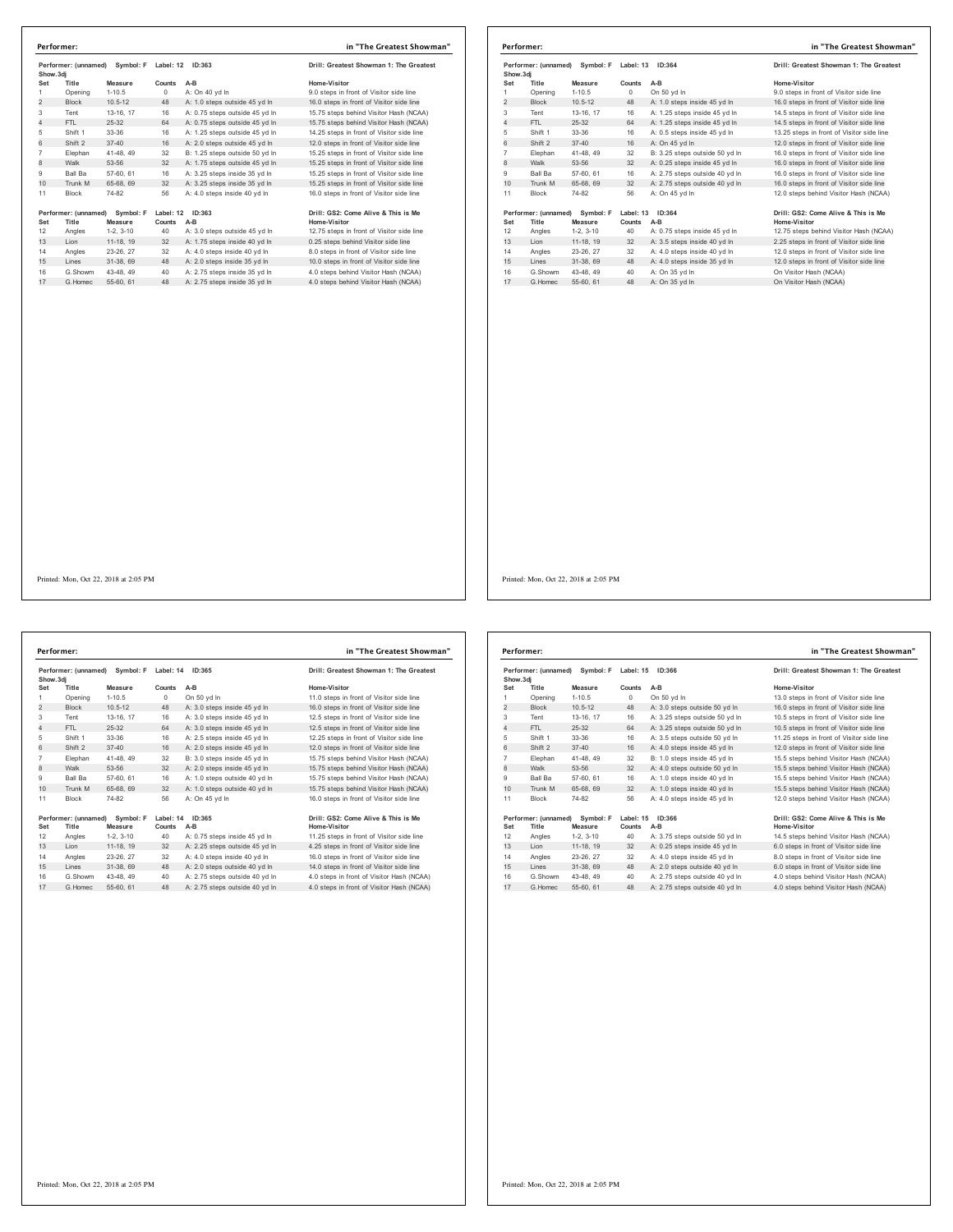| Show.3di       | Performer: (unnamed) | Symbol: F                                 | Label: 16           | ID:367                         | Drill: Greatest Showman 1: The Greatest             |
|----------------|----------------------|-------------------------------------------|---------------------|--------------------------------|-----------------------------------------------------|
| Set            | Title                | Measure                                   | Counts              | $A-B$                          | Home-Visitor                                        |
| 1              | Opening              | $1 - 10.5$                                | $\Omega$            | On 50 yd In                    | 15.0 steps in front of Visitor side line            |
| $\overline{2}$ | <b>Block</b>         | $10.5 - 12$                               | 48                  | A: 1.0 steps outside 50 vd In  | 16.0 steps in front of Visitor side line            |
| 3              | Tent                 | 13-16, 17                                 | 16                  | A: 1.5 steps outside 50 yd In  | 8.25 steps in front of Visitor side line            |
| 4              | FTI.                 | 25-32                                     | 64                  | A: 1.5 steps outside 50 yd In  | 8.25 steps in front of Visitor side line            |
| 5              | Shift 1              | $33 - 36$                                 | 16                  | A: 1.75 steps outside 50 yd In | 10.0 steps in front of Visitor side line            |
| 6              | Shift 2              | $37 - 40$                                 | 16                  | A: 2.0 steps outside 50 vd In  | 12.0 steps in front of Visitor side line            |
| $\overline{7}$ | Elephan              | 41-48, 49                                 | 32                  | B: 1.0 steps outside 45 vd In  | 15.25 steps behind Visitor Hash (NCAA)              |
| 8              | Walk                 | 53-56                                     | 32                  | A: 2.0 steps outside 50 yd In  | 15.25 steps behind Visitor Hash (NCAA)              |
| 9              | Ball Ba              | 57-60, 61                                 | 16                  | A: 3.0 steps inside 40 vd In   | 15.25 steps behind Visitor Hash (NCAA)              |
| 10             | Trunk M              | 65-68, 69                                 | 32                  | A: 3.0 steps inside 40 yd In   | 15.25 steps behind Visitor Hash (NCAA)              |
| 11             | <b>Block</b>         | 74-82                                     | 56                  | A: 4.0 steps inside 45 yd In   | 16.0 steps in front of Visitor side line            |
| Set            | Title                | Performer: (unnamed) Symbol: F<br>Measure | Label: 16<br>Counts | ID:367<br>A-B                  | Drill: GS2: Come Alive & This is Me<br>Home-Visitor |
| 12             | Angles               | $1-2.3-10$                                | 40                  | A: 3.75 steps outside 50 yd In | 9.5 steps in front of Visitor side line             |
| 13             | Lion                 | 11-18, 19                                 | 32                  | A: 3.0 steps inside 45 yd In   | 7.25 steps in front of Visitor side line            |
| 14             | Angles               | 23-26, 27                                 | 32                  | A: 4.0 steps inside 45 yd In   | 12.0 steps in front of Visitor side line            |
| 15             | Lines                | 31-38, 69                                 | 48                  | A: On 40 vd In                 | 8.0 steps in front of Visitor side line             |
| 16             | G Showm              | 43-48, 49                                 | 40                  | A: On 40 vd In                 | 4.0 steps behind Visitor Hash (NCAA)                |
| 17             | G Homec              | 55-60, 61                                 | 48                  | A: On 40 vd In                 | 4.0 steps behind Visitor Hash (NCAA)                |

| Performer: (unnamed) Symbol: F<br>Show, 3di |                               |                      | Label: 17           | ID:368                         | Drill: Greatest Showman 1: The Greatest             |
|---------------------------------------------|-------------------------------|----------------------|---------------------|--------------------------------|-----------------------------------------------------|
| Set                                         | Title                         | Measure              | Counts              | $A-B$                          | Home-Visitor                                        |
|                                             | Opening                       | $1 - 10.5$           | 0                   | On 50 yd In                    | 15.0 steps behind Visitor Hash (NCAA)               |
| $\overline{2}$                              | <b>Block</b>                  | $10.5 - 12$          | 48                  | B: 1.0 steps outside 50 yd In  | 16.0 steps in front of Visitor side line            |
| 3                                           | Tent                          | 13-16, 17            | 16                  | On 50 yd In                    | 6.0 steps in front of Visitor side line             |
| $\overline{4}$                              | FTL.                          | $25-32$              | 64                  | On 50 yd In                    | 6.0 steps in front of Visitor side line             |
| 5                                           | Shift 1                       | 33-36                | 16                  | On 50 yd In                    | 9.0 steps in front of Visitor side line             |
| 6                                           | Shift 2                       | $37 - 40$            | 16                  | On 50 vd In                    | 12.0 steps in front of Visitor side line            |
| $\overline{7}$                              | Elephan                       | 41-48, 49            | 32                  | B: 3.0 steps outside 45 vd In  | 14.75 steps behind Visitor Hash (NCAA)              |
| 8                                           | Walk                          | 53-56                | 32                  | B: On 50 yd In                 | 14.75 steps behind Visitor Hash (NCAA)              |
| 9                                           | <b>Ball Ba</b>                | 57-60, 61            | 16                  | A: 3.0 steps outside 45 yd In  | 14.75 steps behind Visitor Hash (NCAA)              |
| 10                                          | Trunk M                       | 65-68, 69            | 32                  | A: 3.0 steps outside 45 yd In  | 14.75 steps behind Visitor Hash (NCAA)              |
| 11                                          | Block                         | 74-82                | 56                  | On 50 yd In                    | 12.0 steps behind Visitor Hash (NCAA)               |
| Set                                         | Performer: (unnamed)<br>Title | Symbol: F<br>Measure | Label: 17<br>Counts | ID:368<br>A-B                  | Drill: GS2: Come Alive & This is Me<br>Home-Visitor |
| 12                                          | Angles                        | $1-2.3-10$           | 40                  | On 50 yd In                    | 16.0 steps in front of Visitor side line            |
| 13                                          | Lion                          | 11-18, 19            | 32                  | A: 2.25 steps outside 50 yd In | 8.5 steps in front of Visitor side line             |
| 14                                          | Angles                        | 23-26, 27            | 32                  | A: 4.0 steps inside 45 vd In   | 16.0 steps in front of Visitor side line            |
| 15                                          | Lines                         | 31-38, 69            | 48                  | A: 2.0 steps inside 40 yd In   | 10.0 steps in front of Visitor side line            |
| 16                                          | G.Showm                       | 43-48.49             | 40                  | A: On 40 yd In                 | 4.0 steps in front of Visitor Hash (NCAA)           |
| 17                                          | G. Homec                      | 55-60, 61            | 48                  | A: On 40 vd In                 | 4.0 steps in front of Visitor Hash (NCAA)           |

Printed: Mon, Oct 22, 2018 at 2:05 PM

**Performer: (unnamed) Symbol: F Label: 18 ID:388 Drill: Greatest Showman 1: The Greatest Show.3dj Set Title Measure Counts A-B Home-Visitor** 1 Opening 1-10.5 0 On 50 yd ln 13.0 steps behind Visitor Hash (NCAA)<br>2 Block 10.5-12 48 B: 3.0 steps outside 50 yd ln 16.0 steps in front of Visitor side line Tent 13-16, 17 16 B: 1.5 steps outside 50 yd ln 8.25 steps in front of Visitor side line 4 FTL 25-32 64 B: 1.5 steps outside 50 yd ln 8.25 steps in front of Visitor side line Shift 1 33-36 16 B: 1.75 steps outside 50 yd ln 10.0 steps in front of Visitor side line 6 Shift 2 37-40 16 B: 2.0 steps outside 50 yd ln 12.0 steps in front of Visitor side line Elephan 41-48, 49 32 B: 3.0 steps inside 40 yd ln 14.5 steps behind Visitor Hash (NCAA) 8 Walk 53-56 32 B: 2.0 steps outside 50 yd ln 14.5 steps behind Visitor Hash (NCAA) Ball Ba 57-60, 61 16 A: 1.0 steps outside 45 yd ln 14.5 steps behind Visitor Hash (NCAA) 10 Trunk M 65-68, 69 32 A: 1.0 steps outside 45 yd ln 14.5 steps behind Visitor Hash (NCAA) Block 74-82 56 On 50 yd ln 16.0 steps in front of Visitor side line **Performer: (unnamed) Symbol: F Label: 18 ID:388 Drill: GS2: Come Alive & This is Me Set Title Measure Counts A-B Home-Visitor** Angles 1-2, 3-10 40 On 50 yd ln 8.0 steps in front of Visitor side line 13 Lion 11-18, 19 32 B: 2.25 steps outside 50 yd ln 8.5 steps in front of Visitor side line Angles 23-26, 27 32 B: 4.0 steps outside 50 yd ln 16.0 steps in front of Visitor side line 15 Lines 31-38, 69 48 B: 2.0 steps inside 40 yd ln 10.0 steps in front of Visitor side line G.Showm 43-48, 49 40 B: On 45 yd ln 4.0 steps behind Visitor Hash (NCAA) 17 G.Homec 55-60, 61 48 B: On 45 yd ln 4.0 steps behind Visitor Hash (NCAA) **Performer: in "The Greatest Showman"**

| Performer: (unnamed)<br>Symbol: F<br>Show, 3di |                               | Label: 19<br>ID:387  |                     | Drill: Greatest Showman 1: The Greatest |                                                     |
|------------------------------------------------|-------------------------------|----------------------|---------------------|-----------------------------------------|-----------------------------------------------------|
| Set                                            | Title                         | Measure              | Counts              | $A-B$                                   | Home-Visitor                                        |
| 1                                              | Opening                       | $1 - 10.5$           | $\Omega$            | On 50 vd In                             | 11.0 steps behind Visitor Hash (NCAA)               |
| $\overline{2}$                                 | <b>Block</b>                  | $10.5 - 12$          | 48                  | B: 3.0 steps inside 45 yd In            | 16.0 steps in front of Visitor side line            |
| 3                                              | Tent                          | 13-16, 17            | 16                  | B: 3.25 steps outside 50 vd In          | 10.5 steps in front of Visitor side line            |
| 4                                              | FTI.                          | 25-32                | 64                  | B: 3.25 steps outside 50 yd In          | 10.5 steps in front of Visitor side line            |
| 5                                              | Shift 1                       | 33-36                | 16                  | B: 3.5 steps outside 50 yd In           | 11.25 steps in front of Visitor side line           |
| 6                                              | Shift 2                       | $37 - 40$            | 16                  | B: 4.0 steps outside 50 yd In           | 12.0 steps in front of Visitor side line            |
| $\overline{7}$                                 | Elephan                       | 41-48, 49            | 32                  | B: 1.0 steps inside 40 yd In            | 14.25 steps behind Visitor Hash (NCAA)              |
| 8                                              | Walk                          | 53-56                | 32                  | B: 4.0 steps outside 50 yd In           | 14.25 steps behind Visitor Hash (NCAA)              |
| 9                                              | Ball Ba                       | 57-60, 61            | 16                  | A: 1.0 steps inside 45 vd In            | 14.25 steps behind Visitor Hash (NCAA)              |
| 10                                             | Trunk M                       | 65-68, 69            | 32                  | A: 1.0 steps inside 45 yd In            | 14.25 steps behind Visitor Hash (NCAA)              |
| 11                                             | <b>Block</b>                  | 74-82                | 56                  | B: 4.0 steps outside 50 yd In           | 16.0 steps in front of Visitor side line            |
| Set                                            | Performer: (unnamed)<br>Title | Symbol: F<br>Measure | Label: 19<br>Counts | ID:387<br>$A-B$                         | Drill: GS2: Come Alive & This is Me<br>Home-Visitor |
| 12                                             | Angles                        | $1-2.3-10$           | 40                  | B: 3.75 steps outside 50 vd In          | 9.5 steps in front of Visitor side line             |
| 13                                             | Lion                          | 11-18, 19            | 32                  | B: 3.0 steps inside 45 yd In            | 7.25 steps in front of Visitor side line            |
| 14                                             | Angles                        | 23-26, 27            | 32                  | B: 4.0 steps outside 50 yd In           | 12.0 steps in front of Visitor side line            |
| 15                                             | Lines                         | 31-38, 69            | 48                  | B: On 40 yd In                          | 8.0 steps in front of Visitor side line             |
| 16                                             | G Showm                       | 43-48, 49            | 40                  | B: 2.0 steps outside 30 vd In           | 1.25 steps behind Visitor Hash (NCAA)               |
| 17                                             | G Homec                       | 55-60, 61            | 48                  | B: 2.0 steps outside 30 yd In           | 1.25 steps behind Visitor Hash (NCAA)               |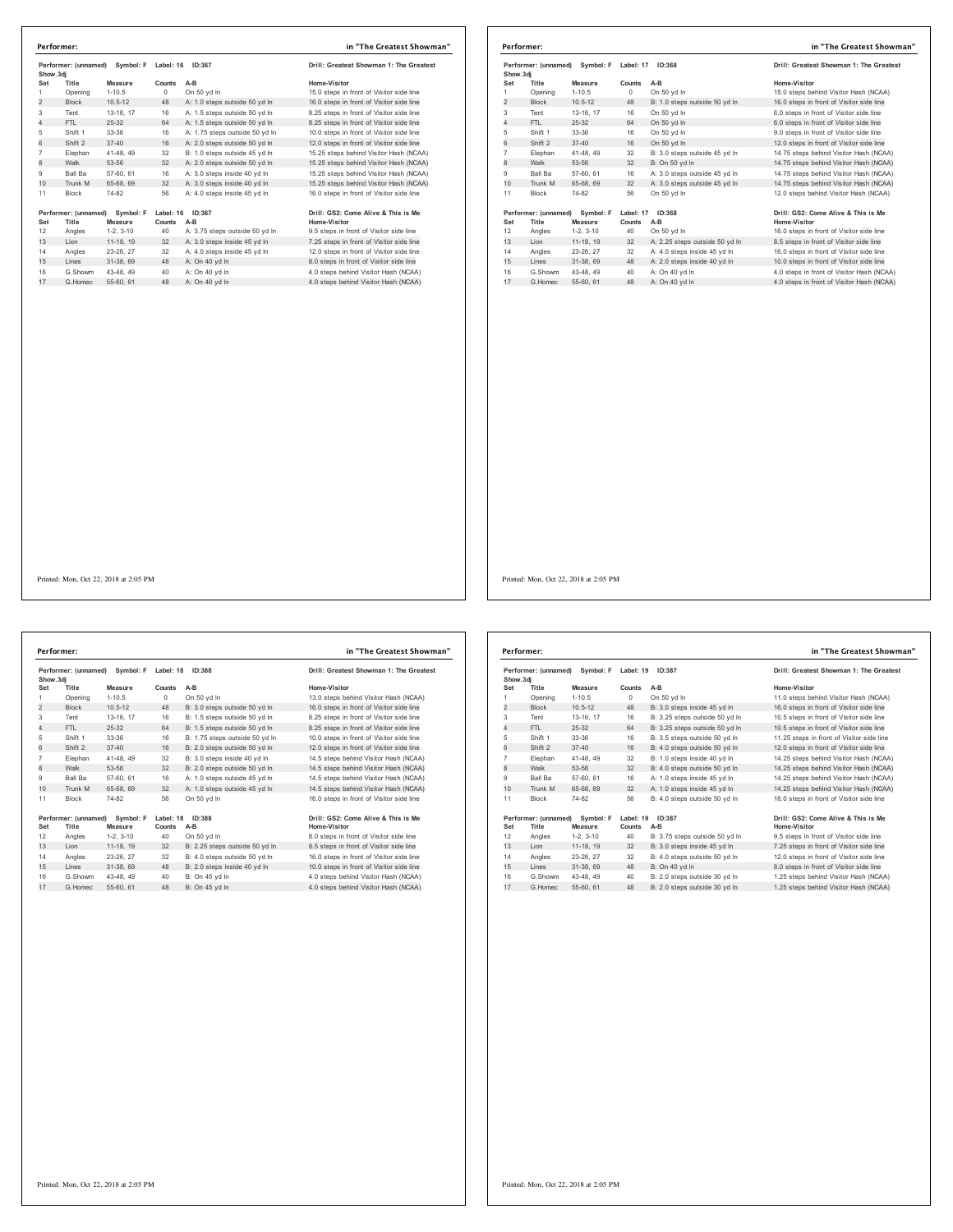|                | Performer: (unnamed) | Symbol: F   | Label: 20  | ID:386                         | Drill: Greatest Showman 1: The Greatest   |
|----------------|----------------------|-------------|------------|--------------------------------|-------------------------------------------|
| Show.3di       |                      |             |            |                                |                                           |
| Set            | Title                | Measure     | Counts     | $A-B$                          | Home-Visitor                              |
| 1              | Opening              | $1 - 10.5$  | $^{\circ}$ | On 50 vd In                    | 9.0 steps behind Visitor Hash (NCAA)      |
| $\overline{2}$ | <b>Block</b>         | $10.5 - 12$ | 48         | B: 1.0 steps inside 45 yd In   | 16.0 steps in front of Visitor side line  |
| 3              | Tent                 | 13-16, 17   | 16         | B: 3.0 steps inside 45 yd In   | 12.5 steps in front of Visitor side line  |
| 4              | FTI.                 | 25-32       | 64         | B: 3.0 steps inside 45 vd In   | 12.5 steps in front of Visitor side line  |
| 5              | Shift 1              | 33-36       | 16         | B: 2.5 steps inside 45 yd In   | 12.25 steps in front of Visitor side line |
| 6              | Shift 2              | $37 - 40$   | 16         | B: 2.0 steps inside 45 vd In   | 12.0 steps in front of Visitor side line  |
| $\overline{7}$ | Elephan              | 41-48, 49   | 32         | B: 1.0 steps outside 40 yd In  | 14.25 steps behind Visitor Hash (NCAA)    |
| 8              | Walk                 | 53-56       | 32         | B: 2.0 steps inside 45 yd In   | 14.25 steps behind Visitor Hash (NCAA)    |
| 9              | Ball Ba              | 57-60, 61   | 16         | A: 3.0 steps inside 45 vd In   | 14.25 steps behind Visitor Hash (NCAA)    |
| 10             | Trunk M              | 65-68, 69   | 32         | A: 3.0 steps inside 45 yd In   | 14.25 steps behind Visitor Hash (NCAA)    |
| 11             | <b>Block</b>         | 74-82       | 56         | B: 4.0 steps outside 50 vd In  | 12.0 steps behind Visitor Hash (NCAA)     |
|                | Performer: (unnamed) | Symbol: F   | Label: 20  | ID:386                         | Drill: GS2: Come Alive & This is Me       |
| Set            | Title                | Measure     | Counts     | $A-B$                          | Home-Visitor                              |
| 12             | Angles               | $1-2.3-10$  | 40         | B: 3.75 steps outside 50 yd In | 14.5 steps behind Visitor Hash (NCAA)     |
| 13             | Lion                 | 11-18, 19   | 32         | B: 0.25 steps inside 45 yd In  | 6.0 steps in front of Visitor side line   |
| 14             | Angles               | 23-26, 27   | 32         | B: 4.0 steps outside 50 vd In  | 8.0 steps in front of Visitor side line   |
| 15             | Lines                | 31-38, 69   | 48         | B: 2.0 steps outside 40 vd In  | 6.0 steps in front of Visitor side line   |
| 16             | G.Showm              | 43-48, 49   | 40         | B: 4.0 steps outside 30 vd In  | 4.0 steps behind Visitor Hash (NCAA)      |
| 17             | G.Homec              | 55-60, 61   | 48         | B: 4.0 steps outside 30 vd In  | 4.0 steps behind Visitor Hash (NCAA)      |
|                |                      |             |            |                                |                                           |

|                                                | Performer:           |             |           |                                | in "The Greatest Showman"                 |  |
|------------------------------------------------|----------------------|-------------|-----------|--------------------------------|-------------------------------------------|--|
| Performer: (unnamed)<br>Symbol: F<br>Show, 3di |                      |             | Label: 21 | ID:385                         | Drill: Greatest Showman 1: The Greatest   |  |
| Set                                            | Title                | Measure     | Counts    | $A-B$                          | Home-Visitor                              |  |
| 1                                              | Opening              | $1 - 10.5$  | $\circ$   | B: On 40 yd In                 | 9.0 steps behind Visitor Hash (NCAA)      |  |
| $\overline{2}$                                 | <b>Block</b>         | $10.5 - 12$ | 48        | B: 1.0 steps outside 45 yd In  | 16.0 steps in front of Visitor side line  |  |
| 3                                              | Tent                 | 13-16. 17   | 16        | B: 1.25 steps inside 45 yd In  | 14.5 steps in front of Visitor side line  |  |
| 4                                              | FTL.                 | 25-32       | 64        | B: 1.25 steps inside 45 yd In  | 14.5 steps in front of Visitor side line  |  |
| 5                                              | Shift 1              | 33-36       | 16        | B: 0.75 steps inside 45 yd In  | 13.25 steps in front of Visitor side line |  |
| 6                                              | Shift 2              | $37 - 40$   | 16        | B: On 45 vd In                 | 12.0 steps in front of Visitor side line  |  |
| $\overline{7}$                                 | Elephan              | 41-48, 49   | 32        | B: 3.0 steps outside 40 yd In  | 14.0 steps behind Visitor Hash (NCAA)     |  |
| 8                                              | Walk                 | 53-56       | 32        | B: On 45 yd In                 | 14.0 steps behind Visitor Hash (NCAA)     |  |
| 9                                              | Ball Ba              | 57-60, 61   | 16        | A: 3.0 steps outside 50 vd In  | 14.0 steps behind Visitor Hash (NCAA)     |  |
| 10                                             | Trunk M              | 65-68, 69   | 32        | A: 3.0 steps outside 50 yd In  | 14.0 steps behind Visitor Hash (NCAA)     |  |
| 11                                             | Block                | 74-82       | 56        | B: On 45 yd In                 | 16.0 steps in front of Visitor side line  |  |
|                                                | Performer: (unnamed) | Symbol: F   | Label: 21 | ID:385                         | Drill: GS2: Come Alive & This is Me       |  |
| Set                                            | Title                | Measure     | Counts    | $A-B$                          | Home-Visitor                              |  |
| 12                                             | Angles               | $1-2.3-10$  | 40        | B: 0.75 steps inside 45 vd In  | 11.25 steps in front of Visitor side line |  |
| 13                                             | Lion                 | 11-18, 19   | 32        | B: 2.25 steps outside 45 yd In | 4.25 steps in front of Visitor side line  |  |
| 14                                             | Angles               | 23-26, 27   | 32        | B: 4.0 steps outside 45 vd In  | 16.0 steps in front of Visitor side line  |  |
| 15                                             | Lines                | 31-38, 69   | 48        | B: 2.0 steps outside 40 vd In  | 14.0 steps in front of Visitor side line  |  |
| 16                                             | G.Showm              | 43-48, 49   | 40        | B: 2.0 steps outside 45 vd In  | 4.0 steps behind Visitor Hash (NCAA)      |  |
| 17                                             | G Homec              | 55-60, 61   | 48        | B: 2.0 steps outside 45 vd In  | 4.0 steps behind Visitor Hash (NCAA)      |  |

| Performer: (unnamed)<br>Symbol: F<br>Show.3di |                               |                      | Label: 22           | ID:384                         | Drill: Greatest Showman 1: The Greatest             |
|-----------------------------------------------|-------------------------------|----------------------|---------------------|--------------------------------|-----------------------------------------------------|
| Set                                           | Title                         | Measure              | Counts              | $A-B$                          | Home-Visitor                                        |
| 1                                             | Opening                       | $1 - 10.5$           | $^{\circ}$          | B: On 40 vd In                 | 11.0 steps behind Visitor Hash (NCAA)               |
| $\overline{2}$                                | <b>Block</b>                  | $10.5 - 12$          | 48                  | B: 3.0 steps outside 45 yd In  | 16.0 steps in front of Visitor side line            |
| 3                                             | Tent                          | 13-16, 17            | 16                  | B: 0.75 steps outside 45 yd In | 15.75 steps behind Visitor Hash (NCAA)              |
| $\overline{4}$                                | FTI.                          | $25 - 32$            | 64                  | B: 0.75 steps outside 45 vd In | 15.75 steps behind Visitor Hash (NCAA)              |
| 5                                             | Shift 1                       | 33-36                | 16                  | B: 1.25 steps outside 45 yd In | 14.25 steps in front of Visitor side line           |
| 6                                             | Shift 2                       | $37 - 40$            | 16                  | B: 2.0 steps outside 45 vd In  | 12.0 steps in front of Visitor side line            |
| $\overline{7}$                                | Elephan                       | 41-48, 49            | 32                  | B: 3.0 steps inside 35 vd In   | 14.0 steps behind Visitor Hash (NCAA)               |
| $\mathbf{a}$                                  | Walk                          | 53-56                | 32                  | B: 2.0 steps outside 45 yd In  | 14.0 steps behind Visitor Hash (NCAA)               |
| 9                                             | Ball Ba                       | 57-60, 61            | 16                  | A: 1.0 steps outside 50 vd In  | 14.0 steps behind Visitor Hash (NCAA)               |
| 10                                            | Trunk M                       | 65-68, 69            | 32                  | A: 1.0 steps outside 50 yd In  | 14.0 steps behind Visitor Hash (NCAA)               |
| 11                                            | <b>Block</b>                  | 74-82                | 56                  | B: On 45 vd In                 | 12.0 steps behind Visitor Hash (NCAA)               |
| Set                                           | Performer: (unnamed)<br>Title | Symbol: F<br>Measure | Label: 22<br>Counts | ID:384<br>A-B                  | Drill: GS2: Come Alive & This is Me<br>Home-Visitor |
| 12                                            | Angles                        | $1-2.3-10$           | 40                  | B: 0.75 steps inside 45 vd In  | 12.75 steps behind Visitor Hash (NCAA)              |
| 13                                            | Lion                          | 11-18, 19            | 32                  | B: 3.5 steps inside 40 yd In   | 2.25 steps in front of Visitor side line            |
| 14                                            | Angles                        | 23-26.27             | 32                  | B: 4.0 steps outside 45 vd In  | 12.0 steps in front of Visitor side line            |
| 15                                            | Lines                         | 31-38, 69            | 48                  | B: 4.0 steps outside 40 yd In  | 12.0 steps in front of Visitor side line            |
| 16                                            | G.Showm                       | 43-48, 49            | 40                  | B: 2.0 steps outside 30 vd In  | 1.25 steps in front of Visitor Hash (NCAA)          |
| 17                                            | G.Homec                       | 55-60, 61            | 48                  | B: 2.0 steps outside 30 yd In  | 1.25 steps in front of Visitor Hash (NCAA)          |

| Performer: (unnamed)<br>Show, 3di    |                | Symbol: F            | Label: 23<br>ID:383 |                                | Drill: Greatest Showman 1: The Greatest             |
|--------------------------------------|----------------|----------------------|---------------------|--------------------------------|-----------------------------------------------------|
| Set                                  | Title          | Measure              | Counts              | $A-B$                          | Home-Visitor                                        |
| 1                                    | Opening        | $1-10.5$             | $\Omega$            | B: On 40 yd In                 | 13.0 steps behind Visitor Hash (NCAA)               |
| $\overline{2}$                       | <b>Block</b>   | $10.5 - 12$          | 48                  | B: 3.0 steps inside 40 yd In   | 16.0 steps in front of Visitor side line            |
| 3                                    | Tent           | 13-16, 17            | 16                  | B: 2.75 steps outside 45 vd In | 13.75 steps behind Visitor Hash (NCAA)              |
| 4                                    | FTI.           | 25-32                | 64                  | B: 2.75 steps outside 45 yd In | 13.75 steps behind Visitor Hash (NCAA)              |
| 5                                    | Shift 1        | 33-36                | 16                  | B: 3.25 steps outside 45 yd In | 15.0 steps in front of Visitor side line            |
| 6                                    | Shift 2        | $37 - 40$            | 16                  | B: 4.0 steps outside 45 yd In  | 12.0 steps in front of Visitor side line            |
| $\overline{7}$                       | Elephan        | 41-48, 49            | 32                  | B: 1.0 steps inside 35 yd In   | 13.75 steps behind Visitor Hash (NCAA)              |
| 8                                    | Walk           | 53-56                | 32                  | B: 4.0 steps outside 45 yd In  | 13.75 steps behind Visitor Hash (NCAA)              |
| 9                                    | <b>Ball Ba</b> | 57-60, 61            | 16                  | B: 1.0 steps outside 50 yd In  | 13.75 steps behind Visitor Hash (NCAA)              |
| 10                                   | Trunk M        | 65-68, 69            | 32                  | B: 1.0 steps outside 50 vd In  | 13.75 steps behind Visitor Hash (NCAA)              |
| 11                                   | <b>Block</b>   | 74-82                | 56                  | B: 4.0 steps outside 45 vd In  | 16.0 steps in front of Visitor side line            |
| Performer: (unnamed)<br>Set<br>Title |                | Symbol: F<br>Measure | Label: 23<br>Counts | ID:383<br>$A-B$                | Drill: GS2: Come Alive & This is Me<br>Home-Visitor |
| 12                                   | Angles         | $1-2.3-10$           | 40                  | B: 3.0 steps outside 45 yd In  | 12.75 steps in front of Visitor side line           |
| 13                                   | I ion          | 11-18, 19            | 32                  | B: 1.75 steps inside 40 yd In  | 0.25 steps behind Visitor side line                 |
| 14                                   | Angles         | 23-26, 27            | 32                  | B: 4.0 steps outside 45 vd In  | 8.0 steps in front of Visitor side line             |
| 15                                   | Lines          | 31-38, 69            | 48                  | B: 2.0 steps inside 35 yd In   | 10.0 steps in front of Visitor side line            |
| 16                                   | G Showm        | 43-48, 49            | 40                  | B: 2.0 steps inside 25 yd In   | 4.0 steps behind Visitor Hash (NCAA)                |
| 17                                   | G Homec        | 55-60, 61            | 48                  | B: 2.0 steps inside 25 yd In   | 4.0 steps behind Visitor Hash (NCAA)                |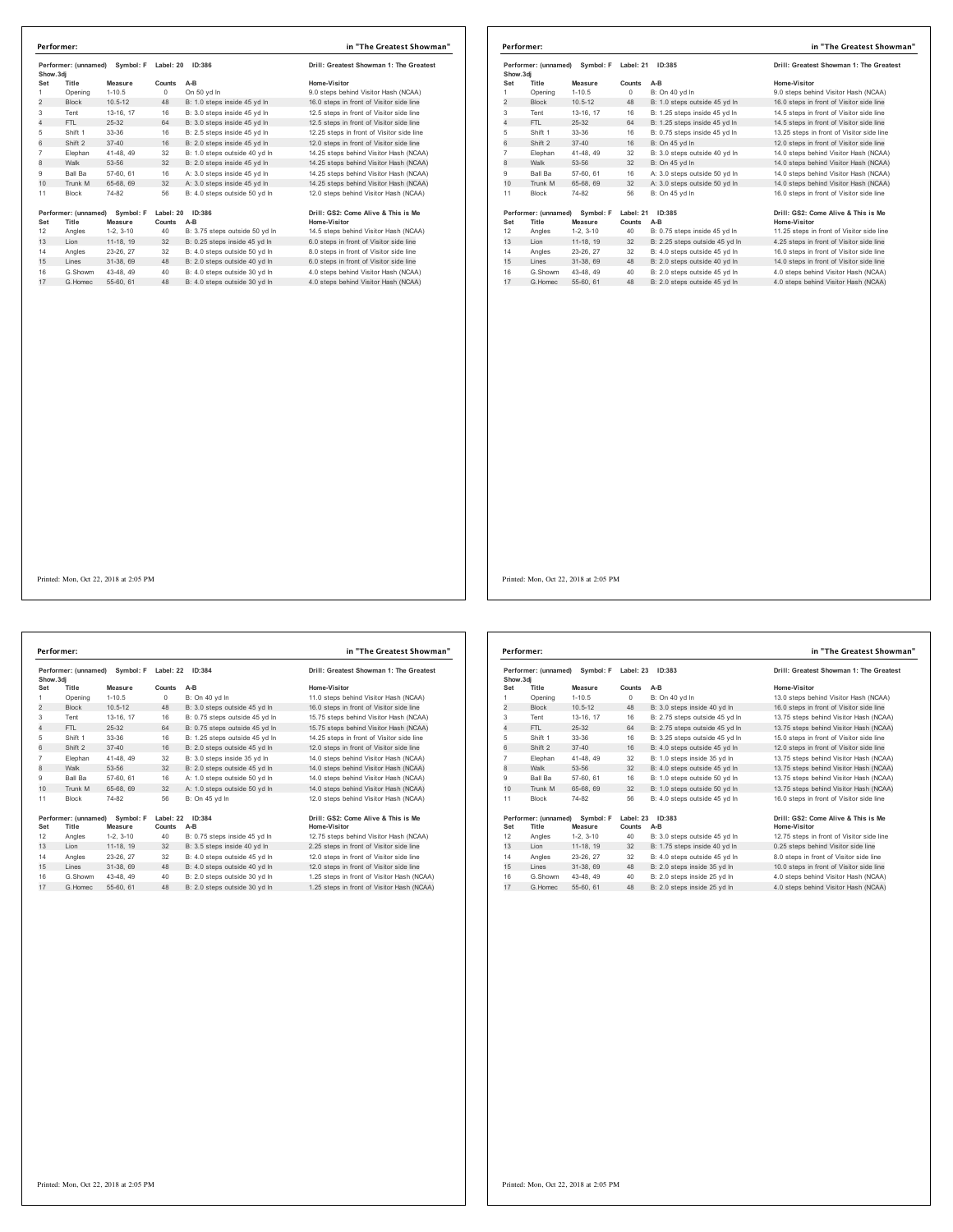| Performer: (unnamed)<br>Symbol: F<br>Show.3di |                      | Label: 24<br>ID:382    |           | Drill: Greatest Showman 1: The Greatest |                                                                              |
|-----------------------------------------------|----------------------|------------------------|-----------|-----------------------------------------|------------------------------------------------------------------------------|
| Set                                           | Title                | Measure                | Counts    | A-B                                     | Home-Visitor                                                                 |
| 1                                             | Opening              | $1 - 10.5$             | 0         | B: On 40 yd In                          | 15.0 steps behind Visitor Hash (NCAA)                                        |
| $\overline{2}$                                | <b>Block</b>         | $10.5 - 12$            | 48        | B: 1.0 steps inside 40 yd In            | 16.0 steps in front of Visitor side line                                     |
| 3                                             | Tent                 | 13-16, 17              | 16        | B: 3.25 steps inside 40 yd In           | 12.25 steps behind Visitor Hash (NCAA)                                       |
| 4                                             | FTL                  | $25 - 32$              | 64        | B: 3.25 steps inside 40 yd In           | 12.25 steps behind Visitor Hash (NCAA)                                       |
| 5                                             | Shift 1              | 33-36                  | 16        | B: 2.5 steps inside 40 yd In            | 16.0 steps in front of Visitor side line                                     |
| 6                                             | Shift 2              | $37 - 40$              | 16        | B: 2.0 steps inside 40 yd In            | 12.0 steps in front of Visitor side line                                     |
| $\overline{7}$                                | Elephan              | 41-48.49               | 32        | B: 1.0 steps outside 35 vd In           | 13.75 steps behind Visitor Hash (NCAA)                                       |
| 8                                             | Walk                 | 53-56                  | 32        | B: 2.0 steps inside 40 yd In            | 13.75 steps behind Visitor Hash (NCAA)                                       |
| 9                                             | Ball Ba              | 57-60, 61              | 16        | B: 3.0 steps outside 50 yd In           | 13.75 steps behind Visitor Hash (NCAA)                                       |
| 10                                            | Trunk M              | 65-68, 69              | 32        | B: 3.0 steps outside 50 yd In           | 13.75 steps behind Visitor Hash (NCAA)                                       |
| 11                                            | Block                | 74-82                  | 56        | B: 4.0 steps outside 45 yd In           | 12.0 steps behind Visitor Hash (NCAA)                                        |
|                                               | Performer: (unnamed) | Symbol: F              | Label: 24 | ID:382                                  | Drill: GS2: Come Alive & This is Me                                          |
| Set<br>12                                     | Title                | Measure                | Counts    | A-B                                     | Home-Visitor                                                                 |
|                                               | Angles               | $1-2, 3-10$            | 40        | B: 3.0 steps outside 45 yd In           | 11.25 steps behind Visitor Hash (NCAA)                                       |
|                                               |                      | 11-18, 19              | 32        | B: 1.25 steps outside 40 yd In          | 0.25 steps behind Visitor side line                                          |
| 13                                            | Lion                 |                        |           |                                         |                                                                              |
| 14                                            | Angles               | 23-26, 27              | 32        | B: 4.0 steps outside 40 vd ln           | 8.0 steps in front of Visitor side line                                      |
| 15                                            | Lines                | 31-38, 69              | 48        | B: 2.0 steps outside 35 yd In           | 14.0 steps in front of Visitor side line                                     |
| 16<br>17                                      | G.Showm<br>G.Homec   | 43-48, 49<br>55-60, 61 | 40<br>48  | B: On 25 yd In<br>B: On 25 yd In        | 4.0 steps behind Visitor Hash (NCAA)<br>4.0 steps behind Visitor Hash (NCAA) |

|                |                      | Performer: (unnamed) Symbol: F | Label: 25 | ID:381                        | Drill: Greatest Showman 1: The Greatest   |
|----------------|----------------------|--------------------------------|-----------|-------------------------------|-------------------------------------------|
| Show, 3di      |                      |                                |           |                               |                                           |
| Set            | Title                | Measure                        | Counts    | $A-B$                         | Home-Visitor                              |
| 1              | Opening              | $1 - 10.5$                     | $\circ$   | B: On 40 vd In                | 15.0 steps in front of Visitor side line  |
| $\overline{2}$ | <b>Block</b>         | $10.5 - 12$                    | 48        | B: 1.0 steps outside 40 yd In | 16.0 steps in front of Visitor side line  |
| 3              | Tent                 | 13-16, 17                      | 16        | B: 1.0 steps inside 40 yd In  | 10.5 steps behind Visitor Hash (NCAA)     |
| 4              | FTL                  | $25-32$                        | 64        | B: 1.0 steps inside 40 vd ln  | 10.5 steps behind Visitor Hash (NCAA)     |
| 5              | Shift 1              | 33-36                          | 16        | B: 0.5 steps inside 40 yd In  | 15.25 steps behind Visitor Hash (NCAA)    |
| 6              | Shift 2              | $37 - 40$                      | 16        | B: On 40 vd In                | 12.0 steps in front of Visitor side line  |
| $\overline{7}$ | Elephan              | 41-48, 49                      | 32        | B: 3.0 steps outside 35 vd In | 13.75 steps behind Visitor Hash (NCAA)    |
| 8              | Walk                 | 53-56                          | 32        | B: 0.25 steps inside 40 yd In | 13.75 steps behind Visitor Hash (NCAA)    |
| 9              | Ball Ba              | 57-60, 61                      | 16        | B: 3.25 steps inside 45 vd In | 13.75 steps behind Visitor Hash (NCAA)    |
| 10             | Trunk M              | 65-68, 69                      | 32        | B: 3.25 steps inside 45 yd In | 13.75 steps behind Visitor Hash (NCAA)    |
| 11             | <b>Block</b>         | 74-82                          | 56        | B: On 40 vd In                | 16.0 steps in front of Visitor side line  |
|                | Performer: (unnamed) | Symbol: F                      | Label: 25 | ID:381                        | Drill: GS2: Come Alive & This is Me       |
| Set            | Title                | Measure                        | Counts    | A-B                           | Home-Visitor                              |
| 12             | Angles               | $1-2.3-10$                     | 40        | B: 1.25 steps inside 40 yd In | 14.25 steps in front of Visitor side line |
| 13             | Lion                 | 11-18, 19                      | 32        | B: 4.0 steps outside 40 yd In | 1.0 steps in front of Visitor side line   |
| 14             | Angles               | 23-26, 27                      | 32        | B: 4.0 steps outside 40 vd In | 12.0 steps in front of Visitor side line  |
| 15             | Lines                | 31-38, 69                      | 48        | B: On 35 vd In                | 16.0 steps in front of Visitor side line  |
| 16             | G.Showm              | 43-48, 49                      | 40        | B: 2.0 steps outside 25 vd In | 4.0 steps behind Visitor Hash (NCAA)      |
| 17             | G. Homec             | 55-60 61                       | 48        | B: 2.0 steps outside 25 vd In | 4.0 steps behind Visitor Hash (NCAA)      |

Printed: Mon, Oct 22, 2018 at 2:05 PM

Performer: (unnamed) Symbol: F Label: 26 ID:380 **Drill: Greatest Showman 1: The Greatest Show.3dj Set Title Measure Counts A-B Home-Visitor** 999 110.5 0 1999 110.5 1 13.0 steps in front of Visitor side line<br>13.0 steps in front of Visitor side in the Buck 10.5-112<br>13.0 steps behind Visitor side in the B: 1.25 steps outside 40 yd In 13.1 of the 13.16, 17<br>14 FTL 2 Shift 1 33-36 16 B: 1.5 steps outside 40 yd ln 14.5 steps behind Visitor Hash (NCAA) 6 Shift 2 37-40 16 B: 2.0 steps outside 40 yd ln 12.0 steps in front of Visitor side line Elephan 41-48, 49 32 B: 3.25 steps inside 30 yd ln 13.75 steps behind Visitor Hash (NCAA) 8 Walk 53-56 32 B: 1.75 steps outside 40 yd ln 13.75 steps behind Visitor Hash (NCAA) Ball Ba 57-60, 61 16 B: 1.25 steps inside 45 yd ln 13.75 steps behind Visitor Hash (NCAA) 10 Trunk M 65-68, 69 32 B: 1.25 steps inside 45 yd ln 13.75 steps behind Visitor Hash (NCAA) Block 74-82 56 B: On 40 yd ln 12.0 steps behind Visitor Hash (NCAA) **Performer: (unnamed) Symbol: F Label: 26 ID:380 Drill: GS2: Come Alive & This is Me Set Title Measure Counts A-B Home-Visitor** 12 Angles 1-2, 3-10 40 B: 1.25 steps inside 40 yd ln 9.75 steps behind Visitor Hash (NCAA) 13 Lion 11-18, 19 32 B: 1.5 steps inside 35 yd ln 2.5 steps in front of Visitor side line Angles 23-26, 27 32 B: 4.0 steps outside 40 yd ln 16.0 steps in front of Visitor side line 15 Lines 31-38, 69 48 B: 2.0 steps inside 35 yd ln 14.0 steps behind Visitor Hash (NCAA) G.Showm 43-48, 49 40 B: 4.0 steps outside 45 yd ln 4.0 steps behind Visitor Hash (NCAA) 17 G.Homec 55-60, 61 48 B: 4.0 steps outside 45 yd ln 4.0 steps behind Visitor Hash (NCAA) **Performer: in "The Greatest Showman"**

| Performer: (unnamed)<br>Show.3dj |                               | Symbol: F            | Label: 27<br>ID:379 |                                | Drill: Greatest Showman 1: The Greatest             |
|----------------------------------|-------------------------------|----------------------|---------------------|--------------------------------|-----------------------------------------------------|
| Set                              | Title                         | Measure              | Counts              | $A-B$                          | Home-Visitor                                        |
| 1                                | Opening                       | $1-10.5$             | $\Omega$            | B: On 40 yd In                 | 11.0 steps in front of Visitor side line            |
| $\overline{2}$                   | <b>Block</b>                  | $10.5 - 12$          | 48                  | B: 3.0 steps inside 35 yd In   | 16.0 steps in front of Visitor side line            |
| 3                                | Tent                          | 13-16. 17            | 16                  | B: 3.5 steps outside 40 vd In  | 7.75 steps behind Visitor Hash (NCAA)               |
| 4                                | FTI.                          | 25-32                | 64                  | B: 3.5 steps outside 40 yd In  | 7.75 steps behind Visitor Hash (NCAA)               |
| 5                                | Shift 1                       | 33-36                | 16                  | B: 3.75 steps outside 40 yd In | 13.75 steps behind Visitor Hash (NCAA)              |
| 6                                | Shift 2                       | $37 - 40$            | 16                  | B: 4.0 steps outside 40 yd In  | 12.0 steps in front of Visitor side line            |
| $\overline{7}$                   | Elephan                       | 41-48.49             | 32                  | B: 1.25 steps inside 30 yd In  | 13.75 steps behind Visitor Hash (NCAA)              |
| 8                                | Walk                          | 53-56                | 32                  | B: 3.75 steps outside 40 yd In | 13.75 steps behind Visitor Hash (NCAA)              |
| 9                                | Ball Ba                       | 57-60, 61            | 16                  | B: 0.75 steps outside 45 vd In | 13.75 steps behind Visitor Hash (NCAA)              |
| 10                               | Trunk M                       | 65-68, 69            | 32                  | B: 0.75 steps outside 45 yd In | 13.75 steps behind Visitor Hash (NCAA)              |
| 11                               | <b>Block</b>                  | 74-82                | 56                  | B: 4.0 steps outside 40 yd In  | 16.0 steps in front of Visitor side line            |
| Set                              | Performer: (unnamed)<br>Title | Symbol: F<br>Measure | Label: 27<br>Counts | ID:379<br>A-B                  | Drill: GS2: Come Alive & This is Me<br>Home-Visitor |
| 12                               | Angles                        | $1-2.3-10$           | 40                  | B: 2.25 steps outside 40 yd In | 16.0 steps in front of Visitor side line            |
| 13                               | Lion                          | 11-18, 19            | 32                  | B: 1.0 steps outside 35 yd In  | 4.0 steps in front of Visitor side line             |
| 14                               | Angles                        | 23-26, 27            | 32                  | B: 4.0 steps outside 35 vd In  | 8.0 steps in front of Visitor side line             |
| 15                               | Lines                         | 31-38, 69            | 48                  | B: 2.0 steps inside 30 yd In   | 14.0 steps behind Visitor Hash (NCAA)               |
| 16                               | G Showm                       | 43-48.49             | 40                  | B: On 20 yd In                 | 4.0 steps behind Visitor Hash (NCAA)                |
| 17                               | G. Homec                      | 55-60, 61            | 48                  | B: On 20 yd In                 | 4.0 steps behind Visitor Hash (NCAA)                |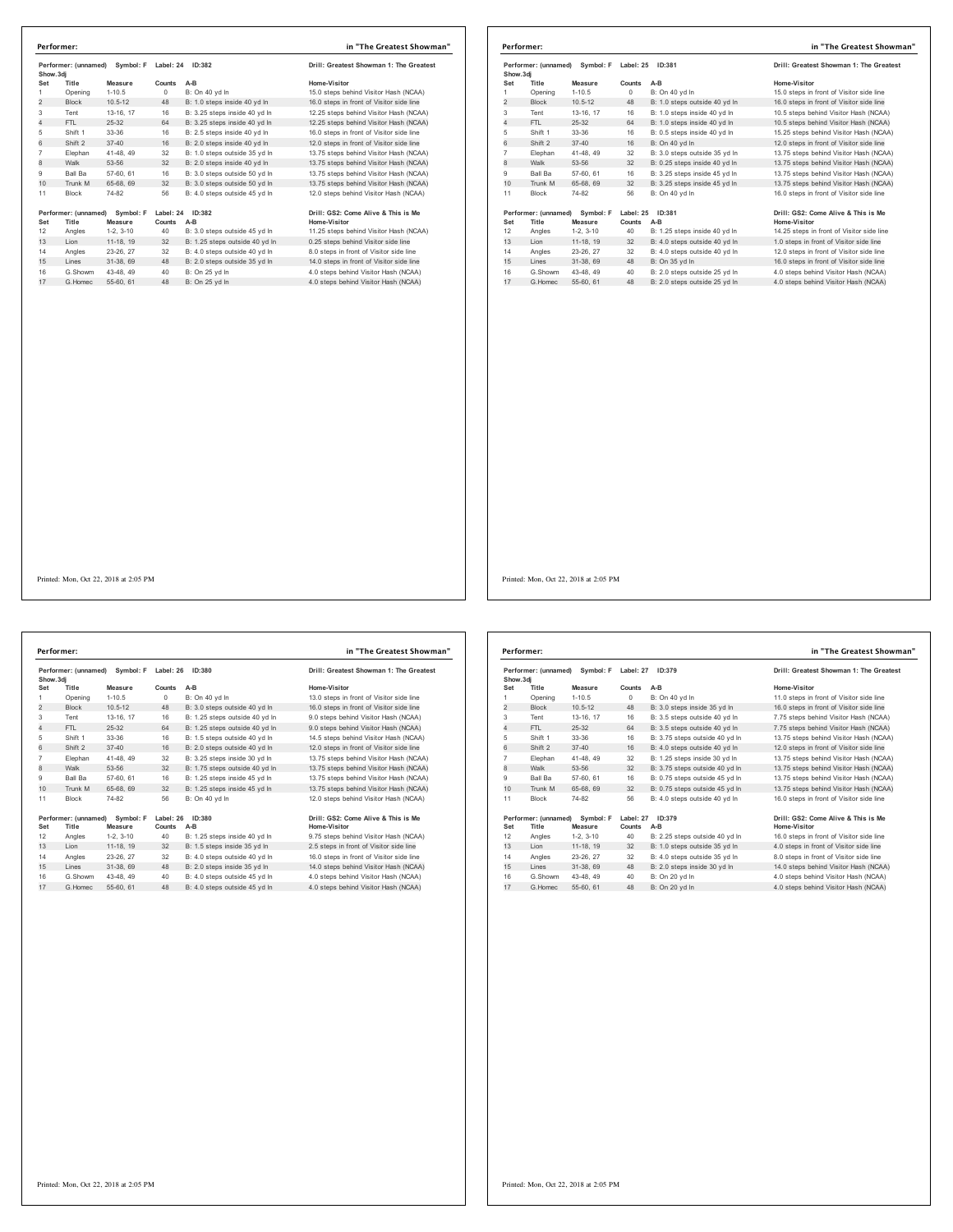| Show.3di       | Performer: (unnamed) | Symbol: F   | Label: 28 | ID:378                         | Drill: Greatest Showman 1: The Greatest  |
|----------------|----------------------|-------------|-----------|--------------------------------|------------------------------------------|
| Set            | Title                | Measure     | Counts    | $A-B$                          | Home-Visitor                             |
| 1              | Opening              | $1 - 10.5$  | $\Omega$  | B: On 40 vd In                 | 9.0 steps in front of Visitor side line  |
| $\overline{2}$ | <b>Block</b>         | $10.5 - 12$ | 48        | B: 1.0 steps inside 35 yd In   | 16.0 steps in front of Visitor side line |
| 3              | Tent                 | 13-16, 17   | 16        | B: 2.0 steps inside 35 yd In   | 6.25 steps behind Visitor Hash (NCAA)    |
| 4              | FTI.                 | 25-32       | 64        | B: 2.0 steps inside 35 vd In   | 6.25 steps behind Visitor Hash (NCAA)    |
| 5              | Shift 1              | 33-36       | 16        | B: 2.0 steps inside 35 yd In   | 13.25 steps behind Visitor Hash (NCAA)   |
| 6              | Shift 2              | $37 - 40$   | 16        | B: 2.0 steps inside 35 yd In   | 12.0 steps in front of Visitor side line |
| $\overline{7}$ | Elephan              | 41-48, 49   | 32        | B: 0.75 steps outside 30 vd In | 13.75 steps behind Visitor Hash (NCAA)   |
| 8              | Walk                 | 53-56       | 32        | B: 2.25 steps inside 35 yd In  | 13.75 steps behind Visitor Hash (NCAA)   |
| 9              | Ball Ba              | 57-60, 61   | 16        | B: 2.75 steps outside 45 vd In | 13.75 steps behind Visitor Hash (NCAA)   |
| 10             | Trunk M              | 65-68, 69   | 32        | B: 2.75 steps outside 45 yd In | 13.75 steps behind Visitor Hash (NCAA)   |
| 11             | <b>Block</b>         | 74-82       | 56        | B: 4.0 steps outside 40 vd In  | 12.0 steps behind Visitor Hash (NCAA)    |
|                | Performer: (unnamed) | Symbol: F   | Label: 28 | ID:378                         | Drill: GS2: Come Alive & This is Me      |
| Set            | Title                | Measure     | Counts    | $A-B$                          | Home-Visitor                             |
| 12             | Angles               | $1-2.3-10$  | 40        | B: 2.25 steps outside 40 vd In | 8.0 steps behind Visitor Hash (NCAA)     |
| 13             | Lion                 | 11-18, 19   | 32        | B: 2.0 steps inside 30 yd In   | 7.5 steps in front of Visitor side line  |
| 14             | Angles               | 23-26, 27   | 32        | B: 4.0 steps outside 35 vd In  | 16.0 steps in front of Visitor side line |
| 15             | Lines                | 31-38, 69   | 48        | B: 2.0 steps outside 35 vd In  | 10.0 steps behind Visitor Hash (NCAA)    |
| 16             | G.Showm              | 43-48, 49   | 40        | B: 1.25 steps inside 35 yd In  | 4.0 steps behind Visitor Hash (NCAA)     |
| 17             | G.Homec              | 55-60, 61   | 48        | B: 1.25 steps inside 35 vd In  | 4.0 steps behind Visitor Hash (NCAA)     |

| in "The Greatest Showman"<br>Performer: |                               |                      |                            |                                |                                                     |  |  |
|-----------------------------------------|-------------------------------|----------------------|----------------------------|--------------------------------|-----------------------------------------------------|--|--|
| Show, 3di                               | Performer: (unnamed)          | Symbol: F            | Label: 29                  | ID:377                         | Drill: Greatest Showman 1: The Greatest             |  |  |
| Set                                     | Title                         | Measure              | Counts                     | $A-B$                          | Home-Visitor                                        |  |  |
|                                         | Opening                       | $1 - 10.5$           | 0                          | B: On 30 yd In                 | 5.0 steps in front of Visitor side line             |  |  |
| 2                                       | <b>Block</b>                  | $10.5 - 12$          | 48                         | B: 1.0 steps outside 35 yd In  | 16.0 steps in front of Visitor side line            |  |  |
| 3                                       | Tent                          | 13-16, 17            | 16                         | B: 0.25 steps outside 35 yd In | 5.25 steps behind Visitor Hash (NCAA)               |  |  |
| $\overline{4}$                          | FTL                           | $25-32$              | 64                         | B: 0.25 steps outside 35 yd In | 5.25 steps behind Visitor Hash (NCAA)               |  |  |
| 5                                       | Shift 1                       | 33-36                | 16                         | B: 0.25 steps outside 35 yd In | 12.5 steps behind Visitor Hash (NCAA)               |  |  |
| 6                                       | Shift 2                       | $37 - 40$            | 16                         | B: On 35 vd In                 | 12.0 steps in front of Visitor side line            |  |  |
| 7                                       | Elephan                       | 41-48, 49            | 32                         | B: 2.75 steps outside 30 yd In | 13.75 steps behind Visitor Hash (NCAA)              |  |  |
| 8                                       | Walk                          | 53-56                | 32                         | B: 0.25 steps inside 35 yd In  | 13.75 steps behind Visitor Hash (NCAA)              |  |  |
| 9                                       | <b>Ball Ba</b>                | 57-60, 61            | 16                         | B: 3.25 steps inside 40 vd In  | 13.75 steps behind Visitor Hash (NCAA)              |  |  |
| 10                                      | Trunk M                       | 65-68, 69            | 32                         | B: 3.25 steps inside 40 yd In  | 13.75 steps behind Visitor Hash (NCAA)              |  |  |
| 11                                      | Block                         | 74-82                | 56                         | B: On 35 yd In                 | 16.0 steps in front of Visitor side line            |  |  |
| Set                                     | Performer: (unnamed)<br>Title | Symbol: F<br>Measure | Label: 29<br><b>Counts</b> | ID:377<br>$A-B$                | Drill: GS2: Come Alive & This is Me<br>Home-Visitor |  |  |
| 12                                      | Angles                        | $1-2.3-10$           | 40                         | B: 2.0 steps inside 35 vd In   | 14.5 steps behind Visitor Hash (NCAA)               |  |  |
| 13                                      | Lion                          | 11-18, 19            | 32                         | B: 3.75 steps outside 35 yd In | 5.75 steps in front of Visitor side line            |  |  |
| 14                                      | Angles                        | 23-26, 27            | 32                         | B: 4.0 steps outside 35 vd In  | 12.0 steps in front of Visitor side line            |  |  |
| 15                                      | Lines                         | 31-38, 69            | 48                         | B: 4.0 steps outside 35 yd In  | 12.0 steps behind Visitor Hash (NCAA)               |  |  |
| 16                                      | G.Showm                       | 43-48.49             | 40                         | B: 2.0 steps outside 30 vd In  | 4.0 steps in front of Visitor Hash (NCAA)           |  |  |
| 17                                      | G Homec                       | 55-60, 61            | 48                         | B: 2.0 steps outside 30 vd In  | 4.0 steps in front of Visitor Hash (NCAA)           |  |  |

**Performer: (unnamed) Symbol: F Label: 30 ID:376 Drill: Greatest Showman 1: The Greatest Show.3dj** Solution Measure Counts A-B (Mono-Visitor Home-Visitor Solution 11:0.5<br>2 Block 10.5-12 48 B: 3.0 steps outside 35 yd In 7.0 steps in front of Visitor side line<br>2 Block 10.5-12 48 B: 3.0 steps outside 35 yd In 4.0 steps beh 6 Shift 1 33-36 16 B: 2.5 steps outside 35 yd ln<br>16 Shift 2 37-40 16 B: 2.0 steps outside 35 yd ln<br>12.0 Shift 2 32 B: 3.25 steps in side 25 yd ln Elephan 41-48, 49 32 B: 3.25 steps inside 25 yd ln 13.75 steps behind Visitor Hash (NCAA) 8 Walk 53-56 32 B: 1.75 steps outside 35 yd ln 13.75 steps behind Visitor Hash (NCAA) 9 Ball Ba 57-60, 61 16 B: 1.25 steps inside 40 yd ln 13.75 steps behind Visitor Hash (NCAA) 10  $\frac{3}{2}$  banda  $\frac{3}{2}$   $\frac{3}{2}$  behind  $\frac{3}{2}$  B: 1.25 steps inside 40 yd ln 13. 11 Block 74-82 56 B: On 35 yd In **Performer: (unnamed) Symbol: F Label: 30 ID:376 Drill: GS2: Come Alive & This is Me Set Title Measure Counts A-B Home-Visitor** 12 Angles 1-2, 3-10 40 B: 2.0 steps inside 35 yd ln 6.5 steps behind Visitor Hash (NCAA) 13 Lion 11-18, 19 32 B: 3.0 steps outside 30 yd ln 11.25 steps in front of Visitor side line 14 Angles 23-26, 27 32 B: 4.0 steps outside 30 yd ln 12.0 steps in front of Visitor side line<br>15 Lines 31-38, 69 48 B: On 30 yd ln 8.0 steps behind Visitor Hash (NCAA) 25-26, 21 52 B: 4.0 steps between<br>Lines 31-38, 69 48 B: On 30 yd In G.Showm 43-48, 49 40 B: 4.0 steps outside 30 yd ln 4.0 steps in front of Visitor Hash (NCAA) 17 G.Homec 55-60, 61 48 B: 4.0 steps outside 30 yd ln 4.0 steps in front of Visitor Hash (NCAA) **Performer: in "The Greatest Showman"**

| )rill: Greatest Showman 1: The Greates  |
|-----------------------------------------|
| lome-Visitor                            |
| .0 steps in front of Visitor side line  |
| 6.0 steps in front of Visitor side line |
| .0 steps behind Visitor Hash (NCAA)     |
| .0 steps behind Visitor Hash (NCAA)     |
| 2.0 steps behind Visitor Hash (NCAA)    |
| 2.0 steps in front of Visitor side line |
| 3.75 steps behind Visitor Hash (NCAA)   |
| 3.75 steps behind Visitor Hash (NCAA)   |
| 3.75 steps behind Visitor Hash (NCAA)   |
| 3.75 steps behind Visitor Hash (NCAA)   |
| 2.0 steps behind Visitor Hash (NCAA)    |

| Show, 3di                                       | Performer: (unnamed) | Symbol: F   | Label: 31           | ID:375                         | Drill: Greatest Showman 1: The Greatest             |
|-------------------------------------------------|----------------------|-------------|---------------------|--------------------------------|-----------------------------------------------------|
| Set                                             | Title                | Measure     | Counts              | $A-B$                          | Home-Visitor                                        |
| 1                                               | Opening              | $1 - 10.5$  | $\Omega$            | B: On 30 yd In                 | 9.0 steps in front of Visitor side line             |
| 2                                               | <b>Block</b>         | $10.5 - 12$ | 48                  | B: 3.0 steps inside 30 yd In   | 16.0 steps in front of Visitor side line            |
| 3                                               | Tent                 | 13-16. 17   | 16                  | B: 2.5 steps inside 30 vd In   | 3.25 steps behind Visitor Hash (NCAA)               |
| 4                                               | FTL                  | $25-32$     | 64                  | B: 2.5 steps inside 30 yd In   | 3.25 steps behind Visitor Hash (NCAA)               |
| 5                                               | Shift 1              | 33-36       | 16                  | B: 3.25 steps inside 30 yd In  | 11.5 steps behind Visitor Hash (NCAA)               |
| 6                                               | Shift 2              | $37 - 40$   | 16                  | B: 4.0 steps outside 35 vd In  | 12.0 steps in front of Visitor side line            |
| $\overline{7}$                                  | Elephan              | 41-48, 49   | 32                  | B: 1.25 steps inside 25 vd In  | 13.5 steps behind Visitor Hash (NCAA)               |
| 8                                               | Walk                 | 53-56       | 32                  | B: 3.75 steps outside 35 yd In | 13.5 steps behind Visitor Hash (NCAA)               |
| 9                                               | <b>Ball Ba</b>       | 57-60, 61   | 16                  | B: 0.75 steps outside 40 vd In | 13.5 steps behind Visitor Hash (NCAA)               |
| 10                                              | Trunk M              | 65-68, 69   | 32                  | B: 0.75 steps outside 40 yd In | 13.5 steps behind Visitor Hash (NCAA)               |
| 11                                              | <b>Block</b>         | 74-82       | 56                  | B: 4.0 steps outside 35 vd In  | 16.0 steps in front of Visitor side line            |
| Performer: (unnamed)<br>Set<br>Title<br>Measure |                      | Symbol: F   | Label: 31<br>Counts | ID:375<br>A-B                  | Drill: GS2: Come Alive & This is Me<br>Home-Visitor |
| 12                                              | Angles               | $1-2.3-10$  | 40                  | B: 1.75 steps outside 35 yd In | 13.0 steps behind Visitor Hash (NCAA)               |
| 13                                              | Lion                 | 11-18, 19   | 32                  | B: 0.5 steps outside 30 yd In  | 9.25 steps in front of Visitor side line            |
| 14                                              | Angles               | 23-26, 27   | 32                  | B: 4.0 steps outside 30 vd In  | 8.0 steps in front of Visitor side line             |
| 15                                              | Lines                | 31-38, 69   | 48                  | B: 2.0 steps outside 30 vd In  | 10.0 steps behind Visitor Hash (NCAA)               |
| 16                                              | G.Showm              | 43-48, 49   | 40                  | B: 2.0 steps outside 20 vd In  | 4.0 steps behind Visitor Hash (NCAA)                |
| 17                                              | G. Homec             | 55-60, 61   | 48                  | B: 2.0 steps outside 20 yd In  | 4.0 steps behind Visitor Hash (NCAA)                |

Printed: Mon, Oct 22, 2018 at 2:05 PM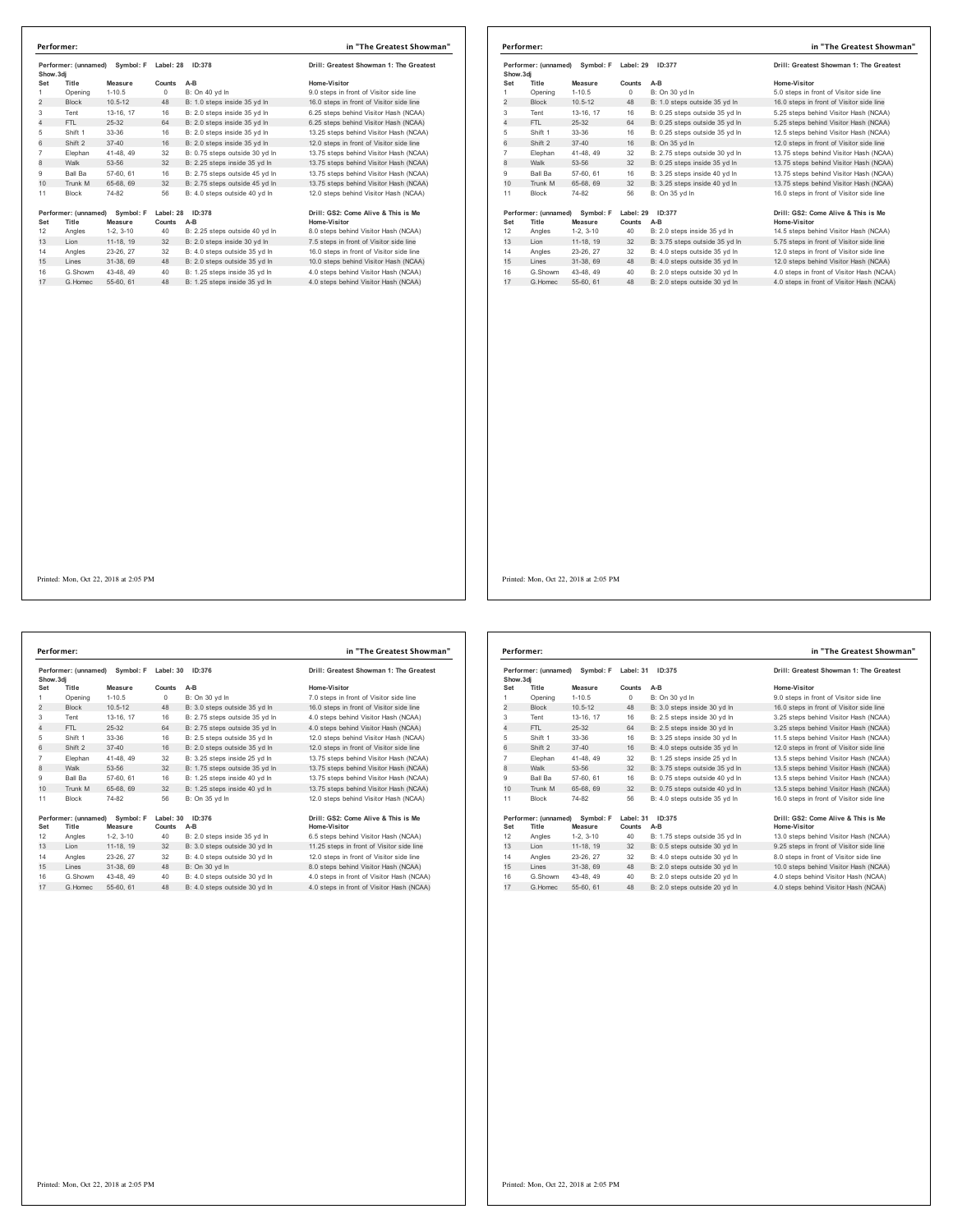| Performer: (unnamed)<br>Symbol: F<br>Show.3di |                               | Label: 32<br>ID:374  |                     | Drill: Greatest Showman 1: The Greatest |                                                     |
|-----------------------------------------------|-------------------------------|----------------------|---------------------|-----------------------------------------|-----------------------------------------------------|
| Set                                           | Title                         | Measure              | Counts              | $A-B$                                   | Home-Visitor                                        |
| 1                                             | Opening                       | $1 - 10.5$           | 0                   | B: On 30 vd In                          | 11.0 steps in front of Visitor side line            |
| $\overline{2}$                                | <b>Block</b>                  | $10.5 - 12$          | 48                  | B: 1.0 steps inside 30 yd In            | 16.0 steps in front of Visitor side line            |
| 3                                             | Tent                          | 13-16, 17            | 16                  | B: On 30 yd In                          | 2.25 steps behind Visitor Hash (NCAA)               |
| 4                                             | FTI.                          | 25-32                | 64                  | B: On 30 vd In                          | 2.25 steps behind Visitor Hash (NCAA)               |
| 5                                             | Shift 1                       | 33-36                | 16                  | B: 1.0 steps inside 30 yd In            | 11.25 steps behind Visitor Hash (NCAA)              |
| 6                                             | Shift 2                       | $37 - 40$            | 16                  | B: 2.0 steps inside 30 yd In            | 12.0 steps in front of Visitor side line            |
| $\overline{7}$                                | Elephan                       | 41-48, 49            | 32                  | B: 0.75 steps outside 25 yd In          | 13.5 steps behind Visitor Hash (NCAA)               |
| 8                                             | Walk                          | 53-56                | 32                  | B: 2.25 steps inside 30 yd In           | 13.5 steps behind Visitor Hash (NCAA)               |
| 9                                             | Ball Ba                       | 57-60, 61            | 16                  | B: 2.75 steps outside 40 yd In          | 13.5 steps behind Visitor Hash (NCAA)               |
| 10                                            | Trunk M                       | 65-68, 69            | 32                  | B: 2.75 steps outside 40 yd In          | 13.5 steps behind Visitor Hash (NCAA)               |
| 11                                            | <b>Block</b>                  | 74-82                | 56                  | B: 4.0 steps outside 35 vd In           | 12.0 steps behind Visitor Hash (NCAA)               |
| Set                                           | Performer: (unnamed)<br>Title | Symbol: F<br>Measure | Label: 32<br>Counts | ID:374<br>$A-B$                         | Drill: GS2: Come Alive & This is Me<br>Home-Visitor |
| 12                                            | Angles                        | $1-2.3-10$           | 40                  | B: 1.75 steps outside 35 vd In          | 5.0 steps behind Visitor Hash (NCAA)                |
| 13                                            | Lion                          | 11-18, 19            | 32                  | B: 2.25 steps outside 25 yd In          | 15.5 steps behind Visitor Hash (NCAA)               |
| 14                                            | Angles                        | 23-26, 27            | 32                  | B: 4.0 steps outside 25 vd In           | 12.0 steps in front of Visitor side line            |
| 15                                            | Lines                         | 31-38, 69            | 48                  | B: 4.0 steps outside 30 vd In           | 4.0 steps behind Visitor Hash (NCAA)                |
| 16                                            | G.Showm                       | 43-48, 49            | 40                  | B: 2.0 steps inside 25 yd In            | 4.0 steps in front of Visitor Hash (NCAA)           |
| 17                                            | G.Homec                       | 55-60, 61            | 48                  | B: 2.0 steps inside 25 yd In            | 4.0 steps in front of Visitor Hash (NCAA)           |

| Performer: (unnamed) Symbol: F |                      |             | Label: 33 | ID:373                         | Drill: Greatest Showman 1: The Greatest  |
|--------------------------------|----------------------|-------------|-----------|--------------------------------|------------------------------------------|
| Show, 3di                      |                      |             |           |                                |                                          |
| Set                            | Title                | Measure     | Counts    | $A-B$                          | Home-Visitor                             |
| 1                              | Opening              | $1 - 10.5$  | $\circ$   | B: On 30 yd In                 | 13.0 steps in front of Visitor side line |
| $\overline{2}$                 | <b>Block</b>         | $10.5 - 12$ | 48        | B: 1.0 steps outside 30 yd In  | 16.0 steps in front of Visitor side line |
| 3                              | Tent                 | 13-16. 17   | 16        | B: 2.5 steps outside 30 yd In  | 1.75 steps behind Visitor Hash (NCAA)    |
| 4                              | FTL.                 | $25-32$     | 64        | B: 2.5 steps outside 30 vd In  | 1.75 steps behind Visitor Hash (NCAA)    |
| 5                              | Shift 1              | 33-36       | 16        | B: 1.25 steps outside 30 vd In | 10.75 steps behind Visitor Hash (NCAA)   |
| 6                              | Shift 2              | $37 - 40$   | 16        | B: On 30 vd In                 | 12.0 steps in front of Visitor side line |
| $\overline{7}$                 | Elephan              | 41-48, 49   | 32        | B: 2.75 steps outside 25 vd In | 13.0 steps behind Visitor Hash (NCAA)    |
| 8                              | Walk                 | 53-56       | 32        | B: 0.25 steps inside 30 yd In  | 13.0 steps behind Visitor Hash (NCAA)    |
| 9                              | <b>Ball Ba</b>       | 57-60, 61   | 16        | B: 3.25 steps inside 35 vd In  | 13.0 steps behind Visitor Hash (NCAA)    |
| 10                             | Trunk M              | 65-68, 69   | 32        | B: 3.25 steps inside 35 vd In  | 13.0 steps behind Visitor Hash (NCAA)    |
| 11                             | <b>Block</b>         | 74-82       | 56        | B: On 30 vd In                 | 16.0 steps in front of Visitor side line |
|                                | Performer: (unnamed) | Symbol: F   | Label: 33 | ID:373                         | Drill: GS2: Come Alive & This is Me      |
| Set                            | Title                | Measure     | Counts    | $A-B$                          | Home-Visitor                             |
| 12                             | Angles               | $1-2.3-10$  | 40        | B: 2.75 steps inside 30 yd In  | 11.25 steps behind Visitor Hash (NCAA)   |
| 13                             | Lion                 | 11-18. 19   | 32        | B: 2.5 steps inside 25 yd In   | 13.0 steps in front of Visitor side line |
| 14                             | Angles               | 23-26, 27   | 32        | B: 4.0 steps outside 30 vd In  | 16.0 steps in front of Visitor side line |
| 15                             | Lines                | 31-38, 69   | 48        | B: 2.0 steps inside 30 yd In   | 6.0 steps behind Visitor Hash (NCAA)     |
| 16                             | G.Showm              | 43-48.49    | 40        | B: 1.25 steps outside 35 yd in | 4.0 steps behind Visitor Hash (NCAA)     |
| 17                             | G Homec              | 55-60, 61   | 48        | B: 1.25 steps outside 35 vd In | 4.0 steps behind Visitor Hash (NCAA)     |

| Show.3di       | Performer: (unnamed) | Symbol: F   | Label: 34  | ID:372                         | Drill: Greatest Showman 1: The Greatest  |
|----------------|----------------------|-------------|------------|--------------------------------|------------------------------------------|
| Set            | Title                | Measure     | Counts     | $A-B$                          | Home-Visitor                             |
| 1              | Opening              | $1 - 10.5$  | $^{\circ}$ | B: On 30 vd In                 | 15.0 steps in front of Visitor side line |
| $\overline{2}$ | <b>Block</b>         | $10.5 - 12$ | 48         | B: 3.0 steps outside 30 yd In  | 16.0 steps in front of Visitor side line |
| 3              | Tent                 | 13-16, 17   | 16         | B: 2.75 steps inside 25 vd In  | 1.0 steps behind Visitor Hash (NCAA)     |
| $\overline{4}$ | FTL                  | $25 - 32$   | 64         | B: 2.75 steps inside 25 yd In  | 1.0 steps behind Visitor Hash (NCAA)     |
| 5              | Shift 1              | 33-36       | 16         | B: 3.5 steps outside 30 yd In  | 10.5 steps behind Visitor Hash (NCAA)    |
| 6              | Shift 2              | $37 - 40$   | 16         | B: 2.0 steps outside 30 vd In  | 12.0 steps in front of Visitor side line |
| $\overline{7}$ | Elephan              | 41-48.49    | 32         | B: 3.25 steps inside 20 vd In  | 12.5 steps behind Visitor Hash (NCAA)    |
| $\mathbf{a}$   | Walk                 | 53-56       | 32         | B: 1.75 steps outside 30 yd In | 12.5 steps behind Visitor Hash (NCAA)    |
| 9              | Ball Ba              | 57-60, 61   | 16         | B: 1.25 steps inside 35 vd In  | 12.5 steps behind Visitor Hash (NCAA)    |
| 10             | Trunk M              | 65-68, 69   | 32         | B: 1.25 steps inside 35 yd In  | 12.5 steps behind Visitor Hash (NCAA)    |
| 11             | <b>Block</b>         | 74-82       | 56         | B: On 30 vd In                 | 12.0 steps behind Visitor Hash (NCAA)    |
|                | Performer: (unnamed) | Symbol: F   | Label: 34  | ID:372                         | Drill: GS2: Come Alive & This is Me      |
| Set            | Title                | Measure     | Counts     | A-B                            | Home-Visitor                             |
| 12<br>13       | Angles<br>Lion       | $1-2.3-10$  | 40         | B: 2.75 steps inside 30 yd In  | 3.25 steps behind Visitor Hash (NCAA)    |
|                |                      | 11-18, 19   | 32         | B: 0.75 steps inside 20 yd In  | 11.75 steps behind Visitor Hash (NCAA)   |
| 14             | Angles               | 23-26, 27   | 32         | B: 4.0 steps outside 20 vd In  | 8.0 steps in front of Visitor side line  |
| 15             | Lines                | 31-38, 69   | 48         | B: 2.0 steps outside 25 yd In  | 2.0 steps behind Visitor Hash (NCAA)     |
| 16             | G.Showm              | 43-48, 49   | 40         | B: 2.0 steps inside 15 vd In   | 4.0 steps behind Visitor Hash (NCAA)     |
| 17             | G.Homec              | 55-60, 61   | 48         | B: 2.0 steps inside 15 yd In   | 4.0 steps behind Visitor Hash (NCAA)     |

|                | Performer: (unnamed) Symbol: M Label: 1<br>Show, 3di |                      | ID:327             |                                | Drill: Greatest Showman 1: The Greatest                    |
|----------------|------------------------------------------------------|----------------------|--------------------|--------------------------------|------------------------------------------------------------|
| Set            | Title                                                | Measure              | Counts             | $A-B$                          | Home-Visitor                                               |
| 1              | Opening                                              | $1-10.5$             | $\Omega$           | A: 2.0 steps outside 20 yd In  | 4.0 steps behind Home side line                            |
| 2              | <b>Block</b>                                         | $10.5 - 12$          | 48                 | A: On 25 yd In                 | 4.0 steps behind Home side line                            |
| 3              | Tent                                                 | 13-16, 17            | 16                 | A: On 25 yd In                 | 12.0 steps behind Home side line                           |
| $\overline{4}$ | FTI.                                                 | 25-32                | 64                 | A: On 45 vd In                 | 12.0 steps behind Home side line                           |
| 5              | Shift 1                                              | 33-36                | 16                 | A: On 45 yd In                 | 12.0 steps behind Home side line                           |
| 6              | Shift 2                                              | $37 - 40$            | 16                 | A: On 35 vd In                 | 12.0 steps behind Home side line                           |
| $\overline{7}$ | Elephan                                              | 41-48, 49            | 32                 | A: 3.5 steps outside 35 vd In  | 8.5 steps behind Home side line                            |
| 8              | Walk                                                 | 53-56                | 32                 | A: 3.5 steps outside 35 yd In  | 8.5 steps behind Home side line                            |
| 9              | Ball Ba                                              | 57-60, 61            | 16                 | A: 0.5 steps inside 45 vd In   | 8.5 steps behind Home side line                            |
| 10             | Trunk M                                              | 65-68, 69            | 32                 | A: 0.5 steps inside 45 vd In   | 8.5 steps behind Home side line                            |
| 11             | <b>Block</b>                                         | 74-82                | 56                 | A: 2.0 steps outside 45 vd In  | 12.0 steps in front of Home Hash (NCAA)                    |
| Set            | Performer: (unnamed)<br>Title                        | Symbol: M<br>Measure | Label: 1<br>Counts | ID:327<br>$A-B$                | Drill: GS2: Come Alive & This is Me<br><b>Home-Visitor</b> |
| 12             | Angles                                               | $1-2.3-10$           | 40                 | A: 2.0 steps outside 45 vd In  | 4.0 steps behind Home side line                            |
| 13             | I ion                                                | 11-18, 19            | 32                 | A: 3.0 steps outside 45 yd In  | 1.75 steps behind Home side line                           |
| 14             | Angles                                               | 23-26, 27            | 32                 | A: On 35 vd In                 | 4.0 steps behind Home side line                            |
| 15             | Lines                                                | 31-38, 69            | 48                 | A: 0.75 steps outside 40 yd In | 8.0 steps behind Home side line                            |
| 16             | G Showm                                              | 43-48.49             | 40                 | A: 4.0 steps inside 45 vd In   | 10.75 steps behind Home side line                          |
| 17             | G Homec                                              | 55-60, 61            | 48                 | A: On 40 yd In                 | 14.0 steps in front of Home Hash (NCAA)                    |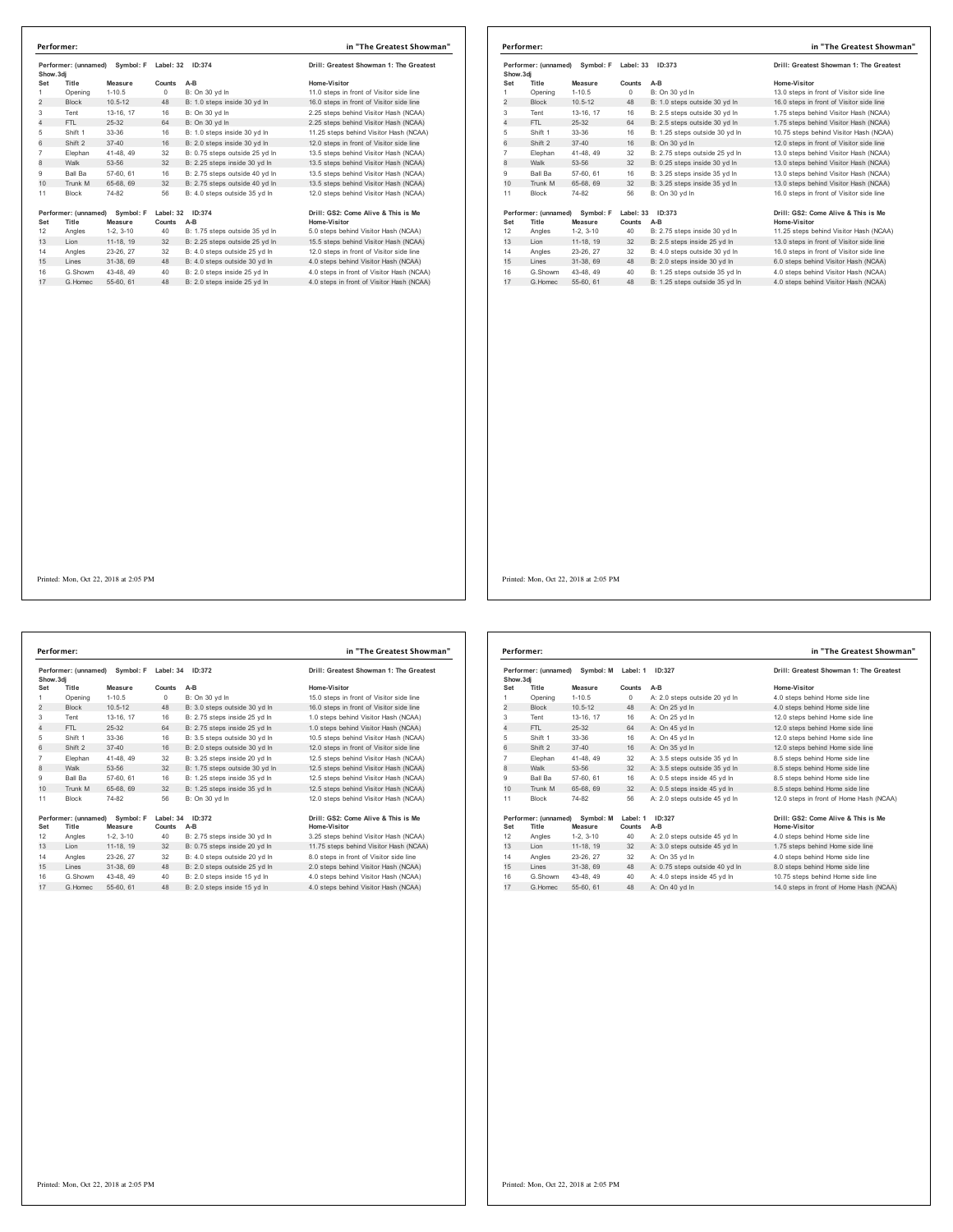|                | Performer: (unnamed)<br>Show.3dj |             | Symbol: M<br>Label: 2<br>ID:328 |                                | Drill: Greatest Showman 1: The Greatest |
|----------------|----------------------------------|-------------|---------------------------------|--------------------------------|-----------------------------------------|
| Set            | Title                            | Measure     | Counts                          | A-B                            | Home-Visitor                            |
| 1              | Opening                          | $1 - 10.5$  | $^{\circ}$                      | A: 2.0 steps inside 20 vd In   | 4.0 steps behind Home side line         |
| $\overline{2}$ | <b>Block</b>                     | $10.5 - 12$ | 48                              | A: 4.0 steps inside 25 yd In   | 4.0 steps behind Home side line         |
| 3              | Tent                             | 13-16, 17   | 16                              | A: 4.0 steps inside 25 yd In   | 12.0 steps behind Home side line        |
| 4              | FTI.                             | 25-32       | 64                              | A: 4.0 steps inside 45 yd In   | 12.0 steps behind Home side line        |
| 5              | Shift 1                          | 33-36       | 16                              | A: 4.0 steps inside 45 yd In   | 12.0 steps behind Home side line        |
| 6              | Shift 2                          | $37 - 40$   | 16                              | A: 4.0 steps inside 35 yd In   | 12.0 steps behind Home side line        |
| $\overline{7}$ | Elephan                          | 41-48, 49   | 32                              | A: On 35 vd In                 | 10.0 steps behind Home side line        |
| 8              | Walk                             | 53-56       | 32                              | A: On 35 yd In                 | 10.0 steps behind Home side line        |
| 9              | Ball Ba                          | 57-60, 61   | 16                              | A: 4.0 steps inside 45 vd In   | 10.0 steps behind Home side line        |
| 10             | Trunk M                          | 65-68, 69   | 32                              | A: 4.0 steps inside 45 yd In   | 10.0 steps behind Home side line        |
| 11             | <b>Block</b>                     | 74-82       | 56                              | B: 2.0 steps outside 50 vd In  | 12.0 steps in front of Home Hash (NCAA) |
|                | Performer: (unnamed) Symbol: M   |             | Label: 2                        | ID:328                         | Drill: GS2: Come Alive & This is Me     |
| Set            | Title                            | Measure     | Counts                          | $A-B$                          | Home-Visitor                            |
| 12             | Angles                           | $1-2.3-10$  | 40                              | B: 2.0 steps outside 50 vd In  | 4.0 steps behind Home side line         |
| 13             | Lion                             | 11-18, 19   | 32                              | B: 2.25 steps outside 50 yd In | On Home side line                       |
| 14             | Angles                           | 23-26, 27   | 32                              | B: On 40 vd In                 | 4.0 steps behind Home side line         |
| 15             | Lines                            | 31-38.69    | 48                              | B: 4.0 steps outside 50 yd In  | 8.0 steps behind Home side line         |
| 16             | G.Showm                          | 43-48.49    | 40                              | B: 2.0 steps outside 45 vd In  | 12.0 steps behind Home side line        |
| 17             | G.Homec                          | 55-60, 61   | 48                              | B: 2.0 steps inside 45 vd In   | 14.0 steps behind Home side line        |
|                |                                  |             |                                 |                                |                                         |

|                                  | Performer:                     |             |                    |                               | in "The Greatest Showman"               |
|----------------------------------|--------------------------------|-------------|--------------------|-------------------------------|-----------------------------------------|
| Performer: (unnamed)<br>Show.3dj |                                | Symbol: M   | Label: 3<br>ID:329 |                               | Drill: Greatest Showman 1: The Greatest |
| Set                              | Title                          | Measure     | Counts             | $A-B$                         | Home-Visitor                            |
| 1                                | Opening                        | $1 - 10.5$  | $\Omega$           | A: 2.0 steps outside 25 yd In | 4.0 steps behind Home side line         |
| $\overline{2}$                   | <b>Block</b>                   | $10.5 - 12$ | 48                 | A: On 30 yd In                | 4.0 steps behind Home side line         |
| 3                                | Tent                           | 13-16, 17   | 16                 | A: On 30 vd In                | 12.0 steps behind Home side line        |
| 4                                | FTL.                           | $25-32$     | 64                 | On 50 vd In                   | 12.0 steps behind Home side line        |
| 5                                | Shift 1                        | 33-36       | 16                 | On 50 vd In                   | 12.0 steps behind Home side line        |
| 6                                | Shift 2                        | $37 - 40$   | 16                 | A: On 40 vd In                | 12.0 steps behind Home side line        |
| 7                                | Elephan                        | 41-48, 49   | 32                 | A: 3.5 steps inside 35 yd In  | 8.5 steps behind Home side line         |
| 8                                | Walk                           | 53-56       | 32                 | A: 3.5 steps inside 35 yd In  | 8.5 steps behind Home side line         |
| 9                                | <b>Ball Ba</b>                 | 57-60, 61   | 16                 | A: 0.5 steps outside 50 yd In | 8.5 steps behind Home side line         |
| 10                               | Trunk M                        | 65-68, 69   | 32                 | A: 0.5 steps outside 50 yd In | 8.5 steps behind Home side line         |
| 11                               | <b>Block</b>                   | 74-82       | 56                 | B: 2.0 steps outside 45 vd In | 12.0 steps in front of Home Hash (NCAA) |
|                                  | Performer: (unnamed) Symbol: M |             | Label: 3           | ID:329                        | Drill: GS2: Come Alive & This is Me     |
| Set                              | Title                          | Measure     | Counts             | $A-B$                         | Home-Visitor                            |
| 12                               | Angles                         | $1-2, 3-10$ | 40                 | B: 2.0 steps outside 45 yd In | 4.0 steps behind Home side line         |
| 13                               | Lion                           | 11-18, 19   | 32                 | B: 3.0 steps outside 45 yd In | 1.75 steps behind Home side line        |
| 14                               | Angles                         | 23-26, 27   | 32                 | B: On 35 vd In                | 4.0 steps behind Home side line         |
| 15                               | Lines                          | 31-38, 69   | 48                 | B: 2.0 steps inside 40 vd In  | 8.0 steps behind Home side line         |
| 16                               | G.Showm                        | 43-48.49    | 40                 | B: 2.0 steps outside 45 yd In | 12.0 steps in front of Home Hash (NCAA) |
| 17                               | G. Homec                       | 55-60, 61   | 48                 | B: 2.0 steps inside 45 vd In  | 10.0 steps in front of Home Hash (NCAA) |

**Performer: (unnamed) Symbol: M Label: 4 ID:330 Drill: Greatest Showman 1: The Greatest Show.3dj Set Title Measure Counts A-B Home-Visitor** Opening 1-10.5 0 A: 2.0 steps inside 25 yd ln 4.0 steps behind Home side line 2 Block 10.5-12 48 A: 4.0 steps inside 30 yd ln 4.0 steps behind Home side line Tent 13-16, 17 16 A: 4.0 steps inside 30 yd ln 12.0 steps behind Home side line 4 FTL 25-32 64 On 50 yd ln 8.0 steps behind Home side line Shift 1 33-36 16 On 50 yd ln 8.0 steps behind Home side line 6 Shift 2 37-40 16 A: On 40 yd ln 8.0 steps behind Home side line 7 Elephan 41-48, 49 32 A: 3.0 steps outside 40 yd In 5.0 steps behind Home side line<br>8 Walk 53-56 32 A: 3.0 steps outside 40 yd In 5.0 steps behind Home side line<br>9 Ball Ba 57-60, 61 16 B: 1.0 steps outside 50 yd In 5.0 st 10 Trunk M 65-68, 69 32 B: 1.0 steps outside 50 yd in 5.0 steps behind Home side line<br>10 Trunk M 65-68, 69 32 B: 1.0 steps outside 50 yd ln 5.0 steps behind Home side line Block 74-82 56 B: 2.0 steps inside 40 yd ln 12.0 steps in front of Home Hash (NCAA) 1967 (comanned) Symbol: Mathelite 1 Dc330<br>
1967 (1976 1976) Set Title Consequence Counts A-B<br>
12 Angles 1-2, 3-10 40 B: On 30 yd In 4.0 steps behind Home side line<br>
13 Lion 11-18, 19 32 B: 1.0 steps inside 40 yd In 3.5 ste G.Showm 43-48, 49 40 B: 2.0 steps outside 40 yd ln 8.0 steps behind Home side line 17 G.Homec 55-60, 61 48 B: 4.0 steps outside 45 yd ln 16.0 steps in front of Home Hash (NCAA) **Performer: in "The Greatest Showman"**

| Performer: (unnamed)<br>Show, 3di |                               | Symbol: M            | Label: 5           | ID:331                        | Drill: Greatest Showman 1: The Greatest             |
|-----------------------------------|-------------------------------|----------------------|--------------------|-------------------------------|-----------------------------------------------------|
| Set                               | Title                         | Measure              | Counts             | $A-B$                         | Home-Visitor                                        |
| 1                                 | Opening                       | $1 - 10.5$           | $\Omega$           | A: 2.0 steps outside 30 yd In | 4.0 steps behind Home side line                     |
| $\overline{2}$                    | <b>Block</b>                  | $10.5 - 12$          | 48                 | A: On 35 vd In                | 4.0 steps behind Home side line                     |
| 3                                 | Tent                          | 13-16, 17            | 16                 | A: On 35 vd In                | 12.0 steps behind Home side line                    |
| 4                                 | FTI.                          | $25 - 32$            | 64                 | A: 4.0 steps inside 45 vd In  | 8.0 steps behind Home side line                     |
| 5                                 | Shift 1                       | 33-36                | 16                 | A: 4.0 steps inside 45 yd In  | 8.0 steps behind Home side line                     |
| 6                                 | Shift 2                       | $37 - 40$            | 16                 | A: 4.0 steps inside 35 yd In  | 8.0 steps behind Home side line                     |
| $\overline{7}$                    | Elephan                       | 41-48, 49            | 32                 | A: 3.5 steps inside 35 vd In  | 1.5 steps behind Home side line                     |
| 8                                 | Walk                          | 53-56                | 32                 | A: 3.5 steps inside 35 yd In  | 1.5 steps behind Home side line                     |
| 9                                 | Ball Ba                       | 57-60, 61            | 16                 | A: 0.5 steps outside 50 yd In | 1.5 steps behind Home side line                     |
| 10                                | Trunk M                       | 65-68, 69            | 32                 | A: 0.5 steps outside 50 vd In | 1.5 steps behind Home side line                     |
| 11                                | <b>Block</b>                  | 74-82                | 56                 | B: 2.0 steps inside 45 vd In  | 12.0 steps in front of Home Hash (NCAA)             |
| Set                               | Performer: (unnamed)<br>Title | Symbol: M<br>Measure | Label: 5<br>Counts | ID:331<br>$A-B$               | Drill: GS2: Come Alive & This is Me<br>Home-Visitor |
| 12                                | Angles                        | $1-2.3-10$           | 40                 | B: 2.0 steps inside 45 yd In  | 4.0 steps behind Home side line                     |
| 13                                | Lion                          | 11-18, 19            | 32                 | B: 1.5 steps inside 45 yd In  | 0.75 steps behind Home side line                    |
| 14                                | Angles                        | 23-26, 27            | 32                 | B: 4.0 steps outside 40 vd In | 4.0 steps behind Home side line                     |
| 15                                | Lines                         | 31-38, 69            | 48                 | B: 1.0 steps outside 45 yd In | 8.0 steps behind Home side line                     |
| 16                                | G Showm                       | 43-48, 49            | 40                 | B: 2.0 steps outside 45 vd In | 16.0 steps behind Home side line                    |
| 17                                | G Homec                       | 55-60, 61            | 48                 | B: 4.0 steps outside 50 vd In | 14.0 steps in front of Home Hash (NCAA)             |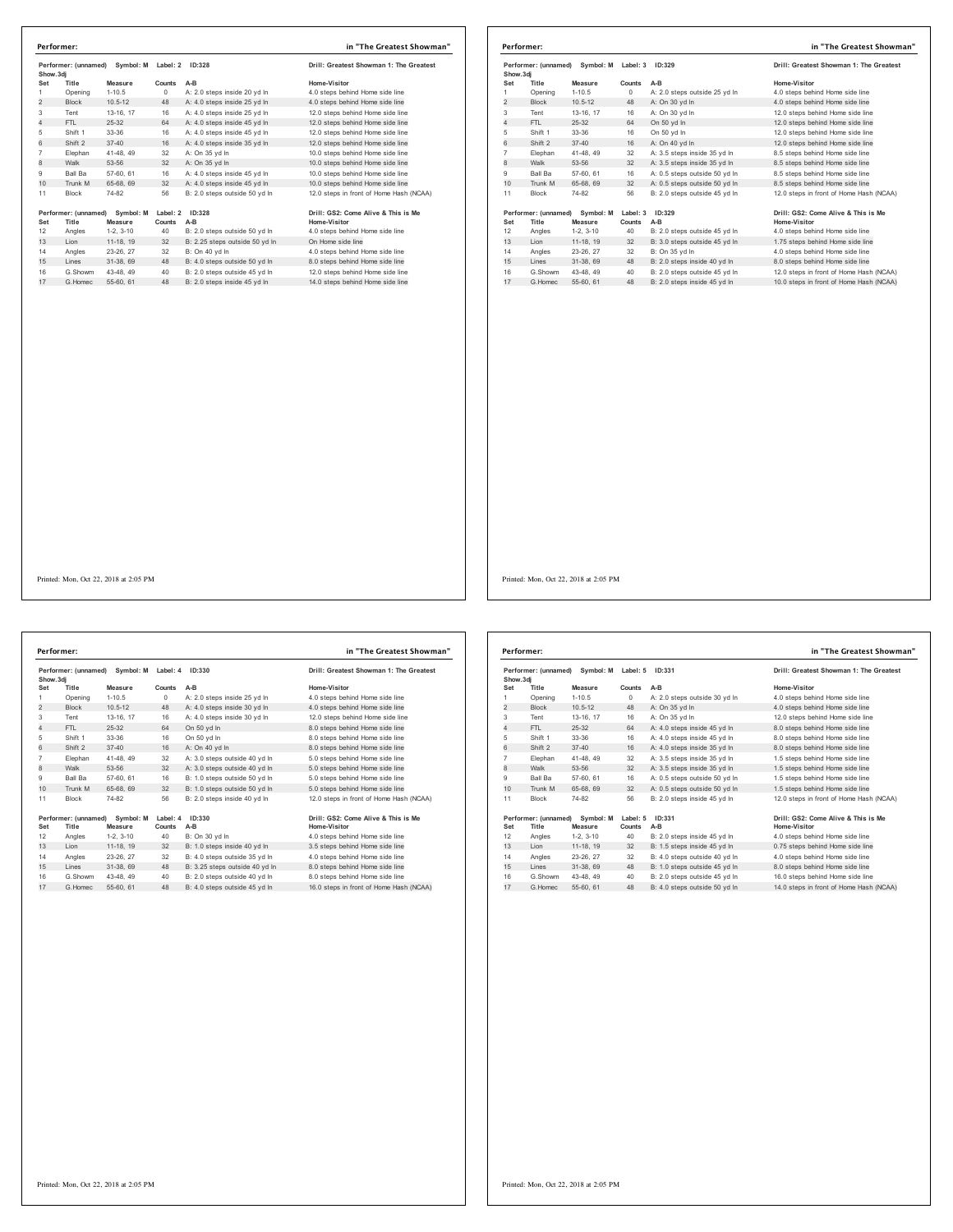|                | Performer: (unnamed)<br>Symbol: M<br>Show.3dj |                      | Label: 6<br>ID:332 |                                | Drill: Greatest Showman 1: The Greatest             |
|----------------|-----------------------------------------------|----------------------|--------------------|--------------------------------|-----------------------------------------------------|
| Set            | Title                                         | Measure              | Counts             | $A-B$                          | Home-Visitor                                        |
| 1              | Opening                                       | $1 - 10.5$           | $\Omega$           | A: 2.0 steps inside 30 vd In   | 4.0 steps behind Home side line                     |
| $\overline{2}$ | <b>Block</b>                                  | $10.5 - 12$          | 48                 | A: 4.0 steps inside 35 yd In   | 4.0 steps behind Home side line                     |
| 3              | Tent                                          | 13-16, 17            | 16                 | A: 4.0 steps inside 35 yd In   | 12.0 steps behind Home side line                    |
| 4              | FTI.                                          | 25-32                | 64                 | A: On 45 vd In                 | 8.0 steps behind Home side line                     |
| 5              | Shift 1                                       | 33-36                | 16                 | A: On 45 vd In                 | 8.0 steps behind Home side line                     |
| 6              | Shift 2                                       | $37 - 40$            | 16                 | A: On 35 vd In                 | 8.0 steps behind Home side line                     |
| $\overline{7}$ | Elephan                                       | 41-48, 49            | 32                 | A: On 35 vd In                 | On Home side line                                   |
| 8              | Walk                                          | 53-56                | 32                 | A: On 35 yd In                 | On Home side line                                   |
| 9              | Ball Ba                                       | 57-60, 61            | 16                 | A: 4.0 steps inside 45 vd In   | On Home side line                                   |
| 10             | Trunk M                                       | 65-68, 69            | 32                 | A: 4.0 steps inside 45 yd In   | On Home side line                                   |
| 11             | <b>Block</b>                                  | 74-82                | 56                 | A: 2.0 steps outside 50 yd In  | 12.0 steps in front of Home Hash (NCAA)             |
| Set            | Performer: (unnamed)<br>Title                 | Symbol: M<br>Measure | Label: 6<br>Counts | ID: 332<br>$A-B$               | Drill: GS2: Come Alive & This is Me<br>Home-Visitor |
| 12             | Angles                                        | $1-2.3-10$           | 40                 | A: 2.0 steps outside 50 vd In  | 4.0 steps behind Home side line                     |
| 13             | Lion                                          | 11-18, 19            | 32                 | A: 2.25 steps outside 50 yd In | On Home side line                                   |
| 14             | Angles                                        | 23-26.27             | 32                 | A: On 40 yd In                 | 4.0 steps behind Home side line                     |
| 15             | Lines                                         | 31-38.69             | 48                 | A: 1.5 steps inside 45 yd In   | 8.0 steps behind Home side line                     |
| 16             | G.Showm                                       | 43-48.49             | 40                 | B: 2.0 steps outside 45 yd In  | 8.0 steps behind Home side line                     |
| 17             | G Homec                                       | 55-60, 61            | 48                 | B: On 45 vd In                 | 12.0 steps behind Home side line                    |

| Performer: (unnamed) Symbol: M |                      | Label: 7 ID:306 |          | Drill: Greatest Showman 1: The Greatest |                                         |  |
|--------------------------------|----------------------|-----------------|----------|-----------------------------------------|-----------------------------------------|--|
|                                | Show, 3di            |                 |          |                                         |                                         |  |
| Set                            | Title                | Measure         | Counts   | $A-B$                                   | Home-Visitor                            |  |
| 1                              | Opening              | $1 - 10.5$      | $\circ$  | A: 2.0 steps outside 20 yd In           | 8.0 steps behind Home side line         |  |
| $\overline{2}$                 | <b>Block</b>         | $10.5 - 12$     | 48       | A: On 25 yd In                          | 8.0 steps behind Home side line         |  |
| 3                              | Tent                 | 13-16, 17       | 16       | A: On 25 yd In                          | 16.0 steps behind Home side line        |  |
| 4                              | FTL.                 | $25-32$         | 64       | A: 4.0 steps inside 40 yd In            | 12.0 steps behind Home side line        |  |
| 5                              | Shift 1              | 33-36           | 16       | A: 4.0 steps inside 40 vd In            | 12.0 steps behind Home side line        |  |
| 6                              | Shift 2              | $37 - 40$       | 16       | A: 4.0 steps inside 30 yd In            | 12.0 steps behind Home side line        |  |
| $\overline{7}$                 | Elephan              | 41-48, 49       | 32       | A: 3.0 steps inside 30 vd In            | 5.0 steps behind Home side line         |  |
| 8                              | Walk                 | 53-56           | 32       | A: 3.0 steps inside 30 yd In            | 5.0 steps behind Home side line         |  |
| 9                              | <b>Ball Ba</b>       | 57-60, 61       | 16       | A: 1.0 steps outside 45 vd In           | 5.0 steps behind Home side line         |  |
| 10                             | Trunk M              | 65-68, 69       | 32       | A: 1.0 steps outside 45 yd In           | 5.0 steps behind Home side line         |  |
| 11                             | <b>Block</b>         | 74-82           | 56       | A: 2.0 steps inside 35 yd In            | 12.0 steps in front of Home Hash (NCAA) |  |
|                                | Performer: (unnamed) | Symbol: M       | Label: 7 | ID:306                                  | Drill: GS2: Come Alive & This is Me     |  |
| Set                            | Title                | Measure         | Counts   | $A-B$                                   | Home-Visitor                            |  |
| 12                             | Angles               | $1-2.3-10$      | 40       | A: On 25 yd In                          | 4.0 steps behind Home side line         |  |
| 13                             | Lion                 | 11-18, 19       | 32       | A: 2.75 steps outside 40 yd In          | 5.75 steps behind Home side line        |  |
| 14                             | Angles               | 23-26, 27       | 32       | A: On 30 vd In                          | 4.0 steps behind Home side line         |  |
| 15                             | Lines                | 31-38, 69       | 48       | A: 2.75 steps outside 35 yd In          | 8.0 steps behind Home side line         |  |
| 16                             | G.Showm              | 43-48.49        | 40       | A: 2.0 steps inside 40 vd In            | 8.0 steps behind Home side line         |  |
| 17                             | G. Homec             | 55-60, 61       | 48       | A: 3.25 steps outside 40 vd In          | 12.0 steps behind Home side line        |  |

Performer: (unnamed) Symbol: M Label: 8 ID:307<br>
Show.3dj<br>
Show.3dj<br>
1.05 Counts AB Counts AB Counts AS Consisted 20 yd in<br>
1.06 Counts AC 2.0 steps inside 20 yd in<br>
2.0 steps behind Home side line<br>
2.0 Tent 13-16, 17 16 A: Shift 1 33-36 16 A: On 40 yd ln 4.0 steps in front of Home Hash (NCAA) 6 Shift 2 37-40 16 A: On 40 yd ln 4.0 steps in front of Home Hash (NCAA) 7 Elephan 41-48, 49 32 A: 3.0 steps inside 30 yd ln 1.75 steps in front of Home Hash (NCAA)<br>8 Walk 53-56 32 A: On 25 yd ln 1.75 steps in front of Home Hash (NCAA) Ball Ba 57-60, 61 16 A: 3.0 steps outside 20 yd ln 1.75 steps in front of Home Hash (NCAA) 10 Trunk M 65-68, 69 32 A: 3.5 steps inside 20 yd ln 4.0 steps in front of Home Hash (NCAA) Block 74-82 56 A: On 35 yd ln On Home Hash (NCAA) **Performer:** (unnamed) Symbol: M Label: 8 ID:307 Dril: GS2: Come Alive & This is Me<br>
Set Title Measure Counts A-B<br>
12 Angles 1-2, 3-10 40 A: 4.0 steps inside 25 yd In 16.0 steps behind Home side line<br>
13 Lion 11-18, 19 32 G.Showm 43-48, 49 40 A: 2.0 steps outside 30 yd ln 6.75 steps in front of Visitor Hash (NCAA) 17 G.Homec 55-60, 61 48 A: 2.0 steps outside 30 yd ln 6.75 steps in front of Visitor Hash (NCAA) **Performer: in "The Greatest Showman"**

| ATII: Greatest Showman I: The Greatest |
|----------------------------------------|
| lome-Visitor                           |
| .0 steps behind Home side line         |
| 0 steps behind Home side line          |
| 6.0 steps behind Home side line        |
| 2.0 steps behind Home side line        |
| .0 steps in front of Home Hash (NCAA)  |
| .0 steps in front of Home Hash (NCAA)  |
| .75 steps in front of Home Hash (NCAA) |
| .75 steps in front of Home Hash (NCAA) |
| .75 steps in front of Home Hash (NCAA) |
| .0 steps in front of Home Hash (NCAA)  |

| Drill: Greatest Showman 1: The Greatest             | ID:308                        | Label: 9           |                      | Performer: (unnamed)<br>Symbol: M<br>Show, 3di |                |
|-----------------------------------------------------|-------------------------------|--------------------|----------------------|------------------------------------------------|----------------|
| Home-Visitor                                        | $A-B$                         | Counts             | Measure              | Title                                          | Set            |
| 8.0 steps behind Home side line                     | A: 2.0 steps outside 25 yd In | 0                  | $1 - 10.5$           | Opening                                        | 1              |
| 8.0 steps behind Home side line                     | A: On 30 vd In                | 48                 | $10.5 - 12$          | <b>Block</b>                                   | 2              |
| 16.0 steps behind Home side line                    | A: On 30 vd In                | 16                 | 13-16, 17            | Tent                                           | 3              |
| 12.0 steps behind Home side line                    | A: 4.0 steps inside 35 yd In  | 64                 | 25-32                | FTI.                                           | $\overline{4}$ |
| 4.0 steps in front of Home Hash (NCAA)              | A: 4.0 steps inside 35 yd In  | 16                 | 33-36                | Shift 1                                        | 5              |
| 4.0 steps in front of Home Hash (NCAA)              | A: 4.0 steps inside 35 yd In  | 16                 | $37 - 40$            | Shift 2                                        | 6              |
| 3.0 steps in front of Home Hash (NCAA)              | A: 0.5 steps outside 30 yd In | 32                 | 41-48, 49            | Elephan                                        | $\overline{7}$ |
| 3.0 steps in front of Home Hash (NCAA)              | A: 3.5 steps outside 25 yd In | 32                 | 53-56                | Walk                                           | 8              |
| 3.0 steps in front of Home Hash (NCAA)              | A: 1.5 steps inside 15 yd In  | 16                 | 57-60, 61            | <b>Ball Ba</b>                                 | 9              |
| 6.5 steps in front of Home Hash (NCAA)              | A: 1.0 steps outside 20 yd In | 32                 | 65-68, 69            | Trunk M                                        | 10             |
| 4.0 steps in front of Home Hash (NCAA)              | A: 4.0 steps inside 30 vd In  | 56                 | 74-82                | <b>Block</b>                                   | 11             |
| Drill: GS2: Come Alive & This is Me<br>Home-Visitor | ID:308<br>$A-B$               | Label: 9<br>Counts | Symbol: M<br>Measure | Performer: (unnamed)<br>Title                  | Set            |
| 12.0 steps behind Home side line                    | A: On 25 yd In                | 40                 | $1-2.3-10$           | Angles                                         | 12             |
| 15.25 steps in front of Home Hash (NCAA)            | A: 2.5 steps inside 40 yd In  | 32                 | 11-18, 19            | Lion                                           | 13             |
| 2.0 steps in front of Home Hash (NCAA)              | A: 2.0 steps inside 35 vd In  | 32                 | 23-26, 27            | Angles                                         | 14             |
| On Home Hash (NCAA)                                 | A: 2.25 steps inside 35 yd In | 48                 | 31-38, 69            | Lines                                          | 15             |
| 8.0 steps behind Home Hash (NCAA)                   | A: 2.0 steps inside 25 vd In  | 40                 | 43-48, 49            | G Showm                                        | 16             |
| 8.0 steps behind Home Hash (NCAA)                   | A: 2.0 steps inside 25 yd In  | 48                 | 55-60, 61            | G. Homec                                       | 17             |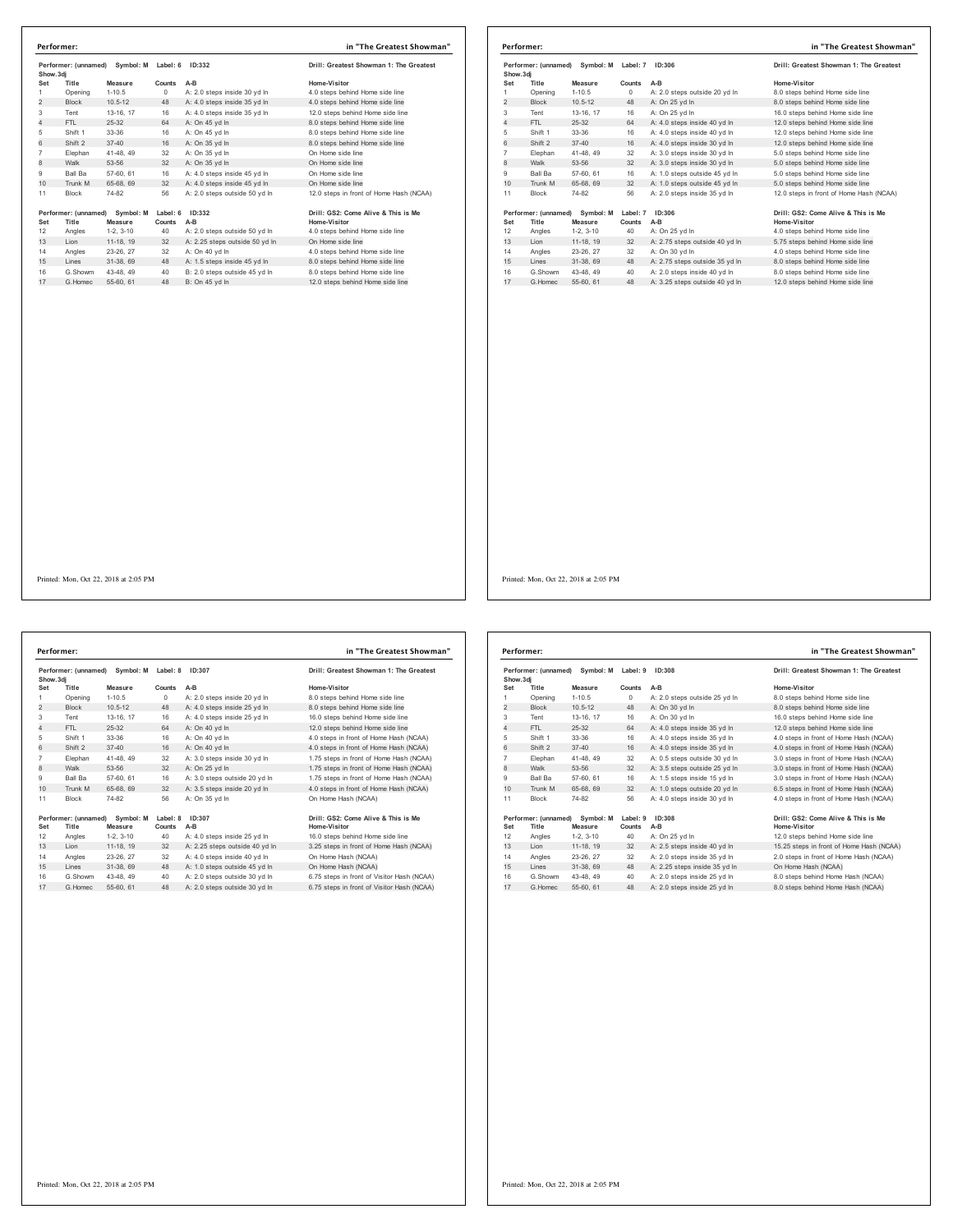| Performer: (unnamed)<br>Show.3di |                               | Symbol: M            | Label: 10<br>ID:309 |                                | Drill: Greatest Showman 1: The Greatest             |  |
|----------------------------------|-------------------------------|----------------------|---------------------|--------------------------------|-----------------------------------------------------|--|
| Set                              | Title                         | Measure              | Counts              | A-B                            | Home-Visitor                                        |  |
| 1                                | Opening                       | $1 - 10.5$           | $\Omega$            | A: 2.0 steps inside 25 vd In   | 8.0 steps behind Home side line                     |  |
| $\overline{2}$                   | <b>Block</b>                  | $10.5 - 12$          | 48                  | A: 4.0 steps inside 30 yd In   | 8.0 steps behind Home side line                     |  |
| 3                                | Tent                          | 13-16, 17            | 16                  | A: 4.0 steps inside 30 yd In   | 16.0 steps behind Home side line                    |  |
| 4                                | FTI.                          | 25-32                | 64                  | A: On 35 vd In                 | 12.0 steps behind Home side line                    |  |
| 5                                | Shift 1                       | 33-36                | 16                  | A: On 35 yd In                 | 4.0 steps in front of Home Hash (NCAA)              |  |
| 6                                | Shift 2                       | $37 - 40$            | 16                  | A: On 35 vd In                 | 4.0 steps in front of Home Hash (NCAA)              |  |
| 7                                | Elephan                       | 41-48, 49            | 32                  | A: 1.25 steps outside 30 vd In | 1.0 steps in front of Home Hash (NCAA)              |  |
| 8                                | Walk                          | 53-56                | 32                  | A: 3.75 steps inside 20 yd In  | 1.0 steps in front of Home Hash (NCAA)              |  |
| 9                                | Ball Ba                       | 57-60, 61            | 16                  | A: 0.75 steps inside 15 yd In  | 1.0 steps in front of Home Hash (NCAA)              |  |
| 10                               | Trunk M                       | 65-68, 69            | 32                  | A: 3.0 steps outside 20 yd In  | 5.25 steps in front of Home Hash (NCAA)             |  |
| 11                               | <b>Block</b>                  | 74-82                | 56                  | A: On 30 vd In                 | 8.0 steps in front of Home Hash (NCAA)              |  |
| Set                              | Performer: (unnamed)<br>Title | Symbol: M<br>Measure | Label: 10<br>Counts | ID:309<br>$A-B$                | Drill: GS2: Come Alive & This is Me<br>Home-Visitor |  |
| 12                               | Angles                        | $1-2.3-10$           | 40                  | A: 4.0 steps inside 20 yd In   | 8.0 steps behind Home side line                     |  |
| 13                               | Lion                          | 11-18, 19            | 32                  | A: 1.0 steps outside 40 yd In  | 13.0 steps in front of Home Hash (NCAA)             |  |
| 14                               | Angles                        | 23-26, 27            | 32                  | A: On 35 vd In                 | 12.0 steps in front of Home Hash (NCAA)             |  |
| 15                               | Lines                         | 31-38, 69            | 48                  | A: 2.25 steps inside 35 yd In  | 16.0 steps behind Home side line                    |  |
|                                  | G.Showm                       | 43-48, 49            | 40                  | A: 2.0 steps outside 45 yd In  | 13.25 steps in front of Home Hash (NCAA)            |  |
| 16                               | G.Homec                       | 55-60, 61            | 48                  | A: 0.75 steps outside 40 yd In | 8.0 steps in front of Home Hash (NCAA)              |  |

| Performer: (unnamed) Symbol: M<br>Show, 3di |                               |                      | Label: 11           | ID:310                         | Drill: Greatest Showman 1: The Greatest                    |
|---------------------------------------------|-------------------------------|----------------------|---------------------|--------------------------------|------------------------------------------------------------|
| Set                                         | Title                         | Measure              | Counts              | $A-B$                          | Home-Visitor                                               |
| 1                                           | Opening                       | $1 - 10.5$           | $\circ$             | A: 2.0 steps outside 30 yd In  | 8.0 steps behind Home side line                            |
| $\overline{2}$                              | <b>Block</b>                  | $10.5 - 12$          | 48                  | A: On 35 yd In                 | 8.0 steps behind Home side line                            |
| 3                                           | Tent                          | 13-16, 17            | 16                  | A: On 35 yd In                 | 16.0 steps behind Home side line                           |
| 4                                           | FTL                           | $25-32$              | 64                  | A: 4.0 steps inside 30 yd In   | 12.0 steps behind Home side line                           |
| 5                                           | Shift 1                       | 33-36                | 16                  | A: 4.0 steps inside 30 yd In   | 4.0 steps in front of Home Hash (NCAA)                     |
| 6                                           | Shift 2                       | $37 - 40$            | 16                  | A: 4.0 steps inside 30 yd In   | 4.0 steps in front of Home Hash (NCAA)                     |
| $\overline{7}$                              | Elephan                       | 41-48, 49            | 32                  | A: 2.75 steps outside 30 vd In | 3.0 steps behind Home Hash (NCAA)                          |
| 8                                           | Walk                          | 53-56                | 32                  | A: 2.5 steps inside 20 yd In   | 3.0 steps behind Home Hash (NCAA)                          |
| 9                                           | <b>Ball Ba</b>                | 57-60, 61            | 16                  | A: 0.75 steps outside 15 yd In | 3.0 steps behind Home Hash (NCAA)                          |
| 10                                          | Trunk M                       | 65-68, 69            | 32                  | A: 1.5 steps inside 15 yd In   | 2.5 steps in front of Home Hash (NCAA)                     |
| 11                                          | <b>Block</b>                  | 74-82                | 56                  | A: 4.0 steps inside 25 yd In   | 4.0 steps in front of Home Hash (NCAA)                     |
| Set                                         | Performer: (unnamed)<br>Title | Symbol: M<br>Measure | Label: 11<br>Counts | ID:310<br>A-B                  | Drill: GS2: Come Alive & This is Me<br><b>Home-Visitor</b> |
| 12                                          | Angles                        | $1-2.3-10$           | 40                  | A: On 20 yd In                 | 12.0 steps behind Home side line                           |
| 13                                          | Lion                          | 11-18, 19            | 32                  | A: 1.25 steps outside 35 yd In | 15.25 steps in front of Home Hash (NCAA)                   |
| 14                                          | Angles                        | 23-26, 27            | 32                  | A: 4.0 steps inside 30 vd In   | 12.0 steps behind Home side line                           |
| 15                                          | Lines                         | 31-38, 69            | 48                  | A: 2.0 steps outside 25 yd In  | 8.0 steps behind Home side line                            |
| 16                                          | G.Showm                       | 43-48, 49            | 40                  | A: On 30 vd In                 | 10.0 steps behind Home side line                           |
| 17                                          | G. Homec                      | 55-60, 61            | 48                  | A: 4.0 steps inside 20 yd In   | 14.0 steps behind Home side line                           |

Performer: (unnamed) Symbol: M Label: 12 ID:311<br>
Show.3dj<br>
Show.3dj<br>
1 Opening 1-10.5 0 A: 20 steps inside 30 yd In the Mone-Vistor<br>
1 Opening 1-10.5 0 A: 2.0 steps inside 30 yd In 8.0 steps behind Home side line<br>
1 10.5 1 Shift 1 33-36 16 A: On 30 yd ln 4.0 steps in front of Home Hash (NCAA) 6 Shift 2 37-40 16 A: On 30 yd ln 4.0 steps in front of Home Hash (NCAA) Elephan 41-48, 49 32 A: 3.25 steps outside 30 yd ln 5.0 steps behind Home Hash (NCAA) 8 Walk 53-56 32 A: 1.75 steps inside 20 yd ln 5.0 steps behind Home Hash (NCAA) Ball Ba 57-60, 61 16 A: 1.25 steps outside 15 yd ln 5.0 steps behind Home Hash (NCAA) 10 Trunk M 65-68, 69 32 A: On 15 yd ln 0.75 steps in front of Home Hash (NCAA) 11 Block 74-82 56 A: On 25 yd In 1967 (comanned) Symbol: Matheli: 12 10:311<br>
1967 (1976 1976) Symbol: Mathelia Albert 2001 11:31<br>
1978 1989 12, 3-10<br>
1989 12, 3-10<br>
1989 12, 3-10<br>
1989 23-26, 27, 32<br>
1989 23-26, 27, 32<br>
1989 23-26, 27 32<br>
1989 23-26, 27 3 G.Showm 43-48, 49 40 A: On 30 yd ln 12.0 steps behind Home side line 17 G.Homec 55-60, 61 48 A: 2.0 steps inside 20 yd ln 16.0 steps in front of Home Hash (NCAA) **Performer: in "The Greatest Showman"**

| Drill: Greatest Showman 1: The Greates  |
|-----------------------------------------|
| Home-Visitor                            |
| 8.0 steps behind Home side line         |
| 8.0 steps behind Home side line         |
| 16.0 steps behind Home side line        |
| 12.0 steps behind Home side line        |
| 4.0 steps in front of Home Hash (NCAA)  |
| 4.0 steps in front of Home Hash (NCAA)  |
| 5.0 steps behind Home Hash (NCAA)       |
| 5.0 steps behind Home Hash (NCAA)       |
| 5.0 steps behind Home Hash (NCAA)       |
| 0.75 steps in front of Home Hash (NCAA) |
| 8.0 steps in front of Home Hash (NCAA)  |

| Performer: (unnamed)<br>Symbol: M Label: 13<br>Show, 3di |                      | ID:285      |           | Drill: Greatest Showman 1: The Greatest |                                          |
|----------------------------------------------------------|----------------------|-------------|-----------|-----------------------------------------|------------------------------------------|
| Set                                                      | Title                | Measure     | Counts    | $A-B$                                   | Home-Visitor                             |
| 1                                                        | Opening              | $1 - 10.5$  | $\circ$   | A: 2.0 steps outside 20 yd In           | 12.0 steps behind Home side line         |
| $\overline{2}$                                           | <b>Block</b>         | $10.5 - 12$ | 48        | A: On 25 yd In                          | 12.0 steps behind Home side line         |
| 3                                                        | Tent                 | 13-16, 17   | 16        | A: On 25 yd In                          | 12.0 steps in front of Home Hash (NCAA)  |
| $\overline{4}$                                           | FTL.                 | $25-32$     | 64        | A: On 45 yd In                          | 12.0 steps in front of Home Hash (NCAA)  |
| 5                                                        | Shift 1              | 33-36       | 16        | A: On 45 yd In                          | 12.0 steps in front of Home Hash (NCAA)  |
| 6                                                        | Shift 2              | $37 - 40$   | 16        | A: On 35 yd In                          | 12.0 steps in front of Home Hash (NCAA)  |
| $\overline{7}$                                           | Elephan              | 41-48, 49   | 32        | A: 0.25 steps inside 30 vd In           | 11.0 steps in front of Home Hash (NCAA)  |
| 8                                                        | Walk                 | 53-56       | 32        | A: 2.75 steps outside 25 yd In          | 11.0 steps in front of Home Hash (NCAA)  |
| 9                                                        | <b>Ball Ba</b>       | 57-60, 61   | 16        | A: 2.25 steps inside 15 yd In           | 11.0 steps in front of Home Hash (NCAA)  |
| 10                                                       | Trunk M              | 65-68, 69   | 32        | A: 0.5 steps outside 25 yd In           | 7.5 steps in front of Home Hash (NCAA)   |
| 11                                                       | <b>Block</b>         | 74-82       | 56        | A: 4.0 steps inside 35 vd In            | 8.0 steps in front of Home Hash (NCAA)   |
|                                                          | Performer: (unnamed) | Symbol: M   | Label: 13 | ID:285                                  | Drill: GS2: Come Alive & This is Me      |
| Set                                                      | Title                | Measure     | Counts    | A-B                                     | <b>Home-Visitor</b>                      |
| 12                                                       | Angles               | $1-2.3-10$  | 40        | A: On 30 yd In                          | 8.0 steps behind Home side line          |
| 13                                                       | Lion                 | 11-18, 19   | 32        | A: 2.5 steps inside 45 yd In            | 13.25 steps in front of Home Hash (NCAA) |
| 14                                                       | Angles               | 23-26, 27   | 32        | A: 2.0 steps inside 40 vd In            | 10.0 steps in front of Home Hash (NCAA)  |
| 15                                                       | Lines                | 31-38, 69   | 48        | A: 3.5 steps outside 45 yd In           | 8.0 steps in front of Home Hash (NCAA)   |
| 16                                                       | G.Showm              | 43-48, 49   | 40        | A: On 45 yd In                          | 8.0 steps behind Home Hash (NCAA)        |
| 17                                                       | G. Homec             | 55-60, 61   | 48        | A: On 45 vd In                          | 8.0 steps behind Home Hash (NCAA)        |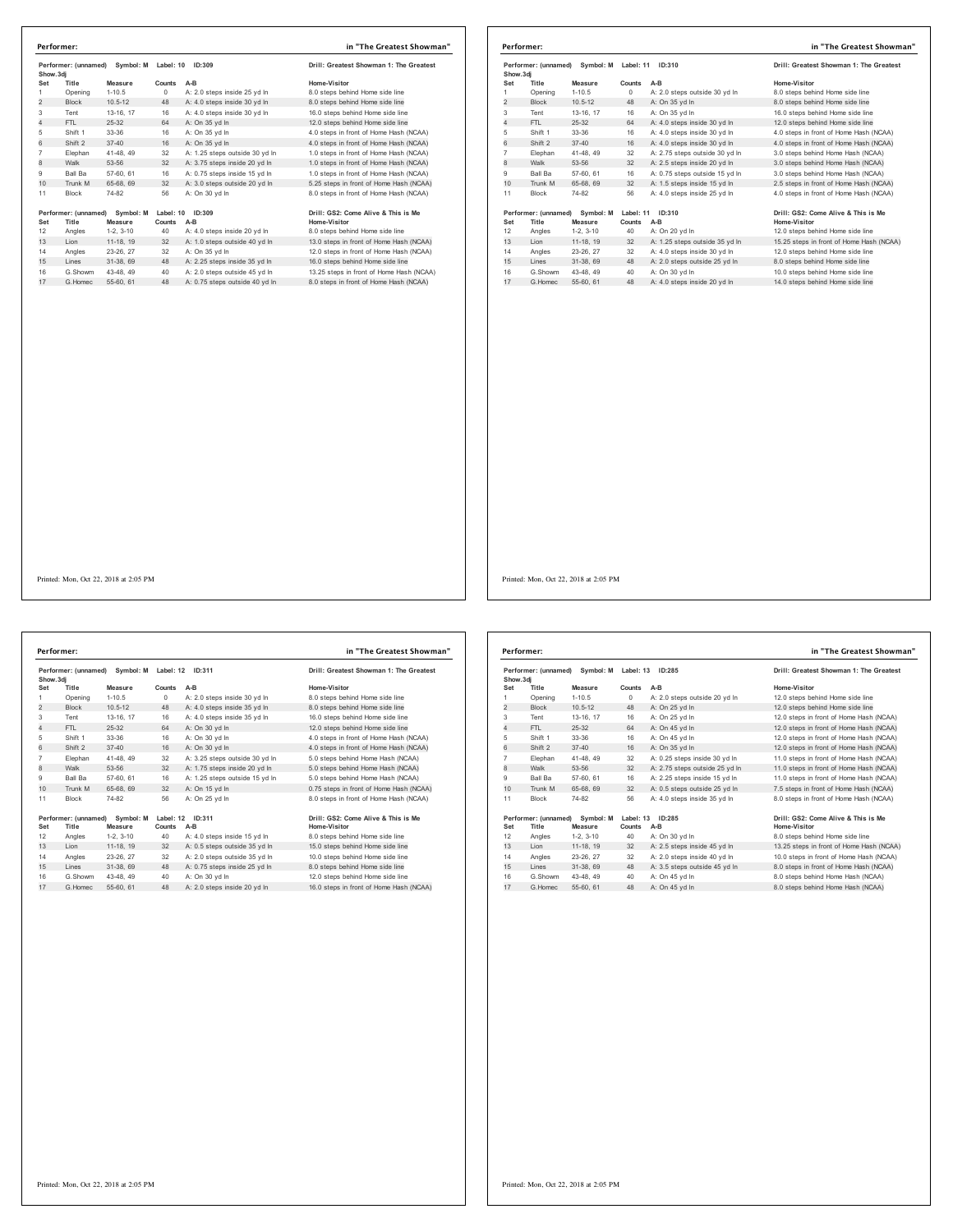| Performer: (unnamed)<br>Symbol: M<br>Show.3di |                                                       |             | Label: 14           | ID:342                        | Drill: Greatest Showman 1: The Greatest             |  |
|-----------------------------------------------|-------------------------------------------------------|-------------|---------------------|-------------------------------|-----------------------------------------------------|--|
| Set                                           | Title                                                 | Measure     | Counts              | A-B                           | Home-Visitor                                        |  |
| 1                                             | Opening                                               | $1 - 10.5$  | $^{\circ}$          | B: 2.0 steps inside 30 vd In  | 4.0 steps behind Home side line                     |  |
| $\overline{c}$                                | <b>Block</b>                                          | $10.5 - 12$ | 48                  | B: 4.0 steps outside 40 yd In | 4.0 steps behind Home side line                     |  |
| 3                                             | Tent                                                  | 13-16, 17   | 16                  | B: 4.0 steps outside 40 vd In | 12.0 steps behind Home side line                    |  |
| $\overline{4}$                                | FTI.                                                  | 25-32       | 64                  | B: On 40 yd In                | 8.0 steps behind Home side line                     |  |
| 5                                             | Shift 1                                               | 33-36       | 16                  | B: On 40 vd In                | 8.0 steps in front of Home Hash (NCAA)              |  |
| 6                                             | Shift 2                                               | $37 - 40$   | 16                  | B: On 40 vd In                | 8.0 steps in front of Home Hash (NCAA)              |  |
| $\overline{7}$                                | Elephan                                               | 41-48, 49   | 32                  | B: 3.0 steps outside 35 vd In | 1.0 steps in front of Home Hash (NCAA)              |  |
| 8                                             | Walk                                                  | 53-56       | 32                  | B: 1.0 steps outside 40 yd In | 1.75 steps in front of Home Hash (NCAA)             |  |
| 9                                             | Ball Ba                                               | 57-60, 61   | 16                  | B: 2.0 steps inside 45 vd In  | 2.5 steps in front of Home Hash (NCAA)              |  |
| 10                                            | Trunk M                                               | 65-68, 69   | 32                  | B: 2.0 steps inside 45 yd In  | 2.5 steps in front of Home Hash (NCAA)              |  |
| 11                                            | <b>Block</b>                                          | 74-82       | 56                  | B: On 40 vd In                | 4.0 steps in front of Visitor Hash (NCAA)           |  |
| Set                                           | Performer: (unnamed)<br>Symbol: M<br>Title<br>Measure |             | Label: 14<br>Counts | ID:342<br>A-B                 | Drill: GS2: Come Alive & This is Me<br>Home-Visitor |  |
| 12                                            | Angles                                                | $1-2.3-10$  | 40                  | B: 4.0 steps outside 35 yd In | On Home Hash (NCAA)                                 |  |
| 13                                            | Lion                                                  | 11-18, 19   | 32                  | B: 2.5 steps inside 30 yd In  | 7.75 steps in front of Visitor Hash (NCAA)          |  |
| 14                                            | Angles                                                | 23-26, 27   | 32                  | B: 2.0 steps outside 30 vd In | 10.0 steps in front of Visitor Hash (NCAA)          |  |
| 15                                            | Lines                                                 | 31-38, 69   | 48                  | B: 3.25 steps inside 25 yd In | On Home Hash (NCAA)                                 |  |
| 16                                            | G.Showm                                               | 43-48, 49   | 40                  | B: 4.0 steps outside 30 yd In | 8.0 steps behind Home Hash (NCAA)                   |  |
| 17                                            | G.Homec                                               | 55-60, 61   | 48                  | B: 4.0 steps outside 30 vd In | 8.0 steps behind Home Hash (NCAA)                   |  |

| Performer:                                     |                                |             |           |                                         | in "The Greatest Showman"               |
|------------------------------------------------|--------------------------------|-------------|-----------|-----------------------------------------|-----------------------------------------|
| Performer: (unnamed)<br>Symbol: M<br>Show, 3di |                                | Label: 15   | ID:343    | Drill: Greatest Showman 1: The Greatest |                                         |
| Set                                            | Title                          | Measure     | Counts    | $A-B$                                   | Home-Visitor                            |
| 1                                              | Opening                        | $1 - 10.5$  | $\Omega$  | B: 2.0 steps outside 30 vd In           | 4.0 steps behind Home side line         |
| $\overline{2}$                                 | <b>Block</b>                   | $10.5 - 12$ | 48        | B: On 35 yd In                          | 4.0 steps behind Home side line         |
| 3                                              | Tent                           | 13-16, 17   | 16        | B: On 35 yd In                          | 12.0 steps behind Home side line        |
| $\overline{4}$                                 | FTL.                           | $25-32$     | 64        | B: 4.0 steps outside 45 vd In           | 8.0 steps behind Home side line         |
| 5                                              | Shift 1                        | 33-36       | 16        | B: 4.0 steps outside 45 vd In           | 8.0 steps behind Home side line         |
| 6                                              | Shift 2                        | $37 - 40$   | 16        | A: 4.0 steps inside 45 vd In            | 8.0 steps behind Home side line         |
| 7                                              | Elephan                        | 41-48, 49   | 32        | B: 1.25 steps outside 50 yd In          | 11.75 steps behind Home side line       |
| 8                                              | Walk                           | 53-56       | 32        | A: 0.75 steps outside 40 yd In          | 11.75 steps behind Home side line       |
| 9                                              | <b>Ball Ba</b>                 | 57-60, 61   | 16        | A: 1.5 steps outside 45 yd In           | 10.5 steps behind Home side line        |
| 10                                             | Trunk M                        | 65-68, 69   | 32        | A: 1.5 steps outside 45 yd In           | 10.5 steps behind Home side line        |
| 11                                             | <b>Block</b>                   | 74-82       | 56        | A: 2.0 steps inside 40 vd In            | 12.0 steps in front of Home Hash (NCAA) |
|                                                | Performer: (unnamed) Symbol: M |             | Label: 15 | ID: 343                                 | Drill: GS2: Come Alive & This is Me     |
| Set                                            | Title                          | Measure     | Counts    | $A-B$                                   | Home-Visitor                            |
| 12                                             | Angles                         | $1-2, 3-10$ | 40        | A: On 30 yd In                          | 4.0 steps behind Home side line         |
| 13                                             | Lion                           | 11-18, 19   | 32        | A: 1.0 steps inside 40 yd In            | 3.5 steps behind Home side line         |
| 14                                             | Angles                         | 23-26, 27   | 32        | A: 4.0 steps inside 30 vd In            | 4.0 steps behind Home side line         |
| 15                                             | Lines                          | 31-38, 69   | 48        | A: 2.25 steps inside 35 yd In           | 8.0 steps behind Home side line         |
| 16                                             | G.Showm                        | 43-48.49    | 40        | A: 2.0 steps outside 45 yd In           | 13.25 steps behind Home side line       |
| 17                                             | G. Homec                       | 55-60, 61   | 48        | A: 2.0 steps inside 35 vd In            | 14.0 steps in front of Home Hash (NCAA) |

Performer: (unnamed) Symbol: M Label: 16 ID:344<br>
Show.3dj<br>
Show.3dj<br>
1.05 Counts AB Monsever Counts AB<br>
1.0 County 1-10.5 0 B: 2.0 steps outside 25 yd In 4.0 steps behind Home side line<br>
1.0 County 1-10.5 4 B: 4.0 steps ou Shift 1 33-36 16 B: On 45 yd ln 8.0 steps behind Home side line 6 Shift 2 37-40 16 A: On 45 yd ln 8.0 steps behind Home side line 7 Elephan 41-48, 49 32 A: 0.75 steps outside 50 yd In 11.75 steps behind Home side line<br>8 Walk 53-56 32 A: 3.0 steps outside 40 yd In 12.0 steps behind Home side line<br>9 Ball Ba 57-60, 61 16 A: 3 10 Trunk M 65-68, 69 32 A: 3.0 steps outside 45 yd in 8.5 steps Block 74-82 56 A: 2.0 steps outside 35 yd ln 12.0 steps in front of Home Hash (NCAA) 1967 (comanned) Symbol: Mathelit 16:344<br>
1967 (1976 1976) Set Title States Counts A-B<br>
12 Angles 1-2, 3-10 40 A-4.0 steps inside 20 yd In Home-Visitor<br>
13 Lion 11-18, 19 32 A: 3.25 steps inside 35 yd In 7.0 steps behind Ho G.Showm 43-48, 49 40 A: On 40 yd ln 10.75 steps behind Home side line 17 G.Homec 55-60, 61 48 A: 2.0 steps inside 35 yd ln 12.0 steps behind Home side line **Performer: in "The Greatest Showman"**

| in ° i në Greatëst Showma           |
|-------------------------------------|
| I: Greatest Showman 1: The Greatest |
| ne-Visitor                          |
| steps behind Home side line         |
| steps behind Home side line         |
| steps behind Home side line         |
| steps behind Home side line         |
| steps behind Home side line         |
| steps behind Home side line         |
| 5 steps behind Home side line       |
| steps behind Home side line         |
| steps behind Home side line         |
| atona bobind Homo oide line         |

| Performer: (unnamed) Symbol: M<br>Show.3dj |                               |                      | Label: 17           | ID:345                         | Drill: Greatest Showman 1: The Greatest             |
|--------------------------------------------|-------------------------------|----------------------|---------------------|--------------------------------|-----------------------------------------------------|
| Set                                        | Title                         | Measure              | Counts              | $A-B$                          | Home-Visitor                                        |
| 1                                          | Opening                       | $1 - 10.5$           | $\circ$             | B: 2.0 steps outside 25 yd In  | 4.0 steps behind Home side line                     |
| $\overline{2}$                             | <b>Block</b>                  | $10.5 - 12$          | 48                  | B: On 30 vd In                 | 4.0 steps behind Home side line                     |
| 3                                          | Tent                          | 13-16, 17            | 16                  | B: On 30 vd In                 | 12.0 steps behind Home side line                    |
| 4                                          | FTI.                          | 25-32                | 64                  | B: 4.0 steps outside 50 yd In  | 8.0 steps behind Home side line                     |
| 5                                          | Shift 1                       | 33-36                | 16                  | B: 4.0 steps outside 50 yd In  | 8.0 steps behind Home side line                     |
| 6                                          | Shift 2                       | $37 - 40$            | 16                  | A: 4.0 steps inside 40 vd In   | 8.0 steps behind Home side line                     |
| $\overline{7}$                             | Elephan                       | 41-48, 49            | 32                  | A: 2.75 steps outside 50 yd In | 11.75 steps behind Home side line                   |
| 8                                          | Walk                          | 53-56                | 32                  | A: 3.25 steps inside 35 yd In  | 12.75 steps behind Home side line                   |
| 9                                          | Ball Ba                       | 57-60, 61            | 16                  | A: 3.0 steps inside 40 vd In   | 9.0 steps behind Home side line                     |
| 10                                         | Trunk M                       | 65-68, 69            | 32                  | A: 3.0 steps inside 40 yd In   | 9.0 steps behind Home side line                     |
| 11                                         | Block                         | 74-82                | 56                  | A: 2.0 steps inside 30 vd In   | 12.0 steps in front of Home Hash (NCAA)             |
| Set                                        | Performer: (unnamed)<br>Title | Symbol: M<br>Measure | Label: 17<br>Counts | ID:345<br>$A-B$                | Drill: GS2: Come Alive & This is Me<br>Home-Visitor |
| 12                                         | Angles                        | $1-2.3-10$           | 40                  | A: On 20 yd In                 | 4.0 steps behind Home side line                     |
| 13                                         | Lion                          | 11-18, 19            | 32                  | A: 1.5 steps inside 35 yd In   | 8.5 steps behind Home side line                     |
| 14                                         | Angles                        | 23-26, 27            | 32                  | A: 4.0 steps inside 25 yd In   | 4.0 steps behind Home side line                     |
| 15                                         | Lines                         | 31-38, 69            | 48                  | A: 0.25 steps inside 30 yd In  | 8.0 steps behind Home side line                     |
| 16                                         | G Showm                       | 43-48, 49            | 40                  | A: On 35 vd In                 | 12.0 steps behind Home side line                    |
| 17                                         | G Homec                       | 55-60, 61            | 48                  | A: 2.0 steps outside 35 yd In  | 14.0 steps in front of Home Hash (NCAA)             |
|                                            |                               |                      |                     |                                |                                                     |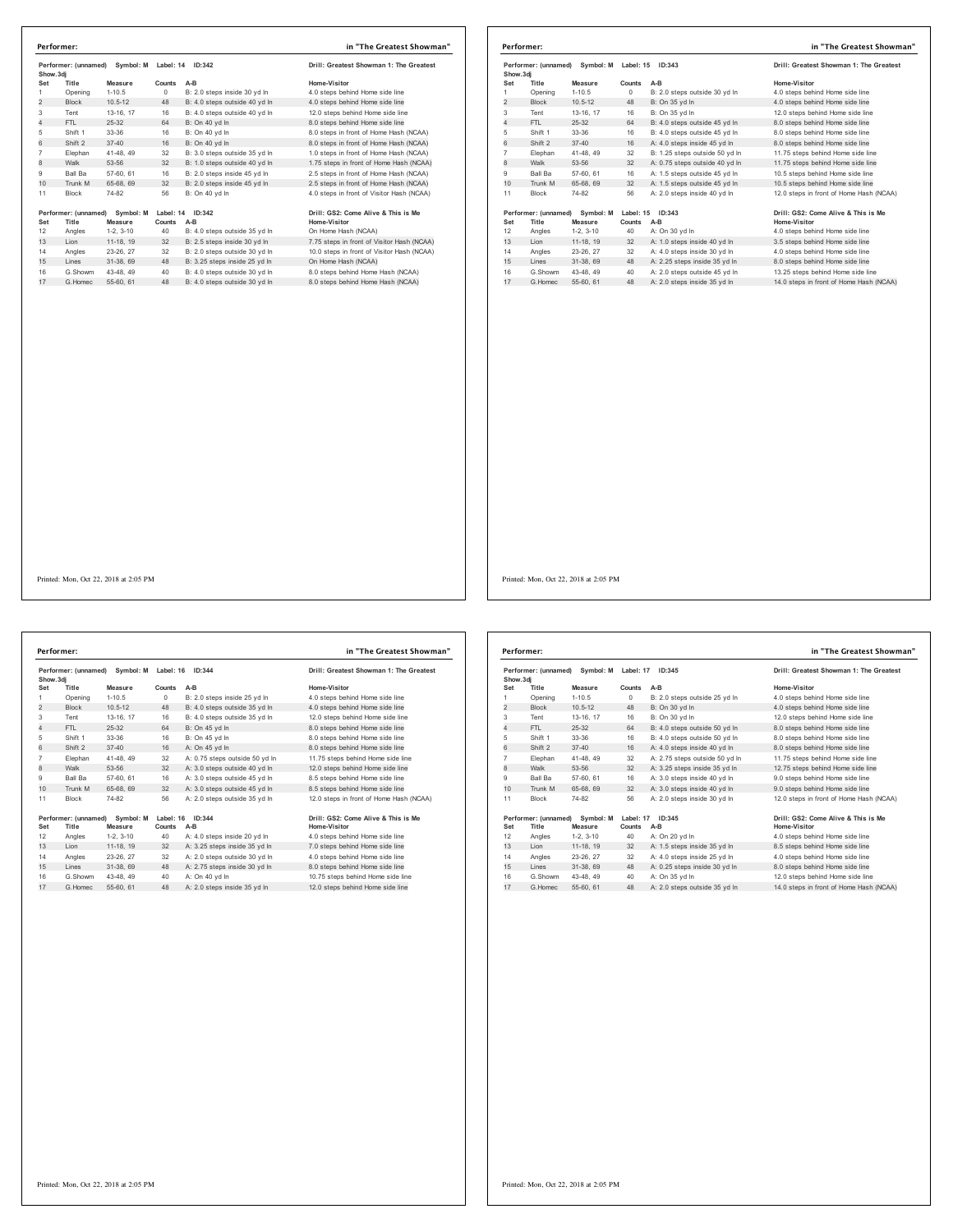| Performer: (unnamed)<br>Symbol: M<br>Show.3di |                               |                      | Label: 18           | ID:346                         | Drill: Greatest Showman 1: The Greatest             |
|-----------------------------------------------|-------------------------------|----------------------|---------------------|--------------------------------|-----------------------------------------------------|
| Set                                           | Title                         | Measure              | Counts              | $A-B$                          | Home-Visitor                                        |
| 1                                             | Opening                       | $1-10.5$             | $\Omega$            | B: 2.0 steps inside 20 vd In   | 4.0 steps behind Home side line                     |
| $\overline{2}$                                | <b>Block</b>                  | $10.5 - 12$          | 48                  | B: 4.0 steps outside 30 yd In  | 4.0 steps behind Home side line                     |
| 3                                             | Tent                          | 13-16, 17            | 16                  | B: 4.0 steps outside 30 yd In  | 12.0 steps behind Home side line                    |
| $\overline{4}$                                | FTI.                          | 25-32                | 64                  | B: 4.0 steps outside 50 vd In  | 12.0 steps behind Home side line                    |
| 5                                             | Shift 1                       | 33-36                | 16                  | B: 4.0 steps outside 50 yd In  | 12.0 steps behind Home side line                    |
| 6                                             | Shift 2                       | $37 - 40$            | 16                  | A: 4.0 steps inside 40 vd ln   | 12.0 steps behind Home side line                    |
| $\overline{7}$                                | Elephan                       | 41-48.49             | 32                  | A: 4.0 steps inside 45 yd In   | 13.25 steps behind Home side line                   |
| 8                                             | Walk                          | 53-56                | 32                  | A: 1.25 steps inside 35 yd In  | 13.75 steps behind Home side line                   |
| 9                                             | Ball Ba                       | 57-60, 61            | 16                  | A: 1.25 steps inside 40 vd In  | 10.5 steps behind Home side line                    |
| 10 <sup>1</sup>                               | Trunk M                       | 65-68, 69            | 32                  | A: 1.25 steps inside 40 yd In  | 10.5 steps behind Home side line                    |
| 11                                            | Block                         | 74-82                | 56                  | A: 2.0 steps outside 30 yd In  | 12.0 steps in front of Home Hash (NCAA)             |
| Set                                           | Performer: (unnamed)<br>Title | Symbol: M<br>Measure | Label: 18<br>Counts | ID:346<br>A-B                  | Drill: GS2: Come Alive & This is Me<br>Home-Visitor |
| 12                                            | Angles                        | $1-2.3-10$           | 40                  | A: 4.0 steps inside 15 yd In   | 4.0 steps behind Home side line                     |
| 13                                            | Lion                          | 11-18, 19            | 32                  | A: On 35 yd In                 | 10.0 steps behind Home side line                    |
| 14                                            | Angles                        | 23-26, 27            | 32                  | A: 2.0 steps inside 25 vd In   | 4.0 steps behind Home side line                     |
| 15                                            | Lines                         | 31-38, 69            | 48                  | A: 2.25 steps outside 30 yd In | 8.0 steps behind Home side line                     |
| 16                                            | G.Showm                       | 43-48, 49            | 40                  | A: On 35 yd In                 | 10.0 steps behind Home side line                    |
| 17                                            | G.Homec                       | 55-60, 61            | 48                  | A: 2.0 steps outside 35 yd In  | 15.0 steps behind Home side line                    |

|                                                       | Performer:           |             |            |                                         | in "The Greatest Showman"               |  |
|-------------------------------------------------------|----------------------|-------------|------------|-----------------------------------------|-----------------------------------------|--|
| Performer: (unnamed) Symbol: M Label: 19<br>Show, 3di |                      | ID:347      |            | Drill: Greatest Showman 1: The Greatest |                                         |  |
| Set                                                   | Title                | Measure     | Counts     | $A-B$                                   | Home-Visitor                            |  |
|                                                       | Opening              | $1 - 10.5$  | $^{\circ}$ | B: 2.0 steps outside 20 yd In           | 4.0 steps behind Home side line         |  |
| 2                                                     | <b>Block</b>         | $10.5 - 12$ | 48         | B: On 25 yd In                          | 4.0 steps behind Home side line         |  |
| 3                                                     | Tent                 | 13-16. 17   | 16         | B: On 25 yd In                          | 12.0 steps behind Home side line        |  |
| 4                                                     | FTL.                 | $25 - 32$   | 64         | B: On 45 yd In                          | 12.0 steps behind Home side line        |  |
| 5                                                     | Shift 1              | 33-36       | 16         | B: On 45 yd In                          | 12.0 steps behind Home side line        |  |
| 6                                                     | Shift 2              | $37 - 40$   | 16         | A: On 45 vd In                          | 12.0 steps behind Home side line        |  |
| 7                                                     | Elephan              | 41-48, 49   | 32         | A: 3.75 steps inside 45 yd In           | 15.25 steps behind Home side line       |  |
| 8                                                     | Walk                 | 53-56       | 32         | A: 1.25 steps inside 35 yd In           | 15.5 steps behind Home side line        |  |
| 9                                                     | Ball Ba              | 57-60, 61   | 16         | A: 0.25 steps outside 40 yd In          | 12.25 steps behind Home side line       |  |
| 10                                                    | Trunk M              | 65-68, 69   | 32         | A: 0.25 steps outside 40 yd In          | 12.25 steps behind Home side line       |  |
| 11                                                    | <b>Block</b>         | 74-82       | 56         | B: On 45 yd In                          | 8.0 steps in front of Home Hash (NCAA)  |  |
|                                                       | Performer: (unnamed) | Symbol: M   |            | Label: 19  ID:347                       | Drill: GS2: Come Alive & This is Me     |  |
| Set                                                   | Title                | Measure     | Counts     | $A-B$                                   | Home-Visitor                            |  |
| 12                                                    | Angles               | $1-2.3-10$  | 40         | B: On 45 yd In                          | 8.0 steps behind Home side line         |  |
| 13                                                    | Lion                 | 11-18, 19   | 32         | B: 0.75 steps outside 45 yd In          | 1.25 steps behind Home side line        |  |
| 14                                                    | Angles               | 23-26, 27   | 32         | B: 2.0 steps inside 35 vd In            | 4.0 steps behind Home side line         |  |
| 15                                                    | Lines                | 31-38, 69   | 48         | B: 3.5 steps outside 45 vd In           | 8.0 steps behind Home side line         |  |
| 16                                                    | G.Showm              | 43-48, 49   | 40         | B: 2.0 steps outside 45 vd In           | 14.0 steps in front of Home Hash (NCAA) |  |
| 17                                                    | G. Homec             | 55-60, 61   | 48         | B: 4.0 steps outside 50 yd In           | 12.0 steps in front of Home Hash (NCAA) |  |

**Performer: (unnamed) Symbol: M Label: 20 ID:321 Drill: Greatest Showman 1: The Greatest Show.3dj Set Title Measure Counts A-B Home-Visitor** Opening 1-10.5 0 B: 2.0 steps inside 30 yd ln 8.0 steps behind Home side line 2 Block 10.5-12 48 B: 4.0 steps outside 40 yd ln 8.0 steps behind Home side line Tent 13-16, 17 16 B: 4.0 steps outside 40 yd ln 16.0 steps behind Home side line 4 FTL 25-32 64 B: On 30 yd ln 12.0 steps behind Home side line Shift 1 33-36 16 B: On 30 yd ln 4.0 steps in front of Home Hash (NCAA) 6 Shift 2 37-40 16 B: On 30 yd ln 4.0 steps in front of Home Hash (NCAA) 7 Elephan 41-48, 49 32 B: 0.25 steps outside 25 yd In 15.25 steps in front of Home Hash (NCAA)<br>8 Walk 53-56 32 B: 1.0 steps outside 30 yd In 15.5 steps in front of Home Hash (NCAA)<br>9 Ball Ba 57-60, 61 16 B: 3.25 steps outs 10 Trunk M 65-68, 69 32 B: 3.25 steps outside 45 yd in 15. 11 Block 74-82 56 B: 4.0 steps outside 40 yd ln 4.0 **Performer: in "The Greatest Showman"**

# 1967 (come Alive & This is Morrow Counts AB (1992)<br>
1967 (1998) 1968 (1999) 1969 (1999) 1969 (1999) 1969 (1999) 1976 (1999) 1989 (1999) 1989 (1999) 1989 (1999) 1<br>
1999 1999 1999 (1999) 1989 (1999) 1989 (1999) 1989 (1999) 1 G.Showm 43-48, 49 40 A: 2.0 steps outside 50 yd ln 1.25 steps behind Visitor Hash (NCAA) 17 G.Homec 55-60, 61 48 A: 2.0 steps outside 50 yd ln 1.25 steps behind Visitor Hash (NCAA)

| me-Visitor                             |
|----------------------------------------|
| 0 steps behind Home side line          |
| 0 steps behind Home side line          |
| .0 steps behind Home side line         |
| .0 steps behind Home side line         |
| 0 steps in front of Home Hash (NCAA)   |
| 0 steps in front of Home Hash (NCAA)   |
| .25 steps in front of Home Hash (NCAA) |
| 5 steps in front of Home Hash (NCAA)   |
| .0 steps behind Home side line         |
| .0 steps behind Home side line         |
| 0 steps behind Home Hash (NCAA)        |
|                                        |
|                                        |

| Performer: (unnamed) Symbol: M Label: 21<br>Show, 3di        |              | ID:322              |               | Drill: Greatest Showman 1: The Greatest             |                                         |
|--------------------------------------------------------------|--------------|---------------------|---------------|-----------------------------------------------------|-----------------------------------------|
| Set                                                          | Title        | Measure             | Counts        | $A-B$                                               | Home-Visitor                            |
| 1                                                            | Opening      | $1 - 10.5$          | 0             | B: 2.0 steps outside 30 yd In                       | 8.0 steps behind Home side line         |
| 2                                                            | <b>Block</b> | $10.5 - 12$         | 48            | B: On 35 yd In                                      | 8.0 steps behind Home side line         |
| 3                                                            | Tent         | 13-16, 17           | 16            | B: On 35 vd In                                      | 16.0 steps behind Home side line        |
| $\overline{4}$                                               | FTL          | $25-32$             | 64            | B: 4.0 steps outside 35 yd In                       | 12.0 steps behind Home side line        |
| 5                                                            | Shift 1      | 33-36               | 16            | B: 4.0 steps outside 35 yd In                       | 4.0 steps in front of Home Hash (NCAA)  |
| 6                                                            | Shift 2      | $37 - 40$           | 16            | B: 4.0 steps outside 35 yd In                       | 4.0 steps in front of Home Hash (NCAA)  |
| $\overline{7}$                                               | Elephan      | 41-48, 49           | 32            | B: 1.75 steps inside 25 vd In                       | 11.75 steps behind Home side line       |
| 8                                                            | Walk         | 53-56               | 32            | B: 2.5 steps outside 30 yd In                       | 12.25 steps behind Home side line       |
| 9                                                            | Ball Ba      | 57-60, 61           | 16            | B: 0.5 steps outside 45 vd In                       | 8.5 steps behind Home side line         |
| 10                                                           | Trunk M      | 65-68, 69           | 32            | B: 0.5 steps outside 45 yd In                       | 8.5 steps behind Home side line         |
| 11                                                           | Block        | 74-82               | 56            | B: 2.0 steps outside 30 vd In                       | 12.0 steps in front of Home Hash (NCAA) |
| Performer: (unnamed)<br>Symbol: M<br>Title<br>Set<br>Measure |              | Label: 21<br>Counts | ID:322<br>A-B | Drill: GS2: Come Alive & This is Me<br>Home-Visitor |                                         |
| 12                                                           | Angles       | $1-2.3-10$          | 40            | B: 4.0 steps outside 20 yd In                       | 4.0 steps behind Home side line         |
| 13                                                           | Lion         | 11-18, 19           | 32            | B: On 35 yd In                                      | 10.0 steps behind Home side line        |
| 14                                                           | Angles       | 23-26, 27           | 32            | B: 2.0 steps inside 25 yd In                        | 4.0 steps behind Home side line         |
| 15                                                           | Lines        | 31-38, 69           | 48            | B: 0.25 steps inside 30 yd In                       | 8.0 steps behind Home side line         |
| 16                                                           | G.Showm      | 43-48, 49           | 40            | B: On 30 vd In                                      | 10.75 steps behind Home side line       |
| 17                                                           | G Homec      | 55-60, 61           | 48            | B: 2.0 steps inside 25 vd In                        | 12.0 steps behind Home side line        |

Printed: Mon, Oct 22, 2018 at 2:05 PM

Printed: Mon, Oct 22, 2018 at 2:05 PM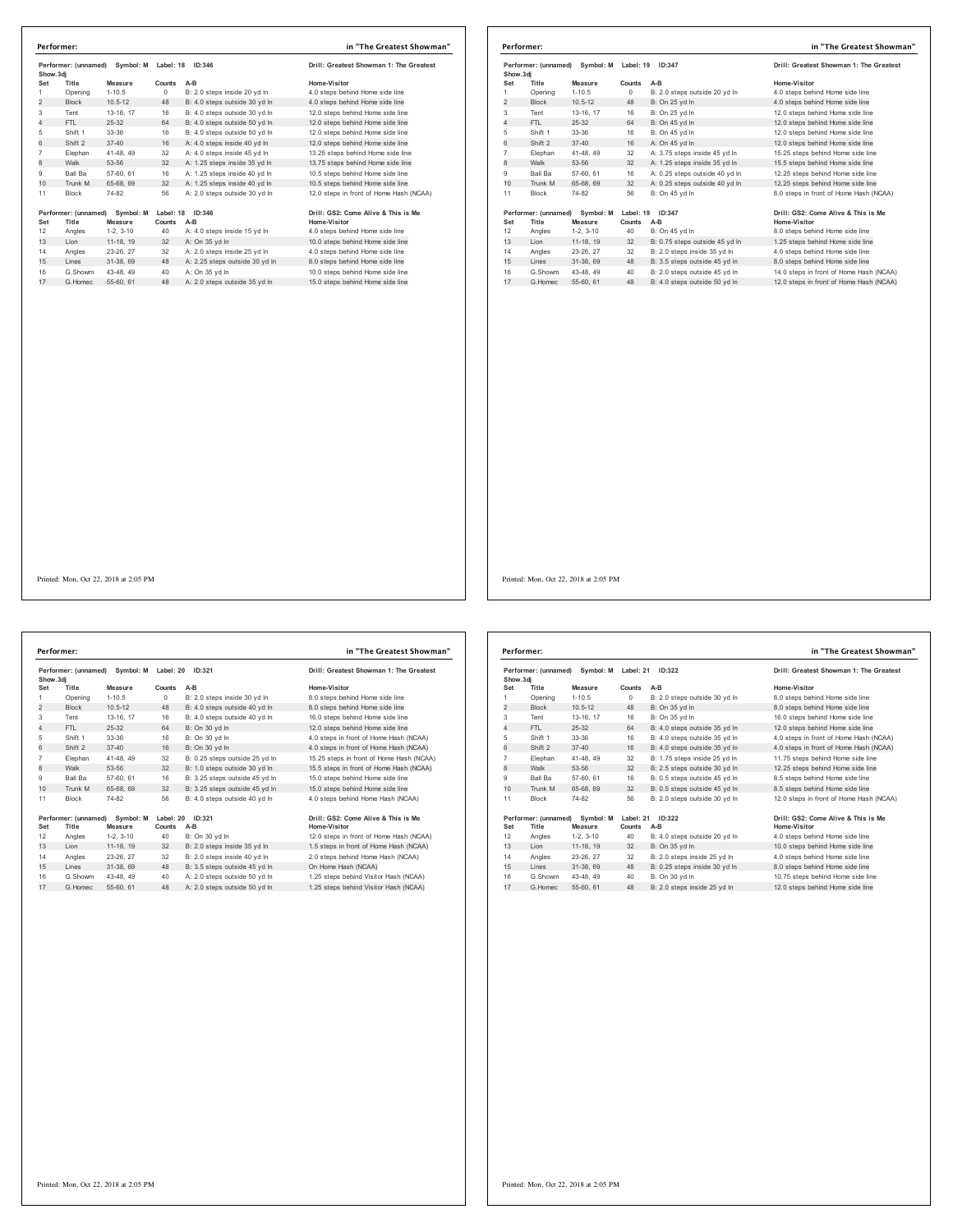| Performer: (unnamed)<br>Show.3di |                               |                      | Symbol: M Label: 22<br><b>ID:323</b> |                                | Drill: Greatest Showman 1: The Greatest             |  |
|----------------------------------|-------------------------------|----------------------|--------------------------------------|--------------------------------|-----------------------------------------------------|--|
| Set                              | Title                         | Measure              | Counts                               | $A-B$                          | Home-Visitor                                        |  |
| 1                                | Opening                       | $1-10.5$             | 0                                    | B: 2.0 steps inside 25 yd In   | 8.0 steps behind Home side line                     |  |
| $\overline{2}$                   | <b>Block</b>                  | $10.5 - 12$          | 48                                   | B: 4.0 steps outside 35 yd In  | 8.0 steps behind Home side line                     |  |
| 3                                | Tent                          | 13-16, 17            | 16                                   | B: 4.0 steps outside 35 yd In  | 16.0 steps behind Home side line                    |  |
| 4                                | FTI.                          | 25-32                | 64                                   | B: On 35 yd In                 | 12.0 steps behind Home side line                    |  |
| 5                                | Shift 1                       | 33-36                | 16                                   | B: On 35 vd In                 | 4.0 steps in front of Home Hash (NCAA)              |  |
| 6                                | Shift 2                       | $37 - 40$            | 16                                   | B: On 35 vd In                 | 4.0 steps in front of Home Hash (NCAA)              |  |
| $\overline{7}$                   | Elephan                       | 41-48, 49            | 32                                   | B: 2.25 steps outside 30 vd In | 11.25 steps behind Home side line                   |  |
| 8                                | Walk                          | 53-56                | 32                                   | B: 1.5 steps inside 30 yd In   | 12.0 steps behind Home side line                    |  |
| 9                                | Ball Ba                       | 57-60, 61            | 16                                   | B: 3.5 steps inside 45 yd In   | 6.5 steps behind Home side line                     |  |
| 10                               | Trunk M                       | 65-68, 69            | 32                                   | B: 3.5 steps inside 45 yd In   | 6.5 steps behind Home side line                     |  |
| 11                               | <b>Block</b>                  | 74-82                | 56                                   | B: 2.0 steps outside 35 yd In  | 12.0 steps in front of Home Hash (NCAA)             |  |
| Set                              | Performer: (unnamed)<br>Title | Symbol: M<br>Measure | Counts                               | Label: 22 ID:323<br>$A-B$      | Drill: GS2: Come Alive & This is Me<br>Home-Visitor |  |
| 12                               | Angles                        | $1-2.3-10$           | 40                                   | B: 4.0 steps outside 25 yd In  | 4.0 steps behind Home side line                     |  |
| 13                               | Lion                          | 11-18, 19            | 32                                   | B: 3.25 steps inside 35 yd In  | 7.0 steps behind Home side line                     |  |
| 14                               | Angles                        | 23-26, 27            | 32                                   | B: 2.0 steps outside 30 vd In  | 4.0 steps behind Home side line                     |  |
| 15                               | Lines                         | 31-38, 69            | 48                                   | B: 2.75 steps outside 35 yd In | 8.0 steps behind Home side line                     |  |
| 16                               | G.Showm                       | 43-48, 49            | 40                                   | B: 2.0 steps inside 30 yd In   | 13.25 steps behind Home side line                   |  |
| 17                               | G Homec                       | 55-60, 61            | 48                                   | B: On 30 vd In                 | 8.0 steps in front of Home Hash (NCAA)              |  |

|                | Performer:                    |                      |                     |                                | in "The Greatest Showman"                           |
|----------------|-------------------------------|----------------------|---------------------|--------------------------------|-----------------------------------------------------|
| Show, 3di      | Performer: (unnamed)          | Symbol: M            | Label: 23           | ID:324                         | Drill: Greatest Showman 1: The Greatest             |
| Set            | Title                         | Measure              | Counts              | $A-B$                          | Home-Visitor                                        |
| 1              | Opening                       | $1 - 10.5$           | $\circ$             | B: 2.0 steps outside 25 yd In  | 8.0 steps behind Home side line                     |
| $\overline{2}$ | <b>Block</b>                  | $10.5 - 12$          | 48                  | B: On 30 yd In                 | 8.0 steps behind Home side line                     |
| 3              | Tent                          | 13-16. 17            | 16                  | B: On 30 yd In                 | 16.0 steps behind Home side line                    |
| 4              | FTL.                          | $25-32$              | 64                  | B: 4.0 steps outside 40 yd In  | 12.0 steps behind Home side line                    |
| 5              | Shift 1                       | 33-36                | 16                  | B: 4.0 steps outside 40 vd In  | 4.0 steps in front of Home Hash (NCAA)              |
| 6              | Shift 2                       | $37 - 40$            | 16                  | B: 4.0 steps outside 40 yd In  | 4.0 steps in front of Home Hash (NCAA)              |
| $\overline{7}$ | Elephan                       | 41-48, 49            | 32                  | B: 0.5 steps inside 30 vd In   | 13.25 steps behind Home side line                   |
| 8              | Walk                          | 53-56                | 32                  | B: 2.25 steps outside 35 yd In | 12.0 steps behind Home side line                    |
| 9              | Ball Ba                       | 57-60, 61            | 16                  | B: 1.25 steps outside 50 vd In | 9.75 steps behind Home side line                    |
| 10             | Trunk M                       | 65-68, 69            | 32                  | B: 1.25 steps outside 50 vd In | 9.75 steps behind Home side line                    |
| 11             | <b>Block</b>                  | 74-82                | 56                  | B: 2.0 steps outside 40 yd In  | 12.0 steps in front of Home Hash (NCAA)             |
| Set            | Performer: (unnamed)<br>Title | Symbol: M<br>Measure | Label: 23<br>Counts | ID:324<br>$A-B$                | Drill: GS2: Come Alive & This is Me<br>Home-Visitor |
| 12             | Angles                        | $1-2.3-10$           | 40                  | B: 4.0 steps outside 30 vd In  | 4.0 steps behind Home side line                     |
| 13             | Lion                          | 11-18, 19            | 32                  | B: 1.0 steps outside 40 yd In  | 4.5 steps behind Home side line                     |
| 14             | Angles                        | 23-26, 27            | 32                  | B: 2.0 steps inside 30 vd In   | 4.0 steps behind Home side line                     |
| 15             | Lines                         | 31-38, 69            | 48                  | B: 2.25 steps inside 35 yd In  | 8.0 steps behind Home side line                     |
| 16             | G.Showm                       | 43-48.49             | 40                  | B: 2.0 steps outside 35 yd In  | 13.25 steps behind Home side line                   |
| 17             | G. Homec                      | 55-60, 61            | 48                  | B: On 30 vd In                 | 14.0 steps in front of Home Hash (NCAA)             |

Printed: Mon, Oct 22, 2018 at 2:05 PM

|          | Performer:           |             |            |                                | in "The Greatest Show                     |
|----------|----------------------|-------------|------------|--------------------------------|-------------------------------------------|
| Show.3di | Performer: (unnamed) | Symbol: M   | Label: 24  | ID:325                         | Drill: Greatest Showman 1: The Greates    |
| Set      | Title                | Measure     | Counts     | $A-B$                          | Home-Visitor                              |
| 1        | Opening              | $1 - 10.5$  | $^{\circ}$ | B: 2.0 steps inside 20 yd In   | 8.0 steps behind Home side line           |
| 2        | <b>Block</b>         | $10.5 - 12$ | 48         | B: 4.0 steps outside 30 yd In  | 8.0 steps behind Home side line           |
| 3        | Tent                 | 13-16, 17   | 16         | B: 4.0 steps outside 30 vd In  | 16.0 steps behind Home side line          |
| 4        | FTL                  | $25 - 32$   | 64         | B: On 40 vd In                 | 12.0 steps behind Home side line          |
| 5        | Shift 1              | 33-36       | 16         | B: On 40 vd In                 | 4.0 steps in front of Home Hash (NCAA)    |
| 6        | Shift 2              | $37 - 40$   | 16         | B: On 40 vd In                 | 4.0 steps in front of Home Hash (NCAA)    |
| 7        | Elephan              | 41-48, 49   | 32         | B: 1.25 steps outside 35 yd In | 0.25 steps behind Home Hash (NCAA)        |
| 8        | Walk                 | 53-56       | 32         | B: 0.5 steps inside 40 yd In   | 0.5 steps in front of Home Hash (NCAA)    |
| 9        | <b>Ball Ba</b>       | 57-60, 61   | 16         | B: 2.75 steps inside 45 vd In  | 0.25 steps in front of Home Hash (NCAA)   |
| 10       | Trunk M              | 65-68, 69   | 32         | B: 2.75 steps inside 45 yd In  | 0.25 steps in front of Home Hash (NCAA)   |
| 11       | <b>Block</b>         | 74-82       | 56         | B: On 40 vd In                 | On Visitor Hash (NCAA)                    |
|          | Performer: (unnamed) | Symbol: M   |            | Label: 24 ID:325               | Drill: GS2: Come Alive & This is Me       |
| Set      | Title                | Measure     | Counts     | $A-B$                          | Home-Visitor                              |
| 12       | Angles               | $1-2, 3-10$ | 40         | B: 4.0 steps outside 35 yd In  | 4.0 steps behind Home Hash (NCAA)         |
| 13       | Lion                 | 11-18, 19   | 32         | B: 2.25 steps outside 35 yd In | 0.25 steps in front of Visitor Hash (NCAA |
| 14       | Angles               | 23-26, 27   | 32         | B: 2.0 steps outside 25 vd In  | On Visitor Hash (NCAA)                    |
| 15       | Lines                | 31-38, 69   | 48         | B: 1.5 steps outside 20 yd In  | On Home Hash (NCAA)                       |
| 16       | G.Showm              | 43-48, 49   | 40         | B: 4.0 steps outside 20 vd In  | 4.0 steps in front of Visitor Hash (NCAA) |
| 17       | G.Homec              | 55-60, 61   | 48         | B: 4.0 steps outside 20 vd In  | 4.0 steps in front of Visitor Hash (NCAA) |

# wman 1: The Greatest **Performer: in "The Greatest Showman"**

# **Performer: (unnamed) Symbol: M Label: 24 ID:325 Drill: GS2: Come Alive & This is Me**

| Performer: (unnamed)<br>Symbol: M<br>Show, 3di |                      | Label: 25   | ID:326    | Drill: Greatest Showman 1: The Greatest |                                         |
|------------------------------------------------|----------------------|-------------|-----------|-----------------------------------------|-----------------------------------------|
| Set                                            | Title                | Measure     | Counts    | $A-B$                                   | Home-Visitor                            |
| 1                                              | Opening              | $1 - 10.5$  | $\Omega$  | B: 2.0 steps outside 20 yd In           | 8.0 steps behind Home side line         |
| $\overline{c}$                                 | <b>Block</b>         | $10.5 - 12$ | 48        | B: On 25 yd In                          | 8.0 steps behind Home side line         |
| 3                                              | Tent                 | 13-16, 17   | 16        | B: On 25 vd In                          | 16.0 steps behind Home side line        |
| 4                                              | FTI.                 | 25-32       | 64        | B: 4.0 steps outside 45 yd In           | 12.0 steps behind Home side line        |
| 5                                              | Shift 1              | 33-36       | 16        | B: 4.0 steps outside 45 yd In           | 12.0 steps behind Home side line        |
| 6                                              | Shift 2              | $37 - 40$   | 16        | A: 4.0 steps inside 45 vd In            | 12.0 steps behind Home side line        |
| $\overline{7}$                                 | Elephan              | 41-48, 49   | 32        | B: 3.0 steps outside 50 yd In           | 12.0 steps behind Home side line        |
| 8                                              | Walk                 | 53-56       | 32        | A: 1.0 steps inside 40 yd In            | 12.75 steps behind Home side line       |
| 9                                              | Ball Ba              | 57-60, 61   | 16        | A: 0.5 steps inside 45 vd In            | 11.25 steps behind Home side line       |
| 10                                             | Trunk M              | 65-68, 69   | 32        | A: 0.5 steps inside 45 vd In            | 11.25 steps behind Home side line       |
| 11                                             | <b>Block</b>         | 74-82       | 56        | A: 2.0 steps inside 45 vd In            | 12.0 steps in front of Home Hash (NCAA) |
|                                                | Performer: (unnamed) | Symbol: M   | Label: 25 | ID:326                                  | Drill: GS2: Come Alive & This is Me     |
| Set                                            | Title                | Measure     | Counts    | $A-B$                                   | Home-Visitor                            |
| 12                                             | Angles               | $1-2.3-10$  | 40        | A: 2.0 steps inside 45 vd In            | 4.0 steps behind Home side line         |
| 13                                             | Lion                 | 11-18, 19   | 32        | A: 1.25 steps inside 45 yd In           | 0.75 steps behind Home side line        |
| 14                                             | Angles               | 23-26.27    | 32        | A: 4.0 steps inside 35 vd In            | 4.0 steps behind Home side line         |
| 15                                             | Lines                | 31-38, 69   | 48        | A: 3.5 steps outside 45 yd In           | 8.0 steps behind Home side line         |
| 16                                             | G Showm              | 43-48.49    | 40        | B: 2.0 steps outside 50 vd In           | 8.0 steps behind Home side line         |
| 17                                             | G. Homec             | 55-60, 61   | 48        | A: 2.0 steps outside 50 yd In           | 12.0 steps behind Home side line        |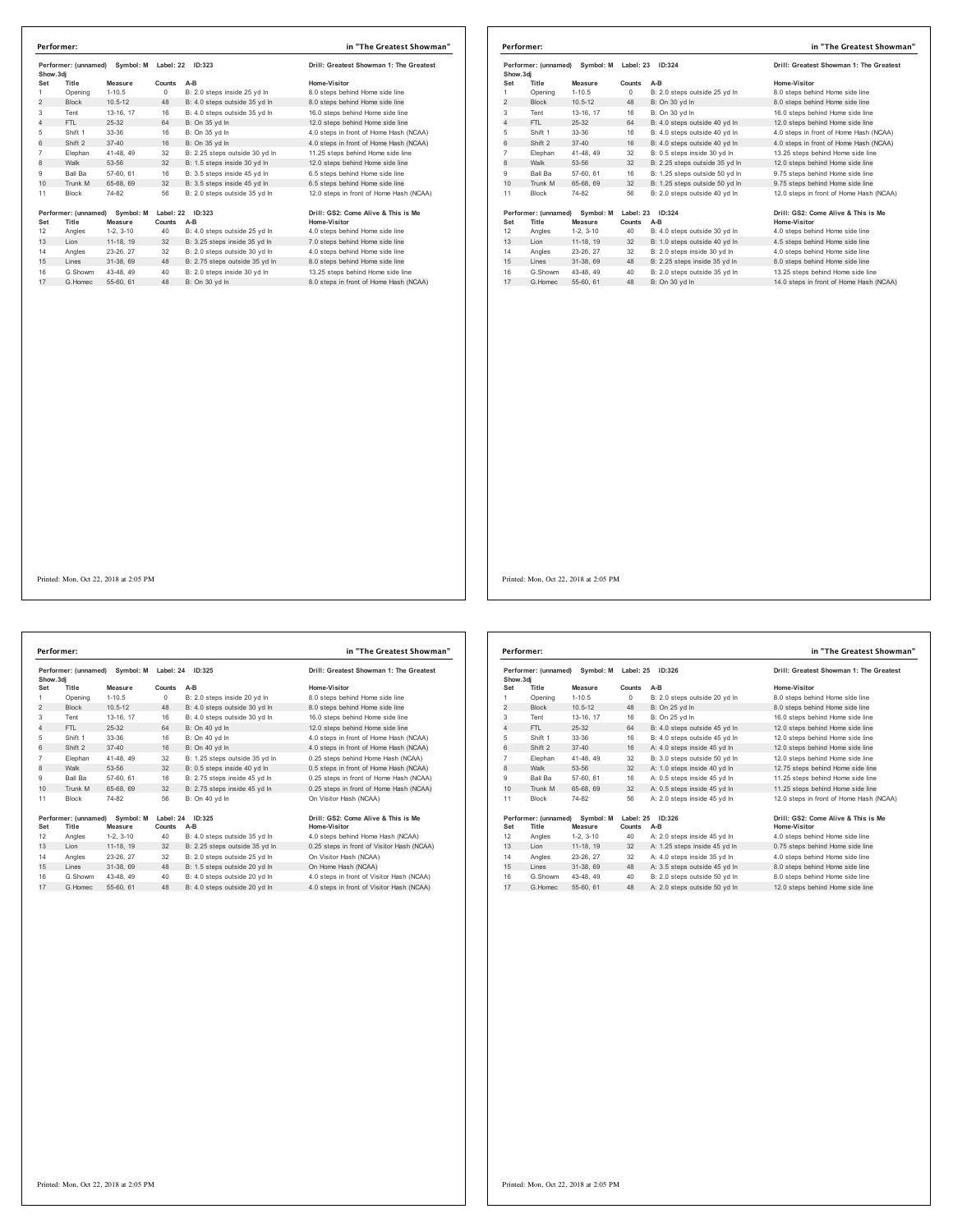| Performer: (unnamed)<br>Symbol: M<br>Show.3di |                               | Label: 26            | ID:305 | Drill: Greatest Showman 1: The Greatest |                                                     |
|-----------------------------------------------|-------------------------------|----------------------|--------|-----------------------------------------|-----------------------------------------------------|
| Set                                           | Title                         | Measure              | Counts | A-B                                     | Home-Visitor                                        |
| 1                                             | Opening                       | $1 - 10.5$           | 0      | B: 2.0 steps outside 20 vd In           | 12.0 steps behind Home side line                    |
| $\overline{2}$                                | <b>Block</b>                  | $10.5 - 12$          | 48     | B: On 25 yd In                          | 12.0 steps behind Home side line                    |
| 3                                             | Tent                          | 13-16, 17            | 16     | B: On 25 yd In                          | 12.0 steps in front of Home Hash (NCAA)             |
| 4                                             | FTI.                          | 25-32                | 64     | B: On 45 vd In                          | 12.0 steps in front of Home Hash (NCAA)             |
| 5                                             | Shift 1                       | $33-36$              | 16     | B: On 45 yd In                          | 12.0 steps in front of Home Hash (NCAA)             |
| 6                                             | Shift 2                       | $37 - 40$            | 16     | A: On 45 vd In                          | 12.0 steps in front of Home Hash (NCAA)             |
| $\overline{7}$                                | Elephan                       | 41-48.49             | 32     | A: 4.0 steps inside 45 vd In            | 7.0 steps in front of Home Hash (NCAA)              |
| 8                                             | Walk                          | 53-56                | 32     | A: 0.5 steps outside 40 vd In           | 8.0 steps in front of Home Hash (NCAA)              |
| 9                                             | Ball Ba                       | 57-60, 61            | 16     | A: 1.5 steps inside 35 vd In            | 10.0 steps in front of Home Hash (NCAA)             |
| 10                                            | Trunk M                       | 65-68, 69            | 32     | A: 1.5 steps inside 35 yd In            | 10.0 steps in front of Home Hash (NCAA)             |
| 11                                            | <b>Block</b>                  | 74-82                | 56     | A: 4.0 steps inside 40 vd In            | 8.0 steps in front of Home Hash (NCAA)              |
| Set                                           | Performer: (unnamed)<br>Title | Symbol: M<br>Measure | Counts | Label: 26 ID:305<br>A-B                 | Drill: GS2: Come Alive & This is Me<br>Home-Visitor |
| 12                                            | Angles                        | $1-2.3-10$           | 40     | A: 4.0 steps inside 40 vd In            | 8.0 steps behind Home side line                     |
| 13                                            | Lion                          | 11-18, 19            | 32     | A: 3.0 steps inside 40 yd In            | 2.5 steps behind Home side line                     |
| 14                                            | Angles                        | 23-26, 27            | 32     | A: 2.0 steps outside 35 vd In           | 4.0 steps behind Home side line                     |
| 15                                            | Lines                         | 31-38, 69            | 48     | A: 3.25 steps outside 40 yd In          | 8.0 steps behind Home side line                     |
| 16                                            | G.Showm                       | 43-48, 49            | 40     | A: 2.0 steps inside 45 vd In            | 8.0 steps behind Home side line                     |
| 17                                            | G. Homec                      | 55-60, 61            | 48     | A: 2.0 steps inside 40 yd In            | 12.0 steps behind Home side line                    |

| Performer:                                     |                               |                      |                    |                                         | in "The Greatest Showman"                           |
|------------------------------------------------|-------------------------------|----------------------|--------------------|-----------------------------------------|-----------------------------------------------------|
| Performer: (unnamed)<br>Symbol: N<br>Show, 3di |                               | Label: 1             | ID:225             | Drill: Greatest Showman 1: The Greatest |                                                     |
| Set                                            | Title                         | Measure              | Counts             | $A-B$                                   | Home-Visitor                                        |
|                                                | Opening                       | $1 - 10.5$           | 0                  | A: 2.0 steps inside 25 vd In            | 8.0 steps in front of Home Hash (NCAA)              |
| $\overline{2}$                                 | <b>Block</b>                  | $10.5 - 12$          | 48                 | A: 4.0 steps inside 30 yd In            | 8.0 steps in front of Home Hash (NCAA)              |
| 3                                              | Tent                          | 13-16, 17            | 16                 | A: 4.0 steps inside 30 yd In            | On Home Hash (NCAA)                                 |
| 4                                              | FTI.                          | 25-32                | 64                 | A: On 35 yd In                          | 4.0 steps in front of Home Hash (NCAA)              |
| 5                                              | Shift 1                       | 33-36                | 16                 | A: On 35 yd In                          | 8.0 steps in front of Visitor Hash (NCAA)           |
| 6                                              | Shift 2                       | $37 - 40$            | 16                 | A: On 35 vd In                          | 8.0 steps in front of Visitor Hash (NCAA)           |
| 7                                              | Elephan                       | 41-48, 49            | 32                 | A: 1.75 steps outside 45 yd In          | 1.75 steps in front of Visitor Hash (NCAA)          |
| 8                                              | Walk                          | 53-56                | 32                 | A: 3.25 steps inside 35 yd In           | 1.75 steps in front of Visitor Hash (NCAA)          |
| 9                                              | <b>Ball Ba</b>                | 57-60, 61            | 16                 | A: 0.25 steps inside 30 vd In           | 1.75 steps in front of Visitor Hash (NCAA)          |
| 10                                             | Trunk M                       | 65-68, 69            | 32                 | A: 0.25 steps inside 30 yd In           | 1.75 steps in front of Visitor Hash (NCAA)          |
| 11                                             | <b>Block</b>                  | 74-82                | 56                 | A: On 45 vd In                          | 4.0 steps behind Visitor Hash (NCAA)                |
| Set                                            | Performer: (unnamed)<br>Title | Symbol: N<br>Measure | Label: 1<br>Counts | ID:225<br>A-B                           | Drill: GS2: Come Alive & This is Me<br>Home-Visitor |
| 12                                             | Angles                        | $1-2, 3-10$          | 40                 | A: On 45 yd In                          | 8.0 steps in front of Visitor Hash (NCAA)           |
| 13                                             | Lion                          | 11-18, 19            | 32                 | A: 2.5 steps outside 40 yd In           | 4.5 steps behind Visitor Hash (NCAA)                |
| 14                                             | Angles                        | 23-26, 27            | 32                 | A: On 30 vd In                          | On Visitor Hash (NCAA)                              |
| 15                                             | Lines                         | 31-38, 69            | 48                 | A: On 25 vd In                          | 8.0 steps in front of Visitor Hash (NCAA)           |
| 16                                             | G.Showm                       | 43-48, 49            | 40                 | A: 4.0 steps inside 20 vd In            | 8.0 steps behind Home Hash (NCAA)                   |
| 17                                             | G. Homec                      | 55-60, 61            | 48                 | A: 4.0 steps inside 20 yd In            | 8.0 steps behind Home Hash (NCAA)                   |

Performer: (unnamed) Symbol: N Label: 2 ID:226 **Drill: Greatest Showman 1: The Greatest Show.3dj Set Title Measure Counts A-B Home-Visitor** 1 Opening 1-10.5 0 A: 2.0 steps outside 30 yd ln 8.0 steps in front of Home Hash (NCAA)<br>2 Block 10.5-12 48 A: On 35 yd ln 8.0 steps in front of Home Hash (NCAA) 2 Block 10.5-12 48 A: On 35 yd ln 8.0 steps in front of Home Hash (NCAA)<br>Tent 13-16 17 16 A: On 35 yd ln 8. On Home Hash (NCAA) 13-16, 17 16 A: On 35 yd ln On Home Hash (NCAA)<br>13-32 64 A: 4.0 steps inside 30 yd ln 4.0 steps in front of Hor 4. 1. 25-32 64 A: 4.0 steps inside 30 yd ln 4.0 steps in front of Home Hash (NCAA)<br>19 Att 1 33-36 16 A: 4.0 steps inside 30 yd ln 4.0 steps in front of Visitor Hash (NCAA)<br>16 A: 4.0 steps inside 30 yd ln 4.0 steps in front 5 Shift 1 33-36 16 A: 4.0 steps inside 30 yd ln 8.0 steps in front of Visitor Hash (NCAA) 6 Shift 2 37-40 16 A: 4.0 steps inside 30 yd ln 8.0 steps in front of Visitor Hash (NCAA) 7 Elephan 41-48, 49 32 A: 1.5 steps inside 40 yd ln 1.25 steps behind Visitor Hash (NCAA) 1.25 steps behind Visitor Hash (NCAA) 9 Ball Ba 57-60, 61 16 A: 3.5 steps inside 25 yd ln 1.25 steps behind Visitor Hash (NCAA)<br>10 Trunk M 65-68, 69 32 A: 3.5 steps inside 25 yd ln 1.25 steps behind Visitor Hash (NCAA) 10 The Brunk M 65-68, 69 Steps inside 25 yd ln 11 Block 74-82 56 A: 4.0 steps inside 35 yd ln 4.0 steps behind Visitor Hash (NCAA) **Performer: (unnamed) Symbol: N Label: 2 ID:226 Drill: GS2: Come Alive & This is Me Set Title Measure Counts** A-B<br>12 Angles 1-2, 3-10 40 A: On 30 yd In 12 Angles 1-2, 3-10 40 A: On 30 yd ln 8.0 steps behind Home Hash (NCAA)  $12$  A: 0.75 steps inside 35 yd ln 14 Angles 23-26, 27 32 A: 4.0 steps inside 25 yd In On Visitor Hash (NCAA)<br>15 Lines 31-38, 69 48 A: 4.0 steps inside 20 yd In 4.0 steps in front of Visi 1. Viewer Viewer (15 - 2016)<br>15 A: 0 steps in front of Visitor Hash (NCAA)<br>16 Steps behind Home Hash (NCAA) 16 G.Showm 43-48, 49 40 A: 4.0 steps inside 15 yd In 8.0 steps behind Home Hash (NCAA)<br>17 G.Homec 55-60, 61 48 A: 4.0 steps inside 15 yd In 8.0 steps behind Home Hash (NCAA) **Performer: in "The Greatest Showman"**

Performer: (unnamed) Symbol: N Label: 3 ID:204 **Drill: Greatest Showman 1: The Greatest Show.3dj Seta Leading Measure Counts A-B Counts A-B Home-Visitor**<br> **C Dening** 1-10.5 0 **A:** 2.0 steps inside 25 yd In 4.0 steps in f 1 Opening 1-10.5 0 A: 2.0 steps inside 25 yd ln 4.0 steps in front of Home Hash (NCAA)<br>2 Block 10.5-12 48 A: 4.0 steps inside 30 yd ln 4.0 steps in front of Home Hash (NCAA) 2<br>2 Block 10.5-12 48 A: 4.0 steps inside 30 yd ln 4.0 steps in front of Home Hash (NCAA)<br>19 13-16 17 16 A: 4.0 steps inside 30 yd ln 4.0 steps behind Home Hash (NCAA) 3 Tent 13-16, 17 16 A: 4.0 steps inside 30 yd ln 4.0 steps behind Home Hash (NCAA) 4 FTL 25-32 64 On 50 yd ln On Home Hash (NCAA) 5 Shift 1 33-36 16 On 50 yd ln On Home Hash (NCAA) 6 Shift 2 37-40 16 On 50 yd ln On Home Hash (NCAA) 7 Elephan 41-48, 49 32 B: 4.0 steps inside 45 yd ln 4.5 steps in front of Home Hash (NCAA) 8 Walker 53-56 32 A: 0.25 Steps in front of Home Hash (NCAA) 9 Ball Ba 57-60, 61 16 A: 1.0 steps inside 40 yd ln 6.5 steps in front of Home Hash (NCAA)<br>10 Trunk M 65-68, 69 32 A: 1.0 steps inside 40 yd ln 6.5 steps in front of Home Hash (NCAA) 10 Trunk M 65-68, 69 and 65-68, 69 and 6.5 steps inside 40 yd ln 11 Block 74-82 56 B: 4.0 steps outside 45 yd ln 4.0 steps in front of Home Hash (NCAA) **Performer: (unnamed) Symbol: N Label: 3 ID:204 Drill: GS2: Come Alive & This is Me Set Title Measure Counts** A-B<br>12 Angles 1-2, 3-10 40 B: 4.0 steps outside 45 yd In 12 Angles 1-2, 3-10 40 B: 4.0 steps outside 45 yd ln 12.0 steps behind Home side line 12.5 steps behind Home side line 14 Angles 23-26, 27 32 B: 4.0 steps outside 40 yd ln 16.0 steps behind Home side line 15 15 Steps behind Home side line<br>15.0 steps behind Home side line<br>15.0 steps behind Home side line 16 G.Showm 43-48, 49 40 B: 2.0 steps outside 40 yd ln 16.0 steps behind Home side line 17 G.Homec 55-60, 61 48 B: 2.0 steps outside 40 yd ln 15.0 steps behind Home side line **Performer: in "The Greatest Showman"**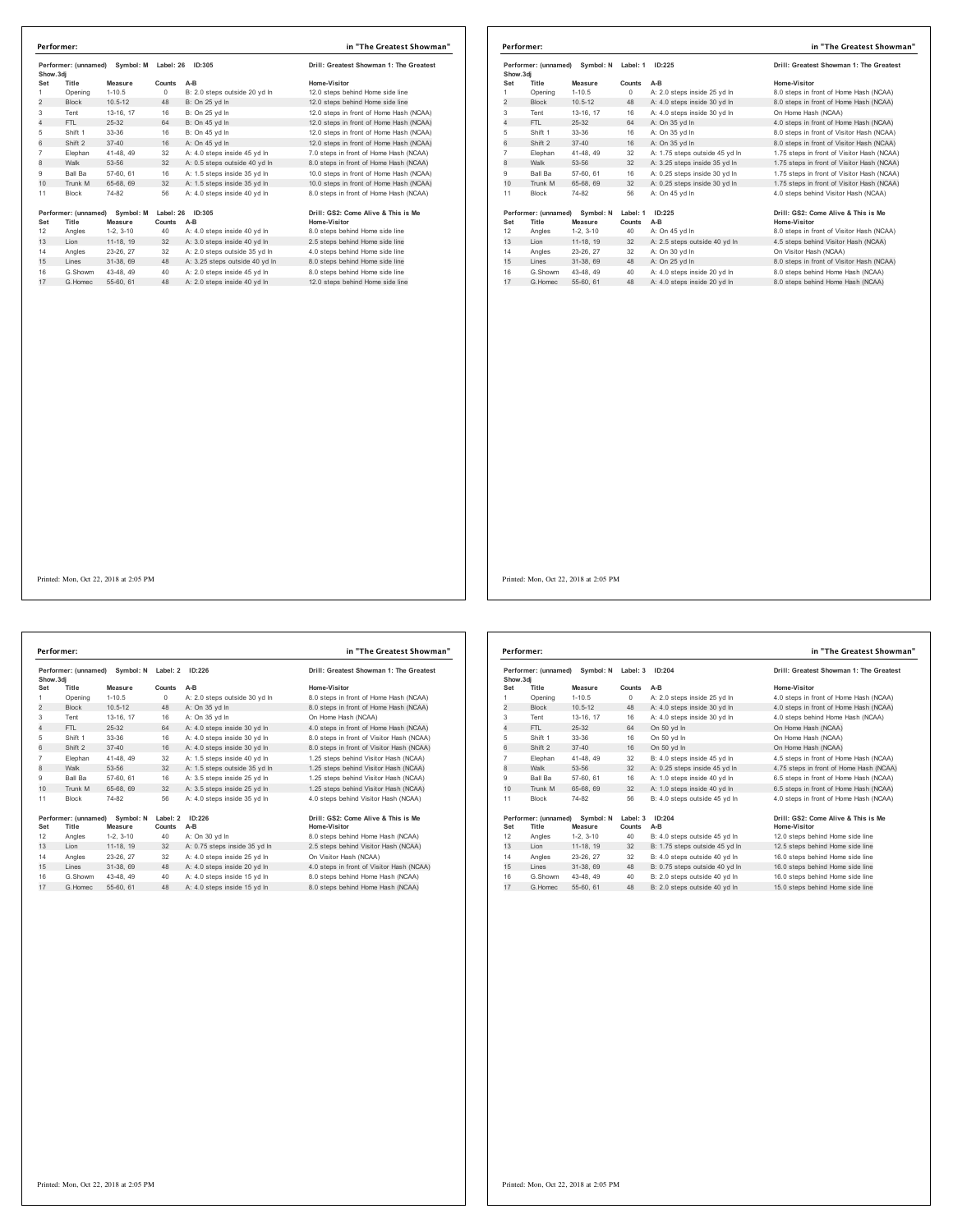|                | Performer:           |                           |            |                               | in "The Greatest Showman"                  |                |                      |             |
|----------------|----------------------|---------------------------|------------|-------------------------------|--------------------------------------------|----------------|----------------------|-------------|
| Show.3dj       | Performer: (unnamed) | Symbol: N Label: 4 ID:205 |            |                               | Drill: Greatest Showman 1: The Greatest    | Show.3dj       | Performer: (unnamed) | Symbol:     |
| Set            | Title                | Measure                   | Counts     | A-B                           | Home-Visitor                               | Set            | Title                | Measure     |
| $\mathbf{1}$   | Opening              | $1 - 10.5$                | $^{\circ}$ | A: 2.0 steps outside 30 yd In | 4.0 steps in front of Home Hash (NCAA)     | 1              | Opening              | $1 - 10.5$  |
| $\overline{2}$ | <b>Block</b>         | $10.5 - 12$               | 48         | A: On 35 yd In                | 4.0 steps in front of Home Hash (NCAA)     | $\overline{2}$ | <b>Block</b>         | $10.5 - 12$ |
| 3              | Tent                 | 13-16, 17                 | 16         | A: On 35 yd In                | 4.0 steps behind Home Hash (NCAA)          | 3              | Tent                 | 13-16, 17   |
| $\overline{4}$ | FTL                  | $25 - 32$                 | 64         | A: 4.0 steps inside 45 yd In  | On Home Hash (NCAA)                        | $\overline{4}$ | FTL                  | $25 - 32$   |
| 5              | Shift 1              | 33-36                     | 16         | A: 4.0 steps inside 45 yd In  | On Home Hash (NCAA)                        | 5              | Shift 1              | 33-36       |
| 6              | Shift 2              | $37 - 40$                 | 16         | A: 4.0 steps inside 45 vd In  | On Home Hash (NCAA)                        | 6              | Shift 2              | $37 - 40$   |
| $\overline{7}$ | Elephan              | 41-48, 49                 | 32         | B: 3.75 steps inside 45 yd In | 6.5 steps in front of Home Hash (NCAA)     | $\overline{7}$ | Elephan              | 41-48, 49   |
| 8              | Walk                 | 53-56                     | 32         | A: On 45 yd In                | 7.0 steps in front of Home Hash (NCAA)     | 8              | Walk                 | 53-56       |
| 9              | Ball Ba              | 57-60, 61                 | 16         | A: 2.5 steps inside 40 vd In  | 8.25 steps in front of Home Hash (NCAA)    | 9              | Ball Ba              | 57-60, 61   |
| 10             | Trunk M              | 65-68, 69                 | 32         | A: 2.5 steps inside 40 yd In  | 8.25 steps in front of Home Hash (NCAA)    | 10             | Trunk M              | 65-68, 69   |
| 11             | Block                | 74-82                     | 56         | B: On 40 yd In                | 4.0 steps in front of Home Hash (NCAA)     | 11             | <b>Block</b>         | 74-82       |
|                | Performer: (unnamed) | Symbol: N                 | Label: 4   | ID:205                        | Drill: GS2: Come Alive & This is Me        |                | Performer: (unnamed) | Symbol:     |
| Set            | Title                | Measure                   | Counts     | A-B                           | Home-Visitor                               | Set            | Title                | Measure     |
| 12             | Angles               | $1-2, 3-10$               | 40         | B: 4.0 steps outside 35 yd In | 12.0 steps behind Home side line           | 12             | Angles               | $1-2, 3-10$ |
| 13             | Lion                 | 11-18, 19                 | 32         | B: 1.0 steps outside 50 yd In | 9.0 steps in front of Home Hash (NCAA)     | 13             | Lion                 | 11-18, 19   |
| 14             | Angles               | 23-26, 27                 | 32         | B: 2.0 steps inside 45 yd In  | 14.0 steps behind Home side line           | 14             | Angles               | 23-26, 27   |
| 15             | Lines                | 31-38, 69                 | 48         | B: 4.0 steps outside 50 vd ln | 8.0 steps in front of Home Hash (NCAA)     | 15             | Lines                | 31-38, 69   |
| 16             | G.Showm              | 43-48, 49                 | 40         | A: 2.0 steps inside 45 yd In  | 6.75 steps in front of Visitor Hash (NCAA) | 16             | G.Showm              | 43-48, 49   |
| 17             | G.Homec              | 55-60, 61                 | 48         | A: 2.0 steps inside 45 yd In  | 6.75 steps in front of Visitor Hash (NCAA) | 17             | G. Homec             | 55-60, 61   |
|                |                      |                           |            |                               |                                            |                |                      |             |

|           | Performer:                    |                      |                    |                                | in "The Greatest Showman"                                  |
|-----------|-------------------------------|----------------------|--------------------|--------------------------------|------------------------------------------------------------|
| Show, 3di | Performer: (unnamed)          | Symbol: N            | Label: 5           | ID:239                         | Drill: Greatest Showman 1: The Greatest                    |
| Set       | Title                         | Measure              | Counts             | $A-B$                          | Home-Visitor                                               |
| 1         | Opening                       | $1 - 10.5$           | $\Omega$           | B: 2.0 steps inside 25 vd In   | 8.0 steps in front of Home Hash (NCAA)                     |
| 2         | <b>Block</b>                  | $10.5 - 12$          | 48                 | B: 4.0 steps outside 35 yd In  | 8.0 steps in front of Home Hash (NCAA)                     |
| 3         | Tent                          | 13-16, 17            | 16                 | B: 4.0 steps outside 35 yd In  | On Home Hash (NCAA)                                        |
| 4         | FTI.                          | 25-32                | 64                 | B: On 35 vd In                 | 4.0 steps in front of Home Hash (NCAA)                     |
| 5         | Shift 1                       | 33-36                | 16                 | B: On 35 yd In                 | 8.0 steps in front of Visitor Hash (NCAA)                  |
| 6         | Shift 2                       | $37 - 40$            | 16                 | B: On 35 vd In                 | 8.0 steps in front of Visitor Hash (NCAA)                  |
| 7         | Elephan                       | 41-48, 49            | 32                 | B: 3.75 steps outside 20 yd In | 6.25 steps behind Home Hash (NCAA)                         |
| 8         | Walk                          | 53-56                | 32                 | B: 0.5 steps outside 25 yd In  | 6.0 steps behind Home Hash (NCAA)                          |
| 9         | Ball Ba                       | 57-60, 61            | 16                 | B: 2.5 steps inside 30 vd In   | 5.75 steps behind Home Hash (NCAA)                         |
| 10        | Trunk M                       | 65-68, 69            | 32                 | B: 2.5 steps inside 30 yd In   | 5.75 steps behind Home Hash (NCAA)                         |
| 11        | <b>Block</b>                  | 74-82                | 56                 | B: 4.0 steps outside 35 vd In  | 8.0 steps in front of Visitor Hash (NCAA)                  |
| Set       | Performer: (unnamed)<br>Title | Symbol: N<br>Measure | Label: 5<br>Counts | ID:239<br>A-B                  | Drill: GS2: Come Alive & This is Me<br><b>Home-Visitor</b> |
| 12        | Angles                        | $1-2, 3-10$          | 40                 | B: On 25 yd In                 | 4.0 steps in front of Home Hash (NCAA)                     |
| 13        | Lion                          | 11-18, 19            | 32                 | B: 2.0 steps outside 25 yd In  | 0.75 steps behind Home Hash (NCAA)                         |
| 14        | Angles                        | 23-26, 27            | 32                 | B: 4.0 steps outside 20 yd In  | 4.0 steps behind Home Hash (NCAA)                          |
| 15        | Lines                         | 31-38, 69            | 48                 | B: 1.5 steps outside 20 yd In  | 16.0 steps behind Home side line                           |
| 16        | G.Showm                       | 43-48, 49            | 40                 | B: 2.0 steps inside 20 yd In   | 14.75 steps behind Home side line                          |
| 17        | G. Homec                      | 55-60, 61            | 48                 | B: 0.75 steps inside 15 yd In  | 14.0 steps in front of Home Hash (NCAA)                    |

Printed: Mon, Oct 22, 2018 at 2:05 PM

19erformer: (unnamed) Symbol: Nicolable 6 ID:240<br>19erformer: Mone-Visitor (Show and Mone-Visitor Home-Visitor<br>19erforme 1-10.5 - 10 - D. 2.0 steps outside 25 yd In a B.0 steps in front of Home-Hash (NCAA)<br>19erforme 10.5-12 Tent 13-16, 17 16 B: On 30 yd ln On Home Hash (NCAA) 4 FTL 25-32 64 B: 4.0 steps outside 40 yd ln 4.0 steps in front of Home Hash (NCAA) Shift 1 33-36 16 B: 4.0 steps outside 40 yd ln 8.0 steps in front of Visitor Hash (NCAA) 6 Shift 2 37-40 16 B: 4.0 steps outside 40 yd ln 8.0 steps in front of Visitor Hash (NCAA) 7 Elephan 41-48, 49 32 B: 2.75 steps outside 20 yd In 4.5 steps behind Home Hash (NCAA)<br>8 Walk 53-56 32 B: 0.5 steps inside 25 yd In 4.25 steps behind Home Hash (NCAA)<br>9 Ball Ba 57-60, 61 16 B: 4. 10 Trunk M 65-68, 69 32 B: 4.0 steps outside 35 yd in 4.0 steps behind Home Hash (NCAA) 11 Block 74-82 56 B: 4.0 steps outside 35 yd In 1967 (come Alive & This is Me<br>
1967 (1976) 1967 (1987) 1997 (1988) 1997 (1998) 1997 (1998) 1998 (1998) 1998 12<br>
1998 12, 3-10 40 B: On 25 yd ln<br>
1998 12, 3-10 40 B: On 25 yd ln<br>
1998 23-26, 27 32 B: 4.0 steps outside 25 yd G.Showm 43-48, 49 40 B: 2.0 steps inside 25 yd ln 16.0 steps behind Home side line 17 G.Homec 55-60, 61 48 B: 2.75 steps outside 25 yd ln 15.25 steps in front of Home Hash (NCAA) **Performer: in "The Greatest Showman"**

| Drill: Greatest Showman 1: The Greatest   |
|-------------------------------------------|
| Home-Visitor                              |
| 8.0 steps in front of Home Hash (NCAA)    |
| 8.0 steps in front of Home Hash (NCAA)    |
| On Home Hash (NCAA)                       |
| 4.0 steps in front of Home Hash (NCAA)    |
| 8.0 steps in front of Visitor Hash (NCAA) |
| 8.0 steps in front of Visitor Hash (NCAA) |
| 4.5 steps behind Home Hash (NCAA)         |
| 4.25 steps behind Home Hash (NCAA)        |
| 4.0 steps behind Home Hash (NCAA)         |
| 4.0 steps behind Home Hash (NCAA)         |
| 8.0 steps behind Home Hash (NCAA)         |
| Drill: GS2: Come Alive & This is Me       |
| Home-Visitor                              |
| 8.0 steps in front of Home Hash (NCAA)    |
| 3.25 steps in front of Home Hash (NCAA)   |
| 4.0 steps in front of Home Hash (NCAA)    |
|                                           |

|                                                | Performer:                    |                      |                    |                                         | in "The Greatest Showman"                           |
|------------------------------------------------|-------------------------------|----------------------|--------------------|-----------------------------------------|-----------------------------------------------------|
| Performer: (unnamed)<br>Symbol: N<br>Show, 3di |                               | Label: 7             | ID:217             | Drill: Greatest Showman 1: The Greatest |                                                     |
| Set                                            | Title                         | Measure              | Counts             | $A-B$                                   | Home-Visitor                                        |
| 1                                              | Opening                       | $1 - 10.5$           | $\circ$            | B: 2.0 steps outside 30 yd In           | 4.0 steps in front of Home Hash (NCAA)              |
| $\overline{2}$                                 | <b>Block</b>                  | $10.5 - 12$          | 48                 | B: On 35 yd In                          | 4.0 steps in front of Home Hash (NCAA)              |
| 3                                              | Tent                          | 13-16, 17            | 16                 | B: On 35 vd In                          | 4.0 steps behind Home Hash (NCAA)                   |
| 4                                              | FTI.                          | $25 - 32$            | 64                 | B: 4.0 steps outside 45 yd In           | On Home Hash (NCAA)                                 |
| 5                                              | Shift 1                       | 33-36                | 16                 | B: 4.0 steps outside 45 yd In           | On Home Hash (NCAA)                                 |
| 6                                              | Shift 2                       | $37 - 40$            | 16                 | B: 4.0 steps outside 45 yd In           | On Home Hash (NCAA)                                 |
| $\overline{7}$                                 | Elephan                       | 41-48, 49            | 32                 | B: 3.75 steps outside 45 yd In          | 2.5 steps behind Home Hash (NCAA)                   |
| 8                                              | Walk                          | 53-56                | 32                 | B: 1.25 steps outside 50 yd In          | 2.5 steps behind Home Hash (NCAA)                   |
| 9                                              | <b>Ball Ba</b>                | 57-60, 61            | 16                 | A: 2.5 steps outside 45 vd In           | 2.5 steps behind Home Hash (NCAA)                   |
| 10                                             | Trunk M                       | 65-68, 69            | 32                 | A: 2.5 steps outside 45 yd In           | 2.5 steps behind Home Hash (NCAA)                   |
| 11                                             | Block                         | 74-82                | 56                 | B: On 40 yd In                          | On Home Hash (NCAA)                                 |
| Set                                            | Performer: (unnamed)<br>Title | Symbol: N<br>Measure | Label: 7<br>Counts | ID:217<br>$A-B$                         | Drill: GS2: Come Alive & This is Me<br>Home-Visitor |
| 12                                             | Angles                        | $1-2.3-10$           | 40                 | B: 4.0 steps outside 35 vd In           | 16.0 steps behind Home side line                    |
| 13                                             | Lion                          | 11-18. 19            | 32                 | B: 1.25 steps outside 40 vd In          | 7.0 steps in front of Home Hash (NCAA)              |
| 14                                             | Angles                        | 23-26.27             | 32                 | B: 4.0 steps outside 35 vd In           | 8.0 steps in front of Home Hash (NCAA)              |
| 15                                             | Lines                         | 31-38, 69            | 48                 | B: 2.75 steps outside 35 yd In          | 16.0 steps behind Home side line                    |
| 16                                             | G.Showm                       | 43-48, 49            | 40                 | B: On 35 vd In                          | 10.75 steps behind Home side line                   |
| 17                                             | G. Homec                      | 55-60, 61            | 48                 | B: 2.0 steps outside 35 yd In           | 12.0 steps behind Home side line                    |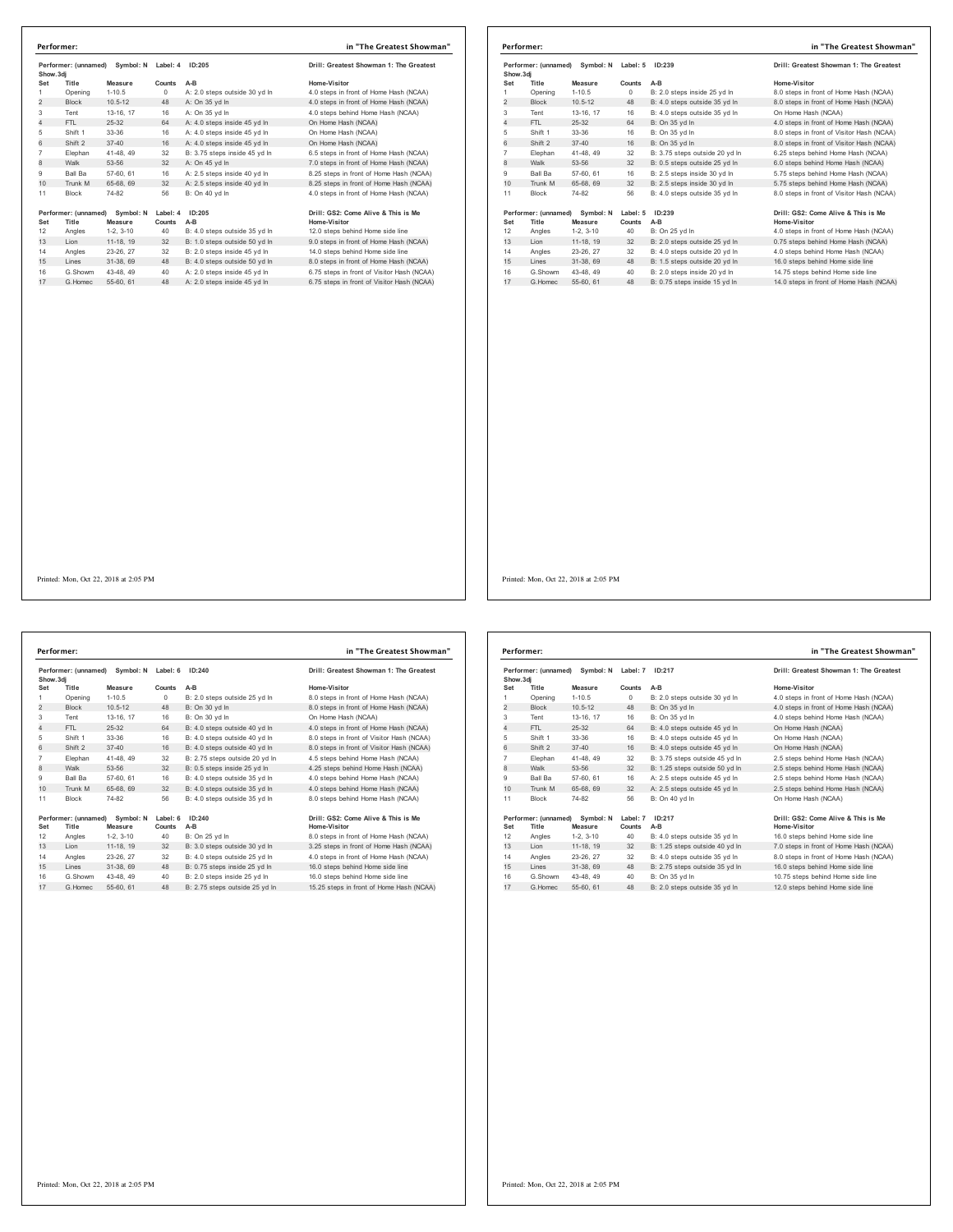| Performer: (unnamed)<br>Symbol: N<br>Show.3di |                      |             | Label: 8   | ID:218                         | Drill: Greatest Showman 1: The Greatest |  |
|-----------------------------------------------|----------------------|-------------|------------|--------------------------------|-----------------------------------------|--|
| Set                                           | Title                | Measure     | Counts     | $A-B$                          | Home-Visitor                            |  |
| 1                                             | Opening              | $1 - 10.5$  | $^{\circ}$ | B: 2.0 steps inside 25 yd In   | 4.0 steps in front of Home Hash (NCAA)  |  |
| $\overline{2}$                                | <b>Block</b>         | $10.5 - 12$ | 48         | B: 4.0 steps outside 35 yd In  | 4.0 steps in front of Home Hash (NCAA)  |  |
| 3                                             | Tent                 | 13-16, 17   | 16         | B: 4.0 steps outside 35 yd In  | 4.0 steps behind Home Hash (NCAA)       |  |
| 4                                             | FTI.                 | 25-32       | 64         | B: On 45 vd In                 | On Home Hash (NCAA)                     |  |
| 5                                             | Shift 1              | 33-36       | 16         | B: On 45 yd In                 | On Home Hash (NCAA)                     |  |
| 6                                             | Shift 2              | $37 - 40$   | 16         | B: On 45 vd In                 | On Home Hash (NCAA)                     |  |
| $\overline{7}$                                | Elephan              | 41-48.49    | 32         | B: 4.0 steps outside 50 vd In  | 0.75 steps in front of Home Hash (NCAA) |  |
| 8                                             | Walk                 | 53-56       | 32         | A: 1.0 steps inside 45 yd In   | 0.75 steps in front of Home Hash (NCAA) |  |
| 9                                             | Ball Ba              | 57-60, 61   | 16         | A: 1.25 steps outside 40 yd In | 2.5 steps in front of Home Hash (NCAA)  |  |
| 10 <sup>1</sup>                               | Trunk M              | 65-68, 69   | 32         | A: 1.25 steps outside 40 yd In | 2.5 steps in front of Home Hash (NCAA)  |  |
| 11                                            | <b>Block</b>         | 74-82       | 56         | A: 4.0 steps inside 45 vd In   | On Home Hash (NCAA)                     |  |
|                                               | Performer: (unnamed) | Symbol: N   | Label: 8   | ID:218                         | Drill: GS2: Come Alive & This is Me     |  |
| Set                                           | Title                | Measure     | Counts     | $A-B$                          | Home-Visitor                            |  |
| 12                                            | Angles               | $1-2, 3-10$ | 40         | A: 4.0 steps inside 45 yd In   | 16.0 steps behind Home side line        |  |
| 13                                            | Lion                 | 11-18, 19   | 32         | A: 3.0 steps inside 45 yd In   | 9.0 steps behind Home side line         |  |
| 14                                            | Angles               | 23-26, 27   | 32         | A: 2.0 steps inside 40 vd In   | 10.0 steps behind Home side line        |  |
| 15                                            | Lines                | 31-38, 69   | 48         | A: 1.0 steps outside 45 yd In  | 16.0 steps behind Home side line        |  |
| 16                                            | G.Showm              | 43-48, 49   | 40         | B: 2.0 steps outside 50 yd In  | 16.0 steps behind Home side line        |  |
| 17                                            | G. Homec             | 55-60, 61   | 48         | A: 2.0 steps outside 45 yd In  | 16.0 steps in front of Home Hash (NCAA) |  |

|                                                | Performer:                     |             |          |                               | in "The Greatest Showman"                  |          |  |        |                                         |
|------------------------------------------------|--------------------------------|-------------|----------|-------------------------------|--------------------------------------------|----------|--|--------|-----------------------------------------|
| Performer: (unnamed)<br>Symbol: a<br>Show, 3di |                                |             |          |                               |                                            | Label: 1 |  | ID:404 | Drill: Greatest Showman 1: The Greatest |
| Set                                            | Title                          | Measure     | Counts   | $A-B$                         | Home-Visitor                               |          |  |        |                                         |
| 1                                              | Opening                        | $1 - 10.5$  | $\Omega$ | A: 2.0 steps inside 45 yd In  | 8.0 steps behind Home Hash (NCAA)          |          |  |        |                                         |
| $\overline{2}$                                 | <b>Block</b>                   | $10.5 - 12$ | 48       | A: 2.0 steps inside 45 yd In  | 10.0 steps in front of Visitor Hash (NCAA) |          |  |        |                                         |
| 3                                              | Tent                           | 13-16, 17   | 16       | A: 2.0 steps inside 45 yd In  | 2.0 steps in front of Visitor Hash (NCAA)  |          |  |        |                                         |
| 4                                              | FTL.                           | 25-32       | 64       | A: 2.0 steps inside 45 vd In  | 2.0 steps in front of Visitor Hash (NCAA)  |          |  |        |                                         |
| 5                                              | Shift 1                        | 33-36       | 16       | A: 2.0 steps inside 45 yd In  | 2.0 steps in front of Visitor Hash (NCAA)  |          |  |        |                                         |
| 6                                              | Shift 2                        | $37 - 40$   | 16       | A: 2.0 steps inside 45 vd In  | 2.0 steps in front of Visitor Hash (NCAA)  |          |  |        |                                         |
| 7                                              | Elephan                        | 41-48, 49   | 32       | B: 2.0 steps outside 40 yd In | 8.0 steps in front of Visitor Hash (NCAA)  |          |  |        |                                         |
| 8                                              | Walk                           | 53-56       | 32       | B: 1.0 steps inside 45 yd In  | 8.0 steps in front of Visitor Hash (NCAA)  |          |  |        |                                         |
| 9                                              | <b>Ball Ba</b>                 | 57-60, 61   | 16       | A: 4.0 steps inside 45 vd In  | 8.0 steps in front of Visitor Hash (NCAA)  |          |  |        |                                         |
| 10                                             | Trunk M                        | 65-68, 69   | 32       | A: 4.0 steps inside 45 vd In  | 8.0 steps in front of Visitor Hash (NCAA)  |          |  |        |                                         |
| 11                                             | <b>Block</b>                   | 74-82       | 56       | A: 2.0 steps inside 45 vd In  | 8.0 steps in front of Visitor Hash (NCAA)  |          |  |        |                                         |
|                                                | Performer: (unnamed) Symbol: g |             | Label: 1 | ID:404                        | Drill: GS2: Come Alive & This is Me        |          |  |        |                                         |
| Set                                            | Title                          | Measure     | Counts   | $A-B$                         | Home-Visitor                               |          |  |        |                                         |
| 12                                             | Angles                         | $1-2, 3-10$ | 40       | A: 2.0 steps inside 45 yd In  | On Home Hash (NCAA)                        |          |  |        |                                         |
| 13                                             | Lion                           | 11-18, 19   | 32       | A: 2.0 steps inside 45 yd In  | 4.0 steps behind Home Hash (NCAA)          |          |  |        |                                         |
| 14                                             | Angles                         | 23-26, 27   | 32       | A: 2.0 steps inside 45 vd In  | 10.0 steps in front of Visitor Hash (NCAA) |          |  |        |                                         |
| 15                                             | Lines                          | 31-38, 69   | 48       | A: 2.0 steps inside 40 yd In  | 14.0 steps behind Visitor Hash (NCAA)      |          |  |        |                                         |
| 16                                             | G.Showm                        | 43-48, 49   | 40       | A: 2.0 steps inside 45 yd In  | 8.0 steps in front of Visitor side line    |          |  |        |                                         |
| 17                                             | G. Homec                       | 55-60, 61   | 48       | B: 4.0 steps outside 50 vd In | 14.0 steps behind Visitor Hash (NCAA)      |          |  |        |                                         |

**Performer: (unnamed) Symbol: q Label: 2 ID:405 Drill: Greatest Showman 1: The Greatest Show.3dj Set Title Measure Counts A-B Home-Visitor** 1 Opening 1-10.5 Opening A-B<br>1 Opening 1-10.5 0 A: 3.0 steps outside 50 yd ln 8.0 steps behind Home Hash (NCAA)<br>1 Block 10.5-12 48 A: 3.0 steps outside 50 yd ln 10.0 steps in front of Visitor Hash (NCAA) 2 Block 10.5-12 48 A: 3.0 steps outside 50 yd in 10.0 steps believing throwner pass (NCAA)<br>2 Block 10.5-12 48 A: 3.0 steps outside 50 yd ln 10.0 steps in front of Visitor Hash (NCAA)<br>3 Tent 13-16, 17 16 A: 3.0 steps outsid Tent 13-16, 17 16 A: 3.0 steps outside 50 yd ln 2.0 steps in front of Visitor Hash (NCAA) 4 FTL 25-32 64 A: 3.0 steps outside 50 yd ln 2.0 steps in front of Visitor Hash (NCAA) Shift 1 33-36 16 A: 3.0 steps outside 50 yd ln 2.0 steps in front of Visitor Hash (NCAA) 6 Shift 2 37-40 16 A: 3.0 steps outside 50 yd ln 2.0 steps in front of Visitor Hash (NCAA) Elephan 41-48, 49 32 B: 3.0 steps inside 35 yd ln 8.0 steps in front of Visitor Hash (NCAA) 8: 8: 3.0 steps inside 35 yd in actual 53-6.0 steps in front of Visitor Hash (NCAA)<br>32 B: 2.0 steps outside 45 yd ln 8.0 steps in front of Visitor Hash (NCAA)<br>4.6 A: 1.0 stens outside 50 vd ln 8.0 steps in front of Visitor Ball Ba 57-60, 61 16 A: 1.0 steps outside 50 yd ln 8.0 steps in front of Visitor Hash (NCAA) 10 Trunk M 65-68, 69 32 A: 1.0 steps outside 50 yd ln 8.0 steps in front of Visitor Hash (NCAA) Block 74-82 56 A: 3.0 steps outside 50 yd ln 8.0 steps in front of Visitor Hash (NCAA) Performer: (unnamed) Symbol: q Label: 2 ID:405<br>Set Title Measure Counts A-B<br>12 Angles 1-2, 3-10 40 A: 3.0 steps outside 50 yd In On Home-Vash (NCAA)<br>13 Lion 11-18, 19 32 A: 3.0 steps outside 50 yd In 4.0 steps behind Home Angles 23-26, 27 32 A: 3.0 steps outside 50 yd ln 10.0 steps in front of Visitor Hash (NCAA) 15 Lines 31-38, 69 48 A: 4.0 steps inside 40 yd ln 12.0 steps behind Visitor Hash (NCAA) 16 G.Showm 43-48, 49 40 A: 3.0 steps outside 50 yd ln 8.0 steps in front of Visitor side line<br>17 G.Homec 55-60, 61 48 B: 1.0 steps inside 45 yd ln 14.0 steps behind Visitor Hash (NCAA) **Performer: in "The Greatest Showman"**

| Performer: (unnamed)<br>Show, 3di |                               | Symbol: a            | Label: 3           | ID:406                        | Drill: Greatest Showman 1: The Greatest             |
|-----------------------------------|-------------------------------|----------------------|--------------------|-------------------------------|-----------------------------------------------------|
| Set                               | Title                         | Measure              | Counts             | $A-B$                         | Home-Visitor                                        |
| 1                                 | Opening                       | $1 - 10.5$           | $\Omega$           | On 50 vd In                   | 8.0 steps behind Home Hash (NCAA)                   |
| $\overline{2}$                    | <b>Block</b>                  | $10.5 - 12$          | 48                 | On 50 vd In                   | 10.0 steps in front of Visitor Hash (NCAA)          |
| 3                                 | Tent                          | 13-16, 17            | 16                 | On 50 vd In                   | 2.0 steps in front of Visitor Hash (NCAA)           |
| 4                                 | FTI.                          | 25-32                | 64                 | On 50 vd In                   | 2.0 steps in front of Visitor Hash (NCAA)           |
| 5                                 | Shift 1                       | 33-36                | 16                 | On 50 yd In                   | 2.0 steps in front of Visitor Hash (NCAA)           |
| 6                                 | Shift 2                       | $37 - 40$            | 16                 | On 50 vd In                   | 2.0 steps in front of Visitor Hash (NCAA)           |
| $\overline{7}$                    | Elephan                       | 41-48, 49            | 32                 | B: On 35 vd In                | 8.0 steps in front of Visitor Hash (NCAA)           |
| 8                                 | Walk                          | 53-56                | 32                 | B: 3.0 steps inside 40 yd In  | 8.0 steps in front of Visitor Hash (NCAA)           |
| 9                                 | Ball Ba                       | 57-60, 61            | 16                 | B: 2.0 steps outside 50 vd In | 8.0 steps in front of Visitor Hash (NCAA)           |
| 10                                | Trunk M                       | 65-68, 69            | 32                 | B: 2.0 steps outside 50 yd In | 8.0 steps in front of Visitor Hash (NCAA)           |
| 11                                | <b>Block</b>                  | 74-82                | 56                 | On 50 vd In                   | 8.0 steps in front of Visitor Hash (NCAA)           |
| Set                               | Performer: (unnamed)<br>Title | Symbol: a<br>Measure | Label: 3<br>Counts | ID:406<br>$A-B$               | Drill: GS2: Come Alive & This is Me<br>Home-Visitor |
| 12                                | Angles                        | $1-2.3-10$           | 40                 | On 50 yd In                   | On Home Hash (NCAA)                                 |
| 13                                | I ion                         | 11-18, 19            | 32                 | On 50 yd In                   | 4.0 steps behind Home Hash (NCAA)                   |
| 14                                | Angles                        | 23-26, 27            | 32                 | On 50 vd In                   | 10.0 steps in front of Visitor Hash (NCAA)          |
| 15                                | Lines                         | 31-38, 69            | 48                 | A: 2.0 steps outside 45 yd In | 10.0 steps behind Visitor Hash (NCAA)               |
| 16                                | G Showm                       | 43-48, 49            | 40                 | On 50 vd In                   | 8.0 steps in front of Visitor side line             |
| 17                                | G Homec                       | 55-60, 61            | 48                 | B: 2.0 steps outside 45 yd In | 14.0 steps behind Visitor Hash (NCAA)               |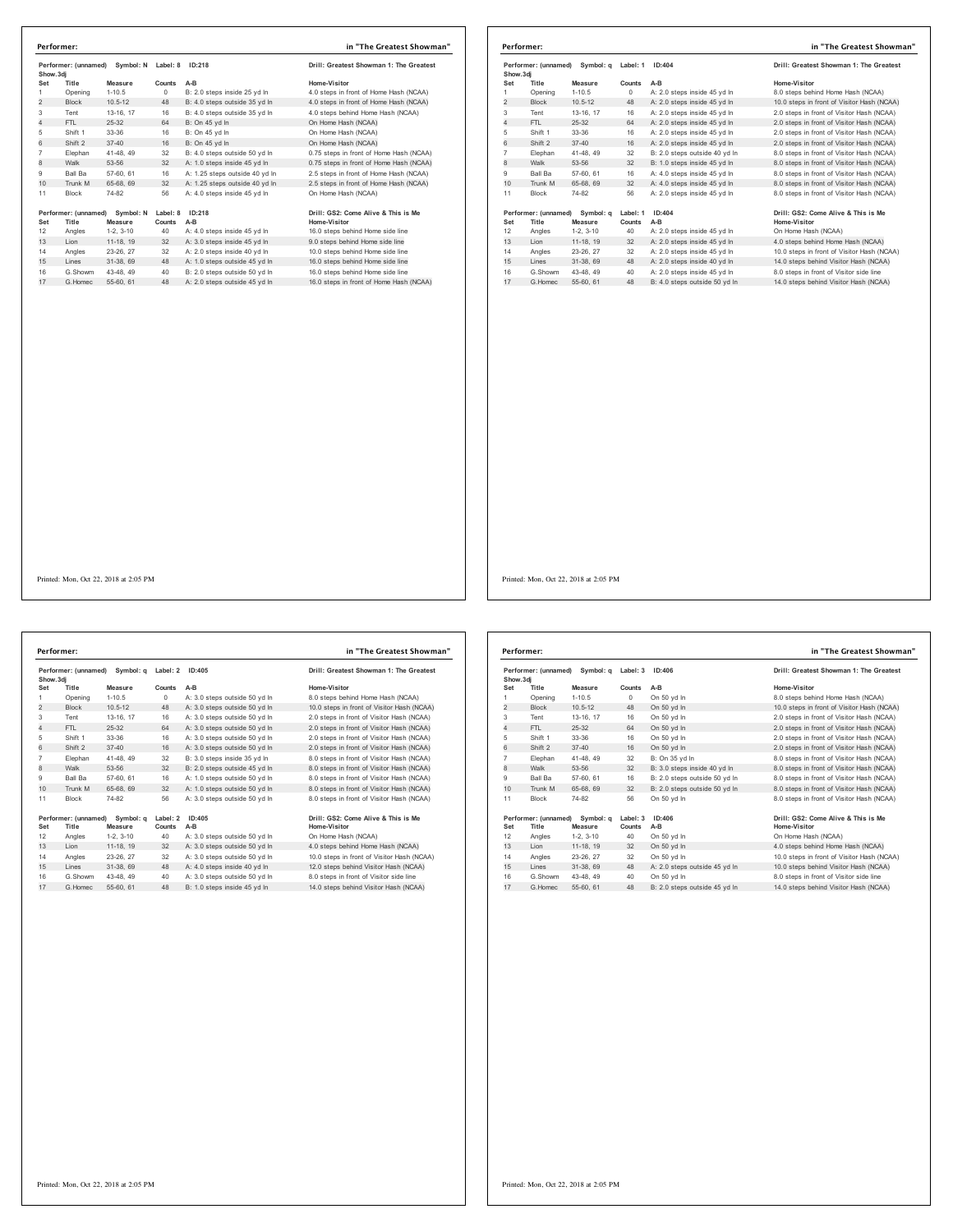|                 | Performer: (unnamed)<br>Symbol: a<br>Show.3di |                      | Label: 4<br>ID:407 |                               | Drill: Greatest Showman 1: The Greatest             |
|-----------------|-----------------------------------------------|----------------------|--------------------|-------------------------------|-----------------------------------------------------|
| Set             | Title                                         | Measure              | Counts             | $A-B$                         | Home-Visitor                                        |
| 1               | Opening                                       | $1 - 10.5$           | $\Omega$           | B: 3.0 steps outside 50 yd In | 8.0 steps behind Home Hash (NCAA)                   |
| $\overline{2}$  | <b>Block</b>                                  | $10.5 - 12$          | 48                 | B: 3.0 steps outside 50 yd In | 10.0 steps in front of Visitor Hash (NCAA)          |
| 3               | Tent                                          | 13-16, 17            | 16                 | B: 3.0 steps outside 50 yd In | 2.0 steps in front of Visitor Hash (NCAA)           |
| 4               | FTI.                                          | 25-32                | 64                 | B: 3.0 steps outside 50 vd In | 2.0 steps in front of Visitor Hash (NCAA)           |
| 5               | Shift 1                                       | $33-36$              | 16                 | B: 3.0 steps outside 50 yd In | 2.0 steps in front of Visitor Hash (NCAA)           |
| 6               | Shift 2                                       | $37 - 40$            | 16                 | B: 3.0 steps outside 50 vd ln | 2.0 steps in front of Visitor Hash (NCAA)           |
| $\overline{7}$  | Elephan                                       | 41-48, 49            | 32                 | B: 3.0 steps outside 35 yd In | 8.0 steps in front of Visitor Hash (NCAA)           |
| 8               | Walk                                          | 53-56                | 32                 | B: On 40 vd In                | 8.0 steps in front of Visitor Hash (NCAA)           |
| 9               | Ball Ba                                       | 57-60, 61            | 16                 | B: 3.0 steps inside 45 vd In  | 8.0 steps in front of Visitor Hash (NCAA)           |
| 10 <sup>1</sup> | Trunk M                                       | 65-68, 69            | 32                 | B: 3.0 steps inside 45 yd In  | 8.0 steps in front of Visitor Hash (NCAA)           |
| 11              | <b>Block</b>                                  | 74-82                | 56                 | B: 3.0 steps outside 50 yd In | 8.0 steps in front of Visitor Hash (NCAA)           |
| Set             | Performer: (unnamed)<br>Title                 | Symbol: q<br>Measure | Label: 4<br>Counts | ID:407<br>A-B                 | Drill: GS2: Come Alive & This is Me<br>Home-Visitor |
| 12              | Angles                                        | $1-2.3-10$           | 40                 | B: 3.0 steps outside 50 vd In | On Home Hash (NCAA)                                 |
| 13              | Lion                                          | 11-18, 19            | 32                 | B: 3.0 steps outside 50 yd In | 4.0 steps behind Home Hash (NCAA)                   |
| 14              | Angles                                        | 23-26, 27            | 32                 | B: 3.0 steps outside 50 vd In | 10.0 steps in front of Visitor Hash (NCAA)          |
| 15              | I ines                                        | 31-38.69             | 48                 | A: On 45 yd In                | 8.0 steps behind Visitor Hash (NCAA)                |
| 16              | G.Showm                                       | 43-48, 49            | 40                 | B: 3.0 steps outside 50 vd In | 8.0 steps in front of Visitor side line             |
| 17              | G. Homec                                      | 55-60, 61            | 48                 | B: 3.0 steps inside 40 vd ln  | 14.0 steps behind Visitor Hash (NCAA)               |

|                | Performer:           |             |                    |                               | in "The Greatest Showman"                  |  |
|----------------|----------------------|-------------|--------------------|-------------------------------|--------------------------------------------|--|
| Show, 3di      | Performer: (unnamed) | Symbol: a   | ID:408<br>Label: 5 |                               | Drill: Greatest Showman 1: The Greatest    |  |
| Set            | Title                | Measure     | Counts             | $A-B$                         | Home-Visitor                               |  |
| 1              | Opening              | $1 - 10.5$  | $\Omega$           | B: 2.0 steps inside 45 vd In  | 8.0 steps behind Home Hash (NCAA)          |  |
| $\overline{2}$ | <b>Block</b>         | $10.5 - 12$ | 48                 | B: 2.0 steps inside 45 vd In  | 10.0 steps in front of Visitor Hash (NCAA) |  |
| 3              | Tent                 | 13-16, 17   | 16                 | B: 2.0 steps inside 45 yd In  | 2.0 steps in front of Visitor Hash (NCAA)  |  |
| 4              | FTI.                 | 25-32       | 64                 | B: 2.0 steps inside 45 vd In  | 2.0 steps in front of Visitor Hash (NCAA)  |  |
| 5              | Shift 1              | 33-36       | 16                 | B: 2.0 steps inside 45 yd In  | 2.0 steps in front of Visitor Hash (NCAA)  |  |
| 6              | Shift 2              | $37 - 40$   | 16                 | B: 2.0 steps inside 45 vd In  | 2.0 steps in front of Visitor Hash (NCAA)  |  |
| $\overline{7}$ | Elephan              | 41-48, 49   | 32                 | B: 2.0 steps inside 30 vd In  | 8.0 steps in front of Visitor Hash (NCAA)  |  |
| 8              | Walk                 | 53-56       | 32                 | B: 3.0 steps outside 40 yd In | 8.0 steps in front of Visitor Hash (NCAA)  |  |
| 9              | <b>Ball Ba</b>       | 57-60, 61   | 16                 | B: On 45 vd In                | 8.0 steps in front of Visitor Hash (NCAA)  |  |
| 10             | Trunk M              | 65-68, 69   | 32                 | B: On 45 vd In                | 8.0 steps in front of Visitor Hash (NCAA)  |  |
| 11             | <b>Block</b>         | 74-82       | 56                 | B: 2.0 steps inside 45 vd In  | 8.0 steps in front of Visitor Hash (NCAA)  |  |
|                | Performer: (unnamed) | Symbol: q   | Label: 5           | ID:408                        | Drill: GS2: Come Alive & This is Me        |  |
| Set            | Title                | Measure     | Counts             | A-B                           | <b>Home-Visitor</b>                        |  |
| 12             | Angles               | $1-2.3-10$  | 40                 | B: 2.0 steps inside 45 yd In  | On Home Hash (NCAA)                        |  |
| 13             | Lion                 | 11-18, 19   | 32                 | B: 2.0 steps inside 45 yd In  | 4.0 steps behind Home Hash (NCAA)          |  |
| 14             | Angles               | 23-26, 27   | 32                 | B: 2.0 steps inside 45 vd In  | 10.0 steps in front of Visitor Hash (NCAA) |  |
| 15             | Lines                | 31-38, 69   | 48                 | A: 2.0 steps inside 45 yd In  | 6.0 steps behind Visitor Hash (NCAA)       |  |
| 16             | G.Showm              | 43-48, 49   | 40                 | B: 2.0 steps inside 45 yd In  | 8.0 steps in front of Visitor side line    |  |
| 17             | G. Homec             | 55-60, 61   | 48                 | B: On 40 vd In                | 14.0 steps behind Visitor Hash (NCAA)      |  |

Printed: Mon, Oct 22, 2018 at 2:05 PM

**Performer: (unnamed) Symbol: R Label: 1 ID:286 Drill: Greatest Showman 1: The Greatest Show.3dj Set Title Measure Counts A-B Home-Visitor** 1 Opening 1-10.5 0 A: 2.0 steps inside 20 yd ln 12.0 steps behind Home side line 2 Block 10.5-12 48 A: 4.0 steps inside 25 yd in 12.0 steps behind Home side line<br>2 Block 10.5-12 48 A: 4.0 steps inside 25 yd ln 12.0 steps behind Home side line<br>3 Tent 13-16, 17 16 A: 4.0 steps inside 25 yd ln 12.0 steps Tent 13-16, 17 16 A: 4.0 steps inside 25 yd ln 12.0 steps in front of Home Hash (NCAA) 4 FTL 25-32 64 A: 4.0 steps inside 45 yd ln 12.0 steps in front of Home Hash (NCAA) 5 Shift 1 33-36 16 A: 4.0 steps inside 45 yd ln 12.0 steps in front of Home Hash (NCAA)<br>6 Shift 2 37-40 16 A: 4.0 steps inside 35 yd ln 12.0 steps in front of Home Hash (NCAA) Shift 2 37-40 16 A: 4.0 steps inside 35 yd In 12.0 steps in front of Home Hash (NCAA)<br>7 Elephan 41-48, 49 32 A: 3.25 steps inside 30 yd In 8.0 steps in front of Home Hash (NCAA)<br>8 Walk 53-56 32 A: 0.25 steps inside 25 yd I 10 Trunk M 65-68, 69 32 A: 1.25 steps inside 25 yd ln 1.0 steps in front of Home Hash (NCAA) Block 74-82 56 A: On 40 yd ln On Home Hash (NCAA) **Performer: (unnamed) Symbol: R Label: 1 ID:286** Drill: GS2: Come Alive & This is Me<br>19 Mome Visitor Masure Counts: A-B Drill: Annua Home Alistor Home Side Inne<br>12 Angles 1-2, 3-10 40 A: 4.0 steps inside 30 yd In 16.0 step Set Title Measure Counts A-B<br>12 Angles 1-2, 3-10 – A: 4.0 steps inside 30 yd In 16.0 steps behind Home side line<br>13 Lion 11-18, 19 - 32 A: 1.25 steps outside 40 yd In 7.0 steps in front of Home Hash (NCAA) Angles 23-26, 27 32 A: On 45 yd ln 4.0 steps in front of Home Hash (NCAA) 15 Lines 31-38, 69 48 A: 4.0 steps inside 45 yd ln On Home Hash (NCAA) 16 G.Showm 43-48, 49 40 A: 2.0 steps inside 30 yd In 8.0 steps behind Home Hash (NCAA)<br>17 G.Homec 55-60, 61 48 A: 2.0 steps inside 30 yd In 8.0 steps behind Home Hash (NCAA) **Performer: in "The Greatest Showman"**

|                | Performer: (unnamed)<br>Symbol: R<br>Show, 3di |                      | Label: 2<br>ID:287 |                                | Drill: Greatest Showman 1: The Greatest             |
|----------------|------------------------------------------------|----------------------|--------------------|--------------------------------|-----------------------------------------------------|
| Set            | Title                                          | Measure              | Counts             | $A-B$                          | Home-Visitor                                        |
| 1              | Opening                                        | $1 - 10.5$           | $\Omega$           | A: 2.0 steps outside 25 yd In  | 12.0 steps behind Home side line                    |
| $\overline{2}$ | <b>Block</b>                                   | $10.5 - 12$          | 48                 | A: On 30 yd In                 | 12.0 steps behind Home side line                    |
| 3              | Tent                                           | 13-16, 17            | 16                 | A: On 30 vd In                 | 12.0 steps in front of Home Hash (NCAA)             |
| 4              | FTI.                                           | 25-32                | 64                 | On 50 yd In                    | 12.0 steps in front of Home Hash (NCAA)             |
| 5              | Shift 1                                        | 33-36                | 16                 | On 50 vd In                    | 12.0 steps in front of Home Hash (NCAA)             |
| 6              | Shift 2                                        | $37 - 40$            | 16                 | A: On 40 vd In                 | 12.0 steps in front of Home Hash (NCAA)             |
| $\overline{7}$ | Elephan                                        | 41-48, 49            | 32                 | A: 3.25 steps inside 30 vd In  | 6.0 steps in front of Home Hash (NCAA)              |
| 8              | Walk                                           | 53-56                | 32                 | A: 0.25 steps inside 25 yd In  | 6.0 steps in front of Home Hash (NCAA)              |
| 9              | Ball Ba                                        | 57-60, 61            | 16                 | A: 2.75 steps outside 20 yd In | 6.0 steps in front of Home Hash (NCAA)              |
| 10             | Trunk M                                        | 65-68, 69            | 32                 | A: 0.5 steps outside 25 yd In  | 2.5 steps in front of Home Hash (NCAA)              |
| 11             | <b>Block</b>                                   | 74-82                | 56                 | A: 4.0 steps inside 35 vd In   | On Home Hash (NCAA)                                 |
| Set            | Performer: (unnamed)<br>Title                  | Symbol: R<br>Measure | Label: 2<br>Counts | ID:287<br>$A-B$                | Drill: GS2: Come Alive & This is Me<br>Home-Visitor |
| 12             | Angles                                         | $1-2.3-10$           | 40                 | A: On 30 yd In                 | 16.0 steps behind Home side line                    |
| 13             | Lion                                           | 11-18. 19            | 32                 | A: 1.0 steps outside 40 yd In  | 5.0 steps in front of Home Hash (NCAA)              |
| 14             | Angles                                         | 23-26, 27            | 32                 | A: 2.0 steps outside 45 vd In  | 2.0 steps in front of Home Hash (NCAA)              |
| 15             | Lines                                          | 31-38, 69            | 48                 | A: 1.5 steps inside 45 yd In   | On Home Hash (NCAA)                                 |
| 16             | G.Showm                                        | 43-48, 49            | 40                 | A: On 30 vd In                 | 9.25 steps in front of Visitor Hash (NCAA)          |
| 17             | G Homec                                        | 55-60, 61            | 48                 | A: On 30 yd In                 | 9.25 steps in front of Visitor Hash (NCAA)          |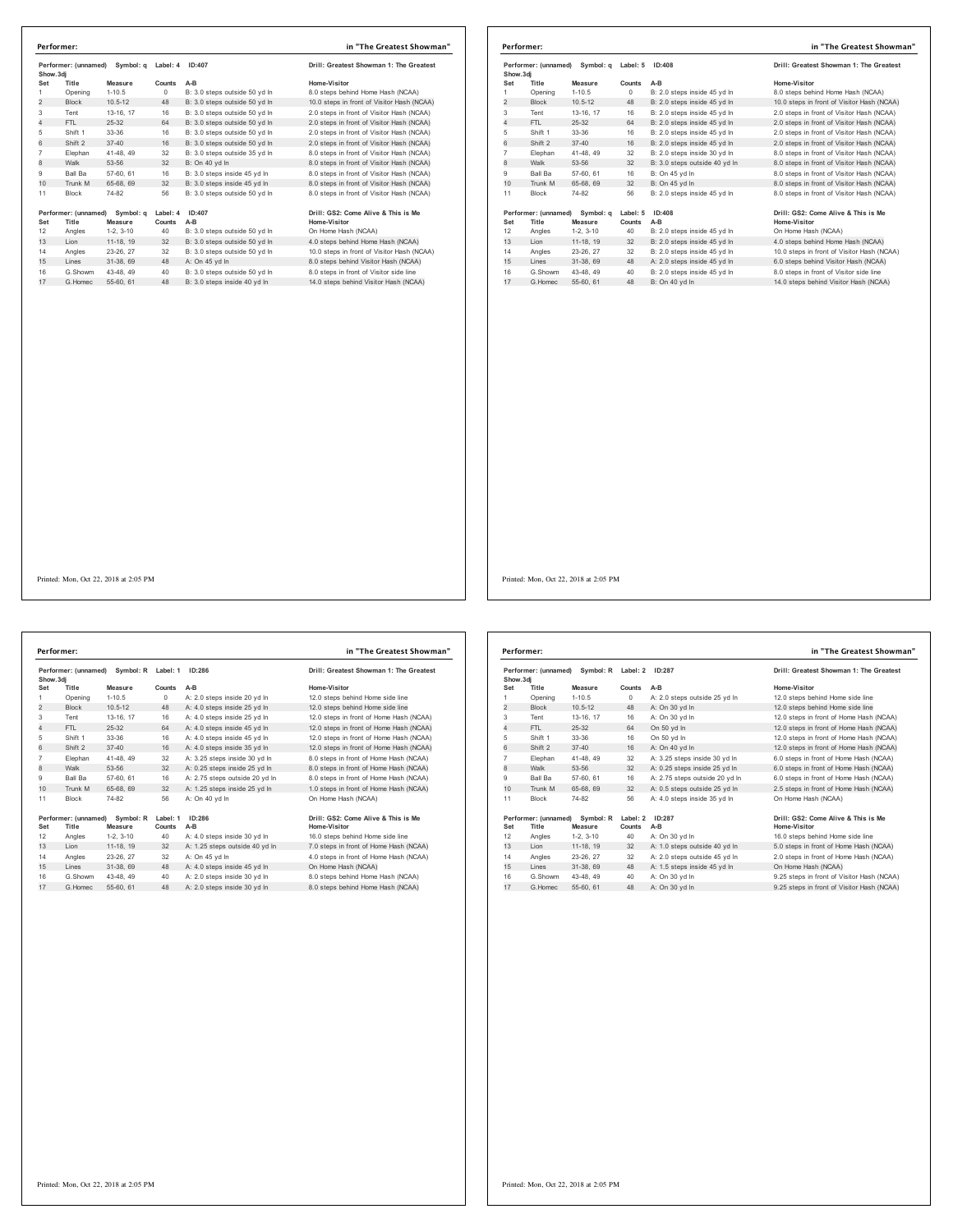| Performer: (unnamed)<br>Symbol: R<br>Show.3di |                               | Label: 3<br>ID:288   |                    | Drill: Greatest Showman 1: The Greatest |                                                     |
|-----------------------------------------------|-------------------------------|----------------------|--------------------|-----------------------------------------|-----------------------------------------------------|
| Set                                           | Title                         | Measure              | Counts             | $A-B$                                   | Home-Visitor                                        |
| 1                                             | Opening                       | $1 - 10.5$           | $\Omega$           | A: 2.0 steps inside 25 vd In            | 12.0 steps behind Home side line                    |
| $\overline{2}$                                | <b>Block</b>                  | $10.5 - 12$          | 48                 | A: 4.0 steps inside 30 yd In            | 12.0 steps behind Home side line                    |
| 3                                             | Tent                          | 13-16, 17            | 16                 | A: 4.0 steps inside 30 vd In            | 12.0 steps in front of Home Hash (NCAA)             |
| $\overline{4}$                                | FTL                           | $25 - 32$            | 64                 | On 50 vd In                             | 16.0 steps behind Home side line                    |
| 5                                             | Shift 1                       | 33-36                | 16                 | On 50 vd In                             | 16.0 steps behind Home side line                    |
| 6                                             | Shift 2                       | $37 - 40$            | 16                 | A: On 40 vd In                          | 16.0 steps behind Home side line                    |
| $\overline{7}$                                | Elephan                       | 41-48, 49            | 32                 | A: 3.25 steps inside 30 yd In           | 12.25 steps in front of Home Hash (NCAA)            |
| 8                                             | Walk                          | 53-56                | 32                 | A: 0.25 steps inside 25 yd In           | 12.25 steps in front of Home Hash (NCAA)            |
| 9                                             | Ball Ba                       | 57-60, 61            | 16                 | A: 2.75 steps outside 20 yd In          | 12.25 steps in front of Home Hash (NCAA)            |
| 10 <sup>1</sup>                               | Trunk M                       | 65-68, 69            | 32                 | A: 3.75 steps inside 25 vd In           | 3.0 steps in front of Home Hash (NCAA)              |
| 11                                            | <b>Block</b>                  | 74-82                | 56                 | A: 4.0 steps inside 40 yd In            | 4.0 steps in front of Home Hash (NCAA)              |
| Set                                           | Performer: (unnamed)<br>Title | Symbol: R<br>Measure | Label: 3<br>Counts | ID:288<br>$A-B$                         | Drill: GS2: Come Alive & This is Me<br>Home-Visitor |
| 12                                            | Angles                        | $1-2.3-10$           | 40                 | A: 4.0 steps inside 40 yd In            | 12.0 steps behind Home side line                    |
| 13                                            | I ion                         | 11-18, 19            | 32                 | A: 1.75 steps outside 45 yd In          | 12.5 steps behind Home side line                    |
| 14                                            | Angles                        | 23-26, 27            | 32                 | A: 4.0 steps inside 35 vd In            | 16.0 steps behind Home side line                    |
| 15                                            | Lines                         | 31-38, 69            | 48                 | A: 0.75 steps outside 40 yd In          | 16.0 steps behind Home side line                    |
| 16                                            | G.Showm                       | 43-48, 49            | 40                 | A: 2.0 steps inside 45 yd In            | 16.0 steps behind Home side line                    |
| 17                                            | G Homec                       | 55-60, 61            | 48                 | A: 4.0 steps inside 35 yd In            | 14.0 steps in front of Home Hash (NCAA)             |

|                | Performer: (unnamed) Symbol: R<br>Show, 3di |             | Label: 4 | ID:289                         | Drill: Greatest Showman 1: The Greatest  |
|----------------|---------------------------------------------|-------------|----------|--------------------------------|------------------------------------------|
| Set            | Title                                       | Measure     | Counts   | $A-B$                          | Home-Visitor                             |
| 1              | Opening                                     | $1 - 10.5$  | $\Omega$ | A: 2.0 steps outside 30 yd In  | 12.0 steps behind Home side line         |
| 2              | <b>Block</b>                                | $10.5 - 12$ | 48       | A: On 35 yd In                 | 12.0 steps behind Home side line         |
| 3              | Tent                                        | 13-16, 17   | 16       | A: On 35 yd In                 | 12.0 steps in front of Home Hash (NCAA)  |
| $\overline{4}$ | FTI.                                        | 25-32       | 64       | A: 4.0 steps inside 45 vd In   | 16.0 steps behind Home side line         |
| 5              | Shift 1                                     | 33-36       | 16       | A: 4.0 steps inside 45 yd In   | 16.0 steps behind Home side line         |
| 6              | Shift 2                                     | $37 - 40$   | 16       | A: 4.0 steps inside 35 yd In   | 16.0 steps behind Home side line         |
| $\overline{7}$ | Elephan                                     | 41-48, 49   | 32       | A: 3.5 steps inside 30 yd In   | 10.25 steps in front of Home Hash (NCAA) |
| 8              | Walk                                        | 53-56       | 32       | A: 0.5 steps inside 25 yd In   | 10.25 steps in front of Home Hash (NCAA) |
| 9              | <b>Ball Ba</b>                              | 57-60, 61   | 16       | A: 2.5 steps outside 20 yd In  | 10.25 steps in front of Home Hash (NCAA) |
| 10             | Trunk M                                     | 65-68, 69   | 32       | A: 2.75 steps inside 25 yd In  | 1.0 steps in front of Home Hash (NCAA)   |
| 11             | <b>Block</b>                                | 74-82       | 56       | A: 4.0 steps inside 40 vd In   | On Home Hash (NCAA)                      |
|                | Performer: (unnamed)                        | Symbol: R   | Label: 4 | ID:289                         | Drill: GS2: Come Alive & This is Me      |
| Set            | Title                                       | Measure     | Counts   | A-B                            | <b>Home-Visitor</b>                      |
| 12             | Angles                                      | $1-2.3-10$  | 40       | A: 4.0 steps inside 40 yd In   | 16.0 steps behind Home side line         |
| 13             | Lion                                        | 11-18, 19   | 32       | A: 3.0 steps outside 45 yd In  | 14.0 steps behind Home side line         |
| 14             | Angles                                      | 23-26, 27   | 32       | A: 2.0 steps inside 35 vd In   | 14.0 steps in front of Home Hash (NCAA)  |
| 15             | Lines                                       | 31-38, 69   | 48       | A: 3.25 steps outside 40 yd In | 16.0 steps behind Home side line         |
| 16             | G.Showm                                     | 43-48, 49   | 40       | A: 2.0 steps inside 45 vd In   | 12.0 steps behind Home side line         |
| 17             | G Homec                                     | 55-60, 61   | 48       | A: 2.0 steps outside 40 vd In  | 14.0 steps in front of Home Hash (NCAA)  |

Printed: Mon, Oct 22, 2018 at 2:05 PM

**Performer: (unnamed) Symbol: R Label: 5 ID:290 Drill: Greatest Showman 1: The Greatest Show.3dj Set Title Measure Counts A-B Home-Visitor** Opening 1-10.5 0 A: 2.0 steps inside 30 yd ln 12.0 steps behind Home side line 2 Block 10.5-12 48 A: 4.0 steps inside 35 yd ln 12.0 steps behind Home side line Tent 13-16, 17 16 A: 4.0 steps inside 35 yd ln 12.0 steps in front of Home Hash (NCAA) 4 FTL 25-32 64 A: On 45 yd ln 16.0 steps behind Home side line Shift 1 33-36 16 A: On 45 yd ln 16.0 steps behind Home side line Shift 2: 37-40 16 A: On 35 yd In 16.0 steps behind Home side line<br>The Paline and A49 32 A: 1.75 steps inside 30 yd In 13.5 steps in front of Home Hash (NCAA)<br>B Walk 53-56 32 A: 1.25 steps outside 25 yd In 13.5 steps in fro 10 Trunk M 65-68, 69 32 A: 3.25 steps inside 25 yd ln 4.75 steps in front of Home Hash (NCAA) Block 74-82 56 A: On 40 yd ln 4.0 steps in front of Home Hash (NCAA) **Performer:** (unnamed) Symbol: R Label: 5 1D:290<br> **Set Title Measure Counts A-B**<br>
12 Angles 1-2, 3-10 40 A: 4.0 steps inside 30 yd In 12.0 steps behind Home side line<br>
13 Lion 11-18, 19 32 A: 1.0 steps outside 50 yd In 9.0 G.Showm 43-48, 49 40 A: On 45 yd ln 4.0 steps in front of Visitor Hash (NCAA) 17 G.Homec 55-60, 61 48 A: On 45 yd ln 4.0 steps in front of Visitor Hash (NCAA) **Performer: in "The Greatest Showman"**

|                | Performer: (unnamed)<br>Symbol: R<br>Show, 3di |             | ID:264<br>Label: 6 |                                | Drill: Greatest Showman 1: The Greatest |
|----------------|------------------------------------------------|-------------|--------------------|--------------------------------|-----------------------------------------|
| Set            | Title                                          | Measure     | Counts             | $A-B$                          | Home-Visitor                            |
| 1              | Opening                                        | $1 - 10.5$  | 0                  | A: 2.0 steps outside 20 yd In  | 16.0 steps behind Home side line        |
| $\overline{2}$ | <b>Block</b>                                   | $10.5 - 12$ | 48                 | A: On 25 yd In                 | 16.0 steps behind Home side line        |
| 3              | Tent                                           | 13-16, 17   | 16                 | A: On 25 vd In                 | 8.0 steps in front of Home Hash (NCAA)  |
| $\overline{4}$ | FTI.                                           | 25-32       | 64                 | A: 4.0 steps inside 40 yd In   | 12.0 steps in front of Home Hash (NCAA) |
| 5              | Shift 1                                        | 33-36       | 16                 | A: 4.0 steps inside 40 yd In   | 12.0 steps in front of Home Hash (NCAA) |
| 6              | Shift 2                                        | $37 - 40$   | 16                 | A: 4.0 steps inside 30 yd In   | 12.0 steps in front of Home Hash (NCAA) |
| $\overline{7}$ | Elephan                                        | 41-48, 49   | 32                 | A: 0.75 steps inside 30 vd In  | 9.0 steps in front of Home Hash (NCAA)  |
| 8              | Walk                                           | 53-56       | 32                 | A: 2.25 steps outside 25 yd In | 9.0 steps in front of Home Hash (NCAA)  |
| 9              | <b>Ball Ba</b>                                 | 57-60, 61   | 16                 | A: 2.75 steps inside 15 yd In  | 9.0 steps in front of Home Hash (NCAA)  |
| 10             | Trunk M                                        | 65-68, 69   | 32                 | A: 2.5 steps outside 25 yd In  | 8.25 steps in front of Home Hash (NCAA) |
| 11             | <b>Block</b>                                   | 74-82       | 56                 | A: On 35 vd In                 | 8.0 steps in front of Home Hash (NCAA)  |
|                | Performer: (unnamed)                           | Symbol: R   | Label: 6           | ID:264                         | Drill: GS2: Come Alive & This is Me     |
| Set            | Title                                          | Measure     | Counts             | $A-B$                          | <b>Home-Visitor</b>                     |
| 12             | Angles                                         | $1-2.3-10$  | 40                 | A: 4.0 steps inside 25 yd In   | 8.0 steps behind Home side line         |
| 13             | Lion                                           | 11-18, 19   | 32                 | A: 1.25 steps outside 45 yd In | 15.5 steps in front of Home Hash (NCAA) |
| 14             | Angles                                         | 23-26, 27   | 32                 | A: 2.0 steps outside 40 vd In  | 6.0 steps in front of Home Hash (NCAA)  |
| 15             | Lines                                          | 31-38, 69   | 48                 | A: 0.75 steps outside 40 yd In | 8.0 steps in front of Home Hash (NCAA)  |
| 16             | G.Showm                                        | 43-48, 49   | 40                 | A: 2.0 steps inside 45 vd In   | 8.0 steps in front of Home Hash (NCAA)  |
| 17             | G. Homec                                       | 55-60, 61   | 48                 | A: On 45 yd In                 | 10.0 steps in front of Home Hash (NCAA) |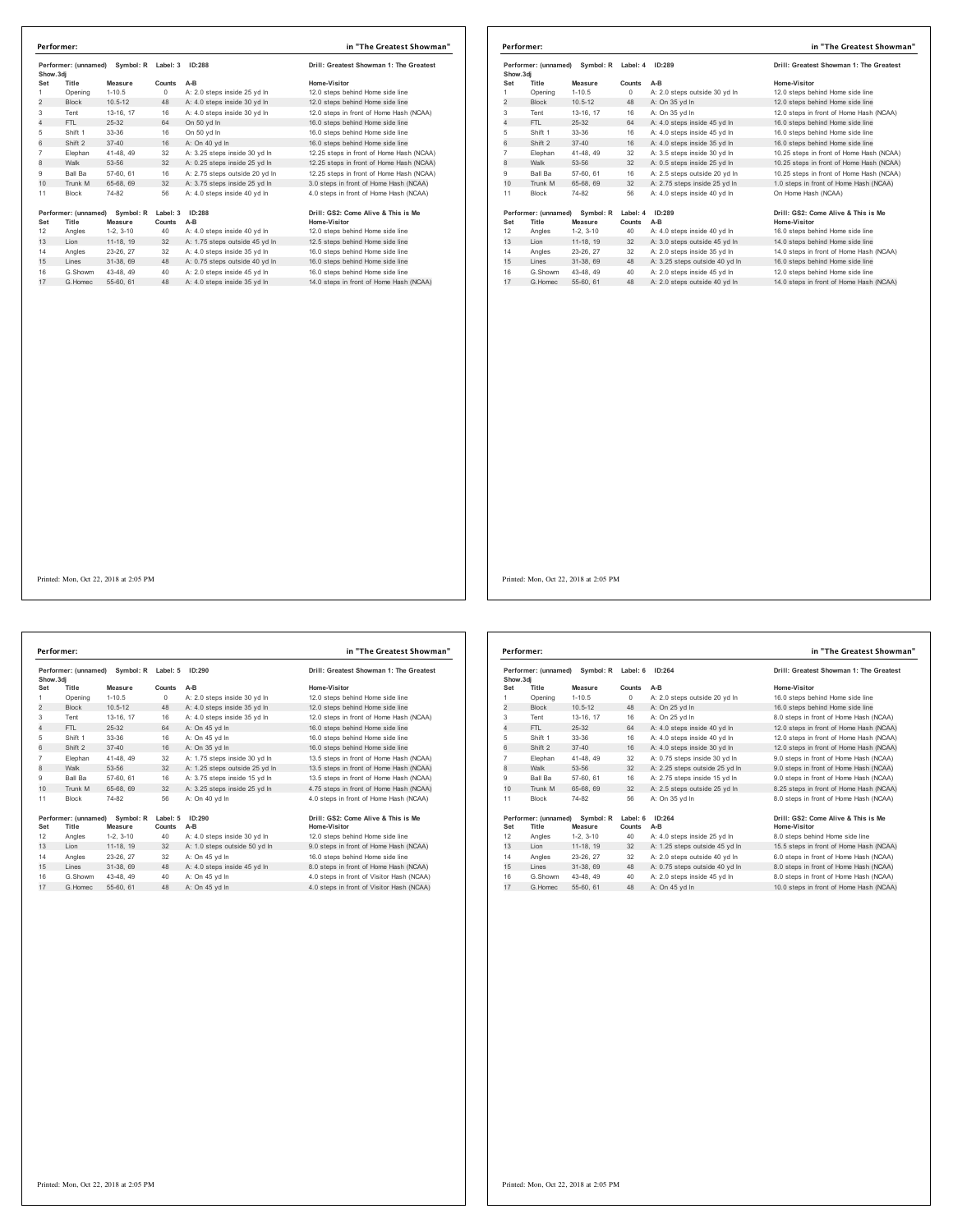| Performer: (unnamed)<br>Show.3dj |                               | Symbol: R Label: 7   |                    | ID:265                         | Drill: Greatest Showman 1: The Greatest             |
|----------------------------------|-------------------------------|----------------------|--------------------|--------------------------------|-----------------------------------------------------|
| Set                              | Title                         | Measure              | Counts             | A-B                            | Home-Visitor                                        |
| 1                                | Opening                       | $1 - 10.5$           | $\Omega$           | A: 2.0 steps inside 20 vd In   | 16.0 steps behind Home side line                    |
| $\overline{2}$                   | <b>Block</b>                  | $10.5 - 12$          | 48                 | A: 4.0 steps inside 25 yd In   | 16.0 steps behind Home side line                    |
| 3                                | Tent                          | 13-16, 17            | 16                 | A: 4.0 steps inside 25 yd In   | 8.0 steps in front of Home Hash (NCAA)              |
| 4                                | FTL                           | $25-32$              | 64                 | A: On 40 yd In                 | 12.0 steps in front of Home Hash (NCAA)             |
| 5                                | Shift 1                       | 33-36                | 16                 | A: On 40 yd In                 | 4.0 steps behind Home Hash (NCAA)                   |
| 6                                | Shift 2                       | $37 - 40$            | 16                 | A: On 40 vd In                 | 4.0 steps behind Home Hash (NCAA)                   |
| $\overline{7}$                   | Elephan                       | 41-48, 49            | 32                 | A: 3.75 steps inside 45 vd In  | 9.75 steps in front of Visitor Hash (NCAA)          |
| 8                                | Walk                          | 53-56                | 32                 | A: 0.75 steps inside 40 yd In  | 9.75 steps in front of Visitor Hash (NCAA)          |
| 9                                | Ball Ba                       | 57-60, 61            | 16                 | A: 2.25 steps outside 35 vd In | 9.75 steps in front of Visitor Hash (NCAA)          |
| 10                               | Trunk M                       | 65-68, 69            | 32                 | A: 2.25 steps outside 35 yd In | 9.75 steps in front of Visitor Hash (NCAA)          |
| 11                               | Block                         | 74-82                | 56                 | A: On 40 yd In                 | 8.0 steps in front of Visitor Hash (NCAA)           |
| Set                              | Performer: (unnamed)<br>Title | Symbol: R<br>Measure | Label: 7<br>Counts | ID:265<br>A-B                  | Drill: GS2: Come Alive & This is Me<br>Home-Visitor |
| 12                               | Angles                        | $1-2.3-10$           | 40                 | A: 4.0 steps inside 30 yd In   | 4.0 steps in front of Home Hash (NCAA)              |
| 13                               | Lion                          | 11-18, 19            | 32                 | A: 2.0 steps outside 35 yd In  | 7.25 steps behind Home Hash (NCAA)                  |
| 14                               | Angles                        | 23-26, 27            | 32                 | A: 2.0 steps inside 30 vd In   | 6.0 steps behind Home Hash (NCAA)                   |
| 15                               | Lines                         | 31-38, 69            | 48                 | A: 0.25 steps inside 30 yd In  | On Home Hash (NCAA)                                 |
| 16                               | G.Showm                       | 43-48, 49            | 40                 | A: On 30 yd In                 | 8.0 steps in front of Home Hash (NCAA)              |
|                                  | G. Homec                      | 55-60, 61            | 48                 | A: On 25 yd In                 | 10.0 steps in front of Home Hash (NCAA)             |

|                                                | Performer:                    |                      |                    |                                         | in "The Greatest Showman"                           |
|------------------------------------------------|-------------------------------|----------------------|--------------------|-----------------------------------------|-----------------------------------------------------|
| Performer: (unnamed)<br>Symbol: R<br>Show, 3di |                               | Label: 8             | ID:266             | Drill: Greatest Showman 1: The Greatest |                                                     |
| Set                                            | Title                         | Measure              | Counts             | $A-B$                                   | Home-Visitor                                        |
| 1.                                             | Opening                       | $1 - 10.5$           | $\Omega$           | A: 2.0 steps outside 25 vd In           | 16.0 steps behind Home side line                    |
| 2                                              | <b>Block</b>                  | $10.5 - 12$          | 48                 | A: On 30 vd In                          | 16.0 steps behind Home side line                    |
| 3                                              | Tent                          | 13-16, 17            | 16                 | A: On 30 yd In                          | 8.0 steps in front of Home Hash (NCAA)              |
| 4                                              | FTI.                          | 25-32                | 64                 | A: 4.0 steps inside 35 yd In            | 12.0 steps in front of Home Hash (NCAA)             |
| 5                                              | Shift 1                       | 33-36                | 16                 | A: 4.0 steps inside 35 yd In            | 4.0 steps behind Home Hash (NCAA)                   |
| 6                                              | Shift 2                       | $37 - 40$            | 16                 | A: 4.0 steps inside 35 yd In            | 4.0 steps behind Home Hash (NCAA)                   |
| 7                                              | Elephan                       | 41-48.49             | 32                 | A: 3.25 steps outside 45 yd In          | 10.0 steps in front of Visitor Hash (NCAA)          |
| 8                                              | Walk                          | 53-56                | 32                 | A: 1.75 steps inside 35 yd In           | 9.75 steps behind Home Hash (NCAA)                  |
| 9                                              | <b>Ball Ba</b>                | 57-60, 61            | 16                 | A: 1.0 steps outside 30 yd In           | 9.5 steps behind Home Hash (NCAA)                   |
| 10                                             | Trunk M                       | 65-68, 69            | 32                 | A: 1.0 steps outside 30 yd In           | 9.5 steps behind Home Hash (NCAA)                   |
| 11                                             | <b>Block</b>                  | 74-82                | 56                 | A: 4.0 steps inside 30 vd In            | 8.0 steps behind Home Hash (NCAA)                   |
| Set                                            | Performer: (unnamed)<br>Title | Symbol: R<br>Measure | Label: 8<br>Counts | ID:266<br>$A-B$                         | Drill: GS2: Come Alive & This is Me<br>Home-Visitor |
| 12                                             | Angles                        | $1-2, 3-10$          | 40                 | A: On 25 yd In                          | 8.0 steps in front of Home Hash (NCAA)              |
| 13                                             | Lion                          | 11-18, 19            | 32                 | A: 3.0 steps outside 30 yd In           | 3.25 steps in front of Home Hash (NCAA)             |
| 14                                             | Angles                        | 23-26, 27            | 32                 | A: 4.0 steps inside 20 yd In            | 4.0 steps in front of Home Hash (NCAA)              |
| 15                                             | Lines                         | 31-38, 69            | 48                 | A: 0.75 steps inside 25 vd In           | 16.0 steps behind Home side line                    |
| 16                                             | G.Showm                       | 43-48.49             | 40                 | A: 2.0 steps outside 35 yd In           | 16.0 steps behind Home side line                    |
| 17                                             |                               |                      |                    |                                         |                                                     |
|                                                | G Homec                       | 55-60, 61            | 48                 | A: 2.0 steps outside 30 vd In           | 14.0 steps in front of Home Hash (NCAA)             |

Performer: (unnamed) Symbol: R Label: 9 ID:267<br>
Show.3dj<br>
Show.3dj<br>
1.05 It is Mossure Counts A-B<br>
2 Block 10.5-12 48 A: 4.0 steps inside 25 yd In 16.0 steps behind Home side line<br>
2 Block 10.5-12 48 A: 4.0 steps inside 30 5 Shift 1 33-36 16 A: On 35 yd ln 4.0 steps behind Home Hash (NCAA)<br>6 Shift 2 37-40 16 A: On 35 yd ln 4.0 steps behind Home Hash (NCAA) Elephan 41-48, 49 32 A: 1.25 steps inside 30 yd ln 6.25 steps behind Home Hash (NCAA) 8 Walk 53-56 32 A: 1.75 steps outside 25 yd ln 6.25 steps behind Home Hash (NCAA) 9 Ball Ba 57-60, 61 16 A: 3.25 steps inside 15 yd ln 6.25 steps behind Home Hash (NCAA) 10 Trunk M 65-68, 69 32 A: 3.0 steps outside 20 yd ln 11 Block 74-82 56 A: 4.0 steps inside 25 yd In Performer: (unnamed) Symbol: R Label: 9 ID:267<br>
Set Title Measure Counts A-B<br>
12 Angles 1-2, 3-10 40 A: On 20 yd In<br>
16.0 steps behind Home side line<br>
16.0 steps behind Home side line<br>
16.0 steps behind Home side line<br>
16. G.Showm 43-48, 49 40 A: 2.0 steps inside 25 yd ln 13.25 steps behind Home side line 17 G.Homec 55-60, 61 48 A: 2.0 steps outside 20 yd ln 14.0 steps in front of Home Hash (NCAA) **Performer: in "The Greatest Showman"**

| Jrili: Greatest Showman 1: The Greatest |
|-----------------------------------------|
| lome-Visitor                            |
| 16.0 steps behind Home side line        |
| 16.0 steps behind Home side line        |
| 3.0 steps in front of Home Hash (NCAA)  |
| 12.0 steps in front of Home Hash (NCAA) |
| 4.0 steps behind Home Hash (NCAA)       |
| 1.0 steps behind Home Hash (NCAA)       |
| 3.25 steps behind Home Hash (NCAA)      |
| 3.25 steps behind Home Hash (NCAA)      |
| 3.25 steps behind Home Hash (NCAA)      |
| 1.75 steps behind Home Hash (NCAA)      |
| On Home Hash (NCAA)                     |
|                                         |

| Performer: (unnamed)<br>Symbol: R<br>Show, 3di |                      |             | Label: 10 ID:268 | Drill: Greatest Showman 1: The Greatest |                                            |
|------------------------------------------------|----------------------|-------------|------------------|-----------------------------------------|--------------------------------------------|
| Set                                            | Title                | Measure     | Counts           | $A-B$                                   | Home-Visitor                               |
| 1                                              | Opening              | $1 - 10.5$  | 0                | A: 2.0 steps outside 30 yd In           | 16.0 steps behind Home side line           |
| 2                                              | <b>Block</b>         | $10.5 - 12$ | 48               | A: On 35 yd In                          | 16.0 steps behind Home side line           |
| 3                                              | Tent                 | 13-16, 17   | 16               | A: On 35 vd In                          | 8.0 steps in front of Home Hash (NCAA)     |
| 4                                              | FTL                  | $25-32$     | 64               | A: 4.0 steps inside 30 yd In            | 12.0 steps in front of Home Hash (NCAA)    |
| 5                                              | Shift 1              | 33-36       | 16               | A: 4.0 steps inside 30 yd In            | 4.0 steps behind Home Hash (NCAA)          |
| 6                                              | Shift 2              | $37 - 40$   | 16               | A: 4.0 steps inside 30 yd In            | 4.0 steps behind Home Hash (NCAA)          |
| $\overline{7}$                                 | Elephan              | 41-48, 49   | 32               | A: 2.5 steps outside 40 vd In           | 0.5 steps behind Visitor Hash (NCAA)       |
| 8                                              | Walk                 | 53-56       | 32               | A: 2.5 steps inside 30 yd In            | 0.5 steps behind Visitor Hash (NCAA)       |
| 9                                              | <b>Ball Ba</b>       | 57-60, 61   | 16               | A: 0.5 steps outside 25 vd In           | 0.5 steps behind Visitor Hash (NCAA)       |
| 10                                             | Trunk M              | 65-68, 69   | 32               | A: 0.75 steps outside 25 yd In          | 0.5 steps behind Visitor Hash (NCAA)       |
| 11                                             | <b>Block</b>         | 74-82       | 56               | A: 4.0 steps inside 35 vd In            | 4.0 steps in front of Visitor Hash (NCAA)  |
|                                                | Performer: (unnamed) | Symbol: R   |                  | Label: 10 ID:268                        | Drill: GS2: Come Alive & This is Me        |
| Set                                            | Title                | Measure     | Counts           | A-B                                     | <b>Home-Visitor</b>                        |
| 12                                             | Angles               | $1-2.3-10$  | 40               | A: On 30 yd In                          | On Home Hash (NCAA)                        |
| 13                                             | Lion                 | 11-18, 19   | 32               | A: 2.75 steps inside 30 yd In           | 5.75 steps in front of Visitor Hash (NCAA) |
| 14                                             | Angles               | 23-26, 27   | 32               | A: 2.0 steps inside 25 vd In            | 6.0 steps in front of Visitor Hash (NCAA)  |
| 15                                             | Lines                | 31-38, 69   | 48               | A: 2.0 steps outside 25 yd In           | On Home Hash (NCAA)                        |
| 16                                             | G.Showm              | 43-48, 49   | 40               | A: On 25 vd In                          | 8.0 steps in front of Home Hash (NCAA)     |
| 17                                             | G. Homec             | 55-60, 61   | 48               | A: 4.0 steps inside 20 yd In            | 10.0 steps in front of Home Hash (NCAA)    |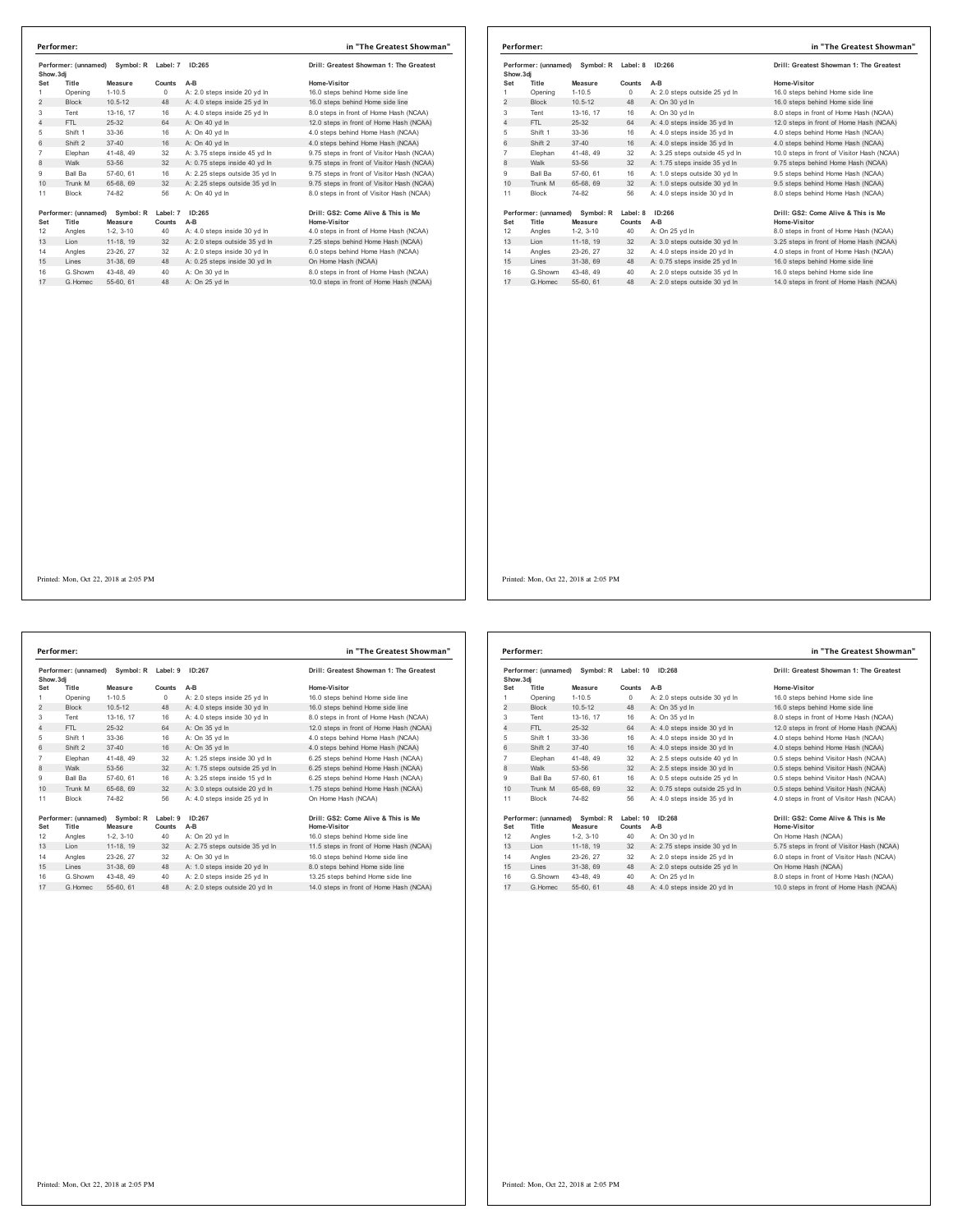|                 | Performer: (unnamed)<br>Symbol: R<br>Show.3di |                      | Label: 11<br>ID:269 |                                | Drill: Greatest Showman 1: The Greatest             |
|-----------------|-----------------------------------------------|----------------------|---------------------|--------------------------------|-----------------------------------------------------|
| Set             | Title                                         | Measure              | Counts              | $A-B$                          | Home-Visitor                                        |
| 1               | Opening                                       | $1-10.5$             | $\Omega$            | A: 2.0 steps inside 30 yd In   | 16.0 steps behind Home side line                    |
| $\overline{2}$  | <b>Block</b>                                  | $10.5 - 12$          | 48                  | A: 4.0 steps inside 35 yd In   | 16.0 steps behind Home side line                    |
| 3               | Tent                                          | 13-16, 17            | 16                  | A: 4.0 steps inside 35 yd In   | 8.0 steps in front of Home Hash (NCAA)              |
| 4               | FTI.                                          | 25-32                | 64                  | A: On 30 vd In                 | 12.0 steps in front of Home Hash (NCAA)             |
| 5               | Shift 1                                       | 33-36                | 16                  | A: On 30 vd In                 | 4.0 steps behind Home Hash (NCAA)                   |
| 6               | Shift 2                                       | $37 - 40$            | 16                  | A: On 30 vd In                 | 4.0 steps behind Home Hash (NCAA)                   |
| $\overline{7}$  | Elephan                                       | 41-48, 49            | 32                  | A: 1.75 steps inside 35 vd In  | 0.25 steps in front of Visitor Hash (NCAA)          |
| 8               | Walk                                          | 53-56                | 32                  | A: 1.25 steps outside 30 yd In | 0.25 steps in front of Visitor Hash (NCAA)          |
| 9               | Ball Ba                                       | 57-60, 61            | 16                  | A: 3.75 steps inside 20 vd In  | 0.25 steps in front of Visitor Hash (NCAA)          |
| 10 <sup>1</sup> | Trunk M                                       | 65-68, 69            | 32                  | A: 2.75 steps inside 20 yd In  | 0.5 steps in front of Visitor Hash (NCAA)           |
| 11              | <b>Block</b>                                  | 74-82                | 56                  | A: 4.0 steps inside 30 vd In   | 4.0 steps in front of Visitor Hash (NCAA)           |
| Set             | Performer: (unnamed)<br>Title                 | Symbol: R<br>Measure | Label: 11<br>Counts | ID:269<br>$A-B$                | Drill: GS2: Come Alive & This is Me<br>Home-Visitor |
| 12              | Angles                                        | $1-2.3-10$           | 40                  | A: On 25 yd In                 | On Home Hash (NCAA)                                 |
| 13              | Lion                                          | 11-18, 19            | 32                  | A: 2.0 steps outside 25 yd In  | 7.0 steps behind Home Hash (NCAA)                   |
| 14              | Angles                                        | 23-26.27             | 32                  | A: 2.0 steps outside 30 vd In  | 2.0 steps in front of Home Hash (NCAA)              |
| 15              | Lines                                         | 31-38, 69            | 48                  | A: 0.25 steps outside 35 vd In | 8.0 steps in front of Home Hash (NCAA)              |
| 16              | G Showm                                       | 43-48, 49            | 40                  | A: On 40 yd In                 | 10.75 steps in front of Home Hash (NCAA)            |
| 17              | G Homec                                       | 55-60, 61            | 48                  | A: 2.0 steps inside 35 vd In   | 11.0 steps in front of Home Hash (NCAA)             |

|                                                | Performer:           |                     | in "The Greatest Showman" |                                |                                            |
|------------------------------------------------|----------------------|---------------------|---------------------------|--------------------------------|--------------------------------------------|
| Performer: (unnamed)<br>Symbol: R<br>Show, 3di |                      | Label: 12<br>ID:270 |                           |                                | Drill: Greatest Showman 1: The Greatest    |
| Set                                            | Title                | <b>Measure</b>      | Counts                    | $A-B$                          | Home-Visitor                               |
| 1                                              | Opening              | $1 - 10.5$          | $\Omega$                  | A: 2.0 steps outside 35 yd In  | 16.0 steps behind Home side line           |
| 2                                              | <b>Block</b>         | $10.5 - 12$         | 48                        | A: On 40 yd In                 | 16.0 steps behind Home side line           |
| 3                                              | Tent                 | 13-16, 17           | 16                        | A: On 40 yd In                 | 8.0 steps in front of Home Hash (NCAA)     |
| 4                                              | FTI.                 | 25-32               | 64                        | A: 4.0 steps inside 25 yd In   | 12.0 steps in front of Home Hash (NCAA)    |
| 5                                              | Shift 1              | 33-36               | 16                        | A: 4.0 steps inside 25 yd In   | 4.0 steps behind Home Hash (NCAA)          |
| 6                                              | Shift 2              | $37 - 40$           | 16                        | A: 4.0 steps inside 25 vd In   | 4.0 steps behind Home Hash (NCAA)          |
| 7                                              | Elephan              | 41-48, 49           | 32                        | A: 2.25 steps outside 35 yd In | 1.0 steps in front of Visitor Hash (NCAA)  |
| 8                                              | Walk                 | 53-56               | 32                        | A: 2.75 steps inside 25 yd In  | 1.0 steps in front of Visitor Hash (NCAA)  |
| 9                                              | <b>Ball Ba</b>       | 57-60, 61           | 16                        | A: 0.25 steps outside 20 yd In | 1.0 steps in front of Visitor Hash (NCAA)  |
| 10                                             | Trunk M              | 65-68, 69           | 32                        | A: 0.75 steps outside 20 yd In | 2.5 steps in front of Visitor Hash (NCAA)  |
| 11                                             | <b>Block</b>         | 74-82               | 56                        | A: 4.0 steps inside 25 vd In   | 4.0 steps in front of Visitor Hash (NCAA)  |
|                                                | Performer: (unnamed) | Symbol: R           | Label: 12                 | ID:270                         | Drill: GS2: Come Alive & This is Me        |
| Set                                            | Title                | Measure             | Counts                    | $A-B$                          | Home-Visitor                               |
| 12                                             | Angles               | $1-2, 3-10$         | 40                        | A: On 20 yd In                 | On Home Hash (NCAA)                        |
| 13                                             | Lion                 | 11-18, 19           | 32                        | A: 3.0 steps outside 25 yd In  | 9.25 steps in front of Visitor Hash (NCAA) |
| 14                                             | Angles               | 23-26, 27           | 32                        | A: 2.0 steps inside 25 vd In   | 2.0 steps behind Home Hash (NCAA)          |
| 15                                             | Lines                | 31-38, 69           | 48                        | A: 2.75 steps inside 30 yd In  | 8.0 steps in front of Home Hash (NCAA)     |
| 16                                             | G.Showm              | 43-48, 49           | 40                        | A: On 35 yd In                 | 8.0 steps in front of Home Hash (NCAA)     |
| 17                                             | G Homec              | 55-60, 61           | 48                        | A: 2.0 steps outside 30 yd In  | 8.0 steps in front of Home Hash (NCAA)     |

**Performer: (unnamed) Symbol: R Label: 13 ID:247 Drill: Greatest Showman 1: The Greatest Show.3dj Set Title Measure Counts A-B Home-Visitor** dj<br>11 Opening – Moasure Counts A-B<br>Opening 1-10.5 A: 2.0 steps outside 30 yd ln 12.0 steps in front of Home Hash (NCAA) 2 Block 10.5-12 48 A: On 35 yd ln<br>2 Block 10.5-12 48 A: On 35 yd ln<br>2 12.0 steps in front of Home Hash (NCAA)<br>3 Tent 13-16, 17 16 A: On 35 yd ln<br>4 A: 4.0 steps in front of Home Hash (NCAA)<br>4 FTL 25-32 64 A: 4.0 steps insid Tent 13-16, 17 16 A: On 35 yd ln 4.0 steps in front of Home Hash (NCAA) 4 FTL 25-32 64 A: 4.0 steps inside 45 yd ln 8.0 steps in front of Home Hash (NCAA) Shift 1 33-36 16 A: 4.0 steps inside 45 yd ln 8.0 steps in front of Home Hash (NCAA) 6 Shift 2 37-40 16 A: 4.0 steps inside 45 yd ln 8.0 steps in front of Home Hash (NCAA) Elephan 41-48, 49 32 A: 3.75 steps inside 45 yd ln 1.0 steps behind Home Hash (NCAA) 8 A: 3.75 steps inside 45 yd in<br>32 A: 1.0 steps inside 40 yd In Ball Ba 57-60, 61 16 A: 0.75 steps outside 35 yd ln 1.0 steps in front of Home Hash (NCAA) 10 Trunk M 65-68, 69 32 A: 0.75 steps outside 35 yd ln 1.0 steps in front of Home Hash (NCAA) Block 74-82 56 A: 4.0 steps inside 45 yd ln 4.0 steps in front of Home Hash (NCAA) Performer: (unnamed) Symbol: R Label: 13 ID:247<br>Set Title Measure Counts A-B<br>12 Angles 1-2, 3-10 40 A: 40 steps inside 45 yd In 12.0 steps behind Home side line<br>13 Lion 11-18, 19 32 A: 3.0 steps outside 50 yd In 8.25 steps Angles 23-26, 27 32 A: 4.0 steps inside 40 yd ln 8.0 steps behind Home side line 15 Lines 31-38, 69 48 A: 1.5 steps inside 45 yd ln 16.0 steps behind Home side line G.Showm 43-48, 49 40 B: 2.0 steps outside 50 yd ln 12.0 steps in front of Home Hash (NCAA) 17 G.Homec 55-60, 61 48 A: 2.0 steps inside 45 yd ln 8.0 steps in front of Home Hash (NCAA) **Performer: in "The Greatest Showman"**

|                | Performer:                                               |                      |                     |                                | in "The Greatest Showman"                           |
|----------------|----------------------------------------------------------|----------------------|---------------------|--------------------------------|-----------------------------------------------------|
|                | Performer: (unnamed)<br>Symbol: R Label: 14<br>Show, 3di |                      |                     | ID:248                         | Drill: Greatest Showman 1: The Greatest             |
| Set            | Title                                                    | Measure              | Counts              | $A-B$                          | Home-Visitor                                        |
| 1              | Opening                                                  | $1 - 10.5$           | $\circ$             | A: 2.0 steps inside 30 yd In   | 12.0 steps in front of Home Hash (NCAA)             |
| 2              | <b>Block</b>                                             | $10.5 - 12$          | 48                  | A: 4.0 steps inside 35 yd In   | 12.0 steps in front of Home Hash (NCAA)             |
| 3              | Tent                                                     | 13-16, 17            | 16                  | A: 4.0 steps inside 35 yd In   | 4.0 steps in front of Home Hash (NCAA)              |
| $\overline{4}$ | FTI.                                                     | 25-32                | 64                  | A: On 45 yd In                 | 8.0 steps in front of Home Hash (NCAA)              |
| 5              | Shift 1                                                  | 33-36                | 16                  | A: On 45 yd In                 | 8.0 steps in front of Home Hash (NCAA)              |
| 6              | Shift 2                                                  | $37 - 40$            | 16                  | A: On 45 vd In                 | 8.0 steps in front of Home Hash (NCAA)              |
| $\overline{7}$ | Elephan                                                  | 41-48, 49            | 32                  | A: 3.75 steps inside 45 yd In  | 1.0 steps in front of Home Hash (NCAA)              |
| 8              | Walk                                                     | 53-56                | 32                  | A: 0.5 steps inside 40 yd In   | 2.0 steps in front of Home Hash (NCAA)              |
| 9              | Ball Ba                                                  | 57-60, 61            | 16                  | A: 0.25 steps outside 35 yd In | 3.25 steps in front of Home Hash (NCAA)             |
| 10             | Trunk M                                                  | 65-68, 69            | 32                  | A: 0.25 steps outside 35 yd In | 3.25 steps in front of Home Hash (NCAA)             |
| 11             | <b>Block</b>                                             | 74-82                | 56                  | On 50 vd In                    | 4.0 steps in front of Home Hash (NCAA)              |
| Set            | Performer: (unnamed)<br>Title                            | Symbol: R<br>Measure | Label: 14<br>Counts | ID:248<br>$A-B$                | Drill: GS2: Come Alive & This is Me<br>Home-Visitor |
| 12             | Angles                                                   | $1-2.3-10$           | 40                  | On 50 vd In                    | 12.0 steps behind Home side line                    |
| 13             | Lion                                                     | 11-18, 19            | 32                  | B: 1.0 steps outside 50 yd In  | 8.0 steps behind Home side line                     |
| 14             | Angles                                                   | 23-26, 27            | 32                  | B: 2.0 steps outside 45 vd In  | 6.0 steps behind Home side line                     |
| 15             | Lines                                                    | 31-38, 69            | 48                  | B: 4.0 steps outside 50 yd In  | 16.0 steps behind Home side line                    |
| 16             | G Showm                                                  | 43-48, 49            | 40                  | B: 2.0 steps outside 45 yd In  | 8.0 steps in front of Home Hash (NCAA)              |
| 17             | G. Homec                                                 | 55-60, 61            | 48                  | B: On 45 vd In                 | 8.0 steps in front of Home Hash (NCAA)              |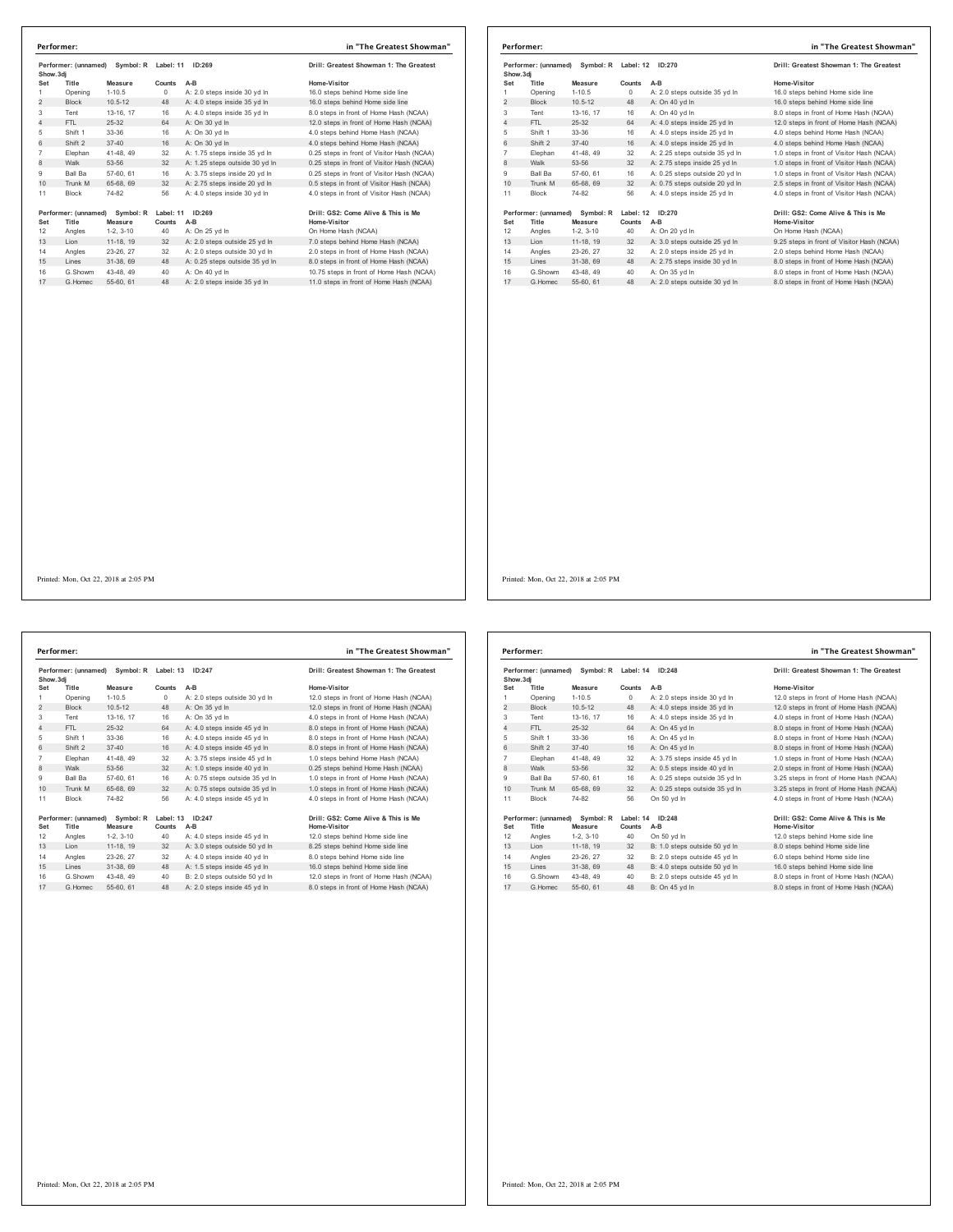|                | Symbol: R<br>Performer: (unnamed)<br>Show.3di |                      | Label: 15           | ID:249                        | Drill: Greatest Showman 1: The Greatest             |
|----------------|-----------------------------------------------|----------------------|---------------------|-------------------------------|-----------------------------------------------------|
| Set            | Title                                         | Measure              | Counts              | $A-B$                         | Home-Visitor                                        |
| 1              | Opening                                       | $1 - 10.5$           | $^{\circ}$          | A: 2.0 steps outside 35 yd In | 12.0 steps in front of Home Hash (NCAA)             |
| $\overline{2}$ | <b>Block</b>                                  | $10.5 - 12$          | 48                  | A: On 40 yd In                | 12.0 steps in front of Home Hash (NCAA)             |
| 3              | Tent                                          | 13-16, 17            | 16                  | A: On 40 vd In                | 4.0 steps in front of Home Hash (NCAA)              |
| 4              | FTI.                                          | 25-32                | 64                  | A: 4.0 steps inside 40 vd In  | 8.0 steps in front of Home Hash (NCAA)              |
| 5              | Shift 1                                       | 33-36                | 16                  | A: 4.0 steps inside 40 vd In  | 8.0 steps in front of Home Hash (NCAA)              |
| 6              | Shift 2                                       | $37 - 40$            | 16                  | A: 4.0 steps inside 40 vd In  | 8.0 steps in front of Home Hash (NCAA)              |
| $\overline{7}$ | Elephan                                       | 41-48, 49            | 32                  | A: 4.0 steps inside 45 vd In  | 3.0 steps in front of Home Hash (NCAA)              |
| 8              | Walk                                          | 53-56                | 32                  | A: On 40 yd In                | 4.0 steps in front of Home Hash (NCAA)              |
| 9              | Ball Ba                                       | 57-60, 61            | 16                  | A: 0.25 steps inside 35 yd In | 5.5 steps in front of Home Hash (NCAA)              |
| 10             | Trunk M                                       | 65-68, 69            | 32                  | A: 0.25 steps inside 35 yd In | 5.5 steps in front of Home Hash (NCAA)              |
| 11             | <b>Block</b>                                  | 74-82                | 56                  | B: 4.0 steps outside 50 vd In | 4.0 steps in front of Home Hash (NCAA)              |
| Set            | Performer: (unnamed)<br>Title                 | Symbol: R<br>Measure | Label: 15<br>Counts | ID:249<br>$A-B$               | Drill: GS2: Come Alive & This is Me<br>Home-Visitor |
| 12             | Angles                                        | $1-2, 3-10$          | 40                  | B: 4.0 steps outside 50 yd In | 12.0 steps behind Home side line                    |
| 13             | Lion                                          | 11-18, 19            | 32                  | B: 3.0 steps outside 50 yd In | 8.25 steps behind Home side line                    |
| 14             | Angles                                        | 23-26, 27            | 32                  | B: 4.0 steps outside 45 vd In | 8.0 steps behind Home side line                     |
| 15             | Lines                                         | 31-38, 69            | 48                  | B: 1.5 steps inside 45 vd In  | 16.0 steps behind Home side line                    |
| 16             | G Showm                                       | 43-48, 49            | 40                  | B: 2.0 steps outside 45 yd In | 10.0 steps in front of Home Hash (NCAA)             |
| 17             | G Homec                                       | 55-60, 61            | 48                  | A: 2.0 steps outside 50 yd In | 8.0 steps in front of Home Hash (NCAA)              |

|                | Performer:                    |                      |                            |                                | in "The Greatest Showman"                           |
|----------------|-------------------------------|----------------------|----------------------------|--------------------------------|-----------------------------------------------------|
| Show, 3di      | Performer: (unnamed)          | Symbol: R            | Label: 16                  | ID:300                         | Drill: Greatest Showman 1: The Greatest             |
| Set            | Title                         | Measure              | Counts                     | $A-B$                          | Home-Visitor                                        |
|                | Opening                       | $1 - 10.5$           | 0                          | B: 2.0 steps inside 30 yd In   | 12.0 steps behind Home side line                    |
| $\overline{2}$ | <b>Block</b>                  | $10.5 - 12$          | 48                         | B: 4.0 steps outside 40 yd In  | 12.0 steps behind Home side line                    |
| 3              | Tent                          | 13-16, 17            | 16                         | B: 4.0 steps outside 40 vd In  | 12.0 steps in front of Home Hash (NCAA)             |
| 4              | FTL                           | 25-32                | 64                         | B: On 40 yd In                 | 16.0 steps behind Home side line                    |
| 5              | Shift 1                       | 33-36                | 16                         | B: On 40 yd In                 | On Home Hash (NCAA)                                 |
| 6              | Shift 2                       | $37 - 40$            | 16                         | B: On 40 vd In                 | On Home Hash (NCAA)                                 |
| $\overline{7}$ | Elephan                       | 41-48, 49            | 32                         | B: 0.5 steps inside 35 yd In   | 1.25 steps behind Home Hash (NCAA)                  |
| 8              | Walk                          | 53-56                | 32                         | B: 2.25 steps inside 40 yd In  | 0.75 steps behind Home Hash (NCAA)                  |
| 9              | Ball Ba                       | 57-60, 61            | 16                         | B: 3.0 steps outside 50 yd In  | 0.5 steps behind Home Hash (NCAA)                   |
| 10             | Trunk M                       | 65-68, 69            | 32                         | B: 3.0 steps outside 50 yd In  | 0.5 steps behind Home Hash (NCAA)                   |
| 11             | <b>Block</b>                  | 74-82                | 56                         | B: On 25 yd In                 | On Home Hash (NCAA)                                 |
| Set            | Performer: (unnamed)<br>Title | Symbol: R<br>Measure | Label: 16<br><b>Counts</b> | ID:300<br>$A-B$                | Drill: GS2: Come Alive & This is Me<br>Home-Visitor |
| 12             | Angles                        | $1-2, 3-10$          | 40                         | B: 4.0 steps outside 20 yd In  | 16.0 steps behind Home side line                    |
| 13             | Lion                          | 11-18, 19            | 32                         | B: 3.75 steps outside 35 yd In | 9.75 steps in front of Home Hash (NCAA)             |
| 14             | Angles                        | 23-26, 27            | 32                         | B: 2.0 steps outside 30 vd In  | 14.0 steps in front of Home Hash (NCAA)             |
| 15             | Lines                         | 31-38, 69            | 48                         | B: 1.0 steps inside 20 yd In   | 8.0 steps behind Home side line                     |
| 16             | G.Showm                       | 43-48.49             | 40                         | B: 3.5 steps inside 20 yd In   | 11.25 steps behind Home side line                   |
| 17             | G Homec                       | 55-60, 61            | 48                         | B: 2.0 steps outside 20 vd In  | 15.0 steps behind Home side line                    |

Printed: Mon, Oct 22, 2018 at 2:05 PM

**Performer: (unnamed) Symbol: R Label: 17 ID:301 Drill: Greatest Showman 1: The Greatest Show.3dj Set Title Measure Counts A-B Home-Visitor** 1 Opening 1-10.5 0 B: 2.0 steps outside 30 yd ln 12.0 steps behind Home side line كان المراجعة المراجعة التي تترجع المراجعة التي تترجع المراجع التي تترجع المراجع التي تترجع المراجع التي تترجع<br>2 Block 10.5-12 48 B: On 35 yd ln 12.0 steps behind Home side line<br>21 Steps in front of Home Hash (NCAA) Tent 13-16, 17 16 B: On 35 yd ln 12.0 steps in front of Home Hash (NCAA) 4 FTL 25-32 64 B: 4.0 steps outside 45 yd ln 16.0 steps behind Home side line Shift 1 33-36 16 B: 4.0 steps outside 45 yd ln 16.0 steps behind Home side line 6 Shift 2 37-40 16 A: 4.0 steps inside 45 yd ln 16.0 steps behind Home side line 7 Elephan 41-48, 49 32 A: 4.0 steps outside 50 yd ln 11.0 steps in front of Home Hash (NCAA)<br>18 Walk 53-56 32 A: 2.75 steps outside 40 yd ln 11.75 steps in front of Home Hash (NCAA)<br>19 Ball Ba 57-60, 61 16 A: 3.75 steps in 32 A: 4.0 steps outside 50 yd in<br>32 A: 2.75 steps outside 40 yd In Ball Ba 57-60, 61 16 A: 3.75 steps inside 35 yd ln 14.0 steps in front of Home Hash (NCAA) 10 Trunk M 65-68, 69 32 A: 3.75 steps inside 35 yd ln 14.0 steps in front of Home Hash (NCAA) Block 74-82 56 A: 4.0 steps inside 45 yd ln 8.0 steps in front of Home Hash (NCAA) Performer: (unnamed) Symbol: R Label: 17 ID:301<br>Set Title Measure Counts A-B<br>12 Angles 1-2, 3-10 40 A: 4.0 steps inside 45 yd in the Mome-Visitor Home side line<br>13 Lion 11-18, 19 32 A: 3.5 steps inside 45 yd in 0.25 steps Angles 23-26, 27 32 A: 2.0 steps outside 40 yd ln 4.0 steps behind Home side line 15 Lines 31-38, 69 48 A: 1.0 steps outside 45 yd ln 8.0 steps behind Home side line G.Showm 43-48, 49 40 B: 2.0 steps outside 50 yd ln 12.0 steps behind Home side line 17 G.Homec 55-60, 61 48 A: 2.0 steps inside 45 yd ln 12.0 steps behind Home side line **Performer: in "The Greatest Showman"**

| Performer: (unnamed)<br>Symbol: R<br>Show, 3di |                      | Label: 18              | ID:302       | Drill: Greatest Showman 1: The Greatest |                                                 |
|------------------------------------------------|----------------------|------------------------|--------------|-----------------------------------------|-------------------------------------------------|
| Set                                            | Title                | Measure                | Counts       | $A-B$                                   | Home-Visitor                                    |
| 1                                              | Opening              | $1 - 10.5$             | 0            | B: 2.0 steps inside 25 yd In            | 12.0 steps behind Home side line                |
| $\overline{2}$                                 | <b>Block</b>         | $10.5 - 12$            | 48           | B: 4.0 steps outside 35 yd In           | 12.0 steps behind Home side line                |
| 3                                              | Tent                 | 13-16. 17              | 16           | B: 4.0 steps outside 35 vd In           | 12.0 steps in front of Home Hash (NCAA)         |
| 4                                              | FTI.                 | 25-32                  | 64           | B: On 45 yd In                          | 16.0 steps behind Home side line                |
| 5                                              | Shift 1              | 33-36                  | 16           | B: On 45 yd In                          | 16.0 steps behind Home side line                |
| 6                                              | Shift 2              | $37 - 40$              | 16           | A: On 45 vd In                          | 16.0 steps behind Home side line                |
| $\overline{7}$                                 | Elephan              | 41-48, 49              | 32           | A: 4.0 steps inside 45 yd In            | 12.75 steps in front of Home Hash (NCAA)        |
| 8                                              | Walk                 | 53-56                  | 32           | A: 4.0 steps inside 35 yd In            | 13.25 steps in front of Home Hash (NCAA)        |
| 9                                              | <b>Ball Ba</b>       | 57-60, 61              | 16           | A: 3.0 steps outside 40 vd In           | 16.0 steps behind Home side line                |
| 10                                             | Trunk M              | 65-68, 69              | 32           | A: 3.0 steps outside 40 yd In           | 16.0 steps behind Home side line                |
| 11                                             | <b>Block</b>         | 74-82                  | 56           | On 50 vd In                             | 8.0 steps in front of Home Hash (NCAA)          |
|                                                | Performer: (unnamed) | Symbol: R              | Label: 18    | ID:302                                  | Drill: GS2: Come Alive & This is Me             |
| Set<br>12                                      | Title<br>Angles      | Measure<br>$1-2, 3-10$ | Counts<br>40 | $A-B$<br>On 50 yd In                    | Home-Visitor<br>8.0 steps behind Home side line |
| 13                                             | I ion                | 11-18, 19              | 32           | On 50 yd In                             | On Home side line                               |
| 14                                             | Angles               | 23-26.27               | 32           | A: 2.0 steps inside 40 yd In            | 4.0 steps behind Home side line                 |
| 15                                             | Lines                | 31-38, 69              | 48           | A: 4.0 steps inside 45 yd In            | 8.0 steps behind Home side line                 |
| 16                                             | G Showm              | 43-48.49               | 40           | B: 2.0 steps outside 45 vd In           | 10.0 steps behind Home side line                |
| 17                                             | G Homec              | 55-60, 61              | 48           | B: 2.0 steps outside 45 yd In           | 14.0 steps behind Home side line                |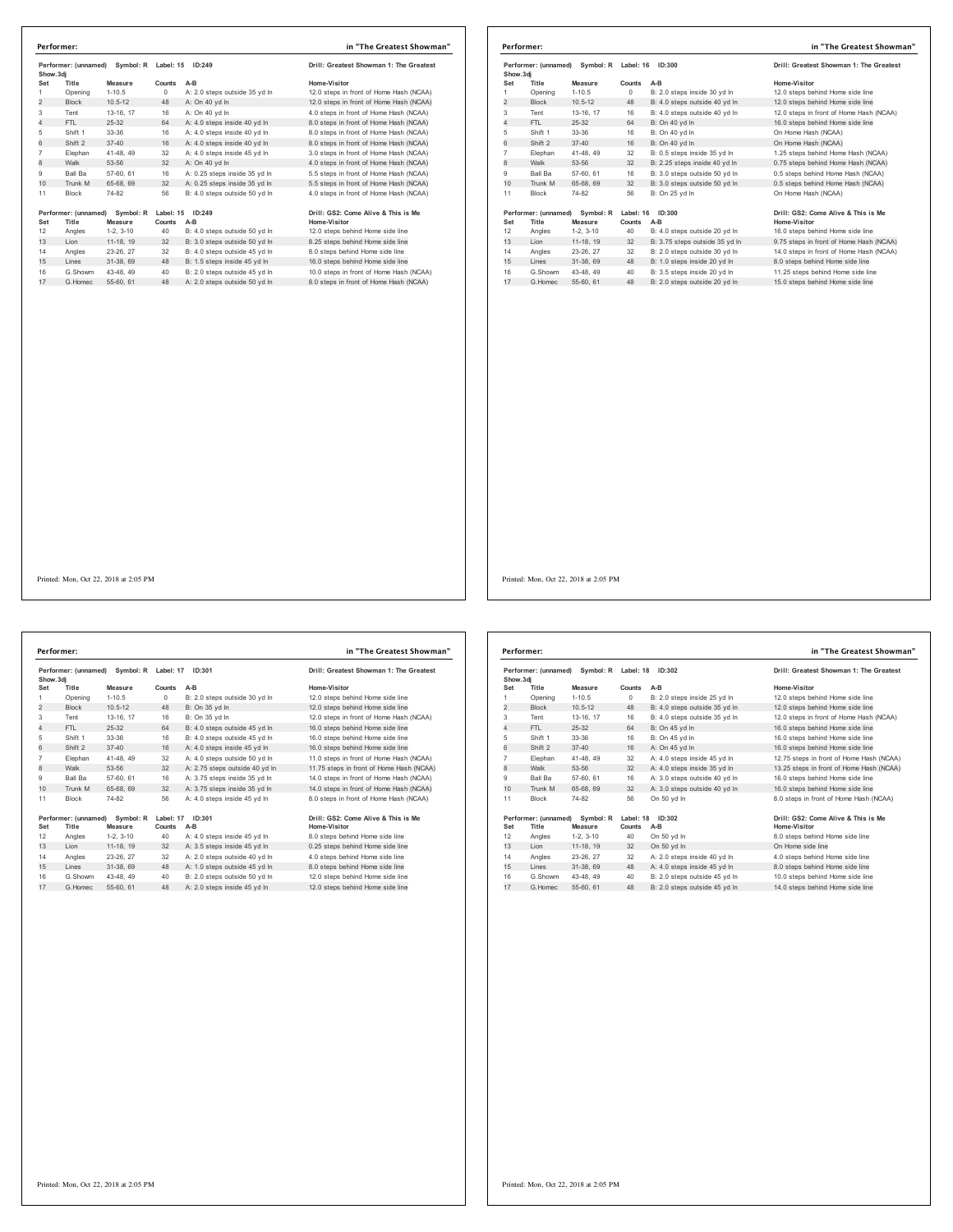|                | Performer:           |             |           |                                | in "The Greatest Showman"                |
|----------------|----------------------|-------------|-----------|--------------------------------|------------------------------------------|
| Show.3dj       | Performer: (unnamed) | Symbol: R   | Label: 19 | ID:303                         | Drill: Greatest Showman 1: The Greatest  |
| Set            | Title                | Measure     | Counts    | $A-B$                          | Home-Visitor                             |
| 1              | Opening              | $1 - 10.5$  | $\Omega$  | B: 2.0 steps outside 25 yd In  | 12.0 steps behind Home side line         |
| $\overline{2}$ | <b>Block</b>         | $10.5 - 12$ | 48        | B: On 30 yd In                 | 12.0 steps behind Home side line         |
| 3              | Tent                 | 13-16, 17   | 16        | B: On 30 vd In                 | 12.0 steps in front of Home Hash (NCAA)  |
| $\overline{4}$ | FTI.                 | $25 - 32$   | 64        | B: 4.0 steps outside 50 yd In  | 16.0 steps behind Home side line         |
| 5              | Shift 1              | 33-36       | 16        | B: 4.0 steps outside 50 yd In  | 16.0 steps behind Home side line         |
| 6              | Shift 2              | $37 - 40$   | 16        | A: 4.0 steps inside 40 vd In   | 16.0 steps behind Home side line         |
| $\overline{7}$ | Elephan              | 41-48, 49   | 32        | A: 3.75 steps inside 45 vd In  | 14.75 steps in front of Home Hash (NCAA) |
| 8              | Walk                 | 53-56       | 32        | A: 2.75 steps inside 35 yd In  | 15.0 steps in front of Home Hash (NCAA)  |
| 9              | Ball Ba              | 57-60, 61   | 16        | A: 1.75 steps outside 40 yd In | 14.0 steps behind Home side line         |
| 10             | Trunk M              | 65-68, 69   | 32        | A: 1.75 steps outside 40 yd In | 14.0 steps behind Home side line         |
| 11             | <b>Block</b>         | 74-82       | 56        | B: 4.0 steps outside 50 vd In  | 8.0 steps in front of Home Hash (NCAA)   |
|                | Performer: (unnamed) | Symbol: R   | Label: 19 | ID:303                         | Drill: GS2: Come Alive & This is Me      |
| Set            | Title                | Measure     | Counts    | A-B                            | Home-Visitor                             |
| 12             | Angles               | $1-2.3-10$  | 40        | B: 4.0 steps outside 50 yd In  | 8.0 steps behind Home side line          |
| 13             | Lion                 | 11-18, 19   | 32        | B: 3.5 steps inside 45 yd In   | 0.25 steps behind Home side line         |
| 14             | Angles               | 23-26, 27   | 32        | B: 2.0 steps outside 40 vd In  | 4.0 steps behind Home side line          |
| 15             | Lines                | 31-38, 69   | 48        | B: 1.5 steps inside 45 vd In   | 8.0 steps behind Home side line          |
| 16             | G.Showm              | 43-48, 49   | 40        | B: 2.0 steps outside 45 vd In  | 14.0 steps behind Home side line         |
| 17             | G Homec              | 55-60 61    | 48        | B: 4.0 steps outside 50 vd ln  | 16.0 steps in front of Home Hash (NCAA)  |

|                | Performer:           |             |           |                                | in "The Greatest Showman"               |
|----------------|----------------------|-------------|-----------|--------------------------------|-----------------------------------------|
| Show, 3di      | Performer: (unnamed) | Symbol: R   | Label: 20 | ID:304                         | Drill: Greatest Showman 1: The Greatest |
| Set            | Title                | Measure     | Counts    | $A-B$                          | Home-Visitor                            |
| 1.             | Opening              | $1 - 10.5$  | $\Omega$  | B: 2.0 steps inside 20 yd In   | 12.0 steps behind Home side line        |
| 2              | <b>Block</b>         | $10.5 - 12$ | 48        | B: 4.0 steps outside 30 yd In  | 12.0 steps behind Home side line        |
| 3              | Tent                 | 13-16, 17   | 16        | B: 4.0 steps outside 30 yd In  | 12.0 steps in front of Home Hash (NCAA) |
| $\overline{4}$ | FTI.                 | 25-32       | 64        | B: 4.0 steps outside 50 yd In  | 12.0 steps in front of Home Hash (NCAA) |
| 5              | Shift 1              | 33-36       | 16        | B: 4.0 steps outside 50 yd In  | 12.0 steps in front of Home Hash (NCAA) |
| 6              | Shift 2              | $37 - 40$   | 16        | A: 4.0 steps inside 40 yd In   | 12.0 steps in front of Home Hash (NCAA) |
| 7              | Elephan              | 41-48, 49   | 32        | A: 4.0 steps outside 50 yd In  | 9.0 steps in front of Home Hash (NCAA)  |
| 8              | Walk                 | 53-56       | 32        | A: 1.5 steps outside 40 yd In  | 10.0 steps in front of Home Hash (NCAA) |
| 9              | <b>Ball Ba</b>       | 57-60, 61   | 16        | A: 2.5 steps inside 35 vd In   | 12.0 steps in front of Home Hash (NCAA) |
| 10             | Trunk M              | 65-68, 69   | 32        | A: 2.5 steps inside 35 yd In   | 12.0 steps in front of Home Hash (NCAA) |
| 11             | Block                | 74-82       | 56        | A: On 45 vd In                 | 8.0 steps in front of Home Hash (NCAA)  |
|                | Performer: (unnamed) | Symbol: R   | Label: 20 | ID:304                         | Drill: GS2: Come Alive & This is Me     |
| Set            | Title                | Measure     | Counts    | A-B                            | <b>Home-Visitor</b>                     |
| 12             | Angles               | $1-2.3-10$  | 40        | A: On 45 yd In                 | 8.0 steps behind Home side line         |
| 13             | Lion                 | 11-18, 19   | 32        | A: 0.75 steps outside 45 yd In | 1.25 steps behind Home side line        |
| 14             | Angles               | 23-26, 27   | 32        | A: 2.0 steps inside 35 vd In   | 4.0 steps behind Home side line         |
| 15             | Lines                | 31-38, 69   | 48        | A: 2.0 steps inside 40 yd In   | 8.0 steps behind Home side line         |
| 16             | G.Showm              | 43-48, 49   | 40        | A: On 50 vd In                 | 10.75 steps behind Home side line       |
| 17             | G. Homec             | 55-60, 61   | 48        | A: 4.0 steps inside 45 vd In   | 12.0 steps behind Home side line        |

**Performer: (unnamed) Symbol: R Label: 21 ID:278 Drill: Greatest Showman 1: The Greatest Show.3dj Set Title Measure Counts A-B Home-Visitor** 1 Opening 1-10.5 0 B: 2.0 steps outside 35 yd ln 16.0 steps behind Home side line 2 Block 10.5-12 48 B: On 40 yd ln<br>2 Block 10.5-12 48 B: On 40 yd ln<br>3 Tent 13-16.17 16 B: On 40 yd ln<br>4 FTL 25-32 64 B: 4.0 steps outside 30 yd ln Tent 13-16, 17 16 B: On 40 yd ln 8.0 steps in front of Home Hash (NCAA) 4 FTL 25-32 64 B: 4.0 steps outside 30 yd ln 12.0 steps in front of Home Hash (NCAA) Shift 1 33-36 16 B: 4.0 steps outside 30 yd ln 4.0 steps behind Home Hash (NCAA) 6 Shift 2 37-40 16 B: 4.0 steps outside 30 yd ln 4.0 steps behind Home Hash (NCAA) 7 Elephan 41-48, 49 32 B: 1.5 steps outside 25 yd In 5.5 steps in front of Home Hash (NCAA)<br>8 Walk 53-56 32 B: 2.0 steps inside 30 yd In 6.25 steps in front of Home Hash (NCAA)<br>9 Ball Ba 57-60, 61 16 B: 0.25 steps outside 10 12 Daily Daily Steps outside 40 yd in Frunk M 65-68, 69 32 B: 0.25 steps outside 40 yd ln 11 Block 74-82 56 B: On 35 yd In 19erformer: (umamned) Symbol: Relabel: 21 ID:278<br>19er - The Measure Counts A-B<br>12 Angles 1-2, 3-10 40 B: 4.0 steps outside 30 yd In 4.0 steps in front of Home Hash (NCAA)<br>12 Angles 1-2, 3-10 40 B: 4.0 steps outside 30 yd I 14 Angles 23-26, 27 32 B. On 30 yd in the constellation of the Angles Berlind Home Hash (NCAA) 16 G.Showm 43-48, 49 40 B: 2.0 steps outside 30 yd ln 8.0 steps behind Home Hash (NCAA)<br>17 G.Homec 55-60, 61 48 B: 2.0 steps outside 30 yd ln 8.0 steps behind Home Hash (NCAA) **Performer: in "The Greatest Showman"**

| Home-Visitor                              |
|-------------------------------------------|
| 16.0 steps behind Home side line          |
| 16.0 steps behind Home side line          |
| 8.0 steps in front of Home Hash (NCAA)    |
| 12.0 steps in front of Home Hash (NCAA)   |
| 4.0 steps behind Home Hash (NCAA)         |
| 4.0 steps behind Home Hash (NCAA)         |
| 5.5 steps in front of Home Hash (NCAA)    |
| 6.25 steps in front of Home Hash (NCAA)   |
| 6.5 steps in front of Home Hash (NCAA)    |
| 6.5 steps in front of Home Hash (NCAA)    |
| 8.0 steps in front of Visitor Hash (NCAA) |
|                                           |

|                                                   | Performer: (unnamed)<br>Symbol: R<br>Show, 3di |                                           | Label: 22<br>ID:279 |                                | Drill: Greatest Showman 1: The Greatest             |
|---------------------------------------------------|------------------------------------------------|-------------------------------------------|---------------------|--------------------------------|-----------------------------------------------------|
| Set                                               | Title                                          | Measure                                   | Counts              | $A-B$                          | Home-Visitor                                        |
| 1                                                 | Opening                                        | $1 - 10.5$                                | $\Omega$            | B: 2.0 steps inside 30 vd In   | 16.0 steps behind Home side line                    |
| $\overline{2}$                                    | <b>Block</b>                                   | $10.5 - 12$                               | 48                  | B: 4.0 steps outside 40 yd In  | 16.0 steps behind Home side line                    |
| 3                                                 | Tent                                           | 13-16, 17                                 | 16                  | B: 4.0 steps outside 40 vd In  | 8.0 steps in front of Home Hash (NCAA)              |
| $\overline{4}$                                    | FTI.                                           | 25-32                                     | 64                  | B: On 30 yd In                 | 12.0 steps in front of Home Hash (NCAA)             |
| 5                                                 | Shift 1                                        | 33-36                                     | 16                  | B: On 30 vd In                 | 4.0 steps behind Home Hash (NCAA)                   |
| 6                                                 | Shift 2                                        | $37 - 40$                                 | 16                  | B: On 30 vd In                 | 4.0 steps behind Home Hash (NCAA)                   |
| $\overline{7}$                                    | Elephan                                        | 41-48, 49                                 | 32                  | B: 1.25 steps outside 25 vd In | 7.25 steps in front of Home Hash (NCAA)             |
| 8                                                 | Walk                                           | 53-56                                     | 32                  | B: 2.5 steps inside 30 yd In   | 8.25 steps in front of Home Hash (NCAA)             |
| 9                                                 | <b>Ball Ba</b>                                 | 57-60, 61                                 | 16                  | B: 1.0 steps inside 40 vd In   | 8.75 steps in front of Home Hash (NCAA)             |
| 10 <sup>10</sup>                                  | Trunk M                                        | 65-68, 69                                 | 32                  | B: 1.0 steps inside 40 yd In   | 8.75 steps in front of Home Hash (NCAA)             |
| 11                                                | <b>Block</b>                                   | 74-82                                     | 56                  | B: 4.0 steps outside 40 vd In  | 8.0 steps in front of Visitor Hash (NCAA)           |
| Performer: (unnamed)<br>Symbol: R<br>Title<br>Set |                                                | Label: 22<br>ID: 279<br>Measure<br>Counts |                     | $A-B$                          | Drill: GS2: Come Alive & This is Me<br>Home-Visitor |
| 12                                                | Angles                                         | $1-2.3-10$                                | 40                  | B: On 30 yd In                 | 4.0 steps in front of Home Hash (NCAA)              |
| 13                                                | Lion                                           | 11-18, 19                                 | 32                  | B: 3.5 steps outside 35 yd In  | 8.75 steps behind Home Hash (NCAA)                  |
| 14                                                | Angles                                         | 23-26, 27                                 | 32                  | B: 2.0 steps inside 30 vd In   | 6.0 steps behind Home Hash (NCAA)                   |
| 15                                                | Lines                                          | 31-38, 69                                 | 48                  | B: 0.25 steps inside 30 yd In  | On Home Hash (NCAA)                                 |
| 16                                                | G.Showm                                        | 43-48.49                                  | 40                  | B: On 45 vd In                 | 8.0 steps behind Home Hash (NCAA)                   |
| 17                                                | G Homec                                        | 55-60, 61                                 | 48                  | B: On 45 vd In                 | 8.0 steps behind Home Hash (NCAA)                   |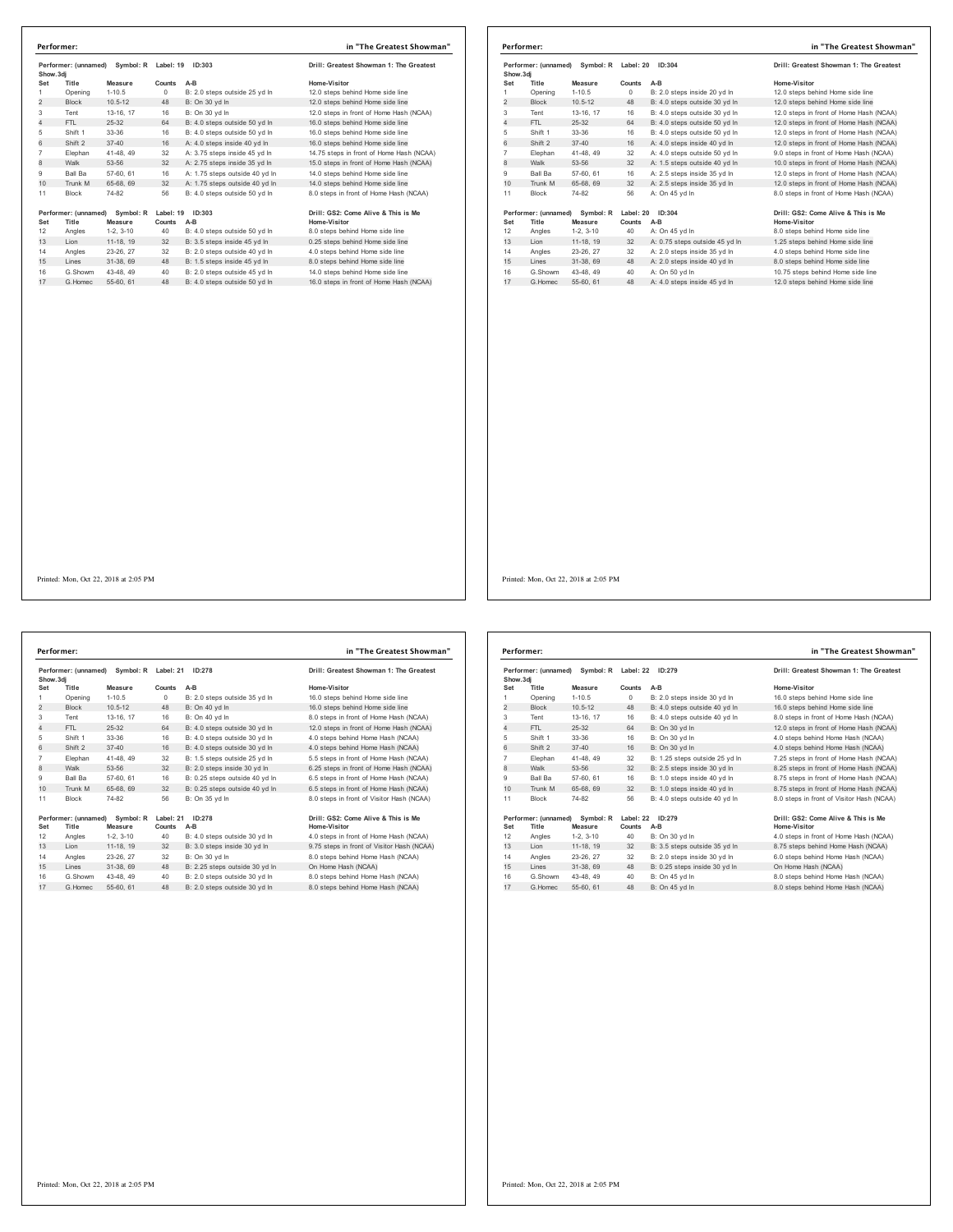| Counts<br>$A-B$<br>$\Omega$<br>B: 2.0 steps outside 30 yd In<br>B: On 35 vd In<br>48<br>16<br>B: On 35 vd In<br>B: 4.0 steps outside 35 yd In<br>64<br>16<br>B: 4.0 steps outside 35 yd In<br>16<br>B: 4.0 steps outside 35 vd In<br>32<br>B: 0.5 steps inside 30 vd In<br>32<br>B: 2.75 steps inside 35 yd In | Home-Visitor<br>16.0 steps behind Home side line<br>16.0 steps behind Home side line<br>8.0 steps in front of Home Hash (NCAA)<br>12.0 steps in front of Home Hash (NCAA)<br>4.0 steps behind Home Hash (NCAA)<br>4.0 steps behind Home Hash (NCAA)<br>7.0 steps in front of Home Hash (NCAA)<br>8.75 steps in front of Home Hash (NCAA) |
|----------------------------------------------------------------------------------------------------------------------------------------------------------------------------------------------------------------------------------------------------------------------------------------------------------------|------------------------------------------------------------------------------------------------------------------------------------------------------------------------------------------------------------------------------------------------------------------------------------------------------------------------------------------|
|                                                                                                                                                                                                                                                                                                                |                                                                                                                                                                                                                                                                                                                                          |
|                                                                                                                                                                                                                                                                                                                |                                                                                                                                                                                                                                                                                                                                          |
|                                                                                                                                                                                                                                                                                                                |                                                                                                                                                                                                                                                                                                                                          |
|                                                                                                                                                                                                                                                                                                                |                                                                                                                                                                                                                                                                                                                                          |
|                                                                                                                                                                                                                                                                                                                |                                                                                                                                                                                                                                                                                                                                          |
|                                                                                                                                                                                                                                                                                                                |                                                                                                                                                                                                                                                                                                                                          |
|                                                                                                                                                                                                                                                                                                                |                                                                                                                                                                                                                                                                                                                                          |
|                                                                                                                                                                                                                                                                                                                |                                                                                                                                                                                                                                                                                                                                          |
|                                                                                                                                                                                                                                                                                                                |                                                                                                                                                                                                                                                                                                                                          |
| B: 3.75 steps inside 45 vd In<br>16                                                                                                                                                                                                                                                                            | 11.5 steps in front of Home Hash (NCAA)                                                                                                                                                                                                                                                                                                  |
| 32<br>B: 3.75 steps inside 45 yd In                                                                                                                                                                                                                                                                            | 11.5 steps in front of Home Hash (NCAA)                                                                                                                                                                                                                                                                                                  |
| 56<br>B: On 25 vd In                                                                                                                                                                                                                                                                                           | 4.0 steps in front of Home Hash (NCAA)                                                                                                                                                                                                                                                                                                   |
| Symbol: R<br>Label: 23<br>ID:280                                                                                                                                                                                                                                                                               | Drill: GS2: Come Alive & This is Me                                                                                                                                                                                                                                                                                                      |
| Counts<br>$A-B$                                                                                                                                                                                                                                                                                                | Home-Visitor                                                                                                                                                                                                                                                                                                                             |
| 40<br>B: 4.0 steps outside 20 yd In                                                                                                                                                                                                                                                                            | 12.0 steps behind Home side line                                                                                                                                                                                                                                                                                                         |
| 32<br>B: 1.75 steps outside 35 yd In                                                                                                                                                                                                                                                                           | 13.25 steps in front of Home Hash (NCAA)                                                                                                                                                                                                                                                                                                 |
| 32<br>B: 2.0 steps inside 30 vd In                                                                                                                                                                                                                                                                             | 14.0 steps behind Home side line                                                                                                                                                                                                                                                                                                         |
| 48<br>B: 2.0 steps outside 25 vd In                                                                                                                                                                                                                                                                            | 8.0 steps behind Home side line                                                                                                                                                                                                                                                                                                          |
|                                                                                                                                                                                                                                                                                                                | 12.0 steps behind Home side line                                                                                                                                                                                                                                                                                                         |
|                                                                                                                                                                                                                                                                                                                | 12.0 steps behind Home side line                                                                                                                                                                                                                                                                                                         |
| 11-18, 19<br>23-26.27<br>31-38.69                                                                                                                                                                                                                                                                              | 40<br>B: 2.0 steps inside 25 yd In<br>43-48.49<br>B: 2.0 steps outside 20 vd In<br>55-60, 61<br>48                                                                                                                                                                                                                                       |

| Performer:     |                               |                      |                     |                                | in "The Greatest Showman"                           |
|----------------|-------------------------------|----------------------|---------------------|--------------------------------|-----------------------------------------------------|
| Show, 3di      | Performer: (unnamed)          | Symbol: R            | Label: 24           | ID:281                         | Drill: Greatest Showman 1: The Greatest             |
| Set            | Title                         | Measure              | Counts              | $A-B$                          | Home-Visitor                                        |
|                | Opening                       | $1 - 10.5$           | 0                   | B: 2.0 steps inside 25 yd In   | 16.0 steps behind Home side line                    |
| $\overline{2}$ | <b>Block</b>                  | $10.5 - 12$          | 48                  | B: 4.0 steps outside 35 yd In  | 16.0 steps behind Home side line                    |
| 3              | Tent                          | 13-16, 17            | 16                  | B: 4.0 steps outside 35 yd In  | 8.0 steps in front of Home Hash (NCAA)              |
| 4              | FTL.                          | 25-32                | 64                  | B: On 35 yd In                 | 12.0 steps in front of Home Hash (NCAA)             |
| 5              | Shift 1                       | 33-36                | 16                  | B: On 35 yd In                 | 4.0 steps behind Home Hash (NCAA)                   |
| 6              | Shift 2                       | $37 - 40$            | 16                  | B: On 35 vd In                 | 4.0 steps behind Home Hash (NCAA)                   |
| $\overline{7}$ | Elephan                       | 41-48, 49            | 32                  | B: 0.25 steps inside 30 yd In  | 9.0 steps in front of Home Hash (NCAA)              |
| 8              | Walk                          | 53-56                | 32                  | B: 2.25 steps inside 35 yd In  | 10.75 steps in front of Home Hash (NCAA)            |
| 9              | Ball Ba                       | 57-60, 61            | 16                  | B: 3.25 steps outside 50 vd In | 13.5 steps in front of Home Hash (NCAA)             |
| 10             | Trunk M                       | 65-68, 69            | 32                  | B: 3.25 steps outside 50 yd In | 13.5 steps in front of Home Hash (NCAA)             |
| 11             | <b>Block</b>                  | 74-82                | 56                  | B: 4.0 steps outside 30 yd In  | 4.0 steps in front of Home Hash (NCAA)              |
| Set            | Performer: (unnamed)<br>Title | Symbol: R<br>Measure | Label: 24<br>Counts | ID:281<br>$A-B$                | Drill: GS2: Come Alive & This is Me<br>Home-Visitor |
| 12             | Angles                        | $1-2, 3-10$          | 40                  | B: On 20 yd In                 | 12.0 steps behind Home side line                    |
| 13             | Lion                          | 11-18, 19            | 32                  | B: 1.25 steps outside 35 yd In | 15.25 steps in front of Home Hash (NCAA)            |
| 14             | Angles                        | 23-26, 27            | 32                  | B: 4.0 steps outside 35 vd In  | 12.0 steps behind Home side line                    |
| 15             | Lines                         | 31-38, 69            | 48                  | B: 0.75 steps inside 25 yd In  | 8.0 steps behind Home side line                     |
| 16             | G.Showm                       | 43-48, 49            | 40                  | B: 2.0 steps inside 25 yd In   | 10.0 steps behind Home side line                    |
| 17             | G. Homec                      | 55-60, 61            | 48                  | B: 3.25 steps inside 15 yd In  | 12.0 steps behind Home side line                    |

**Performer: (unnamed) Symbol: R Label: 25 ID:282 Drill: Greatest Showman 1: The Greatest**  Show.3dj<br>Set Title Measure Counts A-B<br>1 Opening 1-10.5 0 B:2.0 steps outside 25 yd In 16.0 steps behind Home side line<br>2 Block 10.5-12 48 B: On 30 yd In 16.0 steps behind Home side line Tent 13-16, 17 16 B: On 30 yd ln 8.0 steps in front of Home Hash (NCAA) 4 FTL 25-32 64 B: 4.0 steps outside 40 yd ln 12.0 steps in front of Home Hash (NCAA) Shift 1 33-36 16 B: 4.0 steps outside 40 yd ln 4.0 steps behind Home Hash (NCAA) 6 Shift 2 37-40 16 B: 4.0 steps outside 40 yd ln 4.0 steps behind Home Hash (NCAA) 7 Elephan 41-48, 49 32 B: On 30 yd ln 11.0 steps in front of Home Hash (NCAA)<br>8 Walk 53-56 32 B: 1.5 steps inside 35 yd ln 12.75 steps in front of Home Hash (NCAA) Ball Ba 57-60, 61 16 B: 2.25 steps outside 50 yd ln 15.75 steps in front of Home Hash (NCAA) 10 Trunk M 65-68, 69 32 B: 2.25 steps outside 50 yd ln 15.75 steps in front of Home Hash (NCAA) Block 74-82 56 B: On 30 yd ln 4.0 steps in front of Home Hash (NCAA) **Performer: (unnamed) Symbol: R Label: 25 ID:282 Drill: GS2: Come Alive & This is Me<br>19 Mome - Measure - Counts A-B<br>12 Angles 1-2, 3-10 - 40 B: 4.0 steps outside 25 yd In 12.0 steps behind Home side line** Set Title Measure Counts A-B .<br>12 Angles 1-2, 3-10 - D.: 4.0 steps outside 25 yd in 12.0 steps behind Home side line<br>13 Lion 11-18, 19 32 B: 2.0 steps outside 40 yd in 11.25 steps in front of Home Hash (NCAA) Angles 23-26, 27 32 B: On 35 yd ln 12.0 steps in front of Home Hash (NCAA) 15 Lines 31-38, 69 48 B: 2.25 steps inside 35 yd ln 16.0 steps behind Home side line **Performer: in "The Greatest Showman"**

Printed: Mon, Oct 22, 2018 at 2:05 PM

G.Showm 43-48, 49 40 B: 2.0 steps outside 40 yd ln 12.0 steps behind Home side line 17 G.Homec 55-60, 61 48 B: 4.0 steps outside 45 yd ln 12.0 steps in front of Home Hash (NCAA)

| Performer: (unnamed)<br>Symbol: R<br>Show, 3di |                               | Label: 26<br>ID:283  |                     | Drill: Greatest Showman 1: The Greatest |                                                     |
|------------------------------------------------|-------------------------------|----------------------|---------------------|-----------------------------------------|-----------------------------------------------------|
| Set                                            | Title                         | Measure              | Counts              | $A-B$                                   | Home-Visitor                                        |
| 1                                              | Opening                       | $1 - 10.5$           | $\Omega$            | B: 2.0 steps inside 20 yd In            | 16.0 steps behind Home side line                    |
| $\overline{2}$                                 | <b>Block</b>                  | $10.5 - 12$          | 48                  | B: 4.0 steps outside 30 yd In           | 16.0 steps behind Home side line                    |
| 3                                              | Tent                          | 13-16. 17            | 16                  | B: 4.0 steps outside 30 yd In           | 8.0 steps in front of Home Hash (NCAA)              |
| 4                                              | FTI.                          | 25-32                | 64                  | B: On 40 vd In                          | 12.0 steps in front of Home Hash (NCAA)             |
| 5                                              | Shift 1                       | 33-36                | 16                  | B: On 40 yd In                          | 4.0 steps behind Home Hash (NCAA)                   |
| 6                                              | Shift 2                       | $37 - 40$            | 16                  | B: On 40 vd In                          | 4.0 steps behind Home Hash (NCAA)                   |
| $\overline{7}$                                 | Elephan                       | 41-48.49             | 32                  | B: 2.25 steps inside 35 yd In           | 1.75 steps behind Home Hash (NCAA)                  |
| 8                                              | Walk                          | 53-56                | 32                  | B: 3.75 steps outside 45 yd In          | 1.5 steps behind Home Hash (NCAA)                   |
| 9                                              | <b>Ball Ba</b>                | 57-60, 61            | 16                  | B: 1.0 steps outside 50 vd In           | 1.25 steps behind Home Hash (NCAA)                  |
| 10                                             | Trunk M                       | 65-68, 69            | 32                  | B: 1.0 steps outside 50 yd In           | 1.25 steps behind Home Hash (NCAA)                  |
| 11                                             | <b>Block</b>                  | 74-82                | 56                  | B: 4.0 steps outside 30 yd In           | On Home Hash (NCAA)                                 |
| Set                                            | Performer: (unnamed)<br>Title | Symbol: R<br>Measure | Label: 26<br>Counts | ID: 283<br>$A-B$                        | Drill: GS2: Come Alive & This is Me<br>Home-Visitor |
| 12                                             | Angles                        | $1-2, 3-10$          | 40                  | B: On 20 yd In                          | 16.0 steps behind Home side line                    |
| 13                                             | Lion                          | 11-18. 19            | 32                  | B: 2.75 steps outside 35 yd In          | 11.5 steps in front of Home Hash (NCAA)             |
| 14                                             | Angles                        | 23-26.27             | 32                  | B: On 30 yd In                          | 16.0 steps behind Home side line                    |
| 15                                             | Lines                         | 31-38, 69            | 48                  | B: 3.5 steps inside 20 yd In            | 8.0 steps behind Home side line                     |
| 16                                             | G Showm                       | 43-48.49             | 40                  | B: 2.75 steps outside 25 vd In          | 14.5 steps behind Home side line                    |
| 17                                             | G Homec                       | 55-60, 61            | 48                  | B: 2.0 steps outside 20 yd In           | 14.0 steps in front of Home Hash (NCAA)             |
|                                                |                               |                      |                     |                                         |                                                     |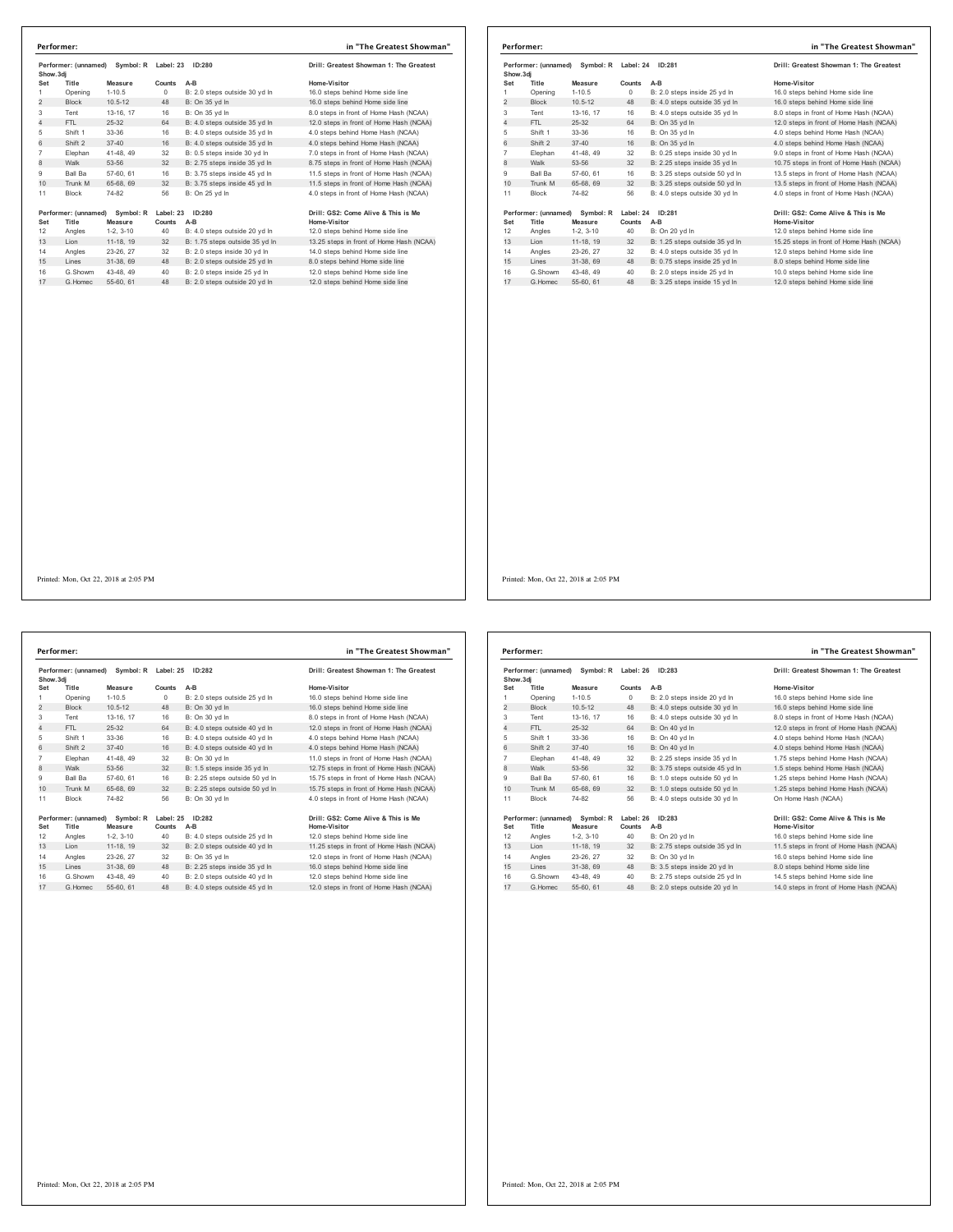| Performer: (unnamed)<br>Show.3di |                      | Symbol: R   | Label: 27<br>ID:284 |                               | Drill: Greatest Showman 1: The Greatest  |  |
|----------------------------------|----------------------|-------------|---------------------|-------------------------------|------------------------------------------|--|
| Set                              | Title                | Measure     | Counts              | A-B                           | Home-Visitor                             |  |
| 1                                | Opening              | $1 - 10.5$  | $^{\circ}$          | B: 2.0 steps outside 20 yd In | 16.0 steps behind Home side line         |  |
| $\overline{2}$                   | <b>Block</b>         | $10.5 - 12$ | 48                  | B: On 25 vd In                | 16.0 steps behind Home side line         |  |
| 3                                | Tent                 | 13-16, 17   | 16                  | B: On 25 yd In                | 8.0 steps in front of Home Hash (NCAA)   |  |
| 4                                | FTL                  | $25 - 32$   | 64                  | B: 4.0 steps outside 45 vd In | 12.0 steps in front of Home Hash (NCAA)  |  |
| 5                                | Shift 1              | 33-36       | 16                  | B: 4.0 steps outside 45 yd In | 12.0 steps in front of Home Hash (NCAA)  |  |
| 6                                | Shift 2              | $37 - 40$   | 16                  | A: 4.0 steps inside 45 yd In  | 12.0 steps in front of Home Hash (NCAA)  |  |
| $\overline{7}$                   | Elephan              | 41-48, 49   | 32                  | A: 4.0 steps inside 45 yd In  | 5.0 steps in front of Home Hash (NCAA)   |  |
| 8                                | Walk                 | 53-56       | 32                  | A: On 40 vd In                | 6.0 steps in front of Home Hash (NCAA)   |  |
| 9                                | Ball Ba              | 57-60, 61   | 16                  | A: 0.75 steps inside 35 vd In | 7.75 steps in front of Home Hash (NCAA)  |  |
| 10                               | Trunk M              | 65-68, 69   | 32                  | A: 0.75 steps inside 35 yd In | 7.75 steps in front of Home Hash (NCAA)  |  |
| 11                               | <b>Block</b>         | 74-82       | 56                  | B: On 45 yd In                | 4.0 steps in front of Home Hash (NCAA)   |  |
|                                  | Performer: (unnamed) | Symbol: R   | Label: 27           | ID:284                        | Drill: GS2: Come Alive & This is Me      |  |
| Set                              | Title                | Measure     | Counts              | A-B                           | Home-Visitor                             |  |
| 12                               | Angles               | $1-2.3-10$  | 40                  | B: On 45 yd In                | 12.0 steps behind Home side line         |  |
| 13                               | Lion                 | 11-18, 19   | 32                  | B: 1.25 steps inside 45 yd In | 9.75 steps behind Home side line         |  |
| 14                               | Angles               | 23-26, 27   | 32                  | B: On 40 vd In                | 12.0 steps behind Home side line         |  |
| 15                               | Lines                | 31-38, 69   | 48                  | B: 3.5 steps outside 45 yd In | 16.0 steps behind Home side line         |  |
| 16                               | G.Showm              | 43-48, 49   | 40                  | B: 2.0 steps inside 40 vd In  | 13.25 steps in front of Home Hash (NCAA) |  |
| 17                               | G. Homec             | 55-60, 61   | 48                  | B: 2.0 steps outside 40 yd In | 11.0 steps in front of Home Hash (NCAA)  |  |

|                | Performer:           |                     |           |                                | in "The Greatest Showman"                 |
|----------------|----------------------|---------------------|-----------|--------------------------------|-------------------------------------------|
| Show, 3di      | Performer: (unnamed) | Symbol: R Label: 28 |           | ID:257                         | Drill: Greatest Showman 1: The Greatest   |
| Set            | Title                | Measure             | Counts    | $A-B$                          | Home-Visitor                              |
|                | Opening              | $1 - 10.5$          | $\circ$   | B: 2.0 steps outside 35 yd In  | 12.0 steps in front of Home Hash (NCAA)   |
| $\overline{2}$ | <b>Block</b>         | $10.5 - 12$         | 48        | B: On 40 vd In                 | 12.0 steps in front of Home Hash (NCAA)   |
| 3              | Tent                 | 13-16, 17           | 16        | B: On 40 vd In                 | 4.0 steps in front of Home Hash (NCAA)    |
| 4              | FTI.                 | $25-32$             | 64        | B: 4.0 steps outside 40 yd In  | 8.0 steps in front of Home Hash (NCAA)    |
| 5              | Shift 1              | 33-36               | 16        | B: 4.0 steps outside 40 yd In  | 8.0 steps behind Home Hash (NCAA)         |
| 6              | Shift 2              | $37 - 40$           | 16        | B: 4.0 steps outside 40 yd In  | 8.0 steps behind Home Hash (NCAA)         |
| $\overline{7}$ | Elephan              | 41-48, 49           | 32        | B: 3.5 steps inside 30 yd In   | 2.0 steps in front of Home Hash (NCAA)    |
| 8              | Walk                 | 53-56               | 32        | B: 2.75 steps outside 40 yd In | 3.0 steps in front of Home Hash (NCAA)    |
| 9              | <b>Ball Ba</b>       | 57-60, 61           | 16        | B: 2.0 steps inside 45 vd In   | 4.75 steps in front of Home Hash (NCAA)   |
| 10             | Trunk M              | 65-68, 69           | 32        | B: 2.0 steps inside 45 vd In   | 4.75 steps in front of Home Hash (NCAA)   |
| 11             | <b>Block</b>         | 74-82               | 56        | B: On 40 vd In                 | 8.0 steps in front of Visitor Hash (NCAA) |
|                | Performer: (unnamed) | Symbol: R           | Label: 28 | ID:257                         | Drill: GS2: Come Alive & This is Me       |
| Set            | Title                | Measure             | Counts    | $A-B$                          | Home-Visitor                              |
| 12             | Angles               | $1-2, 3-10$         | 40        | B: 4.0 steps outside 35 yd In  | 4.0 steps in front of Home Hash (NCAA)    |
| 13             | Lion                 | 11-18, 19           | 32        | B: 2.0 steps outside 35 yd In  | 7.25 steps behind Home Hash (NCAA)        |
| 14             | Angles               | 23-26, 27           | 32        | B: 4.0 steps outside 35 vd In  | 4.0 steps behind Home Hash (NCAA)         |
| 15             | Lines                | 31-38, 69           | 48        | B: 2.75 steps inside 30 yd In  | On Home Hash (NCAA)                       |
| 16             | G.Showm              | 43-48.49            | 40        | B: On 45 yd In                 | 8.0 steps in front of Visitor Hash (NCAA) |
| 17             | G. Homec             | 55-60, 61           | 48        | B: On 45 vd In                 | 8.0 steps in front of Visitor Hash (NCAA) |

Performer: (unnamed) Symbol: R Label: 29 ID:258 **Drill: Greatest Showman 1: The Greatest Show.3dj Set Title Measure Counts A-B Home-Visitor** 1-10.5 0 B: 2.0 steps inside 30 yd ln 12.0 steps in front of Home Hash (NCAA)<br>10.5-12 48 B: 4.0 steps outside 40 yd ln 12.0 steps in front of Home Hash (NCAA) 2 Block 10.5-12 48 B: 4.0 steps outside 40 yd ln 12.0 steps in front of Home Hash (NCAA)<br>2 Block 10.5-12 48 B: 4.0 steps outside 40 yd ln 12.0 steps in front of Home Hash (NCAA) 13.16, 17 16 B: 4.0 steps outside 40 yd ln 4.0 steps in front of Home Hash (NCAA)<br>13.16 ETL 25-32 64 B: On 40 yd ln 4.0 steps in front of Home Hash (NCAA) 4 FTL 25-32 64 B: On 40 yd ln<br>
FTL 25-32 64 B: On 40 yd ln<br>
8.0 steps in front of Home Hash (NCAA)<br>
8.0 steps behind Home Hash (NCAA)<br>
8.0 steps behind Home Hash (NCAA)<br>
8.0 steps behind Home Hash (NCAA)<br>
8.0 steps behind 5 Shift 1 33-36 16 B: On 40 yd ln 8.0 steps behind Home Hash (NCAA)<br>6 Shift 2 37-40 16 B: On 40 yd ln 8.0 steps behind Home Hash (NCAA) 7 Elephan 41-48, 49 32 B: 3.75 steps outside 40 yd ln 2.0 steps behind Home Hash (NCAA) 1.75 steps behind Home Hash (NCAA) 9 Ball Ba 57-60, 61 16 A: 1.25 steps outside 50 yd ln 1.75 steps behind Home Hash (NCAA) 10 Trunk Machine Machine at the Home Hash (NCAA) and Home Hash (NCAA) and Home Hash (NCAA) and Home Hash (NCAA) 11 Block 74-82 56 B: On 30 yd ln On Home Hash (NCAA) **Performer: (unnamed) Symbol: R Label: 29 ID:258 Drill: GS2: Come Alive & This is Me Set Title Measure Counts A-B**<br>**Angles Home-Visitory AD B:** 4.0 steps outside 25 yd In 12 Angles 1-2, 3-10 40 B: 4.0 steps outside 25 yd ln 16.0 steps behind Home side line 12 B: 1.75 steps outside 40 yd ln 14 Angles 23-26, 27 32 B: 2.0 steps outside 35 yd ln 10.0 steps in front of Home Hash (NCAA)<br>15 Lines 31-38, 69 48 B: 0.25 steps outside 35 yd ln 16.0 steps behind Home side line 16.0 steps behind Home side line 16 G.Showm 43-48, 49 40 B: On 35 yd ln 8.0 steps behind Home side line 17 G.Homec 55-60, 61 48 B: On 30 yd ln 15.0 steps behind Home side line **Performer: in "The Greatest Showman"**

Performer: (unnamed) Symbol: R Label: 30 ID:259 **Drill: Greatest Showman 1: The Greatest Show.3dj Set Title Measure Counts A-B Home-Visitor** 1 Opening 1-10.5 0 B: 2.0 steps outside 30 yd ln 12.0 steps in front of Home Hash (NCAA)<br>2 Block 10.5-12 48 B: On 35 yd ln 12.0 steps in front of Home Hash (NCAA) 2 Block 10.5-12 48 B: On 35 yd ln 12.0 steps in front of Home Hash (NCAA)<br>12.0 steps in front of Home Hash (NCAA) 3 Tent 13-16, 17 16 B: On 35 yd ln 4.0 steps in front of Home Hash (NCAA)<br>4 FTL 25-32 64 B: 4.0 steps outside 45 yd ln 8.0 steps in front of Home Hash (NCAA) 4 B: 4.0 steps outside 45 yd m 8.0 steps in front of Home Hash (NCAA)<br>19 11 193-36 16 B: 4.0 steps outside 45 yd ln 8.0 steps in front of Home Hash (NCAA)<br>19 16 B: 4.0 steps outside 45 yd ln 8.0 steps in front of Home Hash 5 Shift 1 33-36 16 B: 4.0 steps outside 45 yd ln 8.0 steps in front of Home Hash (NCAA) 6 Shift 2 37-40 16 B: 4.0 steps outside 45 yd ln 8.0 steps in front of Home Hash (NCAA) 7 Elephan 41-48, 49 32 B: 0.25 steps inside 40 yd ln 2.25 steps behind Home Hash (NCAA) 8.125 Steps behind Home Hash (NCAA) 9 Ball Ba 57-60, 61 16 A: 2.0 steps inside 45 yd ln 2.25 steps behind Home Hash (NCAA)<br>10 Trunk M 65-68, 69 32 A: 2.0 steps inside 45 yd ln 2.25 steps behind Home Hash (NCAA)  $10$  Trunk M 65-68, 69 and Home Hash (NCAA)  $\frac{25}{32}$  A: 2.0 steps inside 45 yd ln 11 Block 74-82 56 B: On 35 yd ln On Home Hash (NCAA) **Performer: (unnamed) Symbol: R Label: 30 ID:259 Drill: GS2: Come Alive & This is Me Set Title Measure Counts A-B**<br>12 Angles 1-2. 3-10 40 B: 4.0 steps outside 30 vd In 12 Angles 1-2, 3-10 40 B: 4.0 steps outside 30 yd ln 16.0 steps behind Home side line 3.25 steps in front of Home Hash (NCAA) 14 Angles 23-26, 27 32 B: 2.0 steps outside 45 yd ln 2.0 steps in front of Home Hash (NCAA)<br>15 Lines 31-38, 69 48 B: 1.5 steps inside 45 yd ln 20 On Home Hash (NCAA) 15 Lines 31-38, 69 48 B: 1.5 steps inside 45 yd ln<br>
16 1.25 steps inside 45 yd ln<br>
16 1.25 steps behind Visitor Hash (NCAA)<br>
16 1.25 steps behind Visitor Hash (NCAA)<br>
16 1.25 steps behind Visitor Hash (NCAA) 16 G.Showm 43-48, 49 40 A: 2.0 steps inside 45 yd ln 1.25 steps behind Visitor Hash (NCAA) 17 G.Homec 55-60, 61 48 A: 2.0 steps inside 45 yd ln 1.25 steps behind Visitor Hash (NCAA) **Performer: in "The Greatest Showman"**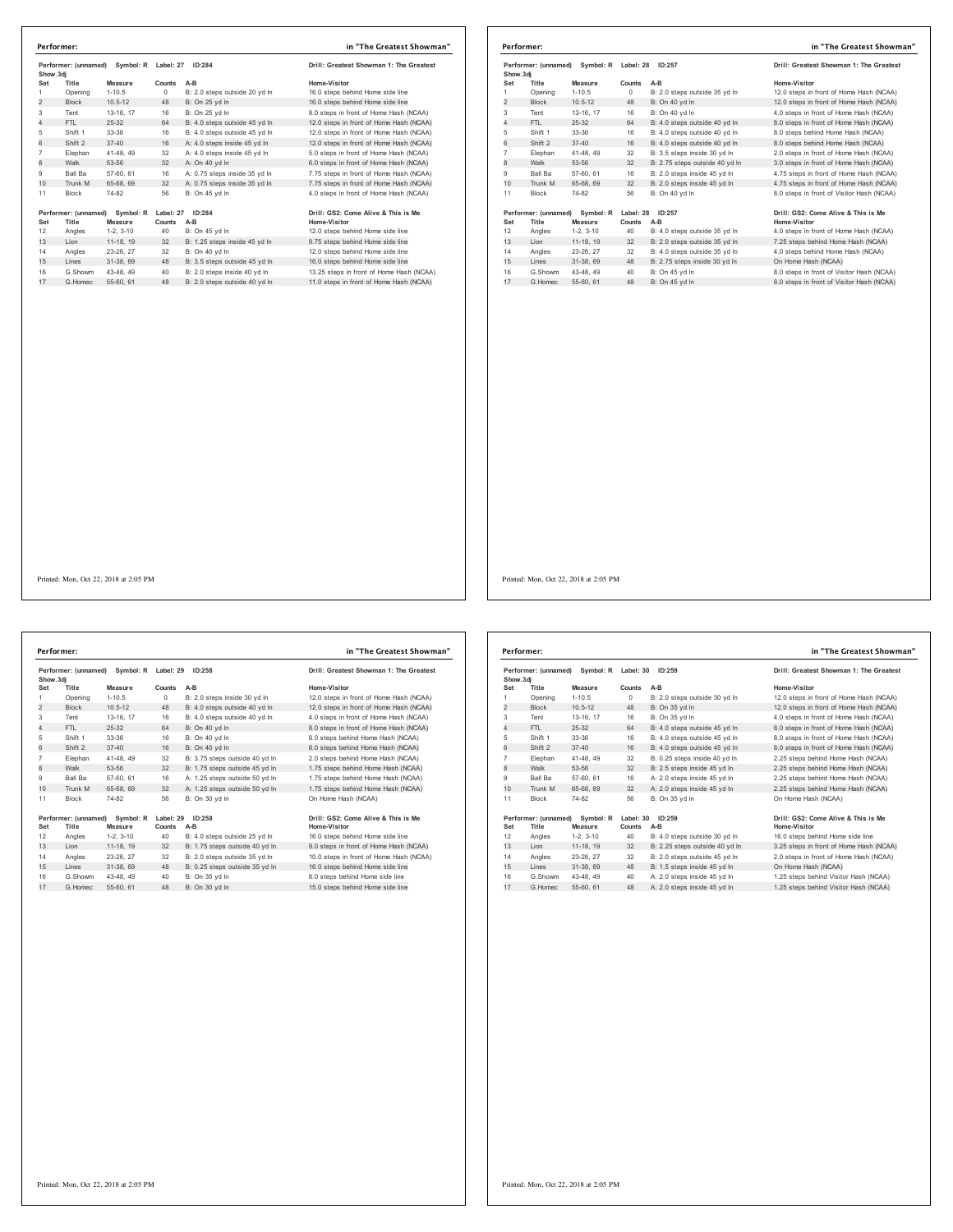| Show.3di<br>Title<br>Opening<br><b>Block</b> | Measure<br>$1 - 10.5$                                            | Counts                                                                                                                                                                                                     | A-B                                        |                                                                                                                                                          |
|----------------------------------------------|------------------------------------------------------------------|------------------------------------------------------------------------------------------------------------------------------------------------------------------------------------------------------------|--------------------------------------------|----------------------------------------------------------------------------------------------------------------------------------------------------------|
|                                              |                                                                  |                                                                                                                                                                                                            |                                            | Home-Visitor                                                                                                                                             |
|                                              |                                                                  | $^{\circ}$                                                                                                                                                                                                 | A: On 45 yd In                             | 4.0 steps behind Home Hash (NCAA)                                                                                                                        |
|                                              | $10.5 - 12$                                                      | 48                                                                                                                                                                                                         | A: On 45 yd In                             | 6.0 steps behind Home Hash (NCAA)                                                                                                                        |
| Tent                                         | 13-16, 17                                                        | 16                                                                                                                                                                                                         | A: On 45 yd In                             | 6.0 steps in front of Visitor Hash (NCAA)                                                                                                                |
| FTI.                                         |                                                                  | 64                                                                                                                                                                                                         | A: On 45 vd In                             | 6.0 steps in front of Visitor Hash (NCAA)                                                                                                                |
| Shift 1                                      |                                                                  | 16                                                                                                                                                                                                         | A: On 45 yd In                             | 6.0 steps in front of Visitor Hash (NCAA)                                                                                                                |
| Shift 2                                      |                                                                  | 16                                                                                                                                                                                                         | A: On 45 vd In                             | 6.0 steps in front of Visitor Hash (NCAA)                                                                                                                |
| Elephan                                      |                                                                  | 32                                                                                                                                                                                                         | B: On 40 vd In                             | 8.0 steps behind Home Hash (NCAA)                                                                                                                        |
| Walk                                         |                                                                  | 32                                                                                                                                                                                                         | B: 3.0 steps inside 45 yd In               | 8.0 steps behind Home Hash (NCAA)                                                                                                                        |
| Ball Ba                                      |                                                                  | 16                                                                                                                                                                                                         | A: 2.0 steps inside 45 vd In               | 8.0 steps behind Home Hash (NCAA)                                                                                                                        |
| Trunk M                                      |                                                                  | 32                                                                                                                                                                                                         | A: 2.0 steps inside 45 vd In               | 8.0 steps behind Home Hash (NCAA)                                                                                                                        |
| <b>Block</b>                                 |                                                                  | 56                                                                                                                                                                                                         | A: On 45 yd In                             | 8.0 steps behind Home Hash (NCAA)                                                                                                                        |
|                                              | Symbol: s                                                        | Label: 1                                                                                                                                                                                                   | ID:418                                     | Drill: GS2: Come Alive & This is Me                                                                                                                      |
|                                              |                                                                  |                                                                                                                                                                                                            |                                            | Home-Visitor<br>4.0 steps in front of Home Hash (NCAA)                                                                                                   |
|                                              |                                                                  |                                                                                                                                                                                                            |                                            | 8.0 steps in front of Home Hash (NCAA)                                                                                                                   |
|                                              |                                                                  |                                                                                                                                                                                                            |                                            | 5.0 steps behind Home Hash (NCAA)                                                                                                                        |
|                                              |                                                                  |                                                                                                                                                                                                            |                                            |                                                                                                                                                          |
|                                              |                                                                  |                                                                                                                                                                                                            |                                            | 4.0 steps behind Visitor Hash (NCAA)<br>12.0 steps in front of Visitor side line                                                                         |
|                                              |                                                                  |                                                                                                                                                                                                            |                                            | 14.0 steps behind Visitor Hash (NCAA)                                                                                                                    |
|                                              | Title<br>Angles<br>Lion<br>Angles<br>Lines<br>G.Showm<br>G Homec | $25 - 32$<br>33-36<br>$37 - 40$<br>41-48, 49<br>53-56<br>57-60, 61<br>65-68, 69<br>74-82<br>Performer: (unnamed)<br>Measure<br>$1-2.3-10$<br>11-18, 19<br>23-26, 27<br>31-38, 69<br>43-48, 49<br>55-60, 61 | Counts<br>40<br>32<br>32<br>48<br>40<br>48 | A-B<br>A: On 45 yd In<br>On 50 yd In<br>A: On 45 vd In<br>A: 4.0 steps inside 45 yd In<br>A: 1.0 steps outside 45 vd In<br>A: 1.0 steps outside 40 vd In |

|                | Performer: (unnamed) Symbol: s |             | Label: 2 | ID:419                         | Drill: Greatest Showman 1: The Greatest   |
|----------------|--------------------------------|-------------|----------|--------------------------------|-------------------------------------------|
| Show, 3di      |                                |             |          |                                |                                           |
| Set            | Title                          | Measure     | Counts   | $A-B$                          | Home-Visitor                              |
| 1              | Opening                        | $1 - 10.5$  | $\circ$  | A: 1.75 steps inside 45 yd In  | 4.0 steps behind Home Hash (NCAA)         |
| $\overline{c}$ | <b>Block</b>                   | $10.5 - 12$ | 48       | A: 1.75 steps inside 45 yd In  | 6.0 steps behind Home Hash (NCAA)         |
| 3              | Tent                           | 13-16, 17   | 16       | A: 1.75 steps inside 45 yd In  | 6.0 steps in front of Visitor Hash (NCAA) |
| $\overline{4}$ | FTI.                           | $25-32$     | 64       | A: 1.75 steps inside 45 vd In  | 6.0 steps in front of Visitor Hash (NCAA) |
| 5              | Shift 1                        | 33-36       | 16       | A: 1.75 steps inside 45 yd In  | 6.0 steps in front of Visitor Hash (NCAA) |
| 6              | Shift 2                        | $37 - 40$   | 16       | A: 1.75 steps inside 45 vd In  | 6.0 steps in front of Visitor Hash (NCAA) |
| $\overline{7}$ | Elephan                        | 41-48, 49   | 32       | B: 1.75 steps outside 40 yd In | 8.0 steps behind Home Hash (NCAA)         |
| 8              | Walk                           | 53-56       | 32       | B: 1.25 steps inside 45 yd In  | 8.0 steps behind Home Hash (NCAA)         |
| 9              | <b>Ball Ba</b>                 | 57-60, 61   | 16       | A: 3.75 steps inside 45 vd In  | 8.0 steps behind Home Hash (NCAA)         |
| 10             | Trunk M                        | 65-68, 69   | 32       | A: 3.75 steps inside 45 yd In  | 8.0 steps behind Home Hash (NCAA)         |
| 11             | <b>Block</b>                   | 74-82       | 56       | A: 1.75 steps inside 45 vd In  | 8.0 steps behind Home Hash (NCAA)         |
|                | Performer: (unnamed) Symbol: s |             | Label: 2 | ID:419                         | Drill: GS2: Come Alive & This is Me       |
| Set            | Title                          | Measure     | Counts   | A-B                            | <b>Home-Visitor</b>                       |
| 12             | Angles                         | $1-2, 3-10$ | 40       | A: 1.75 steps inside 45 yd In  | 4.0 steps in front of Home Hash (NCAA)    |
| 13             | Lion                           | 11-18, 19   | 32       | On 50 yd In                    | 6.0 steps in front of Home Hash (NCAA)    |
| 14             | Angles                         | 23-26, 27   | 32       | A: 1.75 steps inside 45 vd In  | 5.0 steps behind Home Hash (NCAA)         |
| 15             | Lines                          | 31-38, 69   | 48       | A: 2.0 steps outside 50 yd In  | 2.0 steps behind Visitor Hash (NCAA)      |
| 16             | G.Showm                        | 43-48, 49   | 40       | A: 1.0 steps inside 45 vd In   | 12.0 steps in front of Visitor side line  |
| 17             | G Homec                        | 55-60 61    | 48       | A: 1.0 steps inside 40 vd In   | 14.0 steps behind Visitor Hash (NCAA)     |

 $\overline{1}$ 

Printed: Mon, Oct 22, 2018 at 2:05 PM

**Performer: (unnamed) Symbol: s Label: 3 ID:420 Drill: Greatest Showman 1: The Greatest Show.3dj Set Title Measure Counts A-B Home-Visitor** dj<br>1 Title Measure Counts A-B<br>Opening 1-10.5 0 A: 3.5 steps inside 45 yd ln 4.0 steps behind Home Hash (NCAA) 2 Block 10.5-12 48 A: 3.5 steps inside 45 yd in 6.0 steps behind Home Hash (NCAA)<br>2 Block 10.5-12 48 A: 3.5 steps inside 45 yd ln 6.0 steps behind Home Hash (NCAA) 3 Tent 13-16, 17 16 A: 3.5 steps inside 45 yd ln<br>4 FTL 25-32 64 A: 3.5 steps inside 45 yd ln 4 FTL 25-32 64 A: 3.5 steps inside 45 yd ln<br>
4 FTL 25-32 64 A: 3.5 steps inside 45 yd ln<br>
4 Shift 33-36 16 A: 3.5 steps inside 45 yd ln<br>
5.0 steps in front of Visitor Hash (NCAA)<br>
5.0 Steps in front of Visitor Hash (NCAA)<br> Shift 1 33-36 16 A: 3.5 steps inside 45 yd ln 6.0 steps in front of Visitor Hash (NCAA) 6 Shift 2 37-40 16 A: 3.5 steps inside 45 yd ln 6.0 steps in front of Visitor Hash (NCAA) Elephan 41-48, 49 32 B: 3.5 steps outside 40 yd ln 8.0 steps behind Home Hash (NCAA) 8 B: 3.5 steps butside 40 yd in 8.0 steps butside 45 yd in 9 Ball Ba 57-60, 61 16 A: 2.5 steps outside 50 yd ln 8.0 steps behind Home Hash (NCAA)<br>10 Trunk M 65-68, 69 32 A: 2.5 steps outside 50 yd ln 8.0 steps behind Home Hash (NCAA) Trunk M 65-68, 69 32 A: 2.5 steps outside 50 yd ln 8.0 steps behind Home Hash (NCAA) Block 74-82 56 A: 3.5 steps inside 45 yd ln 8.0 steps behind Home Hash (NCAA) Drifl:GS2:Come Alive & This is Me و Drill:GS2:Come Alive & This is Me<br>Set Title Measure Counts A-B Aprovision Home-Visitor<br>12 Angles 1-2, 3-10 40 A: 3.5 steps inside 45 yd in 4.0 steps in front of Home Hash (NCAA) 12 Angles 12, 3-10 40 A: 3.5 steps inside 45 yd in 4.0 steps in front of Home Hash (NCAA)<br>13 Lion 11-18, 19 32 On 50 yd ln 4.0 steps in 4.0 steps in front of Home Hash (NCAA)<br>14 Angles 23-26, 27 32 A: 3.5 steps inside 45 y Angles 23-26, 27 32 A: 3.5 steps inside 45 yd ln 5.0 steps behind Home Hash (NCAA) 15 Lines 31-38, 69 48 On 50 yd ln On Visitor Hash (NCAA) G.Showm 43-48, 49 40 A: 3.0 steps inside 45 yd ln 12.0 steps in front of Visitor side line 17 G.Homec 55-60, 61 48 A: 3.0 steps inside 40 yd ln 14.0 steps behind Visitor Hash (NCAA) **Performer: in "The Greatest Showman"**

| Show, 3di      | Performer: (unnamed) Symbol: s |             | Label: 4 | ID:421                         | Drill: Greatest Showman 1: The Greatest   |
|----------------|--------------------------------|-------------|----------|--------------------------------|-------------------------------------------|
| Set            | Title                          | Measure     | Counts   | $A-B$                          | Home-Visitor                              |
| 1              | Opening                        | $1 - 10.5$  | $\circ$  | A: 2.75 steps outside 50 vd In | 4.0 steps behind Home Hash (NCAA)         |
| $\overline{2}$ | <b>Block</b>                   | $10.5 - 12$ | 48       | A: 2.75 steps outside 50 yd In | 6.0 steps behind Home Hash (NCAA)         |
| 3              | Tent                           | 13-16. 17   | 16       | A: 2.75 steps outside 50 vd In | 6.0 steps in front of Visitor Hash (NCAA) |
| 4              | FTL                            | $25 - 32$   | 64       | A: 2.75 steps outside 50 yd In | 6.0 steps in front of Visitor Hash (NCAA) |
| 5              | Shift 1                        | 33-36       | 16       | A: 2.75 steps outside 50 yd In | 6.0 steps in front of Visitor Hash (NCAA) |
| 6              | Shift 2                        | $37 - 40$   | 16       | A: 2.75 steps outside 50 yd In | 6.0 steps in front of Visitor Hash (NCAA) |
| $\overline{7}$ | Elephan                        | 41-48, 49   | 32       | B: 2.75 steps inside 35 vd In  | 8.0 steps behind Home Hash (NCAA)         |
| 8              | Walk                           | 53-56       | 32       | B: 2.25 steps outside 45 yd In | 8.0 steps behind Home Hash (NCAA)         |
| 9              | Ball Ba                        | 57-60, 61   | 16       | A: 0.75 steps outside 50 vd In | 8.0 steps behind Home Hash (NCAA)         |
| 10             | Trunk M                        | 65-68, 69   | 32       | A: 0.75 steps outside 50 yd In | 8.0 steps behind Home Hash (NCAA)         |
| 11             | <b>Block</b>                   | 74-82       | 56       | A: 2.75 steps outside 50 vd In | 8.0 steps behind Home Hash (NCAA)         |
|                | Performer: (unnamed) Symbol: s |             | Label: 4 | ID:421                         | Drill: GS2: Come Alive & This is Me       |
| Set            | Title                          | Measure     | Counts   | $A-B$                          | Home-Visitor                              |
| 12             | Angles                         | $1-2, 3-10$ | 40       | A: 2.75 steps outside 50 yd In | 4.0 steps in front of Home Hash (NCAA)    |
| 13             | Lion                           | 11-18. 19   | 32       | On 50 vd In                    | 2.0 steps in front of Home Hash (NCAA)    |
| 14             | Angles                         | 23-26, 27   | 32       | A: 2.75 steps outside 50 vd In | 5.0 steps behind Home Hash (NCAA)         |
| 15             | Lines                          | 31-38, 69   | 48       | B: 2.0 steps outside 50 yd In  | 2.0 steps behind Visitor Hash (NCAA)      |
| 16             | G.Showm                        | 43-48.49    | 40       | A: 3.0 steps outside 50 vd In  | 12.0 steps in front of Visitor side line  |
| 17             | G. Homec                       | 55-60, 61   | 48       | A: 3.0 steps outside 45 yd In  | 14.0 steps behind Visitor Hash (NCAA)     |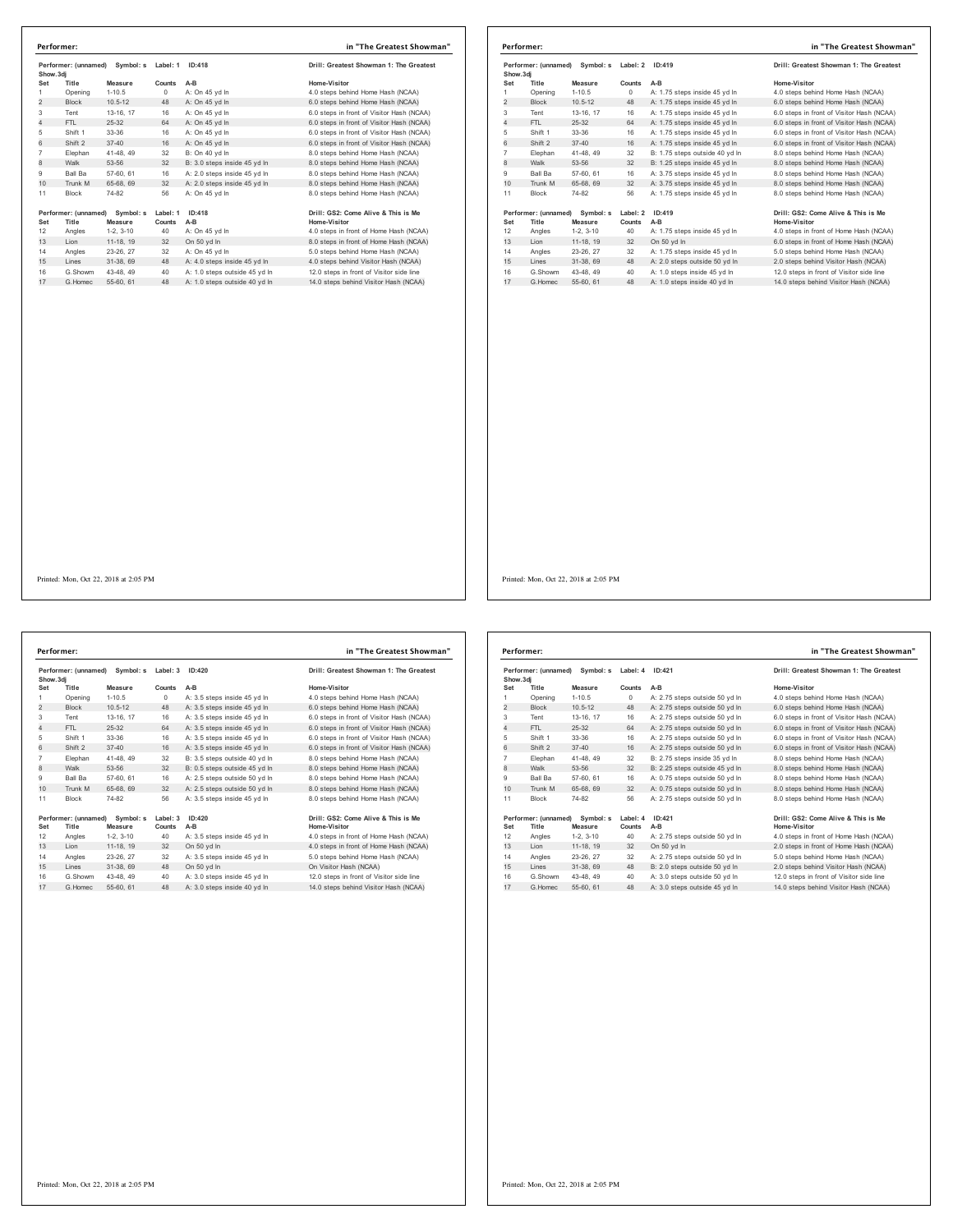| Show.3di       | Performer: (unnamed) | Symbol: s             | ID:422<br>Label: 5 |                                              | Drill: Greatest Showman 1: The Greatest                       |
|----------------|----------------------|-----------------------|--------------------|----------------------------------------------|---------------------------------------------------------------|
| Set            | Title                | Measure               | Counts             | $A-B$                                        | Home-Visitor                                                  |
| 1              | Opening              | $1 - 10.5$            | 0                  | A: 1.0 steps outside 50 yd In                | 4.0 steps behind Home Hash (NCAA)                             |
| $\overline{2}$ | <b>Block</b>         | $10.5 - 12$           | 48                 | A: 1.0 steps outside 50 vd In                | 6.0 steps behind Home Hash (NCAA)                             |
| 3              | Tent                 | 13-16. 17             | 16                 | A: 1.0 steps outside 50 yd In                | 6.0 steps in front of Visitor Hash (NCAA)                     |
| $\overline{4}$ | FTI.                 | $25 - 32$             | 64                 | A: 1.0 steps outside 50 vd In                | 6.0 steps in front of Visitor Hash (NCAA)                     |
| 5              | Shift 1              | 33-36                 | 16                 | A: 1.0 steps outside 50 yd In                | 6.0 steps in front of Visitor Hash (NCAA)                     |
| 6              | Shift 2              | $37 - 40$             | 16                 | A: 1.0 steps outside 50 vd In                | 6.0 steps in front of Visitor Hash (NCAA)                     |
| $\overline{7}$ | Elephan              | 41-48.49              | 32                 | B: 1.0 steps inside 35 yd In                 | 8.0 steps behind Home Hash (NCAA)                             |
| 8              | Walk                 | 53-56                 | 32                 | B: 4.0 steps inside 40 yd In                 | 8.0 steps behind Home Hash (NCAA)                             |
| 9              | Ball Ba              | 57-60, 61             | 16                 | B: 1.0 steps outside 50 vd In                | 8.0 steps behind Home Hash (NCAA)                             |
| 10             | Trunk M              | 65-68, 69             | 32                 | B: 1.0 steps outside 50 yd In                | 8.0 steps behind Home Hash (NCAA)                             |
| 11             | <b>Block</b>         | 74-82                 | 56                 | A: 1.0 steps outside 50 yd In                | 8.0 steps behind Home Hash (NCAA)                             |
|                | Performer: (unnamed) | Symbol: s             | Label: 5           | ID:422                                       | Drill: GS2: Come Alive & This is Me                           |
| Set<br>12      | Title                | Measure<br>$1-2.3-10$ | Counts<br>40       | $A-B$                                        | Home-Visitor                                                  |
| 13             | Angles<br>Lion       | 11-18, 19             | 32                 | A: 1.0 steps outside 50 yd In<br>On 50 yd In | 4.0 steps in front of Home Hash (NCAA)<br>On Home Hash (NCAA) |
|                |                      |                       |                    |                                              |                                                               |
| 14             | Angles               | 23-26, 27             | 32                 | A: 1.0 steps outside 50 vd In                | 5.0 steps behind Home Hash (NCAA)                             |
| 15             | Lines                | 31-38.69              | 48                 | B: 4.0 steps outside 50 yd In                | 4.0 steps behind Visitor Hash (NCAA)                          |
| 16             | G.Showm              | 43-48, 49             | 40                 | A: 1.0 steps outside 50 vd In                | 12.0 steps in front of Visitor side line                      |
| 17             | G Homec              | 55-60 61              | 48                 | A: 1.0 steps outside 45 vd In                | 14.0 steps behind Visitor Hash (NCAA)                         |

|                                                         | Performer:           |             |          |                               | in "The Greatest Showman"                 |
|---------------------------------------------------------|----------------------|-------------|----------|-------------------------------|-------------------------------------------|
| Performer: (unnamed)<br>Symbol: s Label: 6<br>Show, 3di |                      |             | ID:423   |                               | Drill: Greatest Showman 1: The Greatest   |
| Set                                                     | Title                | Measure     | Counts   | $A-B$                         | Home-Visitor                              |
| 1                                                       | Opening              | $1 - 10.5$  | $\circ$  | B: 1.0 steps outside 50 vd In | 4.0 steps behind Home Hash (NCAA)         |
| 2                                                       | <b>Block</b>         | $10.5 - 12$ | 48       | B: 1.0 steps outside 50 yd In | 6.0 steps behind Home Hash (NCAA)         |
| 3                                                       | Tent                 | 13-16, 17   | 16       | B: 1.0 steps outside 50 yd In | 6.0 steps in front of Visitor Hash (NCAA) |
| $\overline{4}$                                          | FTI.                 | $25-32$     | 64       | B: 1.0 steps outside 50 yd In | 6.0 steps in front of Visitor Hash (NCAA) |
| 5                                                       | Shift 1              | 33-36       | 16       | B: 1.0 steps outside 50 vd In | 6.0 steps in front of Visitor Hash (NCAA) |
| 6                                                       | Shift 2              | $37 - 40$   | 16       | B: 1.0 steps outside 50 vd In | 6.0 steps in front of Visitor Hash (NCAA) |
| $\overline{7}$                                          | Elephan              | 41-48, 49   | 32       | B: 1.0 steps outside 35 vd In | 8.0 steps behind Home Hash (NCAA)         |
| 8                                                       | Walk                 | 53-56       | 32       | B: 2.0 steps inside 40 yd In  | 8.0 steps behind Home Hash (NCAA)         |
| 9                                                       | Ball Ba              | 57-60, 61   | 16       | B: 3.0 steps outside 50 vd In | 8.0 steps behind Home Hash (NCAA)         |
| 10                                                      | Trunk M              | 65-68, 69   | 32       | B: 3.0 steps outside 50 yd In | 8.0 steps behind Home Hash (NCAA)         |
| 11                                                      | Block                | 74-82       | 56       | B: 1.0 steps outside 50 yd In | 8.0 steps behind Home Hash (NCAA)         |
|                                                         | Performer: (unnamed) | Symbol: s   | Label: 6 | ID:423                        | Drill: GS2: Come Alive & This is Me       |
| Set                                                     | Title                | Measure     | Counts   | A-B                           | Home-Visitor                              |
| 12                                                      | Angles               | $1-2.3-10$  | 40       | B: 1.0 steps outside 50 vd In | 4.0 steps in front of Home Hash (NCAA)    |
| 13                                                      | Lion                 | 11-18, 19   | 32       | A: 3.5 steps outside 50 yd In | 2.0 steps behind Home Hash (NCAA)         |
| 14                                                      | Angles               | 23-26, 27   | 32       | B: 1.0 steps outside 50 vd In | 5.0 steps behind Home Hash (NCAA)         |
| 15                                                      | Lines                | 31-38, 69   | 48       | B: 2.0 steps inside 45 yd In  | 6.0 steps behind Visitor Hash (NCAA)      |
| 16                                                      | G.Showm              | 43-48, 49   | 40       | B: 1.0 steps outside 50 vd In | 12.0 steps in front of Visitor side line  |
| 17                                                      | G Homec              | 55-60, 61   | 48       | A: 1.0 steps inside 45 vd In  | 14.0 steps behind Visitor Hash (NCAA)     |

Performer: (unnamed) Symbol: s Label: 7 ID:424 **Drill: Greatest Showman 1: The Greatest Show.3dj Set Title Measure Counts A-B Home-Visitor** 1 Opening 1-10.5 0 B: 2.75 steps outside 50 yd ln 4.0 steps behind Home Hash (NCAA) 2 Block 10.5-12 48 B: 2.75 steps outside 50 yd ln 6.0 steps behind Home Hash (NCAA)<br>2 Block 10.5-12 48 B: 2.75 steps outside 50 yd ln 6.0 steps behind Home Hash (NCAA) Tent 13-16, 17 16 B: 2.75 steps outside 50 yd ln 6.0 steps in front of Visitor Hash (NCAA) 4 FTL 25-32 64 B: 2.75 steps outside 50 yd ln<br>
4 FTL 25-32 64 B: 2.75 steps outside 50 yd ln 6.0 steps in front of Visitor Hash (NCAA)<br>
5 Shift 1 33-36 16 B: 2.75 steps outside 50 yd ln 6.0 steps in front of Visitor Hash ( Shift 1 33-36 16 B: 2.75 steps outside 50 yd ln 6.0 steps in front of Visitor Hash (NCAA) 6 Shift 2 37-40 16 B: 2.75 steps outside 50 yd ln 6.0 steps in front of Visitor Hash (NCAA) Elephan 41-48, 49 32 B: 2.75 steps outside 35 yd ln 8.0 steps behind Home Hash (NCAA) 8 Walk 53-56 32 B: 0.25 steps inside 40 yd ln 8.0 steps behind Home Hash (NCAA) Ball Ba 57-60, 61 16 B: 3.25 steps inside 45 yd ln 8.0 steps behind Home Hash (NCAA) 10 Trunk M 65-68, 69 32 B: 3.25 steps inside 45 yd ln Block 74-82 56 B: 2.75 steps outside 50 yd ln 8.0 steps behind Home Hash (NCAA) **Performer: (unnamed) Symbol: s Label: 7 ID:424 Drill: GS2: Come Alive & This is Me Set Title Measure Counts A-B Home-Visitor** 12 11 11 Measure Counts A-B<br>12 Angles 1-2, 3-10 40 B: 2.75 steps outside 50 yd in 4.0 steps in front of Home Hash (NCAA)<br>13 Lion 11-18, 19 32 A: 1.75 steps outside 50 yd in 2.0 steps behind Home Hash (NCAA) 13 B. 2.75 steps butside 50 yd in<br>32 A: 1.75 steps outside 50 yd ln Angles 23-26, 27 32 B: 2.75 steps outside 50 yd ln 5.0 steps behind Home Hash (NCAA) 15 Lines 31-38, 69 5-48, 69 48 and 15 Air (16 48 Air (16 48 Air 16 48 Air 16.0 steps in front of Visitor side line<br>14.0 steps behind Visitor Hash (NCAA) G.Showm 43-48, 49 40 B: 3.0 steps outside 50 yd ln 12.0 steps in front of Visitor side line 17 G.Homec 55-60, 61 48 A: 3.0 steps inside 45 yd ln 14.0 steps behind Visitor Hash (NCAA) **Performer: in "The Greatest Showman"**

| Performer: (unnamed)<br>Symbol: s<br>Show, 3di |                               |                      | Label: 8<br>ID:425 | Drill: Greatest Showman 1: The Greatest |                                                     |
|------------------------------------------------|-------------------------------|----------------------|--------------------|-----------------------------------------|-----------------------------------------------------|
| Set                                            | Title                         | Measure              | Counts             | $A-B$                                   | Home-Visitor                                        |
| 1                                              | Opening                       | $1 - 10.5$           | $\circ$            | B: 3.5 steps inside 45 yd In            | 4.0 steps behind Home Hash (NCAA)                   |
| 2                                              | <b>Block</b>                  | $10.5 - 12$          | 48                 | B: 3.5 steps inside 45 yd In            | 6.0 steps behind Home Hash (NCAA)                   |
| 3                                              | Tent                          | 13-16, 17            | 16                 | B: 3.5 steps inside 45 vd In            | 6.0 steps in front of Visitor Hash (NCAA)           |
| 4                                              | FTI.                          | 25-32                | 64                 | B: 3.5 steps inside 45 yd In            | 6.0 steps in front of Visitor Hash (NCAA)           |
| 5                                              | Shift 1                       | 33-36                | 16                 | B: 3.5 steps inside 45 yd In            | 6.0 steps in front of Visitor Hash (NCAA)           |
| 6                                              | Shift 2                       | $37 - 40$            | 16                 | B: 3.5 steps inside 45 vd In            | 6.0 steps in front of Visitor Hash (NCAA)           |
| $\overline{7}$                                 | Elephan                       | 41-48, 49            | 32                 | B: 3.5 steps inside 30 vd In            | 8.0 steps behind Home Hash (NCAA)                   |
| 8                                              | Walk                          | 53-56                | 32                 | B: 1.5 steps outside 40 yd In           | 8.0 steps behind Home Hash (NCAA)                   |
| 9                                              | Ball Ba                       | 57-60, 61            | 16                 | B: 1.5 steps inside 45 vd In            | 8.0 steps behind Home Hash (NCAA)                   |
| 10                                             | Trunk M                       | 65-68, 69            | 32                 | B: 1.5 steps inside 45 yd In            | 8.0 steps behind Home Hash (NCAA)                   |
| 11                                             | <b>Block</b>                  | 74-82                | 56                 | B: 3.5 steps inside 45 vd In            | 8.0 steps behind Home Hash (NCAA)                   |
| Set                                            | Performer: (unnamed)<br>Title | Symbol: s<br>Measure | Label: 8<br>Counts | ID:425<br>$A-B$                         | Drill: GS2: Come Alive & This is Me<br>Home-Visitor |
| 12                                             | Angles                        | $1-2.3-10$           | 40                 | B: 3.5 steps inside 45 yd In            | 4.0 steps in front of Home Hash (NCAA)              |
| 13                                             | Lion                          | 11-18. 19            | 32                 | On 50 vd In                             | 2.0 steps behind Home Hash (NCAA)                   |
| 14                                             | Angles                        | 23-26, 27            | 32                 | B: 3.5 steps inside 45 vd In            | 5.0 steps behind Home Hash (NCAA)                   |
| 15                                             | Lines                         | 31-38, 69            | 48                 | B: 2.0 steps outside 45 yd In           | 10.0 steps behind Visitor Hash (NCAA)               |
| 16                                             | G.Showm                       | 43-48.49             | 40                 | B: 3.0 steps inside 45 vd In            | 12.0 steps in front of Visitor side line            |
| 17                                             | G. Homec                      | 55-60, 61            | 48                 | A: 3.0 steps outside 50 vd In           | 14.0 steps behind Visitor Hash (NCAA)               |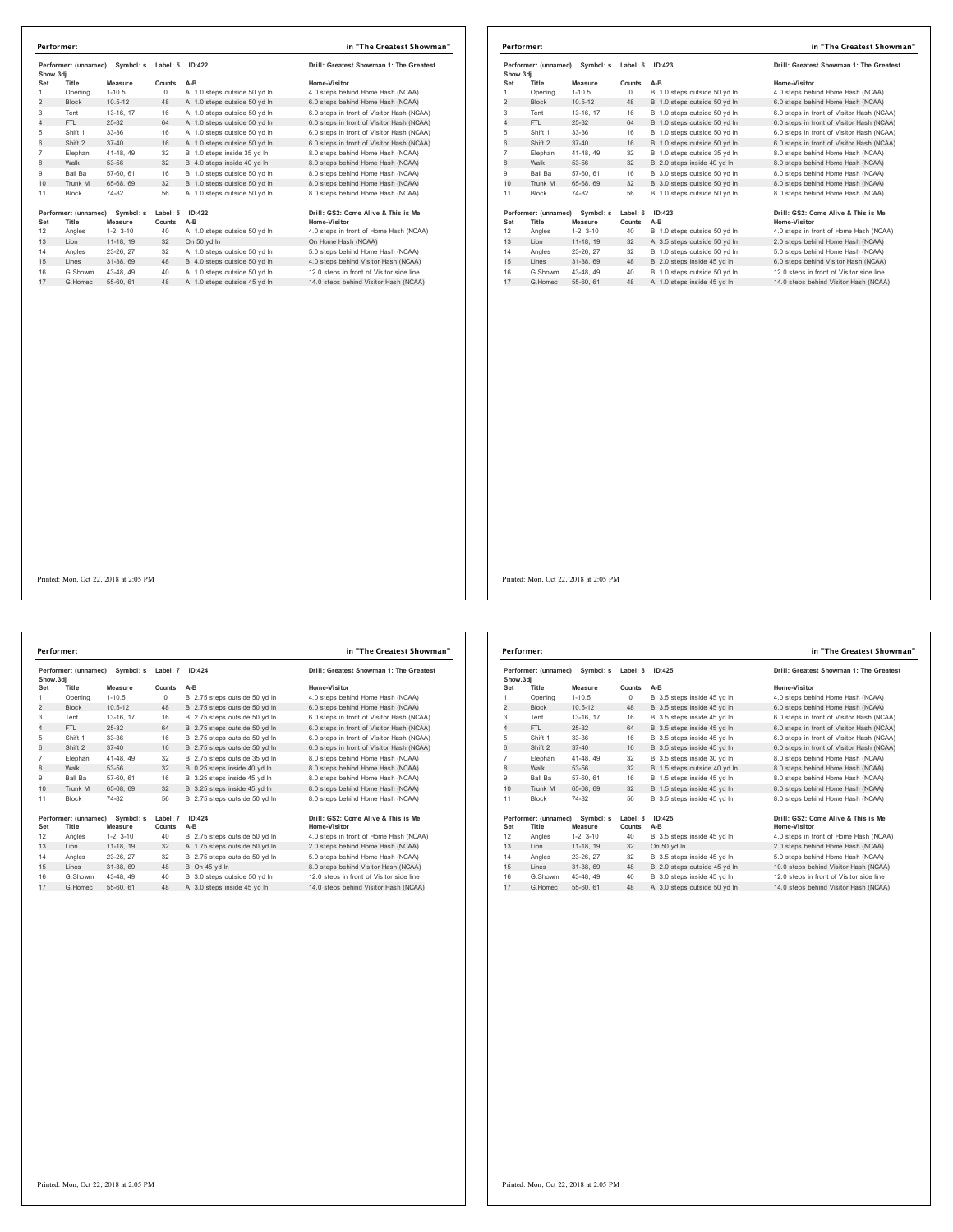| Show.3di       | Performer: (unnamed)<br>Symbol: s |                      | Label: 9<br>ID:426 |                                        | Drill: Greatest Showman 1: The Greatest                                           |
|----------------|-----------------------------------|----------------------|--------------------|----------------------------------------|-----------------------------------------------------------------------------------|
| Set            | Title                             | Measure              | Counts             | $A-B$                                  | Home-Visitor                                                                      |
| 1              | Opening                           | $1 - 10.5$           | 0                  | B: 1.75 steps inside 45 vd In          | 4.0 steps behind Home Hash (NCAA)                                                 |
| $\overline{2}$ | <b>Block</b>                      | $10.5 - 12$          | 48                 | B: 1.75 steps inside 45 yd In          | 6.0 steps behind Home Hash (NCAA)                                                 |
| 3              | Tent                              | 13-16, 17            | 16                 | B: 1.75 steps inside 45 yd In          | 6.0 steps in front of Visitor Hash (NCAA)                                         |
| 4              | FTI.                              | 25-32                | 64                 | B: 1.75 steps inside 45 vd In          | 6.0 steps in front of Visitor Hash (NCAA)                                         |
| 5              | Shift 1                           | $33 - 36$            | 16                 | B: 1.75 steps inside 45 yd In          | 6.0 steps in front of Visitor Hash (NCAA)                                         |
| 6              | Shift 2                           | $37 - 40$            | 16                 | B: 1.75 steps inside 45 vd In          | 6.0 steps in front of Visitor Hash (NCAA)                                         |
| $\overline{7}$ | Elephan                           | 41-48, 49            | 32                 | B: 1.75 steps inside 30 yd In          | 8.0 steps behind Home Hash (NCAA)                                                 |
| 8              | Walk                              | 53-56                | 32                 | B: 3.25 steps outside 40 yd In         | 8.0 steps behind Home Hash (NCAA)                                                 |
| 9              | Ball Ba                           | 57-60, 61            | 16                 | B: 0.25 steps outside 45 vd In         | 8.0 steps behind Home Hash (NCAA)                                                 |
| 10             | Trunk M                           | 65-68, 69            | 32                 | B: 0.25 steps outside 45 yd In         | 8.0 steps behind Home Hash (NCAA)                                                 |
| 11             | <b>Block</b>                      | 74-82                | 56                 | B: 1.75 steps inside 45 yd In          | 8.0 steps behind Home Hash (NCAA)                                                 |
| Set            | Performer: (unnamed)<br>Title     | Symbol: s<br>Measure | Label: 9<br>Counts | ID:426                                 | Drill: GS2: Come Alive & This is Me<br>Home-Visitor                               |
| 12             | Angles                            | $1-2.3-10$           | 40                 | $A-B$<br>B: 1.75 steps inside 45 yd In | 4.0 steps in front of Home Hash (NCAA)                                            |
| 13             | Lion                              | 11-18. 19            | 32                 | B: 1.75 steps outside 50 yd In         | 2.0 steps behind Home Hash (NCAA)                                                 |
| 14             | Angles                            | 23-26, 27            | 32                 | B: 1.75 steps inside 45 vd In          | 5.0 steps behind Home Hash (NCAA)                                                 |
| 15             | Lines                             | 31-38.69             | 48                 | B: 4.0 steps outside 45 yd In          |                                                                                   |
| 16             | G.Showm                           | 43-48, 49            | 40                 | B: 1.0 steps inside 45 yd In           | 12.0 steps behind Visitor Hash (NCAA)<br>12.0 steps in front of Visitor side line |
|                |                                   |                      |                    |                                        |                                                                                   |
| 17             | G.Homec                           | 55-60, 61            | 48                 | A: 1.0 steps outside 50 yd In          | 14.0 steps behind Visitor Hash (NCAA)                                             |

|                | Performer:   |                                |           |                               | in "The Greatest Showman"                 |
|----------------|--------------|--------------------------------|-----------|-------------------------------|-------------------------------------------|
| Show, 3di      |              | Performer: (unnamed) Symbol: s | Label: 10 | ID:427                        | Drill: Greatest Showman 1: The Greatest   |
| Set            | Title        | Measure                        | Counts    | $A-B$                         | Home-Visitor                              |
| 1              | Opening      | $1 - 10.5$                     | $\Omega$  | B: On 45 yd In                | 4.0 steps behind Home Hash (NCAA)         |
| 2              | <b>Block</b> | $10.5 - 12$                    | 48        | B: On 45 yd In                | 6.0 steps behind Home Hash (NCAA)         |
| 3              | Tent         | 13-16. 17                      | 16        | B: On 45 yd In                | 6.0 steps in front of Visitor Hash (NCAA) |
| $\overline{4}$ | FTL.         | $25 - 32$                      | 64        | B: On 45 vd In                | 6.0 steps in front of Visitor Hash (NCAA) |
| 5              | Shift 1      | 33-36                          | 16        | B: On 45 yd In                | 6.0 steps in front of Visitor Hash (NCAA) |
| 6              | Shift 2      | $37 - 40$                      | 16        | B: On 45 vd In                | 6.0 steps in front of Visitor Hash (NCAA) |
| $\overline{7}$ | Elephan      | 41-48.49                       | 32        | B: On 30 yd In                | 8.0 steps behind Home Hash (NCAA)         |
| 8              | Walk         | 53-56                          | 32        | B: 3.0 steps inside 35 yd In  | 8.0 steps behind Home Hash (NCAA)         |
| 9              | Ball Ba      | 57-60, 61                      | 16        | B: 2.0 steps outside 45 vd In | 8.0 steps behind Home Hash (NCAA)         |
| 10             | Trunk M      | 65-68, 69                      | 32        | B: 2.0 steps outside 45 yd In | 8.0 steps behind Home Hash (NCAA)         |
| 11             | <b>Block</b> | 74-82                          | 56        | B: On 45 vd In                | 8.0 steps behind Home Hash (NCAA)         |
|                |              | Performer: (unnamed) Symbol: s | Label: 10 | ID:427                        | Drill: GS2: Come Alive & This is Me       |
| Set            | Title        | Measure                        | Counts    | A-B                           | <b>Home-Visitor</b>                       |
| 12             | Angles       | $1-2.3-10$                     | 40        | B: On 45 yd In                | 4.0 steps in front of Home Hash (NCAA)    |
| 13             | Lion         | 11-18, 19                      | 32        | B: 3.5 steps outside 50 yd In | 2.0 steps behind Home Hash (NCAA)         |
| 14             | Angles       | 23-26, 27                      | 32        | B: On 45 vd In                | 5.0 steps behind Home Hash (NCAA)         |
| 15             | Lines        | 31-38, 69                      | 48        | B: 2.0 steps inside 40 vd In  | 14.0 steps behind Visitor Hash (NCAA)     |
| 16             | G.Showm      | 43-48.49                       | 40        | B: 1.0 steps outside 45 yd In | 12.0 steps in front of Visitor side line  |
| 17             | G. Homec     | 55-60, 61                      | 48        | B: 1.0 steps outside 50 yd In | 14.0 steps behind Visitor Hash (NCAA)     |

**Performer: (unnamed) Symbol: Label: (unlabeled) ID: Drill: Greatest Showman 1: The Greatest Show.3dj Set Title Measure Counts A-B Home-Visitor** 1 Opening 1-10.5 0 Not found in drill. 2 Block 10.5-12 48 Not found in drill. Tent 13-16, 17 16 Not found in drill. 4 FTL 25-32 64 Not found in drill. Shift 1 33-36 16 Not found in drill. 6 Shift 2 37-40 16 Not found in drill. Elephan 41-48, 49 32 Not found in drill. 8 Walk 53-56 32 Not found in drill. 9 Ball Ba 57-60, 61 16 Not found in drill. 10 Trunk M 65-68, 69 32 Not found in drill. 11 Block 74-82 56 Not found in drill. Performer: (unnamed) Symbol: T Label: ID:337 Drill: GS2: Come Alive & This is Me<br>Set Title Measure Counts A-B Mome Visitor Home-Visitor (1991)<br>12 Angles 1-2, 3-10 40 A: On 20 yd In 8.0 steps behind Home side line<br>13 Lion 1 Angles 23-26, 27 32 A: On 35 yd ln 8.0 steps behind Home side line 15 Lines 31-38, 69 48 A: 3.25 steps inside 25 yd ln 8.0 steps behind Home side line **Performer: in "The Greatest Showman"**

G.Showm 43-48, 49 40 A: On 35 yd ln 8.0 steps behind Home side line 17 G.Homec 55-60, 61 48 A: 2.0 steps outside 35 yd ln 12.0 steps behind Home side line

| Performer: (unnamed) Symbol: T<br>Show, 3di |                               | Label: 1<br>ID:333   |                    | Drill: Greatest Showman 1: The Greatest |                                                     |
|---------------------------------------------|-------------------------------|----------------------|--------------------|-----------------------------------------|-----------------------------------------------------|
| Set                                         | Title                         | Measure              | Counts             | $A-B$                                   | Home-Visitor                                        |
| 1                                           | Opening                       | $1-10.5$             | $\Omega$           | A: 2.0 steps outside 35 yd In           | 4.0 steps behind Home side line                     |
| 2                                           | <b>Block</b>                  | $10.5 - 12$          | 48                 | A: On 40 vd In                          | 4.0 steps behind Home side line                     |
| 3                                           | Tent                          | 13-16, 17            | 16                 | A: On 40 vd In                          | 12.0 steps behind Home side line                    |
| 4                                           | FTI.                          | 25-32                | 64                 | A: 4.0 steps inside 40 yd In            | 8.0 steps behind Home side line                     |
| 5                                           | Shift 1                       | 33-36                | 16                 | A: 4.0 steps inside 40 vd In            | 8.0 steps behind Home side line                     |
| 6                                           | Shift 2                       | $37 - 40$            | 16                 | A: 4.0 steps inside 30 yd In            | 8.0 steps behind Home side line                     |
| $\overline{7}$                              | Elephan                       | 41-48, 49            | 32                 | A: 3.5 steps outside 35 vd In           | 1.5 steps behind Home side line                     |
| 8                                           | Walk                          | 53-56                | 32                 | A: 3.5 steps outside 35 yd In           | 1.5 steps behind Home side line                     |
| 9                                           | <b>Ball Ba</b>                | 57-60, 61            | 16                 | A: 0.5 steps inside 45 vd In            | 1.5 steps behind Home side line                     |
| 10                                          | Trunk M                       | 65-68, 69            | 32                 | A: 0.5 steps inside 45 yd In            | 1.5 steps behind Home side line                     |
| 11                                          | <b>Block</b>                  | 74-82                | 56                 | A: 2.0 steps outside 40 vd In           | 12.0 steps in front of Home Hash (NCAA)             |
| Set                                         | Performer: (unnamed)<br>Title | Symbol: T<br>Measure | Label: 1<br>Counts | ID: 333<br>$A-B$                        | Drill: GS2: Come Alive & This is Me<br>Home-Visitor |
| 12                                          | Angles                        | $1-2.3-10$           | 40                 | A: 4.0 steps inside 25 yd In            | 4.0 steps behind Home side line                     |
| 13                                          | I ion                         | 11-18. 19            | 32                 | A: 1.0 steps outside 40 yd In           | 4.5 steps behind Home side line                     |
| 14                                          | Angles                        | 23-26, 27            | 32                 | A: 2.0 steps inside 30 vd In            | 4.0 steps behind Home side line                     |
| 15                                          | Lines                         | 31-38, 69            | 48                 | A: 0.25 steps outside 35 yd In          | 8.0 steps behind Home side line                     |
| 16                                          | G.Showm                       | 43-48.49             | 40                 | A: 4.0 steps inside 40 vd In            | 10.75 steps behind Home side line                   |
| 17                                          | G Homec                       | 55-60, 61            | 48                 | A: 0.75 steps outside 40 vd In          | 12.0 steps behind Home side line                    |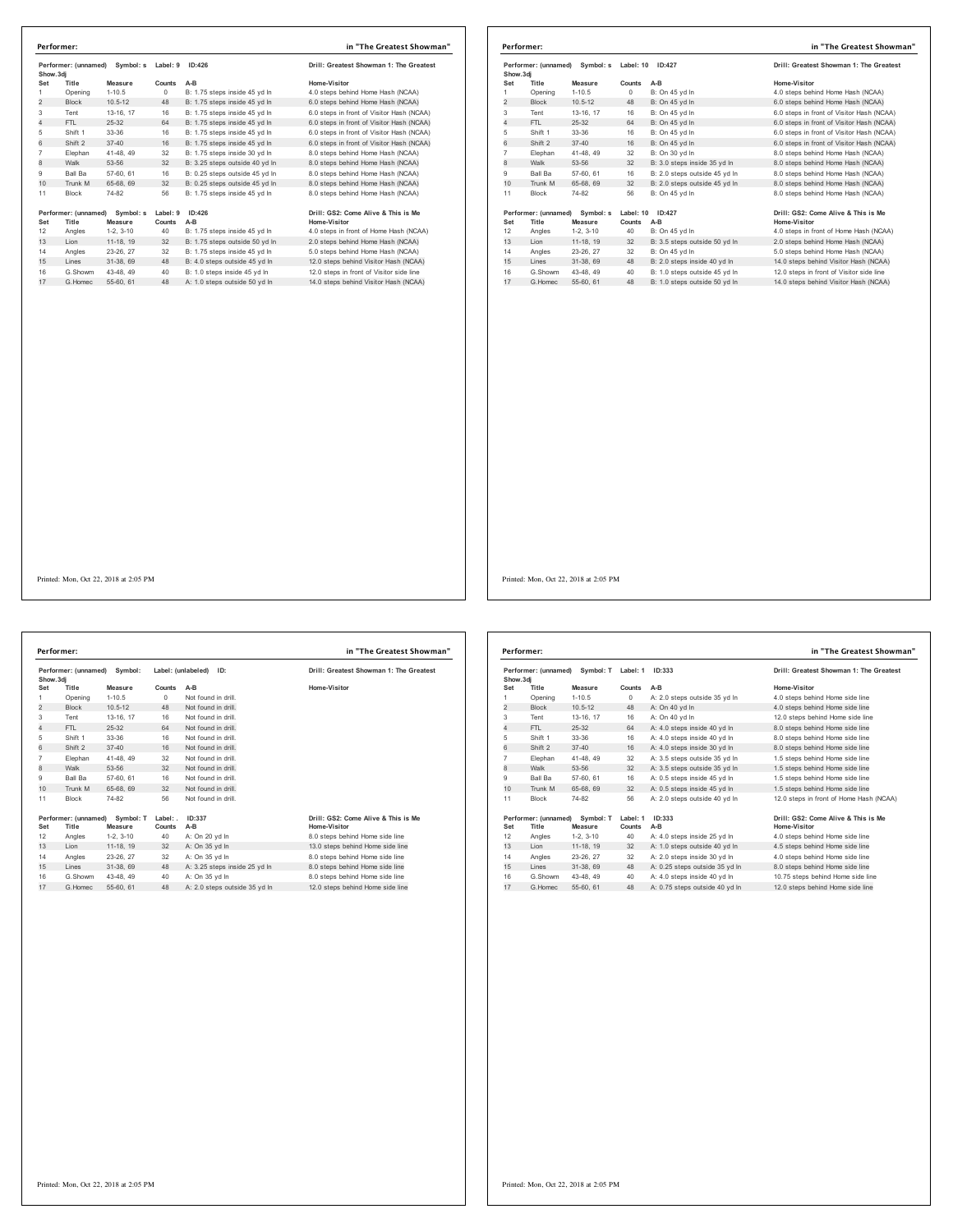|                | Performer: (unnamed)<br>Symbol: T<br>Show.3di |                      | Label: 2<br>ID:334 |                                | Drill: Greatest Showman 1: The Greatest             |  |
|----------------|-----------------------------------------------|----------------------|--------------------|--------------------------------|-----------------------------------------------------|--|
| Set            | Title                                         | Measure              | Counts             | A-B                            | Home-Visitor                                        |  |
| 1              | Opening                                       | $1 - 10.5$           | 0                  | A: 2.0 steps inside 35 yd In   | 4.0 steps behind Home side line                     |  |
| $\overline{2}$ | <b>Block</b>                                  | $10.5 - 12$          | 48                 | A: 4.0 steps inside 40 yd In   | 4.0 steps behind Home side line                     |  |
| 3              | Tent                                          | 13-16, 17            | 16                 | A: 4.0 steps inside 40 yd In   | 12.0 steps behind Home side line                    |  |
| $\overline{4}$ | FTI.                                          | 25-32                | 64                 | A: On 40 vd In                 | 8.0 steps behind Home side line                     |  |
| 5              | Shift 1                                       | 33-36                | 16                 | A: On 40 yd In                 | 8.0 steps in front of Home Hash (NCAA)              |  |
| 6              | Shift 2                                       | $37 - 40$            | 16                 | A: On 40 vd In                 | 8.0 steps in front of Home Hash (NCAA)              |  |
| $\overline{7}$ | Elephan                                       | 41-48, 49            | 32                 | A: 3.0 steps inside 30 yd In   | 4.0 steps in front of Home Hash (NCAA)              |  |
| 8              | Walk                                          | 53-56                | 32                 | A: On 25 yd In                 | 4.0 steps in front of Home Hash (NCAA)              |  |
| 9              | Ball Ba                                       | 57-60, 61            | 16                 | A: 3.0 steps outside 20 vd In  | 4.0 steps in front of Home Hash (NCAA)              |  |
| 10             | Trunk M                                       | 65-68, 69            | 32                 | A: 2.25 steps outside 25 yd In | 3.75 steps in front of Home Hash (NCAA)             |  |
| 11             | <b>Block</b>                                  | 74-82                | 56                 | A: 4.0 steps inside 35 yd In   | 4.0 steps in front of Home Hash (NCAA)              |  |
| Set            | Performer: (unnamed)<br>Title                 | Symbol: T<br>Measure | Label: 2<br>Counts | ID:334<br>$A-B$                | Drill: GS2: Come Alive & This is Me<br>Home-Visitor |  |
| 12             | Angles                                        | $1-2, 3-10$          | 40                 | A: On 30 yd In                 | 12.0 steps behind Home side line                    |  |
| 13             | Lion                                          | 11-18, 19            | 32                 | A: 4.0 steps inside 45 yd In   | 12.0 steps in front of Home Hash (NCAA)             |  |
|                | Angles                                        | 23-26, 27            | 32                 | A: 4.0 steps inside 40 vd In   | 12.0 steps in front of Home Hash (NCAA)             |  |
| 14             |                                               | 31-38, 69            | 48                 | A: 1.0 steps outside 45 yd In  | 8.0 steps in front of Home Hash (NCAA)              |  |
| 15             | Lines                                         |                      |                    |                                | 9.25 steps in front of Visitor Hash (NCAA)          |  |
| 16             | G.Showm                                       | 43-48, 49            | 40                 | A: On 45 yd In                 |                                                     |  |

|                                                      | Performer:           |             |          |                                         | in "The Greatest Showman"                |
|------------------------------------------------------|----------------------|-------------|----------|-----------------------------------------|------------------------------------------|
| Performer: (unnamed) Symbol: T Label: 3<br>Show, 3di |                      | ID:335      |          | Drill: Greatest Showman 1: The Greatest |                                          |
| Set                                                  | Title                | Measure     | Counts   | $A-B$                                   | Home-Visitor                             |
| 1                                                    | Opening              | $1 - 10.5$  | $\Omega$ | A: 2.0 steps outside 40 vd In           | 4.0 steps behind Home side line          |
| $\overline{2}$                                       | <b>Block</b>         | $10.5 - 12$ | 48       | A: On 45 yd In                          | 4.0 steps behind Home side line          |
| 3                                                    | Tent                 | 13-16, 17   | 16       | A: On 45 yd In                          | 12.0 steps behind Home side line         |
| 4                                                    | FTL.                 | 25-32       | 64       | A: 4.0 steps inside 35 yd In            | 8.0 steps behind Home side line          |
| 5                                                    | Shift 1              | 33-36       | 16       | A: 4.0 steps inside 35 yd In            | 8.0 steps in front of Home Hash (NCAA)   |
| 6                                                    | Shift 2              | $37 - 40$   | 16       | A: 4.0 steps inside 35 yd In            | 8.0 steps in front of Home Hash (NCAA)   |
| $\overline{7}$                                       | Elephan              | 41-48, 49   | 32       | A: 0.75 steps inside 30 yd In           | 7.0 steps in front of Home Hash (NCAA)   |
| 8                                                    | Walk                 | 53-56       | 32       | A: 2.25 steps outside 25 yd In          | 7.0 steps in front of Home Hash (NCAA)   |
| 9                                                    | <b>Ball Ba</b>       | 57-60, 61   | 16       | A: 2.75 steps inside 15 yd In           | 7.0 steps in front of Home Hash (NCAA)   |
| 10                                                   | Trunk M              | 65-68, 69   | 32       | A: 3.25 steps inside 20 yd In           | 8.25 steps in front of Home Hash (NCAA)  |
| 11                                                   | <b>Block</b>         | 74-82       | 56       | A: On 35 vd In                          | 4.0 steps in front of Home Hash (NCAA)   |
|                                                      | Performer: (unnamed) | Symbol: T   | Label: 3 | ID:335                                  | Drill: GS2: Come Alive & This is Me      |
| Set                                                  | Title                | Measure     | Counts   | A-B                                     | <b>Home-Visitor</b>                      |
| 12                                                   | Angles               | $1-2.3-10$  | 40       | A: 4.0 steps inside 25 vd In            | 12.0 steps behind Home side line         |
| 13                                                   | Lion                 | 11-18, 19   | 32       | A: 0.75 steps inside 45 yd In           | 14.5 steps in front of Home Hash (NCAA)  |
| 14                                                   | Angles               | 23-26, 27   | 32       | A: On 40 vd In                          | 8.0 steps in front of Home Hash (NCAA)   |
| 15                                                   | Lines                | 31-38, 69   | 48       | A: 2.0 steps inside 40 yd In            | 8.0 steps in front of Home Hash (NCAA)   |
| 16                                                   | G.Showm              | 43-48, 49   | 40       | A: 4.0 steps inside 40 yd In            | 10.75 steps in front of Home Hash (NCAA) |
| 17                                                   | G Homec              | 55-60, 61   | 48       | A: 3.25 steps outside 40 vd In          | 8.0 steps in front of Home Hash (NCAA)   |

Printed: Mon, Oct 22, 2018 at 2:05 PM

Performer: (unnamed) Symbol: T Label: 4 ID:336<br>
Show.3dj<br>
Show.3dj<br>
1.05 Counts AB Counts AB Counts AD Home-Vistor<br>
1.06 Counts AC 2.0 steps inside 40 yd in<br>
1.06 Counts Ac 4.0 steps inside 45 yd in<br>
2.0 counts Ac 4.0 step 5 Shift 1 33-36 16 A: On 35 yd ln 8.0 steps in front of Home Hash (NCAA)<br>6 Shift 2 37-40 16 A: On 35 yd ln 8.0 steps in front of Home Hash (NCAA) Elephan 41-48, 49 32 A: 0.25 steps inside 30 yd In 5.0 steps in front of Home Hash (NCAA)<br>8 Walk 53-56 32 A: 2.75 steps outside 25 yd In 5.0 steps in front of Home Hash (NCAA)<br>9 Ball Ba 57-80, 61 16 A: 2.25 steps inside 26 11 Block 74-82 56 A: 4.0 steps inside 30 yd In 19erformer: (unnamed) Symbol: T Label: 4 1 D:336<br>
19erformer: (unnamed) Symbol: T Label: 4 1 D:336<br>
12 Angles 1-2, 3-10 40 A: On 25 yd In 15.75 steps behind Home side line<br>
13 Lion 11-18, 19 32 A: 3.25 steps outside 45 yd G.Showm 43-48, 49 40 A: 2.0 steps inside 45 yd ln 12.0 steps in front of Home Hash (NCAA) 17 G.Homec 55-60, 61 48 A: 2.0 steps outside 45 yd ln 12.0 steps in front of Home Hash (NCAA) **Performer: in "The Greatest Showman"**

| Drill: Greatest Showman 1: The Greatest             |
|-----------------------------------------------------|
| Home-Visitor                                        |
| 4.0 steps behind Home side line                     |
| 4.0 steps behind Home side line                     |
| 12.0 steps behind Home side line                    |
| 8.0 steps behind Home side line                     |
| 8.0 steps in front of Home Hash (NCAA)              |
| 8.0 steps in front of Home Hash (NCAA)              |
| 5.0 steps in front of Home Hash (NCAA)              |
| 5.0 steps in front of Home Hash (NCAA)              |
| 5.0 steps in front of Home Hash (NCAA)              |
| 7.5 steps in front of Home Hash (NCAA)              |
| 8.0 steps in front of Home Hash (NCAA)              |
| Drill: GS2: Come Alive & This is Me<br>Home-Visitor |
| 8.0 steps behind Home side line                     |
| 15.75 steps in front of Home Hash (NCAA)            |
| 4.0 steps in front of Home Hash (NCAA)              |
| 8.0 steps in front of Home Hash (NCAA)              |
| 12 0 etgne in front of Home Hoeh (NCAA)             |

|                | Performer: (unnamed)<br>Symbol: T<br>Show, 3di |             | Label: 6<br>ID:312 |                                | Drill: Greatest Showman 1: The Greatest             |
|----------------|------------------------------------------------|-------------|--------------------|--------------------------------|-----------------------------------------------------|
| Set            | Title                                          | Measure     | Counts             | $A-B$                          | Home-Visitor                                        |
| 1              | Opening                                        | $1-10.5$    | $\Omega$           | A: 2.0 steps outside 35 vd In  | 8.0 steps behind Home side line                     |
| 2              | <b>Block</b>                                   | $10.5 - 12$ | 48                 | A: On 40 yd In                 | 8.0 steps behind Home side line                     |
| 3              | Tent                                           | 13-16, 17   | 16                 | A: On 40 vd In                 | 16.0 steps behind Home side line                    |
| 4              | FTI.                                           | 25-32       | 64                 | A: 4.0 steps inside 25 vd In   | 12.0 steps behind Home side line                    |
| 5              | Shift 1                                        | $33-36$     | 16                 | A: 4.0 steps inside 25 yd In   | 4.0 steps in front of Home Hash (NCAA)              |
| 6              | Shift 2                                        | $37 - 40$   | 16                 | A: 4.0 steps inside 25 vd In   | 4.0 steps in front of Home Hash (NCAA)              |
| $\overline{7}$ | Elephan                                        | 41-48, 49   | 32                 | A: 3.5 steps outside 30 vd In  | 7.0 steps behind Home Hash (NCAA)                   |
| 8              | Walk                                           | 53-56       | 32                 | A: 1.5 steps inside 20 yd In   | 7.0 steps behind Home Hash (NCAA)                   |
| 9              | <b>Ball Ba</b>                                 | 57-60, 61   | 16                 | A: 1.5 steps outside 15 yd In  | 7.0 steps behind Home Hash (NCAA)                   |
| 10             | Trunk M                                        | 65-68, 69   | 32                 | A: 1.25 steps outside 15 yd In | 1.25 steps behind Home Hash (NCAA)                  |
| 11             | <b>Block</b>                                   | 74-82       | 56                 | A: On 25 yd In                 | 4.0 steps in front of Home Hash (NCAA)              |
| Set            | Performer: (unnamed) Symbol: T<br>Title        | Measure     | Label: 6<br>Counts | ID:312<br>$A-B$                | Drill: GS2: Come Alive & This is Me<br>Home-Visitor |
| 12             | Angles                                         | $1-2.3-10$  | 40                 | A: 4.0 steps inside 15 yd In   | 12.0 steps behind Home side line                    |
| 13             | Lion                                           | 11-18, 19   | 32                 | A: 1.75 steps outside 35 yd In | 13.25 steps in front of Home Hash (NCAA)            |
| 14             | Angles                                         | 23-26, 27   | 32                 | A: 2.0 steps inside 30 vd In   | 14.0 steps behind Home side line                    |
| 15             | Lines                                          | 31-38, 69   | 48                 | A: 3.5 steps inside 20 yd In   | 8.0 steps behind Home side line                     |
| 16             | G Showm                                        | 43-48, 49   | 40                 | A: On 30 vd In                 | 8.0 steps behind Home side line                     |
| 17             | G Homec                                        | 55-60, 61   | 48                 | A: 2.0 steps outside 25 vd In  | 12.0 steps behind Home side line                    |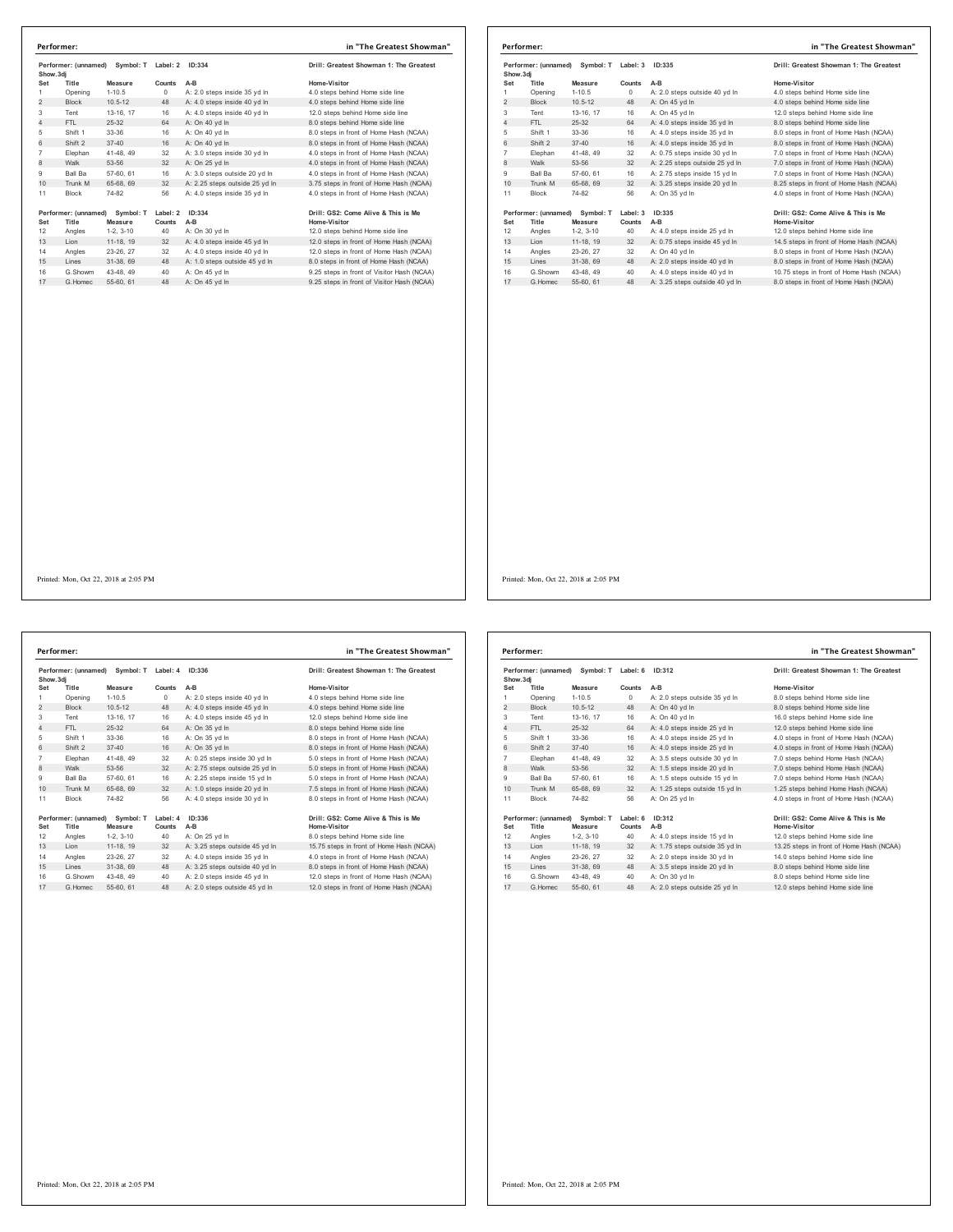| Show.3di       | Performer: (unnamed)          | Symbol: T            | Label: 7<br>ID:313 |                                | Drill: Greatest Showman 1: The Greatest             |
|----------------|-------------------------------|----------------------|--------------------|--------------------------------|-----------------------------------------------------|
| Set            | Title                         | Measure              | Counts             | $A-B$                          | Home-Visitor                                        |
| 1              | Opening                       | $1-10.5$             | $\Omega$           | A: 2.0 steps inside 35 yd In   | 8.0 steps behind Home side line                     |
| $\overline{2}$ | <b>Block</b>                  | $10.5 - 12$          | 48                 | A: 4.0 steps inside 40 yd In   | 8.0 steps behind Home side line                     |
| 3              | Tent                          | 13-16, 17            | 16                 | A: 4.0 steps inside 40 vd In   | 16.0 steps behind Home side line                    |
| 4              | FTI.                          | 25-32                | 64                 | A: On 25 vd In                 | 12.0 steps behind Home side line                    |
| 5              | Shift 1                       | 33-36                | 16                 | A: On 25 yd In                 | 4.0 steps in front of Home Hash (NCAA)              |
| 6              | Shift 2                       | $37 - 40$            | 16                 | A: On 25 vd In                 | 4.0 steps in front of Home Hash (NCAA)              |
| $\overline{7}$ | Elephan                       | 41-48, 49            | 32                 | A: 4.0 steps outside 30 vd In  | 9.0 steps behind Home Hash (NCAA)                   |
| 8              | Walk                          | 53-56                | 32                 | A: 1.0 steps inside 20 yd In   | 9.0 steps behind Home Hash (NCAA)                   |
| 9              | Ball Ba                       | 57-60, 61            | 16                 | A: 2.0 steps outside 15 vd In  | 9.0 steps behind Home Hash (NCAA)                   |
| 10             | Trunk M                       | 65-68, 69            | 32                 | A: 1.75 steps outside 15 yd In | 3.5 steps behind Home Hash (NCAA)                   |
| 11             | <b>Block</b>                  | 74-82                | 56                 | A: On 25 vd In                 | On Home Hash (NCAA)                                 |
| Set            | Performer: (unnamed)<br>Title | Symbol: T<br>Measure | Label: 7<br>Counts | ID:313<br>$A-B$                | Drill: GS2: Come Alive & This is Me<br>Home-Visitor |
| 12             | Angles                        | $1-2.3-10$           | 40                 | A: 4.0 steps inside 15 yd In   | 16.0 steps behind Home side line                    |
| 13             | Lion                          | 11-18, 19            | 32                 | A: 3.75 steps outside 35 yd In | 9.75 steps in front of Home Hash (NCAA)             |
| 14             | Angles                        | 23-26, 27            | 32                 | A: 2.0 steps outside 30 vd In  | 14.0 steps in front of Home Hash (NCAA)             |
| 15             | I ines                        | 31-38.69             | 48                 | A: 1.5 steps outside 20 yd In  | 8.0 steps behind Home side line                     |
| 16             | G Showm                       | 43-48.49             | 40                 | A: 2.0 steps inside 25 vd In   | 10.75 steps behind Home side line                   |
| 17             | G Homec                       | 55-60, 61            | 48                 | A: 2.0 steps outside 20 vd In  | 15.0 steps behind Home side line                    |

|                | Performer:                                     |             |          |                                | in "The Greatest Showman"                  |  |
|----------------|------------------------------------------------|-------------|----------|--------------------------------|--------------------------------------------|--|
|                | Performer: (unnamed)<br>Symbol: T<br>Show, 3di |             |          | ID:314                         | Drill: Greatest Showman 1: The Greatest    |  |
| Set            | Title                                          | Measure     | Counts   | $A-B$                          | Home-Visitor                               |  |
| 1              | Opening                                        | $1 - 10.5$  | 0        | A: 2.0 steps outside 40 yd In  | 8.0 steps behind Home side line            |  |
| $\overline{2}$ | <b>Block</b>                                   | $10.5 - 12$ | 48       | A: On 45 yd In                 | 8.0 steps behind Home side line            |  |
| 3              | Tent                                           | 13-16, 17   | 16       | A: On 45 yd In                 | 16.0 steps behind Home side line           |  |
| 4              | FTL                                            | $25 - 32$   | 64       | A: On 25 yd In                 | 16.0 steps behind Home side line           |  |
| 5              | Shift 1                                        | 33-36       | 16       | A: On 25 yd In                 | On Home Hash (NCAA)                        |  |
| 6              | Shift 2                                        | $37 - 40$   | 16       | A: On 25 vd In                 | On Home Hash (NCAA)                        |  |
| $\overline{7}$ | Elephan                                        | 41-48.49    | 32       | A: 2.25 steps inside 30 yd In  | 5.5 steps in front of Visitor Hash (NCAA)  |  |
| 8              | Walk                                           | 53-56       | 32       | A: 0.75 steps outside 25 yd In | 5.5 steps in front of Visitor Hash (NCAA)  |  |
| 9              | Ball Ba                                        | 57-60, 61   | 16       | A: 3.75 steps outside 20 yd In | 5.5 steps in front of Visitor Hash (NCAA)  |  |
| 10             | Trunk M                                        | 65-68, 69   | 32       | A: 1.75 steps outside 20 yd In | 9.25 steps in front of Visitor Hash (NCAA) |  |
| 11             | Block                                          | 74-82       | 56       | A: On 30 vd In                 | 4.0 steps behind Home Hash (NCAA)          |  |
|                | Performer: (unnamed) Symbol: T                 |             | Label: 8 | ID:314                         | Drill: GS2: Come Alive & This is Me        |  |
| Set            | Title                                          | Measure     | Counts   | A-B                            | Home-Visitor                               |  |
| 12             | Angles                                         | $1-2.3-10$  | 40       | A: 4.0 steps inside 20 yd In   | 12.0 steps in front of Home Hash (NCAA)    |  |
| 13             | Lion                                           | 11-18, 19   | 32       | A: 1.75 steps inside 30 yd In  | 6.75 steps in front of Home Hash (NCAA)    |  |
| 14             | Angles                                         | 23-26.27    | 32       | A: 2.0 steps inside 25 vd In   | 10.0 steps in front of Home Hash (NCAA)    |  |
| 15             | Lines                                          | 31-38, 69   | 48       | A: 0.25 steps inside 30 yd In  | 16.0 steps behind Home side line           |  |
| 16             | G.Showm                                        | 43-48.49    | 40       | A: On 35 yd In                 | 14.0 steps in front of Home Hash (NCAA)    |  |
| 17             | G Homec                                        | 55-60, 61   | 48       | A: 2.0 steps inside 30 yd In   | 12.0 steps in front of Home Hash (NCAA)    |  |

Performer: (unnamed) Symbol: T Label: 9 ID:315<br>Show.3dj Massure Counts A-B Mome-Visitor Home-Visitor<br>Set Title Measure Counts A-B 2.0 steps inside 40 yd in 8.0 steps behind Home side line<br>1 Opening 1-10.5 48 A: 4.0 steps i Tent 13-16, 17 16 A: 4.0 steps inside 45 yd ln 16.0 steps behind Home side line 4 FTL 25-32 64 A: 4.0 steps inside 25 yd ln 16.0 steps behind Home side line Shift 1 33-36 16 A: 4.0 steps inside 25 yd ln On Home Hash (NCAA) 6 Shift 2 37-40 16 A: 4.0 steps inside 25 yd ln On Home Hash (NCAA) Elephan 41-48, 49 32 A: 1.75 steps inside 30 yd ln 7.5 steps in front of Visitor Hash (NCAA) 8 Walk 53-56 32 A: 1.25 steps outside 25 yd ln 7.5 steps in front of Visitor Hash (NCAA) Ball Ba 57-60, 61 16 A: 3.75 steps inside 15 yd ln 7.5 steps in front of Visitor Hash (NCAA) 10 Trunk M 65-68, 69 32 A: 2.25 steps outside 20 yd ln 8.5 steps behind Home Hash (NCAA) 11 Block 74-82 56 A: 4.0 steps inside 30 yd In **Performer:** (unnamed) Symbol: T Label: 9 ID:315<br> **Set Title Measure Counts A-B**<br>
12.0 steps in front of Home Hash (NCAA)<br>
13 Lion 11-18, 19 32 A: 3.25 steps inside 30 yd In 12.0 steps in front of Home Hash (NCAA)<br>
13 Lion G.Showm 43-48, 49 40 A: On 25 yd ln 8.0 steps behind Home side line 17 G.Homec 55-60, 61 48 A: 2.0 steps outside 20 yd ln 12.0 steps behind Home side line **Performer: in "The Greatest Showman"**

| Home-Visitor                              |
|-------------------------------------------|
| 8.0 steps behind Home side line           |
| 8.0 steps behind Home side line           |
| 16.0 steps behind Home side line          |
| 16.0 steps behind Home side line          |
| On Home Hash (NCAA)                       |
| On Home Hash (NCAA)                       |
| 7.5 steps in front of Visitor Hash (NCAA) |
| 7.5 steps in front of Visitor Hash (NCAA) |
| 7.5 steps in front of Visitor Hash (NCAA) |
| 8.5 steps behind Home Hash (NCAA)         |
| 4.0 steps behind Home Hash (NCAA)         |
|                                           |
| Drill: GS2: Come Alive & This is Me       |
| Home-Visitor                              |
| 12.0 steps in front of Home Hash (NCAA)   |
|                                           |

| Performer: (unnamed)<br>Symbol: T<br>Show, 3di |                               | Label: 10            | ID:316              | Drill: Greatest Showman 1: The Greatest |                                                     |
|------------------------------------------------|-------------------------------|----------------------|---------------------|-----------------------------------------|-----------------------------------------------------|
| Set                                            | Title                         | Measure              | Counts              | $A-B$                                   | Home-Visitor                                        |
| 1.                                             | Opening                       | $1 - 10.5$           | 0                   | B: 2.0 steps outside 45 yd In           | 8.0 steps behind Home side line                     |
| $\overline{2}$                                 | <b>Block</b>                  | $10.5 - 12$          | 48                  | On 50 vd In                             | 8.0 steps behind Home side line                     |
| 3                                              | Tent                          | 13-16, 17            | 16                  | On 50 vd In                             | 16.0 steps behind Home side line                    |
| $\overline{4}$                                 | FTI.                          | 25-32                | 64                  | A: On 30 yd In                          | 16.0 steps behind Home side line                    |
| 5                                              | Shift 1                       | 33-36                | 16                  | A: On 30 yd In                          | On Home Hash (NCAA)                                 |
| 6                                              | Shift 2                       | $37 - 40$            | 16                  | A: On 30 vd In                          | On Home Hash (NCAA)                                 |
| $\overline{7}$                                 | Elephan                       | 41-48, 49            | 32                  | A: 1.5 steps inside 30 vd In            | 9.75 steps in front of Visitor Hash (NCAA)          |
| 8                                              | Walk                          | 53-56                | 32                  | A: 1.5 steps outside 25 yd In           | 9.75 steps in front of Visitor Hash (NCAA)          |
| 9                                              | <b>Ball Ba</b>                | 57-60, 61            | 16                  | A: 3.5 steps inside 15 vd In            | 9.75 steps in front of Visitor Hash (NCAA)          |
| 10                                             | Trunk M                       | 65-68, 69            | 32                  | A: 2.75 steps outside 20 yd In          | 6.25 steps behind Home Hash (NCAA)                  |
| 11                                             | <b>Block</b>                  | 74-82                | 56                  | A: On 35 vd In                          | 4.0 steps behind Home Hash (NCAA)                   |
| Set                                            | Performer: (unnamed)<br>Title | Symbol: T<br>Measure | Label: 10<br>Counts | ID:316<br>A-B                           | Drill: GS2: Come Alive & This is Me<br>Home-Visitor |
| 12                                             | Angles                        | $1-2.3-10$           | 40                  | A: 4.0 steps inside 25 yd In            | 12.0 steps in front of Home Hash (NCAA)             |
| 13                                             | Lion                          | 11-18, 19            | 32                  | A: On 35 vd In                          | 0.25 steps in front of Home Hash (NCAA)             |
| 14                                             | Angles                        | 23-26, 27            | 32                  | A: 2.0 steps outside 40 vd In           | 6.0 steps behind Home Hash (NCAA)                   |
| 15                                             | Lines                         | 31-38, 69            | 48                  | A: 0.75 steps outside 40 yd In          | On Home Hash (NCAA)                                 |
| 16                                             | G Showm                       | 43-48, 49            | 40                  | A: 2.0 steps outside 30 vd In           | 4.0 steps in front of Visitor Hash (NCAA)           |
| 17                                             | G. Homec                      | 55-60, 61            | 48                  | A: 2.0 steps outside 30 yd In           | 4.0 steps in front of Visitor Hash (NCAA)           |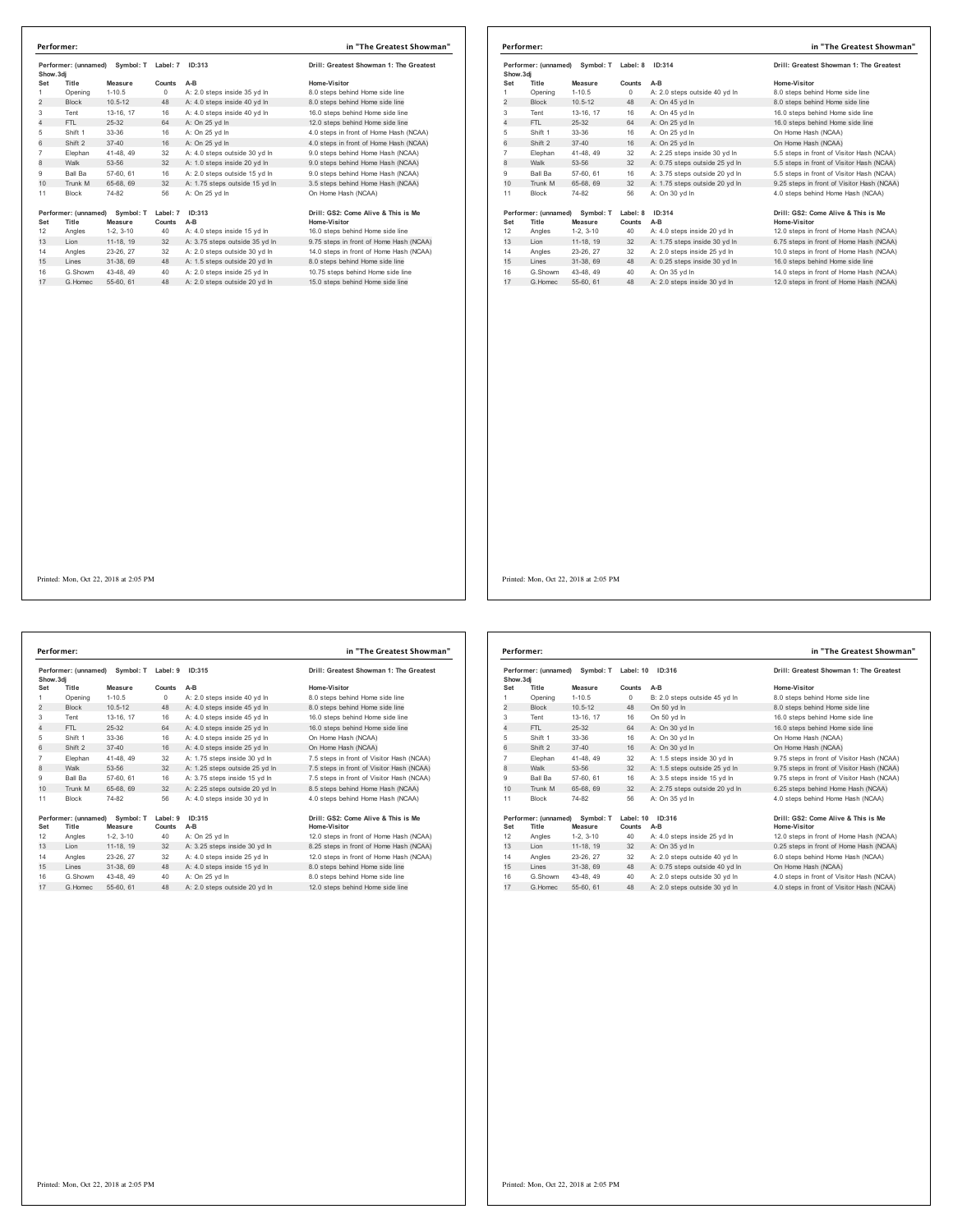| Performer: (unnamed)<br>Symbol: T Label: 11<br>Show.3di |                        | ID:291                                                  |                                                               | Drill: Greatest Showman 1: The Greatest                                                            |  |
|---------------------------------------------------------|------------------------|---------------------------------------------------------|---------------------------------------------------------------|----------------------------------------------------------------------------------------------------|--|
| Title                                                   | Measure                | Counts                                                  | $A-B$                                                         | Home-Visitor                                                                                       |  |
| Opening                                                 | $1 - 10.5$             | 0                                                       | A: 2.0 steps outside 35 yd In                                 | 12.0 steps behind Home side line                                                                   |  |
| <b>Block</b>                                            | $10.5 - 12$            | 48                                                      | A: On 40 yd In                                                | 12.0 steps behind Home side line                                                                   |  |
|                                                         |                        |                                                         |                                                               | 12.0 steps in front of Home Hash (NCAA)                                                            |  |
|                                                         |                        |                                                         |                                                               | 16.0 steps behind Home side line                                                                   |  |
|                                                         |                        |                                                         |                                                               | 16.0 steps behind Home side line                                                                   |  |
| Shift 2                                                 | $37 - 40$              | 16                                                      | A: 4.0 steps inside 30 yd In                                  | 16.0 steps behind Home side line                                                                   |  |
| Elephan                                                 | 41-48, 49              | 32                                                      | A: On 30 yd In                                                | 12.75 steps in front of Home Hash (NCAA)                                                           |  |
| Walk                                                    | 53-56                  | 32                                                      | A: 3.0 steps outside 25 yd In                                 | 12.75 steps in front of Home Hash (NCAA)                                                           |  |
| Ball Ba                                                 | 57-60, 61              | 16                                                      | A: 2.0 steps inside 15 yd In                                  | 12.75 steps in front of Home Hash (NCAA)                                                           |  |
| Trunk M                                                 | 65-68, 69              | 32                                                      | A: 1.5 steps inside 25 yd In                                  | 6.25 steps in front of Home Hash (NCAA)                                                            |  |
| <b>Block</b>                                            | 74-82                  | 56                                                      | A: On 40 yd In                                                | 8.0 steps in front of Home Hash (NCAA)                                                             |  |
| Title                                                   | Symbol: T<br>Measure   | Counts                                                  | $A-B$                                                         | Drill: GS2: Come Alive & This is Me<br>Home-Visitor                                                |  |
|                                                         |                        |                                                         |                                                               | 8.0 steps behind Home side line                                                                    |  |
| Angles                                                  | $1-2.3-10$             | 40                                                      | A: 4.0 steps inside 30 yd In                                  |                                                                                                    |  |
| Lion                                                    | 11-18, 19              | 32                                                      | A: 2.5 steps outside 50 yd In                                 | 10.5 steps in front of Home Hash (NCAA)                                                            |  |
|                                                         | 23-26, 27              | 32                                                      |                                                               |                                                                                                    |  |
| Angles<br>Lines                                         | 31-38, 69              | 48                                                      | A: 2.0 steps outside 45 yd In<br>A: 1.5 steps inside 45 yd In | 8.0 steps in front of Home Hash (NCAA)                                                             |  |
| G.Showm                                                 | 43-48, 49              | 40                                                      | A: On 45 yd In                                                | 14.0 steps in front of Home Hash (NCAA)<br>6.75 steps in front of Visitor Hash (NCAA)              |  |
|                                                         | Tent<br>FTL<br>Shift 1 | 13-16, 17<br>$25 - 32$<br>33-36<br>Performer: (unnamed) | 16<br>64<br>16                                                | A: On 40 yd In<br>A: 4.0 steps inside 40 yd In<br>A: 4.0 steps inside 40 yd In<br>Label: 11 ID:291 |  |

|                | Performer: (unnamed)<br>Symbol: T<br>Show, 3di        |             | Label: 12<br>ID:292 |                                | Drill: Greatest Showman 1: The Greatest             |
|----------------|-------------------------------------------------------|-------------|---------------------|--------------------------------|-----------------------------------------------------|
| Set            | Title                                                 | Measure     | Counts              | $A-B$                          | Home-Visitor                                        |
| 1              | Opening                                               | $1 - 10.5$  | 0                   | A: 2.0 steps inside 35 yd In   | 12.0 steps behind Home side line                    |
| $\overline{2}$ | <b>Block</b>                                          | $10.5 - 12$ | 48                  | A: 4.0 steps inside 40 yd In   | 12.0 steps behind Home side line                    |
| 3              | Tent                                                  | 13-16. 17   | 16                  | A: 4.0 steps inside 40 yd In   | 12.0 steps in front of Home Hash (NCAA)             |
| 4              | FTL.                                                  | $25-32$     | 64                  | A: On 40 yd In                 | 16.0 steps behind Home side line                    |
| 5              | Shift 1                                               | 33-36       | 16                  | A: On 40 yd In                 | On Home Hash (NCAA)                                 |
| 6              | Shift 2                                               | $37 - 40$   | 16                  | A: On 40 vd In                 | On Home Hash (NCAA)                                 |
| 7              | Elephan                                               | 41-48, 49   | 32                  | A: 2.75 steps inside 30 yd In  | 0.25 steps behind Home Hash (NCAA)                  |
| 8              | Walk                                                  | 53-56       | 32                  | A: 0.25 steps outside 25 yd In | 0.25 steps behind Home Hash (NCAA)                  |
| 9              | Ball Ba                                               | 57-60, 61   | 16                  | A: 3.25 steps outside 20 vd In | 0.25 steps behind Home Hash (NCAA)                  |
| 10             | Trunk M                                               | 65-68, 69   | 32                  | A: 1.5 steps inside 20 yd In   | 3.25 steps in front of Home Hash (NCAA)             |
| 11             | Block                                                 | 74-82       | 56                  | A: 4.0 steps inside 30 yd In   | On Home Hash (NCAA)                                 |
| Set            | Performer: (unnamed)<br>Symbol: T<br>Title<br>Measure |             | Label: 12<br>Counts | ID:292<br>$A-B$                | Drill: GS2: Come Alive & This is Me<br>Home-Visitor |
| 12             | Angles                                                | $1-2.3-10$  | 40                  | A: On 25 yd In                 | 16.0 steps behind Home side line                    |
| 13             | Lion                                                  | 11-18. 19   | 32                  | A: 0.75 steps inside 40 yd In  | 14.25 steps in front of Home Hash (NCAA)            |
| 14             | Angles                                                | 23-26, 27   | 32                  | A: On 35 vd In                 | On Home Hash (NCAA)                                 |
| 15             | Lines                                                 | 31-38, 69   | 48                  | A: 0.25 steps outside 35 yd In | On Home Hash (NCAA)                                 |
| 16             | G.Showm                                               | 43-48, 49   | 40                  | A: 2.0 steps inside 25 vd In   | 8.0 steps in front of Visitor Hash (NCAA)           |
| 17             | G Homec                                               | 55-60, 61   | 48                  | A: 2.0 steps inside 25 vd In   | 8.0 steps in front of Visitor Hash (NCAA)           |

Performer: (unnamed) Symbol: T Label: 13 ID:293<br>Show.3dj Massure Counts A-B Mome-Visitor Home-Visitor<br>Set Title Measure Counts A-B Mome-Visitor 12.0 steps behind Home side line<br>1 Opening 1-10.5 48 A: On 45 yd In 12.0 steps Tent 13-16, 17 16 A: On 45 yd ln 12.0 steps in front of Home Hash (NCAA) 4 FTL 25-32 64 A: 4.0 steps inside 35 yd ln 16.0 steps behind Home side line Shift 1 33-36 16 A: 4.0 steps inside 35 yd ln On Home Hash (NCAA) 6 Shift 2 37-40 16 A: 4.0 steps inside 35 yd ln On Home Hash (NCAA) 7 Elephan 41-48, 49 32 A: 2.5 steps inside 30 yd In 2.25 steps behind Home Hash (NCAA)<br>8 Walk 53-56 32 A: 0.5 steps outside 25 yd In 2.25 steps behind Home Hash (NCAA)<br>9 Ball Ba 57-60, 61 16 10 Trunk M 65-68, 69 32 A: 0.5 steps outside 20 yd ln 11 Block 74-82 56 A: On 30 yd In Performer: (unnamed) Symbol: T Label: 13 ID:293 Drill: GS2: Come Alive & This is Me<br>Set Title Measure Counts A-B<br>12 Angles 1-2, 3-10 40 A: 4.0 steps inside 20 yd In 12.0 steps behind Home side line<br>13 Lion 11-18, 19 32 A: Angles 23-26, 27 32 A: 2.0 steps outside 35 yd ln 10.0 steps in front of Home Hash (NCAA) 15 Lines 31-38, 69 48 A: 0.25 steps outside 35 yd ln 16.0 steps behind Home side line G.Showm 43-48, 49 40 A: 2.0 steps outside 45 yd ln 16.0 steps behind Home side line 17 G.Homec 55-60, 61 48 A: 2.0 steps inside 40 yd ln 8.0 steps in front of Home Hash (NCAA) **Performer: in "The Greatest Showman"**

| Home-Visitor                            |
|-----------------------------------------|
| 12.0 steps behind Home side line        |
| 12.0 steps behind Home side line        |
| 12.0 steps in front of Home Hash (NCAA) |
| 16.0 steps behind Home side line        |
| On Home Hash (NCAA)                     |
| On Home Hash (NCAA)                     |
| 2.25 steps behind Home Hash (NCAA)      |
| 2.25 steps behind Home Hash (NCAA)      |
| 2.25 steps behind Home Hash (NCAA)      |
| 2.0 steps in front of Home Hash (NCAA)  |
| 4.0 steps in front of Home Hash (NCAA)  |
|                                         |
| Drill: GS2: Come Alive & This is Me     |
| Home-Visitor                            |

| Show.3dj       | Performer: (unnamed) | Symbol: T Label: 14 |           | ID:294                         | Drill: Greatest Showman 1: The Greatest |
|----------------|----------------------|---------------------|-----------|--------------------------------|-----------------------------------------|
| Set            | Title                | Measure             | Counts    | $A-B$                          | Home-Visitor                            |
| 1              | Opening              | $1 - 10.5$          | 0         | A: 2.0 steps inside 40 yd In   | 12.0 steps behind Home side line        |
| 2              | <b>Block</b>         | $10.5 - 12$         | 48        | A: 4.0 steps inside 45 yd In   | 12.0 steps behind Home side line        |
| 3              | Tent                 | 13-16, 17           | 16        | A: 4.0 steps inside 45 vd In   | 12.0 steps in front of Home Hash (NCAA) |
| 4              | FTI.                 | $25 - 32$           | 64        | A: On 35 yd In                 | 16.0 steps behind Home side line        |
| 5              | Shift 1              | 33-36               | 16        | A: On 35 yd In                 | On Home Hash (NCAA)                     |
| 6              | Shift 2              | $37 - 40$           | 16        | A: On 35 vd In                 | On Home Hash (NCAA)                     |
| $\overline{7}$ | Elephan              | 41-48, 49           | 32        | A: 1.75 steps inside 30 yd In  | 4.25 steps behind Home Hash (NCAA)      |
| 8              | Walk                 | 53-56               | 32        | A: 1.25 steps outside 25 yd In | 4.25 steps behind Home Hash (NCAA)      |
| 9              | Ball Ba              | 57-60, 61           | 16        | A: 3.75 steps inside 15 yd In  | 4.25 steps behind Home Hash (NCAA)      |
| 10             | Trunk M              | 65-68, 69           | 32        | A: 2.0 steps outside 20 vd In  | 0.25 steps in front of Home Hash (NCAA) |
| 11             | <b>Block</b>         | 74-82               | 56        | A: On 30 vd In                 | On Home Hash (NCAA)                     |
|                | Performer: (unnamed) | Symbol: T           | Label: 14 | ID:294                         | Drill: GS2: Come Alive & This is Me     |
| Set            | Title                | Measure             | Counts    | A-B                            | Home-Visitor                            |
| 12             | Angles               | $1-2, 3-10$         | 40        | A: 4.0 steps inside 20 yd In   | 16.0 steps behind Home side line        |
| 13             | Lion                 | 11-18, 19           | 32        | A: 1.75 steps outside 40 yd In | 9.0 steps in front of Home Hash (NCAA)  |
| 14             | Angles               | 23-26, 27           | 32        | A: 4.0 steps inside 30 vd In   | 8.0 steps in front of Home Hash (NCAA)  |
| 15             | Lines                | 31-38, 69           | 48        | A: 2.75 steps outside 35 yd In | 16.0 steps behind Home side line        |
| 16             | G.Showm              | 43-48, 49           | 40        | A: 2.0 steps outside 40 vd In  | 13.25 steps behind Home side line       |
| 17             | G. Homec             | 55-60, 61           | 48        | A: 2.0 steps inside 35 yd In   | 15.0 steps behind Home side line        |

Printed: Mon, Oct 22, 2018 at 2:05 PM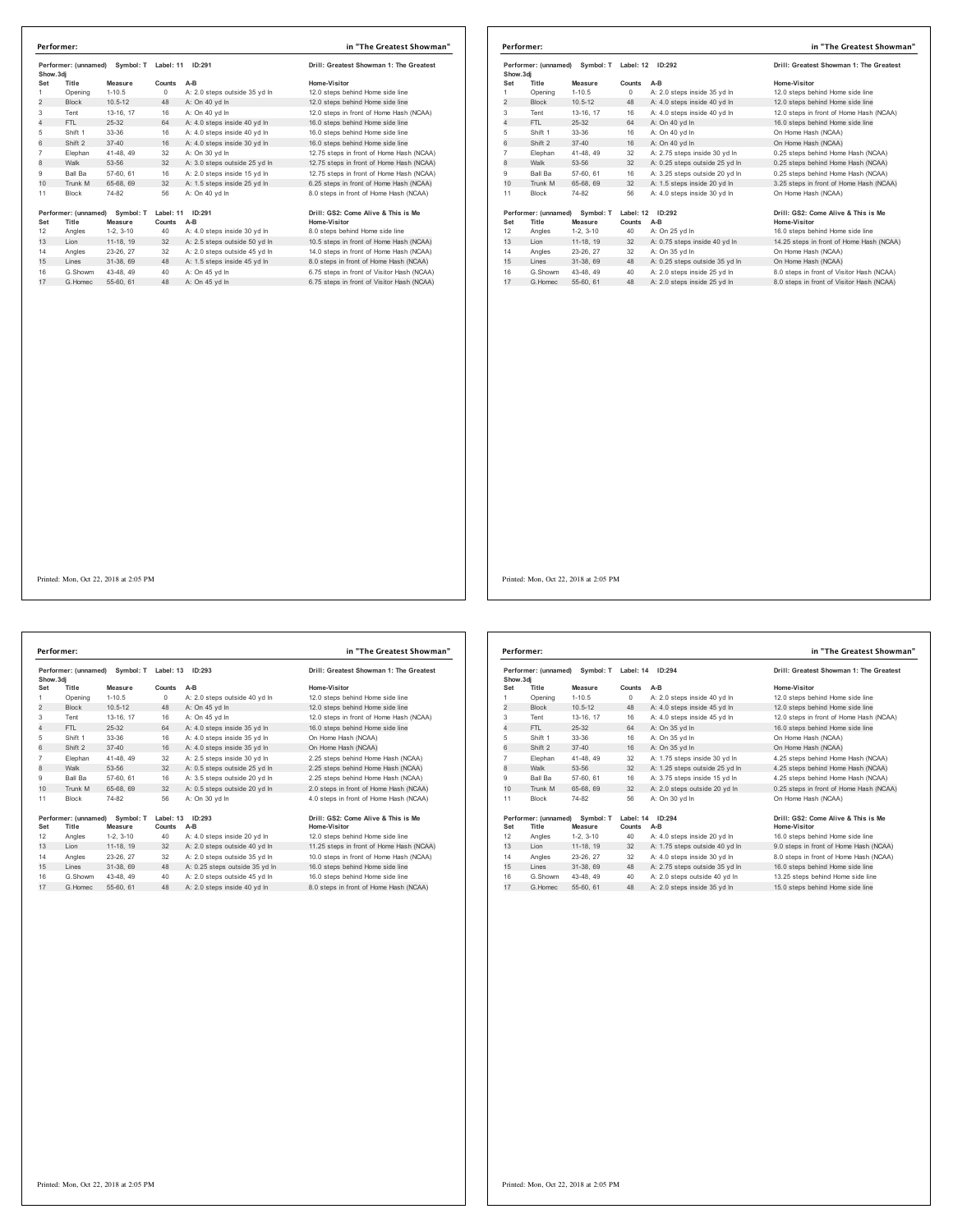| Show.3di       | Performer: (unnamed)          | Symbol: T            | Label: 15           | ID:295                         | Drill: Greatest Showman 1: The Greatest             |
|----------------|-------------------------------|----------------------|---------------------|--------------------------------|-----------------------------------------------------|
| Set            | Title                         | Measure              | Counts              | $A-B$                          | Home-Visitor                                        |
| 1.             | Opening                       | $1-10.5$             | $\Omega$            | B: 2.0 steps outside 45 yd In  | 12.0 steps behind Home side line                    |
| $\overline{2}$ | <b>Block</b>                  | $10.5 - 12$          | 48                  | On 50 vd In                    | 12.0 steps behind Home side line                    |
| 3              | Tent                          | 13-16, 17            | 16                  | On 50 yd In                    | 12.0 steps in front of Home Hash (NCAA)             |
| 4              | FTI.                          | 25-32                | 64                  | A: 4.0 steps inside 30 yd In   | 16.0 steps behind Home side line                    |
| 5              | Shift 1                       | 33-36                | 16                  | A: 4.0 steps inside 30 yd In   | On Home Hash (NCAA)                                 |
| 6              | Shift 2                       | $37 - 40$            | 16                  | A: 4.0 steps inside 30 yd In   | On Home Hash (NCAA)                                 |
| $\overline{7}$ | Elephan                       | 41-48.49             | 32                  | A: 1.25 steps inside 30 vd In  | 8.25 steps behind Home Hash (NCAA)                  |
| 8              | Walk                          | 53-56                | 32                  | A: 1.75 steps outside 25 yd In | 8.25 steps behind Home Hash (NCAA)                  |
| 9              | Ball Ba                       | 57-60, 61            | 16                  | A: 3.25 steps inside 15 yd In  | 8.25 steps behind Home Hash (NCAA)                  |
| 10             | Trunk M                       | 65-68, 69            | 32                  | A: 3.0 steps outside 20 yd In  | 4.0 steps behind Home Hash (NCAA)                   |
| 11             | Block                         | 74-82                | 56                  | A: 4.0 steps inside 35 yd In   | 4.0 steps behind Home Hash (NCAA)                   |
| Set            | Performer: (unnamed)<br>Title | Symbol: T<br>Measure | Label: 15<br>Counts | ID:295<br>$A-B$                | Drill: GS2: Come Alive & This is Me<br>Home-Visitor |
| 12             | Angles                        | $1-2.3-10$           | 40                  | A: On 30 yd In                 | 12.0 steps in front of Home Hash (NCAA)             |
| 13             | Lion                          | 11-18, 19            | 32                  | A: 2.0 steps inside 35 yd In   | 1.5 steps in front of Home Hash (NCAA)              |
| 14             | Angles                        | 23-26, 27            | 32                  | A: On 40 vd In                 | 4.0 steps behind Home Hash (NCAA)                   |
| 15             | Lines                         | 31-38, 69            | 48                  | A: 2.0 steps inside 40 yd In   | On Home Hash (NCAA)                                 |
| 16             | G.Showm                       | 43-48, 49            | 40                  | A: On 30 yd In                 | 4.0 steps in front of Visitor Hash (NCAA)           |
| 17             | G. Homec                      | 55-60, 61            | 48                  | A: On 30 yd In                 | 4.0 steps in front of Visitor Hash (NCAA)           |

|                | Performer:                                            |                                |                     |                                | in "The Greatest Showman"                           |
|----------------|-------------------------------------------------------|--------------------------------|---------------------|--------------------------------|-----------------------------------------------------|
| Show, 3di      |                                                       | Performer: (unnamed) Symbol: T | Label: 16           | ID:271                         | Drill: Greatest Showman 1: The Greatest             |
| Set            | Title                                                 | Measure                        | Counts              | $A-B$                          | Home-Visitor                                        |
| 1              | Opening                                               | $1 - 10.5$                     | $^{\circ}$          | A: 2.0 steps inside 35 yd In   | 16.0 steps behind Home side line                    |
| $\overline{2}$ | <b>Block</b>                                          | $10.5 - 12$                    | 48                  | A: 4.0 steps inside 40 yd In   | 16.0 steps behind Home side line                    |
| 3              | Tent                                                  | 13-16, 17                      | 16                  | A: 4.0 steps inside 40 yd In   | 8.0 steps in front of Home Hash (NCAA)              |
| 4              | FTL.                                                  | $25-32$                        | 64                  | A: On 25 yd In                 | 12.0 steps in front of Home Hash (NCAA)             |
| 5              | Shift 1                                               | 33-36                          | 16                  | A: On 25 yd In                 | 4.0 steps behind Home Hash (NCAA)                   |
| 6              | Shift 2                                               | $37 - 40$                      | 16                  | A: On 25 yd In                 | 4.0 steps behind Home Hash (NCAA)                   |
| 7              | Elephan                                               | 41-48, 49                      | 32                  | A: 2.75 steps inside 30 yd In  | 3.5 steps in front of Visitor Hash (NCAA)           |
| 8              | Walk                                                  | 53-56                          | 32                  | A: 0.25 steps outside 25 yd In | 3.5 steps in front of Visitor Hash (NCAA)           |
| 9              | <b>Ball Ba</b>                                        | 57-60, 61                      | 16                  | A: 3.25 steps outside 20 yd In | 3.5 steps in front of Visitor Hash (NCAA)           |
| 10             | Trunk M                                               | 65-68, 69                      | 32                  | A: 1.5 steps outside 20 yd In  | 7.0 steps in front of Visitor Hash (NCAA)           |
| 11             | Block                                                 | 74-82                          | 56                  | A: On 30 yd In                 | 8.0 steps in front of Visitor Hash (NCAA)           |
| Set            | Performer: (unnamed)<br>Symbol: T<br>Title<br>Measure |                                | Label: 16<br>Counts | ID:271<br>$A-B$                | Drill: GS2: Come Alive & This is Me<br>Home-Visitor |
| 12             | Angles                                                | $1-2.3-10$                     | 40                  | A: 4.0 steps inside 20 vd In   | 4.0 steps in front of Home Hash (NCAA)              |
| 13             | Lion                                                  | 11-18, 19                      | 32                  | A: 3.5 steps outside 25 yd In  | 2.0 steps behind Home Hash (NCAA)                   |
| 14             | Angles                                                | 23-26, 27                      | 32                  | A: 2.0 steps inside 15 vd In   | 6.0 steps behind Home Hash (NCAA)                   |
| 15             | Lines                                                 | 31-38, 69                      | 48                  | A: 4.0 steps inside 15 yd In   | 16.0 steps behind Home side line                    |
| 16             | G.Showm                                               | 43-48, 49                      | 40                  | A: 2.0 steps inside 20 vd In   | 8.0 steps behind Home side line                     |
| 17             | G. Homec                                              | 55-60, 61                      | 48                  | A: 2.0 steps outside 15 yd In  | 14.0 steps in front of Home Hash (NCAA)             |

Performer: (unnamed) Symbol: T Label: 17 ID:272<br>Show.3dj + Measure Counts A-B + Mome-Visitor<br>Set Title Measure Counts A-B + Mome-Visitor<br>1 Opening 1-10.5 12 48 A: On 45 yd in 16.0 steps behind Home side line<br>2 Block 10.5-1 Tent 13-16, 17 16 A: On 45 yd ln 8.0 steps in front of Home Hash (NCAA) 4 FTL 25-32 64 A: On 25 yd ln 8.0 steps in front of Home Hash (NCAA) 5 Shift 1 33-36 16 A: On 25 yd ln 8.0 steps behind Home Hash (NCAA)<br>6 Shift 2 37-40 16 A: On 25 yd ln 8.0 steps behind Home Hash (NCAA) Elephan 41-48, 49 32 A: 3.75 steps inside 30 yd ln 1.75 steps in front of Visitor Hash (NCAA) 8 Walk 53-56 32 A: 0.75 steps inside 25 yd ln 1.75 steps in front of Visitor Hash (NCAA) Ball Ba 57-60, 61 16 A: 2.25 steps outside 20 yd ln 1.75 steps in front of Visitor Hash (NCAA) 10 Trunk M 65-68, 69 32 A: 1.0 steps outside 20 yd ln 4.75 steps in front of Visitor Hash (NCAA) 11 Block 74-82 56 A: On 25 yd In **Performer:** (unnamed) Symbol: T Label: 17 ID:272 Dril: GS2: Come Alive & This is Me<br>
Set Title Measure Counts A-B<br>
12 Angles 1-2, 3-10 40 A: 4.0 steps inside 15 yd In Home Visitor<br>
13 Lion 11-18, 19 32 A: 4.0 steps inside G.Showm 43-48, 49 40 A: On 35 yd ln 10.0 steps in front of Home Hash (NCAA) 17 G.Homec 55-60, 61 48 A: On 30 yd ln 10.0 steps in front of Home Hash (NCAA) **Performer: in "The Greatest Showman"**

| Home-Visitor                               |
|--------------------------------------------|
| 16.0 steps behind Home side line           |
| 16.0 steps behind Home side line           |
| 8.0 steps in front of Home Hash (NCAA)     |
| 8.0 steps in front of Home Hash (NCAA)     |
| 8.0 steps behind Home Hash (NCAA)          |
| 8.0 steps behind Home Hash (NCAA)          |
| 1.75 steps in front of Visitor Hash (NCAA) |
| 1.75 steps in front of Visitor Hash (NCAA) |
| 1.75 steps in front of Visitor Hash (NCAA) |
| 4.75 steps in front of Visitor Hash (NCAA) |
| 4.0 steps in front of Visitor Hash (NCAA)  |
|                                            |
| Drill: GS2: Come Alive & This is Me        |
|                                            |

| Performer: (unnamed)<br>Show, 3di |                      |             | Symbol: T Label: 18 | ID:273                         | Drill: Greatest Showman 1: The Greatest   |  |
|-----------------------------------|----------------------|-------------|---------------------|--------------------------------|-------------------------------------------|--|
| Set                               | Title                | Measure     | Counts              | $A-B$                          | Home-Visitor                              |  |
| 1                                 | Opening              | $1 - 10.5$  | $\circ$             | A: 2.0 steps inside 40 yd In   | 16.0 steps behind Home side line          |  |
| 2                                 | <b>Block</b>         | $10.5 - 12$ | 48                  | A: 4.0 steps inside 45 yd In   | 16.0 steps behind Home side line          |  |
| 3                                 | Tent                 | 13-16, 17   | 16                  | A: 4.0 steps inside 45 vd In   | 8.0 steps in front of Home Hash (NCAA)    |  |
| $\overline{4}$                    | FTI.                 | $25 - 32$   | 64                  | A: 4.0 steps inside 25 yd In   | 8.0 steps in front of Home Hash (NCAA)    |  |
| 5                                 | Shift 1              | 33-36       | 16                  | A: 4.0 steps inside 25 vd In   | 8.0 steps behind Home Hash (NCAA)         |  |
| 6                                 | Shift 2              | $37 - 40$   | 16                  | A: 4.0 steps inside 25 vd In   | 8.0 steps behind Home Hash (NCAA)         |  |
| $\overline{7}$                    | Elephan              | 41-48, 49   | 32                  | A: 0.25 steps outside 35 vd In | 1.0 steps in front of Visitor Hash (NCAA) |  |
| 8                                 | Walk                 | 53-56       | 32                  | A: 3.25 steps outside 30 yd In | 1.0 steps in front of Visitor Hash (NCAA) |  |
| 9                                 | <b>Ball Ba</b>       | 57-60, 61   | 16                  | A: 1.75 steps inside 20 vd In  | 1.0 steps in front of Visitor Hash (NCAA) |  |
| 10                                | Trunk M              | 65-68, 69   | 32                  | A: 0.5 steps inside 20 yd In   | 1.0 steps in front of Visitor Hash (NCAA) |  |
| 11                                | <b>Block</b>         | 74-82       | 56                  | A: On 30 vd In                 | 4.0 steps in front of Visitor Hash (NCAA) |  |
|                                   | Performer: (unnamed) | Symbol: T   | Label: 18           | ID:273                         | Drill: GS2: Come Alive & This is Me       |  |
| Set                               | Title                | Measure     | Counts              | A-B                            | Home-Visitor                              |  |
| 12                                | Angles               | $1-2, 3-10$ | 40                  | A: 4.0 steps inside 20 yd In   | On Home Hash (NCAA)                       |  |
| 13                                | Lion                 | 11-18, 19   | 32                  | A: 2.0 steps outside 25 yd In  | 9.0 steps behind Home Hash (NCAA)         |  |
| 14                                | Angles               | 23-26.27    | 32                  | A: 4.0 steps inside 25 vd In   | On Home Hash (NCAA)                       |  |
| 15                                | Lines                | 31-38, 69   | 48                  | A: 2.75 steps outside 35 yd In | 8.0 steps in front of Home Hash (NCAA)    |  |
| 16                                | G Showm              | 43-48, 49   | 40                  | A: 2.0 steps outside 40 vd In  | 13.25 steps in front of Home Hash (NCAA)  |  |
| 17                                | G. Homec             | 55-60, 61   | 48                  | A: 2.0 steps outside 35 yd In  | 8.0 steps in front of Home Hash (NCAA)    |  |
|                                   |                      |             |                     |                                |                                           |  |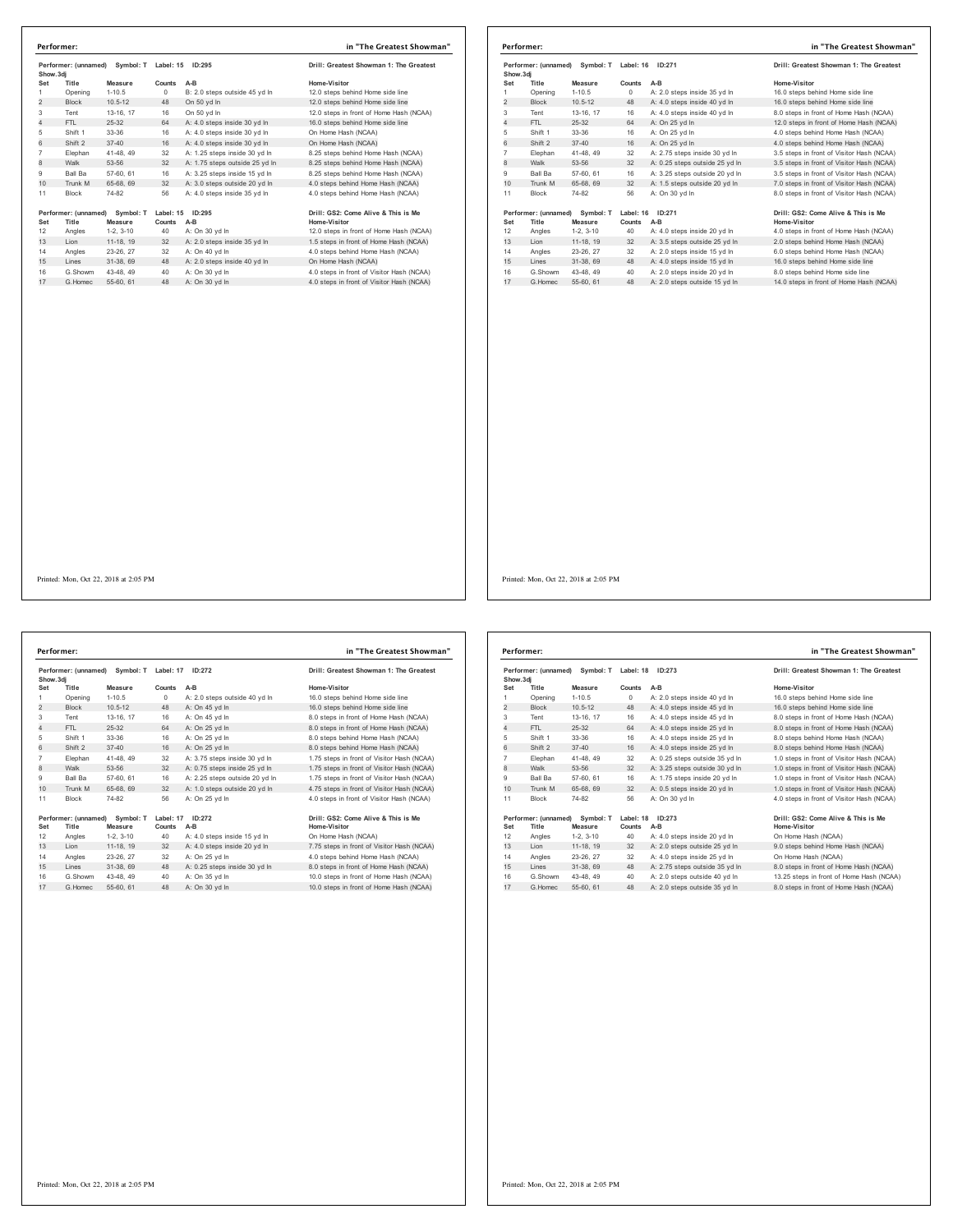| Performer: (unnamed)<br>Show.3di |                               | Symbol: T            | Label: 19<br>ID:274 |                               | Drill: Greatest Showman 1: The Greatest             |  |
|----------------------------------|-------------------------------|----------------------|---------------------|-------------------------------|-----------------------------------------------------|--|
| Set                              | Title                         | Measure              | Counts              | $A-B$                         | Home-Visitor                                        |  |
| 1                                | Opening                       | $1 - 10.5$           | $^{\circ}$          | B: 2.0 steps outside 45 yd In | 16.0 steps behind Home side line                    |  |
| $\overline{2}$                   | <b>Block</b>                  | $10.5 - 12$          | 48                  | On 50 vd In                   | 16.0 steps behind Home side line                    |  |
| 3                                | Tent                          | 13-16, 17            | 16                  | On 50 yd In                   | 8.0 steps in front of Home Hash (NCAA)              |  |
| $\overline{4}$                   | FTI.                          | $25 - 32$            | 64                  | A: On 30 vd In                | 8.0 steps in front of Home Hash (NCAA)              |  |
| 5                                | Shift 1                       | 33-36                | 16                  | A: On 30 yd In                | 8.0 steps behind Home Hash (NCAA)                   |  |
| 6                                | Shift 2                       | $37 - 40$            | 16                  | A: On 30 vd In                | 8.0 steps behind Home Hash (NCAA)                   |  |
| $\overline{7}$                   | Elephan                       | 41-48, 49            | 32                  | A: 3.5 steps inside 35 yd In  | On Visitor Hash (NCAA)                              |  |
| 8                                | Walk                          | 53-56                | 32                  | A: 0.5 steps inside 30 yd In  | On Visitor Hash (NCAA)                              |  |
| 9                                | Ball Ba                       | 57-60, 61            | 16                  | A: 2.5 steps outside 25 vd In | On Visitor Hash (NCAA)                              |  |
| 10 <sup>1</sup>                  | Trunk M                       | 65-68, 69            | 32                  | A: 3.0 steps outside 25 yd In | On Visitor Hash (NCAA)                              |  |
| 11                               | <b>Block</b>                  | 74-82                | 56                  | A: On 35 yd In                | 4.0 steps in front of Visitor Hash (NCAA)           |  |
| Set                              | Performer: (unnamed)<br>Title | Symbol: T<br>Measure | Label: 19<br>Counts | ID:274<br>$A-B$               | Drill: GS2: Come Alive & This is Me<br>Home-Visitor |  |
| 12                               | Angles                        | $1-2, 3-10$          | 40                  | A: 4.0 steps inside 25 yd In  | On Home Hash (NCAA)                                 |  |
| 13                               | Lion                          | 11-18. 19            | 32                  | A: 2.5 steps inside 30 yd In  | 7.75 steps in front of Visitor Hash (NCAA)          |  |
| 14                               | Angles                        | 23-26, 27            | 32                  | A: 4.0 steps inside 25 yd In  | 8.0 steps in front of Visitor Hash (NCAA)           |  |
| 15                               | I ines                        | 31-38.69             | 48                  | A: 0.75 steps inside 25 vd In | On Home Hash (NCAA)                                 |  |
| 16                               | G.Showm                       | 43-48, 49            | 40                  | A: 2.0 steps inside 25 vd In  | 8.0 steps in front of Home Hash (NCAA)              |  |
| 17                               | G.Homec                       | 55-60, 61            | 48                  | A: 2.0 steps outside 25 yd In | 8.0 steps in front of Home Hash (NCAA)              |  |

|                | Performer:           |             |           |                                | in "The Greatest Showman"                  |
|----------------|----------------------|-------------|-----------|--------------------------------|--------------------------------------------|
| Show, 3di      | Performer: (unnamed) | Symbol: T   | Label: 20 | ID:250                         | Drill: Greatest Showman 1: The Greatest    |
| Set            | Title                | Measure     | Counts    | $A-B$                          | Home-Visitor                               |
| 1              | Opening              | $1 - 10.5$  | $\circ$   | A: 2.0 steps inside 35 vd In   | 12.0 steps in front of Home Hash (NCAA)    |
| 2              | <b>Block</b>         | $10.5 - 12$ | 48        | A: 4.0 steps inside 40 yd In   | 12.0 steps in front of Home Hash (NCAA)    |
| 3              | Tent                 | 13-16. 17   | 16        | A: 4.0 steps inside 40 yd In   | 4.0 steps in front of Home Hash (NCAA)     |
| 4              | FTL                  | $25 - 32$   | 64        | A: On 40 vd In                 | 8.0 steps in front of Home Hash (NCAA)     |
| 5              | Shift 1              | 33-36       | 16        | A: On 40 yd In                 | 8.0 steps behind Home Hash (NCAA)          |
| 6              | Shift 2              | $37 - 40$   | 16        | A: On 40 vd In                 | 8.0 steps behind Home Hash (NCAA)          |
| $\overline{7}$ | Elephan              | 41-48, 49   | 32        | A: 2.25 steps inside 45 yd In  | 8.75 steps in front of Visitor Hash (NCAA) |
| 8              | Walk                 | 53-56       | 32        | A: 0.75 steps outside 40 yd In | 8.75 steps in front of Visitor Hash (NCAA) |
| 9              | <b>Ball Ba</b>       | 57-60, 61   | 16        | A: 3.75 steps outside 35 vd In | 8.75 steps in front of Visitor Hash (NCAA) |
| 10             | Trunk M              | 65-68, 69   | 32        | A: 3.75 steps outside 35 vd In | 8.75 steps in front of Visitor Hash (NCAA) |
| 11             | <b>Block</b>         | 74-82       | 56        | A: 4.0 steps inside 35 vd In   | 8.0 steps in front of Visitor Hash (NCAA)  |
|                | Performer: (unnamed) | Symbol: T   | Label: 20 | ID:250                         | Drill: GS2: Come Alive & This is Me        |
| Set            | Title                | Measure     | Counts    | $A-B$                          | Home-Visitor                               |
| 12             | Angles               | $1-2.3-10$  | 40        | A: On 30 vd In                 | 4.0 steps in front of Home Hash (NCAA)     |
| 13             | Lion                 | 11-18, 19   | 32        | A: 3.5 steps outside 35 yd In  | 8.75 steps behind Home Hash (NCAA)         |
| 14             | Angles               | 23-26, 27   | 32        | A: On 30 vd In                 | 8.0 steps behind Home Hash (NCAA)          |
| 15             | Lines                | 31-38, 69   | 48        | A: 2.25 steps outside 30 vd In | On Home Hash (NCAA)                        |
| 16             | G.Showm              | 43-48, 49   | 40        | A: On 30 vd In                 | 10.0 steps in front of Home Hash (NCAA)    |
| 17             | G Homec              | 55-60, 61   | 48        | A: 2.0 steps inside 25 yd In   | 12.0 steps in front of Home Hash (NCAA)    |

**Performer: (unnamed) Symbol: T Label: 21 ID:251 Drill: Greatest Showman 1: The Greatest Show.3dj Set Title Measure Counts A-B Home-Visitor** 1 Opening 1-10.5 0 A: 2.0 steps outside 40 yd ln 12.0 steps in front of Home Hash (NCAA) 2 Block 10.5-12 48 A: On 45 yd ln 12.<br>
2 Block 10.5-12 48 A: On 45 yd ln 12.<br>
3 Tent 13-16, 17 16 A: On 45 yd ln 4.<br>
4 FTL 25-32 64 A: 4.0 steps inside 35 yd ln 8. Tent 13-16, 17 16 A: On 45 yd ln 4.0 steps in front of Home Hash (NCAA) 4 FTL 25-32 64 A: 4.0 steps inside 35 yd ln 8.0 steps in front of Home Hash (NCAA) 5 Shift 1 33-36 16 A: 4.0 steps inside 35 yd ln 8.0 steps behind Home Hash (NCAA)<br>6 Shift 2 37-40 16 A: 4.0 steps inside 35 yd ln 8.0 steps behind Home Hash (NCAA) Elephan 41-48, 49 32 A: 3.25 steps outside 45 yd ln 8.0 steps in front of Visitor Hash (NCAA) 8 Walk 53-56 32 A: 1.75 steps inside 35 yd ln 8.0 steps in front of Visitor Hash (NCAA) Ball Ba 57-60, 61 16 A: 1.25 steps outside 30 yd ln 8.25 steps in front of Visitor Hash (NCAA) 10 Trunk M 65-68, 69 32 A: 1.25 steps outside 30 yd ln 8.25 steps in front of Visitor Hash (NCAA) 11 Block 74-82 56 A: On 30 yd ln 8. 1967 (come Alive & This based on Home Missing Come Alive & This is Me<br>
1967 (Section 2011) 1967 (Sample 20 yd In Home Wiston<br>
1979 (Samples 1-2, 3-10 40 A: 4.0 steps inside 20 yd In 8.0 steps in front of Home Hash (NCAA)<br> G.Showm 43-48, 49 40 A: 4.0 steps inside 30 yd ln 16.0 steps behind Home side line 17 G.Homec 55-60, 61 48 A: 2.0 steps outside 30 yd ln 15.0 steps behind Home side line **Performer: in "The Greatest Showman"**

| rill: Greatest Showman 1: The Greatest    |
|-------------------------------------------|
| lome-Visitor                              |
| 2.0 steps in front of Home Hash (NCAA)    |
| 2.0 steps in front of Home Hash (NCAA)    |
| .0 steps in front of Home Hash (NCAA)     |
| .0 steps in front of Home Hash (NCAA)     |
| .0 steps behind Home Hash (NCAA)          |
| .0 steps behind Home Hash (NCAA)          |
| .0 steps in front of Visitor Hash (NCAA)  |
| .0 steps in front of Visitor Hash (NCAA)  |
| .25 steps in front of Visitor Hash (NCAA) |
| .25 steps in front of Visitor Hash (NCAA) |
| .0 steps behind Home Hash (NCAA)          |
|                                           |

| Show, 3di      | Performer: (unnamed) | Symbol: T                                 | Label: 22                  | ID:252                        | Drill: Greatest Showman 1: The Greatest             |
|----------------|----------------------|-------------------------------------------|----------------------------|-------------------------------|-----------------------------------------------------|
| Set            | Title                | Measure                                   | Counts                     | $A-B$                         | Home-Visitor                                        |
| 1              | Opening              | $1 - 10.5$                                | $\circ$                    | A: 2.0 steps inside 40 yd In  | 12.0 steps in front of Home Hash (NCAA)             |
| 2              | <b>Block</b>         | $10.5 - 12$                               | 48                         | A: 4.0 steps inside 45 yd In  | 12.0 steps in front of Home Hash (NCAA)             |
| 3              | Tent                 | 13-16, 17                                 | 16                         | A: 4.0 steps inside 45 vd In  | 4.0 steps in front of Home Hash (NCAA)              |
| 4              | FTI.                 | $25 - 32$                                 | 64                         | A: On 35 yd In                | 8.0 steps in front of Home Hash (NCAA)              |
| 5              | Shift 1              | 33-36                                     | 16                         | A: On 35 yd In                | 8.0 steps behind Home Hash (NCAA)                   |
| 6              | Shift 2              | $37 - 40$                                 | 16                         | A: On 35 vd In                | 8.0 steps behind Home Hash (NCAA)                   |
| $\overline{7}$ | Elephan              | 41-48, 49                                 | 32                         | A: 3.0 steps outside 45 yd In | 6.0 steps in front of Visitor Hash (NCAA)           |
| 8              | Walk                 | 53-56                                     | 32                         | A: 2.0 steps inside 35 yd In  | 6.0 steps in front of Visitor Hash (NCAA)           |
| 9              | <b>Ball Ba</b>       | 57-60, 61                                 | 16                         | A: 1.0 steps outside 30 vd In | 6.0 steps in front of Visitor Hash (NCAA)           |
| 10             | Trunk M              | 65-68, 69                                 | 32                         | A: 1.0 steps outside 30 yd In | 6.0 steps in front of Visitor Hash (NCAA)           |
| 11             | <b>Block</b>         | 74-82                                     | 56                         | A: 4.0 steps inside 30 vd In  | 8.0 steps in front of Visitor Hash (NCAA)           |
| Set            | Title                | Performer: (unnamed) Symbol: T<br>Measure | Label: 22<br><b>Counts</b> | ID:252<br>A-B                 | Drill: GS2: Come Alive & This is Me<br>Home-Visitor |
| 12             | Angles               | $1-2.3-10$                                | 40                         | A: On 25 yd In                | 4.0 steps in front of Home Hash (NCAA)              |
| 13             | Lion                 | 11-18, 19                                 | 32                         | A: 2.0 steps outside 25 yd In | 0.75 steps behind Home Hash (NCAA)                  |
| 14             | Angles               | 23-26, 27                                 | 32                         | A: 4.0 steps inside 15 yd In  | 4.0 steps behind Home Hash (NCAA)                   |
| 15             | Lines                | 31-38, 69                                 | 48                         | A: 1.5 steps outside 20 yd In | 16.0 steps behind Home side line                    |
| 16             | G.Showm              | 43-48, 49                                 | 40                         | A: 4.0 steps inside 20 vd In  | 8.0 steps behind Home side line                     |
| 17             | G. Homec             | 55-60, 61                                 | 48                         | A: 2.0 steps outside 15 yd In | 15.0 steps behind Home side line                    |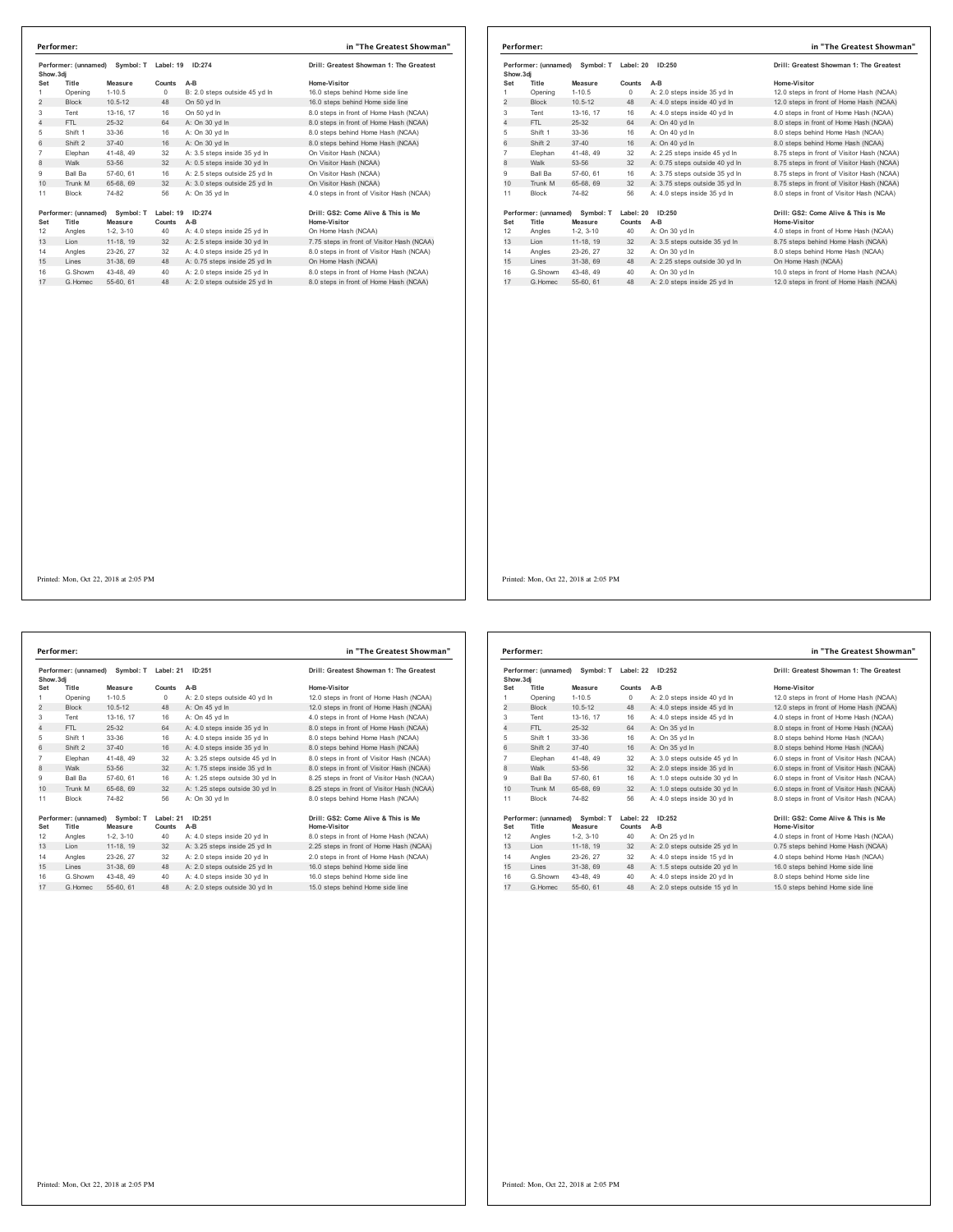| Show.3di       | Performer: (unnamed) | Symbol: T             | Label: 23    | ID: 253                       | Drill: Greatest Showman 1: The Greatest    |
|----------------|----------------------|-----------------------|--------------|-------------------------------|--------------------------------------------|
| Set            | Title                | Measure               | Counts       | $A-B$                         | Home-Visitor                               |
| 1              | Opening              | $1 - 10.5$            | $\Omega$     | B: 2.0 steps outside 45 yd In | 12.0 steps in front of Home Hash (NCAA)    |
| $\overline{2}$ | <b>Block</b>         | $10.5 - 12$           | 48           | On 50 vd In                   | 12.0 steps in front of Home Hash (NCAA)    |
| 3              | Tent                 | 13-16, 17             | 16           | On 50 vd In                   | 4.0 steps in front of Home Hash (NCAA)     |
| 4              | FTI.                 | 25-32                 | 64           | A: 4.0 steps inside 30 yd In  | 8.0 steps in front of Home Hash (NCAA)     |
| 5              | Shift 1              | $33 - 36$             | 16           | A: 4.0 steps inside 30 yd In  | 8.0 steps behind Home Hash (NCAA)          |
| 6              | Shift 2              | $37 - 40$             | 16           | A: 4.0 steps inside 30 yd In  | 8.0 steps behind Home Hash (NCAA)          |
| $\overline{7}$ | Elephan              | 41-48, 49             | 32           | A: 0.5 steps outside 40 vd In | 1.0 steps behind Visitor Hash (NCAA)       |
| 8              | Walk                 | 53-56                 | 32           | A: 3.5 steps outside 35 yd In | 1.0 steps behind Visitor Hash (NCAA)       |
| 9              | Ball Ba              | 57-60, 61             | 16           | A: 1.5 steps inside 25 vd In  | 1.0 steps behind Visitor Hash (NCAA)       |
| 10             | Trunk M              | 65-68, 69             | 32           | A: 1.5 steps inside 25 vd In  | 1.0 steps behind Visitor Hash (NCAA)       |
| 11             | <b>Block</b>         | 74-82                 | 56           | A: On 40 vd In                | 4.0 steps in front of Visitor Hash (NCAA)  |
|                | Performer: (unnamed) | Symbol: T             | Label: 23    | ID:253                        | Drill: GS2: Come Alive & This is Me        |
| Set<br>12      | Title                | Measure<br>$1-2.3-10$ | Counts<br>40 | $A-B$                         | Home-Visitor                               |
| 13             | Angles               |                       | 32           | A: 4.0 steps inside 30 yd In  | On Home Hash (NCAA)                        |
|                | Lion                 | 11-18, 19             |              | A: 3.5 steps inside 30 yd In  | 3.75 steps in front of Visitor Hash (NCAA) |
| 14             | Angles               | 23-26, 27             | 32           | A: On 25 vd In                | 4.0 steps in front of Visitor Hash (NCAA)  |
| 15             | Lines                | 31-38, 69             | 48           | A: 3.5 steps inside 20 yd In  | On Home Hash (NCAA)                        |
| 16             | G.Showm              | 43-48, 49             | 40           | A: 2.0 steps outside 25 yd In | 8.0 steps in front of Home Hash (NCAA)     |
| 17             | G Homec              | 55-60, 61             | 48           | A: 2.0 steps inside 20 yd In  | 12.0 steps in front of Home Hash (NCAA)    |

|           | Performer:           |                                           |                     |                                | in "The Greatest Showman"                           |
|-----------|----------------------|-------------------------------------------|---------------------|--------------------------------|-----------------------------------------------------|
| Show, 3di | Performer: (unnamed) | Symbol: T                                 | Label: 24           | ID:338                         | Drill: Greatest Showman 1: The Greatest             |
| Set       | Title                | Measure                                   | Counts              | $A-B$                          | Home-Visitor                                        |
|           | Opening              | $1 - 10.5$                                | $\circ$             | B: 2.0 steps inside 40 vd In   | 4.0 steps behind Home side line                     |
| 2         | <b>Block</b>         | $10.5 - 12$                               | 48                  | B: 4.0 steps outside 50 yd In  | 4.0 steps behind Home side line                     |
| 3         | Tent                 | 13-16, 17                                 | 16                  | B: 4.0 steps outside 50 yd In  | 12.0 steps behind Home side line                    |
| 4         | FTI.                 | $25-32$                                   | 64                  | B: On 30 yd In                 | 8.0 steps behind Home side line                     |
| 5         | Shift 1              | 33-36                                     | 16                  | B: On 30 yd In                 | 8.0 steps in front of Home Hash (NCAA)              |
| 6         | Shift 2              | $37 - 40$                                 | 16                  | B: On 30 vd In                 | 8.0 steps in front of Home Hash (NCAA)              |
| 7         | Elephan              | 41-48, 49                                 | 32                  | B: On 25 vd In                 | 14.75 steps behind Home side line                   |
| 8         | Walk                 | 53-56                                     | 32                  | B: 2.5 steps outside 30 yd In  | 15.0 steps behind Home side line                    |
| 9         | <b>Ball Ba</b>       | 57-60, 61                                 | 16                  | B: 2.25 steps outside 45 vd In | 12.75 steps behind Home side line                   |
| 10        | Trunk M              | 65-68, 69                                 | 32                  | B: 2.25 steps outside 45 yd In | 12.75 steps behind Home side line                   |
| 11        | Block                | 74-82                                     | 56                  | B: On 25 yd In                 | 8.0 steps in front of Home Hash (NCAA)              |
| Set       | Title                | Performer: (unnamed) Symbol: T<br>Measure | Label: 24<br>Counts | ID:338<br>$A-B$                | Drill: GS2: Come Alive & This is Me<br>Home-Visitor |
| 12        | Angles               | $1-2, 3-10$                               | 40                  | B: 4.0 steps outside 20 yd In  | 8.0 steps behind Home side line                     |
| 13        | Lion                 | 11-18, 19                                 | 32                  | B: 0.5 steps outside 35 yd In  | 15.0 steps behind Home side line                    |
| 14        | Angles               | 23-26, 27                                 | 32                  | B: 2.0 steps outside 35 vd In  | 10.0 steps behind Home side line                    |
| 15        | Lines                | 31-38, 69                                 | 48                  | B: 3.25 steps inside 25 yd In  | 8.0 steps behind Home side line                     |
| 16        | G.Showm              | 43-48, 49                                 | 40                  | B: 2.0 steps inside 25 vd In   | 8.0 steps behind Home side line                     |
| 17        | G Homec              | 55-60, 61                                 | 48                  | B: 0.75 steps inside 15 yd In  | 12.0 steps behind Home side line                    |

**Performer: (unnamed) Symbol: T Label: 25 ID:339 Drill: Greatest Showman 1: The Greatest Show.3dj Set Title Measure Counts A-B Home-Visitor** Opening 1-10.5 0 B: 2.0 steps outside 40 yd ln 4.0 steps behind Home side line 2 Block 10.5-12 48 B: On 45 yd ln 4.0 steps behind Home side line Tent 13-16, 17 16 B: On 45 yd ln 12.0 steps behind Home side line 4 FTL 25-32 64 B: 4.0 steps outside 35 yd ln 8.0 steps behind Home side line Shift 1 33-36 16 B: 4.0 steps outside 35 yd ln 8.0 steps in front of Home Hash (NCAA) 6 Shift 2 37-40 16 B: 4.0 steps outside 35 yd ln 8.0 steps in front of Home Hash (NCAA) Elephan 41-48, 49 32 B: On 25 yd ln 12.75 steps behind Home side line 8 Walk 53-56 32 B: 3.75 steps outside 30 yd ln 13.5 steps behind Home side line Ball Ba 57-60, 61 16 B: 1.5 steps outside 45 yd ln 10.75 steps behind Home side line 10 Trunk M 65-68, 69 32 B: 1.5 steps outside 45 yd ln 10.75 steps behind Home side line Block 74-82 56 B: 4.0 steps outside 30 yd ln 8.0 steps in front of Home Hash (NCAA) **Performer: (unnamed) Symbol: T Label: 25 ID:339 Drill: GS2: Come Alive & This is Me Set Title Measure Counts A-B Home-Visitor** Angles 1-2, 3-10 40 B: On 20 yd ln 8.0 steps behind Home side line 13 Lion 11-18, 19 32 B: On 35 yd ln 13.0 steps behind Home side line Angles 23-26, 27 32 B: On 35 yd ln 8.0 steps behind Home side line 15 Lines 31-38, 69 48 B: 2.25 steps outside 30 yd ln 8.0 steps behind Home side line G.Showm 43-48, 49 40 B: On 30 yd ln 8.0 steps behind Home side line 17 G.Homec 55-60, 61 48 B: On 30 yd ln 12.0 steps behind Home side line **Performer: in "The Greatest Showman"** Printed: Mon, Oct 22, 2018 at 2:05 PM

| Performer: (unnamed)<br>Show, 3di |                      | Symbol: T<br>ID:340<br>Label: 26 |           |                               | Drill: Greatest Showman 1: The Greatest |
|-----------------------------------|----------------------|----------------------------------|-----------|-------------------------------|-----------------------------------------|
| Set                               | Title                | Measure                          | Counts    | A-B                           | Home-Visitor                            |
| 1                                 | Opening              | $1 - 10.5$                       | $\Omega$  | B: 2.0 steps inside 35 yd In  | 4.0 steps behind Home side line         |
| $\overline{2}$                    | <b>Block</b>         | $10.5 - 12$                      | 48        | B: 4.0 steps outside 45 yd In | 4.0 steps behind Home side line         |
| 3                                 | Tent                 | 13-16, 17                        | 16        | B: 4.0 steps outside 45 vd In | 12.0 steps behind Home side line        |
| 4                                 | FTI.                 | 25-32                            | 64        | B: On 35 yd In                | 8.0 steps behind Home side line         |
| 5                                 | Shift 1              | 33-36                            | 16        | B: On 35 yd In                | 8.0 steps in front of Home Hash (NCAA)  |
| 6                                 | Shift 2              | $37 - 40$                        | 16        | B: On 35 vd In                | 8.0 steps in front of Home Hash (NCAA)  |
| $\overline{7}$                    | Elephan              | 41-48, 49                        | 32        | B: 3.75 steps inside 25 vd In | 11.5 steps behind Home side line        |
| 8                                 | Walk                 | 53-56                            | 32        | B: 0.5 steps outside 30 yd In | 12.0 steps behind Home side line        |
| 9                                 | <b>Ball Ba</b>       | 57-60, 61                        | 16        | B: 1.25 steps inside 45 vd In | 7.25 steps behind Home side line        |
| 10                                | Trunk M              | 65-68, 69                        | 32        | B: 1.25 steps inside 45 yd In | 7.25 steps behind Home side line        |
| 11                                | <b>Block</b>         | 74-82                            | 56        | B: 2.0 steps inside 30 vd In  | 12.0 steps in front of Home Hash (NCAA) |
|                                   | Performer: (unnamed) | Symbol: T                        | Label: 26 | ID:340                        | Drill: GS2: Come Alive & This is Me     |
| Set                               | Title                | Measure                          | Counts    | $A-B$                         | Home-Visitor                            |
| 12                                | Angles               | $1-2.3-10$                       | 40        | B: On 20 vd In                | 4.0 steps behind Home side line         |
| 13                                | Lion                 | 11-18, 19                        | 32        | B: 1.75 steps inside 35 yd In | 8.5 steps behind Home side line         |
| 14                                | Angles               | 23-26.27                         | 32        | B: 4.0 steps outside 30 vd In | 4.0 steps behind Home side line         |
| 15                                | Lines                | 31-38, 69                        | 48        | B: 2.75 steps inside 30 yd In | 8.0 steps behind Home side line         |
| 16                                | G Showm              | 43-48, 49                        | 40        | B: On 30 vd In                | 13.25 steps behind Home side line       |
| 17                                | G Homec              | 55-60, 61                        | 48        | B: 2.0 steps inside 25 vd In  | 16.0 steps in front of Home Hash (NCAA) |

# Printed: Mon, Oct 22, 2018 at 2:05 PM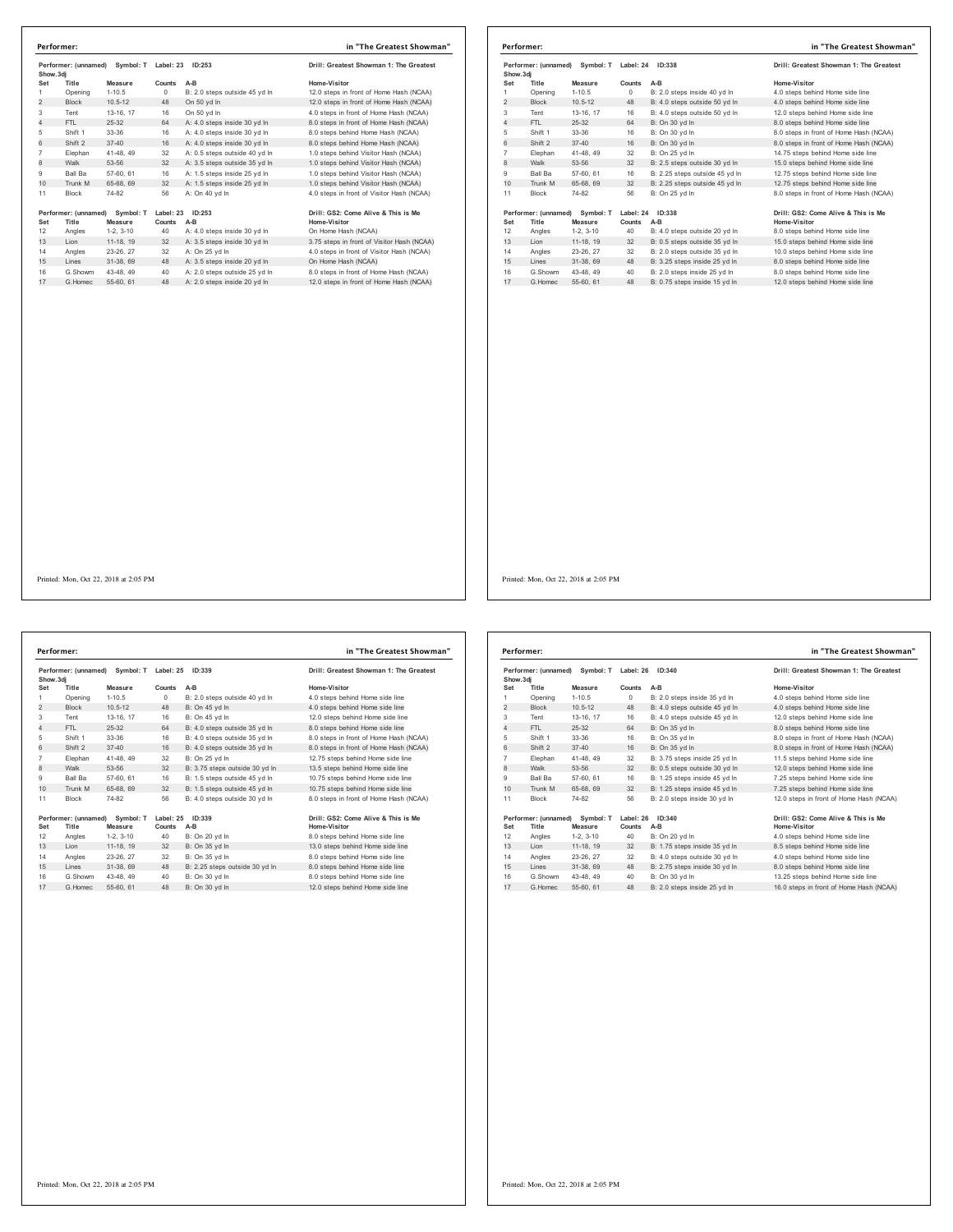| Performer: (unnamed)<br>Symbol: T<br>Show.3di |                      | Label: 27<br>ID:341 |           | Drill: Greatest Showman 1: The Greatest |                                         |
|-----------------------------------------------|----------------------|---------------------|-----------|-----------------------------------------|-----------------------------------------|
| Set                                           | Title                | Measure             | Counts    | A-B                                     | Home-Visitor                            |
| 1                                             | Opening              | $1 - 10.5$          | 0         | B: 2.0 steps outside 35 yd In           | 4.0 steps behind Home side line         |
| $\overline{2}$                                | <b>Block</b>         | $10.5 - 12$         | 48        | B: On 40 yd In                          | 4.0 steps behind Home side line         |
| 3                                             | Tent                 | 13-16, 17           | 16        | B: On 40 yd In                          | 12.0 steps behind Home side line        |
| 4                                             | FTL                  | $25 - 32$           | 64        | B: 4.0 steps outside 40 vd In           | 8.0 steps behind Home side line         |
| 5                                             | Shift 1              | 33-36               | 16        | B: 4.0 steps outside 40 yd In           | 8.0 steps in front of Home Hash (NCAA)  |
| 6                                             | Shift 2              | $37 - 40$           | 16        | B: 4.0 steps outside 40 yd In           | 8.0 steps in front of Home Hash (NCAA)  |
| $\overline{7}$                                | Elephan              | 41-48, 49           | 32        | B: 0.25 steps outside 30 vd In          | 11.5 steps behind Home side line        |
| 8                                             | Walk                 | 53-56               | 32        | B: 3.75 steps inside 30 yd In           | 11.75 steps behind Home side line       |
| 9                                             | Ball Ba              | 57-60, 61           | 16        | B: 2.75 steps outside 50 yd In          | 8.0 steps behind Home side line         |
| 10                                            | Trunk M              | 65-68, 69           | 32        | B: 2.75 steps outside 50 yd In          | 8.0 steps behind Home side line         |
| 11                                            | <b>Block</b>         | 74-82               | 56        | B: 2.0 steps inside 35 yd In            | 12.0 steps in front of Home Hash (NCAA) |
|                                               | Performer: (unnamed) | Symbol: T           | Label: 27 | ID: 341                                 | Drill: GS2: Come Alive & This is Me     |
| Set                                           | Title                | Measure             | Counts    | $A-B$                                   | Home-Visitor                            |
| 12                                            | Angles               | $1-2.3-10$          | 40        | B: On 25 yd In                          | 4.0 steps behind Home side line         |
| 13                                            | Lion                 | 11-18, 19           | 32        | B: 2.75 steps outside 40 yd In          | 5.75 steps behind Home side line        |
| 14                                            | Angles               | 23-26, 27           | 32        | B: On 30 vd In                          | 4.0 steps behind Home side line         |
| 15                                            | Lines                | 31-38, 69           | 48        | B: 0.25 steps outside 35 yd In          | 8.0 steps behind Home side line         |
| 16                                            | G.Showm              | 43-48, 49           | 40        | B: 4.0 steps outside 35 yd In           | 13.25 steps behind Home side line       |
| 17                                            | G. Homec             | 55-60, 61           | 48        | B: On 30 vd In                          | 11.0 steps in front of Home Hash (NCAA) |

| Performer: (unnamed)<br>Symbol: T<br>Show, 3di |                      | Label: 28<br>ID:317 |           | Drill: Greatest Showman 1: The Greatest |                                           |
|------------------------------------------------|----------------------|---------------------|-----------|-----------------------------------------|-------------------------------------------|
| Set                                            | Title                | Measure             | Counts    | $A-B$                                   | Home-Visitor                              |
|                                                | Opening              | $1 - 10.5$          | $\circ$   | B: 2.0 steps inside 40 vd In            | 8.0 steps behind Home side line           |
| 2                                              | <b>Block</b>         | $10.5 - 12$         | 48        | B: 4.0 steps outside 50 yd In           | 8.0 steps behind Home side line           |
| 3                                              | Tent                 | 13-16, 17           | 16        | B: 4.0 steps outside 50 yd In           | 16.0 steps behind Home side line          |
| 4                                              | FTI.                 | 25-32               | 64        | B: 4.0 steps outside 30 yd In           | 16.0 steps behind Home side line          |
| 5                                              | Shift 1              | 33-36               | 16        | B: 4.0 steps outside 30 yd In           | On Home Hash (NCAA)                       |
| 6                                              | Shift 2              | $37 - 40$           | 16        | B: 4.0 steps outside 30 yd In           | On Home Hash (NCAA)                       |
| 7                                              | Elephan              | 41-48, 49           | 32        | B: 0.75 steps outside 25 vd In          | 9.25 steps in front of Home Hash (NCAA)   |
| 8                                              | Walk                 | 53-56               | 32        | B: 2.5 steps inside 30 yd In            | 10.5 steps in front of Home Hash (NCAA)   |
| 9                                              | <b>Ball Ba</b>       | 57-60, 61           | 16        | B: 2.0 steps inside 40 vd In            | 10.75 steps in front of Home Hash (NCAA)  |
| 10                                             | Trunk M              | 65-68, 69           | 32        | B: 2.0 steps inside 40 yd In            | 10.75 steps in front of Home Hash (NCAA)  |
| 11                                             | <b>Block</b>         | 74-82               | 56        | B: On 35 vd In                          | 8.0 steps behind Home Hash (NCAA)         |
|                                                | Performer: (unnamed) | Symbol: T           | Label: 28 | ID:317                                  | Drill: GS2: Come Alive & This is Me       |
| Set                                            | Title                | Measure             | Counts    | $A-B$                                   | Home-Visitor                              |
| 12                                             | Angles               | $1-2, 3-10$         | 40        | B: 4.0 steps outside 30 yd In           | 8.0 steps in front of Home Hash (NCAA)    |
| 13                                             | Lion                 | 11-18, 19           | 32        | B: 2.0 steps outside 35 yd In           | 5.0 steps behind Home Hash (NCAA)         |
| 14                                             | Angles               | 23-26, 27           | 32        | B: 2.0 steps outside 35 vd In           | 2.0 steps behind Home Hash (NCAA)         |
| 15                                             | Lines                | 31-38, 69           | 48        | B: 2.75 steps outside 35 vd In          | On Home Hash (NCAA)                       |
| 16                                             | G.Showm              | 43-48, 49           | 40        | B: On 45 vd In                          | 4.0 steps in front of Visitor Hash (NCAA) |
| 17                                             | G Homec              | 55-60, 61           | 48        | B: On 45 vd In                          | 4.0 steps in front of Visitor Hash (NCAA) |

**Performer: (unnamed) Symbol: T Label: 29 ID:318 Drill: Greatest Showman 1: The Greatest Show.3dj Set Title Measure Counts A-B Home-Visitor** Opening 1-10.5 0 B: 2.0 steps outside 40 yd ln 8.0 steps behind Home side line 2 Block 10.5-12 48 B: On 45 yd ln 8.0 steps behind Home side line Tent 13-16, 17 16 B: On 45 yd ln 16.0 steps behind Home side line 1 FTL 25-32 64 B: On 25 yd ln<br>
FTL 25-32 64 B: On 25 yd ln<br>
Shift 1 33-36 16 B: On 25 yd ln<br>
Shift 2 37-40 16 B: On 25 yd ln<br>
Shift 2 37-40 16 B: On 25 yd ln Shift 1 33-36 16 B: On 25 yd ln On Home Hash (NCAA) 6 Shift 2 37-40 16 B: On 25 yd ln On Home Hash (NCAA) Elephan 41-48, 49 32 B: 2.25 steps inside 20 yd ln 1.0 steps behind Home Hash (NCAA) 8 Walk 53-56 32 B: 2.25 steps outside 30 yd ln 0.75 steps behind Home Hash (NCAA) Ball Ba 57-60, 61 16 B: 2.0 steps inside 35 yd ln 0.5 steps behind Home Hash (NCAA) 10 Trunk M 65-68, 69 32 B: 2.0 steps inside 35 yd ln 0.5 steps behind Home Hash (NCAA) 11 Block 74-82 56 B: On 35 yd In On Visitor Hash (NCAA) **Performer: (unnamed) Symbol: T Label: 29 ID:318 Drill: GS2: Come Alive & This is Me Set Title Measure Counts A-B Home-Visitor** 12 Angles 1-2, 3-10 40 B: 4.0 steps outside 30 yd ln 4.0 steps behind Home Hash (NCAA) 13 Lion 11-18, 19 32 B: 3.75 steps inside 30 yd ln 2.75 steps in front of Visitor Hash (NCAA) Angles 23-26, 27 32 B: On 25 yd ln 4.0 steps in front of Visitor Hash (NCAA) 15 Lines 31-38, 69 48 B: 3.5 steps inside 20 yd ln On Home Hash (NCAA) 16 G.Showm 43-48, 49 40 B: 4.0 steps outside 20 yd In 8.0 steps behind Home Hash (NCAA)<br>17 G.Homec 55-60, 61 48 B: 4.0 steps outside 20 yd In 8.0 steps behind Home Hash (NCAA) **Performer: in "The Greatest Showman"**

| Performer: (unnamed)<br>Show, 3di |                                                       | Symbol: T   | Label: 30<br>ID:319 |                                | Drill: Greatest Showman 1: The Greatest             |
|-----------------------------------|-------------------------------------------------------|-------------|---------------------|--------------------------------|-----------------------------------------------------|
| Set                               | Title                                                 | Measure     | Counts              | $A-B$                          | Home-Visitor                                        |
| 1                                 | Opening                                               | $1 - 10.5$  | $\Omega$            | B: 2.0 steps inside 35 vd In   | 8.0 steps behind Home side line                     |
| 2                                 | <b>Block</b>                                          | $10.5 - 12$ | 48                  | B: 4.0 steps outside 45 yd In  | 8.0 steps behind Home side line                     |
| 3                                 | Tent                                                  | 13-16, 17   | 16                  | B: 4.0 steps outside 45 vd In  | 16.0 steps behind Home side line                    |
| 4                                 | FTL                                                   | 25-32       | 64                  | B: On 25 vd In                 | 12.0 steps behind Home side line                    |
| 5                                 | Shift 1                                               | 33-36       | 16                  | B: On 25 vd In                 | 4.0 steps in front of Home Hash (NCAA)              |
| 6                                 | Shift 2                                               | $37 - 40$   | 16                  | B: On 25 vd In                 | 4.0 steps in front of Home Hash (NCAA)              |
| $\overline{7}$                    | Elephan                                               | 41-48, 49   | 32                  | B: 3.75 steps inside 20 yd In  | 0.25 steps in front of Home Hash (NCAA)             |
| 8                                 | Walk                                                  | 53-56       | 32                  | B: 0.75 steps outside 30 yd In | 0.75 steps in front of Home Hash (NCAA)             |
| 9                                 | <b>Ball Ba</b>                                        | 57-60, 61   | 16                  | B: 4.0 steps inside 35 vd In   | 0.75 steps in front of Home Hash (NCAA)             |
| 10                                | Trunk M                                               | 65-68, 69   | 32                  | B: 4.0 steps inside 35 yd In   | 0.75 steps in front of Home Hash (NCAA)             |
| 11                                | <b>Block</b>                                          | 74-82       | 56                  | B: 4.0 steps outside 40 vd In  | On Visitor Hash (NCAA)                              |
| Set                               | Performer: (unnamed)<br>Symbol: T<br>Title<br>Measure |             | Label: 30<br>Counts | ID:319<br>$A-B$                | Drill: GS2: Come Alive & This is Me<br>Home-Visitor |
| 12                                | Angles                                                | $1-2.3-10$  | 40                  | B: On 30 yd In                 | 4.0 steps behind Home Hash (NCAA)                   |
| 13                                | Lion                                                  | 11-18, 19   | 32                  | B: 3.25 steps outside 35 yd In | 1.5 steps in front of Visitor Hash (NCAA)           |
| 14                                | Angles                                                | 23-26, 27   | 32                  | B: 4.0 steps outside 25 vd In  | On Visitor Hash (NCAA)                              |
| 15                                | Lines                                                 | 31-38, 69   | 48                  | B: 4.0 steps outside 20 yd In  | On Home Hash (NCAA)                                 |
| 16                                | G Showm                                               | 43-48, 49   | 40                  | B: 4.0 steps outside 20 yd In  | On Visitor Hash (NCAA)                              |
| 17                                | G.Homec                                               | 55-60, 61   | 48                  | B: 4.0 steps outside 20 yd In  | On Visitor Hash (NCAA)                              |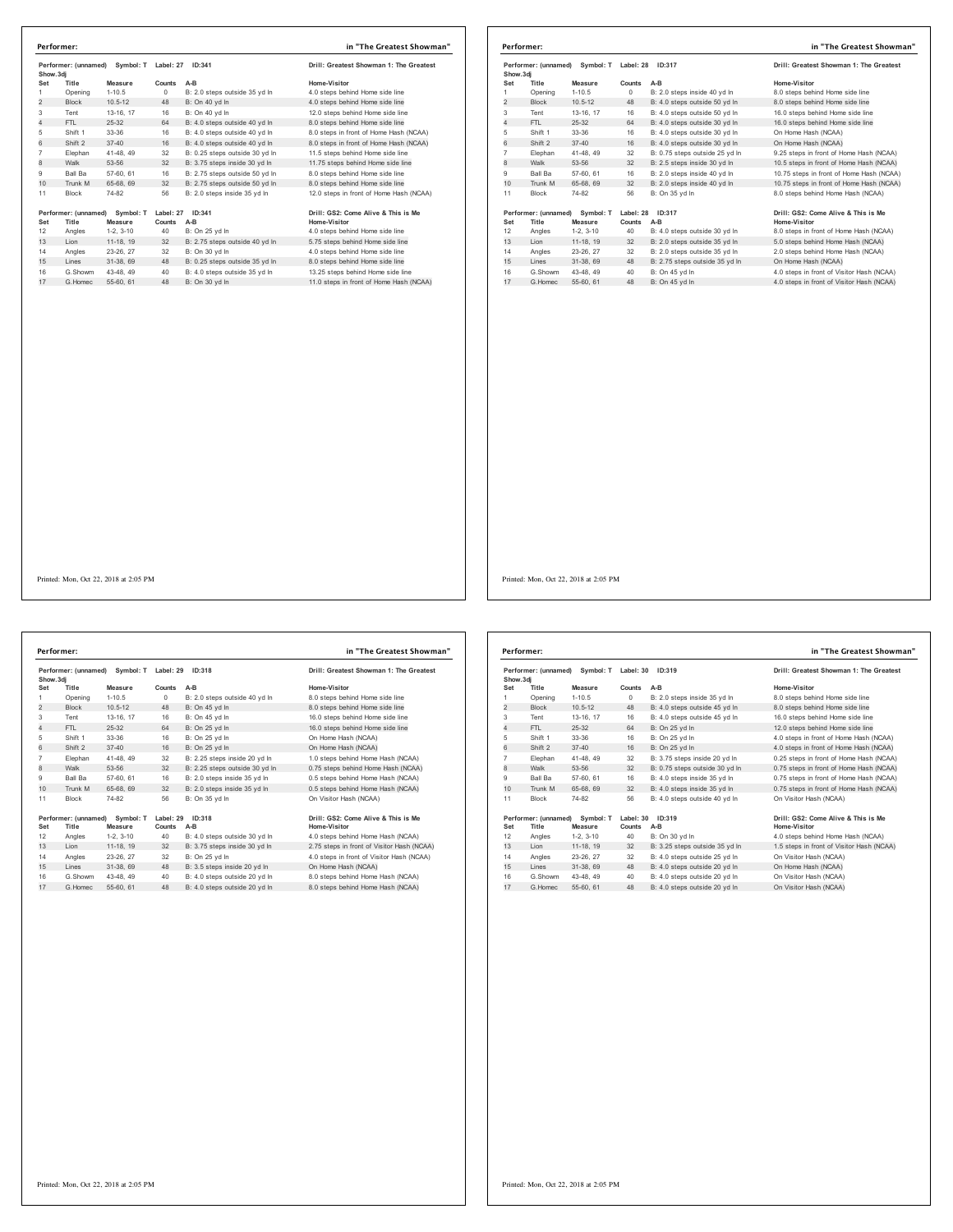| Show.3di<br>Set<br>1<br>$\overline{2}$<br>3<br>Tent<br>4 | Title<br>Opening<br>Block | Measure<br>$1 - 10.5$<br>$10.5 - 12$ | Counts<br>0      | A-B<br>B: 2.0 steps outside 35 vd In | Home-Visitor                                            |
|----------------------------------------------------------|---------------------------|--------------------------------------|------------------|--------------------------------------|---------------------------------------------------------|
|                                                          |                           |                                      |                  |                                      |                                                         |
|                                                          |                           |                                      |                  |                                      | 8.0 steps behind Home side line                         |
|                                                          |                           |                                      | 48               | B: On 40 vd In                       | 8.0 steps behind Home side line                         |
|                                                          |                           | 13-16, 17                            | 16               | B: On 40 yd In                       | 16.0 steps behind Home side line                        |
|                                                          | FTL.                      | $25 - 32$                            | 64               | B: 4.0 steps outside 30 yd In        | 12.0 steps behind Home side line                        |
| 5                                                        | Shift 1                   | 33-36                                | 16               | B: 4.0 steps outside 30 yd In        | 4.0 steps in front of Home Hash (NCAA)                  |
| 6                                                        | Shift 2                   | $37 - 40$                            | 16               | B: 4.0 steps outside 30 vd In        | 4.0 steps in front of Home Hash (NCAA)                  |
| 7                                                        | Elephan                   | 41-48, 49                            | 32               | B: 0.5 steps outside 25 vd In        | 13.25 steps in front of Home Hash (NCAA)                |
| 8                                                        | Walk                      | 53-56                                | 32               | B: 0.5 steps inside 30 yd In         | 14.0 steps in front of Home Hash (NCAA)                 |
| 9                                                        | <b>Ball Ba</b>            | 57-60, 61                            | 16               | B: 4.0 steps inside 40 yd In         | 15.0 steps in front of Home Hash (NCAA)                 |
| 10                                                       | Trunk M                   | 65-68, 69                            | 32               | B: 4.0 steps inside 40 yd In         | 15.0 steps in front of Home Hash (NCAA)                 |
| 11                                                       | Block                     | 74-82                                | 56               | B: On 35 yd In                       | 4.0 steps behind Home Hash (NCAA)                       |
|                                                          | Performer: (unnamed)      | Symbol: T                            | Label: 31 ID:320 |                                      | Drill: GS2: Come Alive & This is Me                     |
| Set<br>12                                                | Title<br>Angles           | Measure<br>$1-2, 3-10$               | Counts<br>40     | A-B<br>B: 4.0 steps outside 30 yd In | Home-Visitor<br>12.0 steps in front of Home Hash (NCAA) |
| 13<br>Lion                                               |                           | 11-18, 19                            | 32               | B: 0.25 steps inside 35 yd In        | 0.25 steps in front of Home Hash (NCAA)                 |
| 14                                                       | Angles                    | 23-26, 27                            | 32               | B: On 40 vd In                       | 4.0 steps behind Home Hash (NCAA)                       |
| 15                                                       | Lines                     | 31-38, 69                            | 48               | B: 2.0 steps inside 40 yd In         | On Home Hash (NCAA)                                     |
| 16                                                       | G.Showm                   | 43-48, 49                            | 40               | On 50 yd In                          | 1.25 steps in front of Visitor Hash (NCAA)              |
| 17                                                       | G. Homec                  | 55-60, 61                            | 48               | On 50 yd In                          | 1.25 steps in front of Visitor Hash (NCAA)              |
|                                                          |                           |                                      |                  |                                      |                                                         |

|                | Performer: (unnamed) | Symbol: T   | Label: 32 | ID:296                         | Drill: Greatest Showman 1: The Greatest    |
|----------------|----------------------|-------------|-----------|--------------------------------|--------------------------------------------|
| Show, 3di      |                      |             |           |                                |                                            |
| Set            | Title                | Measure     | Counts    | $A-B$                          | Home-Visitor                               |
|                | Opening              | $1 - 10.5$  | 0         | B: 2.0 steps inside 40 yd In   | 12.0 steps behind Home side line           |
| $\overline{2}$ | <b>Block</b>         | $10.5 - 12$ | 48        | B: 4.0 steps outside 50 yd In  | 12.0 steps behind Home side line           |
| 3              | Tent                 | 13-16. 17   | 16        | B: 4.0 steps outside 50 yd In  | 12.0 steps in front of Home Hash (NCAA)    |
| 4              | FTI.                 | 25-32       | 64        | B: On 30 vd In                 | 16.0 steps behind Home side line           |
| 5              | Shift 1              | 33-36       | 16        | B: On 30 yd In                 | On Home Hash (NCAA)                        |
| 6              | Shift 2              | $37 - 40$   | 16        | B: On 30 vd In                 | On Home Hash (NCAA)                        |
| $\overline{7}$ | Elephan              | 41-48, 49   | 32        | B: 0.5 steps outside 25 yd In  | 11.25 steps in front of Home Hash (NCAA)   |
| 8              | Walk                 | 53-56       | 32        | B: 1.75 steps inside 30 yd In  | 12.25 steps in front of Home Hash (NCAA)   |
| 9              | Ball Ba              | 57-60, 61   | 16        | B: 3.0 steps inside 40 vd In   | 12.75 steps in front of Home Hash (NCAA)   |
| 10             | Trunk M              | 65-68, 69   | 32        | B: 3.0 steps inside 40 vd ln   | 12.75 steps in front of Home Hash (NCAA)   |
| 11             | <b>Block</b>         | 74-82       | 56        | B: 4.0 steps outside 40 vd In  | 8.0 steps behind Home Hash (NCAA)          |
|                | Performer: (unnamed) | Symbol: T   | Label: 32 | ID:296                         | Drill: GS2: Come Alive & This is Me        |
| Set            | Title                | Measure     | Counts    | $A-B$                          | Home-Visitor                               |
| 12             | Angles               | $1-2, 3-10$ | 40        | B: On 30 yd In                 | 8.0 steps in front of Home Hash (NCAA)     |
| 13             | Lion                 | 11-18, 19   | 32        | B: 2.25 steps outside 35 yd In | 3.0 steps behind Home Hash (NCAA)          |
| 14             | Angles               | 23-26, 27   | 32        | B: 4.0 steps outside 40 vd In  | 8.0 steps behind Home Hash (NCAA)          |
| 15             | Lines                | 31-38, 69   | 48        | B: 3.25 steps outside 40 yd In | On Home Hash (NCAA)                        |
| 16             | G.Showm              | 43-48, 49   | 40        | On 50 yd In                    | 6.75 steps in front of Visitor Hash (NCAA) |
| 17             | G Homec              | 55-60, 61   | 48        | On 50 vd In                    | 6.75 steps in front of Visitor Hash (NCAA) |

Printed: Mon, Oct 22, 2018 at 2:05 PM

**Performer: (unnamed) Symbol: T Label: 33 ID:297 Drill: Greatest Showman 1: The Greatest Show.3dj Set Title Measure Counts A-B Home-Visitor** Opening 1-10.5 0 B: 2.0 steps outside 40 yd ln 12.0 steps behind Home side line 2 Block 10.5-12 48 B: On 45 yd ln 12.0 steps behind Home side line Tent 13-16, 17 16 B: On 45 yd ln 12.0 steps in front of Home Hash (NCAA) 4 FTL 25-32 64 B: 4.0 steps outside 35 yd ln 16.0 steps behind Home side line Shift 1 33-36 16 B: 4.0 steps outside 35 yd ln On Home Hash (NCAA) 6 Shift 2 37-40 16 B: 4.0 steps outside 35 yd ln On Home Hash (NCAA) 7 Elephan 41-48, 49 32 B: On 30 yd In 13.0 steps in front of Home Hash (NCAA)<br>18 Walk 53-56 32 B: O.75 steps inside 35 yd In 14.75 steps in front of Home Hash (NCAA)<br>19 Ball Ba 57-60, 61 16 B: 0.75 steps outside 50 yd In 1 82 B: On 30 yd in<br>32 B: 0.75 steps inside 35 yd In 9 Ball Ba 57-60, 61 16 B: 0.75 steps outside 50 yd In 14.75 steps behind Home side line<br>10 Trunk M 65-68, 69 32 B: 0.75 steps outside 50 yd In 14.75 steps behind Home side line Block 74-82 56 B: 4.0 steps outside 35 yd ln 4.0 steps in front of Home Hash (NCAA) 19erformer: (umamned) Symbol: Tabel: 33 ID:297<br>19er - The Measure Counts A-B<br>12 Angles 1-2, 3-10 40 B: On 25 yd In the Mone-Visitor<br>12 Angles 1-2, 3-10 40 B: On 25 yd In the 12.0 steps in front of Home Hash (NCAA)<br>14 Angle 14 Angles 20-20, 21 02 B. 4.0 steps durated 46 yd in 4.0 steps in front of Home Hash (NCAA)<br>15 Lines 31-38, 69 48 B: 2.25 steps inside 35 yd ln 8.0 steps in front of Home Hash (NCAA) G.Showm 43-48, 49 40 B: 2.0 steps outside 40 yd ln 14.0 steps in front of Home Hash (NCAA) 17 G.Homec 55-60, 61 48 B: 4.0 steps outside 40 yd ln 10.0 steps in front of Home Hash (NCAA) **Performer: in "The Greatest Showman"**

| Show, 3di      | Performer: (unnamed)          | Symbol: T            | Label: 34           | ID:298                         | Drill: Greatest Showman 1: The Greatest             |
|----------------|-------------------------------|----------------------|---------------------|--------------------------------|-----------------------------------------------------|
| Set            | Title                         | Measure              | Counts              | $A-B$                          | Home-Visitor                                        |
| 1              | Opening                       | $1 - 10.5$           | 0                   | B: 2.0 steps inside 35 yd In   | 12.0 steps behind Home side line                    |
| $\overline{2}$ | <b>Block</b>                  | $10.5 - 12$          | 48                  | B: 4.0 steps outside 45 yd In  | 12.0 steps behind Home side line                    |
| 3              | Tent                          | 13-16, 17            | 16                  | B: 4.0 steps outside 45 vd In  | 12.0 steps in front of Home Hash (NCAA)             |
| $\overline{4}$ | FTI.                          | 25-32                | 64                  | B: On 35 vd In                 | 16.0 steps behind Home side line                    |
| 5              | Shift 1                       | 33-36                | 16                  | B: On 35 yd In                 | On Home Hash (NCAA)                                 |
| 6              | Shift 2                       | $37 - 40$            | 16                  | B: On 35 vd In                 | On Home Hash (NCAA)                                 |
| $\overline{7}$ | Elephan                       | 41-48, 49            | 32                  | B: On 30 vd In                 | 14.75 steps in front of Home Hash (NCAA)            |
| 8              | Walk                          | 53-56                | 32                  | B: On 35 vd In                 | 15.25 steps behind Home side line                   |
| 9              | Ball Ba                       | 57-60, 61            | 16                  | A: 1.0 steps outside 50 yd In  | 13.0 steps behind Home side line                    |
| 10             | Trunk M                       | 65-68, 69            | 32                  | A: 1.0 steps outside 50 yd In  | 13.0 steps behind Home side line                    |
| 11             | <b>Block</b>                  | 74-82                | 56                  | B: 4.0 steps outside 35 vd In  | 8.0 steps in front of Home Hash (NCAA)              |
| Set            | Performer: (unnamed)<br>Title | Symbol: T<br>Measure | Label: 34<br>Counts | ID:298<br>$A-B$                | Drill: GS2: Come Alive & This is Me<br>Home-Visitor |
| 12             | Angles                        | $1-2.3-10$           | 40                  | B: On 25 vd In                 | 8.0 steps behind Home side line                     |
| 13             | Lion                          | 11-18, 19            | 32                  | B: 3.25 steps outside 45 yd In | 15.75 steps in front of Home Hash (NCAA)            |
| 14             | Angles                        | 23-26.27             | 32                  | B: 2.0 steps outside 40 vd In  | 6.0 steps in front of Home Hash (NCAA)              |
| 15             | Lines                         | 31-38, 69            | 48                  | B: 3.25 steps outside 40 yd In | 8.0 steps in front of Home Hash (NCAA)              |
| 16             | G.Showm                       | 43-48, 49            | 40                  | B: 2.0 steps outside 40 vd In  | 12.0 steps in front of Home Hash (NCAA)             |
| 17             | G Homec                       | 55-60, 61            | 48                  | B: 2.0 steps inside 35 yd In   | 14.0 steps in front of Home Hash (NCAA)             |
|                |                               |                      |                     |                                |                                                     |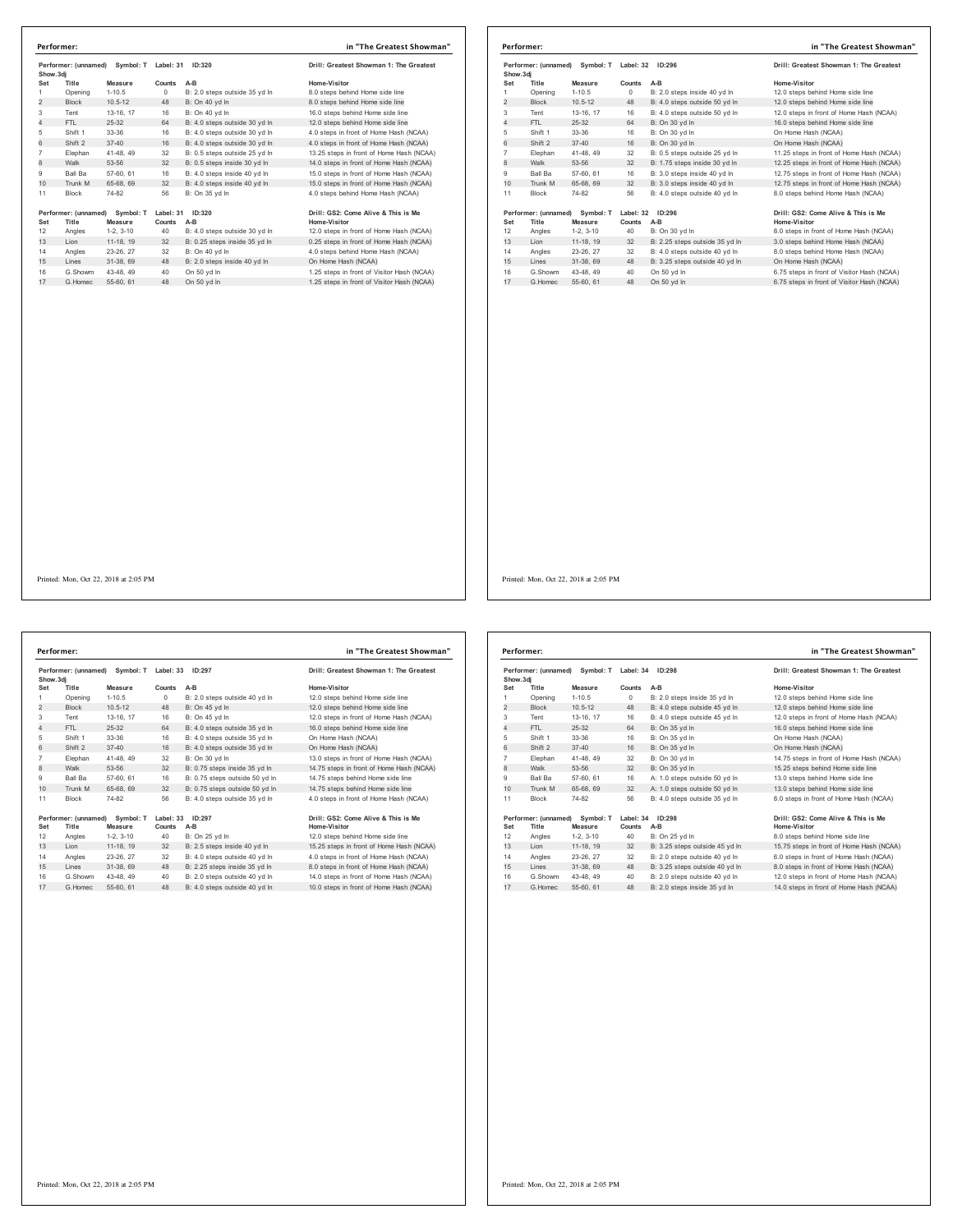|                     |                 | Performer: (unnamed) Symbol: T Label: 35 ID:299     |          |                                                                | Drill: Greatest Showman 1: The Greatest                               |                | Performer: (unnamed) Symbol: T Label: 36 ID:275 |                        |                            |                                                                | Drill: Greatest Showman 1: The Greatest                                           |
|---------------------|-----------------|-----------------------------------------------------|----------|----------------------------------------------------------------|-----------------------------------------------------------------------|----------------|-------------------------------------------------|------------------------|----------------------------|----------------------------------------------------------------|-----------------------------------------------------------------------------------|
| Show.3dj            |                 |                                                     |          |                                                                |                                                                       | Show.3dj       |                                                 |                        |                            |                                                                |                                                                                   |
| Set                 | Title           | Measure                                             | Counts   | $A-B$                                                          | Home-Visitor                                                          | Set            | Title                                           | Measure                | Counts                     | A-B                                                            | <b>Home-Visitor</b>                                                               |
| $\overline{1}$      | Opening         | $1 - 10.5$                                          | $\circ$  | B: 2.0 steps outside 35 yd In                                  | 12.0 steps behind Home side line                                      | $\mathbf{1}$   | Opening                                         | $1 - 10.5$             | $\circ$                    | B: 2.0 steps inside 40 yd In                                   | 16.0 steps behind Home side line                                                  |
| $\overline{2}$      | Block           | $10.5 - 12$                                         | 48       | B: On 40 yd In                                                 | 12.0 steps behind Home side line                                      | $\overline{2}$ | Block                                           | $10.5 - 12$            | 48                         | B: 4.0 steps outside 50 yd In                                  | 16.0 steps behind Home side line                                                  |
| 3                   | Tent            | 13-16. 17                                           | 16       | B: On 40 vd In                                                 | 12.0 steps in front of Home Hash (NCAA)                               | 3              | Tent                                            | 13-16. 17              | 16                         | B: 4.0 steps outside 50 yd In                                  | 8.0 steps in front of Home Hash (NCAA)                                            |
| $\overline{4}$<br>5 | FTL             | $25 - 32$                                           | 64       | B: 4.0 steps outside 40 yd In                                  | 16.0 steps behind Home side line                                      | $\overline{4}$ | FTL.                                            | $25-32$                | 64                         | B: 4.0 steps outside 30 yd In                                  | 8.0 steps in front of Home Hash (NCAA)                                            |
| 6                   | Shift 1         | 33-36                                               | 16       | B: 4.0 steps outside 40 yd In                                  | On Home Hash (NCAA)                                                   | 5<br>6         | Shift 1                                         | 33-36                  | 16                         | B: 4.0 steps outside 30 yd In                                  | 8.0 steps behind Home Hash (NCAA)                                                 |
| $\overline{7}$      | Shift 2         | $37 - 40$<br>41-48, 49                              | 16<br>32 | B: 4.0 steps outside 40 yd In<br>B: 0.25 steps inside 30 yd In | On Home Hash (NCAA)                                                   | $\overline{7}$ | Shift 2                                         | $37 - 40$<br>41-48, 49 | 16                         | B: 4.0 steps outside 30 yd In<br>B: 3.0 steps outside 25 yd In | 8.0 steps behind Home Hash (NCAA)                                                 |
| $\mathbf{g}$        | Elephan<br>Walk | 53-56                                               | 32       | B: 1.0 steps outside 35 yd In                                  | 15.25 steps behind Home side line<br>13.5 steps behind Home side line | 8              | Elephan<br>Walk                                 | 53-56                  | 32<br>32                   | B: 0.25 steps inside 30 yd In                                  | 1.75 steps in front of Home Hash (NCAA)<br>2.5 steps in front of Home Hash (NCAA) |
| $_{9}$              | Ball Ba         | 57-60, 61                                           | 16       | A: 0.75 steps outside 50 yd In                                 | 11.0 steps behind Home side line                                      | 9              | Ball Ba                                         | 57-60, 61              | 16                         | B: 2.75 steps outside 40 yd In                                 | 2.75 steps in front of Home Hash (NCAA)                                           |
| 10                  | Trunk M         | 65-68, 69                                           | 32       | A: 0.75 steps outside 50 yd In                                 | 11.0 steps behind Home side line                                      | 10             | Trunk M                                         | 65-68, 69              | 32                         | B: 2.75 steps outside 40 yd In                                 | 2.75 steps in front of Home Hash (NCAA)                                           |
| 11                  | Block           | 74-82                                               | 56       | B: On 30 yd In                                                 | 8.0 steps in front of Home Hash (NCAA)                                | 11             | Block                                           | 74-82                  | 56                         | B: On 35 yd In                                                 | 4.0 steps in front of Visitor Hash (NCAA)                                         |
|                     |                 |                                                     |          |                                                                |                                                                       |                |                                                 |                        |                            |                                                                |                                                                                   |
| Set                 | Title           | Performer: (unnamed) Symbol: T Label: 35<br>Measure | Counts   | ID:299<br>$A-B$                                                | Drill: GS2: Come Alive & This is Me<br>Home-Visitor                   | Set            | Performer: (unnamed) Symbol: T<br>Title         | Measure                | Label: 36 ID:275<br>Counts | $A-B$                                                          | Drill: GS2: Come Alive & This is Me<br><b>Home-Visitor</b>                        |
| 12                  | Angles          | $1-2, 3-10$                                         | 40       | B: 4.0 steps outside 25 yd In                                  | 8.0 steps behind Home side line                                       | 12             | Angles                                          | $1-2, 3-10$            | 40                         | B: 4.0 steps outside 30 yd In                                  | On Home Hash (NCAA)                                                               |
| 13                  | Lion            | 11-18, 19                                           | 32       | B: 1.0 steps outside 40 yd In                                  | 13.0 steps in front of Home Hash (NCAA)                               | 13             | Lion                                            | 11-18, 19              | 32                         | B: 3.0 steps inside 30 yd In                                   | 4.0 steps in front of Visitor Hash (NCAA)                                         |
| 14                  | Angles          | 23-26, 27                                           | 32       | B: On 35 yd In                                                 | On Home Hash (NCAA)                                                   | 14             | Angles                                          | 23-26, 27              | 32                         | B: 2.0 steps inside 25 yd In                                   | 6.0 steps in front of Visitor Hash (NCAA)                                         |
| 15                  | Lines           | 31-38, 69                                           | 48       | B: 0.25 steps outside 35 yd In                                 | On Home Hash (NCAA)                                                   | 15             | Lines                                           | 31-38, 69              | 48                         | B: 2.0 steps outside 25 yd In                                  | On Home Hash (NCAA)                                                               |
| 16                  | G.Showm         | 43-48, 49                                           | 40       | On 50 yd In                                                    | 8.0 steps behind Home Hash (NCAA)                                     | 16             | G.Showm                                         | 43-48, 49              | 40                         | B: On 25 yd In                                                 | 8.0 steps behind Home Hash (NCAA)                                                 |
| 17                  | G.Homec         | 55-60, 61                                           |          | 48 On 50 yd In                                                 | 8.0 steps behind Home Hash (NCAA)                                     | 17             | G. Homec                                        | 55-60, 61              |                            | 48 B: On 25 yd In                                              | 8.0 steps behind Home Hash (NCAA)                                                 |
|                     |                 |                                                     |          |                                                                |                                                                       |                |                                                 |                        |                            |                                                                |                                                                                   |
|                     |                 |                                                     |          |                                                                |                                                                       |                |                                                 |                        |                            |                                                                |                                                                                   |
|                     |                 |                                                     |          |                                                                |                                                                       |                |                                                 |                        |                            |                                                                |                                                                                   |
|                     |                 |                                                     |          |                                                                |                                                                       |                |                                                 |                        |                            |                                                                |                                                                                   |
|                     |                 |                                                     |          |                                                                |                                                                       |                |                                                 |                        |                            |                                                                |                                                                                   |
|                     |                 |                                                     |          |                                                                |                                                                       |                |                                                 |                        |                            |                                                                |                                                                                   |
|                     |                 |                                                     |          |                                                                |                                                                       |                |                                                 |                        |                            |                                                                |                                                                                   |
|                     |                 |                                                     |          |                                                                |                                                                       |                |                                                 |                        |                            |                                                                |                                                                                   |
|                     |                 |                                                     |          |                                                                |                                                                       |                |                                                 |                        |                            |                                                                |                                                                                   |
|                     |                 |                                                     |          |                                                                |                                                                       |                |                                                 |                        |                            |                                                                |                                                                                   |
|                     |                 |                                                     |          |                                                                |                                                                       |                |                                                 |                        |                            |                                                                |                                                                                   |
|                     |                 |                                                     |          |                                                                |                                                                       |                |                                                 |                        |                            |                                                                |                                                                                   |

|                | Performer:                    |                      |                     |                                | in "The Greatest Showman"                           |
|----------------|-------------------------------|----------------------|---------------------|--------------------------------|-----------------------------------------------------|
| Show.3di       | Performer: (unnamed)          | Symbol: T            | Label: 37           | ID: 276                        | Drill: Greatest Showman 1: The Greatest             |
| Set            | Title                         | Measure              | Counts              | $A-B$                          | Home-Visitor                                        |
| 1              | Opening                       | $1 - 10.5$           | $\Omega$            | B: 2.0 steps outside 40 yd In  | 16.0 steps behind Home side line                    |
| $\overline{2}$ | <b>Block</b>                  | $10.5 - 12$          | 48                  | B: On 45 yd In                 | 16.0 steps behind Home side line                    |
| 3              | Tent                          | 13-16, 17            | 16                  | B: On 45 vd In                 | 8.0 steps in front of Home Hash (NCAA)              |
| 4              | FTI.                          | 25-32                | 64                  | B: On 25 vd In                 | 8.0 steps in front of Home Hash (NCAA)              |
| 5              | Shift 1                       | $33-36$              | 16                  | B: On 25 yd In                 | 8.0 steps behind Home Hash (NCAA)                   |
| 6              | Shift 2                       | $37 - 40$            | 16                  | B: On 25 vd In                 | 8.0 steps behind Home Hash (NCAA)                   |
| $\overline{7}$ | Elephan                       | 41-48, 49            | 32                  | B: 1.25 steps outside 20 yd In | 3.25 steps behind Home Hash (NCAA)                  |
| 8              | Walk                          | 53-56                | 32                  | B: 2.25 steps inside 25 yd In  | 3.0 steps behind Home Hash (NCAA)                   |
| 9              | Ball Ba                       | 57-60, 61            | 16                  | B: 2.0 steps outside 35 vd In  | 2.5 steps behind Home Hash (NCAA)                   |
| 10             | Trunk M                       | 65-68, 69            | 32                  | B: 2.0 steps outside 35 yd In  | 2.5 steps behind Home Hash (NCAA)                   |
| 11             | <b>Block</b>                  | 74-82                | 56                  | B: On 30 vd In                 | 4.0 steps behind Home Hash (NCAA)                   |
| Set            | Performer: (unnamed)<br>Title | Symbol: T<br>Measure | Label: 37<br>Counts | ID: 276<br>$A-B$               | Drill: GS2: Come Alive & This is Me<br>Home-Visitor |
| 12             | Angles                        | $1-2.3-10$           | 40                  | B: 4.0 steps outside 25 yd In  | 12.0 steps in front of Home Hash (NCAA)             |
| 13             | Lion                          | 11-18, 19            | 32                  | B: 1.75 steps inside 30 yd In  | 6.75 steps in front of Home Hash (NCAA)             |
| 14             | Angles                        | 23-26, 27            | 32                  | B: 2.0 steps inside 25 yd In   | 10.0 steps in front of Home Hash (NCAA)             |
| 15             | Lines                         | 31-38, 69            | 48                  | B: 4.0 steps outside 20 yd In  | 8.0 steps behind Home side line                     |
| 16             | G Showm                       | 43-48, 49            | 40                  | B: 2.0 steps inside 20 vd In   | 10.25 steps behind Home side line                   |
| 17             | G.Homec                       | 55-60, 61            | 48                  | B: 2.0 steps outside 15 yd In  | 15.0 steps behind Home side line                    |

|                                   | Performer:                    |                      |                     |                                | in "The Greatest Showman"                           |
|-----------------------------------|-------------------------------|----------------------|---------------------|--------------------------------|-----------------------------------------------------|
| Performer: (unnamed)<br>Show, 3di |                               | Symbol: T            |                     | Label: 38<br>ID:277            | Drill: Greatest Showman 1: The Greatest             |
| Set                               | Title                         | Measure              | Counts              | A-B                            | Home-Visitor                                        |
| 1                                 | Opening                       | $1 - 10.5$           | $\circ$             | B: 2.0 steps inside 35 yd In   | 16.0 steps behind Home side line                    |
| 2                                 | <b>Block</b>                  | $10.5 - 12$          | 48                  | B: 4.0 steps outside 45 yd In  | 16.0 steps behind Home side line                    |
| 3                                 | Tent                          | 13-16, 17            | 16                  | B: 4.0 steps outside 45 vd In  | 8.0 steps in front of Home Hash (NCAA)              |
| 4                                 | FTL.                          | 25-32                | 64                  | B: On 25 vd In                 | 12.0 steps in front of Home Hash (NCAA)             |
| 5                                 | Shift 1                       | 33-36                | 16                  | B: On 25 vd In                 | 4.0 steps behind Home Hash (NCAA)                   |
| 6                                 | Shift 2                       | $37 - 40$            | 16                  | B: On 25 vd In                 | 4.0 steps behind Home Hash (NCAA)                   |
| $\overline{7}$                    | Elephan                       | 41-48, 49            | 32                  | B: 0.5 steps inside 20 yd In   | 2.25 steps behind Home Hash (NCAA)                  |
| 8                                 | Walk                          | 53-56                | 32                  | B: 4.0 steps inside 25 yd In   | 2.0 steps behind Home Hash (NCAA)                   |
| 9                                 | <b>Ball Ba</b>                | 57-60, 61            | 16                  | B: 0.25 steps outside 35 vd In | 1.25 steps behind Home Hash (NCAA)                  |
| 10                                | Trunk M                       | 65-68, 69            | 32                  | B: 0.25 steps outside 35 yd In | 1.25 steps behind Home Hash (NCAA)                  |
| 11                                | <b>Block</b>                  | 74-82                | 56                  | B: 4.0 steps outside 35 vd In  | 4.0 steps behind Home Hash (NCAA)                   |
| Set                               | Performer: (unnamed)<br>Title | Symbol: T<br>Measure | Label: 38<br>Counts | ID:277<br>$A-B$                | Drill: GS2: Come Alive & This is Me<br>Home-Visitor |
| 12                                | Angles                        | $1-2.3-10$           | 40                  | B: On 25 yd In                 | 12.0 steps in front of Home Hash (NCAA)             |
| 13                                | Lion                          | 11-18. 19            | 32                  | B: 3.25 steps inside 30 yd In  | 8.25 steps in front of Home Hash (NCAA)             |
| 14                                | Angles                        | 23-26, 27            | 32                  | B: 4.0 steps outside 30 vd In  | 12.0 steps in front of Home Hash (NCAA)             |
| 15                                | Lines                         | 31-38, 69            | 48                  | B: 1.5 steps outside 20 yd In  | 8.0 steps behind Home side line                     |
| 16                                | G.Showm                       | 43-48, 49            | 40                  | B: 2.0 steps inside 20 yd In   | 8.0 steps behind Home side line                     |
| 17                                | G. Homec                      | 55-60, 61            | 48                  | B: 2.0 steps outside 15 yd In  | 12.0 steps behind Home side line                    |
|                                   |                               |                      |                     |                                |                                                     |

**Performer: in "The Greatest Showman"**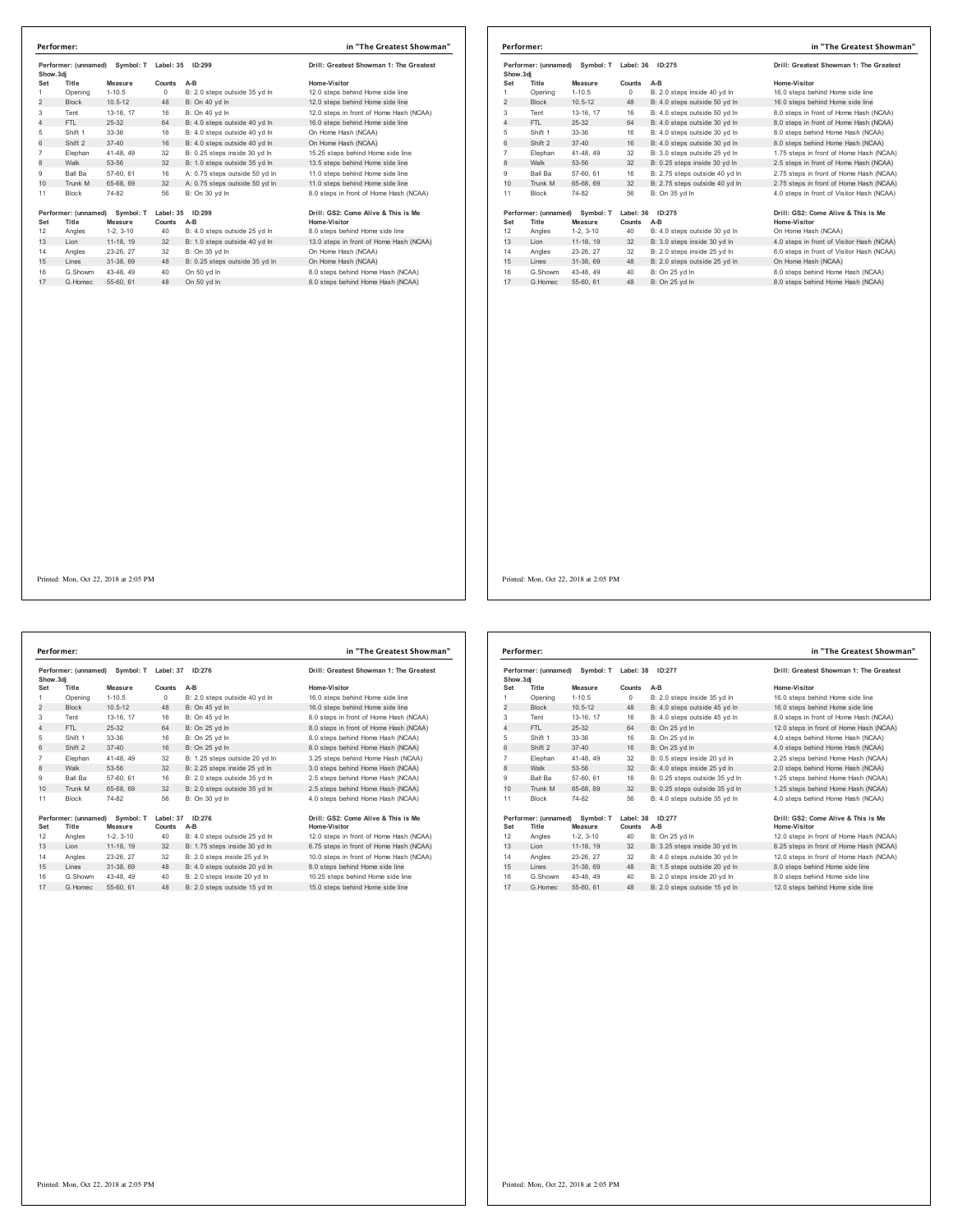| Show.3di        | Performer: (unnamed)          | Symbol: T            | Label: 39           | ID:254                         | Drill: Greatest Showman 1: The Greatest             |
|-----------------|-------------------------------|----------------------|---------------------|--------------------------------|-----------------------------------------------------|
| Set             | Title                         | Measure              | Counts              | $A-B$                          | Home-Visitor                                        |
| 1               | Opening                       | $1 - 10.5$           | $\Omega$            | B: 2.0 steps inside 40 vd In   | 12.0 steps in front of Home Hash (NCAA)             |
| $\overline{2}$  | <b>Block</b>                  | $10.5 - 12$          | 48                  | B: 4.0 steps outside 50 vd In  | 12.0 steps in front of Home Hash (NCAA)             |
| 3               | Tent                          | 13-16, 17            | 16                  | B: 4.0 steps outside 50 yd In  | 4.0 steps in front of Home Hash (NCAA)              |
| 4               | FTI.                          | 25-32                | 64                  | B: On 30 vd In                 | 8.0 steps in front of Home Hash (NCAA)              |
| 5               | Shift 1                       | 33-36                | 16                  | B: On 30 vd In                 | 8.0 steps behind Home Hash (NCAA)                   |
| 6               | Shift 2                       | $37 - 40$            | 16                  | B: On 30 vd In                 | 8.0 steps behind Home Hash (NCAA)                   |
| $\overline{7}$  | Elephan                       | 41-48, 49            | 32                  | B: 2.25 steps outside 25 yd In | 3.5 steps in front of Home Hash (NCAA)              |
| 8               | Walk                          | 53-56                | 32                  | B: 1.25 steps inside 30 yd In  | 4.5 steps in front of Home Hash (NCAA)              |
| 9               | <b>Ball Ba</b>                | 57-60, 61            | 16                  | B: 1.5 steps outside 40 vd In  | 4.5 steps in front of Home Hash (NCAA)              |
| 10 <sup>1</sup> | Trunk M                       | 65-68, 69            | 32                  | B: 1.5 steps outside 40 vd ln  | 4.5 steps in front of Home Hash (NCAA)              |
| 11              | <b>Block</b>                  | 74-82                | 56                  | B: 4.0 steps outside 40 yd In  | 4.0 steps in front of Visitor Hash (NCAA)           |
| Set             | Performer: (unnamed)<br>Title | Symbol: T<br>Measure | Label: 39<br>Counts | ID:254<br>$A-B$                | Drill: GS2: Come Alive & This is Me<br>Home-Visitor |
| 12              | Angles                        | $1-2.3-10$           | 40                  | B: On 30 vd In                 | On Home Hash (NCAA)                                 |
| 13              | Lion                          | 11-18, 19            | 32                  | B: 2.75 steps inside 30 yd In  | 5.75 steps in front of Visitor Hash (NCAA)          |
| 14              | Angles                        | 23-26, 27            | 32                  | B: 4.0 steps outside 30 yd In  | 8.0 steps in front of Visitor Hash (NCAA)           |
| 15              | Lines                         | 31-38, 69            | 48                  | B: 0.75 steps inside 25 yd In  | On Home Hash (NCAA)                                 |
| 16              | G.Showm                       | 43-48, 49            | 40                  | B: 2.0 steps inside 25 yd In   | 8.0 steps behind Home Hash (NCAA)                   |
| 17              | G.Homec                       | 55-60, 61            | 48                  | B: 2.0 steps inside 25 yd In   | 8.0 steps behind Home Hash (NCAA)                   |

|           | Performer:           |                                |           |                               | in "The Greatest Showman"               |
|-----------|----------------------|--------------------------------|-----------|-------------------------------|-----------------------------------------|
| Show, 3di |                      | Performer: (unnamed) Symbol: T | Label: 40 | ID:255                        | Drill: Greatest Showman 1: The Greatest |
| Set       | Title                | Measure                        | Counts    | $A-B$                         | Home-Visitor                            |
| 1         | Opening              | $1 - 10.5$                     | $\Omega$  | B: 2.0 steps outside 40 vd In | 12.0 steps in front of Home Hash (NCAA) |
| 2         | <b>Block</b>         | $10.5 - 12$                    | 48        | B: On 45 yd In                | 12.0 steps in front of Home Hash (NCAA) |
| 3         | Tent                 | 13-16, 17                      | 16        | B: On 45 yd In                | 4.0 steps in front of Home Hash (NCAA)  |
| 4         | FTL.                 | 25-32                          | 64        | B: 4.0 steps outside 35 yd In | 8.0 steps in front of Home Hash (NCAA)  |
| 5         | Shift 1              | 33-36                          | 16        | B: 4.0 steps outside 35 yd In | 8.0 steps behind Home Hash (NCAA)       |
| 6         | Shift 2              | $37 - 40$                      | 16        | B: 4.0 steps outside 35 yd In | 8.0 steps behind Home Hash (NCAA)       |
| 7         | Elephan              | 41-48, 49                      | 32        | B: 1.0 steps inside 30 vd In  | 5.0 steps in front of Home Hash (NCAA)  |
| 8         | Walk                 | 53-56                          | 32        | B: 3.5 steps inside 35 yd In  | 6.75 steps in front of Home Hash (NCAA) |
| 9         | <b>Ball Ba</b>       | 57-60, 61                      | 16        | B: 3.0 steps inside 45 vd In  | 9.25 steps in front of Home Hash (NCAA) |
| 10        | Trunk M              | 65-68, 69                      | 32        | B: 3.0 steps inside 45 yd In  | 9.25 steps in front of Home Hash (NCAA) |
| 11        | <b>Block</b>         | 74-82                          | 56        | B: On 40 vd In                | 4.0 steps behind Home Hash (NCAA)       |
|           | Performer: (unnamed) | Symbol: T                      | Label: 40 | ID:255                        | Drill: GS2: Come Alive & This is Me     |
| Set       | Title                | Measure                        | Counts    | A-B                           | <b>Home-Visitor</b>                     |
| 12        | Angles               | $1-2.3-10$                     | 40        | B: 4.0 steps outside 35 vd In | 12.0 steps in front of Home Hash (NCAA) |
| 13        | Lion                 | 11-18, 19                      | 32        | B: 3.75 steps inside 35 yd In | 2.5 steps in front of Home Hash (NCAA)  |
| 14        | Angles               | 23-26, 27                      | 32        | B: 4.0 steps outside 45 vd In | On Home Hash (NCAA)                     |
| 15        | Lines                | 31-38, 69                      | 48        | B: 1.0 steps outside 45 yd In | On Home Hash (NCAA)                     |
| 16        | G.Showm              | 43-48, 49                      | 40        | A: 4.0 steps inside 45 yd In  | 4.0 steps behind Visitor Hash (NCAA)    |
| 17        | G. Homec             | 55-60, 61                      | 48        | A: 4.0 steps inside 45 vd In  | 4.0 steps behind Visitor Hash (NCAA)    |

Printed: Mon, Oct 22, 2018 at 2:05 PM

Performer: (unnamed) Symbol: T Label: 41 ID:256 **Drill: Greatest Showman 1: The Greatest Show.3dj Set Title Measure Counts A-B Home-Visitor** 1 Opening 1-10.5 0 B: 2.0 steps inside 35 yd ln 12.0 steps in front of Home Hash (NCAA) 2 Block 10.5-12 48 B: 4.0 steps unsule a you in 12.0 steps in front of Home Hash (NCAA)<br>2 Block 10.5-12 48 B: 4.0 steps outside 45 yd ln 12.0 steps in front of Home Hash (NCAA)<br>3 Tent 13-16, 17 16 B: 4.0 steps outside 45 y Tent 13-16, 17 16 B: 4.0 steps outside 45 yd ln 4.0 steps in front of Home Hash (NCAA) e and the term of the term of the B: On 35 yd ln<br>
FTL 25-32 64 B: On 35 yd ln 8.0 steps in front of Home Hash (NCAA)<br>
Shift 33-36 16 B: On 35 yd ln 8.0 steps behind Home Hash (NCAA)<br>
Shift 2 37-40 16 B: On 35 yd ln 8.0 ste 5 Shift 1 33-36 16 B: On 35 yd ln 8.0 steps behind Home Hash (NCAA)<br>6 Shift 2 37-40 16 B: On 35 yd ln 8.0 steps behind Home Hash (NCAA) Elephan 41-48, 49 32 B: 2.0 steps inside 30 yd ln 3.5 steps in front of Home Hash (NCAA) 8 Walk 53-56 32 B: 4.0 steps outside 40 yd ln 4.75 steps in front of Home Hash (NCAA) Ball Ba 57-60, 61 16 B: 2.5 steps inside 45 yd ln 7.0 steps in front of Home Hash (NCAA) 10 Trunk M 65-68, 69 32 B: 2.5 steps inside 45 yd ln 7.0 steps in front of Home Hash (NCAA) Block 74-82 56 B: On 40 yd ln 8.0 steps behind Home Hash (NCAA) **Performer: (unnamed) Symbol: T Label: 41 ID:256 Drill: GS2: Come Alive & This is Me Set Title Measure Counts A-B Home-Visitor** 12 Angles 1-2, 3-10 40 B: 4.0 steps outside 35 yd ln 8.0 steps in front of Home Hash (NCAA) 13 Lion 11-18, 19 32 B: 1.5 steps outside 35 yd ln 1.0 steps behind Home Hash (NCAA) Angles 23-26, 27 32 B: 2.0 steps outside 40 yd ln 6.0 steps behind Home Hash (NCAA) 15 Lines 31-38, 69 48 B: 0.75 steps outside 40 yd ln On Home Hash (NCAA) G.Showm 43-48, 49 40 On 50 yd ln 4.0 steps in front of Visitor Hash (NCAA) 17 G.Homec 55-60, 61 48 On 50 yd ln 4.0 steps in front of Visitor Hash (NCAA) **Performer: in "The Greatest Showman"**

| Performer: (unnamed)<br>Show, 3di |                               | Symbol: u            | Label: 1           | ID:181                         | Drill: Greatest Showman 1: The Greatest             |
|-----------------------------------|-------------------------------|----------------------|--------------------|--------------------------------|-----------------------------------------------------|
| Set                               | Title                         | Measure              | Counts             | $A-B$                          | Home-Visitor                                        |
| 1                                 | Opening                       | $1 - 10.5$           | $^{\circ}$         | A: 2.0 steps inside 20 vd In   | On Home Hash (NCAA)                                 |
| $\overline{2}$                    | <b>Block</b>                  | $10.5 - 12$          | 48                 | A: 4.0 steps inside 25 yd In   | On Home Hash (NCAA)                                 |
| 3                                 | Tent                          | 13-16, 17            | 16                 | A: 4.0 steps inside 25 vd In   | 8.0 steps behind Home Hash (NCAA)                   |
| 4                                 | FTI.                          | 25-32                | 64                 | A: On 40 vd In                 | 4.0 steps behind Home Hash (NCAA)                   |
| 5                                 | Shift 1                       | $33-36$              | 16                 | A: On 40 vd In                 | On Visitor Hash (NCAA)                              |
| 6                                 | Shift 2                       | $37 - 40$            | 16                 | A: On 40 vd In                 | On Visitor Hash (NCAA)                              |
| $\overline{7}$                    | Elephan                       | 41-48, 49            | 32                 | B: 0.75 steps outside 50 vd In | 1.5 steps in front of Visitor Hash (NCAA)           |
| 8                                 | Walk                          | 53-56                | 32                 | A: 2.25 steps outside 45 yd In | 1.5 steps in front of Visitor Hash (NCAA)           |
| 9                                 | <b>Ball Ba</b>                | 57-60, 61            | 16                 | A: 2.75 steps inside 35 vd In  | 1.5 steps in front of Visitor Hash (NCAA)           |
| 10                                | Trunk M                       | 65-68, 69            | 32                 | A: 2.75 steps inside 35 yd In  | 1.5 steps in front of Visitor Hash (NCAA)           |
| 11                                | <b>Block</b>                  | 74-82                | 56                 | On 50 vd In                    | 8.0 steps behind Visitor Hash (NCAA)                |
| Set                               | Performer: (unnamed)<br>Title | Symbol: u<br>Measure | Label: 1<br>Counts | ID:181<br>$A-B$                | Drill: GS2: Come Alive & This is Me<br>Home-Visitor |
| 12                                | Angles                        | $1-2, 3-10$          | 40                 | On 50 yd In                    | 8.0 steps behind Visitor Hash (NCAA)                |
| 13                                | Lion                          | 11-18. 19            | 32                 | On 50 yd In                    | 9.0 steps behind Visitor Hash (NCAA)                |
| 14                                | Angles                        | 23-26, 27            | 32                 | On 50 yd In                    | 12.0 steps behind Visitor Hash (NCAA)               |
| 15                                | Lines                         | 31-38, 69            | 48                 | A: On 40 yd In                 | 16.0 steps in front of Visitor side line            |
| 16                                | G Showm                       | 43-48, 49            | 40                 | A: On 40 yd In                 | 8.0 steps behind Home Hash (NCAA)                   |
| 17                                | G Homec                       | 55-60, 61            | 48                 | A: On 40 vd In                 | 8.0 steps behind Home Hash (NCAA)                   |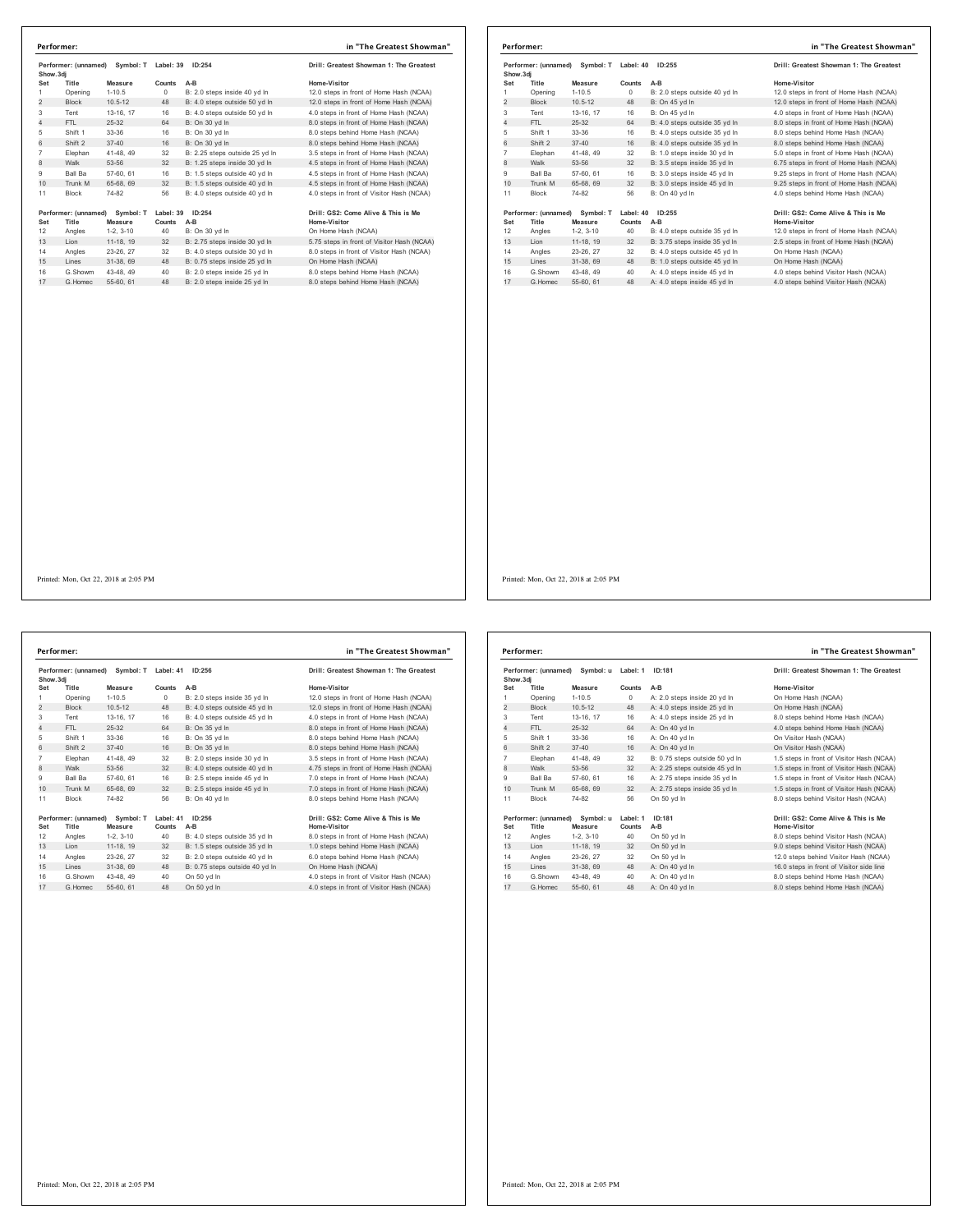|                | Performer:           |             |          |                                | in "The Greatest Showman"               |
|----------------|----------------------|-------------|----------|--------------------------------|-----------------------------------------|
| Show.3dj       | Performer: (unnamed) | Symbol: u   | Label: 2 | ID:182                         | Drill: Greatest Showman 1: The Greatest |
| Set            | Title                | Measure     | Counts   | $A-B$                          | Home-Visitor                            |
| 1              | Opening              | $1 - 10.5$  | 0        | A: 2.0 steps outside 25 yd In  | On Home Hash (NCAA)                     |
| $\overline{2}$ | <b>Block</b>         | $10.5 - 12$ | 48       | A: On 30 yd In                 | On Home Hash (NCAA)                     |
| 3              | Tent                 | 13-16, 17   | 16       | A: On 30 vd In                 | 8.0 steps behind Home Hash (NCAA)       |
| $\overline{4}$ | FTI.                 | $25 - 32$   | 64       | A: 4.0 steps inside 35 yd In   | 4.0 steps behind Home Hash (NCAA)       |
| 5              | Shift 1              | 33-36       | 16       | A: 4.0 steps inside 35 yd In   | On Visitor Hash (NCAA)                  |
| 6              | Shift 2              | $37 - 40$   | 16       | A: 4.0 steps inside 35 yd In   | On Visitor Hash (NCAA)                  |
| 7              | Elephan              | 41-48, 49   | 32       | B: 1.0 steps outside 50 vd In  | 0.5 steps behind Visitor Hash (NCAA)    |
| 8              | Walk                 | 53-56       | 32       | A: 2.0 steps outside 45 yd In  | 0.5 steps behind Visitor Hash (NCAA)    |
| 9              | Ball Ba              | 57-60, 61   | 16       | A: 3.0 steps inside 35 vd In   | 0.5 steps behind Visitor Hash (NCAA)    |
| 10             | Trunk M              | 65-68, 69   | 32       | A: 3.0 steps inside 35 yd In   | 0.5 steps behind Visitor Hash (NCAA)    |
| 11             | <b>Block</b>         | 74-82       | 56       | A: 4.0 steps inside 45 yd In   | 8.0 steps behind Visitor Hash (NCAA)    |
|                | Performer: (unnamed) | Symbol: u   | Label: 2 | ID:182                         | Drill: GS2: Come Alive & This is Me     |
| Set            | Title                | Measure     | Counts   | $A-B$                          | Home-Visitor                            |
| 12             | Angles               | $1-2, 3-10$ | 40       | A: 3.75 steps outside 50 yd In | 6.5 steps behind Visitor Hash (NCAA)    |
| 13             | Lion                 | 11-18, 19   | 32       | A: 4.0 steps inside 45 yd In   | 9.0 steps behind Visitor Hash (NCAA)    |
| 14             | Angles               | 23-26, 27   | 32       | A: 4.0 steps inside 45 yd In   | 12.0 steps behind Visitor Hash (NCAA)   |
| 15             | Lines                | 31-38, 69   | 48       | A: 2.0 steps outside 40 yd In  | 14.0 steps behind Visitor Hash (NCAA)   |
| 16             | G.Showm              | 43-48, 49   | 40       | A: 2.75 steps outside 40 vd In | 8.0 steps behind Home Hash (NCAA)       |
| 17             | G Homec              | 55-60, 61   | 48       | A: 2.75 steps outside 40 vd In | 8.0 steps behind Home Hash (NCAA)       |

|                | Performer: (unnamed) Symbol: u |             | Label: 3   | ID:183                        | Drill: Greatest Showman 1: The Greatest |
|----------------|--------------------------------|-------------|------------|-------------------------------|-----------------------------------------|
| Show, 3di      |                                |             |            |                               |                                         |
| Set            | Title                          | Measure     | Counts     | $A-B$                         | Home-Visitor                            |
|                | Opening                        | $1 - 10.5$  | $^{\circ}$ | A: 2.0 steps inside 25 yd In  | On Home Hash (NCAA)                     |
| 2              | <b>Block</b>                   | $10.5 - 12$ | 48         | A: 4.0 steps inside 30 yd In  | On Home Hash (NCAA)                     |
| 3              | Tent                           | 13-16, 17   | 16         | A: 4.0 steps inside 30 yd In  | 8.0 steps behind Home Hash (NCAA)       |
| $\overline{4}$ | FTI.                           | $25-32$     | 64         | A: On 35 yd In                | 4.0 steps behind Home Hash (NCAA)       |
| 5              | Shift 1                        | 33-36       | 16         | A: On 35 yd In                | On Visitor Hash (NCAA)                  |
| 6              | Shift 2                        | $37 - 40$   | 16         | A: On 35 vd In                | On Visitor Hash (NCAA)                  |
| $\overline{7}$ | Elephan                        | 41-48, 49   | 32         | B: 1.5 steps outside 50 vd In | 2.5 steps behind Visitor Hash (NCAA)    |
| 8              | Walk                           | 53-56       | 32         | A: 1.5 steps outside 45 yd In | 2.5 steps behind Visitor Hash (NCAA)    |
| 9              | Ball Ba                        | 57-60, 61   | 16         | A: 3.5 steps inside 35 vd In  | 2.5 steps behind Visitor Hash (NCAA)    |
| 10             | Trunk M                        | 65-68, 69   | 32         | A: 3.5 steps inside 35 yd In  | 2.5 steps behind Visitor Hash (NCAA)    |
| 11             | <b>Block</b>                   | 74-82       | 56         | A: On 45 vd In                | 8.0 steps behind Visitor Hash (NCAA)    |
|                | Performer: (unnamed) Symbol: u |             | Label: 3   | ID:183                        | Drill: GS2: Come Alive & This is Me     |
| Set            | Title                          | Measure     | Counts     | A-B                           | <b>Home-Visitor</b>                     |
| 12             | Angles                         | $1-2, 3-10$ | 40         | A: 0.75 steps inside 45 yd In | 4.75 steps behind Visitor Hash (NCAA)   |
| 13             | Lion                           | 11-18, 19   | 32         | A: 0.25 steps inside 45 yd In | 10.0 steps behind Visitor Hash (NCAA)   |
| 14             | Angles                         | 23-26, 27   | 32         | A: On 45 yd In                | 12.0 steps behind Visitor Hash (NCAA)   |
| 15             | Lines                          | 31-38, 69   | 48         | A: 4.0 steps inside 35 yd In  | 12.0 steps behind Visitor Hash (NCAA)   |
| 16             | G.Showm                        | 43-48, 49   | 40         | A: 2.75 steps inside 35 yd In | 8.0 steps behind Home Hash (NCAA)       |
| 17             | G Homec                        | 55-60 61    | 48         | A: 2.75 steps inside 35 vd In | 8.0 steps behind Home Hash (NCAA)       |

**Performer: (unnamed) Symbol: u Label: 4 ID:184 Drill: Greatest Showman 1: The Greatest Show.3dj Set Title Measure Counts A-B Home-Visitor** dj<br>11 Opening 1-10.5 0 A: 2.0 steps outside 30 yd in On Home Hash (NCAA)<br>1-110.5 0 A: 2.0 steps outside 30 yd in On Home Hash (NCAA) 2 Block 10.5-12 48 A: On 35 yd ln On Home Hash (NCAA)<br>2 Block 10.5-12 48 A: On 35 yd ln On Home Hash (NCAA)<br>3 Tent 13-16, 17 16 A: On 35 yd ln 8.0 steps behind Home Hash (NCAA)<br>4 FTL 25-32 64 A: 4.0 steps inside 30 yd ln 4 Tent 13-16, 17 16 A: On 35 yd ln 8.0 steps behind Home Hash (NCAA) 4 FTL 25-32 64 A: 4.0 steps inside 30 yd ln 4.0 steps behind Home Hash (NCAA) Shift 1 33-36 16 A: 4.0 steps inside 30 yd ln On Visitor Hash (NCAA) 6 Shift 2 37-40 16 A: 4.0 steps inside 30 yd ln On Visitor Hash (NCAA) Elephan 41-48, 49 32 B: 1.75 steps outside 50 yd ln 4.5 steps behind Visitor Hash (NCAA) 8 Walk 53-56 32 A: 1.25 steps outside 45 yd ln 4.5 steps behind Visitor Hash (NCAA) Ball Ba 57-60, 61 16 A: 3.75 steps inside 35 yd ln 4.5 steps behind Visitor Hash (NCAA) 10 Trunk M 65-68, 69 32 A: 3.75 steps inside 35 yd ln 4.5 steps behind Visitor Hash (NCAA) Block 74-82 56 A: 4.0 steps inside 40 yd ln 8.0 steps behind Visitor Hash (NCAA) **Performer: (unnamed) Symbol: u Label: 4 ID:184 Drill: GS2: Come Alive & This is Me Set Title Measure Counts A-B Home-Visitor** 12 Angles 1-2, 3-10 40 A: 3.0 steps outside 45 yd In 3.25 steps behind Visitor Hash (NCAA)<br>13 Lion 11-18, 19 32 A: 3.5 steps outs Angles 23-26, 27 32 A: 4.0 steps inside 40 yd ln 12.0 steps behind Visitor Hash (NCAA) 15 Lines 31-38, 69 48 A: 2.0 steps inside 35 yd ln 10.0 steps behind Visitor Hash (NCAA) G.Showm 43-48, 49 40 A: On 35 yd ln 8.0 steps behind Home Hash (NCAA) 17 G.Homec 55-60, 61 48 A: On 35 yd ln 8.0 steps behind Home Hash (NCAA) **Performer: in "The Greatest Showman"**

| Performer: (unnamed)<br>Symbol: u<br>Show.3dj |                               | Label: 5             | ID:185             | Drill: Greatest Showman 1: The Greatest |                                                     |
|-----------------------------------------------|-------------------------------|----------------------|--------------------|-----------------------------------------|-----------------------------------------------------|
| Set                                           | Title                         | Measure              | Counts             | $A-B$                                   | Home-Visitor                                        |
| 1                                             | Opening                       | $1 - 10.5$           | $\Omega$           | A: 2.0 steps inside 30 vd In            | On Home Hash (NCAA)                                 |
| 2                                             | <b>Block</b>                  | $10.5 - 12$          | 48                 | A: 4.0 steps inside 35 yd In            | On Home Hash (NCAA)                                 |
| 3                                             | Tent                          | 13-16, 17            | 16                 | A: 4.0 steps inside 35 yd In            | 8.0 steps behind Home Hash (NCAA)                   |
| 4                                             | FTI.                          | 25-32                | 64                 | A: On 30 yd In                          | 4.0 steps behind Home Hash (NCAA)                   |
| 5                                             | Shift 1                       | $33-36$              | 16                 | A: On 30 yd In                          | On Visitor Hash (NCAA)                              |
| 6                                             | Shift 2                       | $37 - 40$            | 16                 | A: On 30 vd In                          | On Visitor Hash (NCAA)                              |
| $\overline{7}$                                | Elephan                       | 41-48, 49            | 32                 | B: 1.75 steps outside 50 yd In          | 6.5 steps behind Visitor Hash (NCAA)                |
| 8                                             | Walk                          | 53-56                | 32                 | A: 1.25 steps outside 45 yd In          | 6.5 steps behind Visitor Hash (NCAA)                |
| 9                                             | Ball Ba                       | 57-60, 61            | 16                 | A: 3.75 steps inside 35 vd In           | 6.5 steps behind Visitor Hash (NCAA)                |
| 10                                            | Trunk M                       | 65-68, 69            | 32                 | A: 3.75 steps inside 35 yd In           | 6.5 steps behind Visitor Hash (NCAA)                |
| 11                                            | <b>Block</b>                  | 74-82                | 56                 | A: On 40 vd In                          | 8.0 steps behind Visitor Hash (NCAA)                |
| Set                                           | Performer: (unnamed)<br>Title | Symbol: u<br>Measure | Label: 5<br>Counts | ID:185<br>$A-B$                         | Drill: GS2: Come Alive & This is Me<br>Home-Visitor |
| 12                                            | Angles                        | $1-2, 3-10$          | 40                 | A: 1.25 steps inside 40 yd In           | 1.75 steps behind Visitor Hash (NCAA)               |
| 13                                            | I ion                         | 11-18, 19            | 32                 | A: 0.75 steps inside 40 yd In           | 12.75 steps behind Visitor Hash (NCAA)              |
| 14                                            | Angles                        | 23-26, 27            | 32                 | A: On 40 vd In                          | 12.0 steps behind Visitor Hash (NCAA)               |
| 15                                            | Lines                         | 31-38, 69            | 48                 | A: On 35 yd In                          | 8.0 steps behind Visitor Hash (NCAA)                |
| 16                                            | G Showm                       | 43-48, 49            | 40                 | A: On 35 vd In                          | 8.0 steps in front of Visitor Hash (NCAA)           |
| 17                                            | G Homec                       | 55-60, 61            | 48                 | A: On 35 yd In                          | 8.0 steps in front of Visitor Hash (NCAA)           |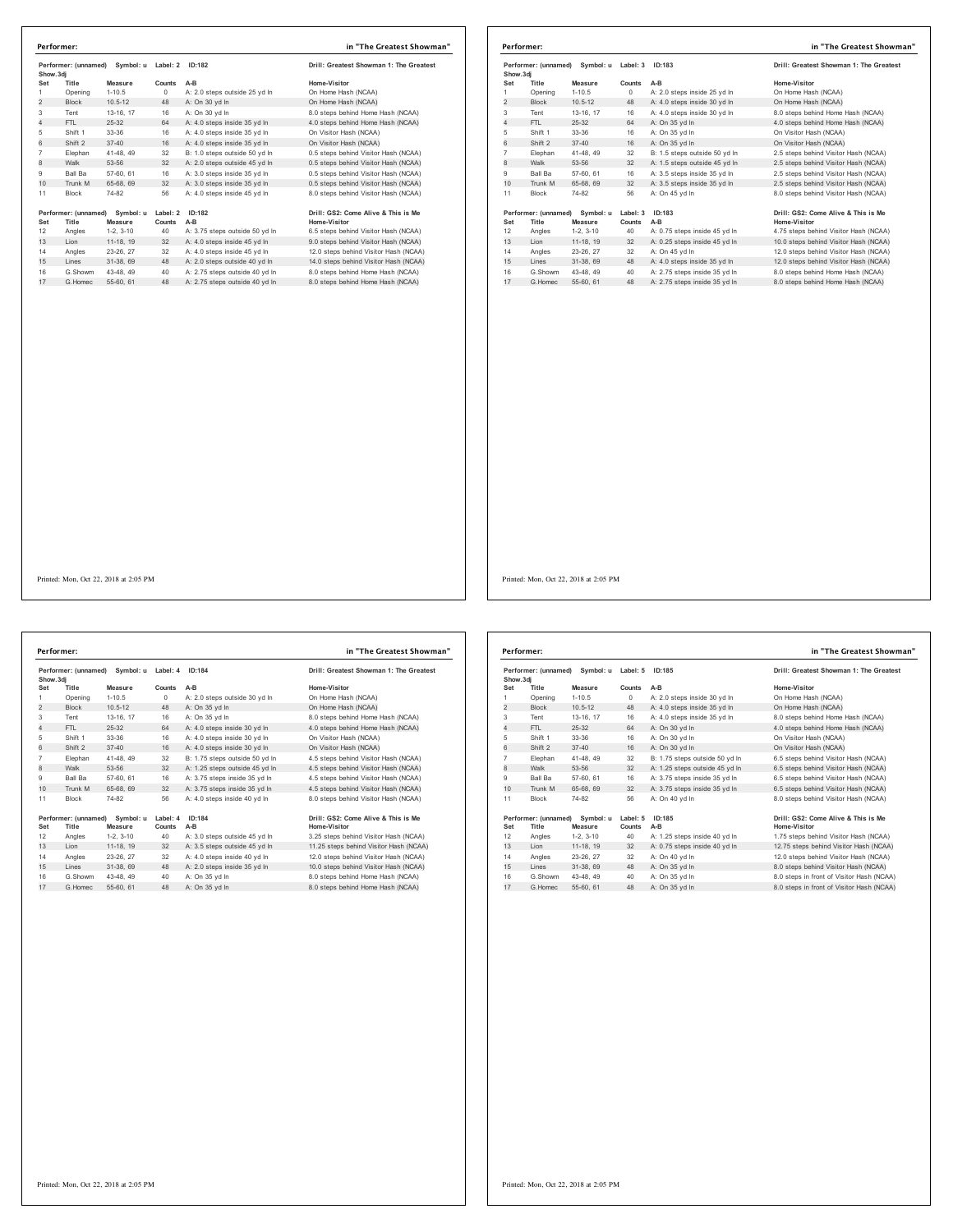|                                               | Performer:                    |                      |                    |                                         | in "The Greatest Showman"                           |
|-----------------------------------------------|-------------------------------|----------------------|--------------------|-----------------------------------------|-----------------------------------------------------|
| Performer: (unnamed)<br>Symbol: u<br>Show.3di |                               | Label: 6<br>ID:186   |                    | Drill: Greatest Showman 1: The Greatest |                                                     |
| Set                                           | Title                         | Measure              | Counts             | $A-B$                                   | Home-Visitor                                        |
| 1                                             | Opening                       | $1 - 10.5$           | 0                  | A: 2.0 steps outside 35 yd In           | On Home Hash (NCAA)                                 |
| $\overline{2}$                                | <b>Block</b>                  | $10.5 - 12$          | 48                 | A: On 40 yd In                          | On Home Hash (NCAA)                                 |
| 3                                             | Tent                          | 13-16, 17            | 16                 | A: On 40 vd In                          | 8.0 steps behind Home Hash (NCAA)                   |
| $\overline{4}$                                | FTI.                          | 25-32                | 64                 | A: 4.0 steps inside 25 yd In            | 4.0 steps behind Home Hash (NCAA)                   |
| 5                                             | Shift 1                       | 33-36                | 16                 | A: 4.0 steps inside 25 vd In            | On Visitor Hash (NCAA)                              |
| 6                                             | Shift 2                       | $37 - 40$            | 16                 | A: 4.0 steps inside 25 vd In            | On Visitor Hash (NCAA)                              |
| $\overline{7}$                                | Elephan                       | 41-48, 49            | 32                 | B: 1.0 steps outside 50 yd In           | 10.5 steps behind Visitor Hash (NCAA)               |
| 8                                             | Walk                          | 53-56                | 32                 | A: 2.0 steps outside 45 yd In           | 10.5 steps behind Visitor Hash (NCAA)               |
| 9                                             | Ball Ba                       | 57-60, 61            | 16                 | A: 3.0 steps inside 35 yd In            | 10.5 steps behind Visitor Hash (NCAA)               |
| 10                                            | Trunk M                       | 65-68, 69            | 32                 | A: 3.0 steps inside 35 yd In            | 10.5 steps behind Visitor Hash (NCAA)               |
| 11                                            | <b>Block</b>                  | 74-82                | 56                 | A: On 35 yd In                          | 8.0 steps behind Visitor Hash (NCAA)                |
| Set                                           | Performer: (unnamed)<br>Title | Symbol: u<br>Measure | Label: 6<br>Counts | ID:186<br>A-B                           | Drill: GS2: Come Alive & This is Me<br>Home-Visitor |
| 12                                            | Angles                        | $1-2.3-10$           | 40                 | A: 2.0 steps inside 35 yd In            | 1.5 steps in front of Visitor Hash (NCAA)           |
| 13                                            | Lion                          | 11-18, 19            | 32                 | A: 1.0 steps inside 35 yd In            | 14.75 steps behind Visitor Hash (NCAA)              |
| 14                                            | Angles                        | 23-26, 27            | 32                 | A: On 35 vd In                          | 12.0 steps behind Visitor Hash (NCAA)               |
| 15                                            | I ines                        | 31-38.69             | 48                 | A: 4.0 steps inside 30 yd In            | 4.0 steps behind Visitor Hash (NCAA)                |
| 16                                            | G.Showm                       | 43-48, 49            | 40                 | A: 4.0 steps inside 25 yd In            | 4.0 steps behind Visitor Hash (NCAA)                |
| 17                                            | G.Homec                       | 55-60, 61            | 48                 | A: 4.0 steps inside 25 yd In            | 4.0 steps behind Visitor Hash (NCAA)                |

| Performer: (unnamed)<br>Symbol: u<br>Show, 3di |                      | Label: 7    | ID:187   | Drill: Greatest Showman 1: The Greatest |                                            |
|------------------------------------------------|----------------------|-------------|----------|-----------------------------------------|--------------------------------------------|
| Set                                            | Title                | Measure     | Counts   | $A-B$                                   | Home-Visitor                               |
| 1                                              | Opening              | $1 - 10.5$  | $\Omega$ | A: 2.0 steps inside 35 yd In            | On Home Hash (NCAA)                        |
| $\overline{2}$                                 | <b>Block</b>         | $10.5 - 12$ | 48       | A: 4.0 steps inside 40 yd In            | On Home Hash (NCAA)                        |
| 3                                              | Tent                 | 13-16. 17   | 16       | A: 4.0 steps inside 40 vd In            | 8.0 steps behind Home Hash (NCAA)          |
| 4                                              | FTL                  | $25 - 32$   | 64       | A: On 25 vd In                          | 4.0 steps behind Home Hash (NCAA)          |
| 5                                              | Shift 1              | 33-36       | 16       | A: On 25 yd In                          | On Visitor Hash (NCAA)                     |
| 6                                              | Shift 2              | $37 - 40$   | 16       | A: On 25 vd In                          | On Visitor Hash (NCAA)                     |
| 7                                              | Elephan              | 41-48, 49   | 32       | A: 0.5 steps outside 50 vd In           | 14.25 steps behind Visitor Hash (NCAA)     |
| 8                                              | Walk                 | 53-56       | 32       | A: 3.5 steps outside 45 yd In           | 14.25 steps behind Visitor Hash (NCAA)     |
| 9                                              | <b>Ball Ba</b>       | 57-60, 61   | 16       | A: 1.5 steps inside 35 yd In            | 14.25 steps behind Visitor Hash (NCAA)     |
| 10                                             | Trunk M              | 65-68, 69   | 32       | A: 1.5 steps inside 35 yd In            | 14.25 steps behind Visitor Hash (NCAA)     |
| 11                                             | <b>Block</b>         | 74-82       | 56       | A: On 30 vd In                          | 8.0 steps behind Visitor Hash (NCAA)       |
|                                                | Performer: (unnamed) | Symbol: u   | Label: 7 | ID:187                                  | Drill: GS2: Come Alive & This is Me        |
| Set                                            | Title                | Measure     | Counts   | $A-B$                                   | Home-Visitor                               |
| 12                                             | Angles               | $1-2, 3-10$ | 40       | A: 2.75 steps inside 30 yd In           | 4.75 steps in front of Visitor Hash (NCAA) |
| 13                                             | Lion                 | 11-18, 19   | 32       | A: 2.0 steps inside 30 yd In            | 12.5 steps behind Visitor Hash (NCAA)      |
| 14                                             | Angles               | 23-26, 27   | 32       | A: On 30 vd In                          | 12.0 steps behind Visitor Hash (NCAA)      |
| 15                                             | Lines                | 31-38, 69   | 48       | A: On 30 vd In                          | On Visitor Hash (NCAA)                     |
| 16                                             | G.Showm              | 43-48.49    | 40       | A: 2.0 steps inside 25 yd In            | On Visitor Hash (NCAA)                     |
| 17                                             | G Homec              | 55-60, 61   | 48       | A: 2.0 steps inside 25 vd In            | On Visitor Hash (NCAA)                     |

**Performer: (unnamed) Symbol: u Label: 8 ID:188 Drill: Greatest Showman 1: The Greatest Show.3dj Set Title Measure Counts A-B Home-Visitor** 1 Opening 1-10.5 0 A: 2.0 steps outside 40 yd ln On Home Hash (NCAA) 2 Block 10.5-12 48 A: On 45 yd ln On Home Hash (NCAA) Tent 13-16, 17 16 A: On 45 yd ln 8.0 steps behind Home Hash (NCAA) 4 FTL 25-32 64 A: On 25 yd ln 8.0 steps behind Home Hash (NCAA) Shift 1 33-36 16 A: On 25 yd ln 4.0 steps behind Visitor Hash (NCAA) 6 Shift 2 37-40 16 A: On 25 yd ln 4.0 steps behind Visitor Hash (NCAA) Elephan 41-48, 49 32 A: 1.5 steps outside 50 yd ln 16.0 steps in front of Visitor side line 8 Walk 53-56 32 A: 3.5 steps inside 40 yd ln 16.0 steps in front of Visitor side line Ball Ba 57-60, 61 16 A: 0.5 steps inside 35 yd ln 16.0 steps in front of Visitor side line 10 Trunk M 65-68, 69 32 A: 0.5 steps inside 35 yd ln 16.0 steps in front of Visitor side line 11 Block 74-82 56 A: 4.0 steps inside 25 yd In 19erformer: (unnamed) Symbol: u Label: 8 10:1188<br>
19erformer: (unnamed) Symbol: u Label: 8 10:12 16:25:12 16:25:12 16:25:12 16:25:12 16:25:12 16:25:12 16:25:12<br>
19. 25:12 16:25:12 16:25:12 16:25:12 16:25:12 16:25:12 16:25: **Performer: in "The Greatest Showman"**

| Drill: Greatest Showman 1: The Greate    |
|------------------------------------------|
| Home-Visitor                             |
| On Home Hash (NCAA)                      |
| On Home Hash (NCAA)                      |
| 8.0 steps behind Home Hash (NCAA)        |
| 8.0 steps behind Home Hash (NCAA)        |
| 4.0 steps behind Visitor Hash (NCAA)     |
| 4.0 steps behind Visitor Hash (NCAA)     |
| 16.0 steps in front of Visitor side line |
| 16.0 steps in front of Visitor side line |
| 16.0 steps in front of Visitor side line |
| 16.0 steps in front of Visitor side line |
| 8.0 steps behind Visitor Hash (NCAA)     |
|                                          |

| Drill: Greatest Showman 1: The Greatest<br>Home-Visitor<br>On Home Hash (NCAA) |
|--------------------------------------------------------------------------------|
|                                                                                |
|                                                                                |
|                                                                                |
| On Home Hash (NCAA)                                                            |
| 8.0 steps behind Home Hash (NCAA)                                              |
| 8.0 steps behind Home Hash (NCAA)                                              |
| 4.0 steps behind Visitor Hash (NCAA)                                           |
| 4.0 steps behind Visitor Hash (NCAA)                                           |
| 12.5 steps behind Visitor Hash (NCAA)                                          |
| 12.5 steps behind Visitor Hash (NCAA)                                          |
| 12.5 steps behind Visitor Hash (NCAA)                                          |
| 12.5 steps behind Visitor Hash (NCAA)                                          |
| 8.0 steps behind Visitor Hash (NCAA)                                           |
| Drill: GS2: Come Alive & This is Me                                            |
| Home-Visitor                                                                   |
| 3.0 steps in front of Visitor Hash (NCAA)                                      |
| 14.75 steps behind Visitor Hash (NCAA)                                         |
| 12.0 steps behind Visitor Hash (NCAA)                                          |
| 2.0 steps behind Visitor Hash (NCAA)                                           |
| 4.0 steps behind Visitor Hash (NCAA)                                           |
| 4.0 steps behind Visitor Hash (NCAA)                                           |
|                                                                                |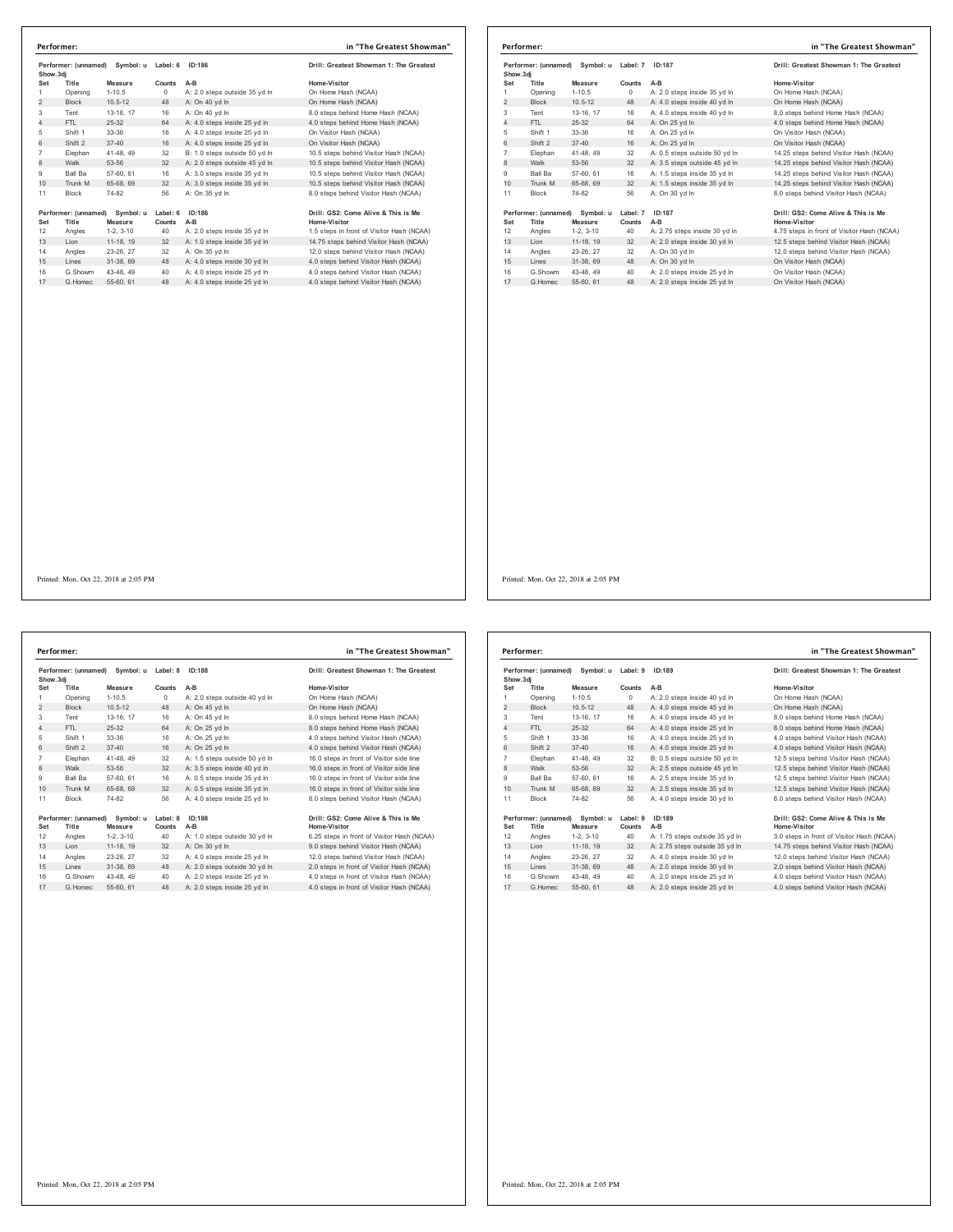| Show.3di       | Performer: (unnamed) | Symbol: u   | Label: 10<br>ID:190 |                                | Drill: Greatest Showman 1: The Greatest |  |
|----------------|----------------------|-------------|---------------------|--------------------------------|-----------------------------------------|--|
| Set            | Title                | Measure     | Counts              | $A-B$                          | Home-Visitor                            |  |
| 1              | Opening              | $1 - 10.5$  | 0                   | B: 2.0 steps outside 45 yd In  | On Home Hash (NCAA)                     |  |
| 2              | <b>Block</b>         | $10.5 - 12$ | 48                  | On 50 vd In                    | On Home Hash (NCAA)                     |  |
| 3              | Tent                 | 13-16, 17   | 16                  | On 50 yd In                    | 8.0 steps behind Home Hash (NCAA)       |  |
| $\overline{4}$ | FTL                  | $25 - 32$   | 64                  | A: On 30 vd In                 | 8.0 steps behind Home Hash (NCAA)       |  |
| 5              | Shift 1              | 33-36       | 16                  | A: On 30 vd In                 | 4.0 steps behind Visitor Hash (NCAA)    |  |
| 6              | Shift 2              | $37 - 40$   | 16                  | A: On 30 vd In                 | 4.0 steps behind Visitor Hash (NCAA)    |  |
| $\overline{7}$ | Elephan              | 41-48, 49   | 32                  | B: 1.5 steps outside 50 vd In  | 8.75 steps behind Visitor Hash (NCAA)   |  |
| 8              | Walk                 | 53-56       | 32                  | A: 1.5 steps outside 45 yd In  | 8.75 steps behind Visitor Hash (NCAA)   |  |
| 9              | Ball Ba              | 57-60, 61   | 16                  | A: 3.5 steps inside 35 vd In   | 8.75 steps behind Visitor Hash (NCAA)   |  |
| 10             | Trunk M              | 65-68, 69   | 32                  | A: 3.5 steps inside 35 yd In   | 8.75 steps behind Visitor Hash (NCAA)   |  |
| 11             | <b>Block</b>         | 74-82       | 56                  | A: 4.0 steps inside 35 vd In   | 8.0 steps behind Visitor Hash (NCAA)    |  |
|                | Performer: (unnamed) | Symbol: u   | Label: 10           | ID:190                         | Drill: GS2: Come Alive & This is Me     |  |
| Set            | Title                | Measure     | Counts              | A-B                            | Home-Visitor                            |  |
| 12             | Angles               | $1-2.3-10$  | 40                  | A: 2.25 steps outside 40 yd In | On Visitor Hash (NCAA)                  |  |
| 13             | Lion                 | 11-18, 19   | 32                  | A: 3.0 steps outside 40 yd In  | 14.0 steps behind Visitor Hash (NCAA)   |  |
| 14             | Angles               | 23-26, 27   | 32                  | A: 4.0 steps inside 35 yd In   | 12.0 steps behind Visitor Hash (NCAA)   |  |
| 15             | Lines                | 31-38, 69   | 48                  | A: 2.0 steps outside 35 yd In  | 6.0 steps behind Visitor Hash (NCAA)    |  |
| 16             | G Showm              | 43-48, 49   | 40                  | A: 2.0 steps outside 30 yd In  | 4.0 steps behind Visitor Hash (NCAA)    |  |
| 17             | G.Homec              | 55-60, 61   | 48                  | A: 2.0 steps outside 30 vd In  | 4.0 steps behind Visitor Hash (NCAA)    |  |
|                |                      |             |                     |                                |                                         |  |

| Show, 3di      | Performer: (unnamed) Symbol: u Label: 11 |             | ID:191    |                                | Drill: Greatest Showman 1: The Greatest |  |
|----------------|------------------------------------------|-------------|-----------|--------------------------------|-----------------------------------------|--|
| Set            | Title                                    | Measure     | Counts    | $A-B$                          | Home-Visitor                            |  |
| 1              | Opening                                  | $1 - 10.5$  | $\circ$   | B: 2.0 steps inside 40 vd In   | On Home Hash (NCAA)                     |  |
| 2              | <b>Block</b>                             | $10.5 - 12$ | 48        | B: 4.0 steps outside 50 yd In  | On Home Hash (NCAA)                     |  |
| 3              | Tent                                     | 13-16, 17   | 16        | B: 4.0 steps outside 50 yd In  | 8.0 steps behind Home Hash (NCAA)       |  |
| $\overline{4}$ | FTI.                                     | $25 - 32$   | 64        | B: 4.0 steps outside 30 yd In  | 8.0 steps behind Home Hash (NCAA)       |  |
| 5              | Shift 1                                  | 33-36       | 16        | B: 4.0 steps outside 30 vd In  | 4.0 steps behind Visitor Hash (NCAA)    |  |
| 6              | Shift 2                                  | $37 - 40$   | 16        | B: 4.0 steps outside 30 vd In  | 4.0 steps behind Visitor Hash (NCAA)    |  |
| $\overline{7}$ | Elephan                                  | 41-48, 49   | 32        | B: 2.75 steps outside 20 vd In | 7.75 steps behind Visitor Hash (NCAA)   |  |
| 8              | Walk                                     | 53-56       | 32        | B: 0.25 steps inside 25 yd In  | 7.75 steps behind Visitor Hash (NCAA)   |  |
| 9              | Ball Ba                                  | 57-60, 61   | 16        | B: 3.25 steps inside 30 vd In  | 7.75 steps behind Visitor Hash (NCAA)   |  |
| 10             | Trunk M                                  | 65-68, 69   | 32        | B: 3.25 steps inside 30 yd In  | 7.75 steps behind Visitor Hash (NCAA)   |  |
| 11             | <b>Block</b>                             | 74-82       | 56        | B: 4.0 steps outside 50 vd In  | 8.0 steps behind Visitor Hash (NCAA)    |  |
|                | Performer: (unnamed) Symbol: u           |             | Label: 11 | ID:191                         | Drill: GS2: Come Alive & This is Me     |  |
| Set            | Title                                    | Measure     | Counts    | $A-B$                          | Home-Visitor                            |  |
| 12             | Angles                                   | $1-2.3-10$  | 40        | B: 3.75 steps outside 50 yd In | 6.5 steps behind Visitor Hash (NCAA)    |  |
| 13             | Lion                                     | 11-18, 19   | 32        | B: 4.0 steps outside 50 yd In  | 9.0 steps behind Visitor Hash (NCAA)    |  |
| 14             | Angles                                   | 23-26, 27   | 32        | B: 4.0 steps outside 50 vd In  | 12.0 steps behind Visitor Hash (NCAA)   |  |
| 15             | Lines                                    | 31-38, 69   | 48        | B: 2.0 steps outside 40 yd In  | 14.0 steps behind Visitor Hash (NCAA)   |  |
| 16             | G.Showm                                  | 43-48, 49   | 40        | B: On 45 vd In                 | On Visitor Hash (NCAA)                  |  |
| 17             | G. Homec                                 | 55-60 61    | 48        | B: On 45 vd In                 | On Visitor Hash (NCAA)                  |  |

**Performer: (unnamed) Symbol: u Label: 12 ID:192 Drill: Greatest Showman 1: The Greatest Show.3dj Set Title Measure Counts A-B Home-Visitor** Opening 1-10.5 0 B: 2.0 steps outside 40 yd ln On Home Hash (NCAA) 2 Block 10.5-12 48 B: On 45 yd ln On Home Hash (NCAA) Tent 13-16, 17 16 B: On 45 yd ln 8.0 steps behind Home Hash (NCAA) 4 FTL 25-32 64 B: On 25 yd ln 8.0 steps behind Home Hash (NCAA) Shift 1 33-36 16 B: On 25 yd ln 4.0 steps behind Visitor Hash (NCAA) 6 Shift 2 37-40 16 B: On 25 yd ln 4.0 steps behind Visitor Hash (NCAA) Elephan 41-48, 49 32 B: 3.5 steps outside 20 yd ln 6.0 steps behind Visitor Hash (NCAA) 8 Walk 53-56 32 B: 0.5 steps outside 25 yd ln 6.0 steps behind Visitor Hash (NCAA) Ball Ba 57-60, 61 16 B: 2.5 steps inside 30 yd ln 6.0 steps behind Visitor Hash (NCAA) 10 Trunk M 65-68, 69 32 B: 2.5 steps inside 30 yd ln 6.0 steps behind Visitor Hash (NCAA) Block 74-82 56 B: On 45 yd ln 8.0 steps behind Visitor Hash (NCAA) **Performer: (unnamed) Symbol: u Label: 12 ID:192 Drill: GS2: Come Alive & This is Me Set Title Measure Counts A-B Home-Visitor** Angles 1-2, 3-10 40 B: 0.75 steps inside 45 yd ln 4.75 steps behind Visitor Hash (NCAA) 13 Lion 11-18, 19 32 B: 0.25 steps inside 45 yd ln 10.0 steps behind Visitor Hash (NCAA) Angles 23-26, 27 32 B: On 45 yd ln 12.0 steps behind Visitor Hash (NCAA) 15 Lines 31-38, 69 48 B: 4.0 steps outside 40 yd ln 12.0 steps behind Visitor Hash (NCAA) G.Showm 43-48, 49 40 B: 4.0 steps outside 50 yd ln 4.0 steps behind Visitor Hash (NCAA) 17 G.Homec 55-60, 61 48 B: 4.0 steps outside 50 yd ln 4.0 steps behind Visitor Hash (NCAA) **Performer: in "The Greatest Showman"**

| Performer: (unnamed)<br>Symbol: u<br>Show, 3di |                               | Label: 13<br>ID:193  |                     | Drill: Greatest Showman 1: The Greatest |                                                            |
|------------------------------------------------|-------------------------------|----------------------|---------------------|-----------------------------------------|------------------------------------------------------------|
| Set                                            | Title                         | Measure              | Counts              | $A-B$                                   | Home-Visitor                                               |
| 1                                              | Opening                       | $1 - 10.5$           | $\circ$             | B: 2.0 steps inside 35 yd In            | On Home Hash (NCAA)                                        |
| $\overline{2}$                                 | <b>Block</b>                  | $10.5 - 12$          | 48                  | B: 4.0 steps outside 45 yd In           | On Home Hash (NCAA)                                        |
| 3                                              | Tent                          | 13-16, 17            | 16                  | B: 4.0 steps outside 45 vd In           | 8.0 steps behind Home Hash (NCAA)                          |
| $\overline{4}$                                 | FTI.                          | 25-32                | 64                  | B: On 25 yd In                          | 4.0 steps behind Home Hash (NCAA)                          |
| 5                                              | Shift 1                       | 33-36                | 16                  | B: On 25 yd In                          | On Visitor Hash (NCAA)                                     |
| 6                                              | Shift 2                       | $37 - 40$            | 16                  | B: On 25 vd In                          | On Visitor Hash (NCAA)                                     |
| $\overline{7}$                                 | Elephan                       | 41-48, 49            | 32                  | B: 4.0 steps inside 15 yd In            | 4.0 steps behind Visitor Hash (NCAA)                       |
| 8                                              | Walk                          | 53-56                | 32                  | B: 1.0 steps outside 25 yd In           | 4.0 steps behind Visitor Hash (NCAA)                       |
| 9                                              | <b>Ball Ba</b>                | 57-60, 61            | 16                  | B: 2.0 steps inside 30 yd In            | 4.0 steps behind Visitor Hash (NCAA)                       |
| 10                                             | Trunk M                       | 65-68, 69            | 32                  | B: 2.0 steps inside 30 yd In            | 4.0 steps behind Visitor Hash (NCAA)                       |
| 11                                             | <b>Block</b>                  | 74-82                | 56                  | B: 4.0 steps outside 45 vd In           | 8.0 steps behind Visitor Hash (NCAA)                       |
| Set                                            | Performer: (unnamed)<br>Title | Symbol: u<br>Measure | Label: 13<br>Counts | ID:193<br>$A-B$                         | Drill: GS2: Come Alive & This is Me<br><b>Home-Visitor</b> |
| 12                                             | Angles                        | $1-2.3-10$           | 40                  | B: 3.0 steps outside 45 vd In           | 3.25 steps behind Visitor Hash (NCAA)                      |
| 13                                             | I ion                         | 11-18, 19            | 32                  | B: 3.5 steps outside 45 yd In           | 11.25 steps behind Visitor Hash (NCAA)                     |
| 14                                             | Angles                        | 23-26, 27            | 32                  | B: 4.0 steps outside 45 yd In           | 12.0 steps behind Visitor Hash (NCAA)                      |
| 15                                             | Lines                         | 31-38, 69            | 48                  | B: 2.0 steps inside 35 yd In            | 10.0 steps behind Visitor Hash (NCAA)                      |
| 16                                             | G.Showm                       | 43-48, 49            | 40                  | B: 2.0 steps inside 45 vd In            | 4.0 steps behind Visitor Hash (NCAA)                       |
| 17                                             | G. Homec                      | 55-60, 61            | 48                  | B: 2.0 steps inside 45 vd ln            | 4.0 steps behind Visitor Hash (NCAA)                       |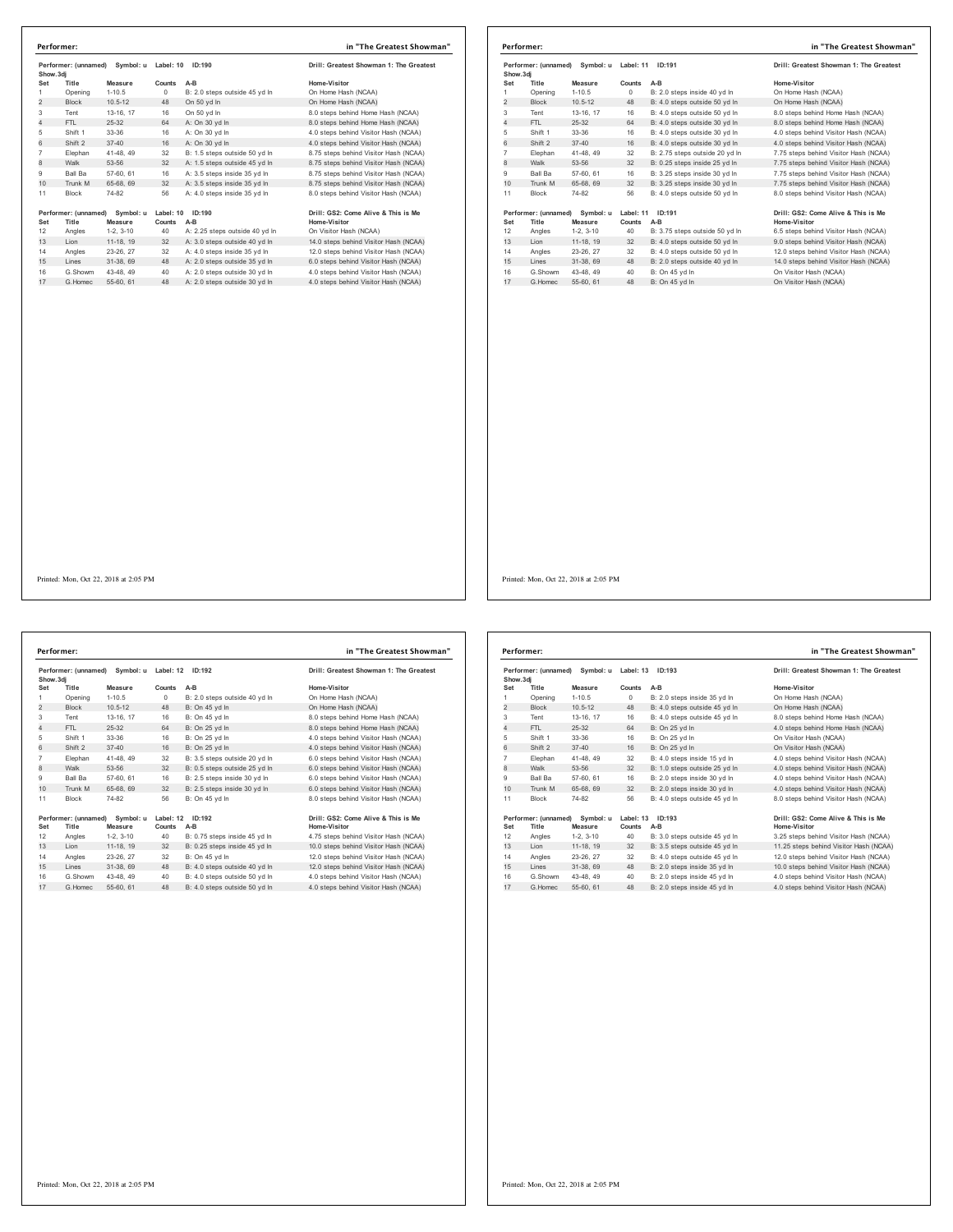|                | Performer:           |                                |           |                               | in "The Greatest Showman"               |
|----------------|----------------------|--------------------------------|-----------|-------------------------------|-----------------------------------------|
| Show.3di       |                      | Performer: (unnamed) Symbol: u |           | Label: 14 ID:194              | Drill: Greatest Showman 1: The Greatest |
| Set            | Title                | Measure                        | Counts    | A-B                           | Home-Visitor                            |
| 1              | Opening              | $1 - 10.5$                     | $\Omega$  | B: 2.0 steps outside 35 yd In | On Home Hash (NCAA)                     |
| $\overline{2}$ | <b>Block</b>         | $10.5 - 12$                    | 48        | B: On 40 yd In                | On Home Hash (NCAA)                     |
| 3              | Tent                 | 13-16, 17                      | 16        | B: On 40 vd In                | 8.0 steps behind Home Hash (NCAA)       |
| 4              | FTL                  | $25 - 32$                      | 64        | B: 4.0 steps outside 30 vd In | 4.0 steps behind Home Hash (NCAA)       |
| 5              | Shift 1              | 33-36                          | 16        | B: 4.0 steps outside 30 yd In | On Visitor Hash (NCAA)                  |
| 6              | Shift 2              | $37 - 40$                      | 16        | B: 4.0 steps outside 30 vd In | On Visitor Hash (NCAA)                  |
| $\overline{7}$ | Elephan              | 41-48, 49                      | 32        | B: 3.5 steps inside 15 yd In  | 2.0 steps behind Visitor Hash (NCAA)    |
| 8              | Walk                 | 53-56                          | 32        | B: 1.5 steps outside 25 yd In | 2.0 steps behind Visitor Hash (NCAA)    |
| 9              | Ball Ba              | 57-60, 61                      | 16        | B: 1.5 steps inside 30 vd In  | 2.0 steps behind Visitor Hash (NCAA)    |
| 10             | Trunk M              | 65-68, 69                      | 32        | B: 1.5 steps inside 30 yd In  | 2.0 steps behind Visitor Hash (NCAA)    |
| 11             | <b>Block</b>         | 74-82                          | 56        | B: On 40 vd In                | 8.0 steps behind Visitor Hash (NCAA)    |
|                | Performer: (unnamed) | Symbol: u                      | Label: 14 | ID:194                        | Drill: GS2: Come Alive & This is Me     |
| Set            | Title                | Measure                        | Counts    | A-B                           | Home-Visitor                            |
| 12             | Angles               | $1-2.3-10$                     | 40        | B: 1.25 steps inside 40 yd In | 1.75 steps behind Visitor Hash (NCAA)   |
| 13             | Lion                 | 11-18, 19                      | 32        | B: 0.75 steps inside 40 yd In | 12.75 steps behind Visitor Hash (NCAA)  |
| 14             | Angles               | 23-26, 27                      | 32        | B: On 40 vd In                | 12.0 steps behind Visitor Hash (NCAA)   |
| 15             | Lines                | 31-38, 69                      | 48        | B: On 35 vd In                | 8.0 steps behind Visitor Hash (NCAA)    |
| 16             | G.Showm              | 43-48, 49                      | 40        | B: 4.0 steps outside 40 vd In | 4.0 steps behind Visitor Hash (NCAA)    |
| 17             | G Homec              | 55-60 61                       | 48        | B: 4.0 steps outside 40 vd In | 4.0 steps behind Visitor Hash (NCAA)    |

|                | Performer: (unnamed) Symbol: u<br>Show, 3di |                      | Label: 15<br><b>ID:195</b> |                                | Drill: Greatest Showman 1: The Greatest                    |
|----------------|---------------------------------------------|----------------------|----------------------------|--------------------------------|------------------------------------------------------------|
| Set            | Title                                       | Measure              | Counts                     | $A-B$                          | Home-Visitor                                               |
| 1              | Opening                                     | $1 - 10.5$           | $\circ$                    | B: 2.0 steps inside 30 vd In   | On Home Hash (NCAA)                                        |
| $\overline{2}$ | <b>Block</b>                                | $10.5 - 12$          | 48                         | B: 4.0 steps outside 40 yd In  | On Home Hash (NCAA)                                        |
| 3              | Tent                                        | 13-16, 17            | 16                         | B: 4.0 steps outside 40 yd In  | 8.0 steps behind Home Hash (NCAA)                          |
| 4              | FTL                                         | $25 - 32$            | 64                         | B: On 30 vd In                 | 4.0 steps behind Home Hash (NCAA)                          |
| 5              | Shift 1                                     | 33-36                | 16                         | B: On 30 yd In                 | On Visitor Hash (NCAA)                                     |
| 6              | Shift 2                                     | $37 - 40$            | 16                         | B: On 30 vd In                 | On Visitor Hash (NCAA)                                     |
| $\overline{7}$ | Elephan                                     | 41-48, 49            | 32                         | B: 3.5 steps inside 15 vd In   | On Visitor Hash (NCAA)                                     |
| 8              | Walk                                        | 53-56                | 32                         | B: 1.75 steps outside 25 yd In | On Visitor Hash (NCAA)                                     |
| 9              | <b>Ball Ba</b>                              | 57-60, 61            | 16                         | B: 1.5 steps inside 30 vd In   | On Visitor Hash (NCAA)                                     |
| 10             | Trunk M                                     | 65-68, 69            | 32                         | B: 1.5 steps inside 30 yd In   | On Visitor Hash (NCAA)                                     |
| 11             | <b>Block</b>                                | 74-82                | 56                         | B: 4.0 steps outside 40 yd In  | 8.0 steps behind Visitor Hash (NCAA)                       |
| Set            | Performer: (unnamed)<br>Title               | Symbol: u<br>Measure | Counts                     | Label: 15 ID:195<br>A-B        | Drill: GS2: Come Alive & This is Me<br><b>Home-Visitor</b> |
| 12             | Angles                                      | $1-2, 3-10$          | 40                         | B: 2.25 steps outside 40 yd In | On Visitor Hash (NCAA)                                     |
| 13             | Lion                                        | 11-18, 19            | 32                         | B: 3.0 steps outside 40 yd In  | 14.0 steps behind Visitor Hash (NCAA)                      |
| 14             | Angles                                      | 23-26, 27            | 32                         | B: 4.0 steps outside 40 vd In  | 12.0 steps behind Visitor Hash (NCAA)                      |
| 15             | Lines                                       | 31-38, 69            | 48                         | B: 2.0 steps outside 35 vd In  | 6.0 steps behind Visitor Hash (NCAA)                       |
| 16             | G.Showm                                     | 43-48, 49            | 40                         | B: 4.0 steps outside 40 vd In  | On Visitor Hash (NCAA)                                     |
| 17             | G Homec                                     | 55-60, 61            | 48                         | B: 4.0 steps outside 40 yd In  | On Visitor Hash (NCAA)                                     |

**Performer: (unnamed) Symbol: u Label: 16 ID:196 Drill: Greatest Showman 1: The Greatest Show.3dj Set Title Measure Counts A-B Home-Visitor** 1 Opening 1-10.5 0 B: 2.0 steps outside 30 yd ln On Home Hash (NCAA) 2 Block 10.5-12 48 B: On 35 yd ln On Home Hash (NCAA) Tent 13-16, 17 16 B: On 35 yd ln 8.0 steps behind Home Hash (NCAA) 4 FTL 25-32 64 B: 4.0 steps outside 35 yd ln 4.0 steps behind Home Hash (NCAA) Shift 1 33-36 16 B: 4.0 steps outside 35 yd ln On Visitor Hash (NCAA) 6 Shift 2 37-40 16 B: 4.0 steps outside 35 yd ln On Visitor Hash (NCAA) Elephan 41-48, 49 32 B: 3.25 steps inside 15 yd ln 2.0 steps in front of Visitor Hash (NCAA) 8 Walk 53-56 32 B: 1.75 steps outside 25 yd ln 2.0 steps in front of Visitor Hash (NCAA) 9 Ball Ba 57-60, 61 16 B: 1.25 steps inside 30 yd ln 2.0 steps in front of Visitor Hash (NCAA) 10 Trunk M 65-68, 69 32 B: 1.25 steps inside 30 yd ln 11 Block 74-82 56 B: On 35 yd In 1911 - Dan May 1991 - May 1991 - May 1991 - Describe the Monday 1991 - May 1991 - May 1991 - May 1991 - May 1<br>12 - Angles 1-2, 3-10 - 40 - B: 2.0 steps inside 35 yd In 1.5 steps in front of Visitor Hash (NCAA)<br>12 - Angles 14 Angles 23-26, 27 32 B. On 35 yd in 12.0 steps behind visitor Hash (NCAA)<br>15 Lines 31-38, 69 48 B: 4.0 steps outside 35 yd ln 4.0 steps behind Visitor Hash (NCAA) G.Showm 43-48, 49 40 B: 4.0 steps outside 40 yd ln 4.0 steps in front of Visitor Hash (NCAA) 17 G.Homec 55-60, 61 48 B: 4.0 steps outside 40 yd ln 4.0 steps in front of Visitor Hash (NCAA) **Performer: in "The Greatest Showman"**

| Home-Visitor                              |
|-------------------------------------------|
| On Home Hash (NCAA)                       |
| On Home Hash (NCAA)                       |
| 8.0 steps behind Home Hash (NCAA)         |
| 4.0 steps behind Home Hash (NCAA)         |
| On Visitor Hash (NCAA)                    |
| On Visitor Hash (NCAA)                    |
| 2.0 steps in front of Visitor Hash (NCAA) |
| 2.0 steps in front of Visitor Hash (NCAA) |
| 2.0 steps in front of Visitor Hash (NCAA) |
| 2.0 steps in front of Visitor Hash (NCAA) |
| 8.0 steps behind Visitor Hash (NCAA)      |
| Drill: GS2: Come Alive & This is Me       |
| Home-Visitor                              |
| 1 5 etane in front of Vieitor Haeb (NCAA) |

| Show, 3di                                                    | Performer: (unnamed) | Symbol: u   | Label: 17<br>ID:197 |                                | Drill: Greatest Showman 1: The Greatest             |  |
|--------------------------------------------------------------|----------------------|-------------|---------------------|--------------------------------|-----------------------------------------------------|--|
| Set                                                          | Title                | Measure     | Counts              | A-B                            | Home-Visitor                                        |  |
| 1                                                            | Opening              | $1 - 10.5$  | 0                   | B: 2.0 steps inside 25 vd In   | On Home Hash (NCAA)                                 |  |
| $\overline{2}$                                               | <b>Block</b>         | $10.5 - 12$ | 48                  | B: 4.0 steps outside 35 yd In  | On Home Hash (NCAA)                                 |  |
| 3                                                            | Tent                 | 13-16, 17   | 16                  | B: 4.0 steps outside 35 yd In  | 8.0 steps behind Home Hash (NCAA)                   |  |
| 4                                                            | FTL.                 | 25-32       | 64                  | B: On 35 yd In                 | 4.0 steps behind Home Hash (NCAA)                   |  |
| 5                                                            | Shift 1              | 33-36       | 16                  | B: On 35 yd In                 | On Visitor Hash (NCAA)                              |  |
| 6                                                            | Shift 2              | $37 - 40$   | 16                  | B: On 35 vd In                 | On Visitor Hash (NCAA)                              |  |
| $\overline{7}$                                               | Elephan              | 41-48, 49   | 32                  | B: 3.25 steps inside 15 yd In  | 4.0 steps in front of Visitor Hash (NCAA)           |  |
| 8                                                            | Walk                 | 53-56       | 32                  | B: 1.75 steps outside 25 yd In | 4.0 steps in front of Visitor Hash (NCAA)           |  |
| 9                                                            | Ball Ba              | 57-60, 61   | 16                  | B: 1.25 steps inside 30 vd In  | 4.0 steps in front of Visitor Hash (NCAA)           |  |
| 10                                                           | Trunk M              | 65-68, 69   | 32                  | B: 1.25 steps inside 30 yd In  | 4.0 steps in front of Visitor Hash (NCAA)           |  |
| 11                                                           | Block                | 74-82       | 56                  | B: 4.0 steps outside 35 yd In  | 8.0 steps behind Visitor Hash (NCAA)                |  |
| Performer: (unnamed)<br>Symbol: u<br>Set<br>Title<br>Measure |                      |             |                     | Label: 17<br>ID:197<br>A-B     | Drill: GS2: Come Alive & This is Me<br>Home-Visitor |  |
| 12                                                           | Angles               | $1-2.3-10$  | Counts<br>40        | B: 1.75 steps outside 35 yd In | 3.0 steps in front of Visitor Hash (NCAA)           |  |
| 13                                                           | Lion                 | 11-18, 19   | 32                  | B: 2.75 steps outside 35 yd In | 14.75 steps behind Visitor Hash (NCAA)              |  |
| 14                                                           | Angles               | 23-26, 27   | 32                  | B: 4.0 steps outside 35 vd In  | 12.0 steps behind Visitor Hash (NCAA)               |  |
| 15                                                           | Lines                | 31-38, 69   | 48                  | B: 2.0 steps inside 30 yd In   | 2.0 steps behind Visitor Hash (NCAA)                |  |
| 16                                                           | G Showm              | 43-48, 49   | 40                  | B: 4.0 steps outside 40 vd In  | 8.0 steps in front of Visitor Hash (NCAA)           |  |
| 17                                                           | G. Homec             | 55-60, 61   | 48                  | B: 4.0 steps outside 40 yd In  | 8.0 steps in front of Visitor Hash (NCAA)           |  |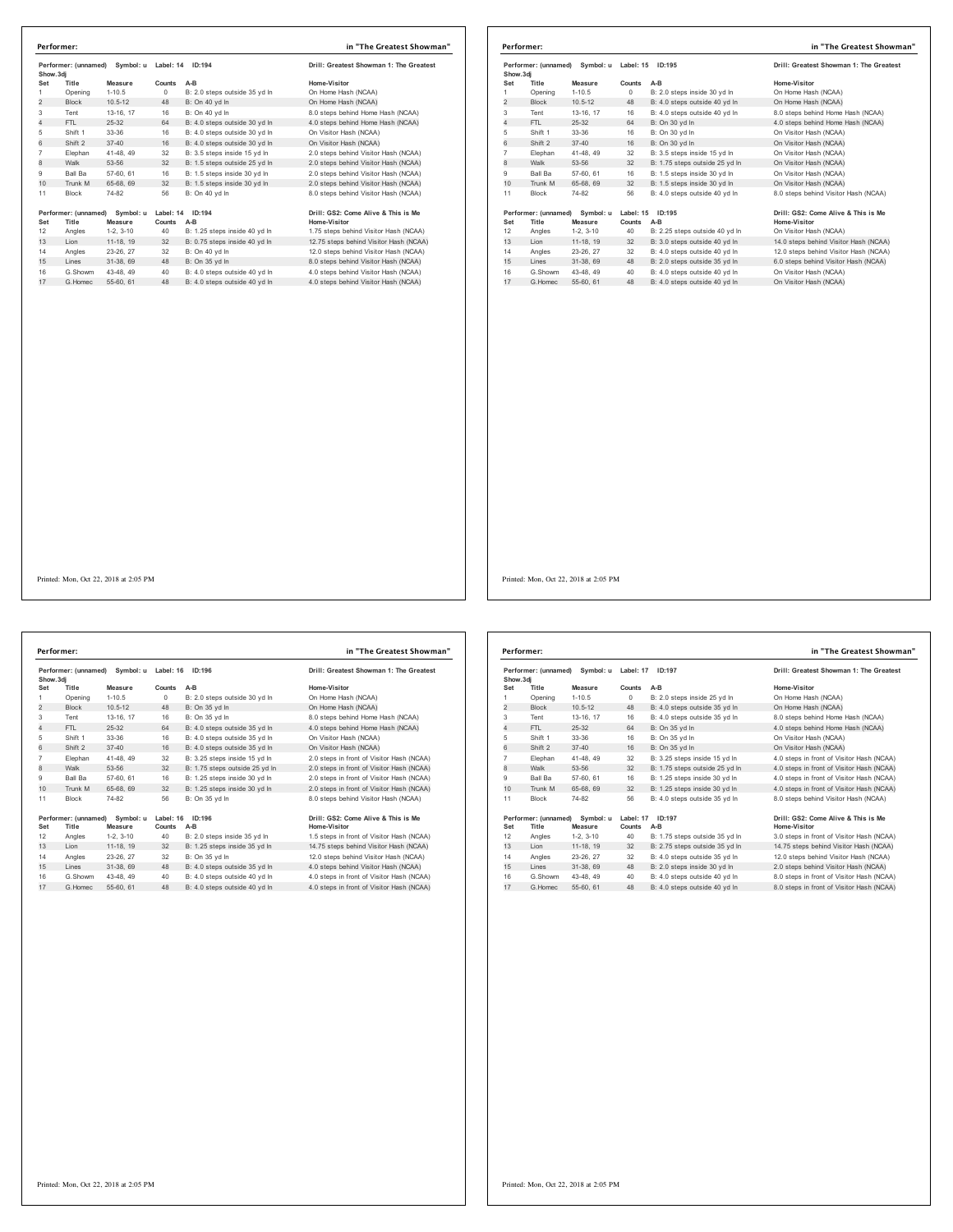| Show.3di        | Performer: (unnamed)          | Symbol: u            | Label: 18           | ID:198                         | Drill: Greatest Showman 1: The Greatest             |
|-----------------|-------------------------------|----------------------|---------------------|--------------------------------|-----------------------------------------------------|
| Set             | Title                         | Measure              | Counts              | $A-B$                          | Home-Visitor                                        |
| 1               | Opening                       | $1 - 10.5$           | $\Omega$            | B: 2.0 steps outside 25 yd In  | On Home Hash (NCAA)                                 |
| $\overline{2}$  | <b>Block</b>                  | $10.5 - 12$          | 48                  | B: On 30 vd In                 | On Home Hash (NCAA)                                 |
| 3               | Tent                          | 13-16, 17            | 16                  | B: On 30 vd In                 | 8.0 steps behind Home Hash (NCAA)                   |
| $\overline{4}$  | FTI.                          | 25-32                | 64                  | B: 4.0 steps outside 40 yd In  | 4.0 steps behind Home Hash (NCAA)                   |
| 5               | Shift 1                       | $33-36$              | 16                  | B: 4.0 steps outside 40 yd In  | On Visitor Hash (NCAA)                              |
| 6               | Shift 2                       | $37 - 40$            | 16                  | B: 4.0 steps outside 40 yd In  | On Visitor Hash (NCAA)                              |
| $\overline{7}$  | Elephan                       | 41-48, 49            | 32                  | B: 3.25 steps inside 15 yd In  | 6.0 steps in front of Visitor Hash (NCAA)           |
| 8               | Walk                          | 53-56                | 32                  | B: 1.75 steps outside 25 yd In | 6.0 steps in front of Visitor Hash (NCAA)           |
| 9               | Ball Ba                       | 57-60, 61            | 16                  | B: 1.25 steps inside 30 yd In  | 6.0 steps in front of Visitor Hash (NCAA)           |
| 10 <sup>1</sup> | Trunk M                       | 65-68, 69            | 32                  | B: 1.25 steps inside 30 yd In  | 6.0 steps in front of Visitor Hash (NCAA)           |
| 11              | <b>Block</b>                  | 74-82                | 56                  | B: On 30 vd In                 | 8.0 steps behind Visitor Hash (NCAA)                |
| Set             | Performer: (unnamed)<br>Title | Symbol: u<br>Measure | Label: 18<br>Counts | ID:198<br>A-B                  | Drill: GS2: Come Alive & This is Me<br>Home-Visitor |
| 12              | Angles                        | $1-2, 3-10$          | 40                  | B: 2.75 steps inside 30 yd In  | 4.75 steps in front of Visitor Hash (NCAA)          |
| 13              | I ion                         | 11-18, 19            | 32                  | B: 2.0 steps inside 30 yd In   | 12.5 steps behind Visitor Hash (NCAA)               |
| 14              | Angles                        | 23-26, 27            | 32                  | B: On 30 vd In                 | 12.0 steps behind Visitor Hash (NCAA)               |
| 15              | Lines                         | 31-38, 69            | 48                  | B: On 30 vd In                 | On Visitor Hash (NCAA)                              |
| 16              | G.Showm                       | 43-48, 49            | 40                  | B: 4.0 steps outside 40 yd In  | 8.0 steps behind Home Hash (NCAA)                   |
| 17              | G. Homec                      | 55-60, 61            | 48                  | B: 4.0 steps outside 40 vd In  | 8.0 steps behind Home Hash (NCAA)                   |

| Performer: |                               |                      |                     | in "The Greatest Showman"      |                                                     |
|------------|-------------------------------|----------------------|---------------------|--------------------------------|-----------------------------------------------------|
| Show, 3di  | Performer: (unnamed)          | Symbol: u            | Label: 19           | ID:199                         | Drill: Greatest Showman 1: The Greatest             |
| Set        | Title                         | Measure              | Counts              | $A-B$                          | Home-Visitor                                        |
|            | Opening                       | $1 - 10.5$           | 0                   | B: 2.0 steps inside 20 vd In   | On Home Hash (NCAA)                                 |
| 2          | <b>Block</b>                  | $10.5 - 12$          | 48                  | B: 4.0 steps outside 30 yd In  | On Home Hash (NCAA)                                 |
| 3          | Tent                          | 13-16, 17            | 16                  | B: 4.0 steps outside 30 yd In  | 8.0 steps behind Home Hash (NCAA)                   |
| 4          | FTI.                          | $25 - 32$            | 64                  | B: On 40 yd In                 | 4.0 steps behind Home Hash (NCAA)                   |
| 5          | Shift 1                       | 33-36                | 16                  | B: On 40 vd In                 | On Visitor Hash (NCAA)                              |
| 6          | Shift 2                       | $37 - 40$            | 16                  | B: On 40 vd In                 | On Visitor Hash (NCAA)                              |
| 7          | Elephan                       | 41-48, 49            | 32                  | B: 3.25 steps inside 15 vd In  | 8.0 steps in front of Visitor Hash (NCAA)           |
| 8          | Walk                          | 53-56                | 32                  | B: 1.75 steps outside 25 yd In | 8.0 steps in front of Visitor Hash (NCAA)           |
| 9          | <b>Ball Ba</b>                | 57-60, 61            | 16                  | B: 1.25 steps inside 30 vd In  | 8.0 steps in front of Visitor Hash (NCAA)           |
| 10         | Trunk M                       | 65-68, 69            | 32                  | B: 1.25 steps inside 30 yd In  | 8.0 steps in front of Visitor Hash (NCAA)           |
| 11         | Block                         | 74-82                | 56                  | B: 4.0 steps outside 30 yd In  | 8.0 steps behind Visitor Hash (NCAA)                |
| Set        | Performer: (unnamed)<br>Title | Symbol: u<br>Measure | Label: 19<br>Counts | ID:199<br>$A-B$                | Drill: GS2: Come Alive & This is Me<br>Home-Visitor |
| 12         | Angles                        | $1-2, 3-10$          | 40                  | B: 1.0 steps outside 30 yd In  | 6.25 steps in front of Visitor Hash (NCAA)          |
| 13         | Lion                          | 11-18, 19            | 32                  | B: On 30 yd In                 | 9.0 steps behind Visitor Hash (NCAA)                |
| 14         | Angles                        | 23-26.27             | 32                  | B: 4.0 steps outside 30 yd In  | 12.0 steps behind Visitor Hash (NCAA)               |
| 15         | Lines                         | 31-38, 69            | 48                  | B: 2.0 steps outside 30 yd In  | 2.0 steps in front of Visitor Hash (NCAA)           |
| 16         | G.Showm                       | 43-48, 49            | 40                  | B: 1.25 steps inside 35 vd In  | 4.0 steps in front of Visitor Hash (NCAA)           |
| 17         | G Homec                       | 55-60, 61            | 48                  | B: 1.25 steps inside 35 vd In  | 4.0 steps in front of Visitor Hash (NCAA)           |

Performer: (unnamed) Symbol: z Label: 1 ID:389 **Drill: Greatest Showman 1: The Greatest Show.3dj Set Title Measure Counts A-B Home-Visitor** 1 Opening 1-10.5 0 A: 4.0 steps inside 40 yd ln 8.0 steps in front of Visitor Hash (NCAA)<br>2 Block 10.5-12 48 A: 4.0 steps inside 40 yd ln 6.0 steps in front of Visitor Hash (NCAA) Tent 13-16, 17 16 A: 4.0 steps inside 40 yd ln 2.0 steps behind Visitor Hash (NCAA) 4 FTL 25-32 64 A: 4.0 steps inside 40 yd in<br>
4 FTL 25-32 64 A: 4.0 steps inside 40 yd ln<br>
5 Shift 1 33-36 16 A: 4.0 steps inside 40 yd ln 2.0 steps behind Visitor Hash (NCAA)<br>
5 Shift 2 37-40 16 A: 4.0 steps inside 40 yd l Shift 1 33-36 16 A: 4.0 steps inside 40 yd ln 2.0 steps behind Visitor Hash (NCAA) 6 Shift 2 37-40 16 A: 4.0 steps inside 40 yd ln 2.0 steps behind Visitor Hash (NCAA) 7 Elephan 41-48, 49 32 B: 4.0 steps outside 45 yd ln 4.0 steps in front of Visitor Hash (NCAA)<br>18 Walk 53-56 32 B: 1.0 steps outside 50 yd ln 4.0 steps in front of Visitor Hash (NCAA)<br>19 Ball Ba 57-60, 61 16 A: 2.0 steps 8 B: 4.0 steps outside 45 yd in 4.0 steps outside 45 yd in 9 Ball Ba 57-60, 61 16 A: 2.0 steps outside 45 yd In 4.0 steps in front of Visitor Hash (NCAA)<br>10 Trunk M 65-68, 69 32 A: 2.0 steps outside 45 yd In 4.0 steps in front of Visitor Hash (NCAA) 10 Trunk M 65-68, 69 32 A: 2.0 steps outside 45 yd ln Block 74-82 56 A: 4.0 steps inside 40 yd ln 4.0 steps in front of Visitor Hash (NCAA) **Performer: (unnamed) Symbol: z Label: 1 ID:389 Drill: GS2: Come Alive & This is Me Set Title Measure Counts A-B Home-Visitor** Angles 1-2, 3-10 40 A: 4.0 steps inside 40 yd ln 4.0 steps behind Home Hash (NCAA) 13 Lion 11-18, 19 32 A: 0.5 steps inside 40 yd ln 5.5 steps in front of Visitor Hash (NCAA) Angles 23-26, 27 32 A: 1.0 steps outside 45 yd ln 5.0 steps in front of Visitor Hash (NCAA) 15 Lines 31-38, 69 48 A: 2.0 steps inside 45 yd ln 12.0 steps behind Visitor Hash (NCAA) G.Showm 43-48, 49 40 A: 1.0 steps outside 45 yd ln 4.0 steps in front of Visitor side line 17 G.Homec 55-60, 61 48 A: 2.0 steps outside 40 yd ln 12.0 steps in front of Visitor side line **Performer: in "The Greatest Showman"**

Printed: Mon, Oct 22, 2018 at 2:05 PM

| Performer: (unnamed)<br>Symbol: z<br>Show, 3di |                |             | Label: 2 | ID:390                              | Drill: Greatest Showman 1: The Greatest    |
|------------------------------------------------|----------------|-------------|----------|-------------------------------------|--------------------------------------------|
| Set                                            | Title          | Measure     | Counts   | $A-B$                               | Home-Visitor                               |
| 1                                              | Opening        | $1 - 10.5$  | 0        | A: On 45 yd In                      | 8.0 steps in front of Visitor Hash (NCAA)  |
| 2                                              | <b>Block</b>   | $10.5 - 12$ | 48       | A: On 45 yd In                      | 6.0 steps in front of Visitor Hash (NCAA)  |
| 3                                              | Tent           | 13-16. 17   | 16       | A: On 45 yd In                      | 2.0 steps behind Visitor Hash (NCAA)       |
| 4                                              | FTI.           | $25-32$     | 64       | A: On 45 yd In                      | 2.0 steps behind Visitor Hash (NCAA)       |
| 5                                              | Shift 1        | 33-36       | 16       | A: On 45 yd In                      | 2.0 steps behind Visitor Hash (NCAA)       |
| 6                                              | Shift 2        | $37 - 40$   | 16       | A: On 45 vd In                      | 2.0 steps behind Visitor Hash (NCAA)       |
| $\overline{7}$                                 | Elephan        | 41-48, 49   | 32       | B: On 40 vd In                      | 4.0 steps in front of Visitor Hash (NCAA)  |
| 8                                              | Walk           | 53-56       | 32       | B: 3.0 steps inside 45 yd In        | 4.0 steps in front of Visitor Hash (NCAA)  |
| 9                                              | <b>Ball Ba</b> | 57-60, 61   | 16       | A: 2.0 steps inside 45 vd In        | 4.0 steps in front of Visitor Hash (NCAA)  |
| 10                                             | Trunk M        | 65-68, 69   | 32       | A: 2.0 steps inside 45 yd In        | 4.0 steps in front of Visitor Hash (NCAA)  |
| 11                                             | <b>Block</b>   | 74-82       | 56       | A: On 45 yd In                      | 4.0 steps in front of Visitor Hash (NCAA)  |
| Performer: (unnamed)<br>Symbol: z              |                | Label: 2    | ID:390   | Drill: GS2: Come Alive & This is Me |                                            |
| Set                                            | Title          | Measure     | Counts   | A-B                                 | <b>Home-Visitor</b>                        |
| 12                                             | Angles         | $1-2.3-10$  | 40       | A: On 45 vd In                      | 4.0 steps behind Home Hash (NCAA)          |
| 13                                             | Lion           | 11-18, 19   | 32       | A: 3.0 steps inside 40 yd In        | 6.25 steps in front of Visitor Hash (NCAA) |
| 14                                             | Angles         | 23-26.27    | 32       | A: 2.0 steps inside 45 vd In        | 5.0 steps in front of Visitor Hash (NCAA)  |
| 15                                             | Lines          | 31-38, 69   | 48       | A: 4.0 steps inside 45 yd In        | 10.0 steps behind Visitor Hash (NCAA)      |
| 16                                             | G.Showm        | 43-48.49    | 40       | A: 2.0 steps inside 45 vd In        | 4.0 steps in front of Visitor side line    |
| 17                                             | G. Homec       | 55-60, 61   | 48       | A: 1.0 steps inside 40 vd In        | 12.0 steps in front of Visitor side line   |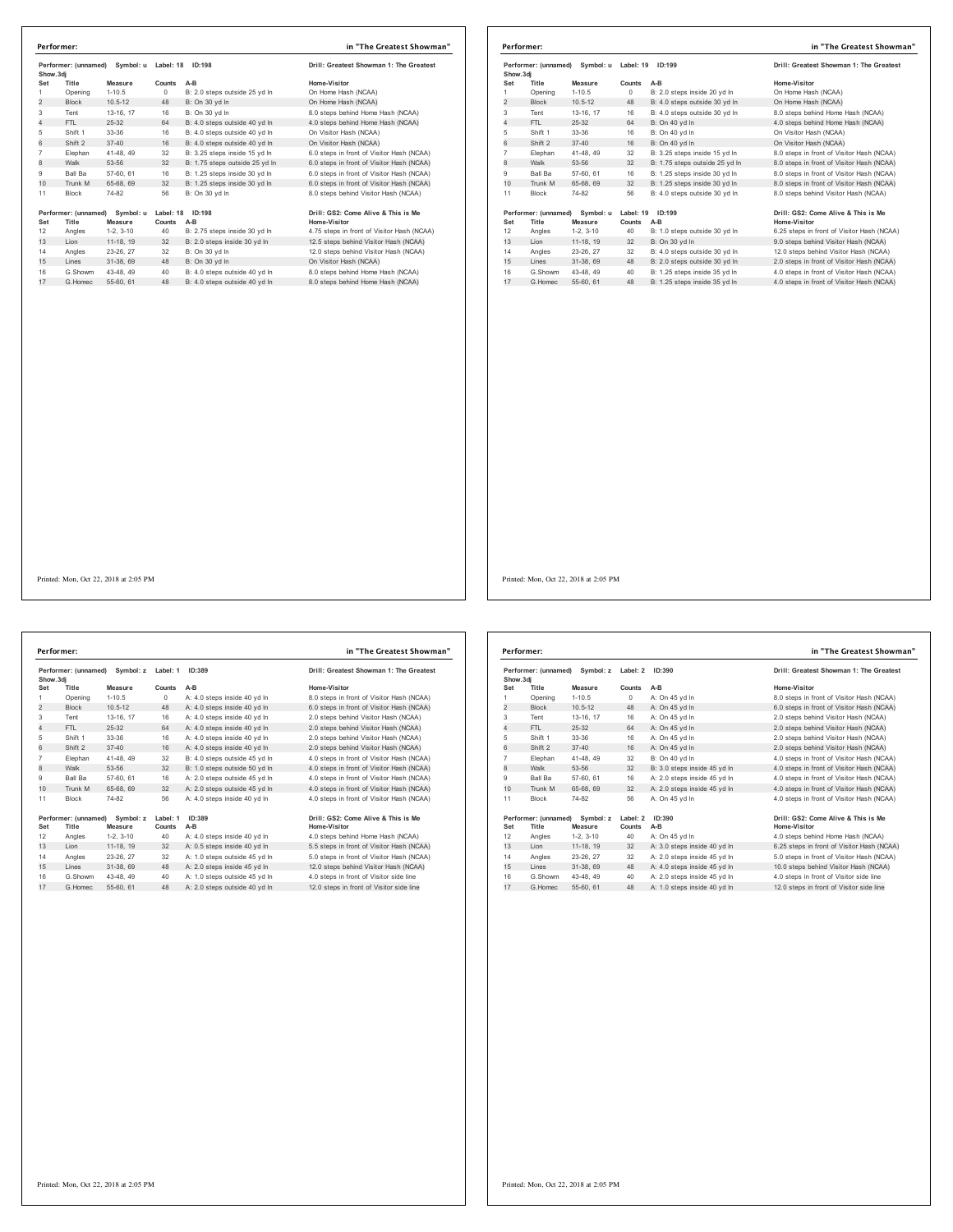| Performer: (unnamed)<br>Symbol: z |                      | Label: 3    | ID:391   | Drill: Greatest Showman 1: The Greatest |                                            |
|-----------------------------------|----------------------|-------------|----------|-----------------------------------------|--------------------------------------------|
| Show.3di<br>Set                   | Title                | Measure     | Counts   | $A-B$                                   | Home-Visitor                               |
| 1                                 | Opening              | $1 - 10.5$  | $\Omega$ | A: 4.0 steps inside 45 yd In            | 8.0 steps in front of Visitor Hash (NCAA)  |
| $\overline{2}$                    | <b>Block</b>         | $10.5 - 12$ | 48       | A: 4.0 steps inside 45 yd In            | 6.0 steps in front of Visitor Hash (NCAA)  |
| 3                                 | Tent                 | 13-16, 17   | 16       | A: 4.0 steps inside 45 yd In            | 2.0 steps behind Visitor Hash (NCAA)       |
| 4                                 | FTI.                 | 25-32       | 64       | A: 4.0 steps inside 45 yd In            | 2.0 steps behind Visitor Hash (NCAA)       |
| 5                                 | Shift 1              | 33-36       | 16       | A: 4.0 steps inside 45 yd In            | 2.0 steps behind Visitor Hash (NCAA)       |
| 6                                 | Shift 2              | $37 - 40$   | 16       | A: 4.0 steps inside 45 yd In            | 2.0 steps behind Visitor Hash (NCAA)       |
| $\overline{7}$                    | Elephan              | 41-48.49    | 32       | B: 4.0 steps outside 40 vd In           | 4.0 steps in front of Visitor Hash (NCAA)  |
| 8                                 | Walk                 | 53-56       | 32       | B: 1.0 steps outside 45 yd In           | 4.0 steps in front of Visitor Hash (NCAA)  |
| 9                                 | Ball Ba              | 57-60, 61   | 16       | A: 2.0 steps outside 50 vd In           | 4.0 steps in front of Visitor Hash (NCAA)  |
| 10                                | Trunk M              | 65-68, 69   | 32       | A: 2.0 steps outside 50 vd In           | 4.0 steps in front of Visitor Hash (NCAA)  |
| 11                                | <b>Block</b>         | 74-82       | 56       | A: 4.0 steps inside 45 yd In            | 4.0 steps in front of Visitor Hash (NCAA)  |
|                                   | Performer: (unnamed) | Symbol: z   | Label: 3 | ID:391                                  | Drill: GS2: Come Alive & This is Me        |
| Set                               | Title                | Measure     | Counts   | $A-B$                                   | Home-Visitor                               |
| 12                                | Angles               | $1-2.3-10$  | 40       | A: 4.0 steps inside 45 yd In            | 4.0 steps behind Home Hash (NCAA)          |
| 13                                | Lion                 | 11-18, 19   | 32       | A: 2.5 steps outside 45 yd In           | 7.25 steps in front of Visitor Hash (NCAA) |
| 14                                | Angles               | 23-26, 27   | 32       | A: 3.0 steps outside 50 vd In           | 5.0 steps in front of Visitor Hash (NCAA)  |
| 15                                | I ines               | 31-38.69    | 48       | A: 2.0 steps outside 50 yd In           | 8.0 steps behind Visitor Hash (NCAA)       |
| 16                                | G.Showm              | 43-48, 49   | 40       | A: 3.0 steps outside 50 yd In           | 4.0 steps in front of Visitor side line    |
| 17                                | G Homec              | 55-60, 61   | 48       | A: 4.0 steps inside 40 yd In            | 12.0 steps in front of Visitor side line   |

| Performer:                                     |                                               |                    |        |                                         | in "The Greatest Showman"                 |
|------------------------------------------------|-----------------------------------------------|--------------------|--------|-----------------------------------------|-------------------------------------------|
| Performer: (unnamed)<br>Symbol: z<br>Show, 3di |                                               | Label: 4<br>ID:392 |        | Drill: Greatest Showman 1: The Greatest |                                           |
| Set                                            | Title                                         | Measure            | Counts | $A-B$                                   | Home-Visitor                              |
| 1                                              | Opening                                       | $1 - 10.5$         | 0      | On 50 vd In                             | 8.0 steps in front of Visitor Hash (NCAA) |
| 2                                              | <b>Block</b>                                  | $10.5 - 12$        | 48     | On 50 yd In                             | 6.0 steps in front of Visitor Hash (NCAA) |
| 3                                              | Tent                                          | 13-16. 17          | 16     | On 50 yd In                             | 2.0 steps behind Visitor Hash (NCAA)      |
| $\overline{4}$                                 | FTI.                                          | 25-32              | 64     | On 50 vd In                             | 2.0 steps behind Visitor Hash (NCAA)      |
| 5                                              | Shift 1                                       | 33-36              | 16     | On 50 yd In                             | 2.0 steps behind Visitor Hash (NCAA)      |
| 6                                              | Shift 2                                       | $37 - 40$          | 16     | On 50 vd In                             | 2.0 steps behind Visitor Hash (NCAA)      |
| $\overline{7}$                                 | Elephan                                       | 41-48, 49          | 32     | B: On 35 yd In                          | 4.0 steps in front of Visitor Hash (NCAA) |
| 8                                              | Walk                                          | 53-56              | 32     | B: 3.0 steps inside 40 yd In            | 4.0 steps in front of Visitor Hash (NCAA) |
| 9                                              | Ball Ba                                       | 57-60, 61          | 16     | B: 2.0 steps outside 50 vd In           | 4.0 steps in front of Visitor Hash (NCAA) |
| 10                                             | Trunk M                                       | 65-68, 69          | 32     | B: 2.0 steps outside 50 yd In           | 4.0 steps in front of Visitor Hash (NCAA) |
| 11                                             | <b>Block</b>                                  | 74-82              | 56     | On 50 yd In                             | 4.0 steps in front of Visitor Hash (NCAA) |
|                                                | Performer: (unnamed)<br>Symbol: z<br>Label: 4 |                    |        | ID:392                                  | Drill: GS2: Come Alive & This is Me       |
| Set                                            | Title                                         | Measure            | Counts | $A-B$                                   | Home-Visitor                              |
| 12                                             | Angles                                        | $1-2.3-10$         | 40     | On 50 yd In                             | 4.0 steps behind Home Hash (NCAA)         |
| 13                                             | Lion                                          | 11-18. 19          | 32     | A: On 45 yd In                          | 8.0 steps in front of Visitor Hash (NCAA) |
| 14                                             | Angles                                        | 23-26, 27          | 32     | On 50 yd In                             | 5.0 steps in front of Visitor Hash (NCAA) |
| 15                                             | Lines                                         | 31-38, 69          | 48     | On 50 yd In                             | 6.0 steps behind Visitor Hash (NCAA)      |
| 16                                             | G.Showm                                       | 43-48, 49          | 40     | On 50 yd In                             | 4.0 steps in front of Visitor side line   |
| 17                                             | G. Homec                                      | 55-60, 61          | 48     | A: 1.0 steps outside 45 vd In           | 12.0 steps in front of Visitor side line  |

Printed: Mon, Oct 22, 2018 at 2:05 PM

**Performer: (unnamed) Symbol: z Label: 5 ID:393 Drill: Greatest Showman 1: The Greatest Show.3dj**<br>
Set Title Measure<br> **Set Title Measure Set Title Measure Counts A-B Home-Visitor** 1 Opening 1-10.5 0 B: 4.0 steps outside 50 yd ln 8.0 steps in front of Visitor Hash (NCAA) 2 Block 10.5-12 48 B: 4.0 steps outside 50 yd in 6.0 steps in front of Visitor Hash (NCAA)<br>2 Block 10.5-12 48 B: 4.0 steps outside 50 yd ln 6.0 steps behind Visitor Hash (NCAA)<br>3 Tent 13-16, 17 16 B: 4.0 steps outside 50 y Tent 13-16, 17 16 B: 4.0 steps outside 50 yd ln 2.0 steps behind Visitor Hash (NCAA) 4 FTL 25-32 64 B: 4.0 steps outside 50 yd ln 2.0 steps behind Visitor Hash (NCAA) Shift 1 33-36 16 B: 4.0 steps outside 50 yd ln 2.0 steps behind Visitor Hash (NCAA) 6 Shift 2 37-40 16 B: 4.0 steps outside 50 yd ln 2.0 steps behind Visitor Hash (NCAA) Elephan 41-48, 49 32 B: 4.0 steps outside 35 yd ln 4.0 steps in front of Visitor Hash (NCAA) 82 B: 4.0 steps outside 35 yd in<br>32 B: 1.0 steps outside 40 yd In 9 Ball Ba 57-60, 61 16 B: 2.0 steps inside 45 yd ln 4.0 steps in front of Visitor Hash (NCAA)<br>10 Trunk M 65-68, 69 32 B: 2.0 steps inside 45 yd ln 4.0 steps in front of Visitor Hash (NCAA) 10 Trunk M 65-68, 69 32 B: 2.0 steps inside 45 yd ln Block 74-82 56 B: 4.0 steps outside 50 yd ln 4.0 steps in front of Visitor Hash (NCAA) **Performer: (unnamed) Symbol: z Label: 5 ID:393 Drill: GS2: Come Alive & This is Me Set Title Measure Counts A-B Home-Visitor** Angles 1-2, 3-10 40 B: 4.0 steps outside 50 yd ln 4.0 steps behind Home Hash (NCAA) 13 Lion 11-18, 19 32 B: 2.5 steps outside 45 yd ln 7.25 steps in front of Visitor Hash (NCAA) Angles 23-26, 27 32 B: 3.0 steps outside 50 yd ln 5.0 steps in front of Visitor Hash (NCAA) 15 Lines 31-38, 69 48 B: 2.0 steps outside 50 yd ln 8.0 steps behind Visitor Hash (NCAA) G.Showm 43-48, 49 40 B: 3.0 steps outside 50 yd ln 4.0 steps in front of Visitor side line 17 G.Homec 55-60, 61 48 A: 2.0 steps inside 45 yd ln 12.0 steps in front of Visitor side line **Performer: in "The Greatest Showman"**

| Show, 3di      | Performer: (unnamed) | Symbol: z   | Label: 6 | ID:394                        | Drill: Greatest Showman 1: The Greatest    |
|----------------|----------------------|-------------|----------|-------------------------------|--------------------------------------------|
| Set            | Title                | Measure     | Counts   | $A-B$                         | Home-Visitor                               |
| 1              | Opening              | $1 - 10.5$  | $\circ$  | B: On 45 yd In                | 8.0 steps in front of Visitor Hash (NCAA)  |
| $\overline{2}$ | <b>Block</b>         | $10.5 - 12$ | 48       | B: On 45 vd In                | 6.0 steps in front of Visitor Hash (NCAA)  |
| 3              | Tent                 | 13-16, 17   | 16       | B: On 45 vd In                | 2.0 steps behind Visitor Hash (NCAA)       |
| 4              | FTI.                 | 25-32       | 64       | B: On 45 yd In                | 2.0 steps behind Visitor Hash (NCAA)       |
| 5              | Shift 1              | 33-36       | 16       | B: On 45 yd In                | 2.0 steps behind Visitor Hash (NCAA)       |
| 6              | Shift 2              | $37 - 40$   | 16       | B: On 45 vd In                | 2.0 steps behind Visitor Hash (NCAA)       |
| $\overline{7}$ | Elephan              | 41-48, 49   | 32       | B: On 30 yd In                | 4.0 steps in front of Visitor Hash (NCAA)  |
| 8              | Walk                 | 53-56       | 32       | B: 3.0 steps inside 35 yd In  | 4.0 steps in front of Visitor Hash (NCAA)  |
| 9              | Ball Ba              | 57-60, 61   | 16       | B: 2.0 steps outside 45 vd In | 4.0 steps in front of Visitor Hash (NCAA)  |
| 10             | Trunk M              | 65-68, 69   | 32       | B: 2.0 steps outside 45 yd In | 4.0 steps in front of Visitor Hash (NCAA)  |
| 11             | <b>Block</b>         | 74-82       | 56       | B: On 45 vd In                | 4.0 steps in front of Visitor Hash (NCAA)  |
|                | Performer: (unnamed) | Symbol: z   | Label: 6 | ID:394                        | Drill: GS2: Come Alive & This is Me        |
| Set            | Title                | Measure     | Counts   | $A-B$                         | Home-Visitor                               |
| 12             | Angles               | $1-2.3-10$  | 40       | B: On 45 vd In                | 4.0 steps behind Home Hash (NCAA)          |
| 13             | Lion                 | 11-18, 19   | 32       | B: 3.0 steps inside 40 yd In  | 6.25 steps in front of Visitor Hash (NCAA) |
| 14             | Angles               | 23-26, 27   | 32       | B: 2.0 steps inside 45 yd In  | 5.0 steps in front of Visitor Hash (NCAA)  |
| 15             | Lines                | 31-38, 69   | 48       | B: 4.0 steps outside 50 yd In | 10.0 steps behind Visitor Hash (NCAA)      |
| 16             | G.Showm              | 43-48.49    | 40       | B: 2.0 steps inside 45 vd In  | 4.0 steps in front of Visitor side line    |
| 17             | G. Homec             | 55-60, 61   | 48       | A: 3.0 steps outside 50 yd In | 12.0 steps in front of Visitor side line   |

Printed: Mon, Oct 22, 2018 at 2:05 PM